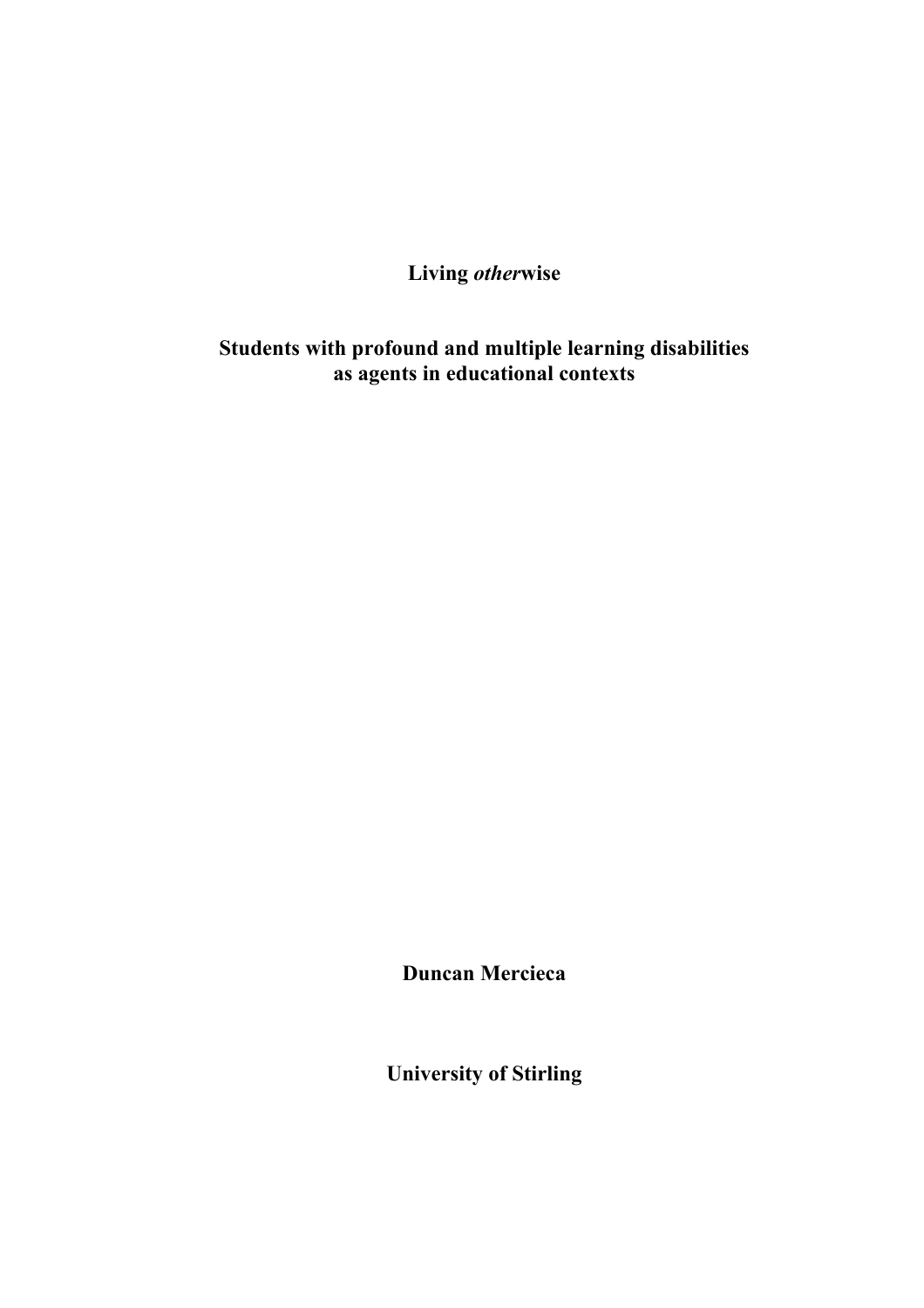**He gives the world an unbearable intensity.**

Nia Wyn, 2007, p.43

**I can hardly understand, for instance, how a young man can undertake to ride to the neighbouring village without wondering whether – even if everything goes right – the span of a normal life will be enough for such a ride.**

Kafka, 2007, p. 208

**The individual concern thus becomes all the more necessary, indispensable, magnified, because a whole other story is vibrating within it.**

Deleuze and Guattari, 1986, p.17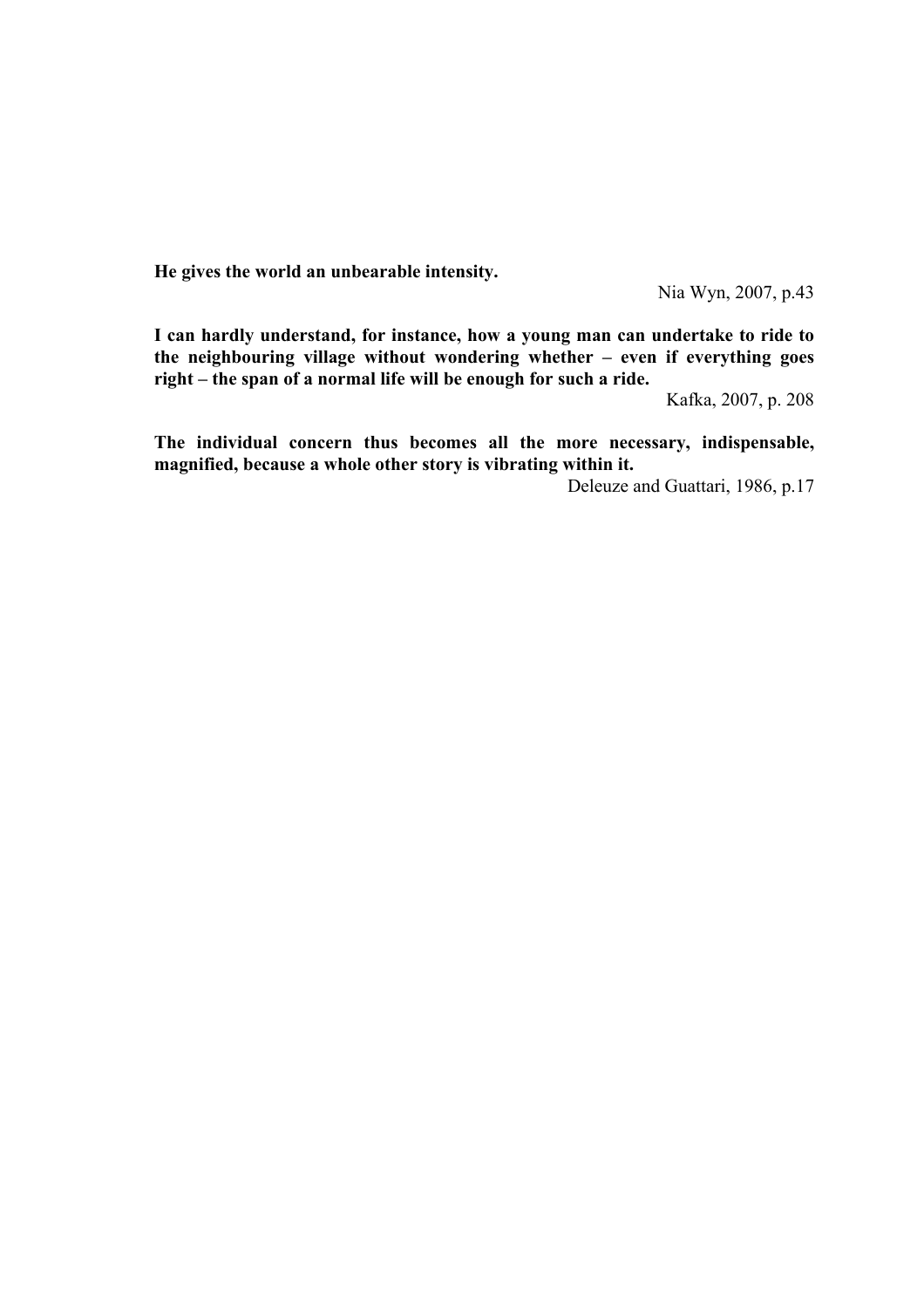# **Abstract**

# **Living** *other***wise: Students with profound and multiple learning disabilities as agents in educational contexts**

This thesis address the question of agency that children with profound and multiple learning disabilities (PMLD) have in educational contexts. Teachers and educators do not usually regard children with PMLD in terms of their agency, because of their profound and multiple impairments. Discourses on children and adults with PMLD are linear, systematic, defining and closed to contingency. The discourses normally applied with regard to children with PMLD attending school are mapped out in the beginning of the thesis.

The thesis provides an account of my becoming-teacher and my becoming-researcher It is my journey with students whom I worked with directly as their teacher in a segregated specialised school for children with PMLD, and also as a participant observer in two mainstream primary classrooms. The works of Jacques Derrida, Felix Guattari and Gilles Deleuze were crucial in reading the lives of these children together with mine. Nine stories with comments are the central focus of this thesis, where through the writing of these stories my own becoming-teacher is mapped out.

The thesis shows how students with PMLD are able to provide teachers with spaces of possibilities in the linear and closed discourses mentioned above. Students themselves are able to introduce in the life of teachers, their classroom and at times even at school level, the 'non-sense' that help teachers 'think again' the discourses that they are working with. They are able to help teachers open up discourses, and see that they are 'assemblages', characterised by contingency, contradictions and aporias. Students with PMLD provide possibilities (potentials) for engagement in these assemblages. The identity of a teacher is shaken when she experiences her identity as an assemblage, but even more so when such an identity is seen as a process of becoming by engaging with the possibilities. Here the end is not important and is unknown; what is important is the process. What is argued is that the teacher's identity is seen as becoming-teacher through becoming-PMLD. This thesis concludes that there needs to be a desire to engage with students with PMLD to continue the process of becoming-teacher.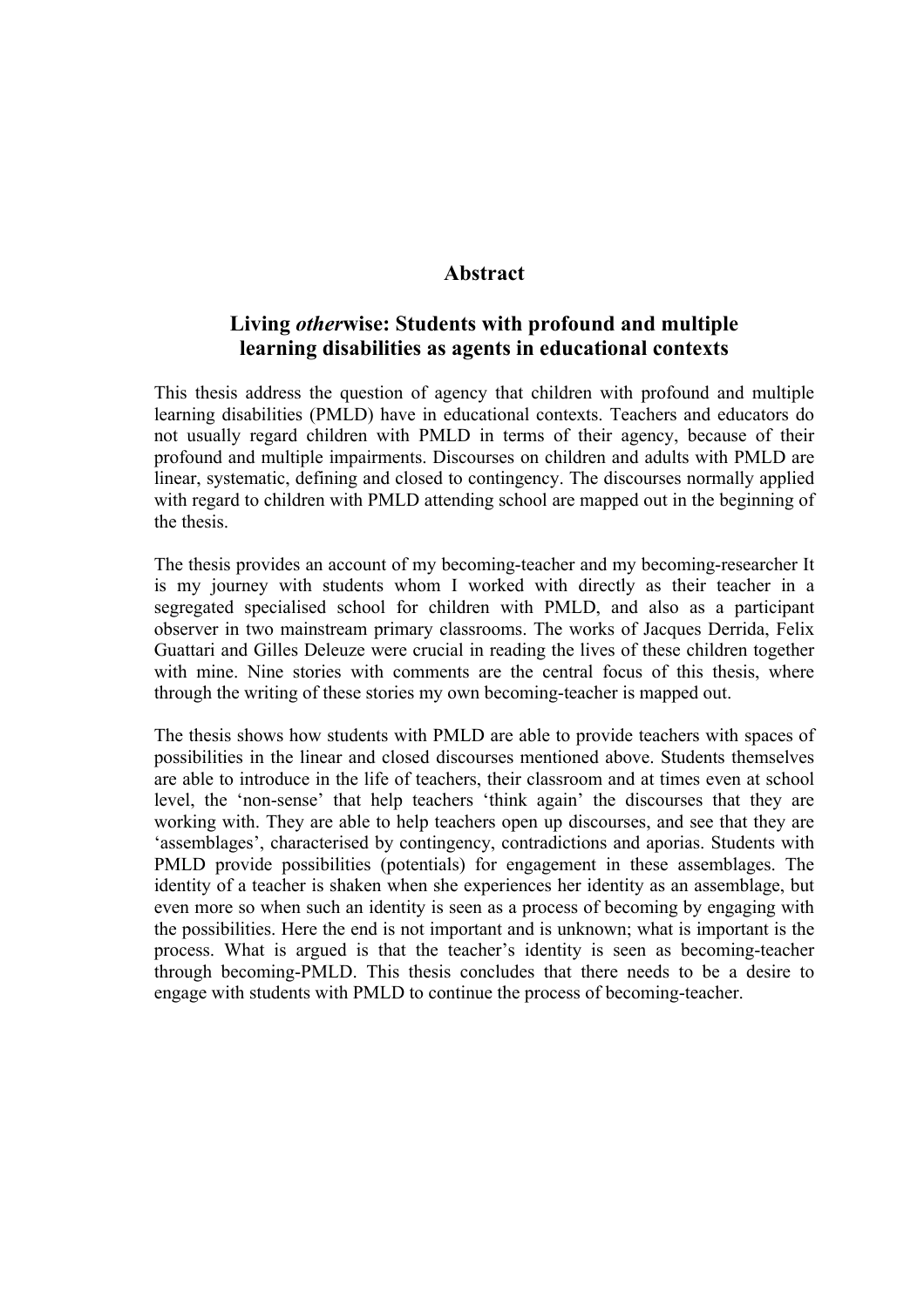# **Table of Contents**

| Chapter 1: | Introduction                              | pg. $1$ |
|------------|-------------------------------------------|---------|
| Chapter 2: | Cartographies of PMLD                     | pg. 14  |
| Chapter 3: | <b>Theoretical Framework</b>              | pg. 29  |
| Chapter 4: | The Research Process                      | pg. 58  |
| Chapter 5: | Today, another school day. Settling in.   | pg. 71  |
|            | Story One: Finding a Place                | pg. 71  |
|            | Story Two: Morning assembly               | pg. 83  |
|            | <b>Story Three: Tantrums</b>              | pg. 95  |
|            | Story Four: Rain, rain and more rain      | pg. 106 |
| Chapter 6: | In the <i>middle</i> of the school day.   | pg. 118 |
|            | Story One: Finding a Position             | pg. 118 |
|            | Story Two: Humming away                   | pg. 129 |
|            | Story Three: The Party Invitation         | pg. 139 |
| Chapter 7: | At the end of another school day.         | pg. 150 |
|            | Story One: The Dance: tip tip tippiti tip | pg. 150 |
|            | Story Two: Smile please                   | pg. 164 |
| Chapter 8: | Conclusion                                | pg. 170 |
| References |                                           | pg. 195 |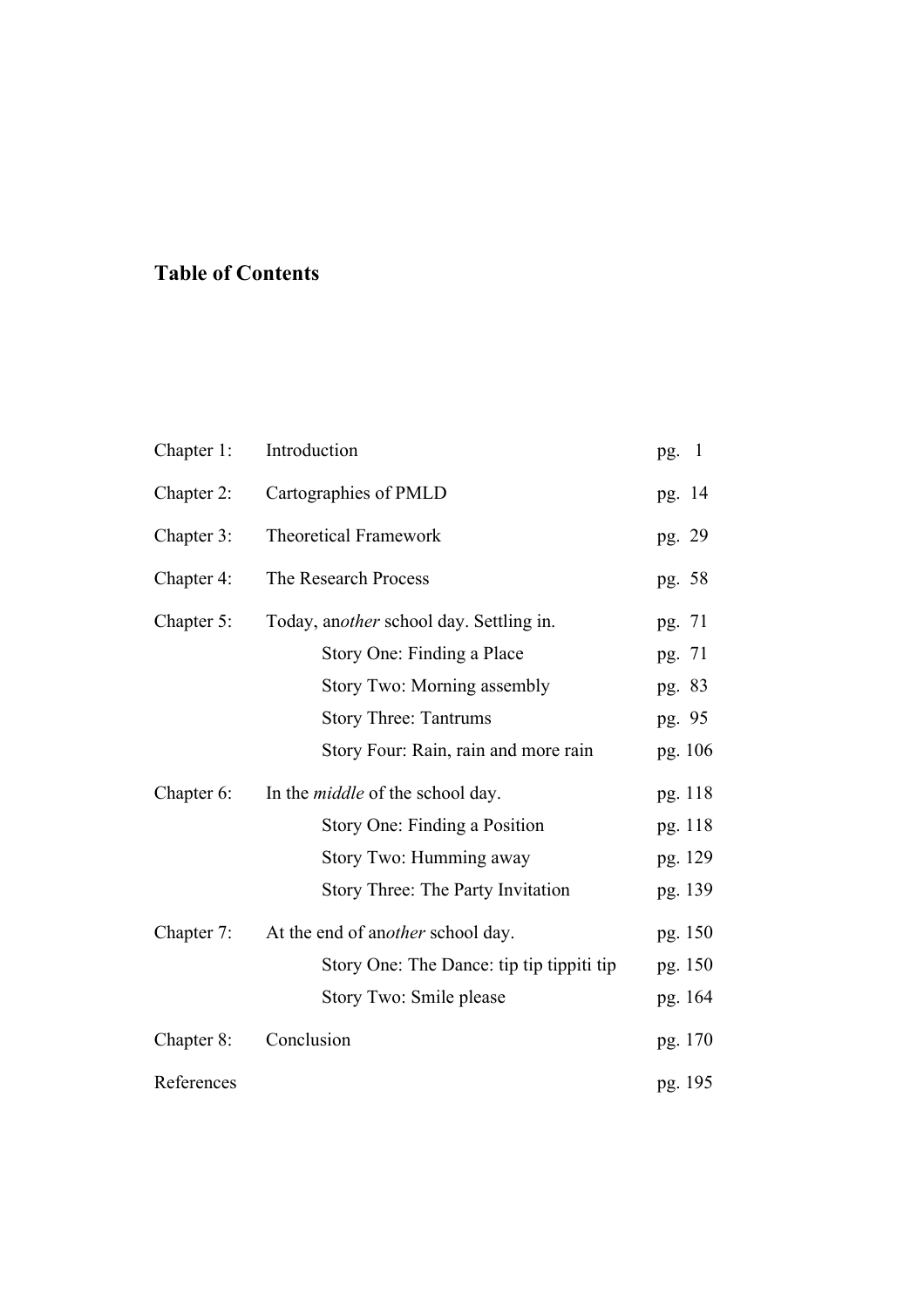# **Chapter 1**

# **Introduction**

A number of characters are the main protagonists of this thesis: five students, three French philosophers and myself. All of these will be introduced shortly. Let me start by giving names to these characters: the students are Ruth, Nina, Charles, Luke and Matthew. The three philosophers are Jacques, Gilles and Félix (to keep it on a first name basis). I am the author of this thesis and the person who has conducted this particular research, and has brought the nine people together, forming "folds of friendship" (Stivale, 2000, 2003). The nine people "seize upon the extremely distant relationships to nourish their thought and thereby to maintain a vital, if dispersed, community of friends of thought" (Stivale, 2003, p. 25).

This thesis focuses on students with profound and multiple learning disabilities (PMLD) between the ages of six and eight years attending school. Two students attend mainstream primary schools; the other three attend a special school for students with PMLD in Malta. The subject of this research was chosen from my own personal experience. After working for some years as teacher in a primary school, I then worked for six years as a teacher in a special school in Malta catering for students with PMLD. Like many teachers working with a number of students with PMLD over a period of six years I questioned myself and some other colleagues about my experience of working in these situations, often termed as exclusive environments, with a particular group of students. The questions that I was asking, and which are a concern in this thesis, are questions that focus around the agency that students with PMLD have in educational contexts.

#### *Thinking linearly about students with PMLD*

It is important to consider agency of students with PMLD against a background of current dominant discourses about such children. I have chosen two examples through which I will show that most thinking about students with PMLD are linear, systematic, defining, defective, and closed to contingency, therefore oppressing Ruth, Nina, Charles, Luke and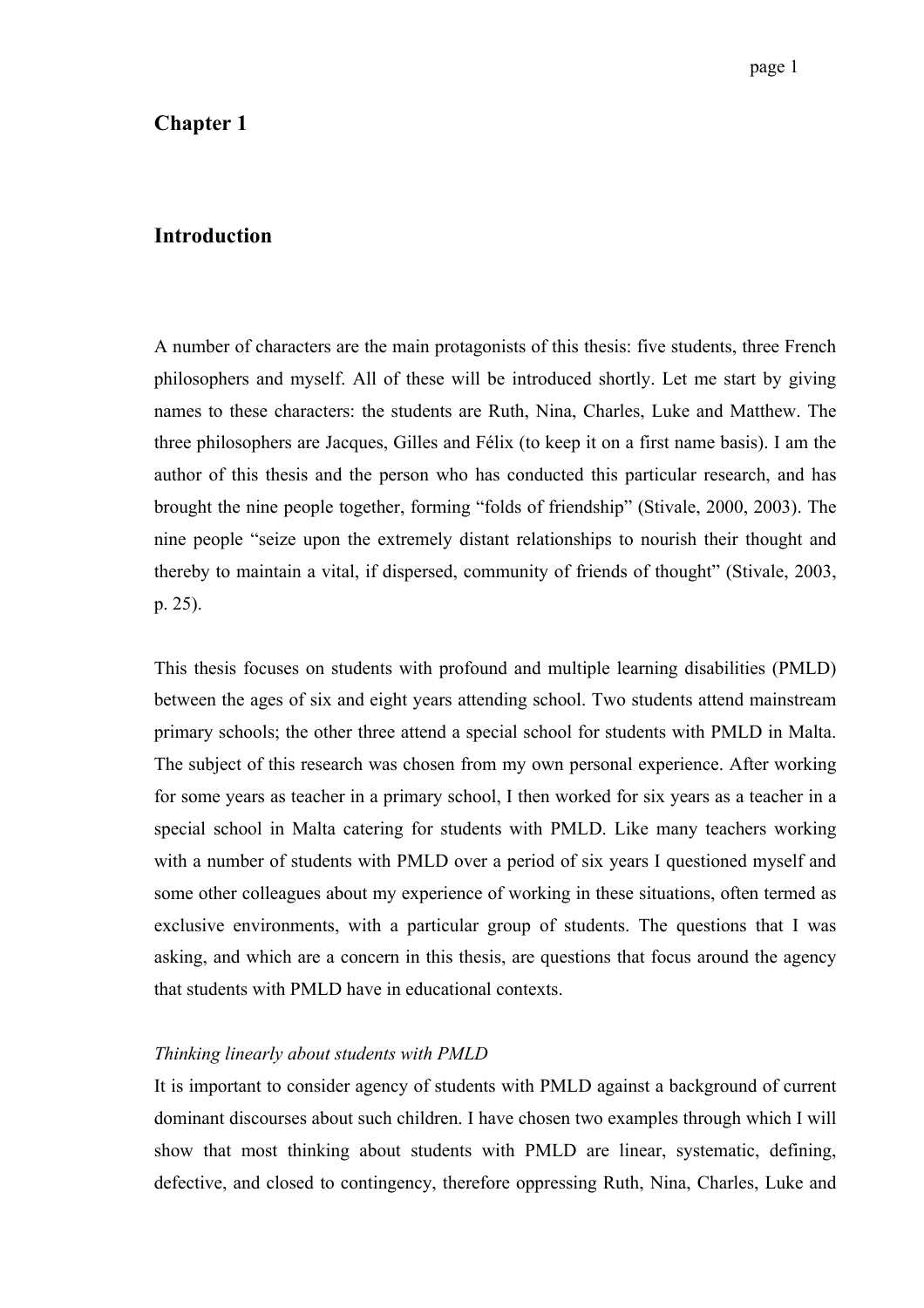Matthew. This usual thinking about students with PMLD is contrasted in this research with the idea that students with PMLD have agency. These two examples were chosen for their popularity and importance in the field of children and people with PMLD. The two documents: an internet site of the MENCAP organisation and the book *People with Profound and Multiple Learning Disabilities. A collaborative approach to meeting complex needs,* edited by Penny Lacey and Carol Ouvry (1998), both favour the respect of the PMLD community and their families and have been influential in the Maltese educational community. However, I am aware of the influence that these two texts have in the United Kingdom and elsewhere.

- Children and adults with PMLD are like everyone else, unique individuals.
- At the moment the needs and rights of people with PMLD are frequently neglected.
- It is vital that we understand the distinctive needs of people who are often excluded from society. That's because, in doing so, we are respecting their right to be included. It is only by focusing on their needs and rights, and working to remove the barriers they face, that people with profound and multiple learning disabilities will achieve their rightful place in society.
- Like all of us, people with profound learning disability will continue to learn throughout their lives if offered appropriate opportunities.

(MENCAP webpage)

This book is designed to be useful to practitioners working with children and adults with profound and multiple learning disabilities (PMLD). It was born out of a need for a practically-based text book for participants on a course devoted to the study of PMLD but became a project to provide discussion of interest to anyone wishing to reflect on their work in this field. The chapter authors were chosen for their expertise in PMLD and they were asked to write about some of the more difficult or contentious aspects of their topic, bearing in mind that the book should not become outdated too quickly. They were also asked, as far as possible, to try to write from the point of view of people with PMLD.

(Lacey and Ouvry, 1998, p.ix)

I am part of the discourses that are represented above; in no way do I want to seem that I am foreign or strange to these discourses. I live, work and plan in these discourses. In this section I will take a glimpse of the effects of such discourses on students with PMLD for it is in relation to these discourses that this thesis is situated. This thesis is part of these discourses, but does not want to be, or better still, it acknowledges these established discourses and wants to resist them. What I understand by discourse is defined by Blake *et al.* (1989) as a "collection of statements (involving knowledge or validity claims) generated at a variety of times and places, in both speech and writing, and which hangs together according to certain principles as a unitary collection of statements" (p.14).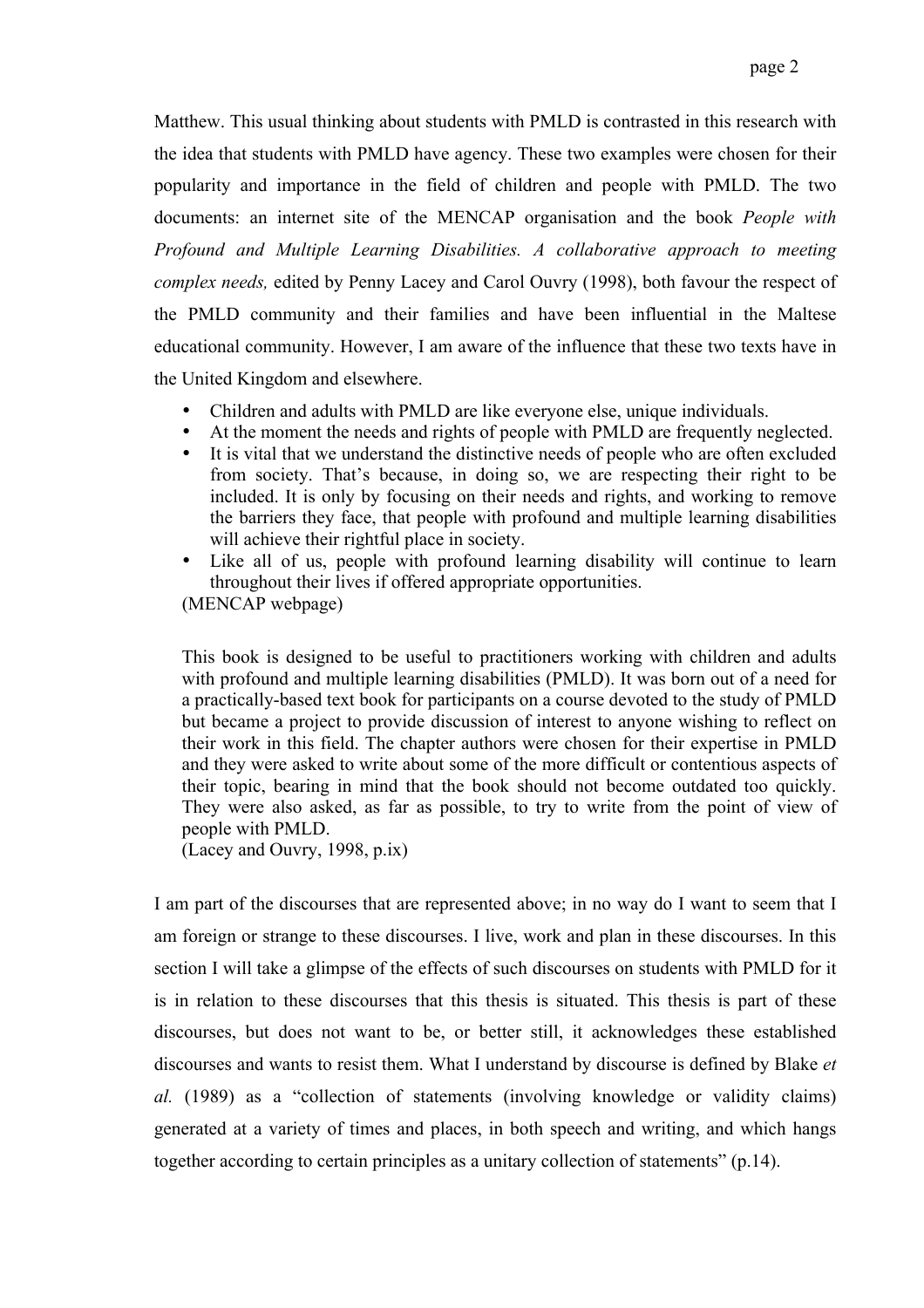I think that discourses about students with PMLD have established themselves as certain. Who would not agree with the quotations in the beginning of this section? If one reads the whole MENCAP document but has never worked with students with PMLD, one could still get a good idea of who students with PMLD are. For the reader who has worked with students with PMLD, a written description of the students can be found in the document. The presence of professionals, as is being suggested by Lacey and Ouvry (1998), also helps in preserving and perpetuating this idea of certainty. These documents therefore become universal in nature. They apply to the majority (if not all) of children and adults with PMLD. One reads about children and adults in these documents and yet none really come across: every child and adult with PMLD is swallowed up in these documents so that a feeling of Sameness can be felt in them. These documents also become cross cultural and cross-place. The possibility of them being used in Malta, the United Kingdom and in the United States highlights their universality. It would be difficult to find words which convey this certainty and universality more poignantly than those in the Lacey and Ouvry quotation: "bearing in mind that the book should not become outdated too quickly" (p.ix).

It is the simplicity of the assumptions of the texts which concerns me. According to my reading of the MENCAP document, every difficulty that children and adults with PMLD encounter can be solved out nicely by doing something that sounds really simple. For example: "The important thing is to understand what the behaviour may mean and to respond accordingly, such as checking out any possible health causes or making changes in the environment" (MENCAP website). The message is that if one 'understands' and 'knows', one can make the lives of people and children with PMLD easier, thus also making one's own life easier and simpler. It brings to mind that this is some sort of "idiot's guide to…" or some sort of skill book, or as suggested in the above quote: a practice-based text book. The simplicity comes about through the assumption that someone can talk in the name of the other in order to help the other. Lacey and Ouvry want their contributors, as far as possible (at least they admit that it is not always possible) to try and write from the point of view of people with PMLD.

Risk and complexity is reduced in discourses of students with PMLD and are replaced with ideas which imply control, aims and knowing what to do in almost every circumstance. Even if the MENCAP document makes reference to complex health needs, yet 'skilled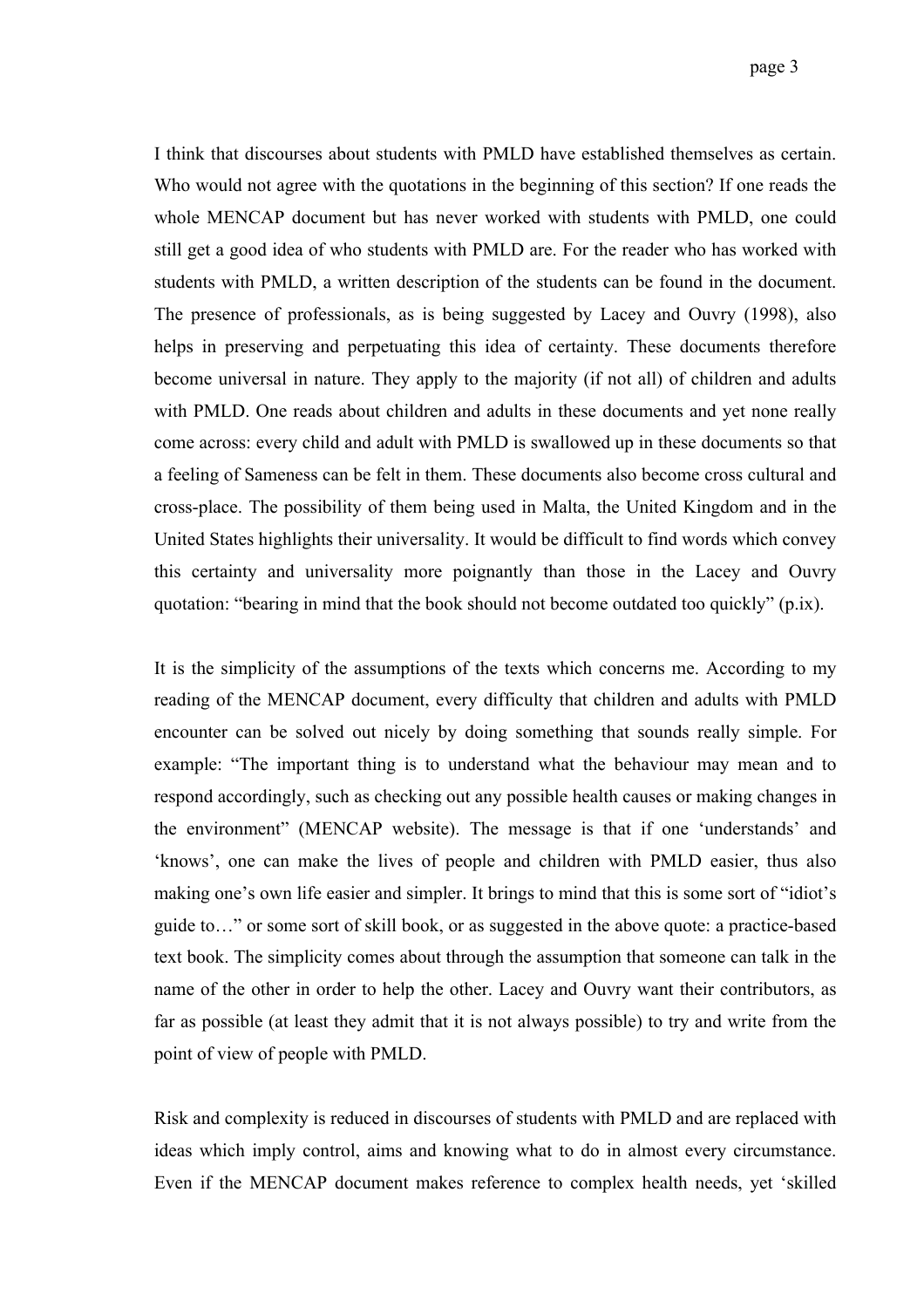support', 'medical needs' and 'specialised health support', and being 'proactive' seems to solve the complexity. I read this as a therapeutic document – a document that proposes solutions, fixing and healing,

Usually texts on children and people with PMLD move linearly from one point to another. The foundations in the MENCAP document are that people and children with PMLD are like "everyone else, unique individuals", they have needs and rights, but they have distinctive needs, and so on. It builds up its momentum progressively until it arrives at the moment of conclusion: people and children with PMLD engaging with their world, achieving their potential and valued as people. Here is the last paragraph of the document:

It is important that everyone understands that people with profound and multiple learning disabilities have the same rights as every other citizen. We must enable each individual to engage with their world and to achieve their potential so that their lives go beyond being 'cared for' to being valued for who they are as people.

Big and gesture words haunt these texts. First of all there seems to be a celebration being promoted, although at times this is painful. For example: rightful place in society; right to be included; focus on their needs and rights; collaborative multidisciplinary teamwork. But what is being celebrated here? As evidenced in the last paragraph of the MENCAP document quoted earlier, big words like: 'potential', 'engaging', 'valued' and 'people' are used. What is the meaning of these terms for children and people with PMLD? What is the level of commitment that these words and the document want from the reader? What level of engagement are we being asked? What kind of political or ethical commitment are we called to take up? I think that such documents are neutral and are without value. They belong to all and to no one. I believe that this neutrality harms people and children with PMLD. It makes them look sterile, needy and disabled (in the sense of the tragedy model, Oliver, 1990).

My last reflection on these texts is that the discourses presented in these documents seem to be atemporal. These discourses either remain the same or can improve. Very often their limitation is not acknowledged, and if a limitation is encountered that cannot be swallowed, then a newer version of that discourse is developed (very similar to the Microsoft versions). If something is not engulfed or adapted, then it is removed from these discourses. It is silenced and assumed not to exist. Any form of contingency and individualism is made silent and is removed.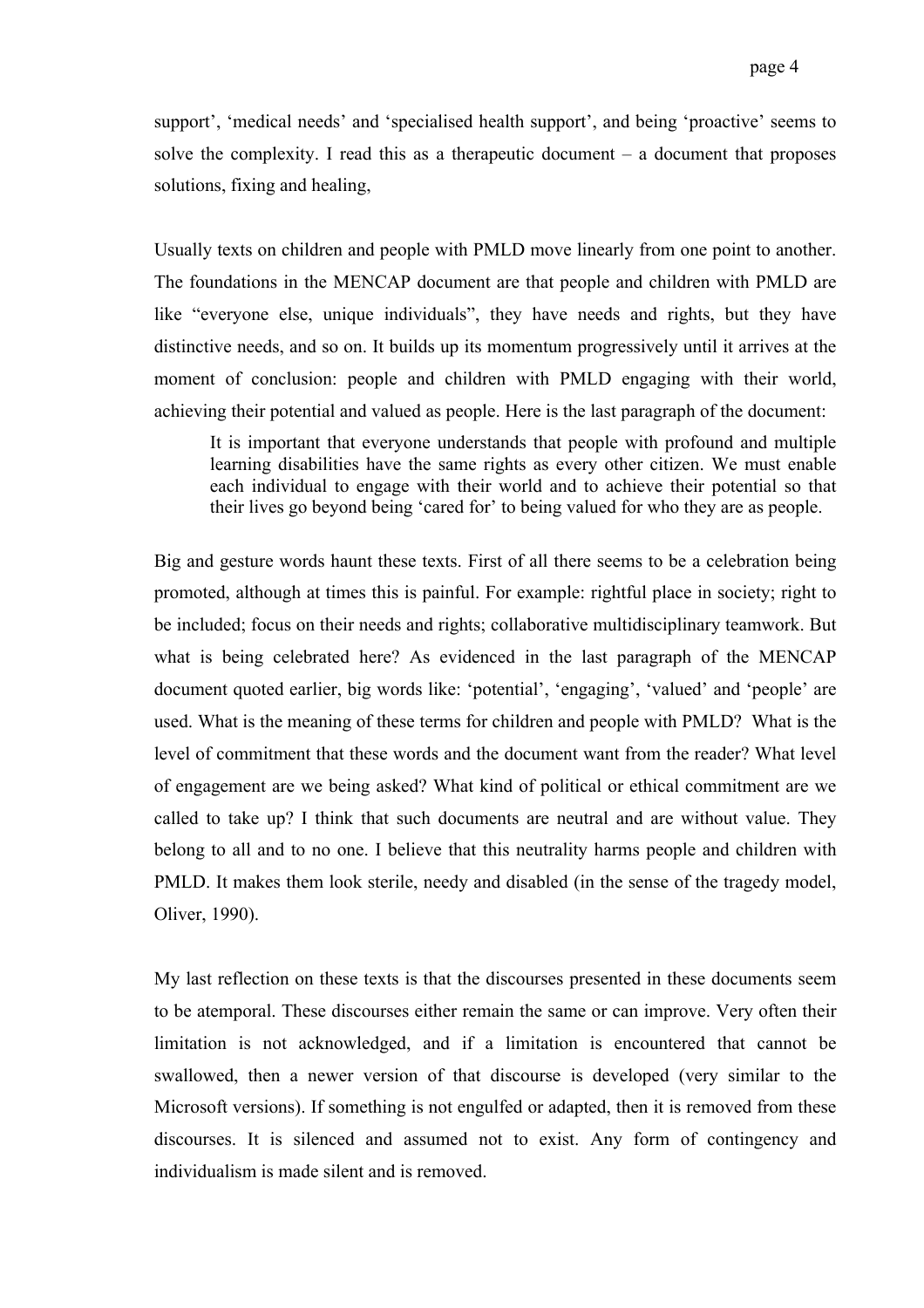## *Students with PMLD as agents*

Moving in the philosophy of Derrida and Deleuze-Guattari, I started to see agency in students with PMLD as that which can sometimes make us think or as Blake *et al.* (1998) suggest, *think again* (p.1). Blake *et al.* remind us of Jean-François Lyotard's point that success is identified with saving time, therefore thinking has a fatal flaw of making us waste time. "To think *again*, then, will be to waste time twice over, unless the presuppositions of the modern world are themselves faulty" (ibid.). The agency that students with PMLD have is to help us think *again*. It could be seen as wasting time, but maybe it would be time well wasted.

In this thesis I will try to show that students with PMLD in educational contexts move us away from this linear kind of thinking. Students with PMLD have agency over us to help us think *again* about what in our thinking is linear, defective, labelling, simple, universal eternal and closed to contingency. I argue in this thesis that it is through the students themselves that we can think *again* about our discourses. Students with PMLD facilitate our thinking. They help us think *again* about those things that we have left out in our discourses, the silences that we opted to leave out of our discourses, in the name of clarity, certainty and consistency, what is considered *non-sense* in Deleuze's terms and the *Other*  in Derrida. This thesis argues that this *leaving-out* could be a possible space where students with PMLD live in educational contexts, and where we adults could possibly live. I will argue and show that students with PMLD provide us with spaces that help us to *think again* about our thinking.

This *thinking again*, however, is only the first aspect of the agency that I think students with PMLD have over the educational staff. What I call the second aspect of agency is that, through our engagement with the particular spaces that these students create, we are being offered forces of becoming – these spaces created by students with PMLD, are possibilities of creativity and desire for us educators. This implies that the identity of educational staff is put to question and challenged by *thinking again* and seen as changing by *becomings*. Teachers working around students with PMLD become creators and inventors of ideas as a result of their engagement with students with PMLD. This is more than getting involved in *thinking again.* The students' agency is that they provide teachers with spaces where they can be inventive and creative (see Deleuze, 2006, p.313). It is not only acknowledging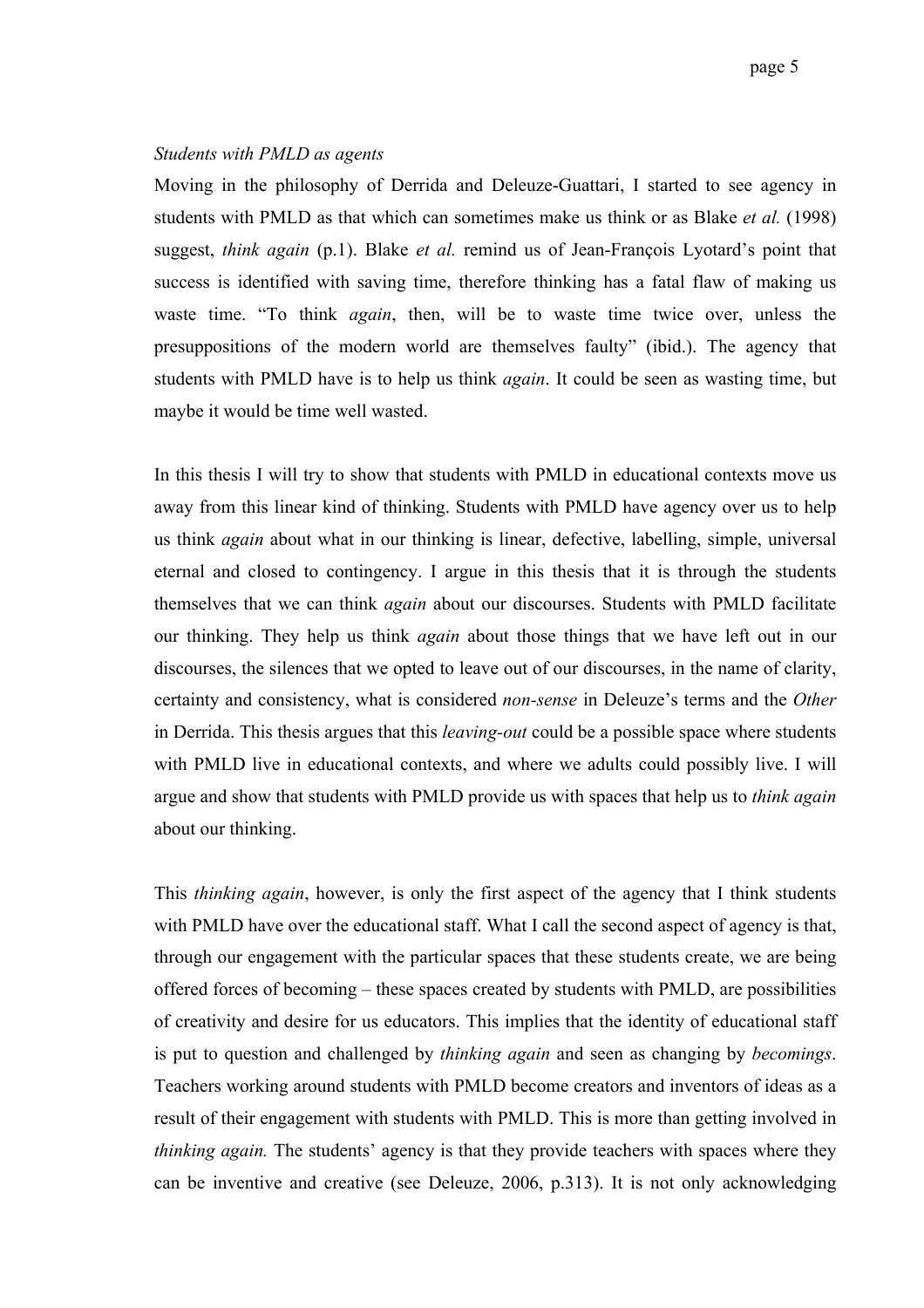*non-sense* and the *other,* it is going beyond making spaces for these, but to make sense of these, very often making sense of *non-sense* and the *other.*

How is this possible, when very often the concept of agency is not even considered an issue in students with PMLD? Or have we a limited understanding of agency when it comes to these students, where the narrative of students with PMLD is missed out as it is assumed that such children cannot tell their own story? In this thesis agency of children with PMLD is being neither conceptualised nor theorised as a term of entitlement or empowerment over oneself or others. It is, instead, understood as an attraction, a pull into the world of children with PMLD, where we are invited to make sense of ourselves in relation to the possibilities given by the students.

I am a participant in the linear discourses mentioned earlier. But when I (who know and rehearse these discourses) am faced with these children, and the children face me, as Derrida, quoting Levinas, argues, "the birth of the question" (Derrida, 2000, p.3) takes place. The neutrality and the boredom that linear thinking brings with it is challenged and put into question by the presence of the child. The sterile and atemporal discourses become dynamically vibrant. The children call us to engage in the intensities that they are able to produce. Engaging in this call helps us to think again and become. The birth of the question involves an urgent need to embark on it (ibid.). As Derrida reminds us, the birth of the question is unbearable and parasitic (ibid., p.5). It begs an answer and all too often we try to deal with it through linear discourse. The presence of the child calls us and we are drawn within it. Notwithstanding our resort to linear discourse, we cannot escape it, as though it is a force of attraction. Furthermore, Deleuze talks of blocks which have different intensities and one is drawn into the other if there is a variation of intensity as will be discussed in Chapter Three. In this thesis I show how I have been drawn into the lives of the children who have a different level of intensity from the linear discourse that I rehearse daily. It is almost a movement without volition, yet a movement that, if engaged with, gives us possibilities of becoming. The birth of the question comes from "close to the close" (Dufourmantelle, 2001, p.2): the foreigner standing in front of me and me standing in front of the foreigner. This is the question - the standing in front of each other. The foreigner is

*the one who* puts the first question or *the one to whom* you address the first question. As though the foreigner were being-in-question, the very question of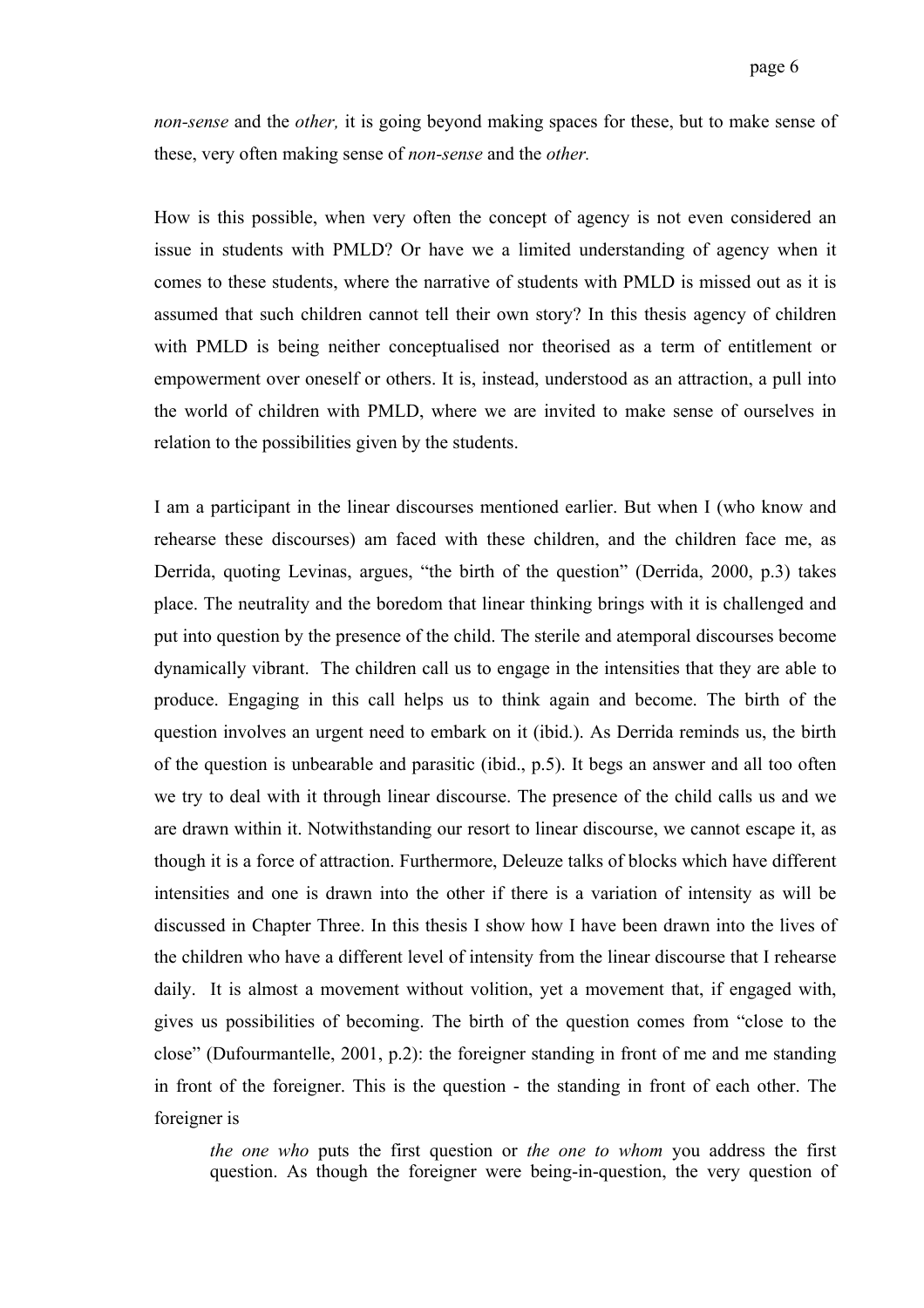being-in-question, the question-being or being-in-question of the question. But also the one who puts the first question, puts me into question (author's emphasis, Derrida, 2000, p.3).

Similarly the students with PMLD are those that put into me into question. They ask me the first question. They are foreigners due to the fact that they do not speak like us educators; they speak (live) an odd sort of language (ibid., p.5), yet they are participants within our lives (ibid., p.7). Derrida reminds us that any question creates a system. The system that the foreigner/student with PMLD provides is that of "the risk of the other" (Dufourmantelle, 2001, p.34). The questions of the students with PMLD "make us desert those dwellings of the mind where reason lives as master, when for an instant astonishment makes reason a guest" (ibid, p.36). In spite of the linear thinking that has developed around the educational contexts of students with PMLD by educators, finding oneself in front of the student with PMLD involves being grasped by astonishment that makes linear thinking impossible. This is what Derrida would say is blindness and madness (ibid., p.9.) The agency that these children have over me is to call me to the life of the child, ask me to enter in it and make sense of it.

It is here that the marriage between the five students with PMLD and Derrida, Deleuze and Deleuze-Guattari becomes important. These three philosophers were needed to view the five students in a particular light. Through the works of these philosophers I view the students with PMLD as those who help us *think again* and *become* (to grow, or come to be, to be more appropriate or suitable). On the other hand, the texts of Derrida, Deleuze and Deleuze-Guattari are being challenged in their application through the lives of the five students with PMLD. I float in between these people and form my own space. The mediation that occurs through me between the philosophers and the students, which in the opening paragraph of this Chapter I called "folds of friendship" (Stivale 2000, 2003), is necessary in order to facilitate "the series of mutual resonances that contribute to thinking and writing otherwise" (ibid, 2003, p.25). This thinking and writing *otherwise* is for Heidegger "a way of living, of 'dwelling'" (see Peters, 2000, p.338). The title of this thesis therefore implies this living as thinking and writing *otherwise*.

Students with PMLD have the capacity, condition, state of acting and exerting power to provide stimuli, incentives and happenings that transform educational contexts, and also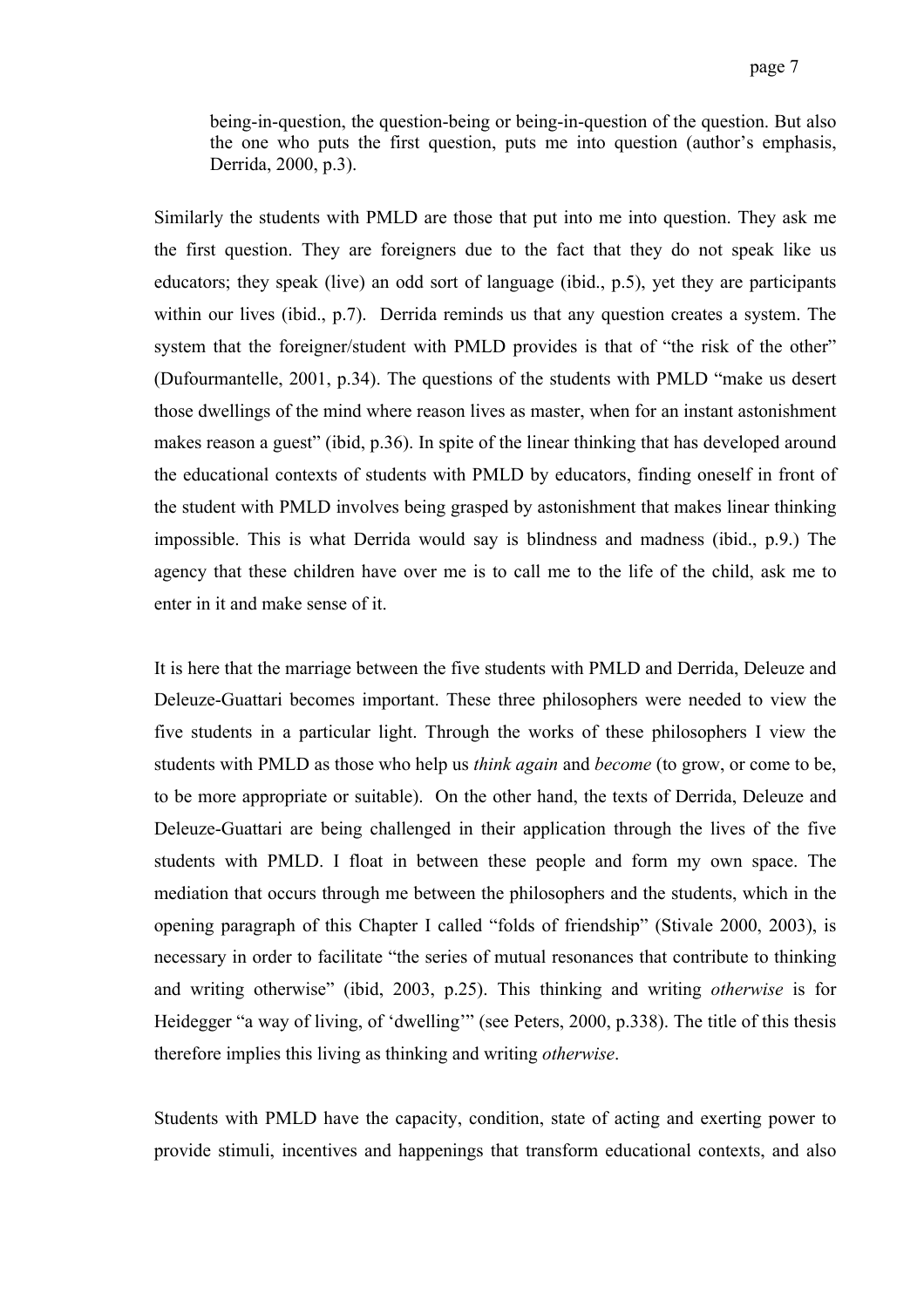the people within these contexts. Students with PMLD provide us with intensities and spaces of *thinking again* and *becoming*.

The way in which students with PMLD are envisaged in the light of Derrida, Deleuze and Deleuze-Guattari is important for I argue they provide a possibility to go beyond what we usually want within disability studies, that is, to access particular voices of students with PMLD that were silenced. I argue in this thesis that students with PMLD provide us with opportunities that show us, or better still make us experience, a lack in our thinking, a deficiency in our thinking and living. But at the same time they offer us a possibility to fill this lack, to live beyond what we are living now. Therefore I am suggesting a reversal in our thinking and becoming: it is not the students with PMLD that are lacking, or are disabled, but us adults that lack and are disabled in our thinking and becoming.

This implies seeing students with PMLD in a different light and accessing their voices differently. It is through the works of Derrida, Deleuze and Deleuze-Guattari, and a particular reading that I have done of these philosophers, that I have become aware that there is more than our present discourses. They create spaces of intensities, and if we decide to engage with them then we have the possibility of *becoming*. This thesis therefore focuses on spaces that students with PMLD carve out for us, spaces of possibilities, not only to access the voices of students themselves, but for the becoming of us adults who work around these children. This is my understanding of students with PMLD as agents. This is also my understanding of inclusion, that we become included in the lives of these students. Inclusion is understood beyond the placement of students in mainstream schools, but a placement of adults within the spaces that are carved out by students with PMLD.

Derrida, Deleuze and Deleuze-Guattari were essential, as will be shown later in Chapter 3, to view the five students in a particular light. This thesis may not be seen as offering a new programme which assists the practitioner working with students with PMLD. It does not offer pedagogical programmes or suggest sets of skills. It offers *another* particular kind of knowledge to the practitioners and educational staff. What I hope that it does is challenge the intellectual paralysis that often surrounds educational staff working with students with PMLD; it hopes to help us think *again* in a new way; and make the familiar look strange. It is also hoped that the students will be viewed as agents of change over those who have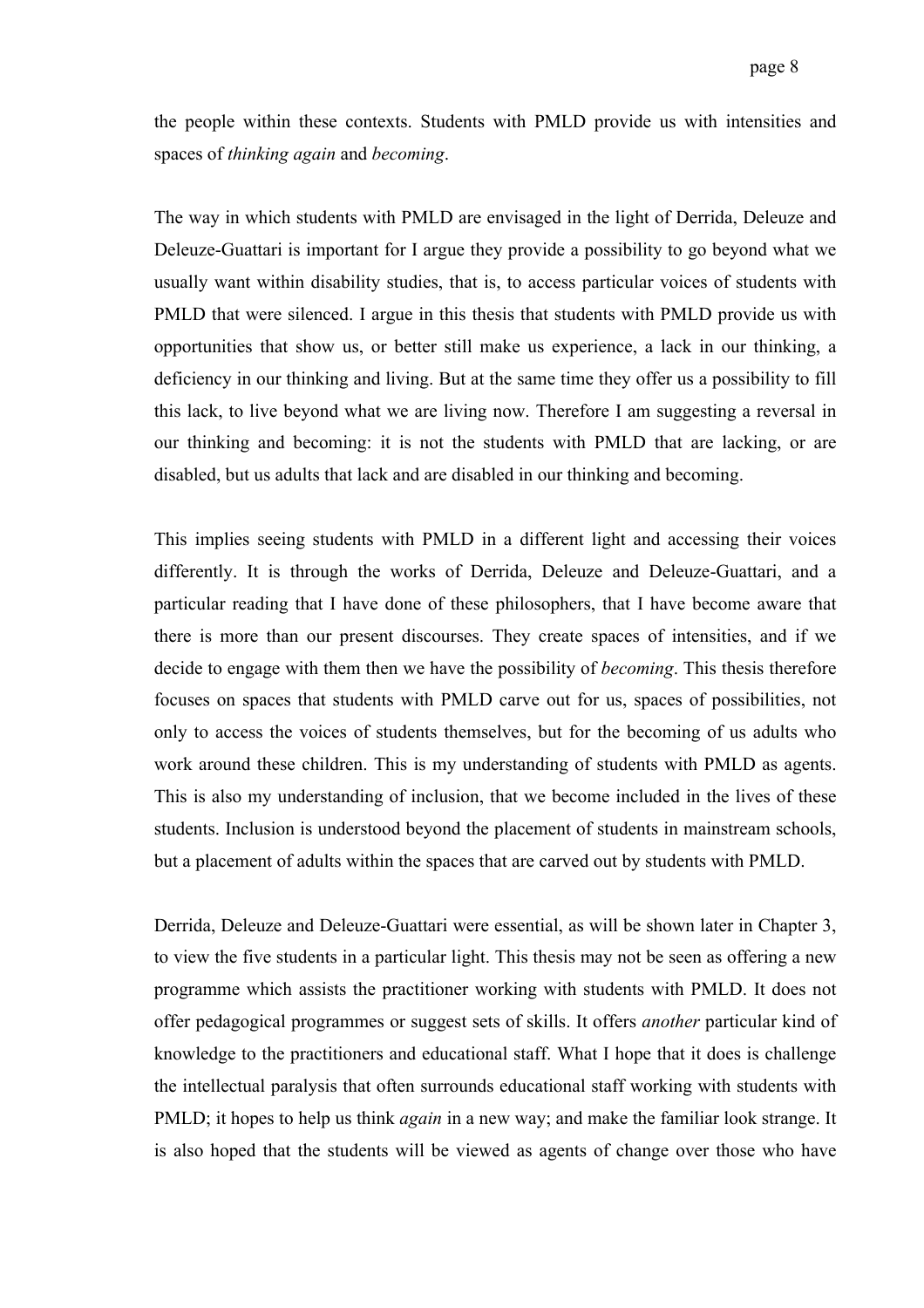been working around them for many years. The students will be viewed as able to carve out spaces which give us the possibility to *become* if we were to engage with them.

## *A word of caution*

This is not a hip-hip hurray thing, a nice utopia (even if there were nothing questionable in presenting a utopia). I do not want to sound romantic, even if I think that this thesis falls within the romantic sphere. The intensities offered by the students with PMLD are contingent and often very short in duration. The students' agency is that they provide us with situations of deterritorialization – going beyond the territory that we are accustomed to, going beyond the vocabulary and grammar that we are familiar with as articulated in the MENCAP document. Buchanan (2005) explains that deterritorialization, is "the process whereby the very basis of one's *identity*, the proverbial ground beneath our feet, is eroded, washed away like the bank of a river swollen by floodwater – immersion" (my emphasis, p.23). Therefore the agency of students with PMLD is not neutral. It hits us practitioners and professionals at the heart of our identity. It is a violent experience. Those everyday small experiences that for the majority of us are insignificant and passing situations are *blown up* or *exaggerated* (to use a Deleuzian term) moments by students with PMLD. The agency that is being advocated in this thesis is an agency that lives history – lives those *blown up* or *exaggerated* moments. The students with PMLD live history while we tend to historicise history, historicize the students. Students with PMLD call us to live our history. It needs madness to engage with the intensities offered by the students with PMLD (this is a variation of the Kierkegaard phrase: a moment of decision is a moment of madness). This also calls us adults working around students with PMLD to a new kind of responsibility (a response is needed in order to do something), a new kind of justice as well as a new kind of identity for practitioners, as will be discussed in the concluding chapters of the thesis. Therefore the agency that students have is political and ethical.

What also needs to be spelt out is that here I am talking of children in relation to adults. While in educational contexts the situation seems to be one of adults (teachers and professionals) relating to inferior beings, and in this case very vulnerable students, here I am presenting students with PMLD as offering possibilities of *thinking again* and *becoming* to the teachers and other adults working around them. However I will conclude by saying that from a personal experience if one engages with the possibilities offered by the students with PMLD, their intensities become irresistible for us and we will *long* for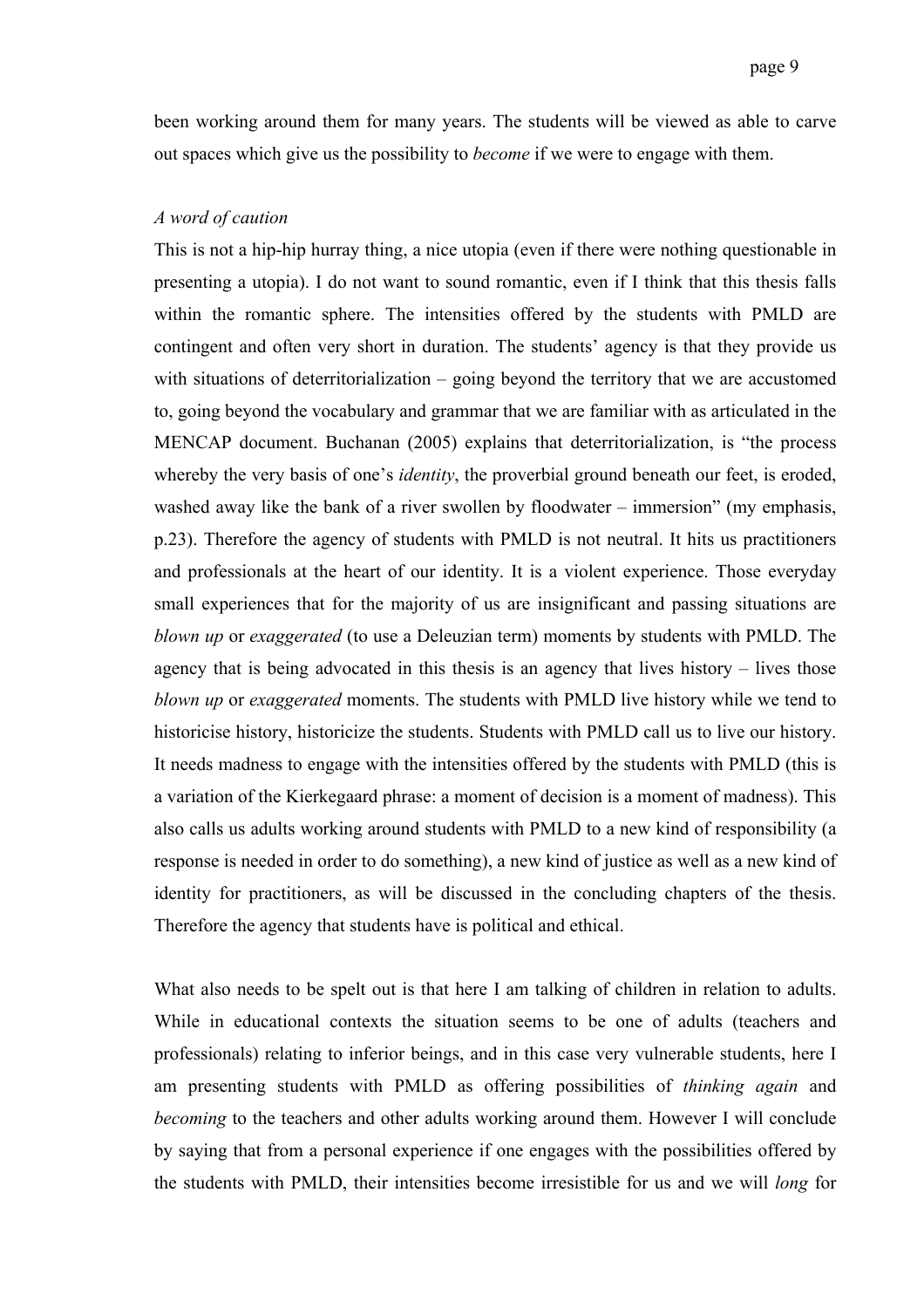the student with PMLD. What you will be reading in this thesis is nothing more than my experience of thinking again and becoming, or rather a moment in time in my becoming. Becoming-teacher, becoming-PMLD.

#### *Meeting the students*

Ruth is an eight-year old girl who came to my class in the special school, following a failed attempt at inclusive education in a mainstream primary school. She is the only child of Sylvia and Bernard. Ruth is known throughout the school for the tantrums which she can produce quite frequently and also for her love of stories. What also sets her apart from the rest of the students in class is that she can sign a few words and thus she can communicate with others.

Charles is nine years old and has three sisters, one of whom is his twin. They pamper him, play with him and are constantly with him. Charles's eyes are communicative and expressive yet his body is completely stiff. He sometimes struggles to take deep breaths and his head is constantly rolling onto his chest with his saliva wetting his T-shirt. Charles passed away half-way through this study, just after I finished collecting my data in the special school.

Six-year old Nina sits on her chair which is fastened onto a platform so that it does not topple over with her weight. She is physically big for her age, with a large head and wispy hair. Nina is the child with whom the staff in the special school feel they have least communication. She seems to provide herself with her own entertainment and does not seem to require anything.

Luke is eight years old. He attends the mainstream primary school and is in Year 4. He is small for his age and is very stiff and constantly extends his body backwards. His classroom assistant often carries him around like a baby in her arms. He smiles when one tickles him and when one touches his face and sings to him. The students in his class know him well and do this often.

Matthew is also eight years old and attends the same mainstream school, although in a different Year 4 class. He is more mobile and this makes him different from the above four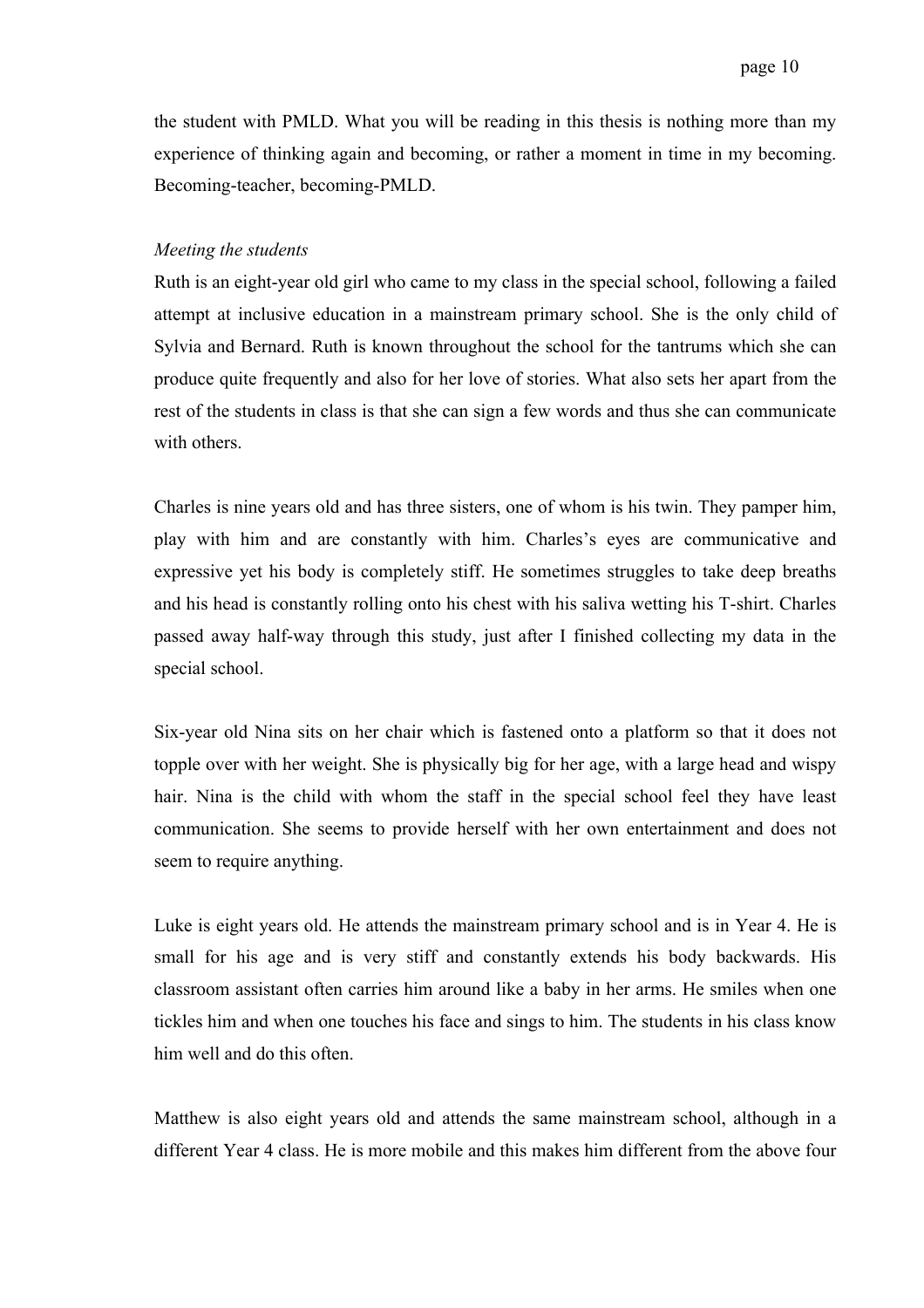students. He can imitate sounds very well but does not have any communicative speech. He loves to work on the computer.

## *Inclusive and Special Education in Malta*

Malta is a small island in the middle of the Mediterranean Sea, or rather an archipelago made up of five small islands, two of which (Malta and Gozo) are inhabited. Malta covers an area of  $316 \text{km}^2$  and Gozo  $162 \text{km}^2$ . In 1998, the total population was 404,039, (Central Office of Statistics 2005)**.** According to the National Disability Survey 2003 (Bezzina and Pace, 2003), 1.92 per cent of the population are registered as having a disability.

Camilleri and Callus (2001) speak of the increase in parental power in Malta between 1971 and 1987. It can be said that before this, the Catholic Church was the only institution which provided support for persons with disability and their families. The notion of parental empowerment was initially started by persons with visual impairment and their families and later this extended to different groups of persons with disability. For example, in 1976 a group of parents of children with various disabilities joined together to form the Parents' Society for Handicapped Children. As Camilleri and Callus (2001) maintain, "perhaps the most momentous outcome of parent power and the growing disillusionment with the medical model of disability was the establishment of the National Commission for the Handicapped in 1987" (p.88). The authors then highlight the achievements this Commission has had notwithstanding all the struggles and the future challenges. Today this Commission is headed by one of the authors himself, Joe Camilleri who recounts a short life history: "In 1973, one of the present authors has vivid memories of being the only disabled person out of a total student body of 1,500 at the University of Malta" (p.83). One of the big major achievements was the Equal Opportunity Act in the year 2000. This Act refer to the right of pupils with disability to be educated in any environment they or their guardians deem most appropriate for the pupil; and second, that in whatever educational environment pupils with disability are, they have to receive an adequate education.

Another significant step towards inclusion was the establishment of a particular nongovernmental organisation called Eden Foundation. Together with the National Commission for Persons with Disability, Bartolo (2000) holds that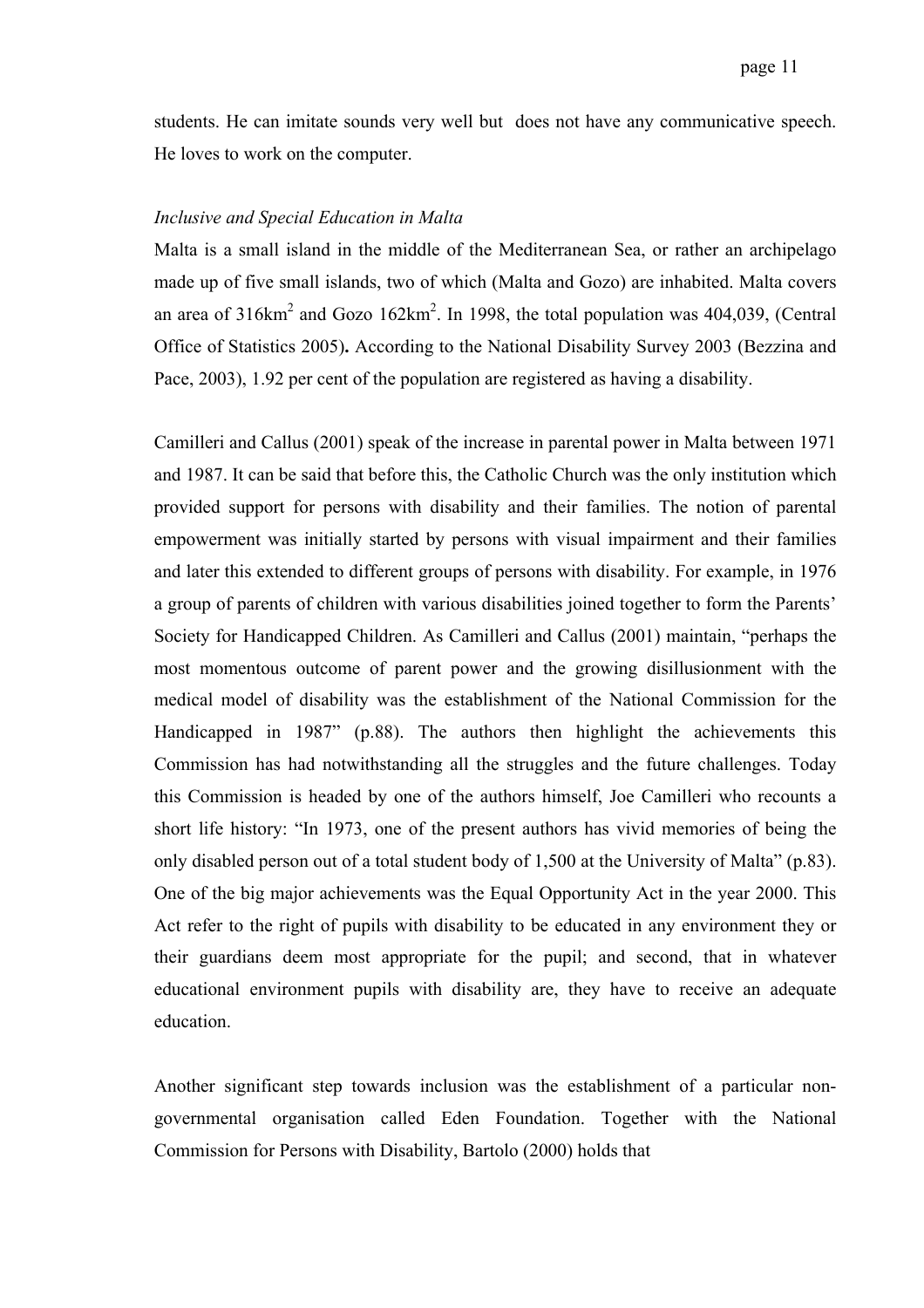the most important pressure has been that of the *action* of EDEN Foundation. EDEN is a non-profit organization for the education, assessment and rehabilitation of children with mental disabilities. … EDEN is now taking on the biggest challenge in the Maltese educational system: inclusive education. As from October 1994, at least six classes in three schools will have a child with special needs with a facilitator to help adapt the class and curriculum organization in such a way as to permit full participation by each student including the one with special needs (p.16).

In the space of twelve years Malta has seen a full change in the educational approach towards disabled pupils. Today more than 1,785 statemented disabled pupils attend mainstream schools from kindergarten level to post-secondary schools. Around 300 pupils are in the six special schools, and many of these are young adults. Usually the only young pupils to enter special schools are those pupils who find difficulty in the transition from primary to secondary schools. Infant pupils with very profound and multiple disabilities are the exception as their parents often still opt for specialised education. To support the number of pupils with disability in mainstream schools the Education Division employed an army of 800 facilitators, out of which around 350 are trained with a diploma in 'facilitating'. According to Bartolo (2000), the term 'facilitator' was imported from Canada "because there, more emphasis is put on teacher-facilitator collaboration" (p.81). However the term facilitator was changed to Learning Support Assistants in 2007. For the purpose of this thesis I will be using the term 'classroom assistants' as it is used internationally.

Within this context we had the formulation of our New National Minimum Curriculum (1999), which emphasises education for all pupils, and the increase of achievement. Throughout the controversy and discussion around the new national minimum curriculum, the topics of discussion were comprehensive schooling and the examination oriented education system, with teachers and parents categorically ruling out the idea of comprehensive schooling and favouring a highly exam oriented system, although it seems that a reform in the assessment system is being worked out. As part of the implementation of the NMC, sixteen focus groups were set up, one of which was on Inclusive Education. The focus group worked on translating the *Index for Inclusion* (Booth *et al.* 2000), which is now being implemented in Maltese schools. Also the Ministry of Education formulated the first Policy of the Education of Pupils with Disability (1995), where it restructured the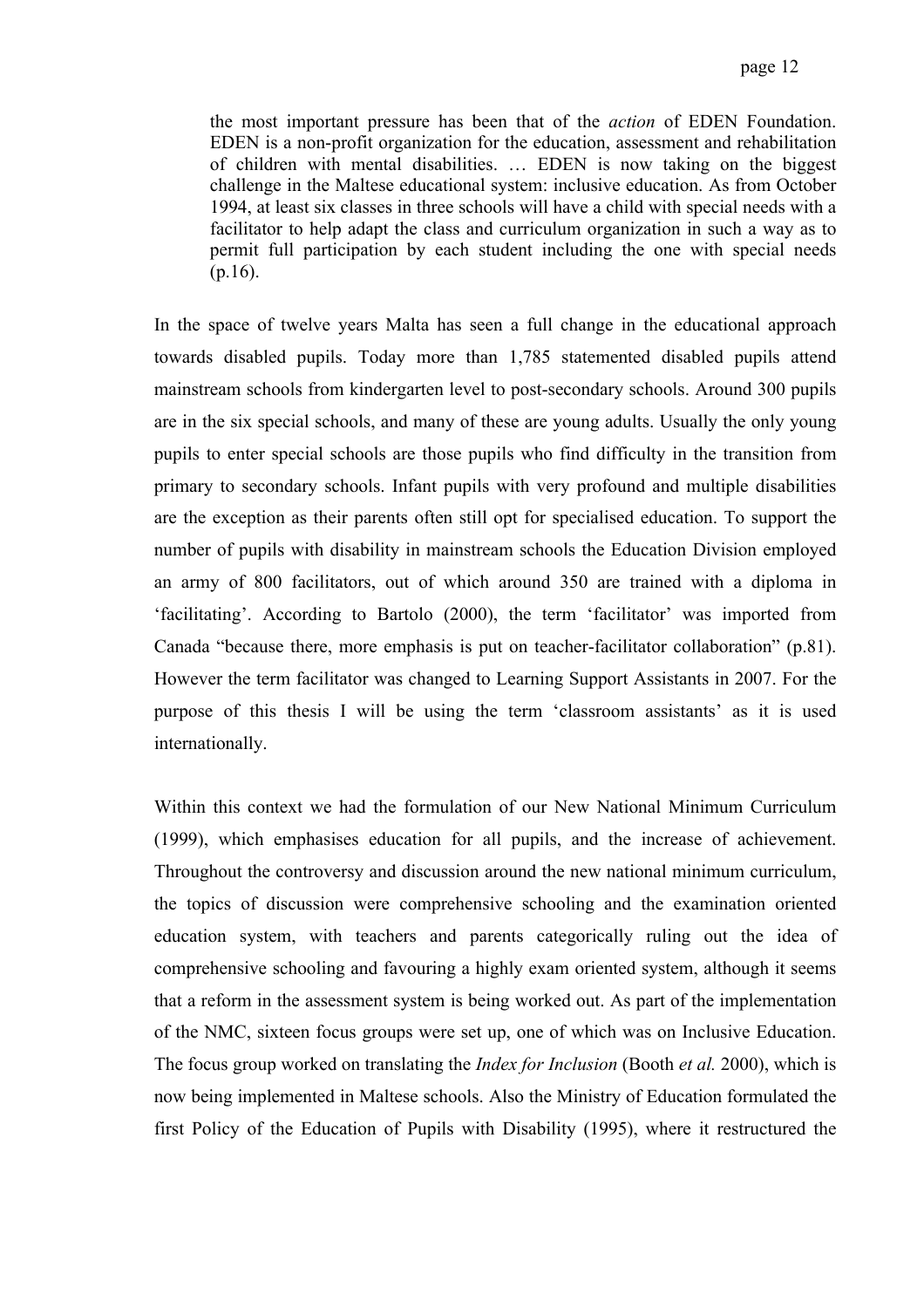Statementing Panel, and talked about the right of every pupil with disability to have an Individual Educational Programme.

In the last two years, the Ministry of Education, Youth and Employment of the Maltese islands embarked on a comprehensive process of educational review. The aim was to provide improved quality education in Malta and resulted in the document *For All Children to Succeed* (2005). One of the ten areas targeted was "Inclusive education policies, structures and services" and the Minister of Education appointed a Working Group to review inclusive and special education. The suggestions of the Review group were incorporated into the amendment of the Education Act of the Maltese Islands (Chapter 327of the Maltese Laws) on August 2006. The Maltese education acts states:

(1) The Minister shall ensure that the national policy on inclusive education is being applied in all schools and that there are available the resources, tools and facilities required so that this may be given as effectively as possible.

(2) The Minister shall ensure the existence of specialised centres of resources which support schools and Colleges in the implementation of the policy of inclusive education, which give a service to students having specific learning difficulties, and others which provide education and training services to students with individual educational needs whose educational entitlement may be better achieved in such centres.

## *Outline of thesis*

In Chapter Two I look at the main literature on inclusive and special education and on PMLD. The aim is to highlight how, because of the focus on performativity and skillacquisition, some of this literature is linear and can be oppressive for people and children with special needs. In Chapter Three I present the theoretical framework of this thesis and demonstrate how Derrida, Deleuze and Deleuze-Guattari's philosophy have worked within this thesis. Chapter Four discusses the methodology of the research process.

The following three chapters are the main focus of this thesis. These three chapters are organised around a school day. Chapter Five focus on the first part of a school day, arriving at school and settling in the school and classrooms. Chapter Six focuses on the lessons and mid-day break, while Chapter Seven focuses on preparing to go home and leaving school. The final chapter attempts to make sense of what happened in the school day and consider some of my becomings.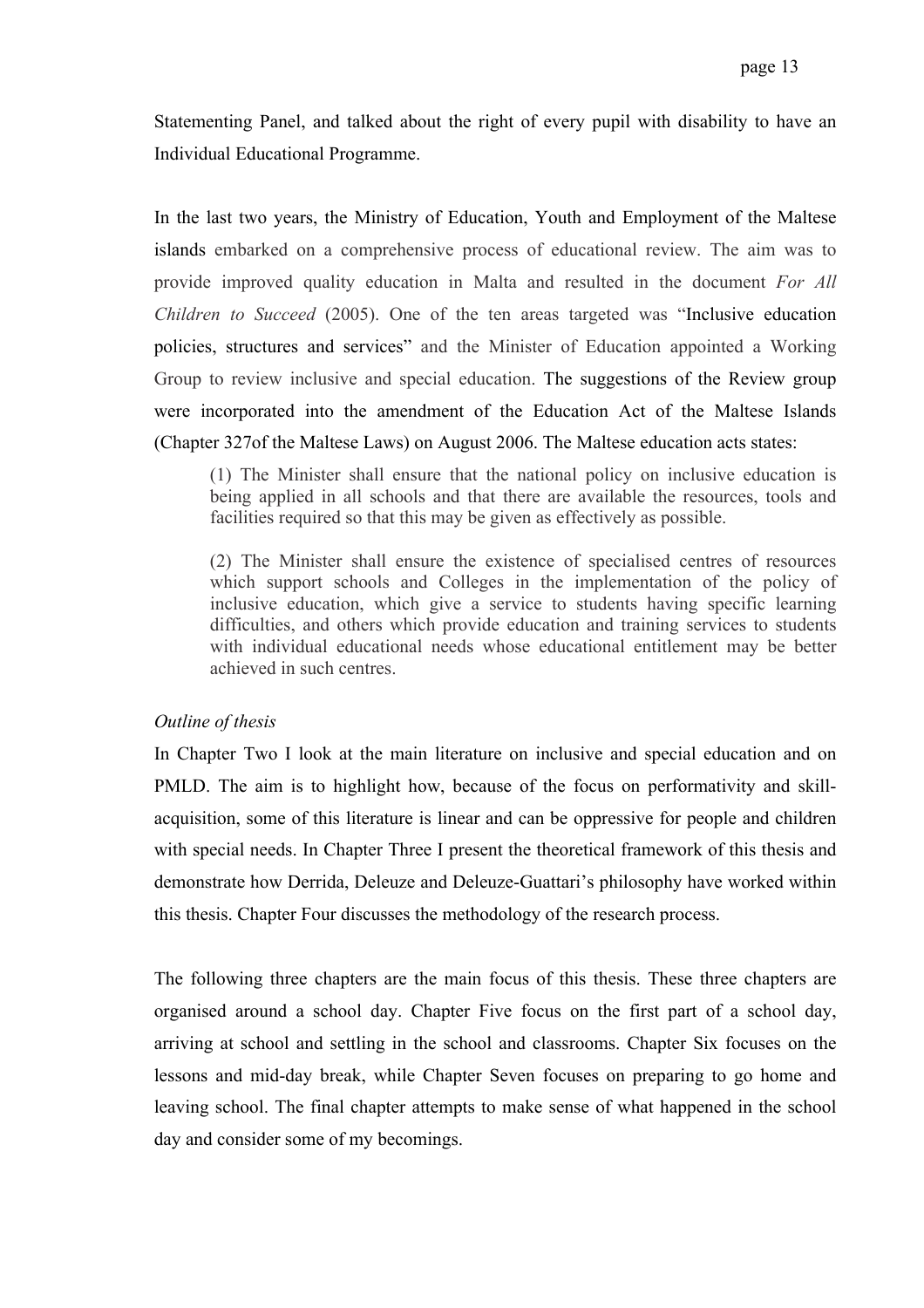# **Chapter 2**

# **Cartographies of PMLD**

This Chapter maps out some of the discourses on defining PMLD, special and mainstream schools where students with PMLD attend, and also the pedagogies used. The aim of this Chapter is twofold: first, it is a continuation of the argument provided in the Introductory chapter, that discourses on students with PMLD are linear, systematic and therefore oppressive. I see some of the discourses as meta-narratives (meta-discourses). These discourses seem to have a comprehensive ordered explanation of knowledge about PMLD that are based on some goal and transcendental universal truth. Lyotard (1984) suggested that the postmodern condition produces increasing scepticism about the totalizing nature of meta-narratives, mostly due to the progress of science. However Braidotti (2006b) argues that meta-narratives are very much with us and have engulfed in them more current ideologies, in particular the ideas of technology.

The second aim of this chapter is to map a territory on which the ideas of Derrida and Deleuze-Guattari can work. As will be shown in the next chapter Derrida and Deleuze-Guattari need the linear, systematic, that which is closed and makes sense - the metanarrative. In no way do they want to do away with meta-narratives. They need these metanarratives to *play* with them. They are parasites on the linear, systematic and closed. Therefore this Chapter will provide a space, even if often I think it is a closed and oppressive space for the students with PMLD, on which the following chapters can move about.

## *Defining PMLD*

The persons interviewed defined persons with PMLD as having the following characteristics: the deformed body and the limitations of movements it produces, the absence of speech and the diagnosis of brain damage.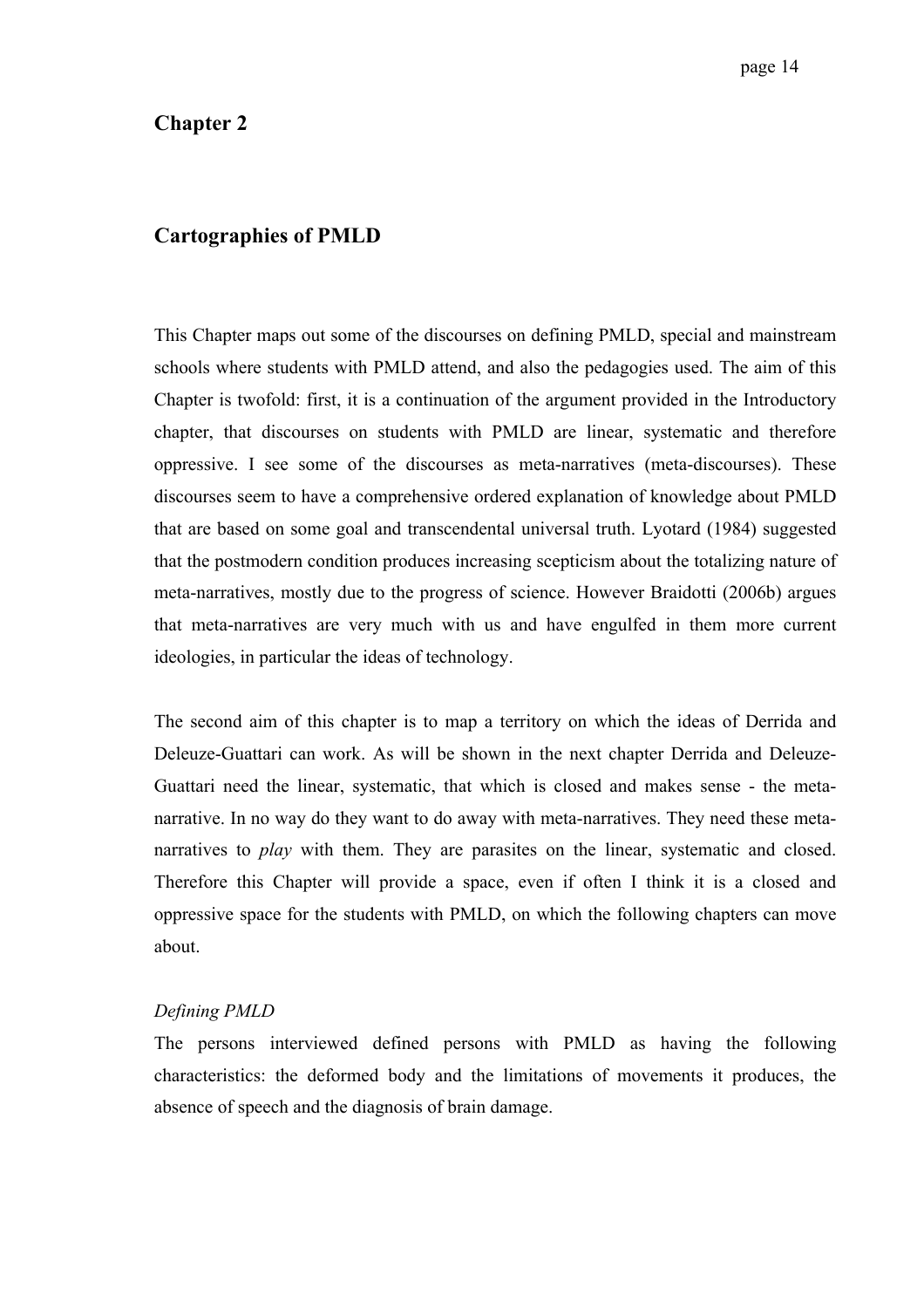The drive to label those who are deviant from the norm, and define such labels, very often to justify resources, support or discourse around social justice, seems to be central for children with PMLD. The World Heath Organisation relates profound mental retardation to an IQ range of below 20:

Comprehension and use of language is limited to, at best, understanding basic commands and making simple requests. The most basic and simple visuo-spatial of sorting and matching may be acquired, and the affected person may be able with appropriate supervision and guidance to take a small part in domestic and practical tasks. An organic etiology can be identified in most cases. Severe neurological or other physical disabilities affecting mobility are common, as are epilepsy and visual and hearing impairment. Pervasive developmental disorders in their most severe form, especially atypical autism, are particular frequently, especially in those who are mobile (World Health Organisation, 1992, p.230).

Lacey (1998) asserts that people with profound and multiple learning disabilities face difficulties of two kinds: "they have more than one disability and… one of these is profound intellectual impairment" (p.ix). Imray (2005) feels that it is important that we produce a simple, understandable and working definition of PMLD. He gives us the example of a giraffe. We can define giraffe as a tall animal with a long neck and feet. This definition is good enough for a casual visitor but not a zoologist. If we do not come up with a good definition, or a subjective definition, "this will inevitably lead to differing interpretations and much confusion" (p.3). So he suggests the following definition:

Any person whose intellectual development is equivalent to a typically development child aged 18 months or under (and usually considerably under 18 months), irrespective of chronological age. This definition needs to be supplemented by noting a number of specific characteristics. Namely, that this population will:

- be pre-verbal in terms of intent;
- have no formal means of communication;
- be unable independently to imitate actions, sounds and movements;
- be totally physically reliant on others for their basic care and safety;
- be totally unable to conceptualise abstract concepts;
- have limited contingency awareness and an unrefined sense of cause and effect (ibid., p.4).

Two things need to be considered from the above. First is the need for simplicity in the definition: I have my doubts as to whether the above can be considered simple. But one either falls within that definition or is out of it. The simple definition is always given in relation to terms and concepts that seem to make up a non-disabled child: intent, communication, etc. Secondly, what Imray seems to be emphasising is the importance of producing something that does not confuse people and that does not defer interpretation;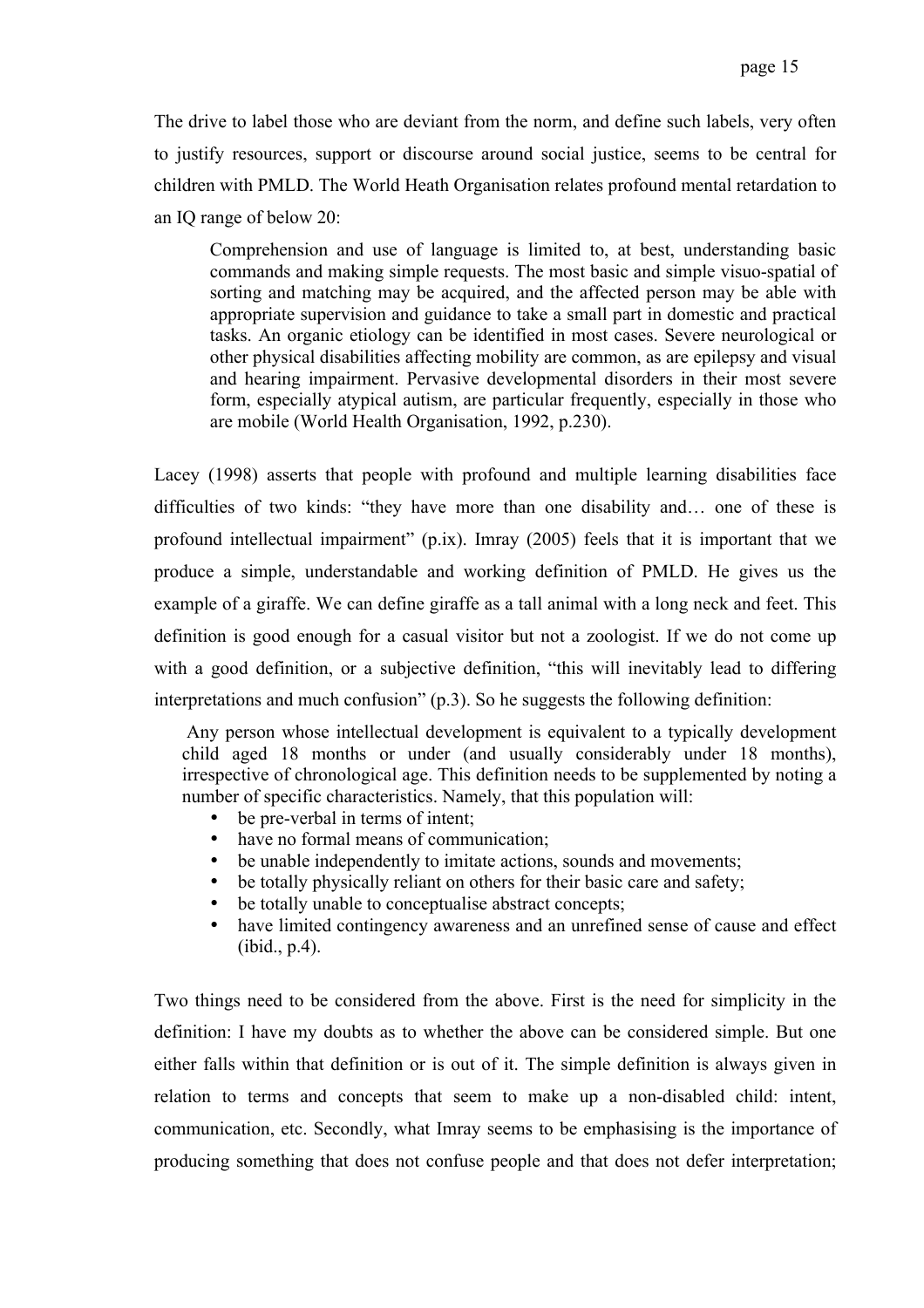the want to produce a definition that labels a particular group of people in a particular way with *certainty*.

What fascinates me with these definitions is the search for the bottom line. Baker (2002) argues that we *need* to find the pathological in order for us to function. We seem to want to establish the line on which we can start building. However, I have the feeling that while profound disability implies *profoundness* there is always the want to search for something more profound. I was once writing a proposal to get funding for a particular resource for the special school where I worked. When I wrote the label PMLD, the school administration emphasised that I add the term complex with PMLD. Introducing such a term, for them implies that the impairment of these children are more than profound and multiple, so in turn we would get more funding. I do find myself in similar situations when I describe to people that I worked with students with profound disability. To emphasise how profound the impairments of the students are I say that sometimes the children that attend my school die. Am I thinking of death as a definition that goes beyond PMLD?

It is interesting to see how the term PMLD is perceived within the arena of disability. The White Paper – Valuing People (DoH, 2001) sets out the commitment of the British Government to improving the life chances of people with learning disabilities and reports how this commitment will be met by working closely with local councils, the health service, voluntary organisations and, most importantly, with people with learning disabilities and their families to provide new opportunities for those with learning disabilities to lead full and active lives. However, the extent to which the White Paper addressed the needs of people with PMLD was criticised by the PMLD Network (2001) who argued that Valuing People fails to:

- use consistent terminology;
- identify that children and adults with PMLD are amongst the most excluded people in our society;
- identify children and adults with PMLD as a priority group;
- make any specific objective or sub-objective for people with PMLD;
- identify family carers of children and adults with PMLD as a priority group (p.2).

For people with disabilities, the White Paper outlined the four key principles of 'Rights', 'Independence', 'Choice', and 'Inclusion' but, as the PMLD Network state: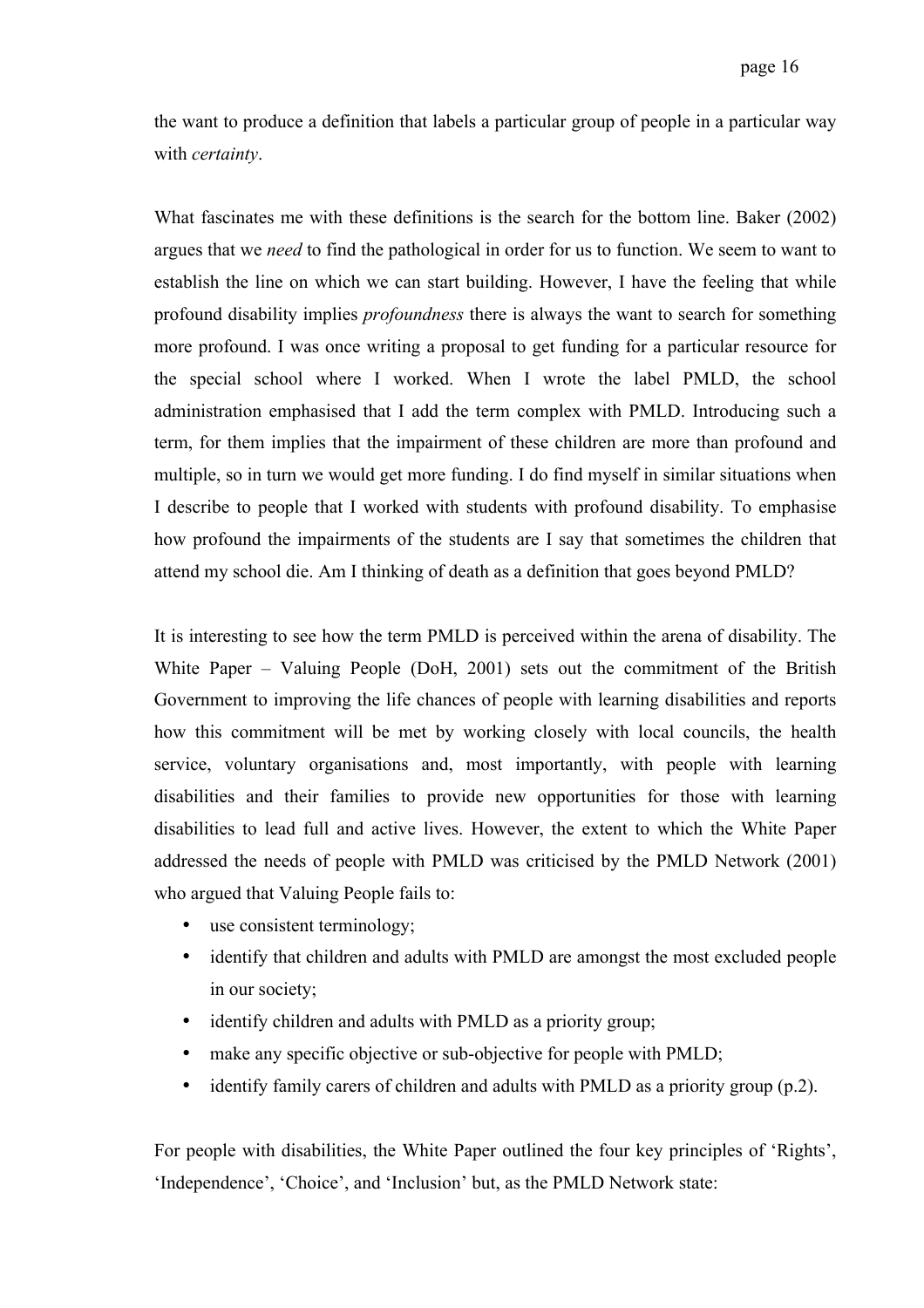whilst the overall vision is the same as for their more able peer group, the detail for children and adults with PMLD is often different. Children and adults with PMLD have specific needs that call for specific initiatives. All too often, their needs are lost within the wider agenda (PMLD Network, 2001, p.3).

Closely linked to definition of PMLD is the assessment of these children and students. There has been considerable effort on the part of specialists to come up with systems and strategies of assessing children and people with PMLD. McNicholas (2000) found that schools in England did not clearly identify the needs of pupils with PMLD. The frequency and depth of assessment varied from school to school, and sometimes from teacher to teacher. Even though most schools claim that they have a system of formative and diagnostic assessment, most of the assessment conducted in schools was informal. Multiprofessional assessments were usually done at the time of annual reviews and were often not sufficiently well co-ordinated.

Most of the assessment of children and people with PMLD is carried out by proxy – what parents, teachers and support people think and feel about a particular student (Lyons, 2005). This, as well as medical diagnosis, is considered insufficient by Tadema *et al*. (2005) who argue that it is important to describe the characteristics that a group of students with PMLD actually have. According to these researchers, the assessment must take into account both the heterogeneity and the limitations that characterize students with PMLD. They argue that many instruments are insufficiently specific for use with students with PMLD so they develop their own: a checklist for chartering determinant characteristics of students with a development perspective up to 24 months and with additional disabilities in the field of education and care. Their findings suggest that their instrument is reliable and its internal consistency is sufficiently high.

Similarly a lot of work has been done to try to establish modes of communication with children and people with PMLD. In the book edited in 1992 by Warren and Reichle, *Cause and Effects in Communication and Language Intervention,* Brickler and Tannock & Girolmetto were questioning the efficiency of communication intervention. They were asking how communication interventions through pre- and post-testing in controlled environments could guarantee that the communication intervention was being successful. Bricker (1992) stated that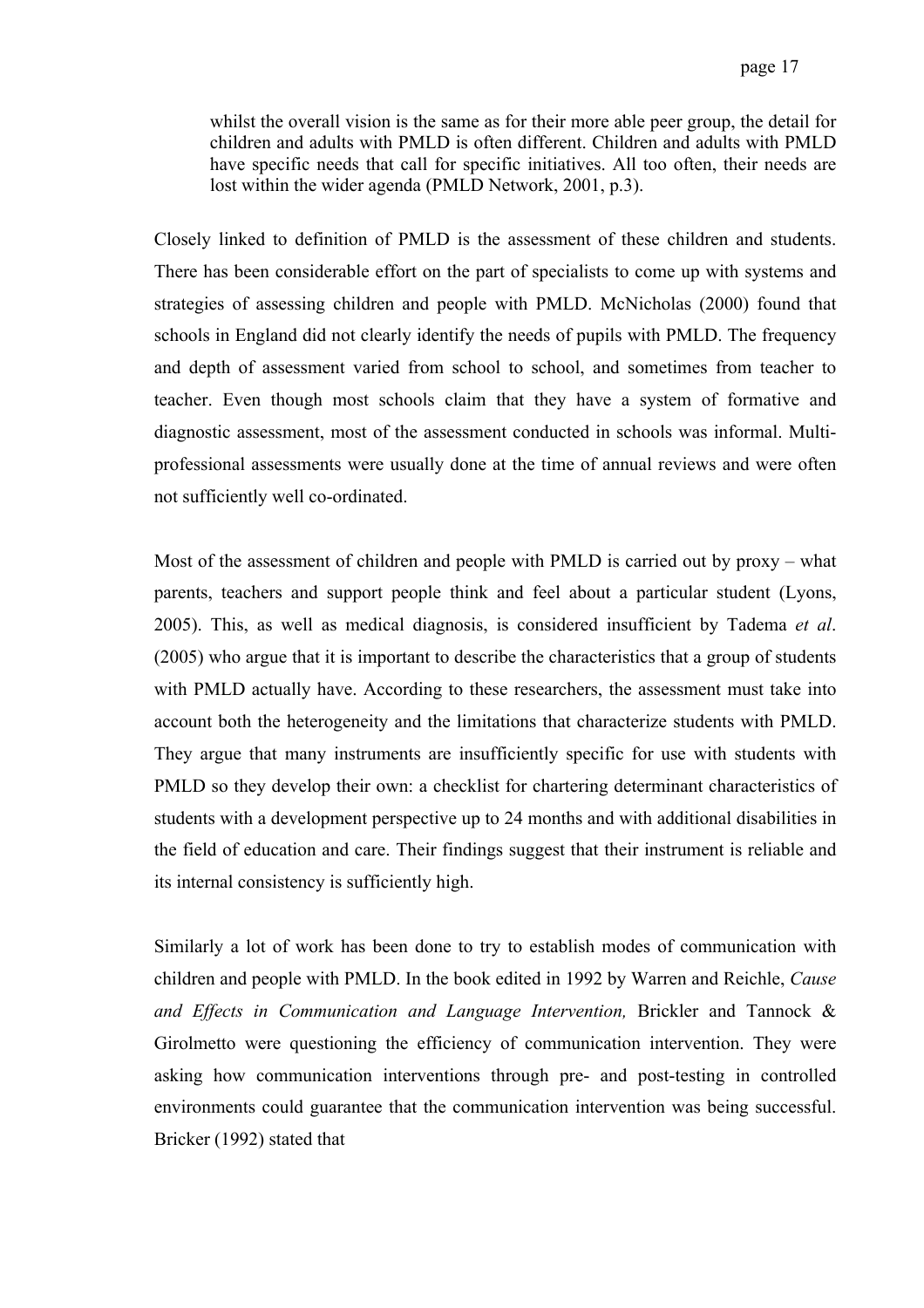there is the need for measurement that reflect the functional repertoires used for communicative transactions, the need for collecting information in the social context in which it normally occurs, and the need for reliable measures that accurately reflect the language performance of the learner rather than the bias of the data collector (p.19).

The ideas of Brickler and Tannock & Girolmetto seem to contrast the ideas developed by Hewett and Nind (1994, 1998, 2001; Nind, 1996). These developed a specific way of working with children and adults with PMLD which they named Intensive Interaction. They make a strong case for subjective observations, recoding and analysis in which the perceptions and feelings of the staff plays a significant role in Intensive Interaction. The staff follows imitative techniques to engage the children in playful interaction. This gives control of the interaction to the participant who can begin to explore and develop interaction. There is no task or outcome focus  $-$  it is the quality of the interaction itself which is the most important aspect. For Hewett and Nind (1998) the underlying premise to Intensive Interaction is

for individuals with severe and complex learning disabilities, developing the abilities to relate to others and to communicate are the primary learning needs and the priority for quality of life (p.1).

Kellett (2005) provides a case study of Catherine, an 11 year old girl using Intensive Interaction, and there are parallels between Catherine and the students researched in this study. The classroom teacher is copying the faint throat moans and the saliva dribbling by making small saliva bubbles. Kellett suggests that as the teacher talked to Catherine and blew saliva bubbles, Catherine began to make a tutting noise with her tongue. The teacher picked on this, and "this began to develop into a form of 'turn taking', a vital stage in communication development" (p.119).

I do not want to be overly-sceptical and cynical. The efforts of the teacher with each student are huge and aimed towards turn-taking and some form of communication. However, the Intensive Interaction process itself could be seen as a reality which propagates and confirms itself. The reality created between the teacher and student answers the questions brought about by the process itself.

The assumption seems to be that in spite of the complexities if we devise a good assessment instrument or a good communication technique we can penetrate the depths of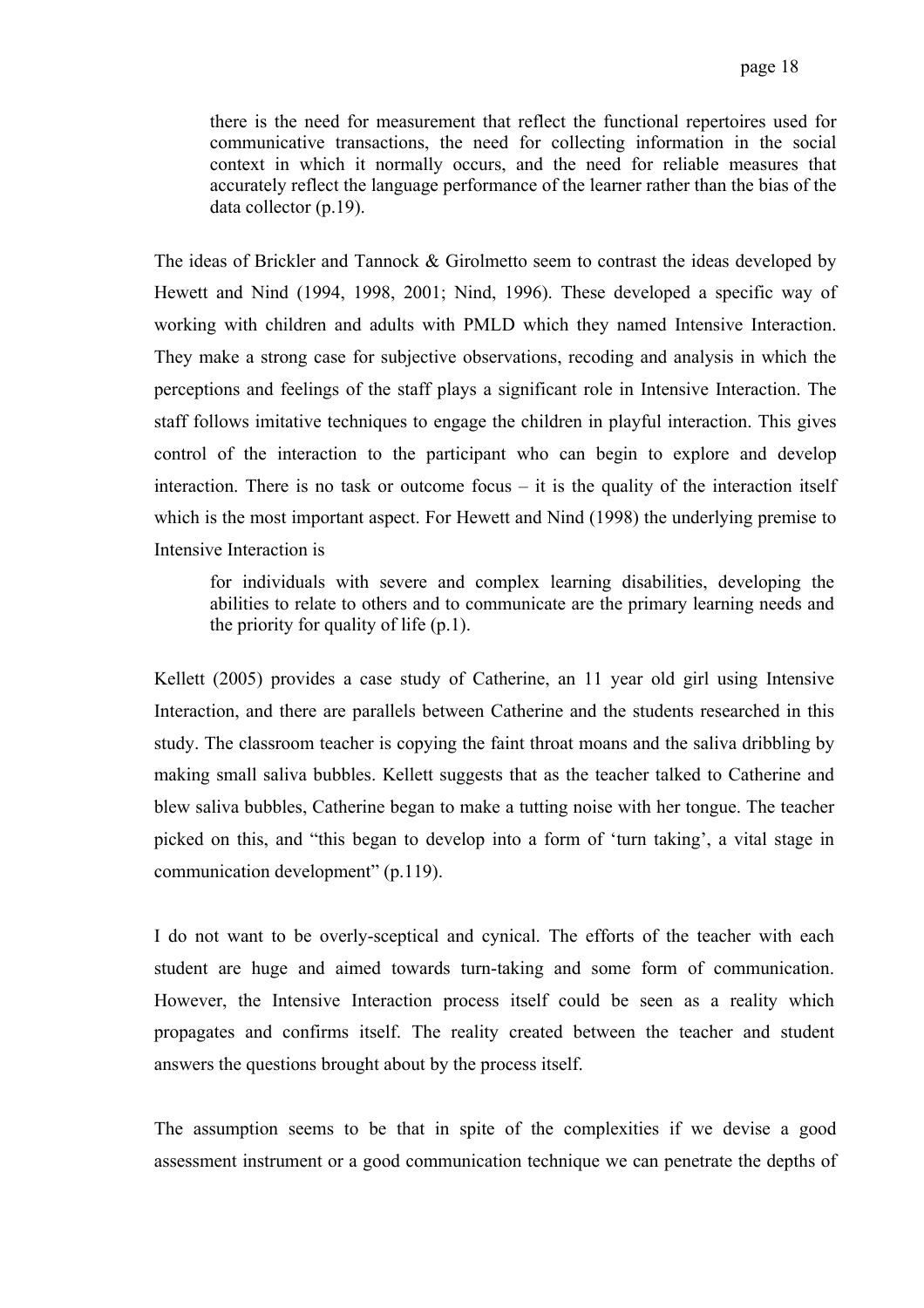students with PMLD and reach them, we come to know them and capture on paper their true identity. I question if all this effort on our part is to show that we are in control of the students with PMLD. Maybe it is very difficult on my part to let go and say that I cannot get hold of the identity of Nina and her friends - that we are not in control.

Vorhaus (2007), following MacIntyre (1999), suggests that all human beings are dependent, largely because we are variously vulnerable and disabled at more than one stage in our lives. Dependency he argues is best conceived in relation to reciprocity and indebtedness. We depend upon and receive more from other people than is commonly acknowledged. Therefore there is much we can learn only by attending to children and adults with PMLD and other disabilities. Vorhaus shows us that independent and dependent states generally co-exist within persons and that acknowledgment of dependency is often necessary for the growth of independency. Dependency is nothing to be ashamed of and indeed is unavoidable. Children and persons with PMLD are dependent on others, but there are moments when they are independent. It is important that teachers and professionals working with students with PMLD have the awareness that they themselves are also dependent.

### *Mainstream or special schools*

Nina, Charles and Ruth attend a special school, while Mathew and Luke attend a mainstream primary school. This thesis does not attempt to bring out any comparison between the two educational settings. I do not want to imply that Mathew and Luke carry the label of included students while Nina, Charles and Ruth are segregated. Enrolment to a mainstream school is not a measurement of inclusion. I do not want to settle for one arrangement as better then the other.

As Cook *et al.* (2001) argue, the debate of the pros and cons of special (segregated) schooling has been going for more then 40 years in the UK and has become sterile. This is the case in many other countries in the Western world including Malta. In spite of all the inclusion celebrations there has been no significant decrease in the number of disabled pupils placed in segregated settings. Cook *et al.* point out that both from literature and in their projects they found out that there are positive personal and social effects for disabled people of being with similar disabled people. While the experience of attending special schools for some students with disability has been abusive, traumatic and with very limited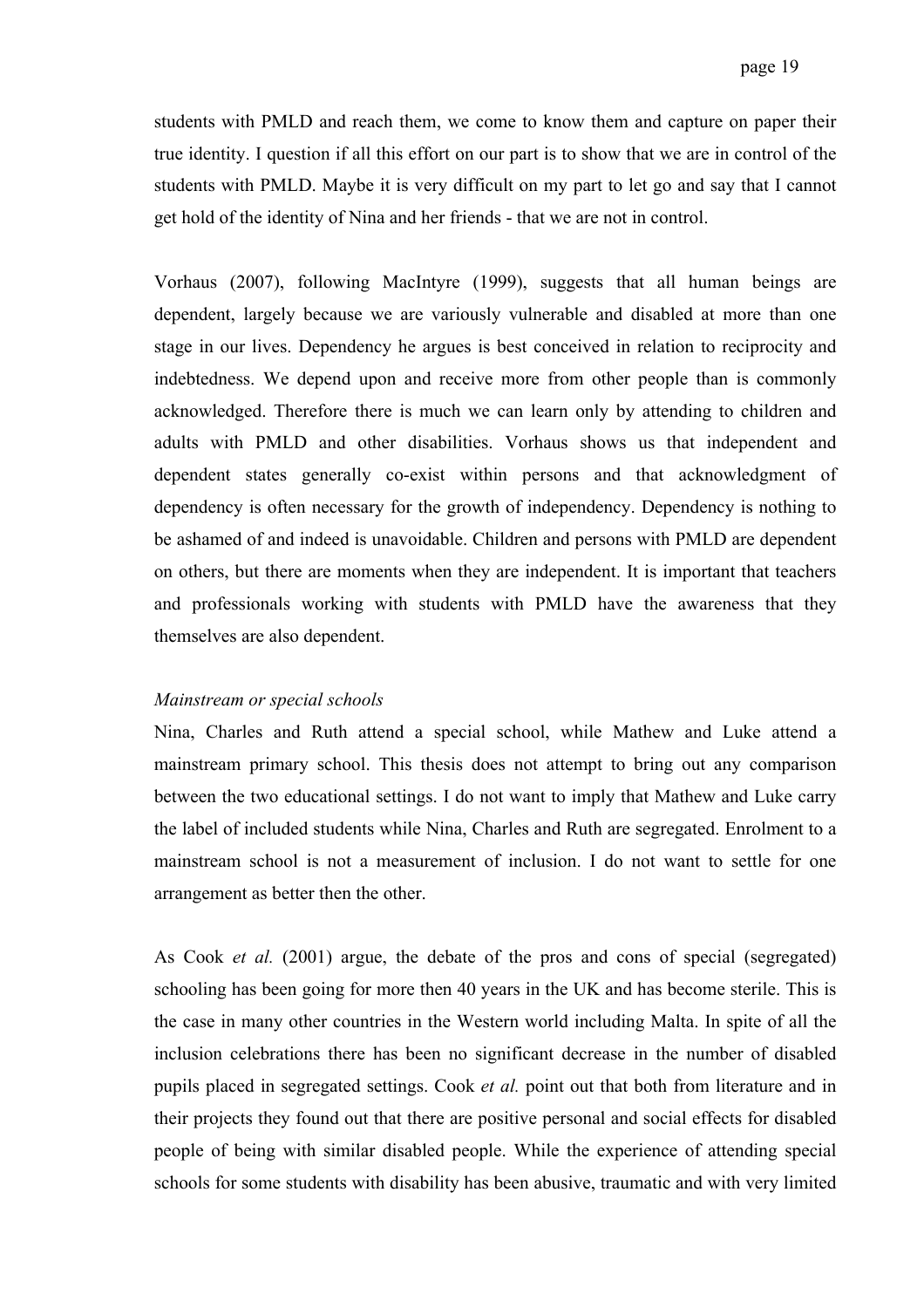educational achievement, for other students with disability it has been a place of enjoyment, success and liberating. What they emphasise is that we listen to insider voices both in segregated and inclusive settings, "if inclusion is not to perpetuate the subjugation of disabled people in other settings" (Cook *et al*., 2001, p.309).

As is reported in *Special Education across Europe in 2003* by the European Agency for Development in Special Needs Education the current trend in EU is to develop a policy towards the inclusion of pupils with disability into mainstream schools. However as can be seen below this does not always mean doing away with special (segregated) schooling. The philosophy of the inclusion of students with disability in mainstream schools and that of special (segregated) schooling are often made to live together in spite of their differences. European countries according to this report (2003, p.124) are grouped into three categories:

- 1. One-track category: those countries that develop a policy and practice geared towards the inclusion of almost all pupils within mainstream education. This is supported by a wide range of services focusing on mainstream schools.
- 2. Multi-track category: countries have a multiplicity of approaches to inclusion. They offer a variety of services between mainstream and special (segregated) schooling.
- 3. Two-track category: there are two distinct educational systems. Students with disability are placed in special (segregated) schooling, and do not follow the mainstream curriculum among their non-disabled peers.

Inclusion, Slee and Allan (2001) argue, "has passed spectrally into our language and process" (p.181) and inclusion is advocate for, promoted and lived. However the question that we need to ask is: can we appear *not* to be in favour of inclusion? Can we be perceived as not already inclusive? Admitting or acknowledging that one doubts or finds inclusion as a difficult process can get one into a particularly odd position with his colleagues. If a school advertises that it is still struggling to be inclusive then it will lose some credibility and even maybe funding. The moments of doubt and questions about the inclusive process are levelled out, made invisible and we forget them: "we are still citing inclusion as our goal; still waiting to include, yet speaking as if we are already inclusive" (ibid.).

We are urged by Allan (2003, 2005) to keep the processes of inclusion alive, playful and to see this process as full of aporetic moments. We are exhorted to be responsible by keeping inclusion as a double-edged question and this changes its focus.. Inclusion often 'implies a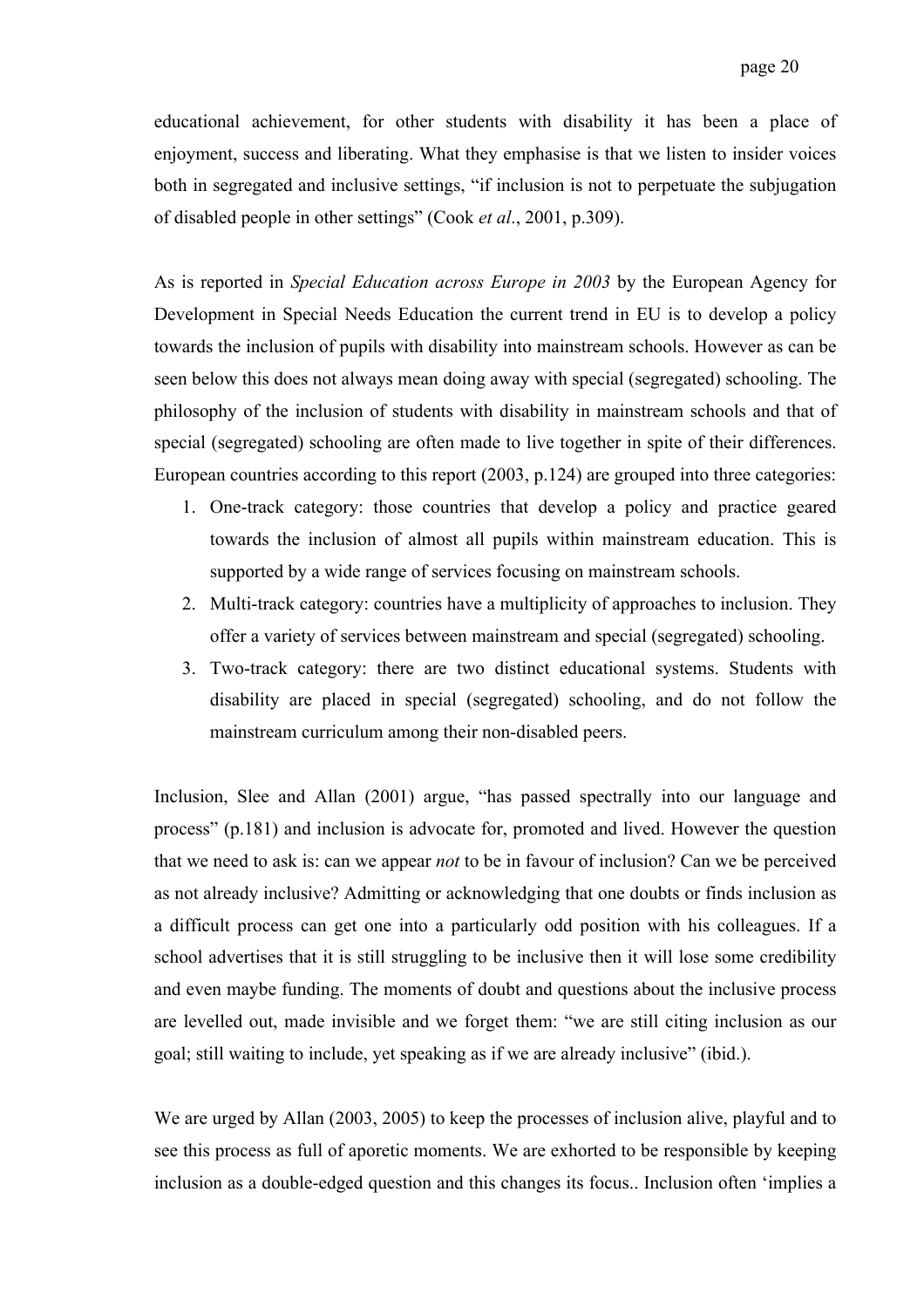bringing-in' (Graham, 2006, p.20), getting those outside (those who are different) into the same – into a core centre. The focus of inclusion is always about others. Slee (2001), however, reminds us that inclusion starts with ourselves. That is we need to consider how our actions create barriers to inclusion (Allan, 2003, p.177). If this does not take place**,** to use a metaphor from Slee (2003), we will be just renovating the store (p.113). The warning that inclusive settings can be perpetuating segregated practices has been echoed years ago by Roger Slee, who in the 1990s argued that discourse and procedures on people with disability and even sites where they live their lives may have changed, but "traditional ends are affected because of the resilience of ideologies of 'failure' and 'normality', and the established bureaucracies which sustain these understandings" (Slee, 1993, p.352). Slee (2006) refers to Said's description of how theories travel, losing what makes them radical and subversive and becoming 'domesticated' and 'tamed' in their destination. Slee and Graham argue that "originally, inclusive education was offered as a protest, a call for radical change to fabric of schooling. Increasingly it is being used as a means for explaining and protecting the status quo" (Graham and Slee, 2008, p.277). Therefore the discussion on inclusion is perceived as one that focuses exclusively over inventories of human and physical resources. Inclusion becomes a struggle "to open the public purse wider" (Slee, 1993, p 351).

These inclusive discourses which are a perpetuation of the 'status quo' (instead of being the radical call which originally characterised them) form the basis of statements that argue that inclusion can only go so far and that full-time placement for certain students are unrealistic. The House of Commons' Select Committee on Education and Skills report (2006) and the Baroness Warnock report (2005) are two examples. The latter document is interesting because the u-turn of the author. Mary Warnock, originally a pioneer in inclusive education, now argues that the move towards inclusive education was a big mistake and a large number of students with disability, especially those in secondary mainstream schools have a 'traumatic' experience. Croll and Moses (2000) have highlighted how the Green paper: Excellence For All Children - meeting special educational needs (DfEE, 1997) emphasises the need for inclusion for most students while reinforcing the segregation of a selected few by 'protecting and enhancing specialist provision for those who need it'.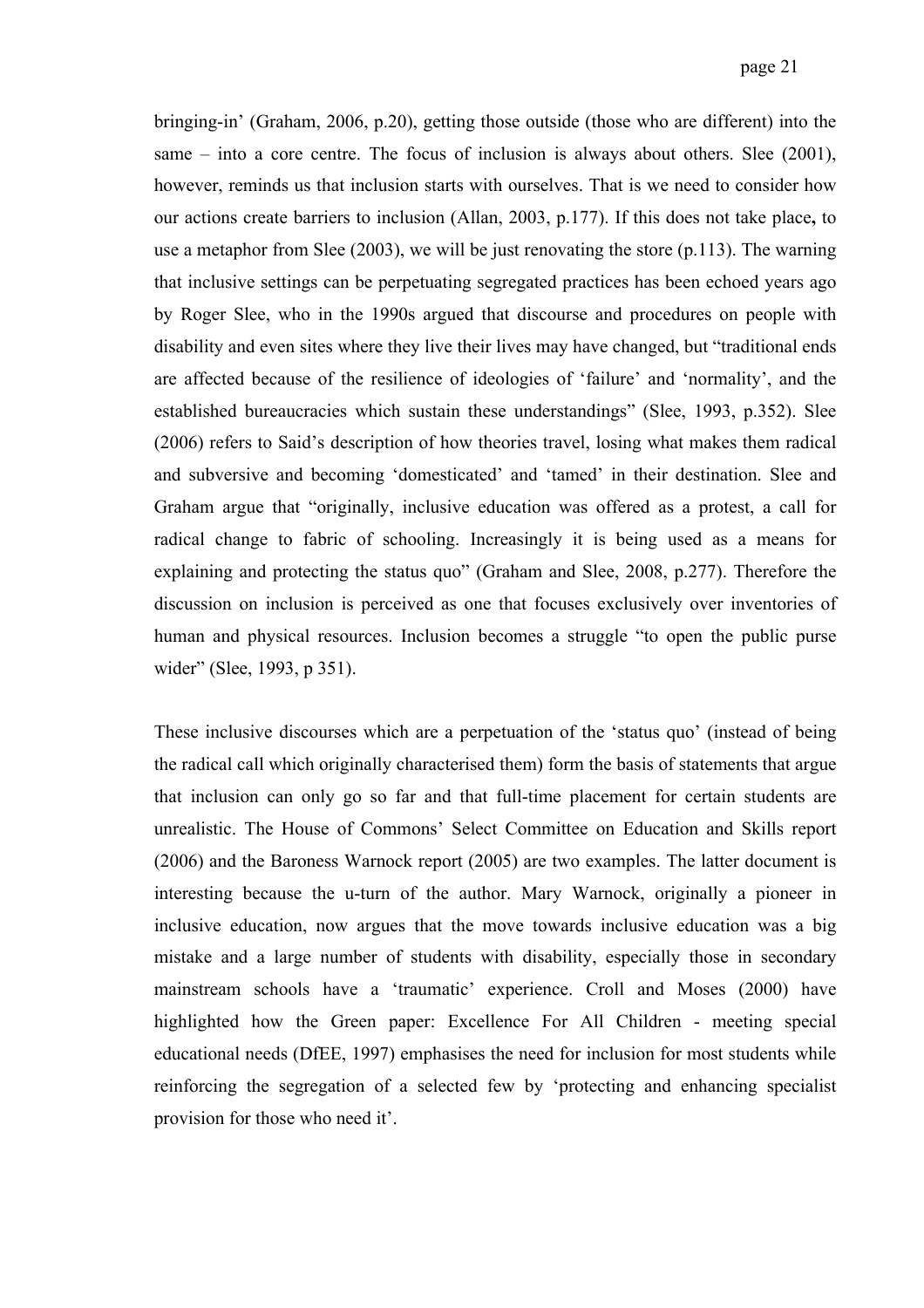For students with PMLD often inclusive special (segregated) schooling is opted for, that is mixed-ability groupings in existing special school provision with some opportunities for mainstreaming where this is thought appropriate (Bayliss and Pratchett, 2004; Simmons and Bayliss, 2005, 2007). Simmons and Bayliss (2007) highlight that the assumption that special schools are an alternative for some students and especially for students with PMLD is never challenged. They also argue that the quality of the special schools is never questioned. They observed the inclusion of a group of students with PMLD in a school for students with Severe Learning Difficulties and observed that despite the best intentions of the staff, the quality of education that students with PMLD received was poor. This they thought was the result of the staff's lack of understanding of PMLD stemming from lack of training opportunities and resources. So here we go back to the vicious circle of resources and training.

Teachers and classroom assistants are of crucial importance in the lives of students, especially those with PMLD, who are constantly dependant on others. Attitudes and beliefs held by teachers have been seen to be critical in determining the ultimate success or failure of a policy of inclusion (see Scruggs and Mastropieri, 1996; Male 2000a, b; Leyser and Tappendorf, 2001; Wilkins and Nietfeld, 2004). A major barrier to inclusion identified by teachers has been lack of knowledge and/or perceived skill-deficit (Male, 2001; Wilkins and Nietfeld, 2004). However Ware *et al.* (2005) found out that the teacher's negative attitudes at the beginning of an innovation, such as having a student with PMLD, may change over time. Ware *et al.* (ibid.) reported that, over time, previously anxious and apprehensive teachers began to see students with severe and profound learning difficulties as unique individuals and "rose to the challenge" of meeting their needs. Male (2003, 2006) argues that a combination of experience and additional training is needed for teachers. Additional training alone does not help teachers to feel more effective or less stressed.

Teachers working with students with PMLD in special schools see themselves as different from mainstream teachers and belonging to a specialist profession within teaching. However, Jones (2004) writes that they may also believe that mainstream teachers perceive them as second class citizens and are not appreciative of the work they do. Haplin and Lewis (1996) argue that this separation and independence fosters among those that work in special schools a sense of being somehow set apart or marginalised (p.101). Lacey and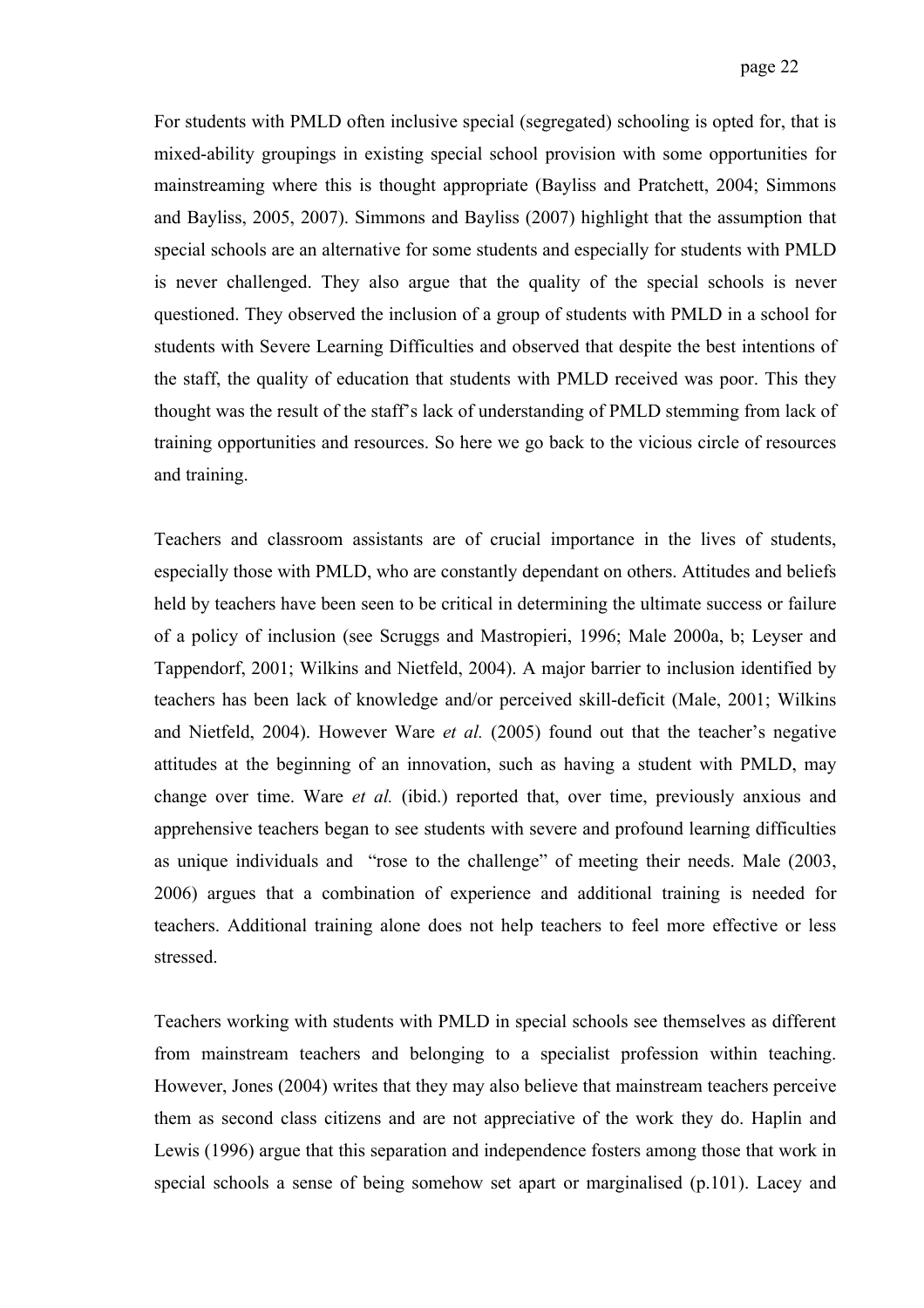Ouvry (1998) illustrate how the social identity of teachers of students with PMLD creates a closed homogeneous group. This, according to Mittler (2000), serves to uphold segregated and separate services. Jones (2004) argues that this closed group identity serves to support each other against the difficulties they encounter in a culture that does not appear to value them or their pupils. In her study Jones (ibid) found that teachers of students with PMLD are very positive about their specialised teacher training and found that it acts as a catalyst to highlight the difference between mainstream teachers and teachers of students with PMLD. She reported that the latter argue that they have further specialised training and therefore are more professional.

One of the unusual aspects of teaching in special schools is the number of other professionals, mainly from Health departments, whom they have to relate to.. Teachers in special schools also work closely with classroom assistants. It is only fairly recently that classroom assistants are being offered training and salary and career progression, in spite of the fact that they often undertake a wide range of tasks that are complex and challenging. Ware *et al.* (2005) found that most teachers in special schools found that the allocation of classroom assistants in their classes as positive, even if cramped classroom space was problematic. Some teachers also found it problematic to organise the work of assistants, especially where roles where not clearly defined or where the classroom assistants were not empowered within their supporting roles (Aird, 2000).

Teachers of students with PMLD see themselves as making a difference in the lives of students with PMLD, without making themselves martyrs. Ware (1996), however, argues that:

Research evidence backs the view that people with PMLDs do have some characteristics which make interacting with them more difficult and potentially less satisfying for the other persons (p.7).

These teachers often act as advocates for the rights of students with PMLD (Aird, 2001); they believe and argue that their students are learners, knowing the individual learning profile of each particular student (Jones 2005). However as Ware *et al.* (2005) found, the working conditions of teachers in special schools for students with severe and profound disabilities and the level of support are crucial factors for the survival of these teachers.

## *Planning for the education of students with PMLD*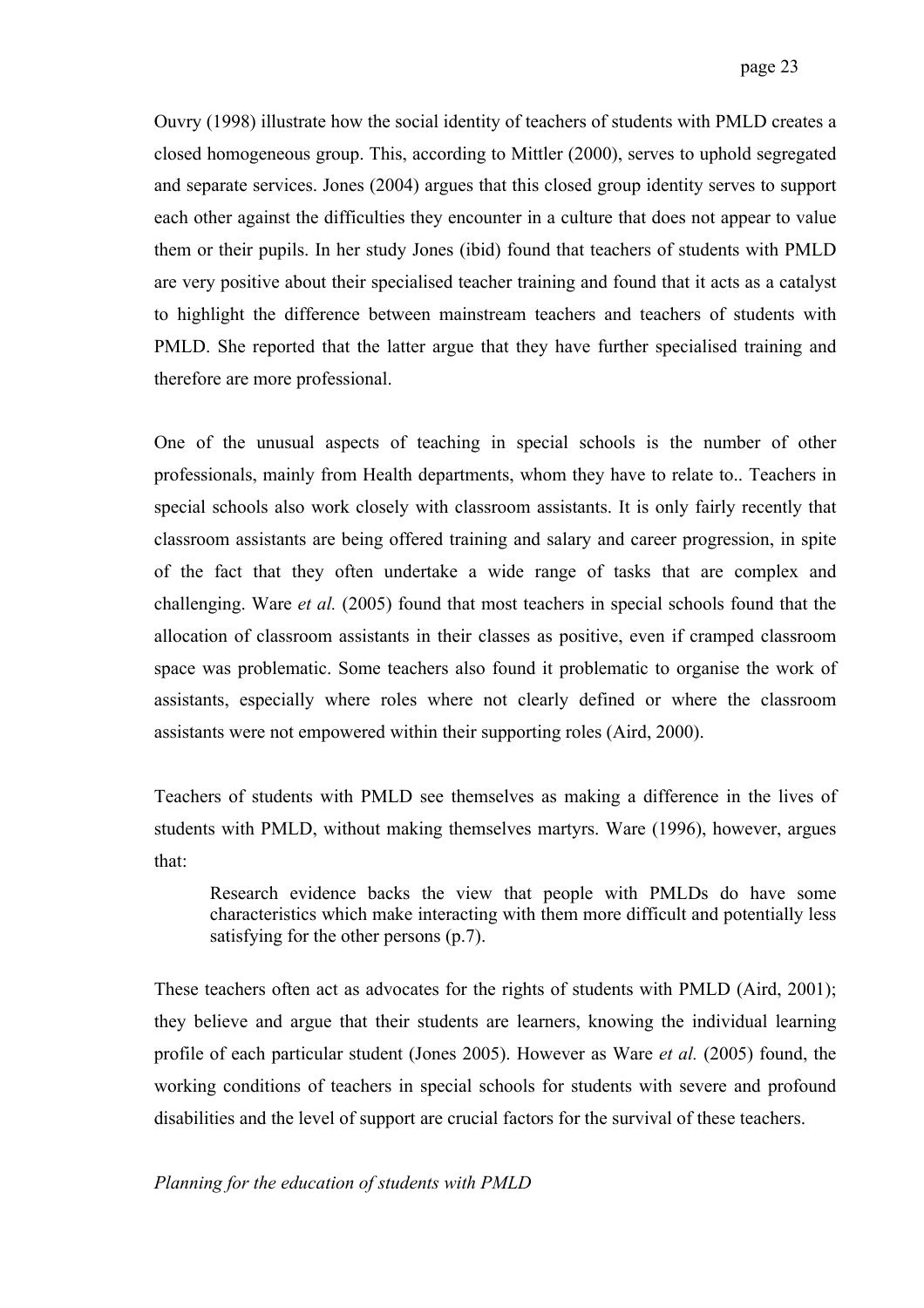When planning for educational tasks for students with PMLD there are a number of approaches used. Historically behaviour approaches have been popular (see Farrell, 1997). Sensory approaches (Longhorn, 1993) and interactive approaches (Nina and Hewitt, 1994) are now more popular. A number of approaches that are curriculum based have been developed. Park (2004) and Ockelford *et al.* (2005) argue for an adaptation of the music and drama curriculum, while Moseley (2003) and Lewis and Norwich (2000) advocate similarity to the mainstream curriculum, the difference being "in degree but not in kind" (2000, p.50). There are two educational approaches used to meet the needs or students with PMLD, both of which are used with the children in this study. The first focuses on the needs of the individual student and on creating a programme around her educational needs – this is usually referred to as Individual Educational Programme (IEP). The other approach focuses on the curriculum, and adapts and differentiates it for students with a range of needs. Often these two ideas are made to work together or one is prioritised over the other. This is usually done through different activities spread out during the school day. However some educators have a preference for one of these approaches. In Malta, while there has been a long history of IEP development, while the formal curriculum differentiation and adaptations for students with PMLD was formulated officially in a number of syllabi supplements last year.

Smith (1990) has argued that the purpose of the IEP meeting is the production of the IEP document, a single document (Burns, 2001), and not a series of different plans or programmes. The Maltese Policy on Inclusive Education (2000) defines the IEP as a:

concise and practical written plan, developed for a student with a disability, that describes the modifications and adaptations for a student's educational programme and the services necessary to ensure full access to educational entitlements according to the National Minimum Curriculum. The IEP is a primary tool for ensuring equal opportunities, as regards the National Minimum Curriculum, for students with special educational needs because of disability. Some students with a disability require small adaptations and minimum levels of support while other students with more complex needs may require detailed planning for educational modifications, adaptive technologies, or health care plans (p.2).

There seems to be the assumption here that if IEPs are implemented then inclusion takes place. A child who has an IEP is an included child. Inclusion is seen as taking place because of the educational programme that is developed and the collaborative process that is assumed in IEP. Therefore IEPs could be seen as realities in themselves, and not a medium for other ends. Throughout the reports on inclusive education in Malta, in the last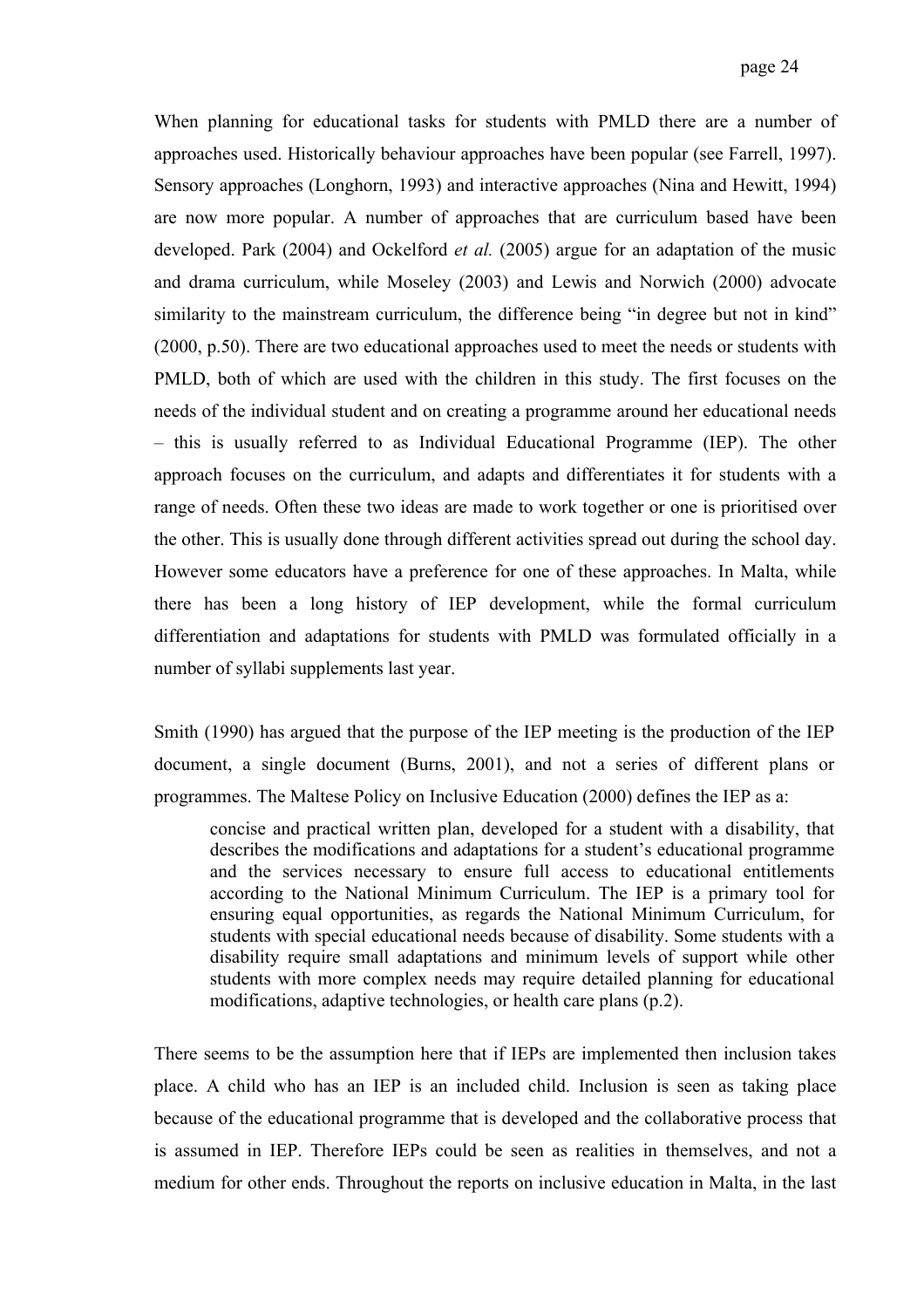ten years there has been a constant stress on training people, mainly teachers, classroom assistants and the administration teams in developing IEPs (see Inclusive and Special Education Review, 2005). SENCOs were established in primary schools to develop and monitor IEPs. One of these SENCOs told me that she was referred to by the schools she was responsible for as "the IEP teacher". The role of these people mainly focused on developing IEPs. There is an assumption that the having of an IEP document makes inclusion a reality. Therefore, hundreds of IEP documents are made yearly in Malta and in many other countries, and if a child does not have a IEP then one has to be done as fast as possible, and this is celebrated.

What becomes important is not that IEPs are made, but are made as an efficient tool for inclusion. This therefore assumes collaboration between different people and this collaboration needs to be seen as part of the school's arrangement. "They (IEPs) are unlikely to be successful if they are not a part of the school's overall arrangements for assessment and recording keeping" (Ofsted, 1999, section 92, p.22). Everyone should know the part they play in designing IEPs and in implementing IEPs. Reviews and annual meetings are seen as important for monitoring how IEPs are carried out, and changed where something is not working. The IEPs are measured according to the SMART criteria (Specific, Measurable, Achievable, Relevant and Timescaled).

But while the IEP process assumes that the parental (family) participation in the whole process enables the special educational programme to be more appropriate for their child, Gallagher and Desimore (1995) found that parental participation is inconsistent and superficial. Others (Goldstein *et al.* 1980; Skinner, 1991; Rodgers, 1995) have found that parents are passive observers at IEP meetings, or that parents did not even know that their child had an IEP (Isaksson *et al.* 2007).

While IEPs assume collaboration, this issue is considered to be of a great point of stress for teachers and classroom assistants. Aird (2000) points out that a single child with PMLD could be seen in school by up to 25 different professionals. Aird (ibid) suggests, assertiveness, negation, consultation and reflection are some of the basic skills need by those involved in multi-agency collaboration. However all this collaboration needs to be translated into the direct work with the particular student on behalf of teachers and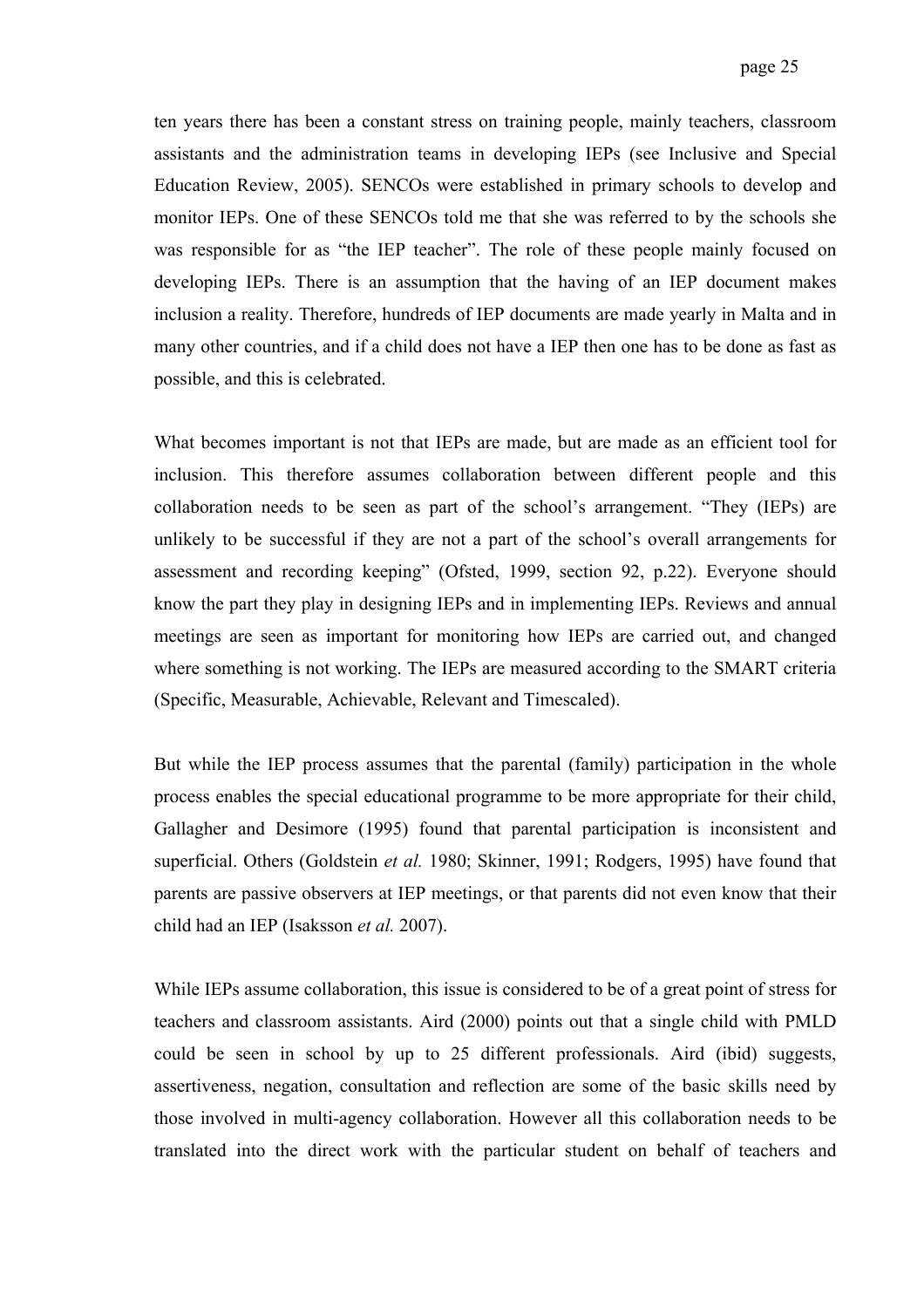classroom assistants. Ware *et al*. (2005) found out that one of the factors that affects teachers' morale to stay on teaching in special schools was the relationships with staff.

Also it is assumed that everyone attending the meeting would discuss and produce one set of plans, but Stroggilos and Xanthacou (2006, p.340) found that teachers physically write the IEP by drawing information from reports of the other professionals, usually prior to IEP meetings. Furthermore teachers rarely discuss the content of IEPs with other professionals.

The educational modifications and adaptations for a student's educational programme and the services necessary to ensure full access to educational entitlements that an IEP develops is often predominantly attributed to the pupil's shortcomings and individual characteristics. Also the recommended measures suggested in the IEPs focus mostly on special training skills to increase the student's performance (Isaksson *et al.* 2007). This suggests that an IEP is viewed as a means of how to fix a child, through its focus on the impairment.

The curriculum adaptations try to make the curriculum accessible to all students. They are founded on the assumption that equal opportunities for all are a fundamental human right therefore implying that:

all students should have access to a common syllabus, that every student has the right to become an educated person, every student has a right to a higher standard of education; and teacher need to develop their understanding of how to deliver the syllabus to all students (Syllabus Supplement. General Guidelines. 2007, p.1).

The newly published Syllabus Supplement (2007) in Malta for students with profound disabilities follows the British EQUALS (see http://www.equals.co.uk/; Humphreys, 2001) and a number of consultants were brought from England to help Maltese educators in developing these syllabi supplements. The British EQUALS agency prides itself for having adapted the British supplements for many countries.

Almost contrary to the concepts of IEP ideology that gives great importance to the 'individual', syllabus adaptations such as the EQUALS and the Maltese syllabus supplements try to do away with the idea of an individual student and the focus is on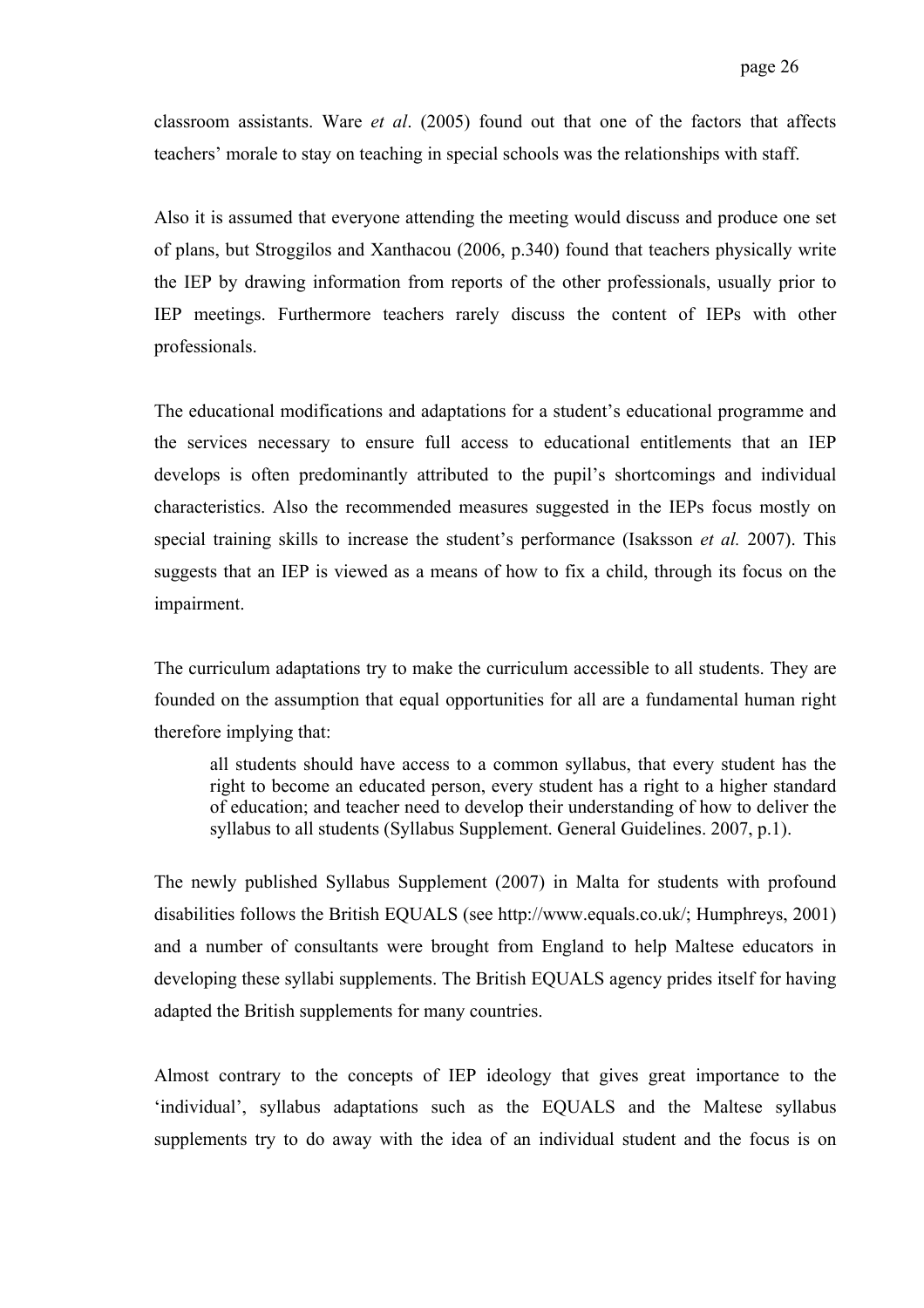'students with abilities'. In order to do this, levels of attainments have been planned out for

every subject known as P Scales. The following quotation summarises these ideas:

We believe that there is only one category of students all of whom are on the inclusive learning continuums. We only use the term 'students with abilities' when we refer to students within the current special school population. We do not identify their psycho-medical classification such as autism but rather our prime frame of reference to differentiate the students is to identify their levels of attainment as they may differ from strand to strand and subject to subject. So for example a student who in the psych-medical mode might previously been categorized as a wheelchair-user with no speech, may now be defined within a subject context, as a student being at Attainment level 3 in PE and Attainment Level 5 in Mathematics and Attainment Level 7 in Maltese.

We believe that such a shift in the way we talk about the students will significantly change the way we think about their educational potential. In doing so, we will be able to raise our expectations of the students' educational abilities. This will allow teachers to raise their levels of attainment and set standards of education that are more appropriate to the level of attainment of the students in our school (Syllabus Supplement. General Guidelines. 2007, p.5).

The environment in which Nina, Ruth, Charles, Matthew and Luke are educated draws upon both IEPs and curriculum differentiation. However both these approaches still use a multi-sensory approach to actualise the IEPs and curricular adaptations. The multi-sensory approach involves using the six major types of sensory inputs to the brain in order to access to texts and other curricular material. Therefore when planning and delivering a lesson, attention is given to visual, auditory, kinaesthetic (the body-image component), tactile, olfactory and gustatory is used. According to Davis (2001) the only way students with PMLD will be able to make sense of the world is through involving all the senses in the leaning process and he uses Piaget's theory of development to justify this claim. The impairment in students with PMLD affects them both in their 'primary circular motion' and 'secondary circular reactions'. The former is when the infant's movement are involuntary and do not have any link with the outside world. The latter is when the infants at the age of three months start to show an understanding and an anticipation of the results of their movements and this awareness of case and effect is considered to be the foundation on which all subsequent learning develops. Davis argues that infants with PMLD cannot make sense of their own body and the environment around them and thus "retreat into their own world and become powerless and vulnerable" (ibid., p.2). Therefore a sensory approach curriculum may help to compensate for this loss.

## *Conclusion*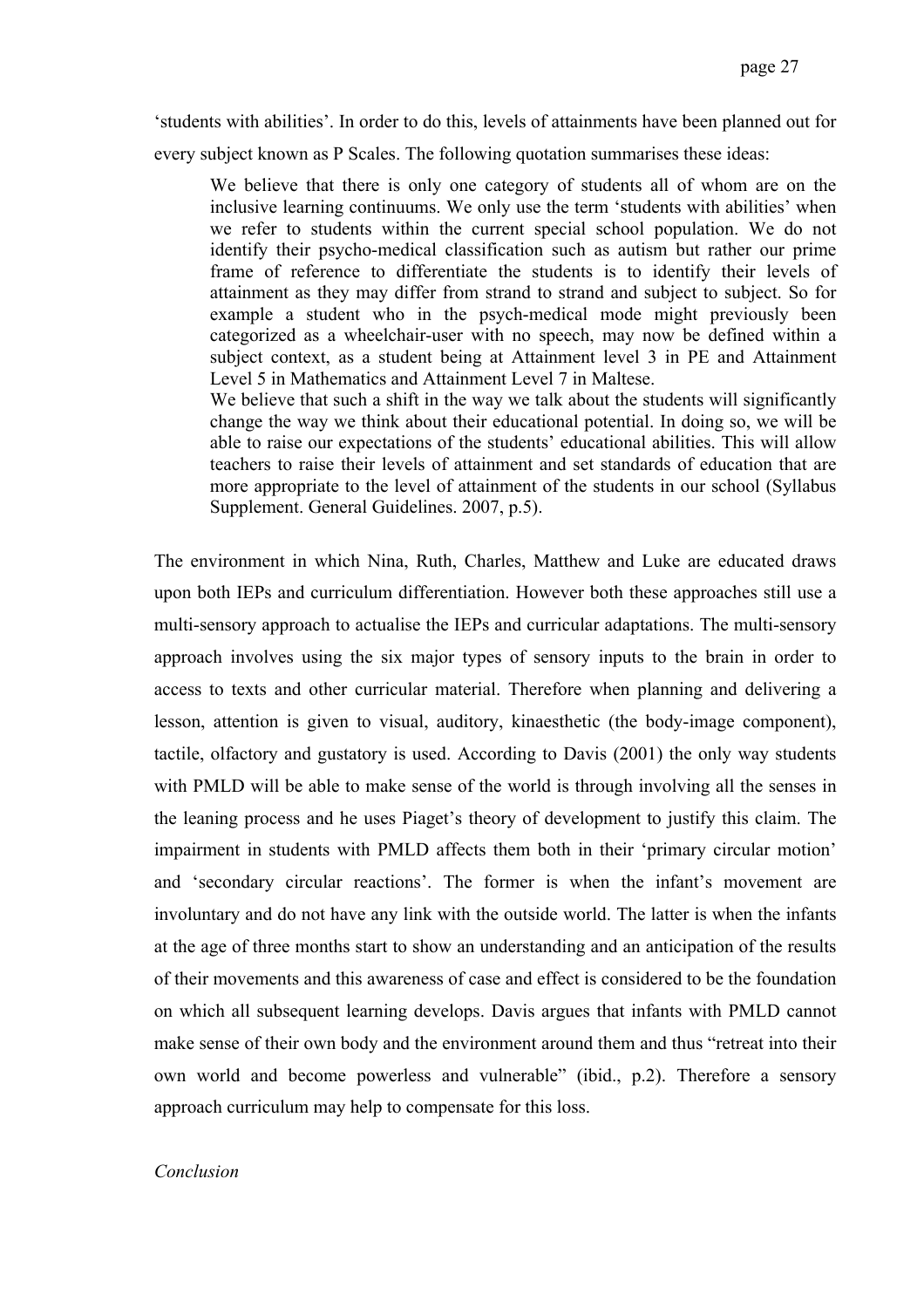I want to read the ideas that I have just presented as meta-narratives that digest and swallow in them the children and people with PMLD and others around them by trying to make PMLD an object of sense. It is believed that through coming up with a definition, the ensuing implication for the education of such pupils can be tackled next. It is as though a building is being planned, with a sound definition as the foundation and several units built on top. These meta-narratives also simulate an idea of protection and dependency – of being part of a group, of something good and comforting.

Diversity and difference, the particular of every child and person with PMLD is put in linear order by these general discourses and moves the particular child from herself into this collective discourse. The child is lost into a big universal discourse, often formulated by experts and professionals, backed by particular research that generates sameness. The making sense of PMLD silences or ghosts that which does not fit and that which is awkward.

In the following chapters, using Derrida and Deleuze-Guattari's philosophy I try to look at five students and educators around them, who are performing in discourses highlighted in this chapter, but however moving within the closed spaces and therefore opening the metanarratives.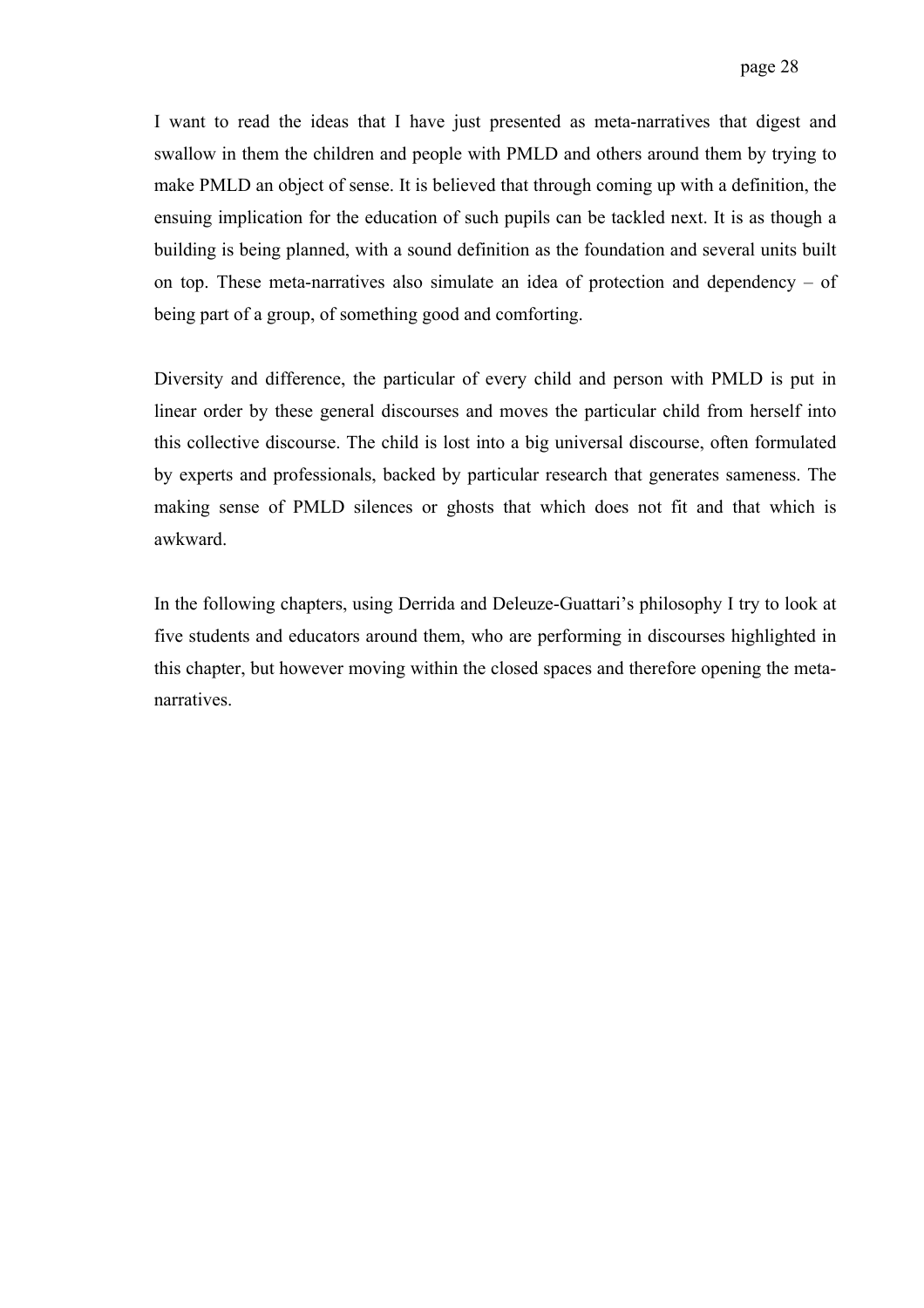# **Chapter 3**

# **Theoretical Framework**

In this chapter I give an overview of how the philosophers Derrida and Deleuze-Guattari have worked for me in this thesis. As pointed out in the introduction, the ideas of these philosophers help me situate this thesis in a particular framework. The idea of agency of students with PMLD and who can make us think again and provide spaces of becoming draws from the work of these philosophers. It was through the readings of these philosophers that I see the students with PMLD in a particular perspective, as having agency. In the following chapter I will discuss how these philosophers have affected me in the research process itself.

It is important to point out that while these philosophers are being placed comfortably next to each other yet I must acknowledge the complexity and denseness of each philosopher and the challenge is not to have a reductive stance in this thesis.

There are moments when Derrida and Deleuze-Guattari seem close to each other in their philosophies and others when they are not. The label 'post-structuralist' links these philosophers to each other. They both belonged to the post-structuralism movement that emerged in France after the 1960s: Derrida, with his essay 'Structure, Sign and Play in the Discourse of the Human Sciences' (Derrida, 1978b), and Deleuze, in 'How Do We Recognize Structuralism?' (Deleuze, 2004), react to structuralism. However both have their particular way of working out their ideas around structuralism. In the previous chapter I gave an overview of some discourses mapped out around students with PMLD. I read most of the literature presented within a framework of structuralism, which tends to produce discourses of closure, ableism and oppression for students with PMLD. In this Chapter I will discuss how Derrida's and Deleuze-Guattari's ideas have helped me see the five students within discourses of PMLD. Derrida and Deleuze-Guattari allow the five students to open up and move beyond such discourses. The first section of this Chapter concerns how Derrida and Deleuze write about and within these structures.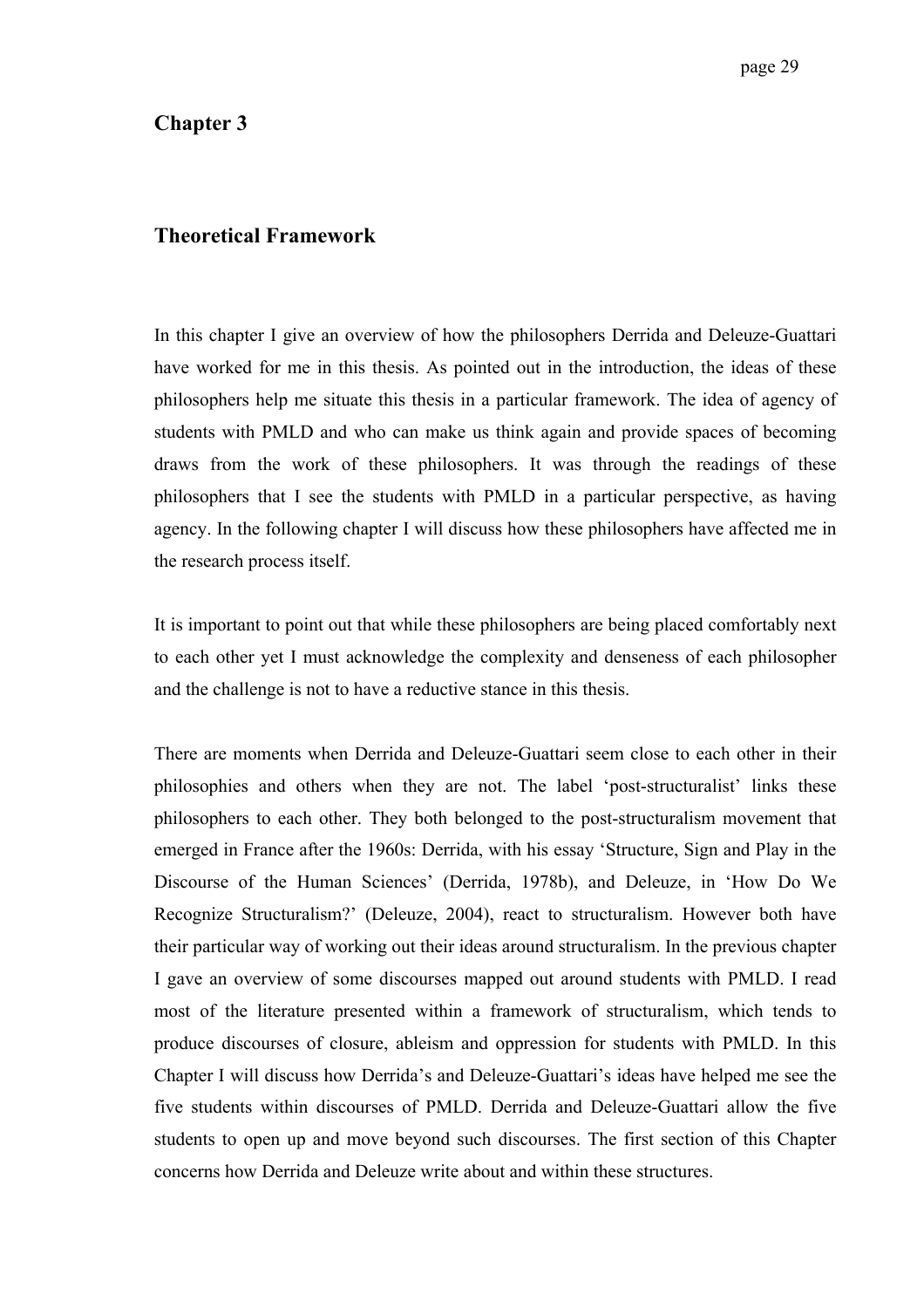In their respective ways, I read Derrida and Deleuze-Guattari as philosophers of life. They celebrate life by trying to go beyond what is human, or what we have made being human to mean. While acknowledging our humanness, they try to stretch us to go beyond it. For Derrida life is never present to itself, and could never be located within consciousness or subject, while Deleuze-Guattari saw life as a plane that was effected through relations but never as some ultimate body productive of relations (Colebrook, 2007, p.28).

This is what is often implied when it is said that Derrida and Deleuze-Guattari are 'philosophers of difference'. It is not that they wanted to be different, but that they see difference as a possibility of life – that generates life. These are philosophers that 'play' with humanness to give it life:

In their [Derrida and Deleuze] subsequent work, concepts of differential repetition, iteration and continuous variation serve to counteract philosophical prejudice in favour of unity, closure and homogeneity over diversity, openness and heterogeneity (Patton and Protevi, 2003, p.4).

I think this is why Derrida and Deleuze-Guattari had no problem working around Charles, Nina, Luke, Matthew and Ruth and myself. The nine of us celebrate life in particular ways and desired more life through the engagement with others. I do not know who came first: the students with PMLD or the philosophers. I like to see the nine of us a multitude. I am often asked why I chose these philosophers. I came across these philosophers coincidentally as I came across the five students with PMLD. However, these philosophers did not only give me a language through which to read the lives of the five students in a 'different' way, but showed me how to live my life 'differently'. And now I choose them constantly and say 'yes… yes' (Derrida, 1997b)**.**

The second part of this Chapter focuses on how their project of difference is worth considering for Charles, Ruth, Nina, Mathew and Luke. Derrida and Deleuze-Guattari do not suggest that we are to throw anything away from our discourses, but to open up, go beyond the discourses that are around us, and look out for discourses that are present that have been made silent, closed down, and hidden away. Opening, or cracking our discourses, to use a phrase suggested by Ansell Pearson (1999)**.** But opening up, cracking, to what? Deleuze says to *nonsense*, Derrida to *astonishment* and *perhaps.* For us who work in educational contexts, these are words that we can resonate with, but instead we disregard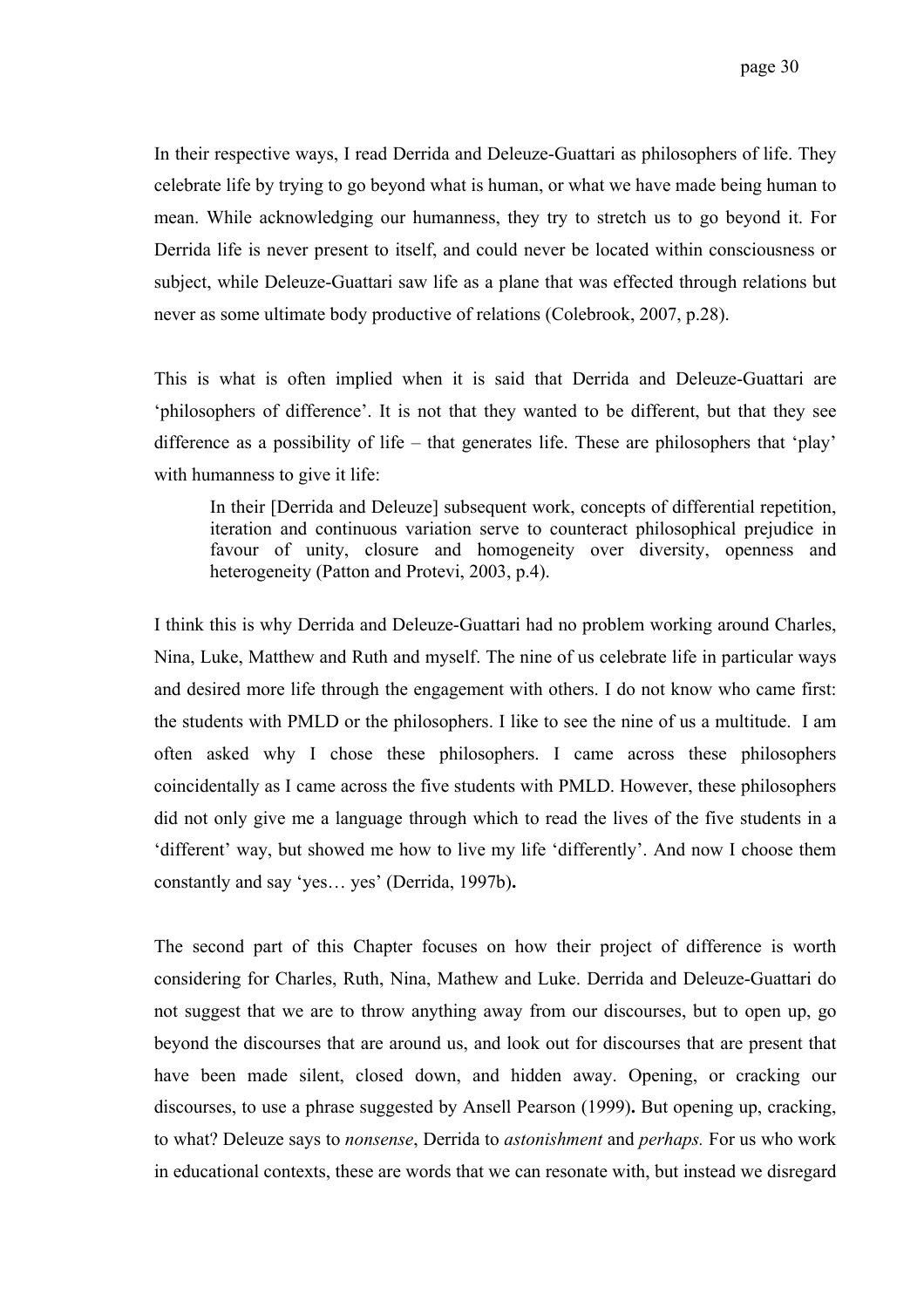and forget. We hide and keep these ideas closed in our cupboards. They are words that show that we are not certain, threaten our security, and put us in a bad light in front of colleagues and administrations. They will not help us in our Performance Management Programmes, in the school's performance assessments, in our discussions with parents and in our planning. Words like *nonsense* and *astonishment* are quickly abolished and removed. It is bad and impractical to think along those lines. Here Derrida and Deleuze-Guattari come in to play with us. They are not only suggesting that we start acknowledging again such ideas within the ideas that we already hold, but that we might take them up seriously and make them ours. These could help us *become*. They are suggesting the contrary of what we do. We eliminate words of *nonsense* and *astonishment* from our discourses, but they suggest that in order to produce sense in our lives we have to resort to forces of *nonsense* and *astonishment,* as the full and unrestricted dimension of meaning (Bogue, 1989).

John Protevi (2001) argues that the work of Derrida can be seen as preparing the work for Deleuze's radicality. I agree with this position and have experienced it myself in thinking through and writing this thesis. Derrida's work is seen as destroying the self-evidence of various identification machines at work. He labours to shake the pretensions of metaphysics or phenomenology as the self-grounding of a rational and meaningful sign system (signifier-signified). Derrida sees in these pretensions 'aporia': puzzles, contradictions, and as Derrida would argue, undecidability and a logic of thought of impossible possibility (a path without a path) in experience **(**Derrida, 1993**).** I see Deleuze as taking over from Derrida at this point: the working with the experience of aporia as a possible virtual realm from which bodies can start emerging. A body for Deleuze is a "relation of forces – whether it is chemical, biological, social or political" (Deleuze, 1983, p.40). Derrida and Deleuze are at times supplementing and complementing each other in this thesis, yet there are those moments when Deleuze takes me a step further.

The experience of aporia which is the beginning of the experience of becoming-body is seen as possible for those working in educational contexts through the encounter with students with PMLD. These philosophers both emphasise the point of encounter with the *other* as fundamental. This is not a comfortable encounter, but as they both argue, it is a violent encounter that brings about destruction. This is a destruction that does not mean to bring the place down, but to open up spaces in closed dense space, to find space in non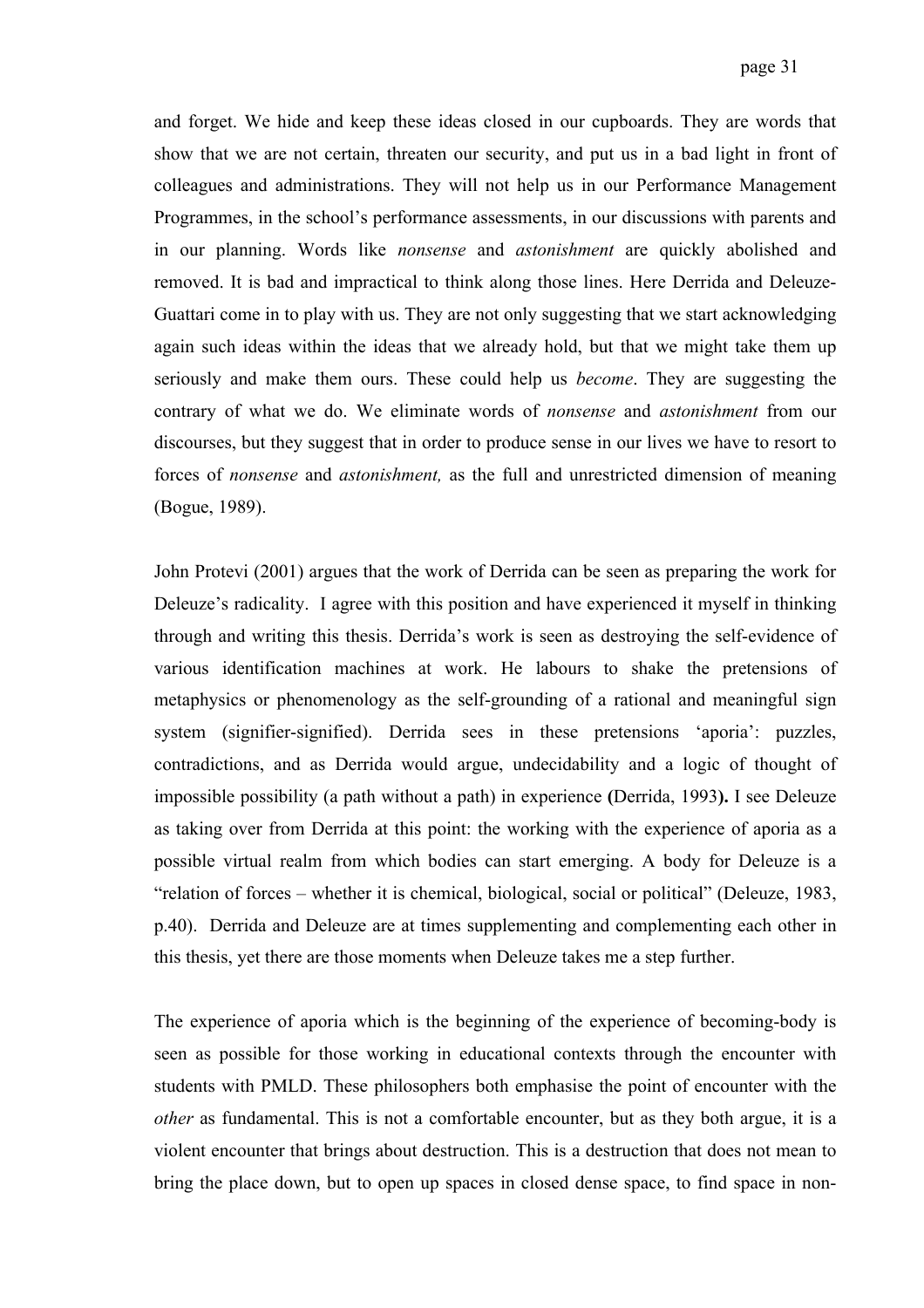space. The five students that are the focus of the thesis are constantly carving out these spaces, providing us with these spaces for us to engage in and these are productive spaces as will be discussed in the coming Chapters.

This chapter may be considered as theoretical in nature, but in an interview between Foucault and Deleuze (Deleuze, 2004), Deleuze argues that theory "is exactly like a tool box. It has nothing to do with the signifier… A theory has to be used, it has to work. And not just for itself" (p.208). *Praxis,* on the other hand, "is a network of relays from one theoretical point to another, and theory relays one praxis to another" (ibid., p.206). But, Deleuze adds, a "theory cannot be developed without encountering a wall, and praxis is needed to break through" (ibid.). The works of Derrida and Deleuze-Guattari need the five students with PMLD and myself, while the five students with PMLD and myself need Derrida and Deleuze-Guattari.

## **Linear thinking – structured thinking**

This section looks into how Derrida and Deleuze-Guattari argue about the various ways metaphysics and phenomenology have self-grounded reason and signs. Some pinned-down thoughts on closed discourses are laid out, so as later to make it possible to play with these closed spaces. It is important to try and read these closed spaces for we are *engrained* in them. Secondly both philosophers argue that closed spaces are needed for our survival, and thirdly, the play that these philosophers engage in is parasitic on these discourses.

Pinning down, or better still, finding words and metaphors to write about and represent linear and closed spaces in the education of students with PMLD is crucial. The ideas of these philosophers provided me with a vocabulary through which I could read the contexts of my research. These, as I have already pointed out, are closed, stifling and oppressive for students with PMLD. In this section I explain a number of terms used by these philosophers that were useful in helping me describe the context of my research.

In this section I bring these two philosophers close to each other and move from an idea of one philosopher to an idea of another. What joins these ideas is the effort on their part to represent and explore closed and linear spaces. It is important for me to see Derrida and Deleuze-Guattari work together for me and not to see them as separate.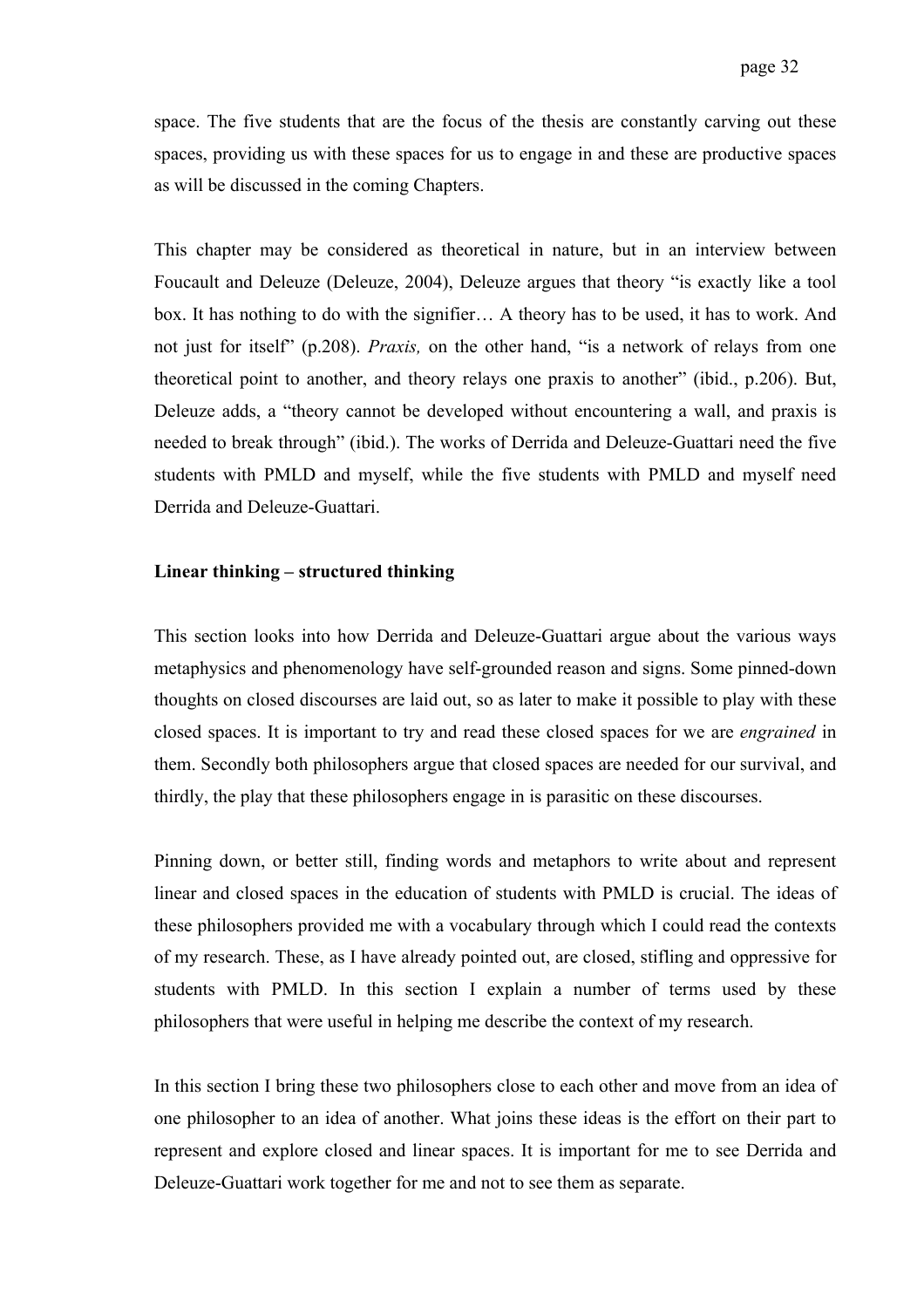# *The left term*

Derrida argues that there is a 'metaphysics of presence' which gives a text its unity, where presence is granted the privilege of truth.

The reassuring evidence within which Western tradition had to organize itself and must continue to live would therefore be as follows: the order of the signified is never contemporary, is at best the subtly discrepant inverse or parallel - discrepant by the time of a breath – from the order of the signifier. And the sign must be the unity of a heterogeneity, since the signified (sense or thing, noeme or reality) is not in itself a signifier, a *trace*: in any case is not constituted in its sense by its relationship with a possible trace. The formal essence of the signified is *presence*, and the privilege of its proximity to the logos as *phonè* is the privilege of presence (Derrida, 1976, p.34).

Derrida is constantly trying to negotiate the relation between signified and signifier, and one of his main concerns as seen in the above quotation is the relationship between the spoken word and the written word. In the Western tradition the written word has always been thought of as a sign of the spoken word. It is assumed that the spoken word is free of the paradoxes and possibilities of multiple meanings characteristic of written texts. Derrida called this assumed primacy of the spoken word over text *logocentrism*, seeing it closely linked to the desire for certainty. In *Of Grammatology* (1976), Derrida substitutes *logocentrism* with *metaphysics* due to his emphasis on the dependence of metaphysics on speech . Derrida coined the term *logocentrism* to bring about two ideas: logos – the Greek term for The Word or Truth (for Derrida the distinction between signified / signifier is tied to the face of God - it is always theological); and centre – the origin, the moment of beginning, from which ideas circulate and refer to. So for Derrida logocentrism is

the conceptual movement in Western metaphysics where a philosophical system of thought orients itself around a key-concept term as the starting point or originating point or centre as the truth or value of a particular system in question. In such a system the centre values something (??) outside the area of inquiry or field of investigation as an apparently stable identity or quality (Wolfreys, 1998, p.198).

The history of Western philosophy has always been a series of privileged terms. So speech has been privileged over writing in such a way that conveys that the existence of writing depends on speech: speech as embodying an immediate presence of meaning, and writing as a mere substitution or secondary representation of the spoken word. But there are more binary opposing terms that Western philosophy has developed: Good/Bad, Presence/Absence, Same/Difference, Man/Woman, Reason/Madness, Truth/Falsehood,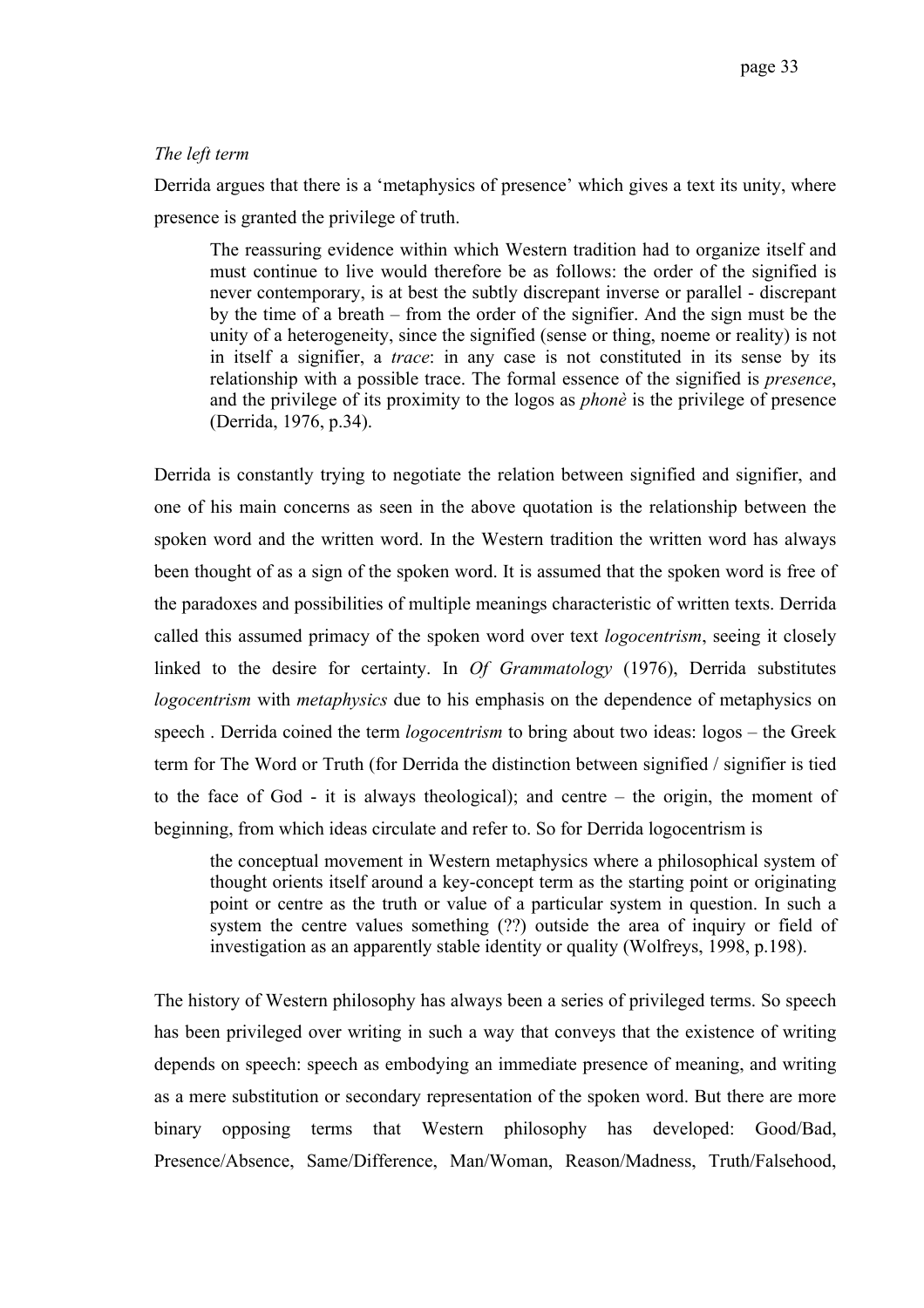Normal/Abnormal, Able/Disabled. The left term, which has always been thought of in terms of presence, is an attempt to locate a fundamental ground, an absolute beginning and centre from which everything originated and can be mastered. The left term is always given priority over the second term and is conceived as original, authentic and superior while the second term is considered as inferior to the first and is thought of as secondary, derivative, or even "parasitic". This is the 'hierarchical axiology' of metaphysics, here the left term is designated as "pure, simple, normal, standard, self-sufficient, and self-identical, in order *then* to think in terms of derivation, complication, deterrioration, accident, and so on" (Biesta, 2001, p.38, author's emphasis).

Discourses on persons with disability as evidenced in the MENCAP document in the Introductory Chapter are written through normal, standard and ableist discourse. However, the term *disability* itself may sometimes take the place of the privileged left term and becomes a logocentrist term in itself. The right term becomes profound disability: disability/profound disability. I also argue that at times the right term for the privileged left term disabled, is non-disabled. Being disabled is seen as privileged and becomes the measurement for the non-disabled (see Oliver and Barnes, 2008). This will be tackled in the next Chapter where I will question my position as a non-disabled researcher.

If Derrida questioned the privilege of speech over writing, he argues in *Of Grammatology* (1976) that "there is nothing outside the text" (p. 46). What texts refer to, what is "outside" them, is nothing but another text. Textuality means that reference is not to external reality, the assumption of much Western thought, but to other texts, to intertextuality. Thus Derrida's criticism of logocentrism also entails an attack on the assumption that words refer to or represent the world. If texts do not refer to the world then it is impossible to secure through language a foundation for meaning and truth. This requires a revision of what we mean by several concepts that we have developed over time. It can no longer be seen as the search for foundations, but as the critical play with texts to resist any metaphysical drive of thought.

## *Arborescent structures*

René Descartes, in the preface to the French edition of the *Principles* (1647), explains the foundational role of metaphysics and how the various sciences depend on each other in the metaphor of a tree. The roots of the tree of knowledge is metaphysics, the trunk is physics,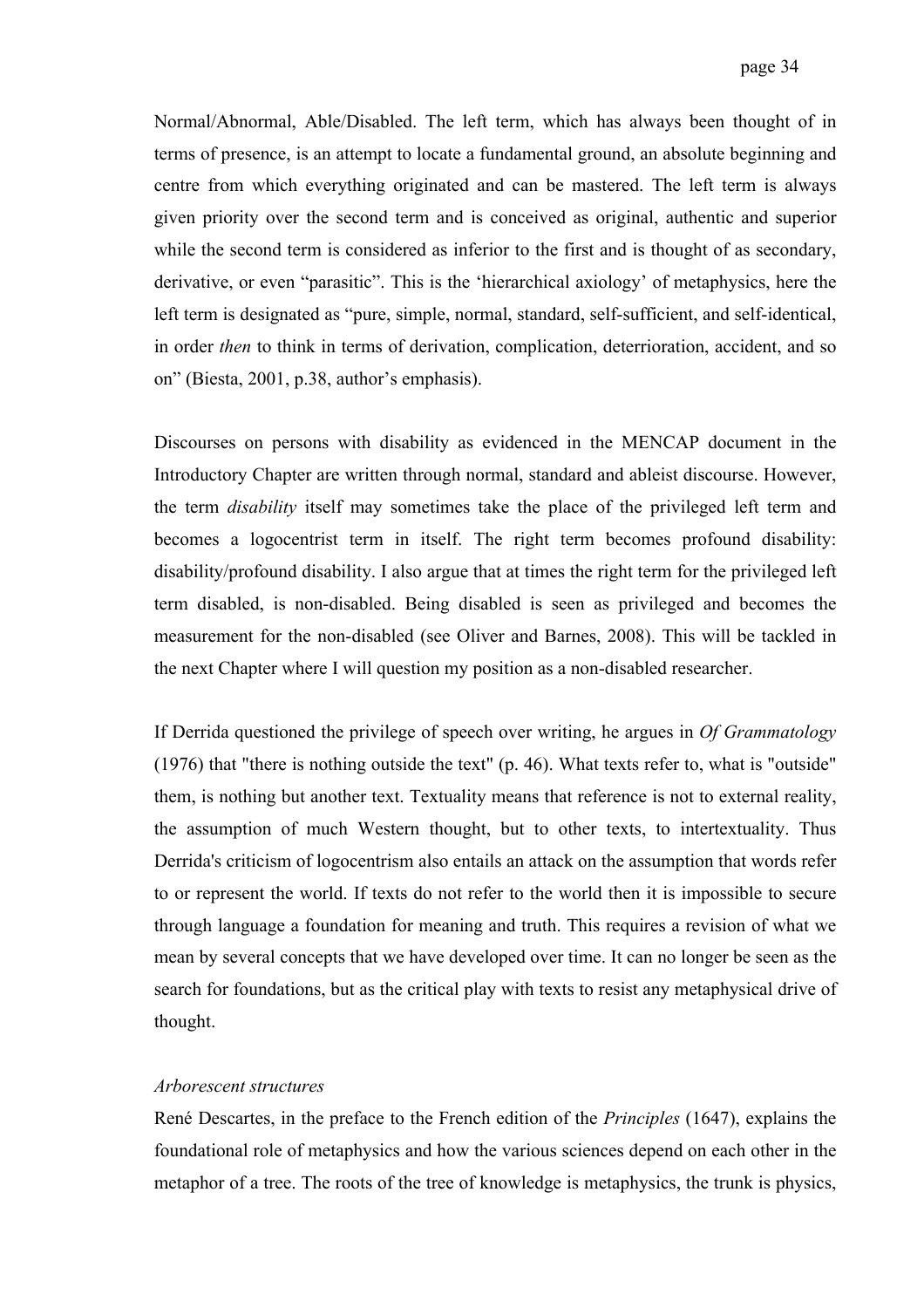and the branches are all the applied sciences. Whether the roots are metaphysical or otherwise, it does not follow that one should continually replant the tree, or once planted, that one should obsessively dig up the roots to check that all is in order. An experienced gardener plants a tree carefully in well prepared soil and any subsequent interference with the roots is likely to damage the tree rather than strengthen or secure its growth.

This metaphor of knowledge is taken up by Deleuze-Guattari in *A Thousand Plateaus* (1987). Without naming Descartes, they effectively summarise his ideas when they explain that trees and roots are arborescent structures. Trees grow in the vertical, "which plots a point, fixes an order" (ibid., p.7). Arborescent multiples are "extensive, divisible, and molar; unifiable, totalizable, organizable; conscious or preconscious"; (ibid., p.33). What defines a tree or root is that these structures are "above all infinitely reproducible principles of *tracing"* (ibid., p.12), which is when we continue to reproduce coded structures. Deleuze and Guattari tell us that such multiples reproduce something "that comes alreadymade" (ibid., p.12) and the tracing results in simple reproductions. A number of discourses on students with PMLD can be read as resembling tree structures. In Chapter One, I made reference to the book co-edited by Penny Lacey and Carol Ouvry (1998). The table of contents shows that the book is made up of four sections "beginning with things personal and concluding with aspects of the wider world" (ibid., p.xvii). The first section contains chapters on health, physical, sensory and personal needs of people with PMLD – these are the roots of the tree. The second section is entitled 'Social' and relates to making relationships and developing communication – these make up the tree trunk. Section Three focuses on the learning and 'life-long learning' – these are the branches. Section Four focuses on the community with reference to people with PMLD in the developing countries – these are the leaves of the tree. The roots are the health, physical, sensory and personal needs of people with PMLD. This tree structure builds on the fact that these children are impaired – that their minds are impaired and have an*other* or more bodily impairments.

## *Striated spaces*

Imagine a space: a big empty piece of land or a group of children. Now imagine that a grid was placed on this space. The space is now delineated. Gradually this space becomes compartmentalized and segmented. Often this compartmentalised space is controlled to a greater or lesser extent through a nested hierarchy of centres. Using the example of the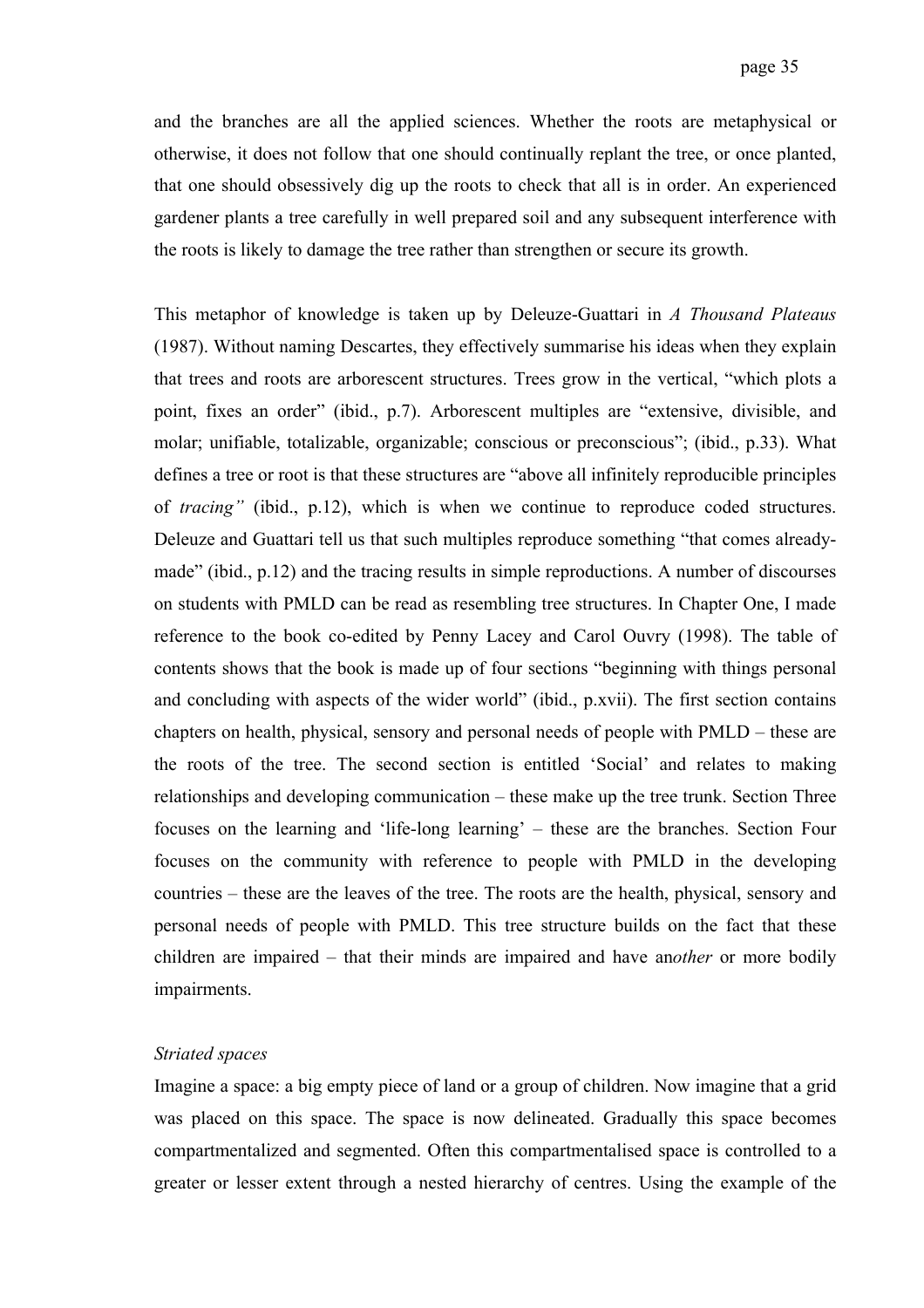empty piece of land, the grid placed over it is a school plan, with classes, very often same sized and in a squarish shape and with the administration offices being at the centre of the school. Similarly the group of children are delineated by placing girls on one side, boys on the other. Forming two straight lines, boys behind boys, and girls behind girls, with the teacher at the front of the two rows. Space for Deleuze-Guattari is marked by striations, that is, metric or measured space. According to Deleuze-Guattari not only humans striate, but any organism striates spaces to achieve territorial organisation. Humans, however, attempt to achieve a particular striate that covers the whole earth. Striation results from stratification, the overcoding, centralisation, hierarchization, binarization, and segmentation of the free movements of signs, particles, bodies, territories, spaces (Bonta and Protevi, 2004). Striation imparts the truth that place is an immobile point and that immobility (the idea of dwelling and house as sedentary space needs to be kept in mind) is always better than aimless voyaging, wandering, itinerancy, and nomadisation. Deleuze and Guattari (1987) give us the metaphor of the chess game to explain territorial organisation. The chess board *cuts us spaces* and determines the relations of these spaces in relation to the chess piece that is occupying that space. This idea had been put forward by Immanuel Kant in the preface to the *Critique of Pure Reason* (1781) where he lamented that whereas dogmatists had maintained a certain despotism of reason – giving reason fixed but unjustifiable rules – a certain barbarism had allowed for "a kind of nomads who abhor all permanent cultivation of the soil" (Kant, 1998, p.99). The loss of dogmatic law (a law that is fixed and determines space in advance) can give way to nomadism, but Kant dismisses this by appealing to the proper domain of any principle, what is good and common sense in a particular principle. Reason has a proper domain, and should be kept there, even if it has the tendency to go beyond its own domain, to think beyond its own domain, to think the unthinkable (Parr, 2005). A labelled grid has been placed on children and people with impairments. Labels and classifications are constantly stratifying people into coded pigeon holes. Tests are developed and armies of experts are trained to cater for these classifications.

#### *Borders of closures*

Derrida worked extensively on the ideas of borders and on how borders of spaces imply a closure – a limit, a moment in time or point in space which delimits a given area and seeks to circumscribe it. But if there is a limit, one has to think of or see the outside of the closure. So borders are caught between this inside/outside. It is not the territory outside that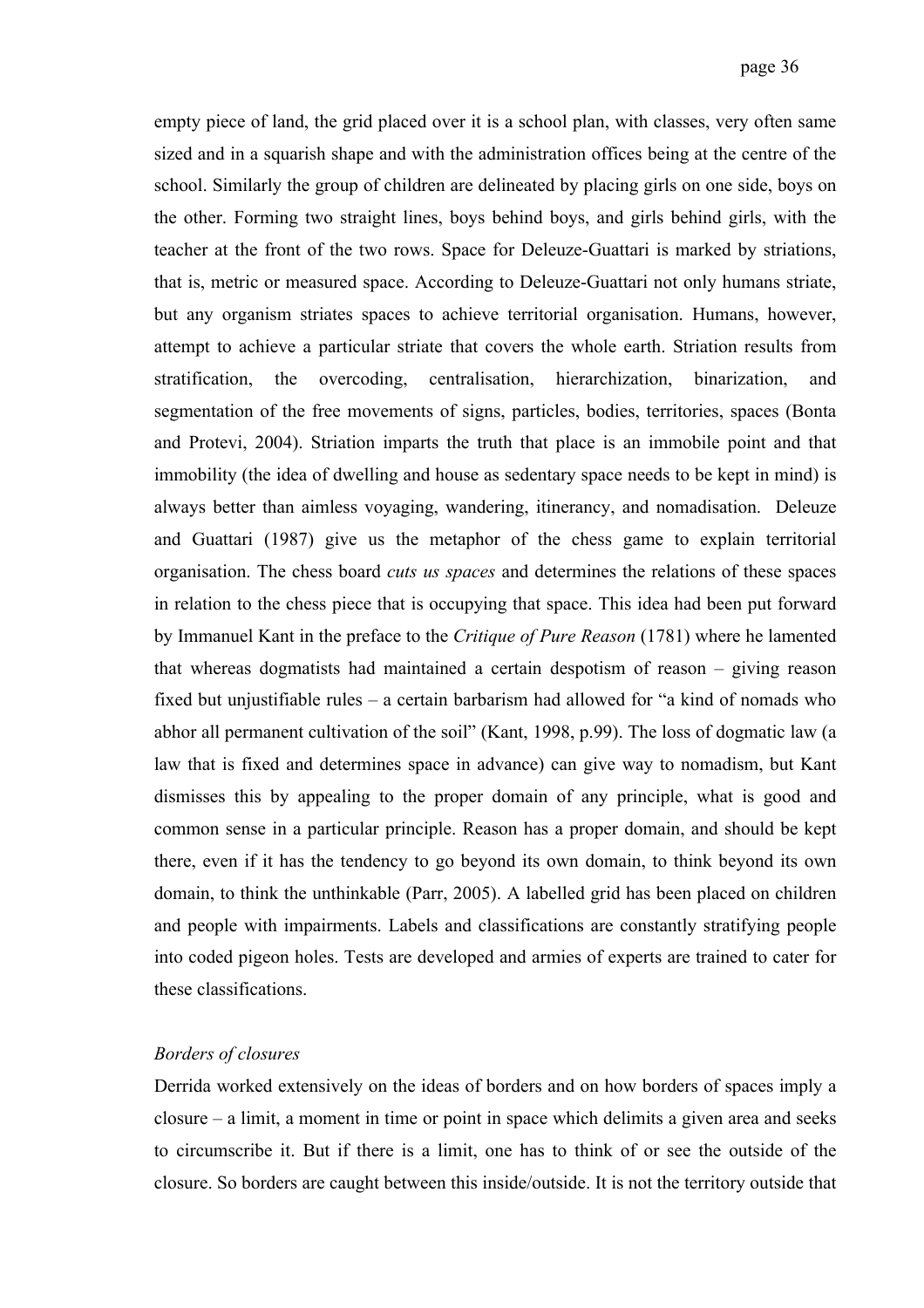keeps the inside, but the other way round. Derrida does not want to understand closure as that territory that encloses a constituent part, but a closure that is a more twisted structure, a devious limit that is 'invaginated' – that is, to say ensheathed within itself, or folded back upon itself (Critchley, 1992, p.73). Closures are circular in that they auto-represent or autointentionate themselves. Closures justify themselves, master their own limits, assume selfknowledge; and regulate the traffic that moves in and out of their territory. These closures reinforce and emphasise what is outside of them. Thus the outside is established as nonclosure.

## *Common and good sense assumptions*

The gridding of space that helps us establishing striated and sedentary spaces very often through the establishment of borders (in-out) seems to be based on a natural and prephilosophical 'image of thought' borrowed from the pure element of common sense. According to Deleuze (1994) we build an image of thought that has an affinity with the true based on what we think is common sense. We think that this common sense assumption possesses the true and wants the true, thus making it good sense. What makes it a common and good sense is that it seems that everybody knows and is presumed to know what it means and what its implications are. We always suppose that sense is understood and that it is there. It is because we assume that sense is established that we can enact possible denotations, and even to think their conditions. Sense is always there as soon as we begin to speak and do anything. We would not be able to begin without this presupposition, which is seen and thought of as universal.

# **Living** *other***wise: Derrida**

## *There would be two hypotheses.*

Derrida made us aware of binary terms where the left term is given priority for it is assumed to be "pure, simple, normal, standard, self-sufficient, and self-identical" (Biesta, 2001, p.38). It seems that we cannot escape from the left term. We have, as Critchley (1992) argues, a problem of closure. It is important to note that "every concept… belongs to a systematic chain and constitutes itself a system of predicates" (Derrida 1977, p.21). A concept cannot be if it is not in a context. But while the majority of us think that this context provides us with an ontological certainty, Derrida wants to read that idea in a different way. He sees that the left term is fraught with paradoxes, contradictions, and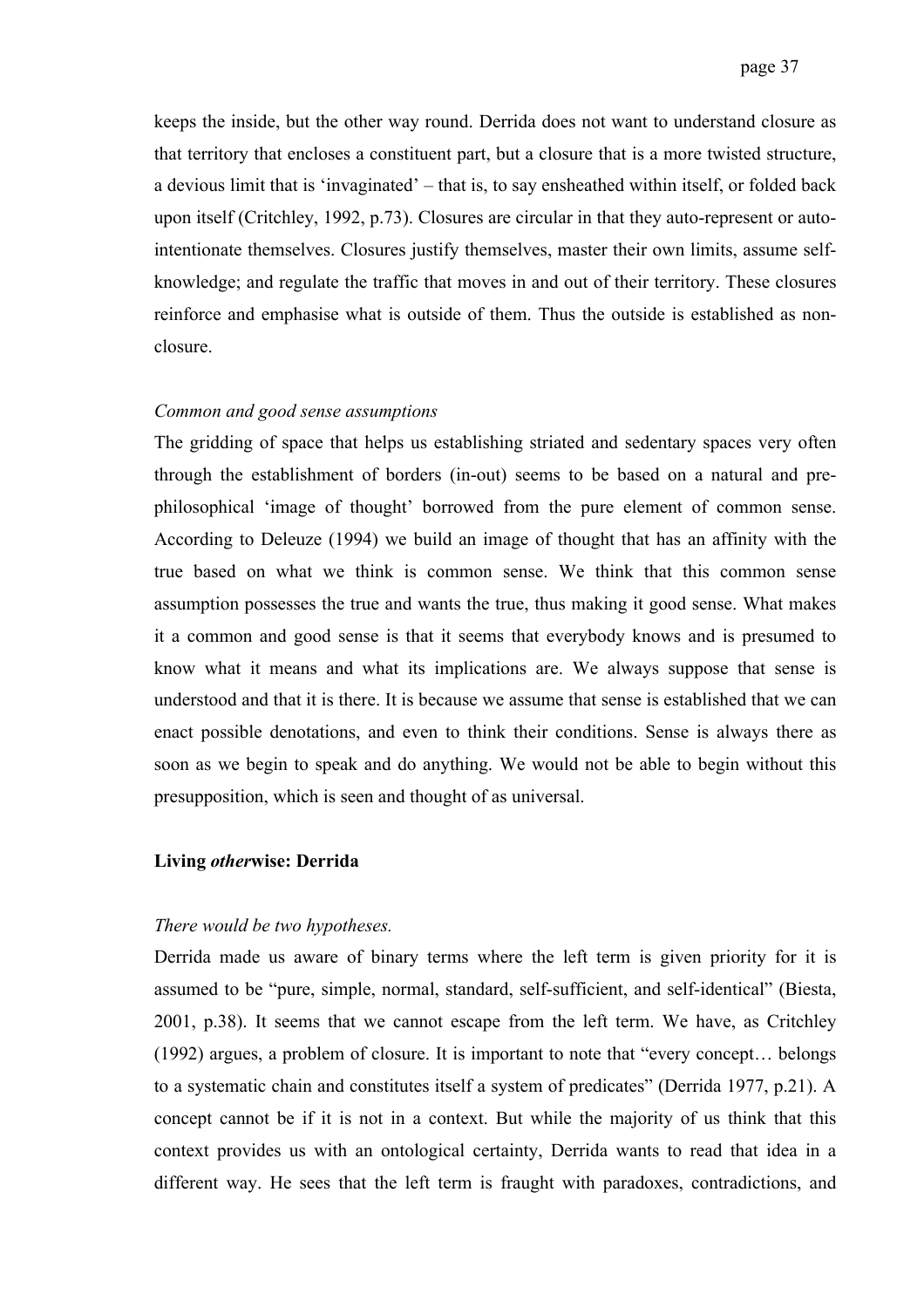other disjointing movements which make unity within that term impossible. For Derrida, closure is "the problem of the relation between belonging and the breakthrough" (Derrida, 1978a p.163). Critchley's (1992) comment on the above quotation is that the problem of closure is a problem of *now*:

When 'our' language, concepts, institutions, and philosophy itself show themselves both to belong to a metaphysical or logocentric tradition which is theoretically exhausted, while at the same time searching for the breakthrough from the traditions… Closure is the double refusal both of remaining within the limits of the tradition and of possibility of transgressing the limit (p.20).

So we are presented with this double-reading, taking place simultaneously: on the one hand a first reading that is faithful to the traditions, context etc.; on the other hand, another reading that *Others* the first reading. This reading makes strange the first reading.

One of the best examples of how the right term others the left term is given in Derrida's reading of Plato and Platonism. From Plato's text the Western tradition gave birth to Platonism, "Platonism is thus certainly one of the effects of the text signed by Plato" (Derrida, 1995, p.82). But when Derrida reads Plato's texts he finds more than what Platonism established as logocentrism. Platonism rests on the distinction between the world of Forms/Knowledge, which is not based on assumptions, therefore unchangeable, eternal and non-material; and the world of objects, which is based on assumptions (in Plato's Divided Line these would be the world of Thinking, Belief and Imagination), therefore changeable, in time and material. But Derrida

will look around – in the text itself – for some third thing which the distinction omits, some untruth, or barely true remnant, which falls outside the famous distinction, which the truth of either separately or both together fails to capture, which is neither and both of the two (Caputo, 1997, p.84).

Plato in *Timaeus* says that there is a third term, *khôra*, which has never entered Platonism. Plato says that the *khôra* is "hardly real", it is neither intelligible being nor sensible being, but a little of both, the subject matter of neither a true logos nor a good mythos. The *khôra* can be understood as a great abyss or void which is "filled" by sensible things (see ibid, p.85). Derrida first points out in his text *Khôra* that Socrates is the khôral figure, for Socrates does not belong to a particular class of people: not a philosopher, not a sophist, not a politician, but a stranger. Socrates in fact told the people of Athens to consider him as such in his trial (Plato, 1997, p.91). Moreover, in *Khôra*, where Derrida is reading *Timaeus*, he says that the structure of the *Timaeus* is a *khôral* structure. The *Timaeus* is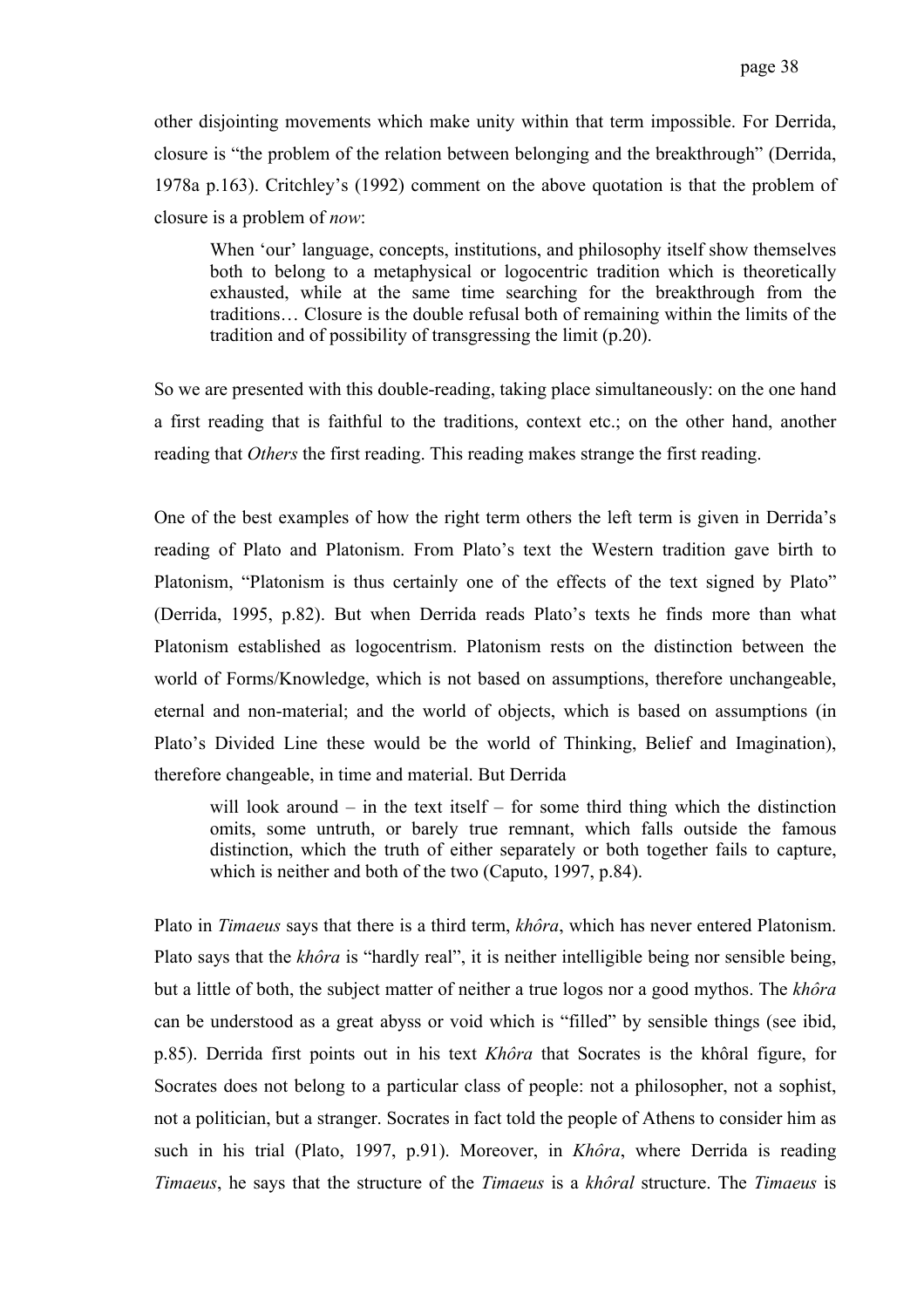made up of layers of stories built on each other (see ibid, p.90 for a detailed summary). Derrida questions the action of leveling the different layers out thus coming up with Platonism, when the author, presumably Plato, is "from one telling to the next [that is the different layers of stories], …get[ting] further and further away" (Derrida, 1995, p.90). So *khôra* is left out of Platonism; it is there, but has no property of its own, unlike the Forms and Objects. It is out of mind, out of memory (see Derrida, 1995, p.96), so it is impossible to say something about it. Derrida thus defines *khôra* by what it is not; *khôra* is that which defies the logic of noncontradiction, the logic of either/or. "So to be true to Plato, and this is a sign of love and respect for Plato, I [Derrida] have to analyse the functioning and disfunctioning of his work" (Derrida, 1997b, p.9). This is the problem of closure, the double reading that Derrida presents.

What are the *khôras* that are left out, put aside, made invisible, spectered in the discourses on students with PMLD? Derrida's powerful reflections made me aware that I need to start listening to the silences, to see the invisible, to look out for what is too ordered and clean in the classroom and school texts I was observing and working in. This is important for what seems self-sufficent, certain and non-contingent is so, because *khôra* is made absent. However Derrida made me aware of the *khôra* that is present. What is not present is important in the articulation of what is present, even if it is totally different from what is present.

Similarly, when Derrida argues about closure as the activity or process of bringing something to its conclusion, completion, or end, he draws our attention to the distinction between the end and the process that can bring about this end. Derrida emphasises that "it is still necessary to distinguish between closure and end" (Derrida, 1984, p.21). This is important because we assume that the end arrives where it has to arrive, thus there is an eschatological understanding of the end. Derrida however thinks that in arriving towards this end, this end is threatened by a 'dissension' or 'dissemination' (Derrida 1987, 2004) which would divert the destining of the end. What is being sent "would have the form neither of presence nor of representation" (Critchley, 1992, p.86). Sending which is always related to a historical and specific moment would have to be thought of as '*tout autrement*', in a manner that cannot be presented or represented in terms of a closure of presence or representation.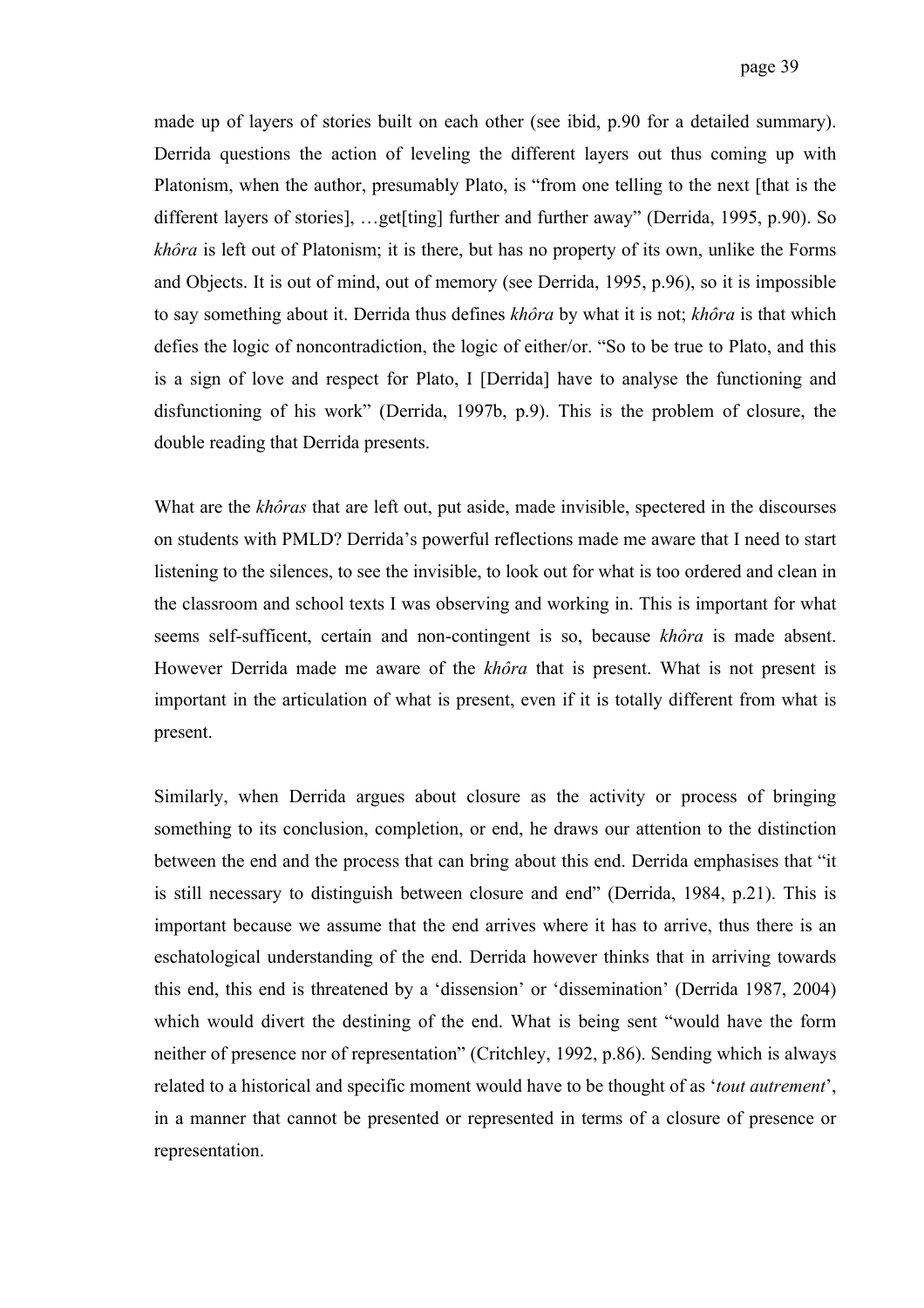These two closures work closely together. They are continually suspending and seek to constantly repeat and reinterpret. This tires us out. We have exhausted all possibilities. This idea of being tired, being more than tired – at times exhausted – is also discussed by Deleuze (Deleuze, 1995) and these ideas of tiredness become very significant in Ruth's story as seen in Chapter Five. Everyone plans for Ruth, but Ruth is that '*tout autrement*' that shows us that our closure is not really working, even if it is the result of our best intentions as educators. So we need something else.

But we must remind ourselves that closure for Derrida is "the problem of the relation between belonging and the breakthrough" (Derrida, 1967, p.110). We cannot think of closure as this tension. Closure is this double refusal: refusal of remaining within the limit of tradition, and refusal of transgressing the limit. There is this double movement.

We are always caught between two hypotheses – doubleness. This state creates in us undecidability and this is the experience of aporia. The experience of aporia for Derrida gives us the possibility to "analyze all the hidden assumptions which are implied in the philosophical, or the ethical, or the juridical, or the political" (Derrida, 2001, p.178). But our history is one where we have tried to do away with aporias and tried to assume that they were not there. What Derrida wants to point out and play with is that in the left dominant term, in the *I*, in the established borders, there is an *undecidability*. This opposes the term that assumes that it is the origin, the moment of beginning, from which ideas originate and refer to. This undecidability cannot be traced back to some original and pure unity but is already at *work* (Biesta, 2001).

#### *Différance*

Derrida, in his usual manner of playing with words, plays with the word 'difference', and introduces the letter *a* in writing of the word to form the word: *différance. Différance*, when marked by a silent  $a$ , in effect plays neither the role of a 'concept', nor simply of a 'word'. However Derrida argues that it does not prevent it from producing conceptual effects and verbal or nominal concreations. Derrida invents this new writing of *différance* for he wants to bring together two notions together: differing and deferring (Derrida, 1982a). *Différance* "is the play which makes possible nominal effects" (ibid. p.26).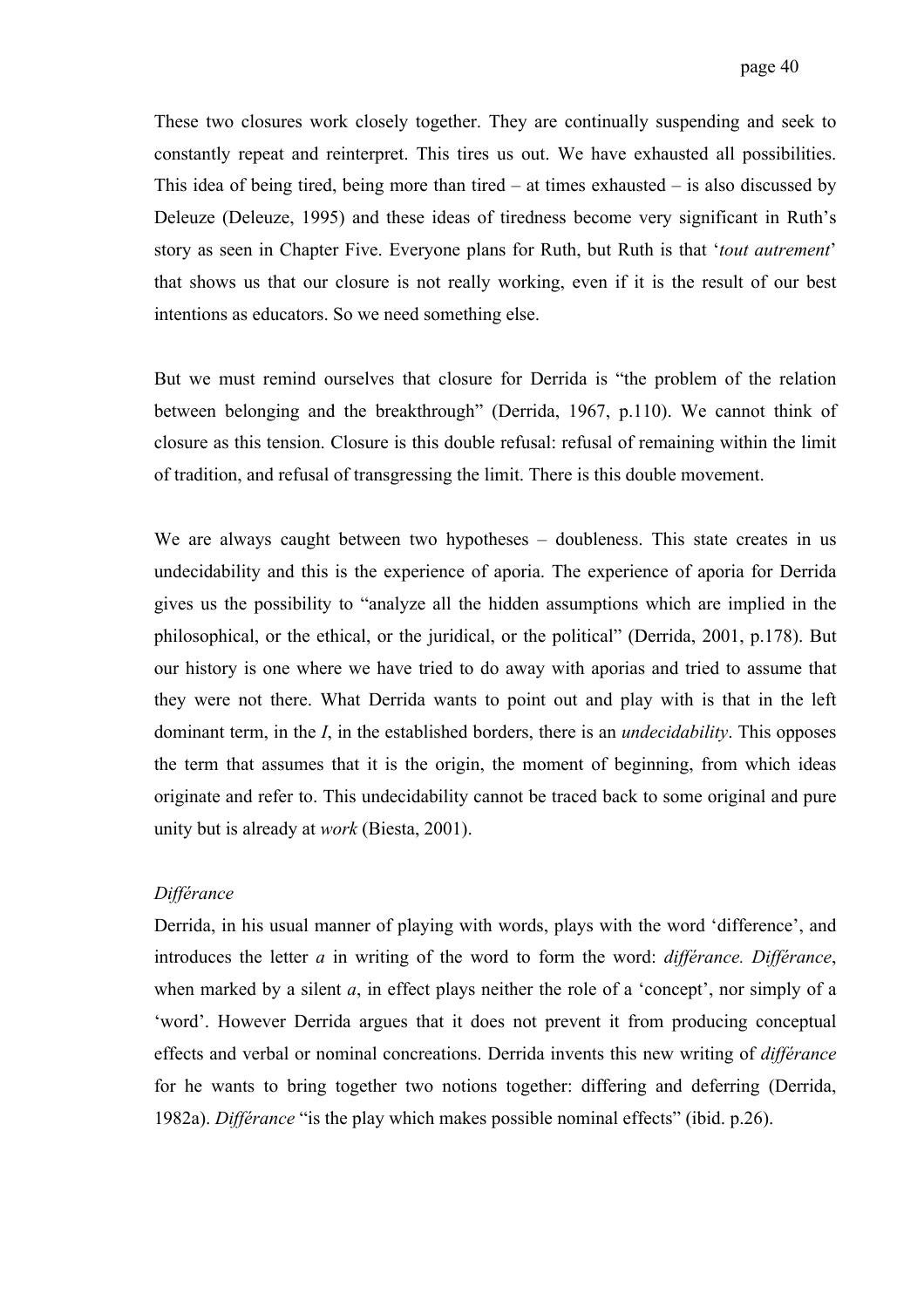*Différance* is what makes the movement of signification possible only if each so-called 'present' element is related to something other than itself, thereby keeping within itself the mark of a past element, and already letting itself be vitiated by the mark of its relation to the future element. This trace is related to the future as well as to the past, and constitutes the present by means of this very relation to what it absolutely is not: that is, not even to a past or a future as a modified present. An interval must separate the present from what it is not, in order for the present to be itself. This interval that constitutes it as present must therefore divide the present in and of itself, thereby also dividing, along with the present, everything that is thought on the basis of the present. This refers to our metaphysical language, every being, and in particular the substance or subject (Derrida, 1982).

*Différance* marks the infinite redoubling and repetition of differences. *Différance* "carries with it an unlimited power of perversion and subversion" (Derrida, 1967, p.296) and is an economy of duplicity (Ormiston, 1988)). The mark of *différance* becomes effacement. *Différance* rends *itself,* as well as the metaphysical text, readable/legible as a *scribble*. In this respect, *scribbling* translates the "assemblage" of "difference". "The word 'assemblage' seems more apt for suggesting that the kind of bringing-together proposed here has the structure of an interlacing, a weaving, or a web, which would allow the different threads and different lines of sense or force to separate again, as well as being ready to bind others together" (Derrida, 1973, p.132). This double movement frames representation, but also overexposes it. Overexposes it to what? To the "bottomlessness of infinite redoubling" (Derrida, 1969, p.296) and the "bottomless chessboard" (Derrida, 1973, p.154), that is the return of the same to the same itself. This is an infinite redoubling that:

keeps this reflecting representation from folding back upon itself or reproducing itself within itself in perfect self-correspondence, from dominating or including itself, tautologically, from translating itself into its own totality (Derrida, 1986b, p. 92).

#### *Alterity*

For Levinas, ethics is the experience of putting into question the *Same*. Derrida takes this concept from Levinas and argues that there is no significant difference in his philosophy from that of Levinas. The Same (the ego, the knowing subject, self-consciousness) is put into question by the *Other – Alterity*, that which cannot be reduced to the Same and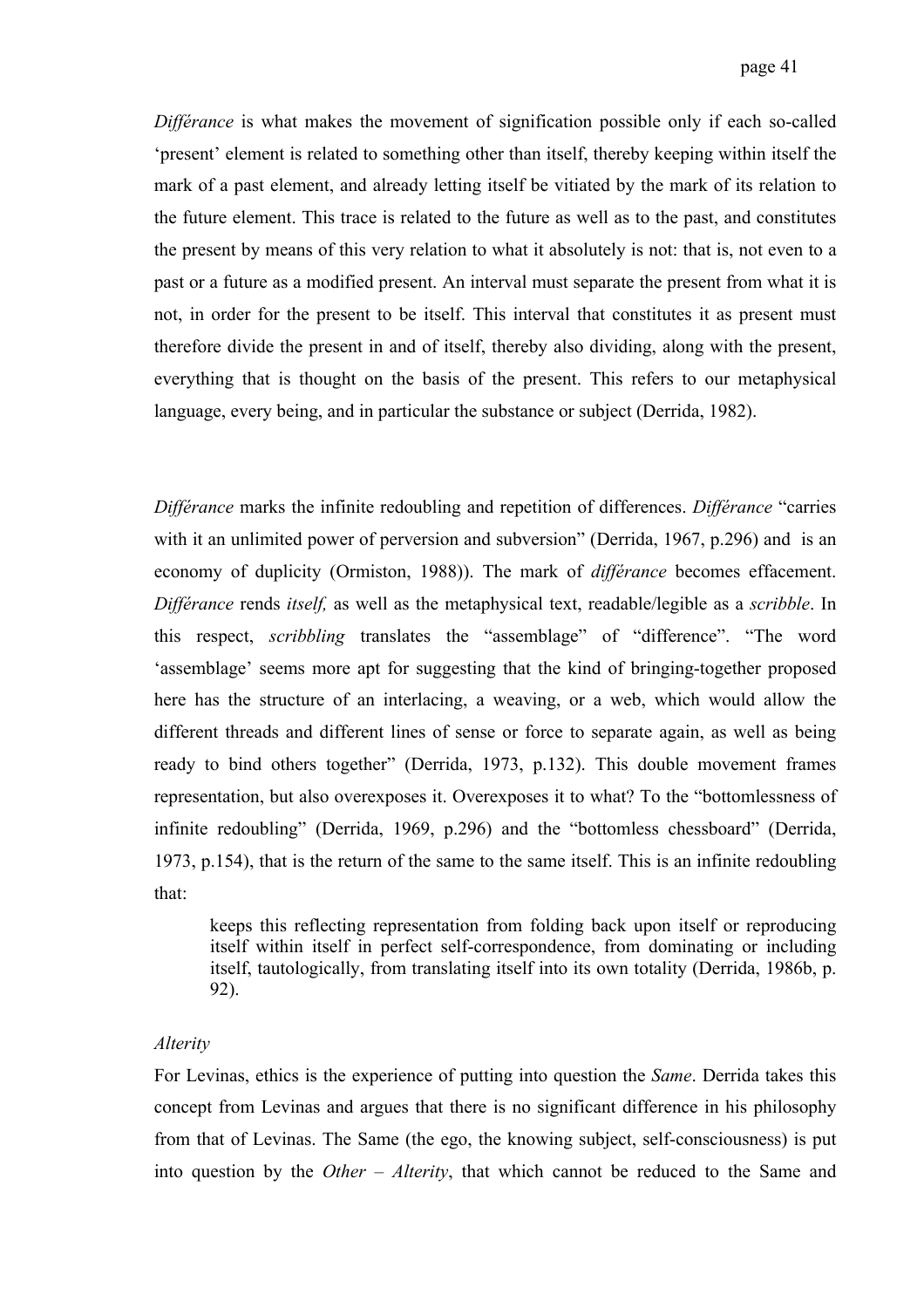escapes the Same. The Same however has always tried to transform, or to swallow the Other into itself, into the Same. The Other is swallowed in the process of thinking about the Other. We constantly try to reduce and appropriate the Other into our understanding. The Other if it has to remain Other has to remain incalculable, that which cannot-bethought. It would be better to use the vocabulary of *astonishment*, *wonder, perhaps*, *maybe*, but not assimilation in front of the Other.

Derrida is constantly trying to locate a point of Otherness within a particular context or situation and it is this Otherness that destabilises the stability of the dominant interpretation. Derrida is concerned for the Other – the Other that is to come and wants to open himself to the Other. "For the waiting for someone to come: that is the opening of experience" (Derrida, 1997b, p.23). This experience is the experience of the impossible. The impossible makes the experience possible, for the Other that is to come is an event that "exceeds calculations, rules, programs, anticipations and so forth" (Derrida, 1992b, p.27).

But Derrida constantly reminds us that the Other and the Same are in constant relation. It seems that one cannot do without the other. "I follow the path of a repetition which crosses the path of the entirely other. The entirely other announces itself in the most rigorous repetition" (Derrida, 1989, p.113). Therefore we need to listen to the Other and respond to the call of the Other. We need to listen to the *sayings* of the Other not the *said*. The 'saying' is the limits of what is strived for in what is universally, solidly and closurely *said.*  The relation to the other is always a relationship to a singular other to whom I am bound to answer. We have here a relation of distance, or better, proximity: when I see the face of the Other. It is a focus on the *I*, I that cannot thematize the infinity of the other, I that remains hostage of the other (Derrida, 1992b, p.22). *I* is the "experience of one's absolute singularity... It is from the site of my singularity that I feel called to responsibility" (Derrida, 1995, p.41), a responsibility which implies a response to the uncertain of the particular Other. However as I have already pointed out, this call is not an easy experience. It is violent because "it *presents* the non-representable (the other as other)" (Biesta, 2001, p.46, author's emphasis) and because the language we use always betrays the many particular Others (Edgoose, 2001, p.127). This is justice. Justice is the relation to the many particular Others. "Justice, if it has to do with the other… is always incalculable" (Derrida, 1997b, p.17). This is different from Law that focuses on universal, is written, is constantly used for future reference.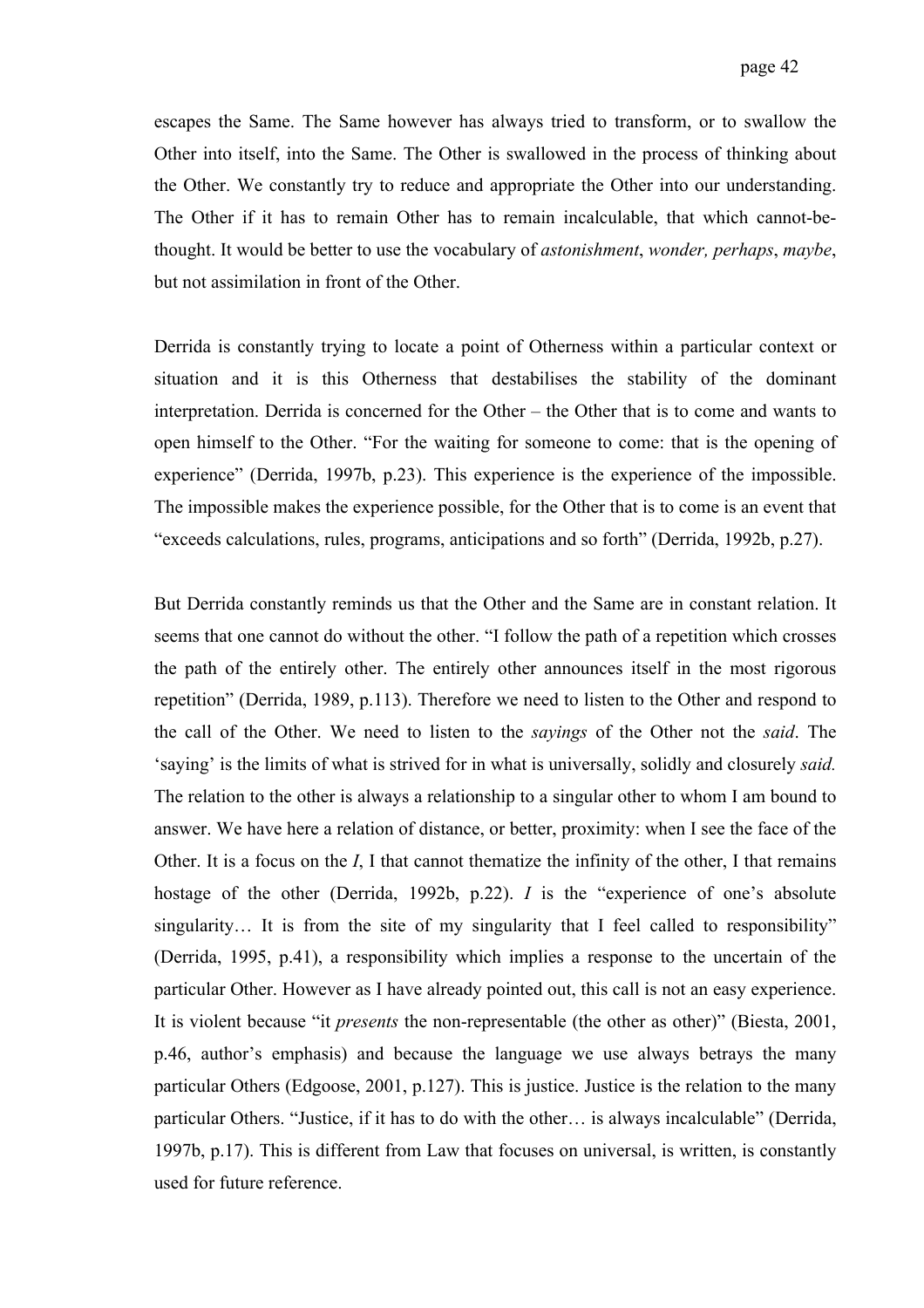Derrida (1994) argues that Justice and Law are caught in tensions, in aporias, and he gives us three examples of these aporias: 1. Each particular circumstance, each particular case in front of the law "is different and requires an absolute unique interpretation, which no existing, coded rule can or ought to guarantee absolutely" (ibid., p.23); 2. The "undecided remains caught, lodged, at least as a ghost – but an essential ghost – in every decision, in every event of decision" (ibid., p.24); 3. We cannot have "infinite information and unlimited knowledge… the moment of *decision, as such,* always remains a finite moment of urgency and precipitation" (Derrida, 1994, p.26, author's emphasis).

Every decision that is taken for Derrida is a moment of madness. Every decision has a supplement, the decision can be delayed and it can also be different. So deciding about something is deciding to stop the play of *différance*. When we decide for something we establish a border around a particular thing. So when we decide about something establish a border - we have to see if we are just following a law, a rule or if we have gone to the trouble of deciding about something ourselves. If we follow a rule or a law, there is no responsibility and we are just following something that someone else has decided. The responsibility has been taken by someone else. If we go through the trouble of deciding about something ourselves, we are caught up between different tensions – we are caught up in aporia. Very often we are caught up in the experience of the impossibility of deciding on some issue, yet we are called to decide.

## *Yes, yes*

We have the universality of law, which is its ideal concept, and we have the singularity of the other…In that case we have to define a policy of absolutely unconditional openness to whoever is coming *and*, because that is absolutely impossible, we have to produce laws and rules in order to select, in the best possible way, the ones we host, we welcome. This is an example of a situation where we must remain absolutely open to who is coming, but nevertheless try to adjust our policy as far as possible, and the conditions as far as possible, to this unconditionality (Derrida, 1997a, p.8).

So on the one hand we have the universal law and on the other each particular individual. Derrida is however suggesting that we read our laws and practices in the light of the unconditional laws.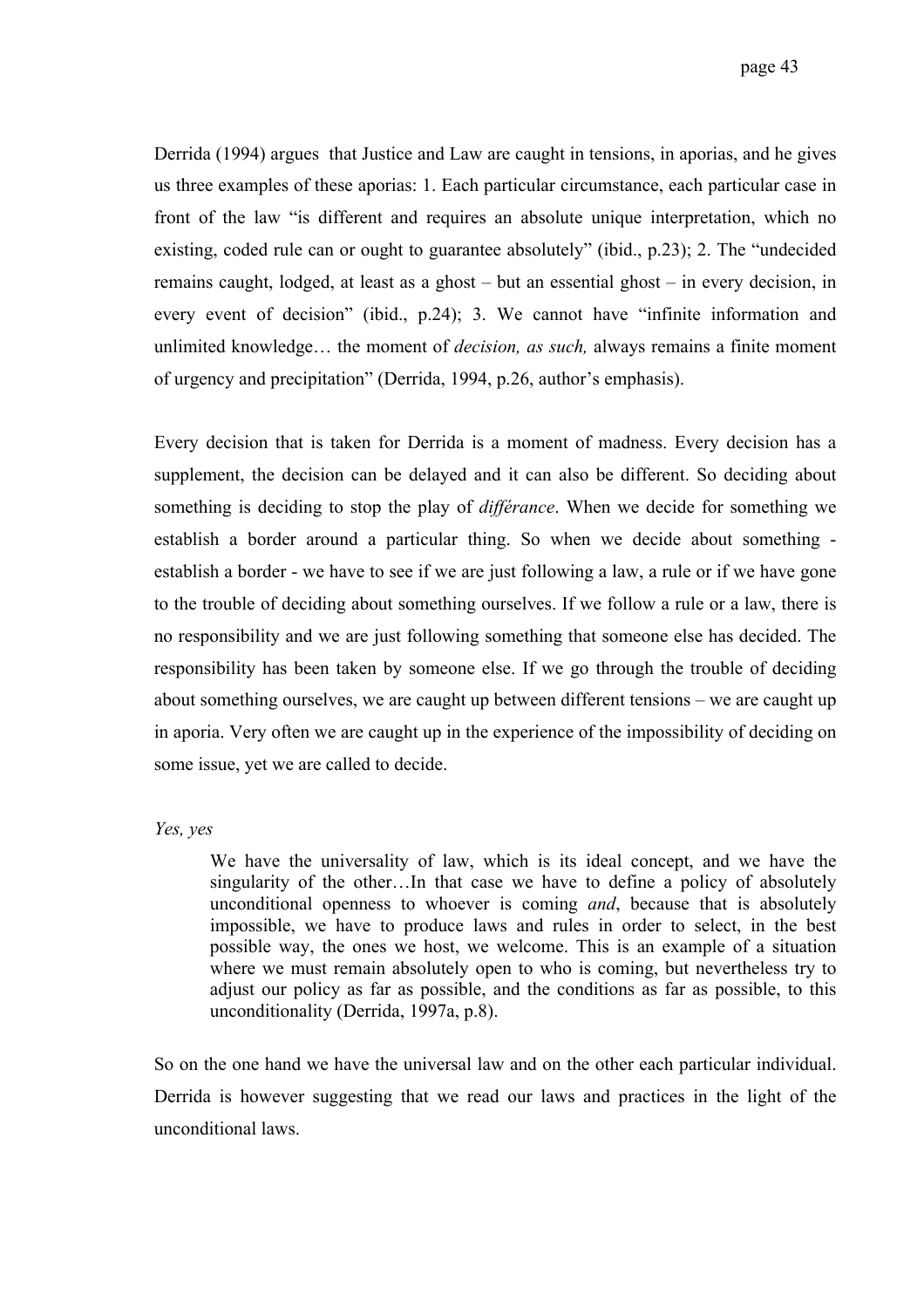There is the need of this commitment to take up the Laws and open them again and again in the face of the particular Other. Derrida often talks of this process as the *Yes, yes*. For Derrida, "there is no 'Yes' without 'Yes, yes'. Because an affirmation as such commits itself to an immediate repetition, when I say 'Yes', I say 'I commit myself to confirm the 'Yes' by a second 'Yes' immediately after and indefinitely'. This intrinsic repetition of the 'Yes' divides I; there is an immanent difference with the 'Yes', otherwise it could not be a 'Yes'. It could not be an affirmation" (Derrida, 1997b, p.28). The fact that we have taken up certain decisions and established certain laws of hospitality implies for Derrida that these decisions and laws are automatically open up to a reaffirmation of such laws. But this reaffirmation does not imply that the laws will remain the same. They need to be changed or adjusted accordingly in order to reconfirm the second yes or the many successes of *yeses*. These *yeses* make the unconditional impossibility somehow possible, for the many *yeses* hopefully are overcoming their own borders and moving towards the unconditional law of hospitality.

This is responsibility. It is taking a decision, even if a decision is a moment of madness, for it is independent on knowledge, norms and rules (Derrida, 1997b, p.20). We never meet a decision taken and Derrida insists that we do not even experience a decision "because a decision is something that interrupts or tears the fabric of time or experience; it introduces discontinuity in the experience so that one never faces a decision as an object, or as something which could be demonstrated or shown or taught" (ibid.). A decision has to be taken. However we have to keep that decision open to many other decisions that we have to take in order to overcome our own decision.

A decision is a bet: you don't know in advance from where it comes, and where it goes to, it's an interruption. Finally, if we want to summarise, a decision is the other's. Responsibility is for the other, with the other. I am, as Levinas say, the hostage of the other. Responsibility is not my property, I cannot reappropriate it, and *that* is the place of justice: the relation to the other (Derrida, 1997a, p.27, author's emphasis).

Derrida develops a number of what he calls quasi-concepts in order to try work with the ideas developed above. In the coming sections I will look at three of these quasi-concepts.

# *Supplement*

In Chapter Five I use the concept of supplement (see Derrida 1976, p.141-64). What is a supplement? A supplement "it is not preceded by anything but itself... [and if] one wishes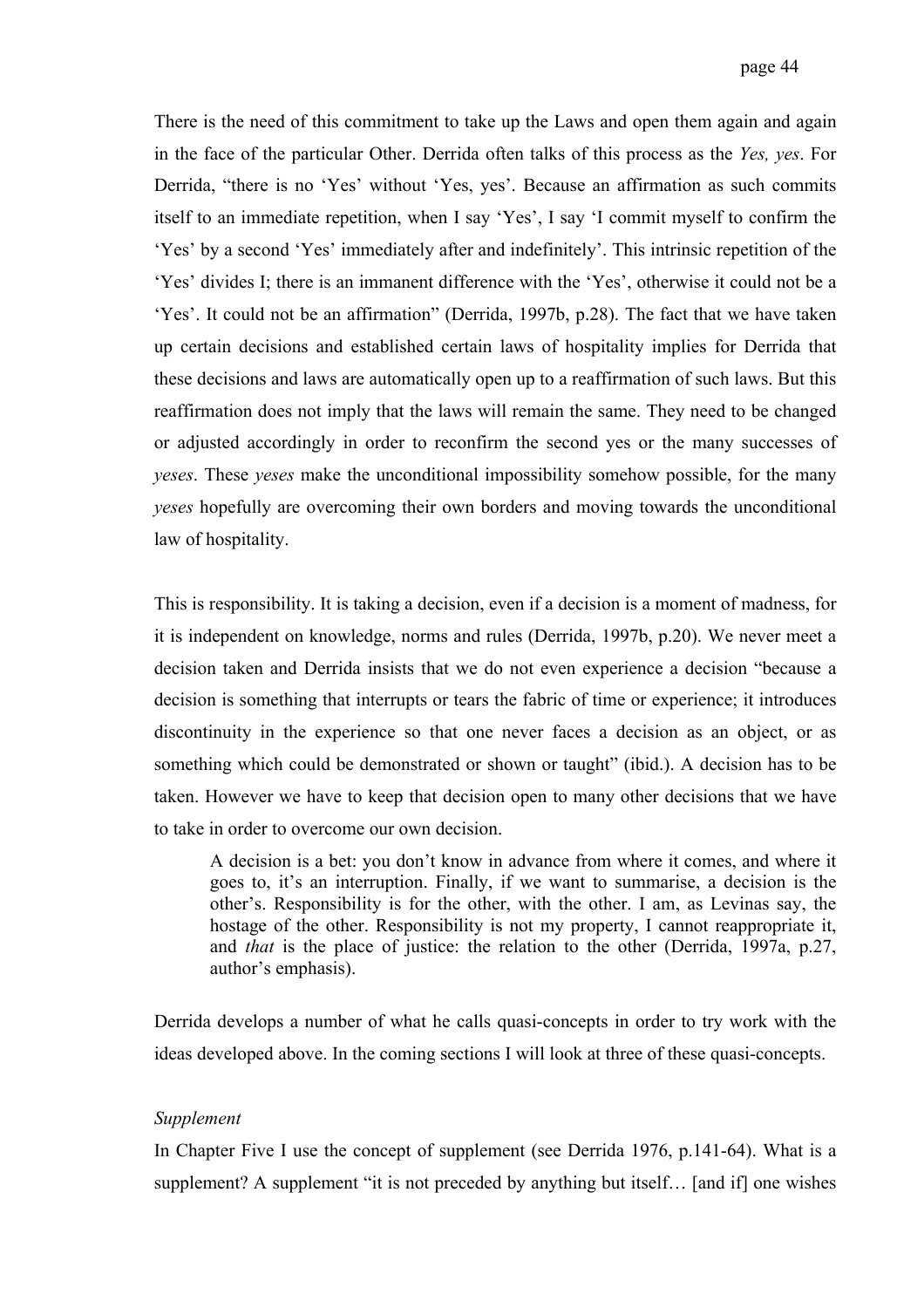to go back *from the supplement to source*: One must recognize that there is a supplement at the *source*" (Derrida, 1976, pp.303-4). A supplement is on the one hand something that "adds itself, it is a surplus, a plentitude enriching another plentitude" (Derrida, 1976, p.144). On the other hand a supplement "fills, it is as if one fills a void" (ibid., p.145). The supplement is nothing more than this double-bind, double closure. "The supplement is maddening, because it is neither present nor absent" (Derrida, 1976, p.154).

The logic of supplement shakes the the very foundations of the ontology of the text and makes up the web or tissues a text (Ormiston, 1988, p.44). It is there already: being-therealready and not there. What Derrida points out is that while we think that something is complete, at the origin it is already supplemented, making presence not complete. With this idea of supplement we need to think that the origin "fissures and retards presence, submitting it… to primordial division and delay" (Derrida, 1973, p.88). Derrida's supplement gives a new reading of Rousseau's *Emile*. Rousseau argues that nature is the origin of education. Nature is a self-sufficient and self-present origin, to which nothing can be added or subtracted, "it is not simply added to the positivity of a presence… its place is assigned in the structure by the mark of an emptiness" (Derrida, 1976, p.145). Education helps to make this origin become as fully as possible and to show the discordance between nature and the social. However it seems that Rousseau sees nature as both full and lacking. Nature sometimes lacks, like when a mother cannot produce enough milk to breastfeed her baby. Lack is something common in nature, thus nature is self-sufficient but also lacking. The fact that nature lacks puts the "self-presence" of nature into question. Nature's selfsufficiency can only be maintained if the lack is supplemented, what Rousseau calls "the dangerous supplement". Derrida plays on this idea of danger. The supplement is like a virus, in that is impossible "to arrest it, domesticate it, tame it" (Derrida, 1976, p.157), or "the concept of supplement is a sort of blind spot" (Derrida, 1976, p.163).

The supplement is creativity, imagination, creation, invention, other. It gives us that space of more - the impossible. This is future-oriented, responsibilities are at play. I am carried away by this idea which haunts this dissertation. This work focuses on students with profound disabilities, whom we view as limited because of their profound and multiple impairments. With our theories, approaches, curricula, psychology, discourse on rights and equality, we think we provide for these children, we think we know who these children are and are giving them what they should be given. But if we think of the identity of these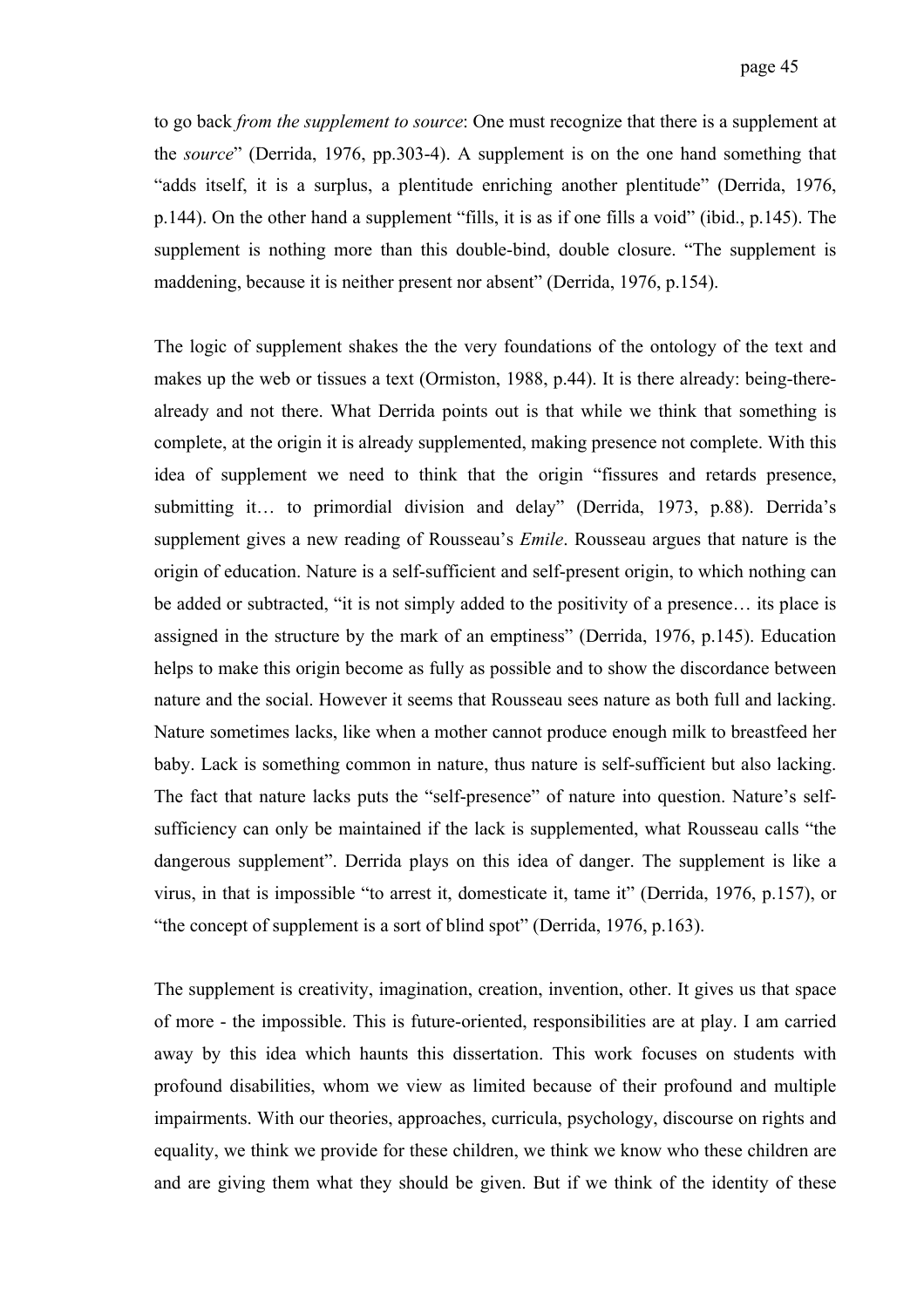children as both complete and lacking, then we can be surprised by these children. The supplement is what surprises us, what goes beyond our expectations of these children, what goes beyond our written observations, what goes beyond our planning. Ruth, whom we will meet in Chapter Five, is a girl that receives a lot of attention. From the interviews and from my own experience a lot of time is given in planning for Ruth: conferences are held, IEPs are done, reviews are carried out regularly, her parents are present regularly at school, so there is constant discussion on what should be done. There is a general feeling by all those involved in working with Ruth, that whatever amount of planning is involved, there is always something lacking – something more needs to come across. Often this lack is impossible to point out, but the *lack* is evident from all the interviews and comes across clearly from the observations.

## *Gift*

I give you something – a gift. This automatically entails an economy of exchange. You are grateful for my gift and want to repay me, you are in debt towards me. I am aware that I gave you a gift and am pleased with the generosity that I am able to share with you. Even if you cannot repay me, I am happy with my own action.

Most disability discourses, as mapped out in Chapter Two, are set within economies of exchange. Charity models are still dominant in spite of the awareness and huge criticisms that have taken place in the last years especially with the advent of Oliver's (1990) writing about medical and charity models. However, this attitude of exchange, generosity and giving comes across in the classes where the five students with PMLD are being educated. Parents are grateful that their children are in schools and assistants are grateful that resources are acquired. I show this economy of exchange with the classroom assistants working with particular students.

Derrida sees how this idea of gift that involves an economy is broken within itself. Derrida points out that a gift is an affirmative gift if it is a "gift without exchange, without circulation, without recognition of gratitude, without economic circulation, without calculation and without rules, without reason and without rationality" (Derrida, 1992b, pp.55-56). The gift if it is to be a gift must not appear, be perceived or received as a gift (Derrida, 1992c, p.16), so both the giver and the receiver do not know that what is being received and given is a gift – this is an impossible possibility, the irresolvable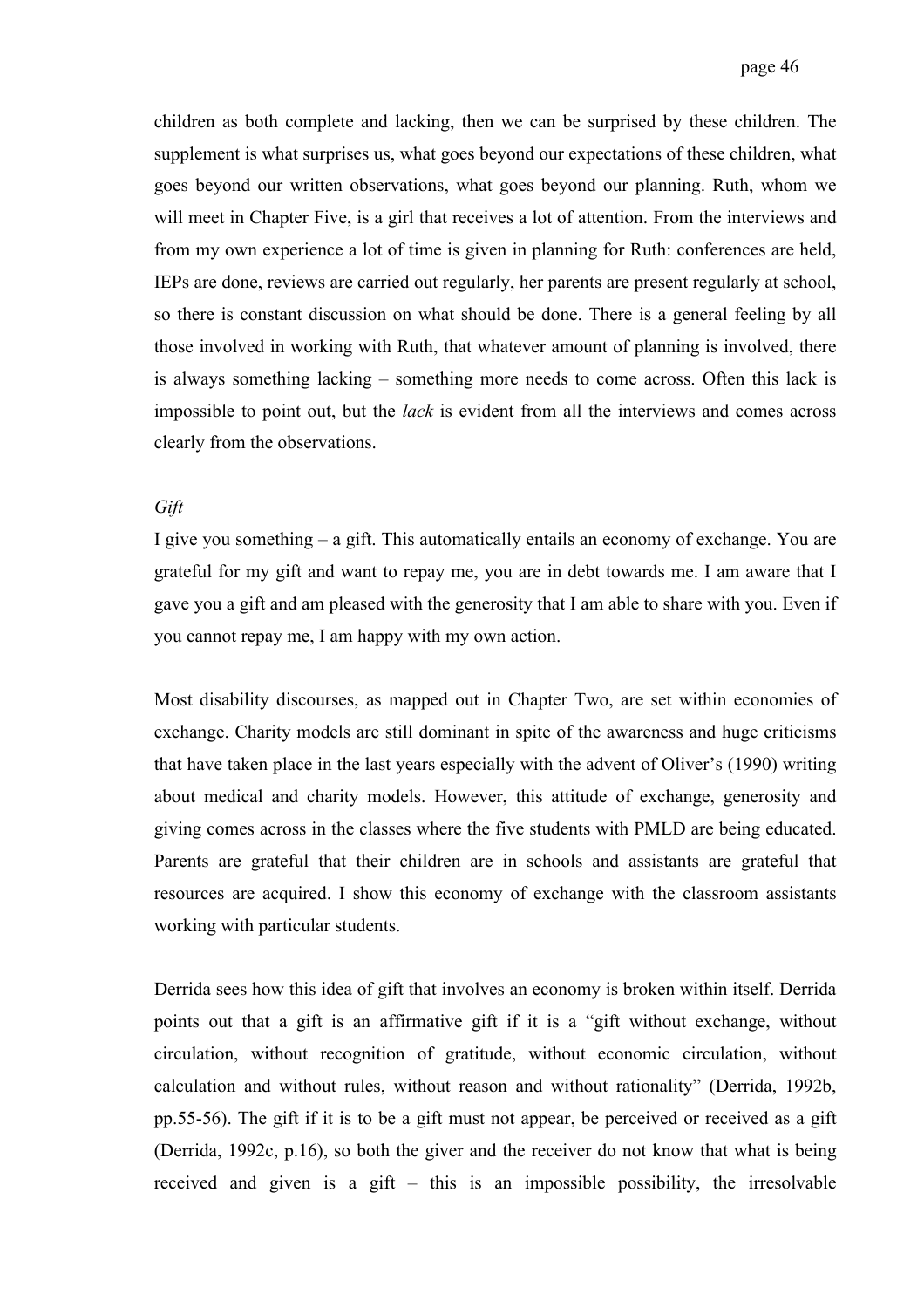contradiction, the aporia of gift. To give a gift requires that one forgets and asks the other to forget that a gift has been given, so that the gift would vanish without a trace. The intention of giving a gift is the negation of the gift. The gift cannot be linked to thought without "becoming alienated" (Champetier, 2001, p.16). If it is to be a gift the gift needs to escape the economy of exchange for it is not neutral (ibid., p.17). Derrida reminds us that the gift is like poison. The gap between the gift and economy of exchange is what Derrida calls "empty words or a transcendental illusion" (Derrida, 1992c, p.29).

In Chapter Seven we meet Charles where I read his dancing as an impossible gift and the educators around him who are closed in the economy of gift-giving. Charles' dancing is seen as a gift that interrupts the economy of exchange that we educators are accustomed to. With his dancing Charles is able to suspend the calculations and break the cycle of giving and giving back. But it is not an either/or position, rather of being in-between, being in a suspension of choice or decision between two alternatives. In this in-between, teachers and classroom assistants could "give economy its chance" (Derrida, 1992c, p.30). For it is "this gap between the impossible and the thinkable [that] a dimension opens up where *there is* gift" (author's emphasis, Derrida, 1992c, p.10). Derrida does not want us to do away with the idea of gift, but to think of the impossibility of gift. Charles is able to help in this thinking.

#### *Hospitality*

Derrida compares the established borders to a habitable house and home (Derrida, 2000, p.61). These things need to be protected. However a house has windows and doors. The owner, even if he owns the house, needs to "give up a passage to the outside world. There is no house or interior without a door or window" (ibid.). It is because there is a house, an established border, that we can talk of hospitality. The owner of the house, the host, is someone who on the one hand takes on, receives and gives to strangers, but on the other hand is one who is still in control of his place. The host is the person with power over his own property. Caputo (1997) explains this:

A host is a host only if he owns the place, and only if he holds on to his ownership, if one *limits* the gift. When the host says to the guest, "Make yourself at home," this is a self-limiting invitation. "Making yourself at home" means: please feel at home, act as if you were at home, but, remember, that is not true, this is not your home but mine, and you are expected to respect my property. When I say "Welcome" to the Other, "come cross my threshold," I am not surrendering my property or my identity (p.111, author's emphasis).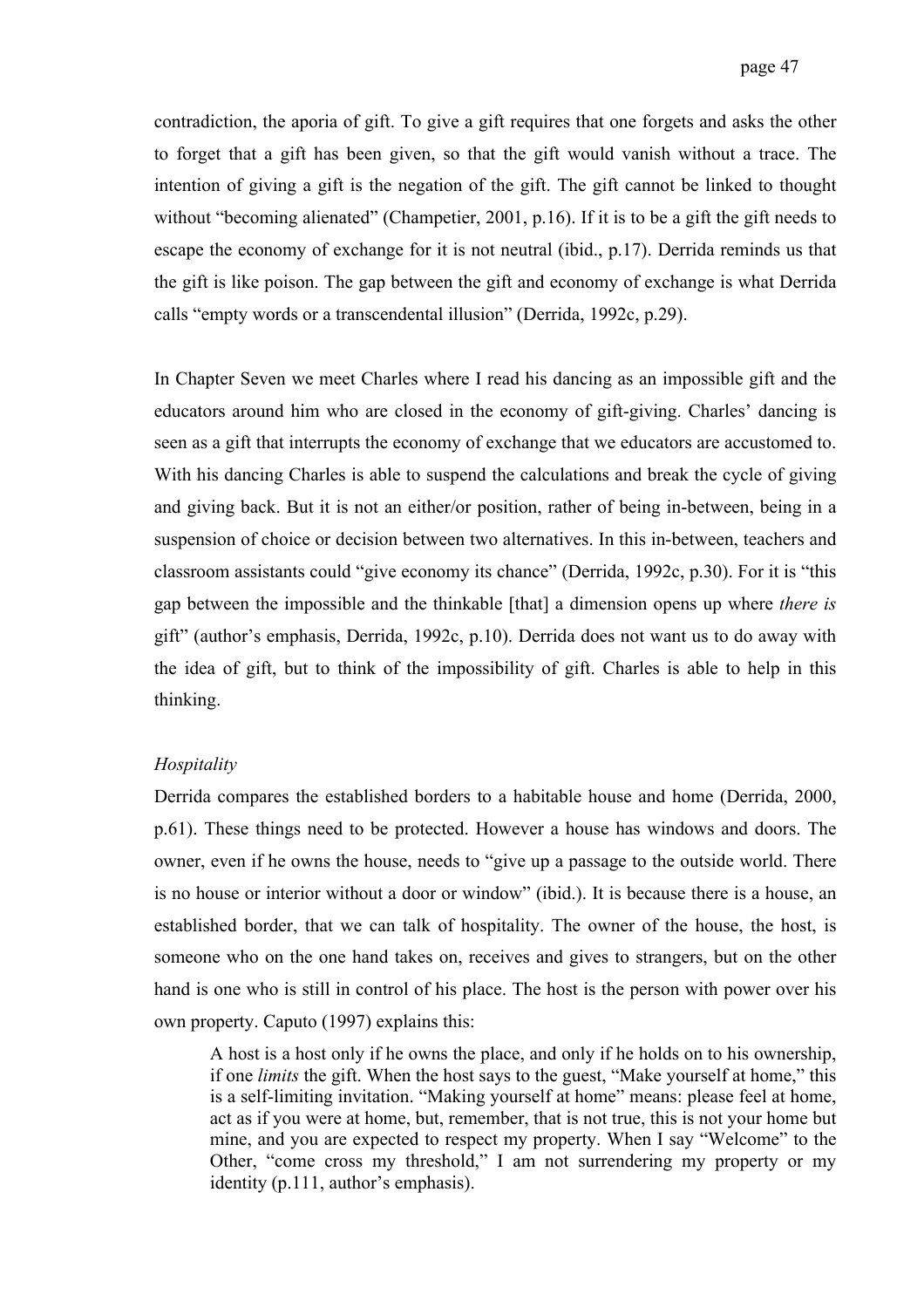When we welcome others we engage in the laws (plural) of hospitality. There are "limits, powers, rights and duties" (Derrida, 2000, p.77) involved. Derrida, in *Of Hospitality* (2000), writes about the significance of the host asking for the name of the foreigner. "What is your name?" What shall I call you?" (Derrida, 2000, p.27). Asking someone's name is a sign of respect, and maybe even love, also by asking your name I can protect you and also guard your identity. The proper name given by the stranger/the child with disability. According to Derrida, it is never purely individual (Derrida, 2000, p.23). We develop a culture of hospitality. For Derrida hospitality is culture and no culture exists if it is not a culture of hospitality.

However these laws of hospitality are not enough. Derrida suggests that we need to be aware of the Law of unlimited hospitality. Although we may not be conscious of this Law, it is there if there are laws of hospitality. Laws of hospitality moreover need the Law of unlimited hospitality, just as the Law of unlimited hospitality needs the laws of hospitality. The Law of unlimited hospitality is the absolute Law of hospitality where the stranger becomes the host of the host, where the child with disability (the stranger) is not asked his name, or where he comes from. Even if asking his name or origin (kind of impairment) is a sign of love and care, that is enough to construct that stranger as the stranger in our eyes. So the laws (plural) of hospitality are caught in this double bind: they are needed in order to react to the Other, and yet they need to be opened before the Law of hospitality.

The limit of my hospitality keeps open the present hospitality making it almost nonexistent, while future-oriented; a hospitality that is *to come*. Caputo summarises the idea of Derrida's hospitality as follows:

Derrida likes to say that we do not know what hospitality is, not because the idea is built around a different conceptual riddle, but because, in the end, hospitality is not a matter of objective knowledge, but belongs to another order altogether, beyond knowledge, an enigmatic "experience" in which I set out for the stranger, for the other, for the unknown, where I cannot go. I do not know what is coming, what is to come, what calls for hospitality or what hospitality is called (Caputo, 1997, p.112).

Derrida argues that absolute hospitality requires that I open my home and that I give not only to the foreigner (the other) but to the absolute stranger (the Other), unknown, anonymous, and that I let the Other come, arrive and take place in my home without even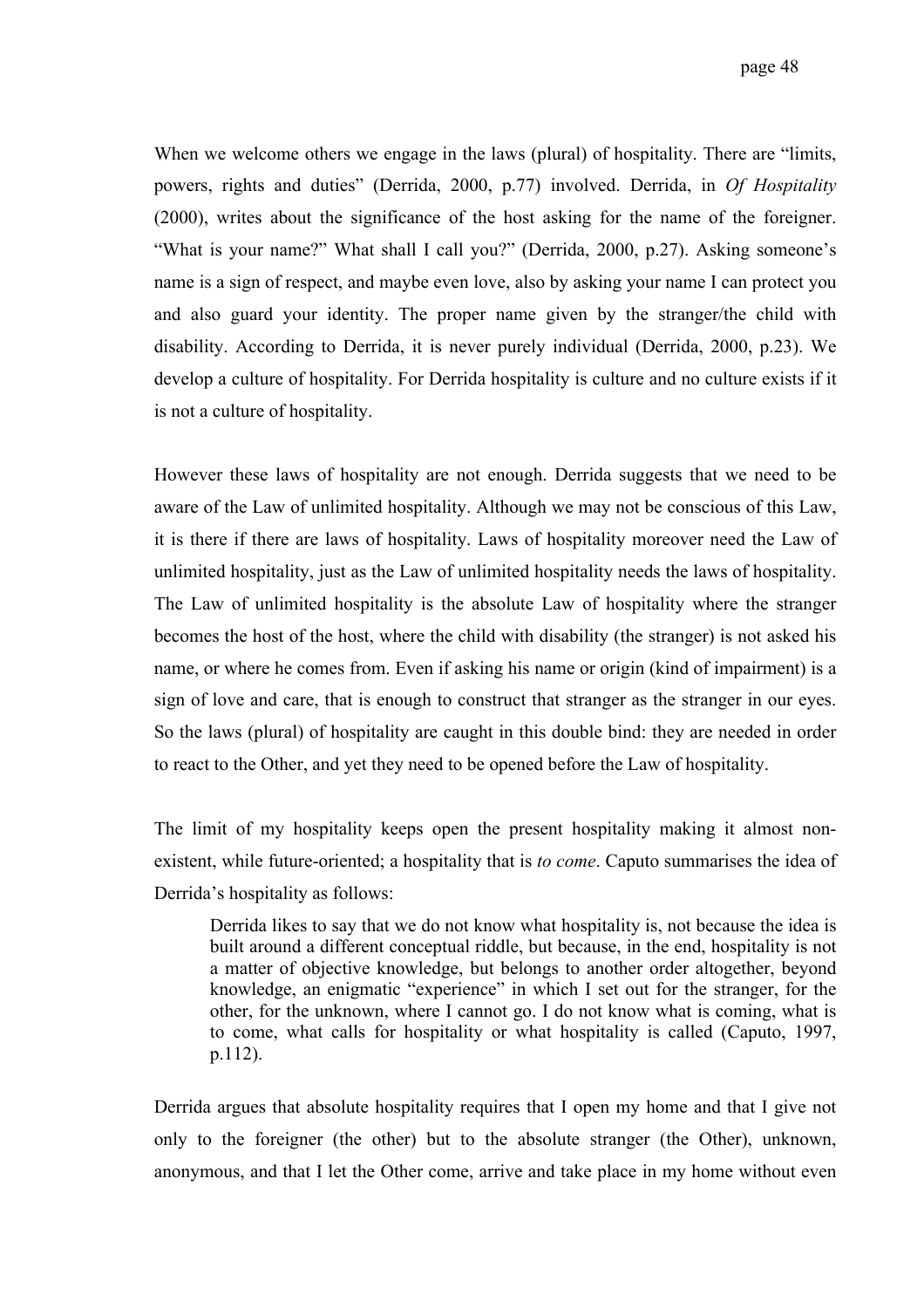asking their name or asking them for reciprocity (Derrida, 2000). The difference between the foreigner and the absolute Other follows similarly the distinction between hospitality and absolute hospitality. The absolute Other does not have a name or family name. The absolute Other breaks with hospitality in the ordinary sense – it breaks our culture of hospitality and our rights of hospitality, and opens our hospitality to absolute hospitality.

On the one hand there are laws of hospitality as established by the house (border); such laws are very often based on charity models and human rights models. In Malta we have a procedure for how to include children in schools, and several agencies support and see that children are given their fullest human rights. On the other hand the child with disability who has a proper name, when they are included are subject to the laws of the inclusion process that we have designed.

#### *Concluding Derrida – Deconstruction*

Although I have resisted the use of the word *deconstruction* due to its often mistaken association with a method that destructs or demolishes, that ends up in nihilist relativism (Caputo 1997), with no relevance to politics and ethics, what I have been talking about in the above section is deconstruction. Derrida reminds us that deconstruction is not separable from politico-institutional problems and it "has to require a new questioning about responsibility, an inquiry that should no longer necessarily rely on codes inherited from politics and ethics" (Derrida, 1992a, p.23).

Deconstruction is a scar (Derrida, 1981, p.57) of exteriority or alterity. Critchley (1992) also points to the "flawed body which is unable to demarcate its inside from its outside and which is divided within itself between belonging and not belonging to the logocentric tradition" (p.74). In the light of the vocabulary of this thesis, it may be called 'impairment'. An impairment constitutes the possibility of an exit beyond the closure of metaphysics and this is what Derrida calls 'trace'. The scars, the flawed body, the impaired body, traces of an irreducible Other disturb the unity of the concepts and do not see concepts as a unitary closure or totality. We have two readings taking place simultaneously within a text. One of the readings is the dominant and often historic reading of a text, the other a transgression of this reading. This is sometimes called *play* by Derrida, a matter of opening the two texts to each other. Deconstruction is always there, is already there, is already working in closed spaces or spaces that are end-oriented. We have to acknowledge it. We have to understand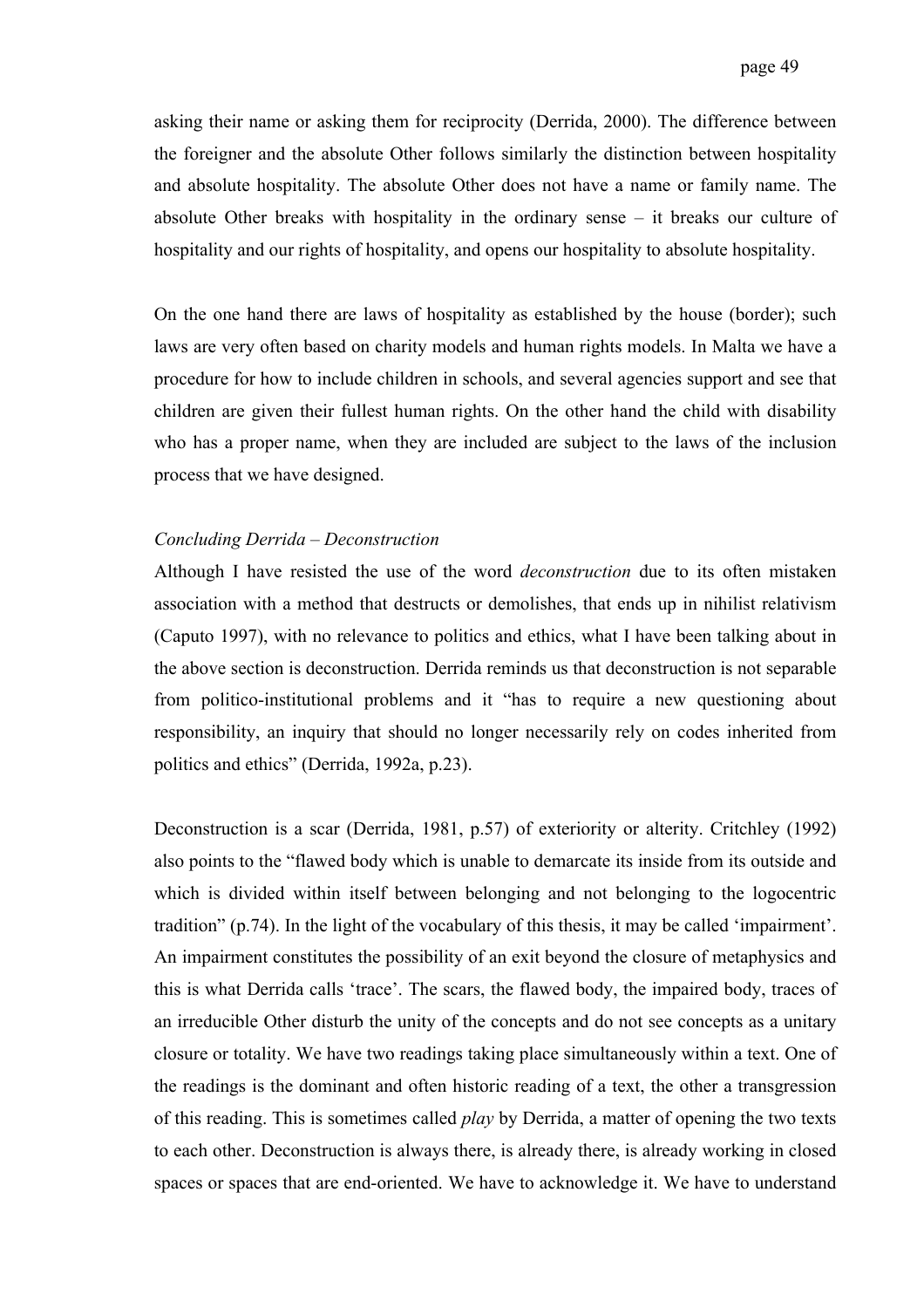closure as an openness – as a space of tension, as an assemblage of forces, often contradictory forces, a space of *two* – "two texts, two hands, two visions, two ways to listening. Together at once and separate" (Derrida, 1982a, p.65). It is not an option of choosing one from the other (Derrida, 1978a, p**.** 84). The students with PMLD are seen as 'one text, one hand, one vision, one way of listening', while the other hand, which is usually the traditional view, is the educational contexts made up of policies, professional, educational settings and spaces that are often drowned in discourses of performance, efficiency and skills. The students with PMLD are these scars, alterity, flawed and impaired bodies. This is how I am reading agency in students with PMLD. Their agency is a violent agency. While we try to masticate and swallow the students into the Same, their very presence manages to help other us from this Same. I have found in Derrida a way to read many situations within the classrooms and schools where students with PMLD are educated in the Maltese context. Derrida's ideas and philosophy helps the young people to be seen in a different light.

# **Living** *other***wise: Deleuze and Deleuze-Guattari**

In the previous section when I was elucidating Derrida's idea of *différance* he explains it with the words which I have already quoted above:

The word 'assemblage' seems more apt for suggesting that the kind of bringingtogether proposed here has the structure of an interlacing, a weaving, or a web, which would allow the different threads and different lines of sense or force to separate again, as well as being ready to bind others together (Derrida, 1973, p.132).

Through this quotation I see Derrida and Deleuze-Guattari as very close to each other. It would be very interesting to see how much of Deleuze-Guattari is in this quotation, because the vocabulary and the general idea that form Deleuze-Guattari's philosophy are found in it. Deleuze-Guattari's philosophy builds on the idea of assemblages. Assemblages are basically territories, made of decoded fragments of all kinds which are borrowed from different milieus.

The complexity of Deleuze-Guattari is that their philosophy focuses on becoming; they focus on the creation of concepts, as opposed to established ideas. The concept of becoming that they worked and re-worked in a variety of texts through the influence of particular philosophers, literature texts and psychoanalysis positions them as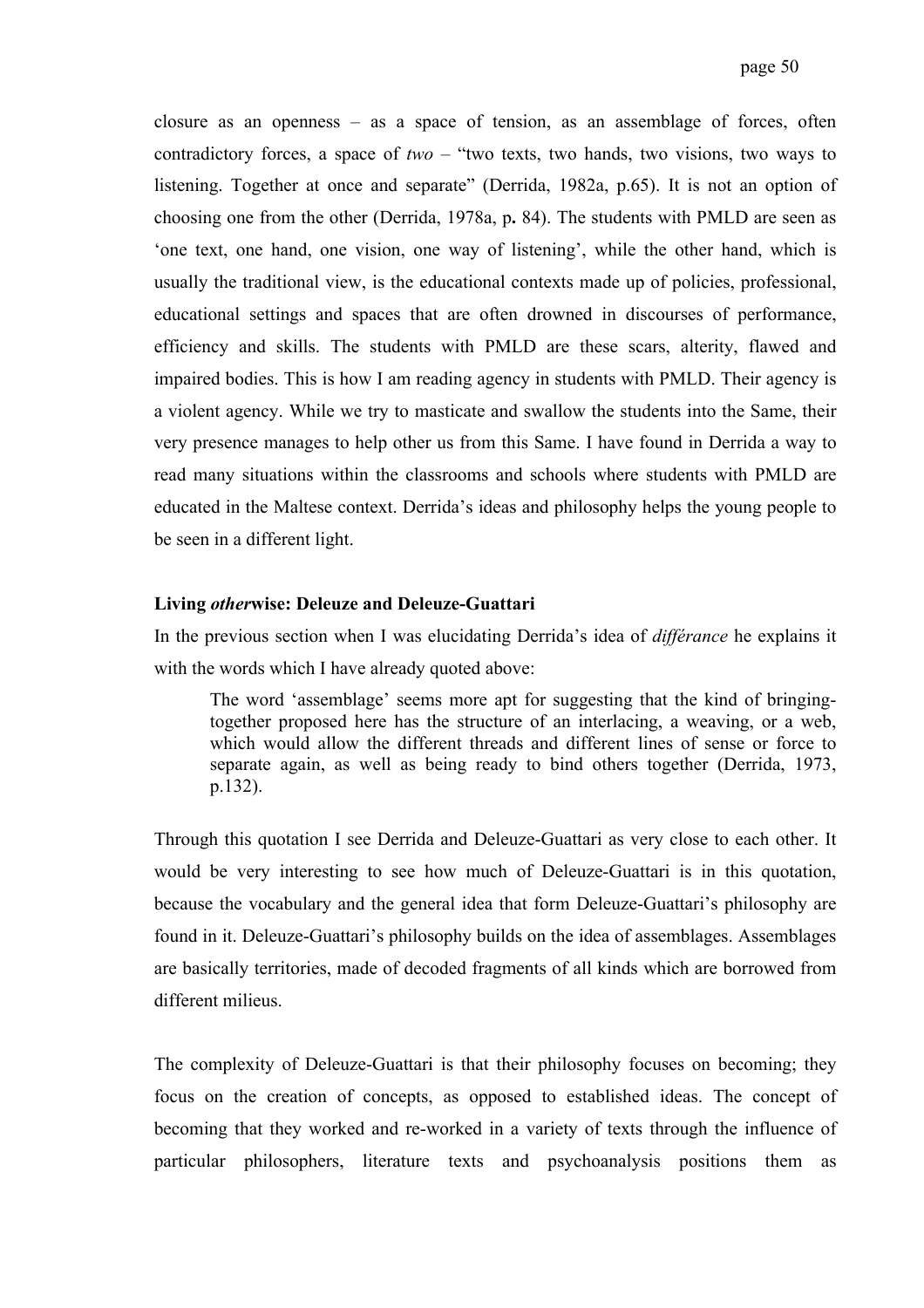'philosophers' in the middle of things. They are caught in between the creation of concepts and the already available concepts - this is what they refer to as being the purpose of schizoanalysis: a life in between. This life in between calls for connections and the reduction of conjugations, although the two live together. The more connections we engage in, the more life of difference we live. Difference is not a lack, but is what is produced through the act of living itself (Buchanan, 2004).

Deleuze-Guattari assume a certain build-up in their ideas which I think are more complex to express in writing than those offered by Derrida. Deleuze-Guattari use a number of concepts that are very often repeated, explained and developed in a variety of texts. They blur the line between philosophy and other disciplines, such as literature, art, , maths, and science. Although the reader of this chapter will notice that the following section on Deleuze-Guattari is shorter in comparison to that of Derrida given above, yet the influence on this thesis is still significant.

I will use Massumi's (1998) words to express the writing process I went through in writing the following ideas:

My stomach anticipated this failure with a wrenching I felt for weeks before sitting down to write. An excruciating ache in my jaws bears witness to the grinding tension that wracks my body when I try to write as a 'Deleuzian' 'about' Deleuze… I enjoy this, intensely. I enjoy this, to exhaustion. I would leave my home and my job and move to the other end of the earth to have time to luxuriate in this feeling (p.568).

Where to start with Deleuze-Guattari? They always encourage us to start in the 'middle' of things. Imagine a sandy beach and think of a lobster's pincers (see Deleuze and Guattari, 1987, p39). The lobster with the pincers captures, gets hold of things, animals and other stuff that are passing on the beach. The lobster pincers for Deleuze-Guattari act as stratification of what is passing on the beach. The lobster pincers get hold of a crab, which happens to be passing by, but for the lobster it is food. The beach (or Earth, a term used by Deleuze-Guattari) is unformed, unstable matter and full of flows. The pincers capture some of these flows, like black holes, and they code and territorialize what flows on the beach (the Earth). Stratifications for Deleuze-Guattari are judgements from God, or little death sentences. However they argue that outside strata there is only chaos, and life is unsustainable. This metaphor of lobsters' pincers to explain stratification may be strange for our usually metaphors of stratification recall geographical layers of rocks. So why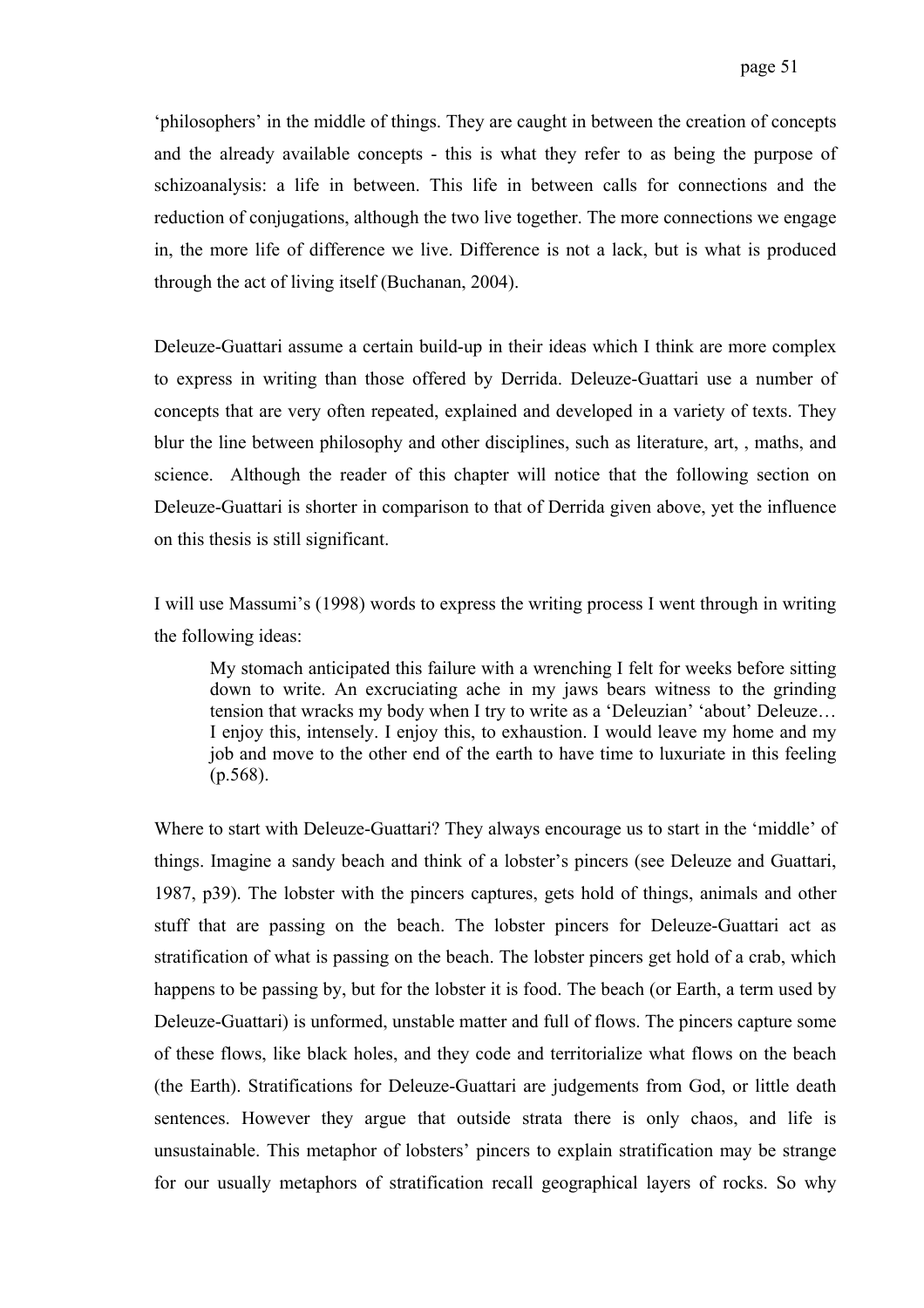lobster pincers? For both pincers capture, one captures content the other expression. Stratification of the Earth, the beach, occurs in pairs. One does not come before the other, both happen simultaneously. That is why Deleuze-Guattari suggest the position of the middle: to be in between the pincers of the lobster, to be between content and expression.

Deleuze-Guattari remind us of the pre-socratic philosophers' discussions of the relations between form and matter. Form organises matter, that is, it gives content. However as Buchanan (2004) reminds us, the idea of content needs to be viewed from the double perspective of selection and succession. Content is:

not a given, content is chosen, and always in a specific order - man before woman, white before black, self before or other, and so forth. The order itself has no intrinsic meaning, but once in place it acquires a meaning (p.7).

Strata are for Deleuze-Guattari the bedrock of existence. So it is important and also very interesting to see how the different strata relate to each other. Strata influence each other because they have different levels (blocks) of organisations between them. Because there is a different level of organisations there could be a switch from one organisation to another. This often implies moving from the general to the specific, from students with PMLD in general to Ruth. In the coming chapters a lot of emphasis will be put on the different levels of organisations that exist between the five students and the educational staff. What is pointed out is that the different levels of organisations that students with PMLD have and are involved in are often not accounted for by the educational staff. This however is of great significance for Deleuze-Guattari. We will meet in the coming chapters Ruth with her stories, that are organised in a particular way. Luke at the back of the classroom has a different organisation of space and time, while Nina has a particular organisation of the school hall. The fact that these students have different levels of organisations from the teaching staff makes it possible to move from one level of organisation to another.

So let us imagine two blocks of different levels of organisation coming near each other, there is a difference or gradient in their degree of intensity (see DeLanda, 2005):

Everything which happens and everything which appears is correlated with orders of differences: difference of level, temperature, pressure, tension, potential, difference of intensity (Deleuze, 1994, p.222).

It is because there is this difference in intensity between the two blocks that they attract each other. The difference between the two blocks "acts as *the structure of a space of*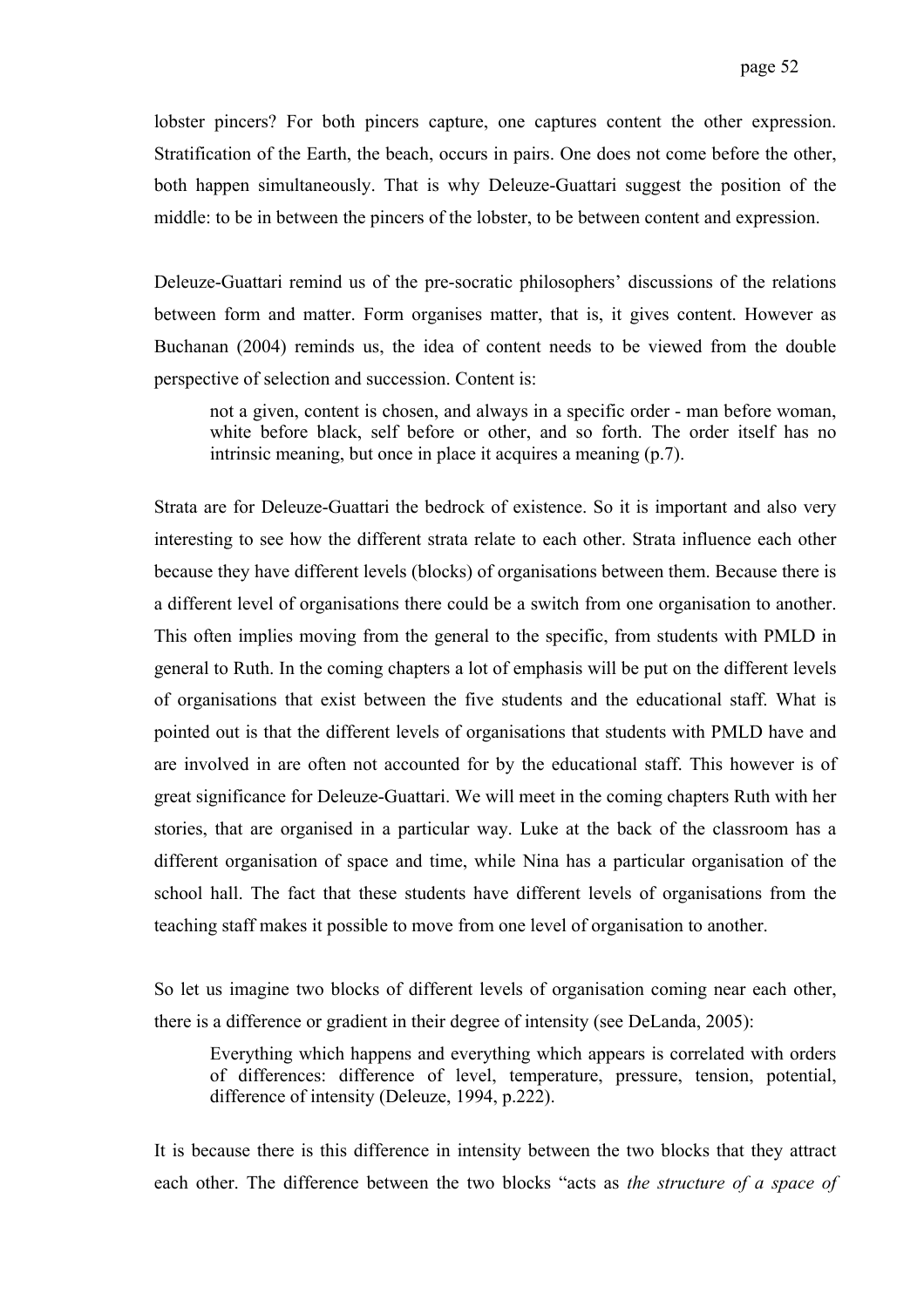*possibilities"* (DeLanda, 2005, p.83, author's emphasis). This reminds me of my Biology O-Level where we used to study osmosis and how water passes from a region of high water concentration through a semi-permeable membrane to a region of low water concentration.

But how to engage with blocks of different levels of organisation?

It is always to seize that person in a mass, extract him or her from a group, however small, in which he or she participates, and find that person's own pack, the multiplicities he or she encloses within himself or herself which may be entirely different nature. To join them to mine, to make them penetrate mine, and for me to penetrate the other person's (Deleuze and Guattari, 1987, p.35).

But how is this done? There is movement of the educational staff into the organisation of the students, and there is also movement of the students into the educational staff. Both these movements form assemblages. However the formation of an assemblage would not simply involve taking something from Ruth or copying it; it is to decode. That is, not deciphering the code but remove the code from that milieu so that it can be used in different milieus. Ian Buchanan (2004) gives the best example of how this works:

Think of costume design. If you want to dress like a bee, you can create a costume that is facsimile of a bee, or you can attach a couple of yellow and black ribbons to your skirt and perhaps put some antenna-like things in your hair and thereby call to mind a certain beeishness. The first strategy is mimetic and the result is usually laughable because it calls to mind nothing much as a someone in a costume; the second strategy, by contrast, is expressive, and usually more successful because it calls to mind not someone in a costume, but what *Deleuze and Guattari would call a 'becoming-bee' the strategy works by showing that the bee's essential characteristics are not intrinsic as such, but extrinsic and detachable, and that man's fixed exterior is permeable* (p.11-12, my emphasis).

Deleuze-Guattari's thinking becomes more complex when we have to multiply the becoming bee by 100, or even 1000. It is not just the experience of becoming-bee that we focus on, but of becoming-bee with a multiple other becomings at the same time. This complicates things, while also giving us further possibilities and pushing further in between the pincers. One has to note that for Deleuze-Guattari that becoming is not only human, but also animal, and even beyond. Becoming is possible to what is possibly experienced with the senses. In the coming sections I will be talking of becoming-stories, party invitation, dance, sounds, movements among others. In the previous section of linear thinking – structured thinking - I wrote about arborescent structures. In these structures, and not opposite to them, there are what Deleuze-Guattari call rhizomatic structures.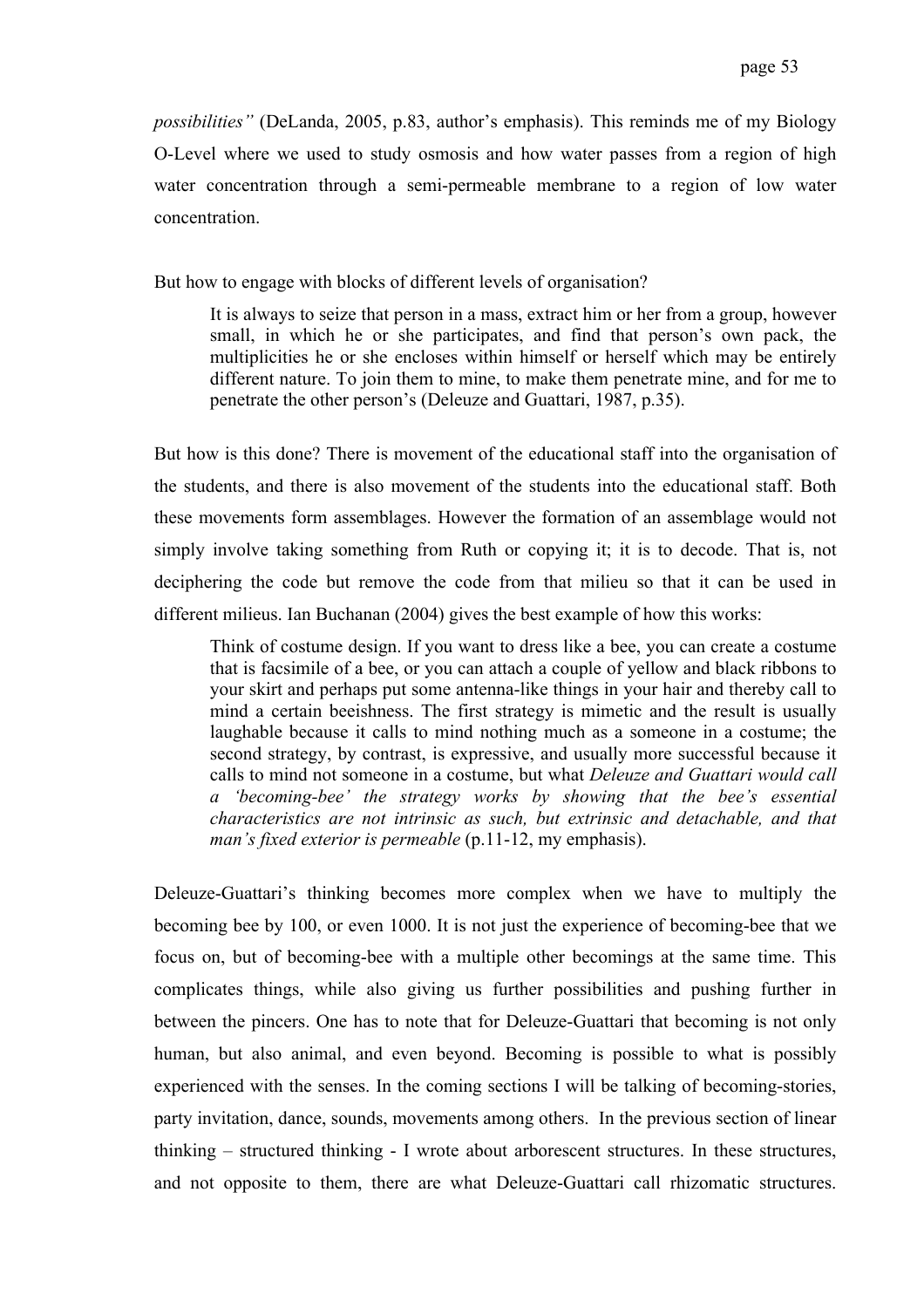Rhizomes are like ginger-roots, rats, tubers, and potatoes. Their point of origin is death and their point of arrival is not known. These move in a horizontal way and not in the vertical. Some of the strata are not codified, or as Deleuze-Guattari point out, a rhizome can become a tree or a tree can become a rhizome. Because it is not as codified it can move between codified spaces. While arborescent structures start from the roots and move up, until one arrives at the leaves, the metaphor of the rhizome describes the connections that occur between the similar and most different objects, places and people. Trees stay in the same place where they are planted – they do not move about, but ginger roots do. Trees can only move vertically, ginger roots move horizontally. What is important is that the rhizome is an "*intermezzo,* it is always in the middle, between things" (Deleuze and Guattari, 1987, p.25).

For Deleuze-Guattari the rhizome is a concept that maps a process, a network, relational and transversal thoughts, and a way of being without tracing the construction of the map as a fixed entity (see Deleuze and Guattari, 1987, p.12). Thinking in terms of rhizomes changes ideas about hierarchy, history and activity that are so important in the striated spaces and arborescent structures. Thinking and more importantly living and acting in a rhizomatic way challenges 'genealogy', in fact Deleuze-Guattari call the rhizome an 'antigenealogy' (Deleuze and Guattari, 1987, p.11). The tune of the rhizome is "and… and… and" or "stammering" without beginning or end – always in the middle of the pincers.

This is similar to the *nomad* that can move around coded spaces or *smooth spaces* in striated spaces. In order to understand the nomad, the game Go as opposed to chess game can be of great help. The pieces of the Go have no value in themselves as the chess pieces have. The Go pieces receive values as the game develops. The nomadic space, unlike the striated and sedimentary space, has no value in itself but gathers values through its movements. As Deleuze-Guattari argue the nomadic tribes dream about, cross and dance upon a space and in so doing they fill that space. It is in the using of space that laws are produced. Movements become important, and through the movements that we produce understand. This is the main idea of Chapter Five where Luke and Nina are encountered through their movements.

Stratification can be either arborescent or rhizomic, sedentary or nomadic, striated or smooth. All these lead to a becoming, either a becoming that reinforces coding  $-$  a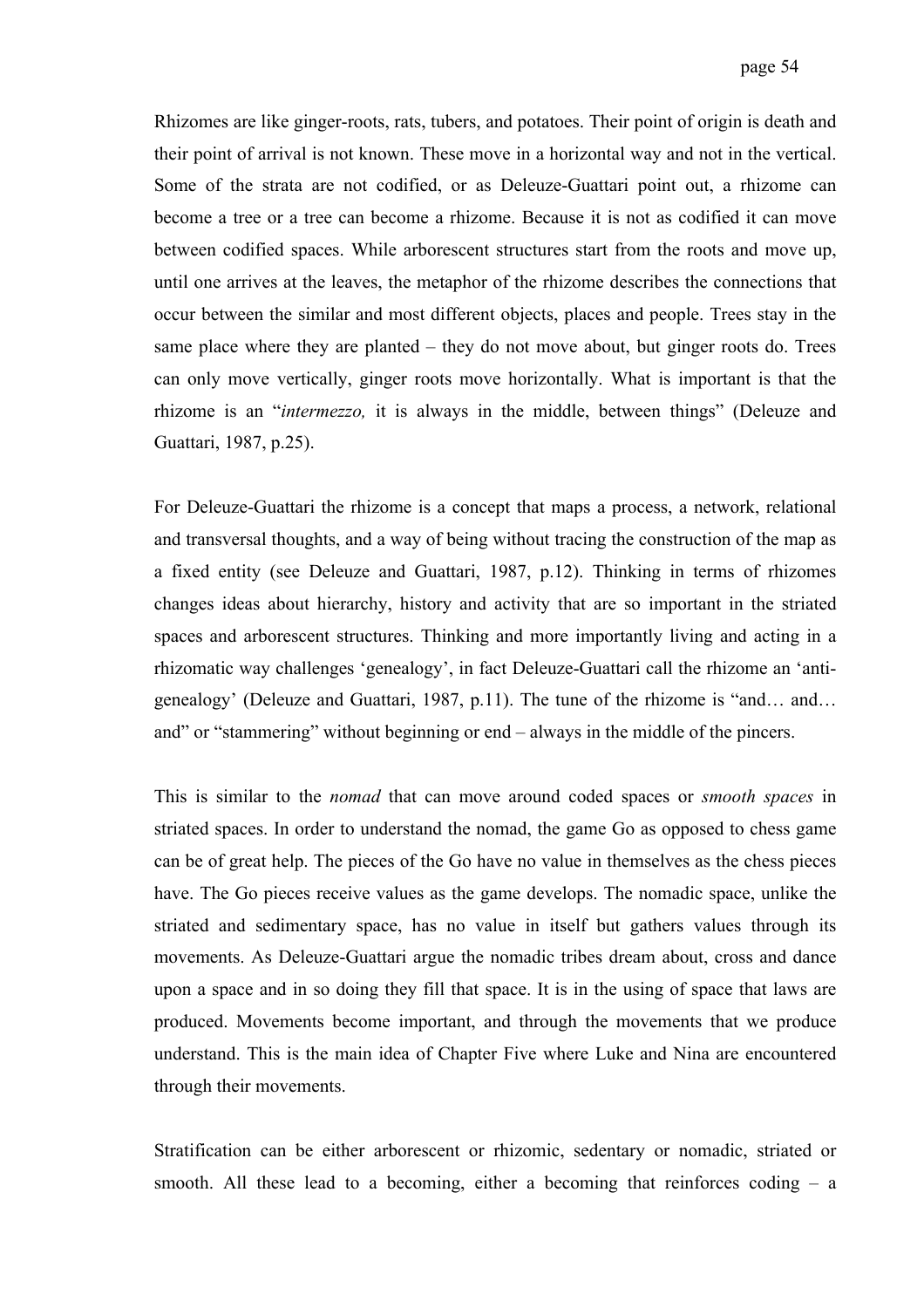becoming that is made up of one pincer or a becoming that allows for a newness, a becoming in the middle of the pincers (with the possibility to move slightly towards chaos – what is not coded). The latter type of becoming, that rejects a unifying subjectivity, is linked to rhizomatic structures. Rhizomes are there but it does not imply that they will be there in a while. So rhizomes present us with different levels of organisations or intensities as Deleuze-Guattari argue. Also what one must keep in mind is the shift that can occur: a rhizome can become a tree, and the tree can become a rhizome, similarly the smooth can become striated and the sedentary nomadic. So how is it that some strata are arborescent and others rhizomatic? And how is it that they can be inverted?

We need to establish a plane of consistency, a degree of density, firmness, or viscosity. The idea of degree is very important for Deleuze-Guattari. The degree can go down or up. This will affect the density, firmness or viscosity of the object. Stratification is when the degree is so low that matter thickens, so it cannot move. However, if the codes are gradually removed the degree will go up and we will have more movement. This is often referred to as body without organs (BwO). BwO is not opposed to stratification, but the BwO is the degree which is forever-forming. The BwO can have a low or high degree which allows for movement or no movement to pass from it. Deleuze-Guattari make it clear that it is not cutting parts of our bodies in order to be able to become, but a degree of variation. However consistency also means: correspondence among related aspects. The degree variation effects particular relations and the changes that are needed to enter such relations. This is the experience of "coming undone" (Deleuze and Guattari, 1983, p.322), what Deleuze-Guattari call deterritorialization and is movement producing change. It frees up fixed relations that contain a body while also exposing it to new organisations. A body is a composition of parts that have some sort of relation to each other that has a force. Bodies are changing, and colliding and coming into contact with other bodies. This is affect – the knowable product of an encounter. The knowable product of my encounter with the five students, which is not just an experience, can become a material thing, and can also compel systems of knowledge, history, memory and circuits of power. This would be the abstract machine, a machine that is able to define the patterns and thresholds, therefore create concepts, of a complex system of becoming. A machine is nothing more than the connections and productions it makes: it is not made by anything, is not used for anything and has no closed identity. Colebrook (2002) gives an interesting example to explain the machine. "Think of a bicycle, which obviously has no 'end' or intention. It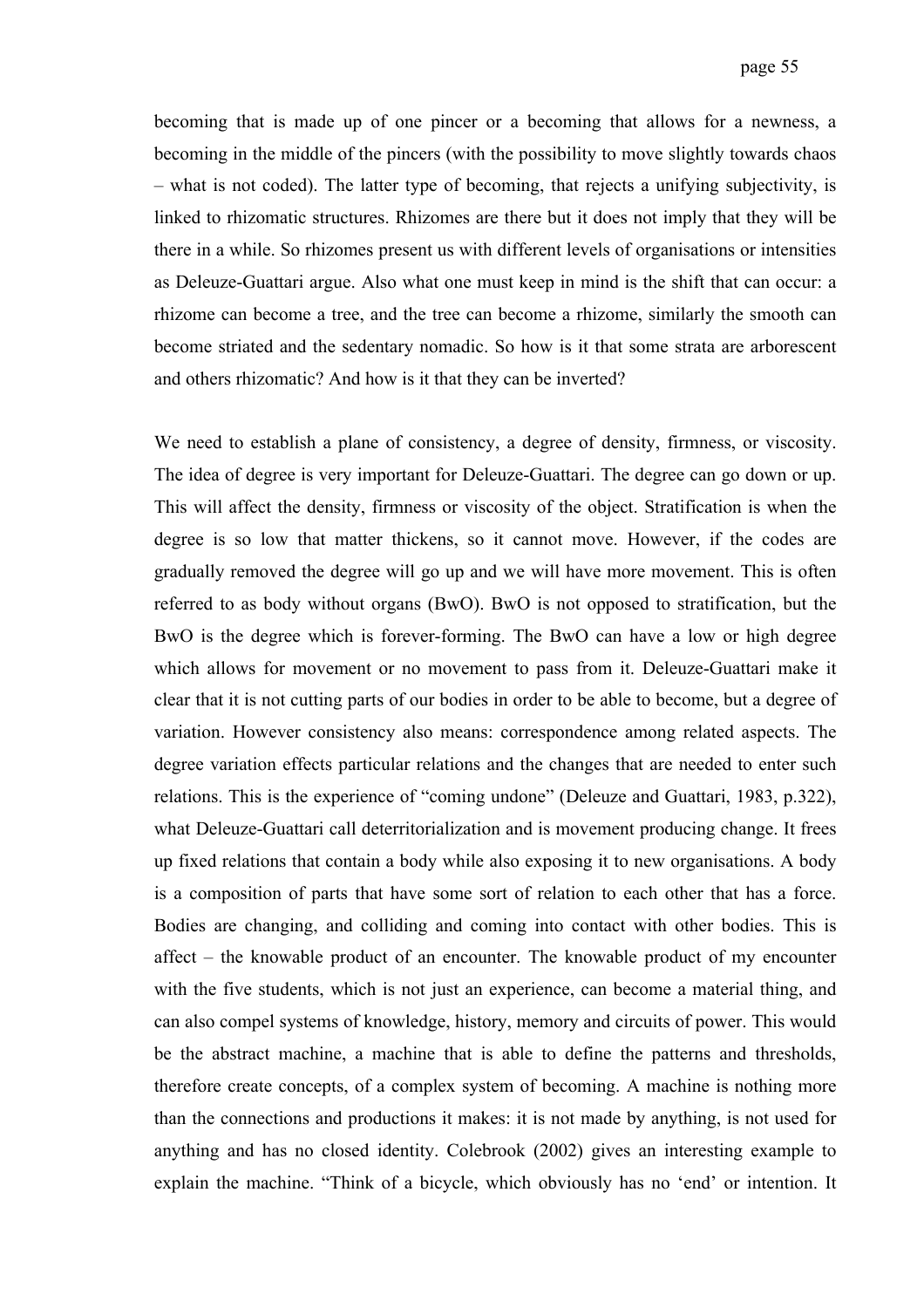only works when it is connected with another 'machine' such as the human body; and the production of these two machines can only be achieved through connections. The human body becomes a cyclist in connecting with the machine; the cycle becomes a vehicle"  $(p.56)$ .

Becoming is a key word in this thesis. Becoming needs to be seen in the light of another important concept for Deleuze-Guattari, that of difference. We measure difference as difference-from-the-same. Deleuze (1994) suggests a difference that is internal to things or events, therefore a specific and unique understanding of difference. He calls this difference-in-itself. Brusseau's (1998) example of the distinction between difference-initself and difference-from-the-same is a finger turning in light circles across your toes and the pads of your feet. According to Brusseau difference-in-itself is to "let the physical action define the borders and meaning" (p.10), while difference-from-the-same would be to interpret the movement of fingers to a masseur, a doctor or wife. The masseur's fingers mean relaxing, the doctor's fingers examination, while the wife's fingers could mean sex (see p.10). Difference should focus on how each body interacts with the forces around. Becoming is moving between different particular events and spaces, intensities. Becoming is changing – subtracting of rigid, striated, gridded, sedentary forces and adding intensities to a particular body, moving towards no particular goal or end-state.

## *Concluding Deleuze-Guattari: desire*

Stratification which is the result of the lobster's pincers can be symbolised by Robinson Crusoe, the Earth, and the chaos between Ahab and Moby Dick. These two literary texts used by Deleuze-Guattari are examples of the very important question: what makes one engage in intensities? Robinson Crusoe did not engage with the intensities offered by the island. He remained a foreigner to the island. He got what he needed from the shipwreck. He lost his "degree of diversity, differentiation and mobility" (Deleuze and Guattari, 1987, p.503). On the other hand Ahab is constantly looking to engage in new intensities offered by the white whale Moby Dick that drove him to the point of killing himself and his whole crew with the exception of one, the author of the book.

The question of what makes us engage or not engage with intensities is of great importance for this thesis, for if the students with PMLD offer intensities to the people working around them, why would they want to engage or not engage with these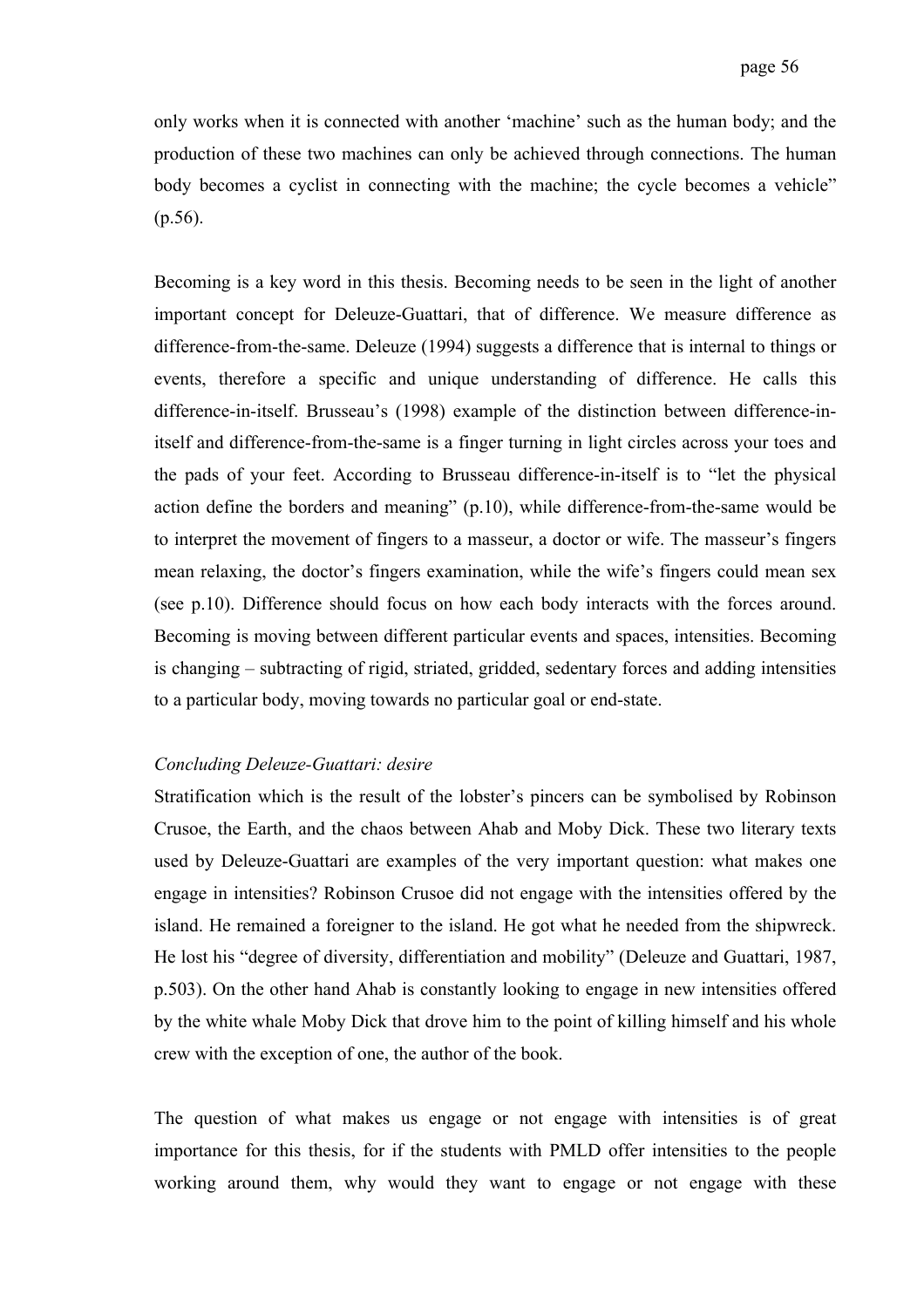intensities? Why would some people decide not to engage with these intensities offered by the students with PMLD? The answer seems to be found in the concept *desire*. This term is central to Deleuze-Guattari's work, particularly in *Anti-Oedipus* (1984). Desire is not just a focus on the lack - what I do not have - but is also the material process of connection and enjoying the flows of matter and energy through bodies in network. Like most other concepts there is a double reading of the concept of desire. We can have paranoid-fascist desire. This is desire that wants to grip to identities of social production, coded productions. As already mentioned paranoid-fascist desire is seen as a lack, but also pleasure (you have it then you do not desire it any more) and *jouissance* (you can never have it but that is the only thing you want) (Deleuze and Guattari, 1987, p.154-155) produce this. For Deleuze-Guattari desire should be productive. This happens within schizoanalysis: moving away from the Oedipus complex (lack, pleasure or *jouissance*) to a conception of desire of living life as flows, as connections and an enhancement of the power of bodies to connect – to form machines, to be *in* relation. Robinson Crusoe had no desire to form machines, while Ahab had too much. In forming machines we are called to caution. We can either spend our time pathologising students with PMLD and thinking we can find an answer or solution, or else be with them, engage with the spaces they provide for us, be creative and experimental, and make some of their characteristics ours. That is engaging in our becoming, through being with students with PMLD.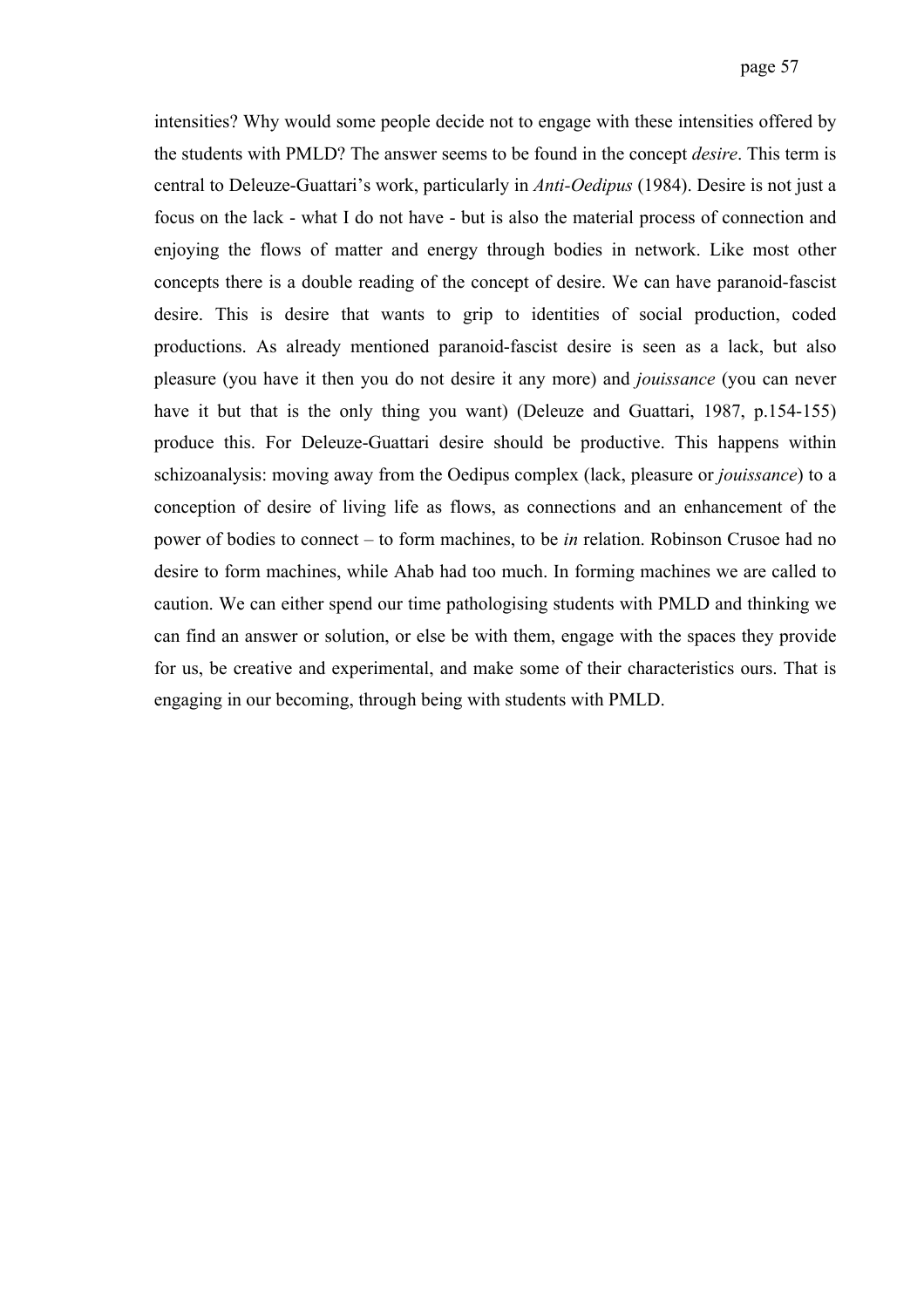# **Chapter 4**

# **The Research Process**

Time is always a factor in conducting research and writing a thesis. This thesis is a process of five part-time years. What one reads in this thesis seems to be "out of joint" (Derrida, 1994a, p.18). It seems untimely. Yet it is situated in time, context and conducted by a particular person with his baggage with a particular group of students and a set of philosophers. The process of thought develops and is modified by the many influences which are encountered and engaged with along the way. One of the determining factors in conducting and writing a thesis is the method that one uses. Usually this has to be determined at the early stages of the research process and the way data is collected and analysed determines the outcome. Therefore this chapter is a retrospective account of something that was decided upon before the research started and which influenced the whole research, as already mentioned in the introductory chapter. This chapter will map some of the ontological and normative dimensions - it tries to present a world of interconnected machine assemblages, the innermost tendency of which is towards the 'deterritorialization' of existing assemblages and the deterritorialization in new forms (Patton, 2007, p.42). This chapter maps out some moments of my becoming-researcher, on the timing involved in this thesis.

# *(re) formulating the research*

The data for this research was collected through interviews and observations. The interviews were conducted either: 1. In small groups according to different professionals and educators and 2. With individual professionals and educators. The interviews with a particular group or individual professionals and educators were split up into a number of sessions. More than forty interviews were conducted and observations fed into the interviews. In the special school I observed sessions of various professionals and in my own class. More will be found on the implications of observing practice within my own classroom later in this chapter. In the mainstream school I spent three weeks in every class.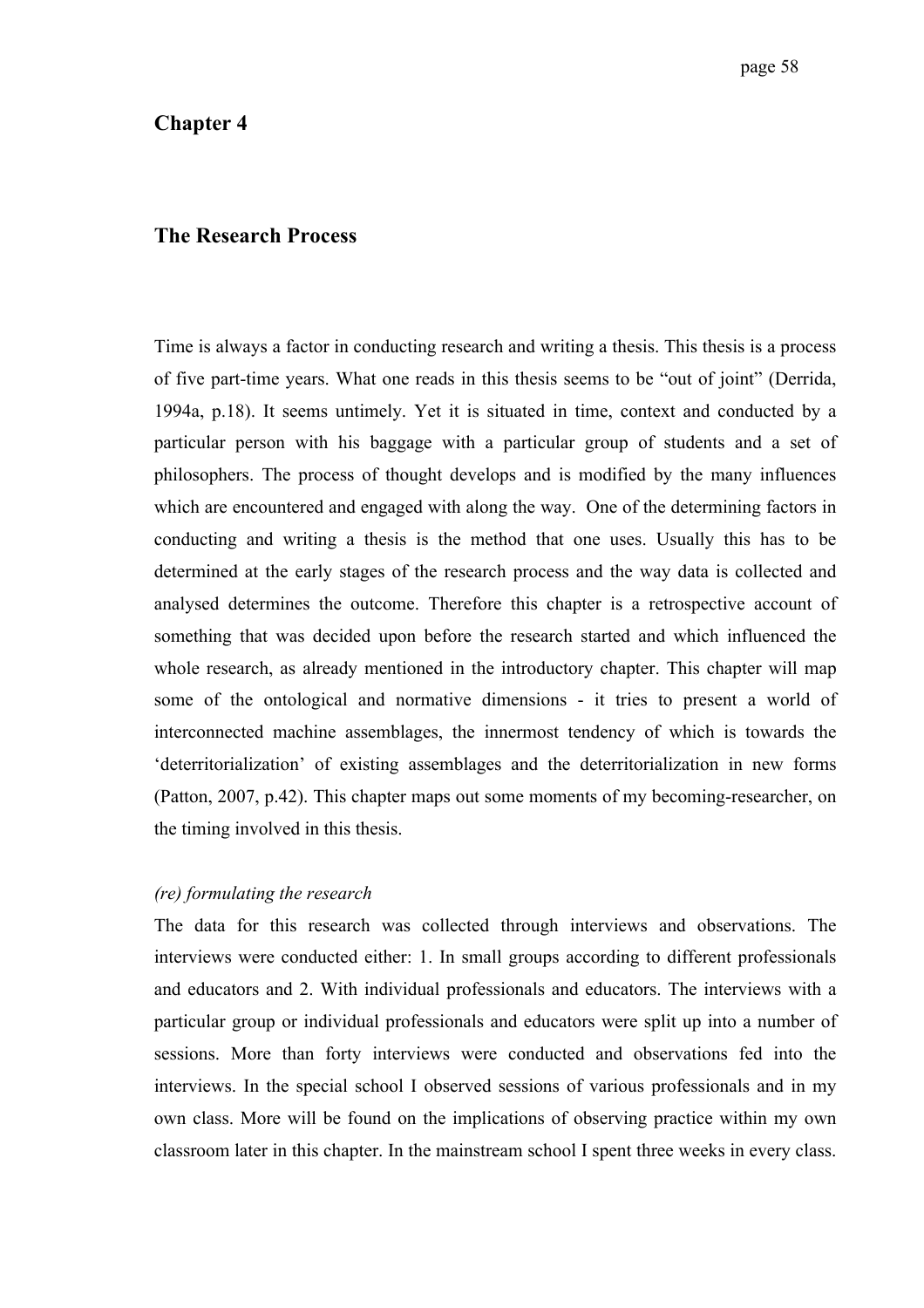The interviews helped me to make more sense of the questions, queries, and assumptions formed during my observations.

The research was conducted in two educational settings: a special school for children with PMLD and a primary mainstream school. Both the special school and the primary school are in the same village, and both are within walking distance from each other. The special school was chosen on the criteria that I worked there and somehow I owed it to my students, especially to the students in my class for whom I felt a lot of affection. Also this special school caters for students with PMLD and I wanted my study to focus on students with PMLD. The special school is located in a police compound that is responsible for damaged vehicles that were involved in an accident or some sort of crime. Often there are lots of cars and junk – seeming like a scrap yard. The school has been functioning for the last fifteen years. The founder of the school, who was also the first head of school, stills attend every Christmas concert at the school. The head of school at the time of the data collection was the only second head. The school is dedicated to a Christian saint who had had walking difficulties.

The three children attending the special school were selected after a few factors were taken in consideration. Primarily, school attendance was an issue to be considered. I looked at the regularity of the attendance of particular children. Some students are absent from school on a regular basis due to being very sick or often hospitalised. The second criterion was parental consent. I knew that certain parents were unlikely to consent participating and decided not to ask them. With these two criteria out of a class of nine students, three students stood out and are the three children described in the Chapter One.

I selected this particular mainstream primary school for two reasons: primarily it is very close to the special school involved in the research. The Maltese Education Division gave me permission both to be away from my class and to conduct research in the primary school, but they preferred that I would be close to the special school just in case something out of the ordinary happened in my class (no system in which teachers replace others exists in Malta). Secondly, there was some communication between the special school and the primary school. A joint project was taking place, where students from the special school attended the mainstream school twice a week, while the students with disability in the primary school attended twice a week to use the resources of the school, such as the multi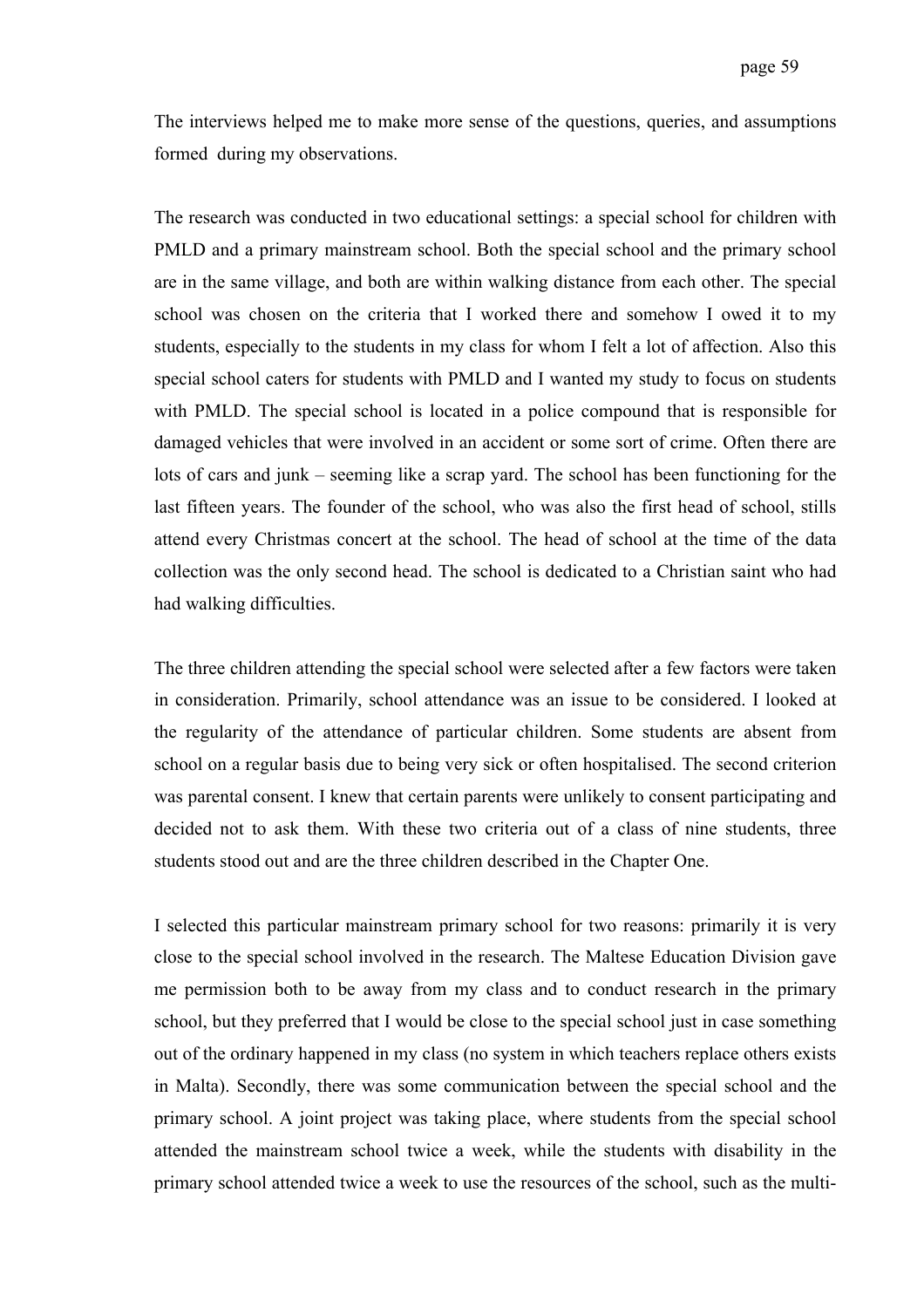sensory room, hydrotherapy pool, and ICT. The fact that I also knew the head of the primary school and some of the teachers was helpful in getting permission to enter the school. The two students in the primary school were selected by the head of school who was aware that my focus of research was on children with PMLD; she consulted with the parents and obtained consent from them. Here I also conducted interviews and observed the two children in their respective classrooms and school environment.

This study is qualitative in nature, in that it is an "interpretative study of a specific issue or problem in which the researcher is central to the sense that is made" (Banister *et al*., 1994, p.2). The emphasis that I am making for the time being is to contrast this with Banister *et al*.'s definition of quantitative research, where they comment that "one of the features of measurement in quantitative methodologies is that it attempts to screen out interpretations, and to imagine that it is possible to produce a clear and unmediated representation of the object of study" (ibid). This seems to be the basis of the argument that Richard Smith (2006) develops when he quotes Francis Bacon:

Namely, that the entire work of the understanding be commenced afresh, and the mind itself be from the very outset not left to take its own course, but guided at every step, and the business be done as is by machinery (p.167).

My argument is that, even if in qualitative research the sense of the researcher is what is central, here too one needs to be aware that it is possible that the researcher may have a mechanical sense which she applies to her research. Smith takes up the idea of machinery that for Bacon the researcher does not need any great intellectual qualities of research and if she has them they must be restrained (ibid, 158). The most important thing is to possess a method (ibid.). I think this idea becomes significant when we think that we can somehow access the reality of the object of study. The assumption of this positivistic approach to research is that there is an independent reality which can be discovered if the right methods and techniques are used. John Law (2004) gives us five dimensions of this reality:

- 1. it appears that our experience is widely if not universally built around the sense that there is, indeed, a *reality that is out there;*
- 2. reality out-there is usually understood *independent of our actions and especially of our perceptions;*
- 3. this external reality comes before us, that it *precedes us;*
- 4. this external reality is composed of a set of *definite forms or relations;*
- 5. The world out-there is the same *everywhere.* While acknowledging different people and groups and cultures, but there are similar singular ideas pertaining to the many.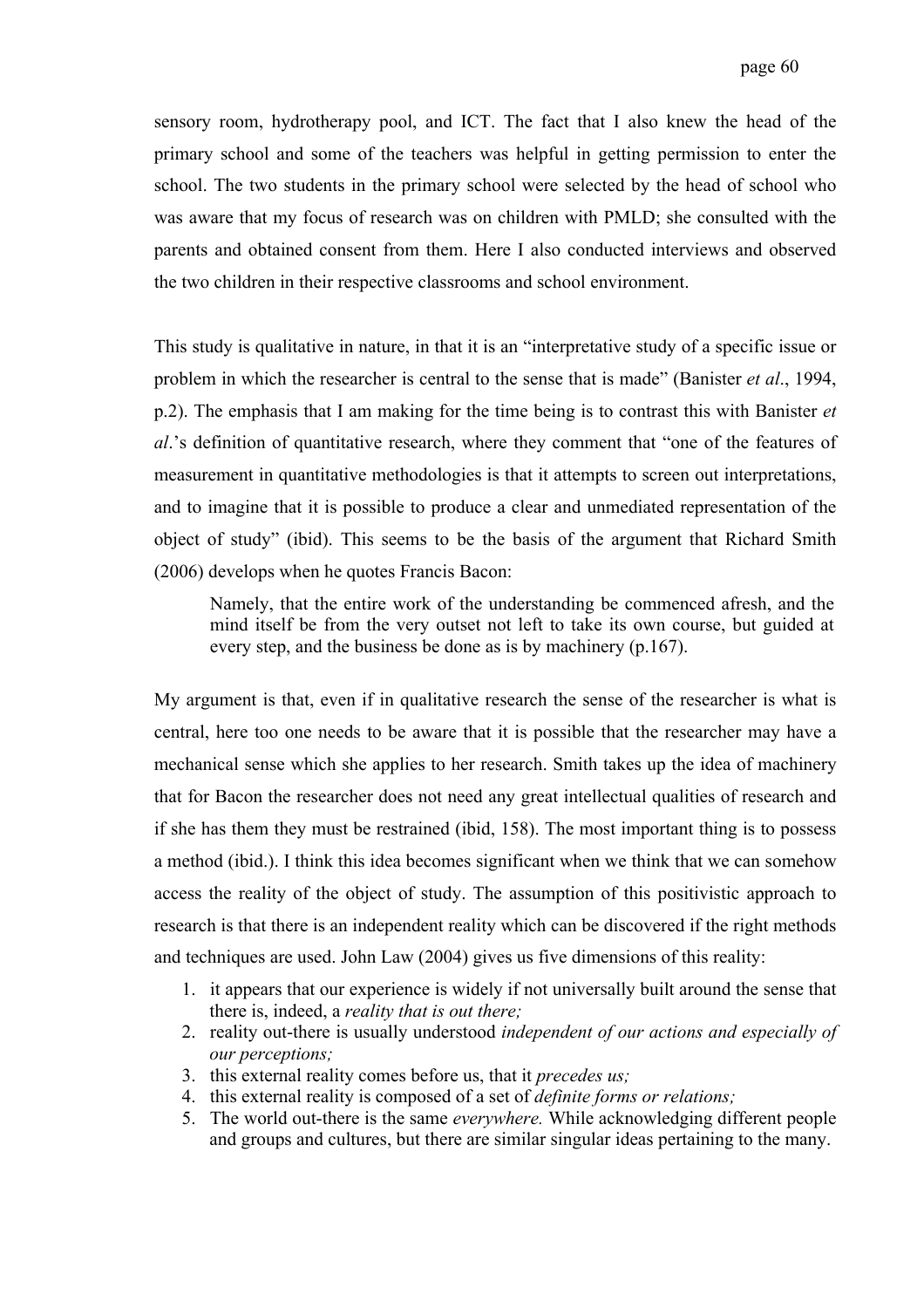My idea of doing research, and researching students with PMLD matured during the process. The idea that there was a *reality out-there* that I could investigate to "dispel illusions and illuminate the dark places of ignorance with the light of reason" (MacLure, 2006, p.225) in the area of education of students with PMLD was initially attractive.

Through the reading of the social model of disability, that acknowledges that disabled people and children are marginalised and excluded from 'mainstream' society, I was made aware that the process of exclusion is grounded in *time* and *history* (Oliver, 1996a). Adopting a Marxist approach Mike Oliver demonstrates that disabled people are socially excluded because they are deemed unproductive and so hinder the progress of capital accumulation. The shift from land to factory due to the industrial revolution has caused disabled people not to be as productive as their able-bodied counterparts, resulting in excluding these people from production. Oliver further argues that the ideologies of individualism, mostly due to the concepts of liberal democracy and medicalisation, marginalised even further people with disability. In the words of Tregaskis (2002)

an analysis of oppression within capitalist societies, it has shown how the previous taken-for-granted naturalistic category 'disability' is in reality an artificial and exclusionary social construction that penalises those people with impairments who do not conform to mainstream expectations of appearance, behaviour and/or economical performance (p.457).

Kitchin (1998) recognises the two factors of *time* and *history* that marginalise different groups of people, suggesting that acknowledging a better understanding of *space* will add further insights to history and time, and a better understanding of how disabled people are marginalised and excluded. He suggests that it would be better to merge aspects of political economy and social constructions than to see each one on its own.

However my reading of the works of Derrida and Deleuze-Guattari challenged even further the idea that I was in no way able to research a *reality out-there* or that my research was in some way objective, sterile, clean and going to give a clear picture of the situation of students with PMLD. Derrida and Deleuze-Guattari took me further than the social model of disability and emancipatory disability research in the process of producing a knowledge which is of beneficial to oppressed people.

In the words of Barnes (2003):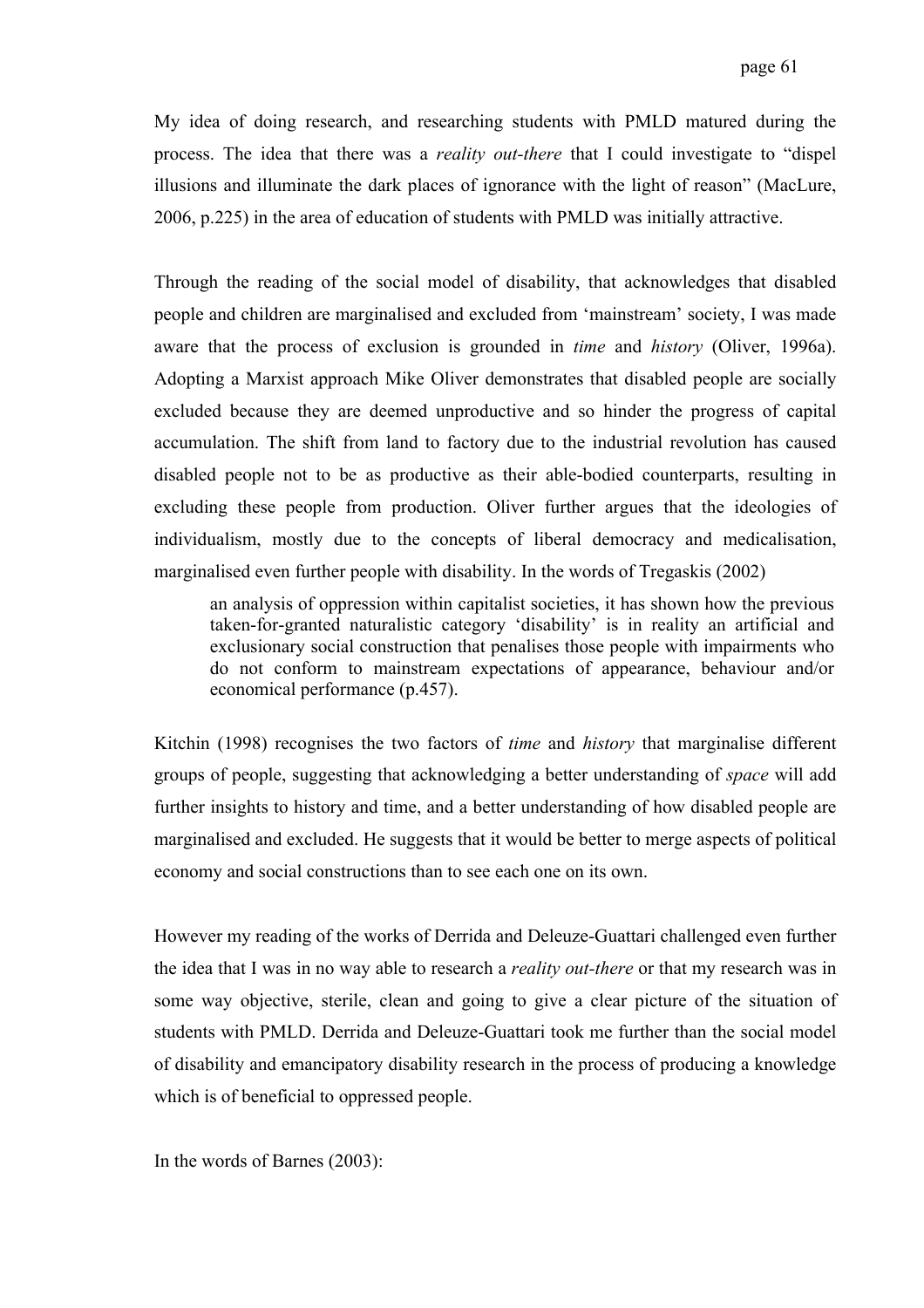the emancipatory disability research agenda warrants the generation and production of meaningful and accessible knowledge about the various structures economic, political, cultural and environmental - that created and sustain the multiple deprivations encountered by the overwhelming majority of disabled people and their families (p.6) … Those who adhere to a social model of disability whether traditionalists or rectifiers and regardless of their theoretical leanings - materialist, feminist, or postmodernist - all assert that there is a 'reality' out there, namely, the social oppression of disabled people that is historically, environmentally, culturally and contextually variable, that research is influenced by subjective values and interests, and is politically and socially influential (p11).

Barnes is arguing that the *reality out-there* is a reality that sustains and creates disability through its various structures. This is his assumption, which is difficult to argue against, even if Oliver himself "came to question the way the social model was becoming a straight jacket for our experience" (1996b, p.31). What I find problematic is that the positivistic approach that claimed that disability is caused by impairment located in the body (medical model), which the social model tried to overcome, is replaced with the social model itself. I follow Danieli and Woodhams (2005) who argue that emancipatory disability research "reverse[s] the process by which such reality is to be discovered" (p.286). The *real* nature of disability is not medical but social. The starting point of disability research now focuses on the views of disabled people. "The urgent task for research, and indeed researchers, is to create an epistemology and methodology which takes as its starting-point the central idea that disability is socially created" (Oliver, 1993, p.65). Therefore, there is substitution: the social model that becomes a positivistic approach. As Danieli and Woodhams (2005) argue, it is not a question of not accepting that disability is socially created, but that this assumption is *a priori*, and "any subsequent 'data' generated will always be interpreted through the lens of this theory" (p.286). Therefore, this would be research that is fuelled by the social model and in return fuels the social model.

The role of the researcher is nothing else but to "facilitate" the goals of the social model (see Barnes, 2003, p.6):

researchers must make their standpoint clear at the outset. This means stating clearly their ontological and epistemological positions and ensuring that the choice of research methodology and data collection strategies are logical, rigorous and open to scrutiny and commensurate with the goals of the sponsoring organisation and research participants (ibid. p.11).

In the previous Chapter, I showed how Deleuze-Guattari brought forth the metaphors of trees and rhizomes. The former reproduces/traces and the latter experiments/maps. I think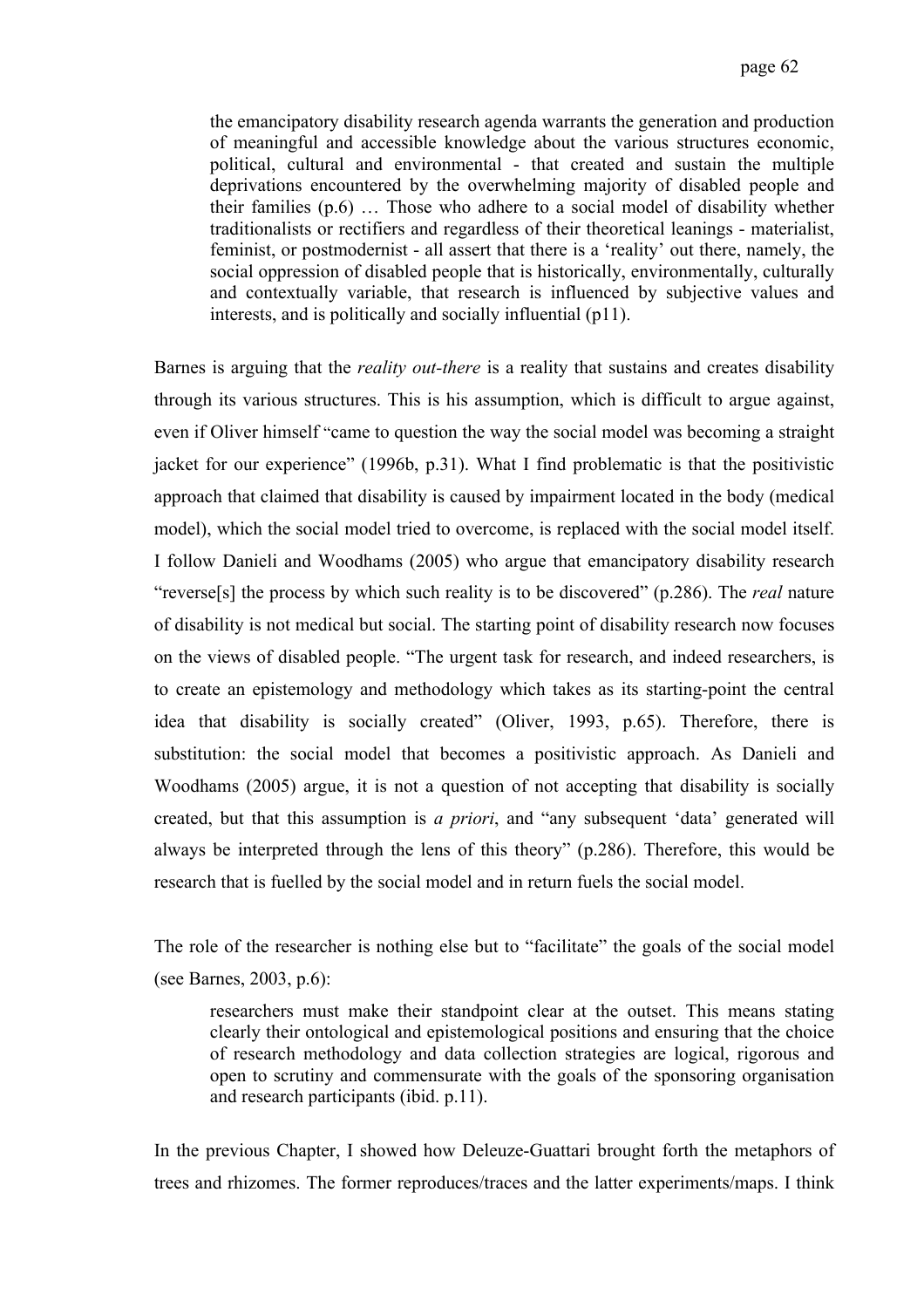that a similar situation could be happening within emancipatory disability research. It seems to me that tracing is taking place, implying interpretations of situations according to fixed premises. With tracing, disabling situations are researched in the light of the social model of disability, emphasising logic, rigour and an openness to scrutiny. These are terms that echo Francis Bacon's idea of machinery.

Then how would a research that maps or is experimental look like? Or, in Derrida's terminology, how would a research look like that acknowledges the *ghost* and that acknowledges terms such as: enigmatic experience, astonishment or perhaps, in the research?

Danieli and Woodhams (2005) think that "replacing one theory with another does not reveal the 'reality' of phenomena" (p.286). They think that there could be *other* models, experiences of disability that are being missed out. But is Deleuze-Guattari idea of mapping or experimentation aimed at finding alternative methods? While for Deleuze-Guattari experimentation involves improvising, creating, trying new things, and also observing how these new things work, experimentation is not the discovery that the same work means different things to different people or that it has a meaning that is ambiguous or undecided (see Baugh, 2000, p.35). What Deleuze-Guattari are suggesting is experimentation that does not aim at pre-determined results, but experiments in order to discover what *effects* can be produced. So this is the shift: not to reveal a different reality but to see what effects are produced (the idea of difference in itself. See Chapter 3). This is the challenge they offered me: to move from interpretations to effects. They are not suggesting that we remove any positivistic approach. As shown in Chapter 3, the rhizome and tree live together, the rhizome is parasitic on the tree, and the tree and rhizome, like the wasp and orchard, try to stratify each other. At times the tree becomes rhizome and other times the rhizome becomes tree. In the positivistic approach of the social model one *needs* to see the effects that are produced *in-between spaces* and go along with them (see idea of Robinson Crusoe in Chapter 3).

What Deleuze-Guattari ask is: "given a certain effect, what machine is capable of producing it? And given a certain machine, what can it be used for?" (Deleuze and Guattari, 1983, p.3). I see research as a *machine*, not in the Francis Bacon way, but as developed in Chapter 3. The coming together of different bodies will produce *affects* (the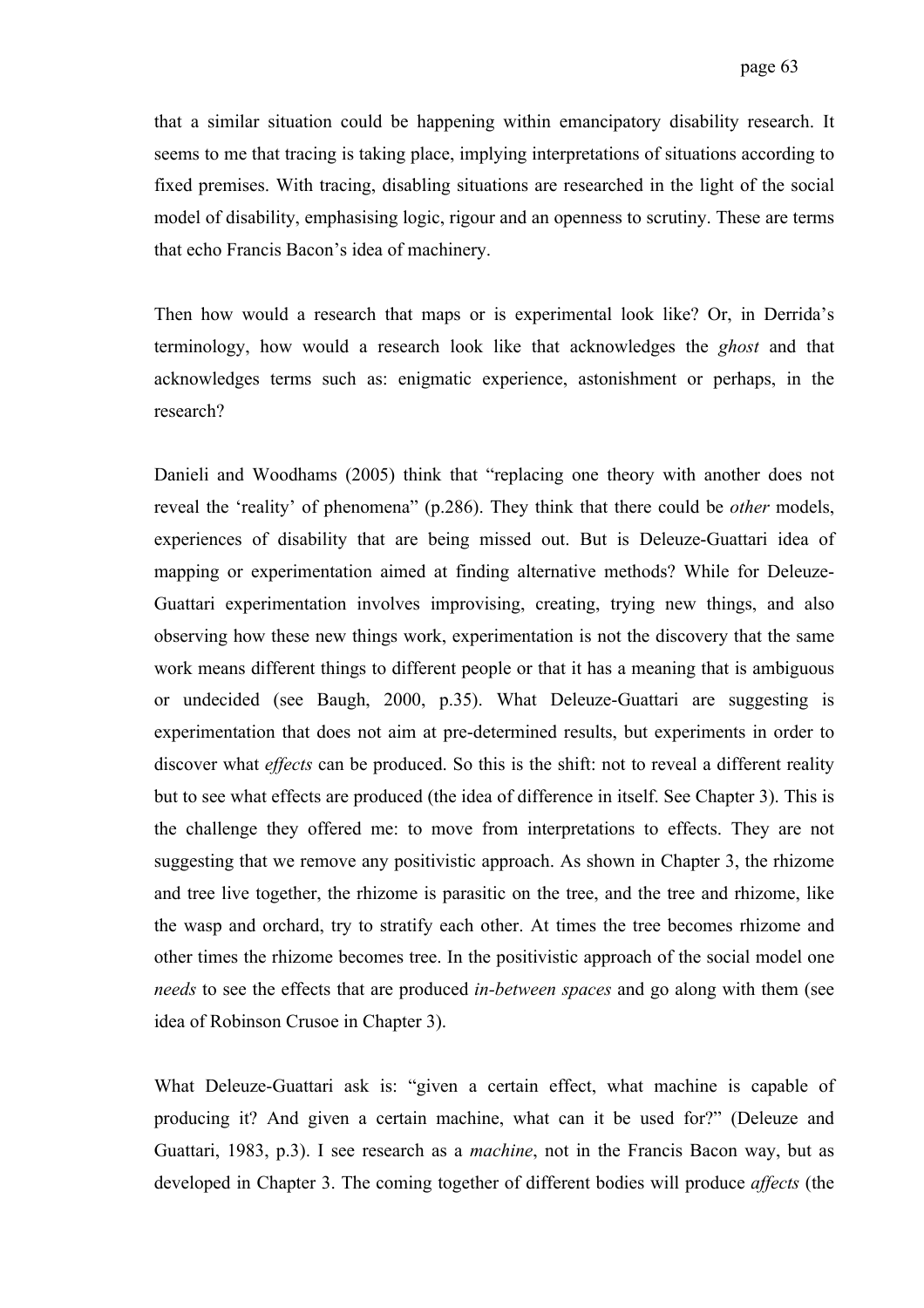additive process, forces, powers and expressions of change). Therefore, the role of the researcher is important. The researcher does not bring to light hidden structures, or is just megaphoning the voices of persons with disability, nor including information about disabled people's experiences (see Barnes, 2003, p.10), but is the one that is creating of a *foreign language* (outside of language) within language. The "outside of language" which is sensorial, is made possible into language.

My role as a non-disabled researcher, researching vulnerable children with PMLD whose voice is very difficult to access, was challenged through the constant warnings of disabled researchers highlighting that:

- 1. disability research had been conducted by non-disabled people and the dominant understanding of disability was "personal tragedy" for the individuals;
- 2. this idea of personal tragedy was generated by non-disabled experts;
- 3. the hierarchical power relationship between researcher and respondents served to reproduce wider social inequalities between disabled and non-disabled people (Danieli and Woodhams, 2005, p.284).

Aware of these warnings, however, thinking, or better still experiencing research as affects, shifts the emphasis from me to the students. The research that I am suggesting is a research that focuses on how the researcher has been affected in this process and how the researcher affects others. These others are the students, the educational staff and the space that I encountered in the process. What echoes in my mind as I write this is a comment that one of the classroom assistants used to say when interviewing her: I need to think about this point, can we take it up again tomorrow?

There is still an element of desire that starts from me – within my power. This however has to be seen in relation to my teacher identity. My teacher's identity, to imitate Derrida, if such a thing as teacher exists, was being challenged. As I will argue in the concluding chapter of this thesis, a lot of un-learning and re-learning was going through me, especially that part which is defined by my work as a teacher. Derrida and Deleuze-Guattari have been important to challenge the idea that a teacher's identity is something fixed, that one achieves through a teacher training course and through engaging in teaching. It is an identity that one somehow achieves and is able to practise, an identity that is set out in policy that is gradually updated and developed. It is an identity that is bettered through the constant learning of skills and techniques. I had a common sense assumption of myself as a teacher working with students with disability. A shift from a desire as a lack - perfecting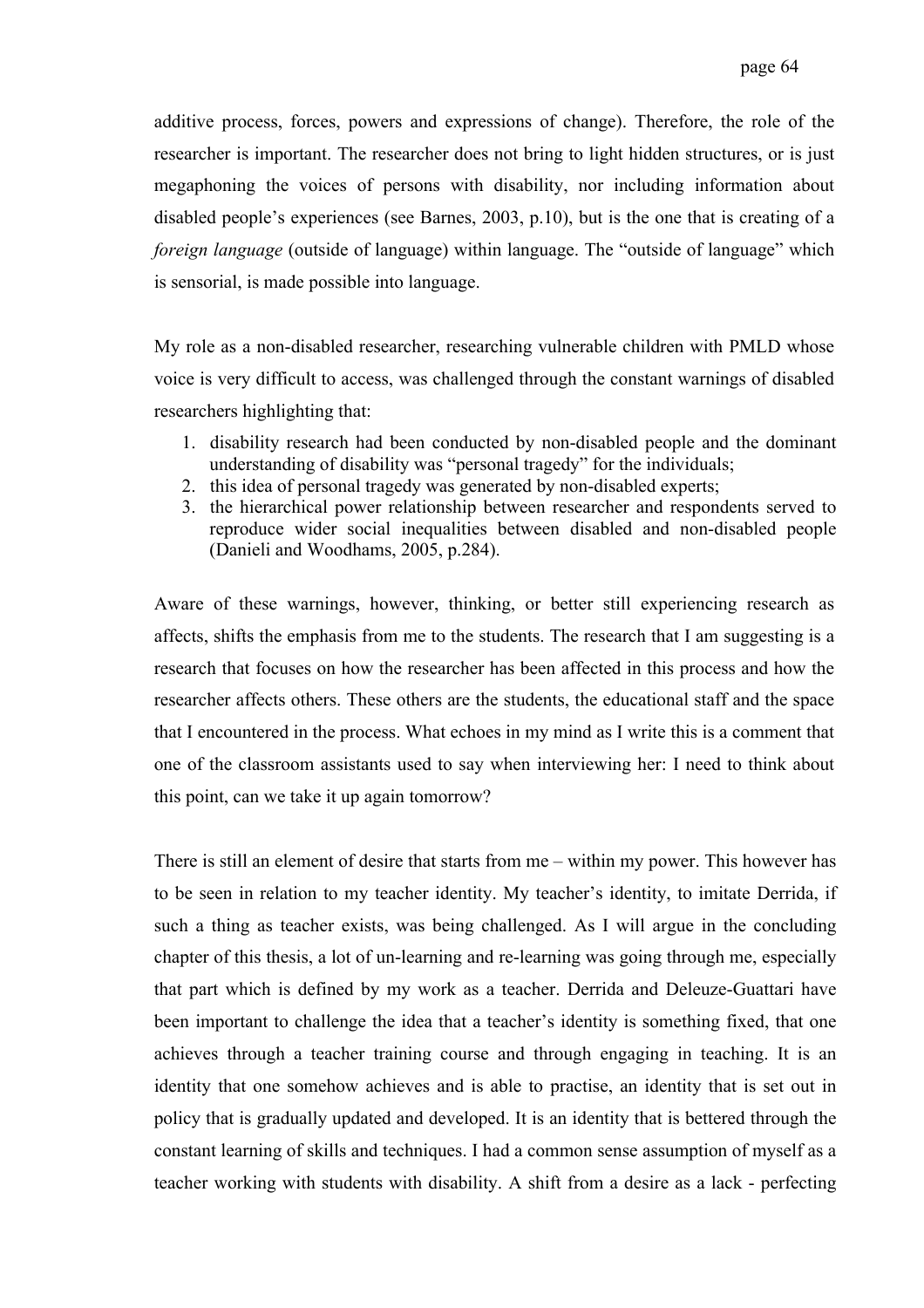my teacher identity; to a desire of the other, a positive and productive desire that supports the conception of life as material flow.

So I see this thesis as a moment in the constitution of myself as a teacher and person. It is not a throwing away of what I learnt in my teacher training course, or stopping engaging in teachers' development programmes. It is more a taking up of the suggestion of Derrida and Deleuze to open up myself to the other and living in-between. Therefore this thesis has been important as I sort of constituted myself through the writing of it. This thesis is my reterritorialization of my deterritorilization, my patch in land, my ritornello.

Deleuze-Guattari urge me not to try and calculate the difference in terms of how I was before I started this thesis and now as I write this a few days before submitting this thesis, but to see difference as a focus on the singular and unique circumstances of its production. The writing of this thesis is made up of those moments of my becoming. There were many other intensities that I did not engage with for they were singular, particular, contingent, and lost opportunities in the production of my becoming. Intensities came from the students, teachers and other educators, Derrida and Deleuze-Guattari. These are intensities that while belonging to them are also extrinsic to them and I was able to detach from them, and let them permeate me, constituting me as I am. They are intensities that I was able to exaggerate and blow out of proportion. I desired these intensities. These intensities are the main core of the following three chapters through nine stories that can be considered as moments in my becoming.

Another element that comes across in this thesis is the fact that I was researching three students within my own class. The complexity of this came across in the writing of the thesis. While sometimes the personal pronoun *I* is used, at other times, there is a certain detachment in the following three chapters. I see the role of the researcher in disability arena as that who "suspend[s] judgment and think[s] in terms of packets of sensations rather than 'characters'" (Buchanan and Marks, 2000, p.3). Buchanan and Marks (2000) explain this suspending judgement and packets of sensations in a simple but extraordinary way. It has helped me to envisage my particular position in the research:

Sometimes it is necessary to restore the lost parts, to rediscover everything that cannot be seen in the image, everything that has been removed to make it 'interesting'. But sometimes, on the contrary, it is necessary to make holes, to introduce voids and white space, to rarify the image, by suppressing many things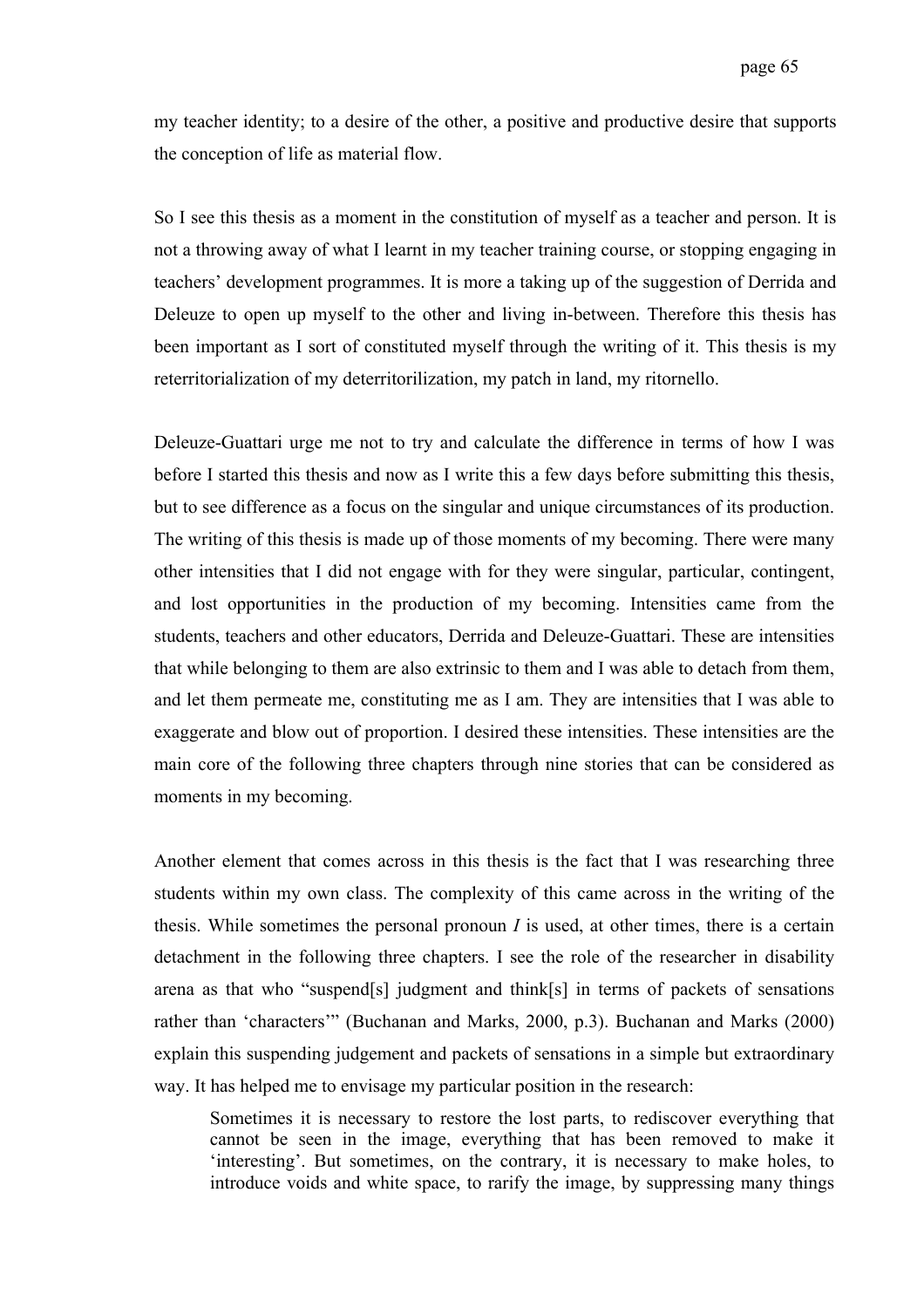that have been added to make us believe that we were seeing everything. It is necessary to make a division or make emptiness in order to find the whole again (p.4).

It is in these moments that Derrida and Deleuze-Guattari come so closely at hand in this thesis. Derrida's quasi-concept of différance is very close to Buchanan and Marks' explanation as shown in the above quote. This research focuses on children with PMLD, but it focuses more on the effects that these children brought into my life through the observations and interviews I conducted. This research is about *my* pockets of sensations. But this does not mean that it is not transformative for disabled people through the material produced. Deleuze-Guattari in *Kafka: Towards a Minor Literature* (1986) call the foreign language mentioned above as *minor language*. Minor language is not a language that is produced by minorities (persons with disability), but a deterritorialization of the major language, which for Deleuze is private but becomes public (see Deleuze, 1997b, p.57). The minor language therefore is a political task of writing, which for Deleuze-Guattari consists in the Event - inventing a people who do not yet exist. I try and do this with limitations, in the following three chapters by using stories. This is the discussion of the following section.

#### *Stories*

The stories are not narratives of lives of students with disabilities in classrooms and schools. They are not an interpretation of situations involving interviews and observations conducted by me. They are my sense of nonsense of the data collected. They seem to separate life from the contexts that are imbued in them, to create an image of life that neither serves nor remains identical to itself (Colebrook, 2007). These stories can stand on their own. Deleuze argues that "one can institute a zone of proximity with anything, on the condition that one creates the literary means for doing so" (Deleuze, 1997a, p.2). The stories and comments that follow in the next three chapters are my literary means. The stories are "a third person" (ibid., p.3), not I, the students with PMLD, educators or educational spaces, but "states into which we fall when the process is interrupted, blocked, or plugged up" (ibid.). The stories are made up of individuals that lack nothing; they consist "entirely of relations of movement and rest between molecules or particles, capacities to affect and be affected" (Deleuze and Guattari, 1987, p. 261).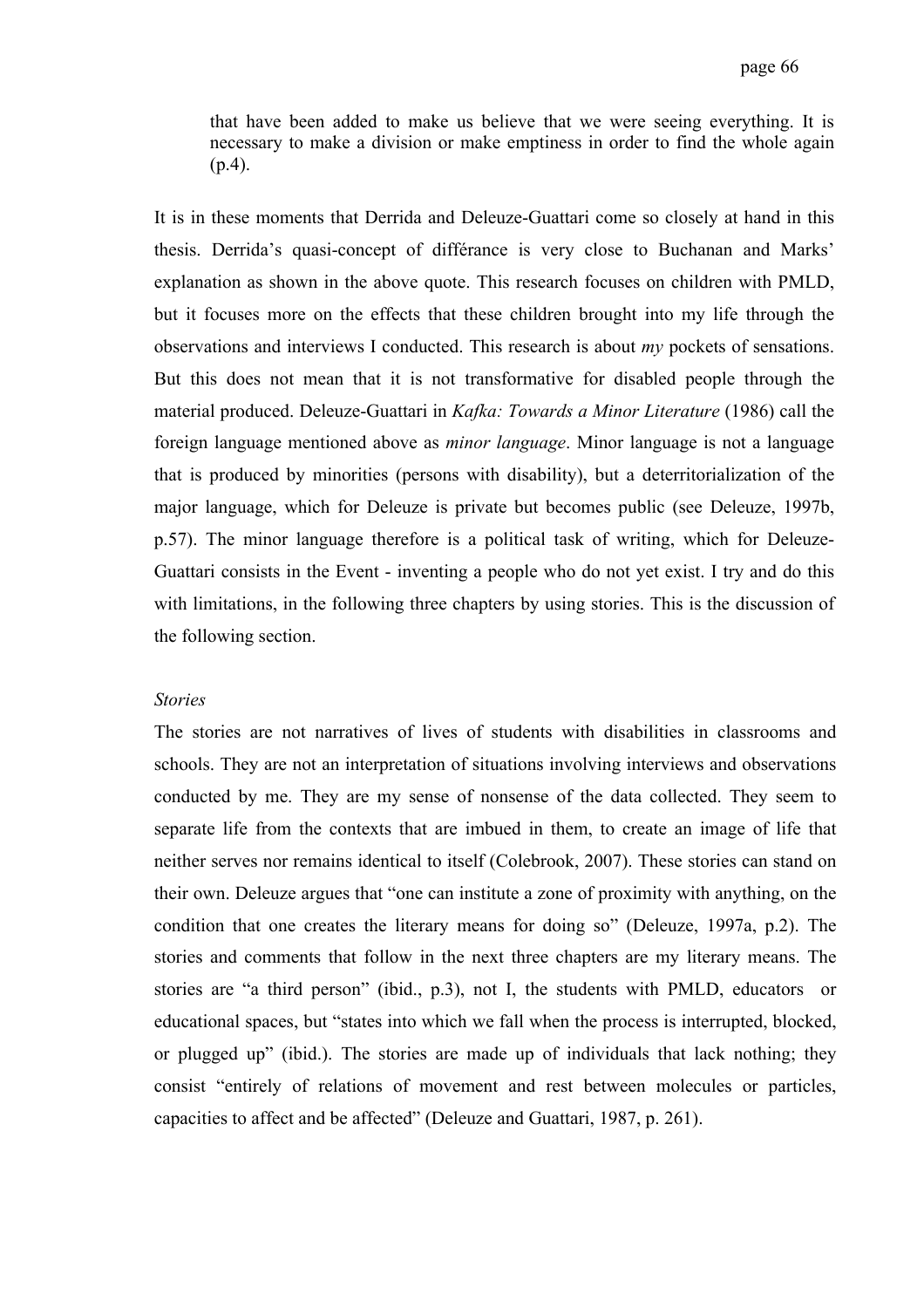The stories do not represent a search for explanatory understanding. It is not a case of me trying to understand the meaning of an act or situation in terms of the motives which give rise to it. They are my sense of the data collected because of the links which are formed, through writing and re-writing. The writing has been a process of ongoing and multiple displacements. This implies a writing and re-writing, what Derrida would call writing under erasure: writing, cancelling that writing and writing again while keeping the previous writing. It is as though the eraser which is being used is not fully effective. I become a nomad in my writing: what is important is writing which maximises the connections between me, the students and the staff.

This writing seen as a process of making sense of nonsense is understood as drawing up the variations in the intensities of relationships, more than a description of the state of being. It is to be worthy of what happens to me (Deleuze, 1990, p.149). Deleuze-Guattari and Derrida themselves struggled with this idea and writing, for them, was not only an expression of the content but it was what formulated the content in the first place. Content and expression for these authors was of paramount importance. Particular examples were Deleuze's discussion of Samuel Beckett and of the French novelist Joë Bousquet (see Deleuze, 1990). The latter became a novelist and poet following a devastating injury incurred in the First World War. Bousquet's work transforms his wound (he was left paralysed with a severed spinal cord)

into an artistic theme where it becomes a shadow of pain and suffering alleviated by morphine, but also a destiny to be affirmed and redoubled in his art. … The wound thereby becomes an artistic event as well as a physical one and the life as an artist of acute sensibility and great passion rises out of, or hovers with, the curtailed life spent bedridden in deep pain (Williams, 2008, p.155).

In the stories, my involvement with children and my engagement with the possibilities and intensities they offered with their lives is redoubled and affirmed. It is this affirmation of connecting with these intensities that produced in me a deterritorialisation of myself. There is a recognition of the flows, a mapping out of particular moments of my connections. The process of writing and re-writing helped me make sense of such connections. The reader of this thesis does not encounter the multiple structures of the writing of the stories. However, the comments following the stories open them up further.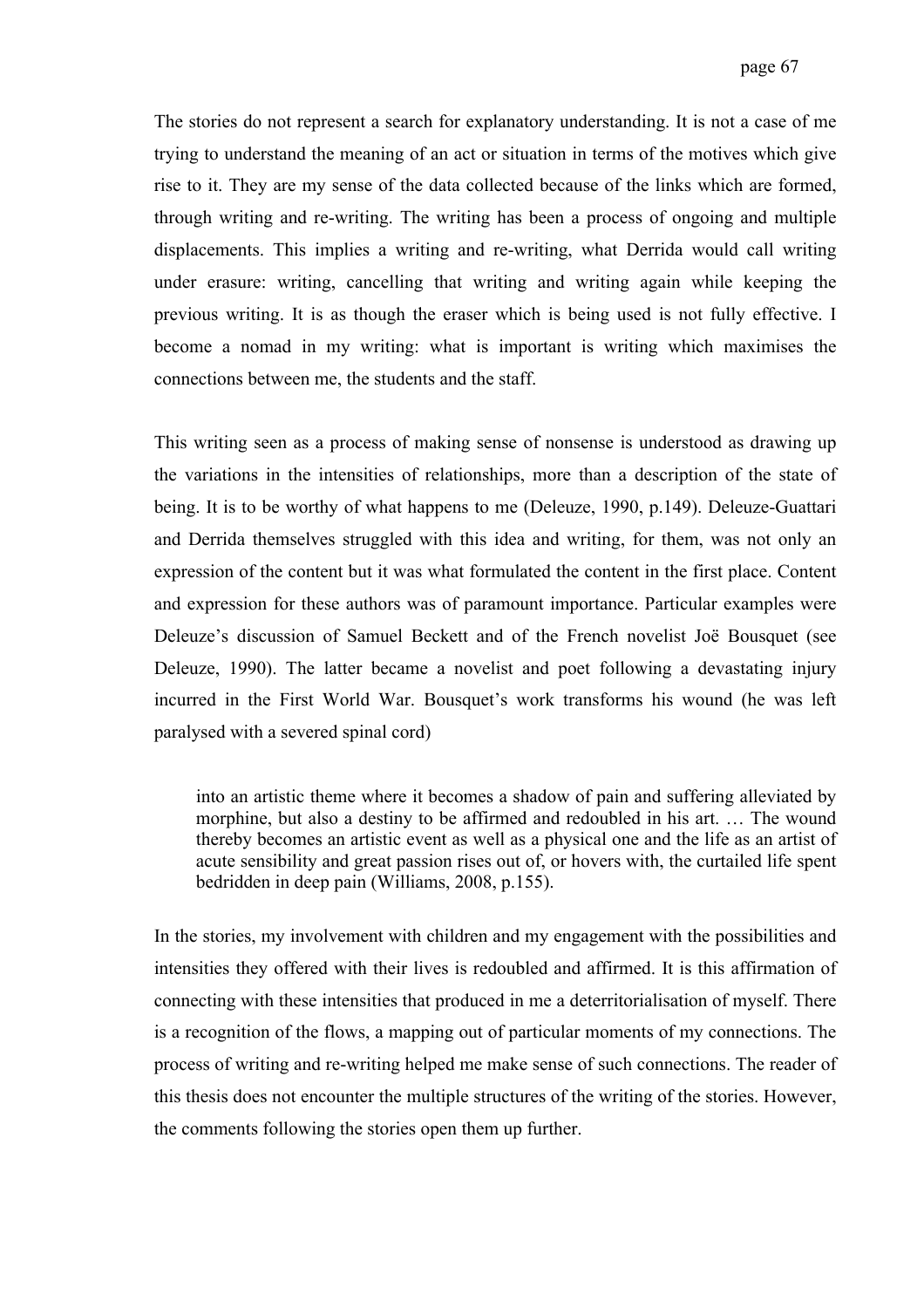The following three chapters have a similar pattern. They all start with what I describe as a story. The story introduces a particular episode in the life of a student with PMLD in the school day. What follow the stories are reflections on the stories, an opening up of these stories using ideas from Derrida and/or Deleuze-Guattari.

The stories are assemblages; each assemblage is made of different strata which is "always the substratum of another stratum, which in turn is the substratum of still another stratum" (Buchanan, 2004, p.8). I see the stories as an assemblage when the different natures of the different strata (thoughts) *penetrate* (Deleuze 1986, p.35) each other. Therefore a territory is produced through this penetration, that is, when a code starts forming between different strata. The different strata come from different sources: the observations, interviews, my own experience, almost autobiographical notes in the case of the special school, literature, and so on.

In *What is Philosophy?* (1994) Deleuze and Guattari present us with the idea of: *sensations*. In creative work, the sensations embodied in content, form, material and composition become indiscernible. Holland (2004) gives an example of a piece of wood. The structure of the wood: the knots, grain, strength, surface appearance etc, and how that piece of wood becomes important and has singular features for the artist or sculpture. Each singularity can become a substance of expression. But it is impossible to discern "whether the wood grain itself suggests ocean waves, or whether ocean waves make us see the wood grain in this way" (p.23). It is similar with the stories. These *sensations* could have been unacknowledged and a very clinical approach could have been extracted from the data to establish specifications based on particular constants. However this approach does not reflect a Deleuzian-Guattarian, or even Derridian approach. Above all, it does not reflect me and certainly limits the students. I want to think of the stories as *blocks of sensations, a compound of percepts and affects* (see Deleuze and Guattari, 1994, p.164) that can stand on their own without me, the author of these stories. These stories, affected the students and me, but also will affect those who read the stories. There was a moment during the research process, when I reasoned that the whole dissertation could be presented simply through the nine stories. That is not possible for a doctorate thesis. This does not imply that I believed that the stories are perfect - far from it. They have "great geometrical improbabilities, physical imperfection, and organic abnormalities" (Deleuze and Guattari, 1994, p.164), but they stand on their own and the important issue is that the stories created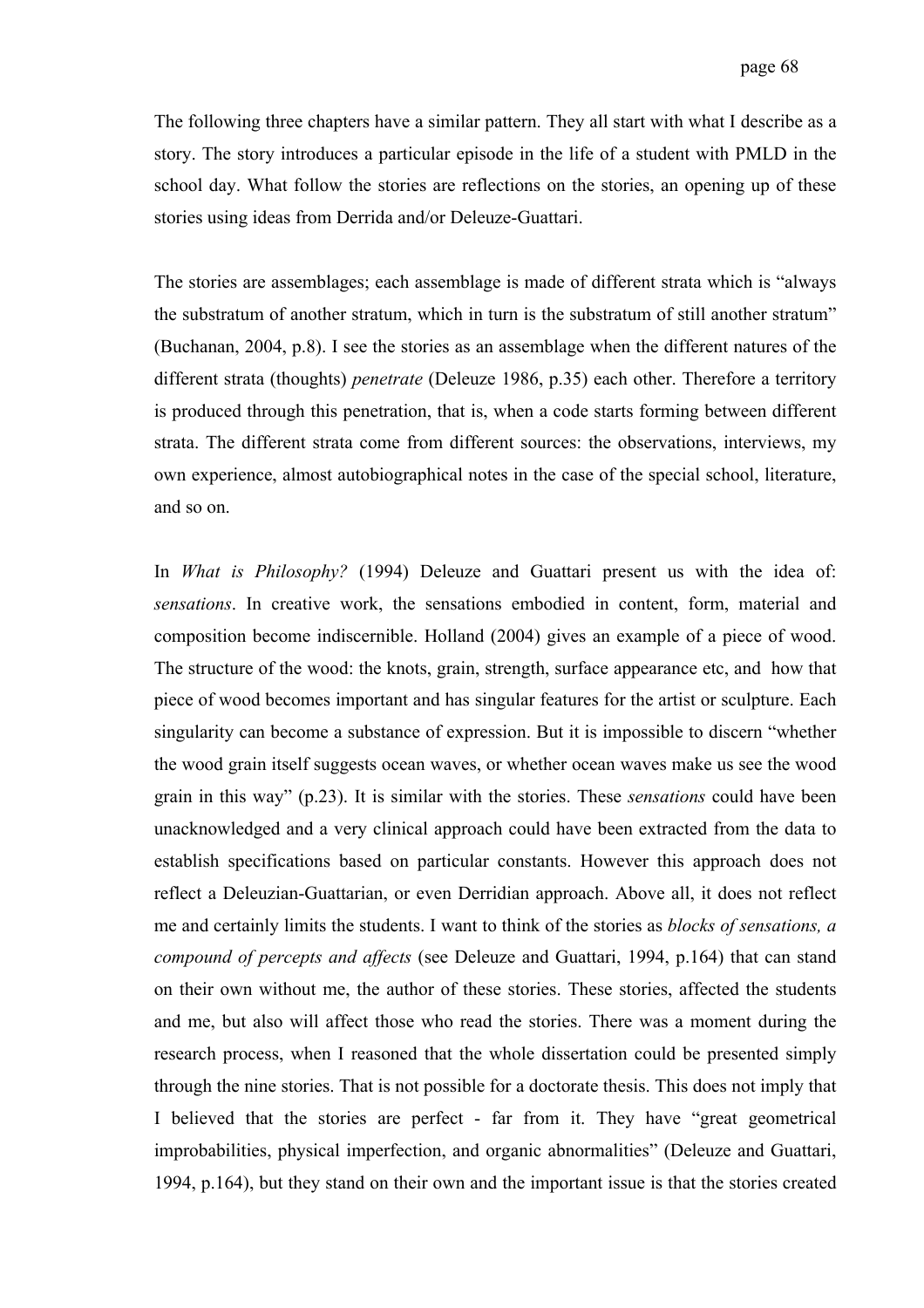perverse sensations in them (ibid.). The stories are not monuments, in the sense that they are blocks of memory – they are not just notes taken down and then reproduced faithfully. Rather than focusing on the origin of these stories, I urge the reader to focus if these stories work out for him or herself:

you see the book as a little non-signifying machine, and the only question is "Does it work, and how does it work?" How does it work for you? If it doesn't work, if nothing comes through, you try another book. This second way or reading's intensities; something comes through or it doesn't. There's nothing to explain, nothing to understand, nothing to interpret. It's like plugging in to an electric circuit (Deleuze, 1995a, p.7-8).

I consider this plugging, "turn away from signification and representation towards the expression of intensities" (Buchanan and Marks, 2000, p.2) as political / ethical and agentising the students with PMLD. Hoping to create an "and…and…and - a stammering" in the readers.

When each story was written, I shared them with some teachers, professionals and parents in order to get some feedback and comments. What was noted is that the people who read the stories could identify them in their work with children with PMLD even if it was noted that at times the stories brought forth points that may be considered as *absurd* or unimportant. I see stories as having this double-bind: stories are a type of organisation that provide a border, but they tend to attract people not repel them, and they have the power of *affect*. These stories provide us with a language which we can engage with and also transgress. I am seeing stories as the Deleuzian-Guattarian *refrains*. The refrain gives us security in troubled situations, but on the other hand the refrain can be taken out of the song and made to wander. The example of the young girl who hums to herself, when she is in the dark to comfort herself – comfort but taking music elsewhere. I hold that this is similar to the stories I have written. They are comfortable for us – we see ourselves in them, but the stories can take us elsewhere. The fact that stories take the reader elsewhere implies that my writing of these stories are written under erasure. What I wrote down and formulated as stories need to be crossed out, but both the word and deletion may be allowed to stand.

The nine stories that follow form a semblance of day in the life of a child with PMLD. They were arranged in this way after they were written, and they were thus placed to bring some structure in the presentation of the chapters. What follows after each story is how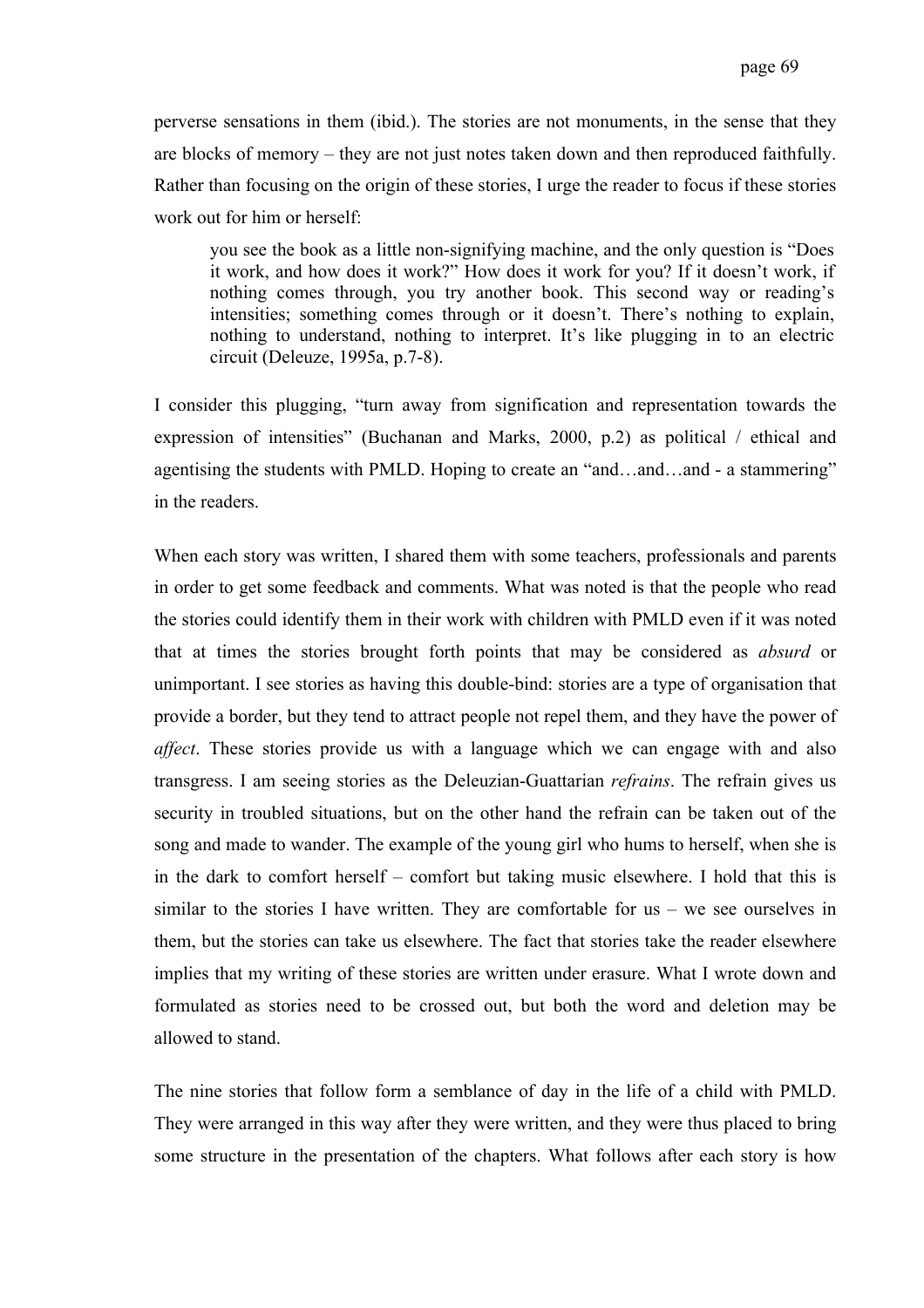certain *affects* are produced in particular assemblages. Classroom assemblages, school assemblages, assemblages made of teachers, professionals, classroom assistants and other children. I emphasise that I do not want to eliminate the discourses presented in Chapter Two but aim to note how certain flows in these discourses can help us produce particular assemblages. In this way I argue for the agency of students with PMLD.

I want to end this section reproducing a quote from Law (2006) that summarises my sense of the research process, of reading Derrida and Deleuze-Guattari, being with the students and their teachers, interviewing, thinking - reflecting and writing and re-writing this dissertation:

Slow method, or vulnerable method, or quite method. Multiple method. Modest method. Uncertain method. Diverse method (p.11).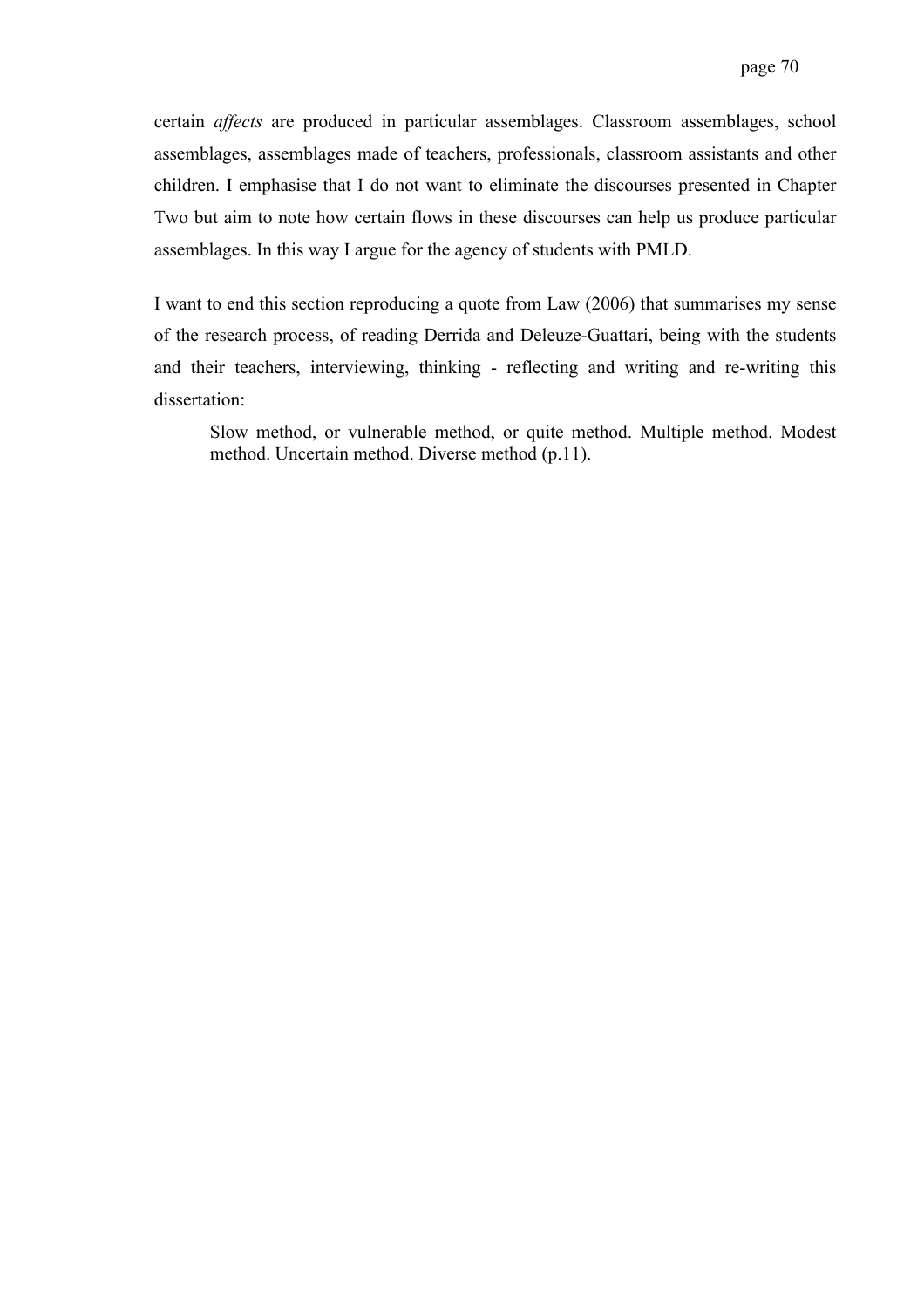# **Chapter 5**

## **Today, an** *other* **school day. Settling in.**

"What are we going to do TODAY?" (Derrida, 1992d, p.3). This sounds familiar to teachers as it is a question asked on daily basis by students and classroom assistants even before they settle down in class. Settling in the class is an essential part of the day. Usually the school day starts off with a school assembly, and then students and their teaching staff settle in their classrooms. This is the focus of this chapter: the settling of an *other* school day. Four stories are presented: arriving at school, attending assembly, settling down in the classroom and the hello song.

### **Story One: Finding a Place**

Luke's mother arrives at school with Luke and his sister Chloe in a red minibus. It is one of those minivans that take children to school. She comes out of the minibus carrying Luke in one arm while holding Chloe's hand with the other. Luke's buggy is taken out by the bus driver from behind the last seat. He opens Luke's buggy and his mother places Luke inside it. She then goes with Luke near his class and stands outside the classroom, until the classroom assistant comes. All other parents escorting their children wait outside the gate until someone from the school administration opens the gate for the children to come in and tend to the requirements of the parents.

When the children arrive at school, they gather in the hall. Five steps lead to the entrance of the hall. Teachers' cars are parked in front of the hall making it difficult for children to go in the hall in straight lines. Luke uses a side entrance, which is at the same level as the hall. When the classroom assistant comes into the hall some of the children welcome Luke and go over to him. Inside the hall the children gather according to their classrooms. The younger children gather in front with the older children at the back. The children in Luke's class line up in the hall to the right at the back. The children stand in straight lines. Luke and his classroom assistant stay at the back of the lines. The classroom teacher walks along the straight line monitoring the children. At times she stays near the classroom assistant.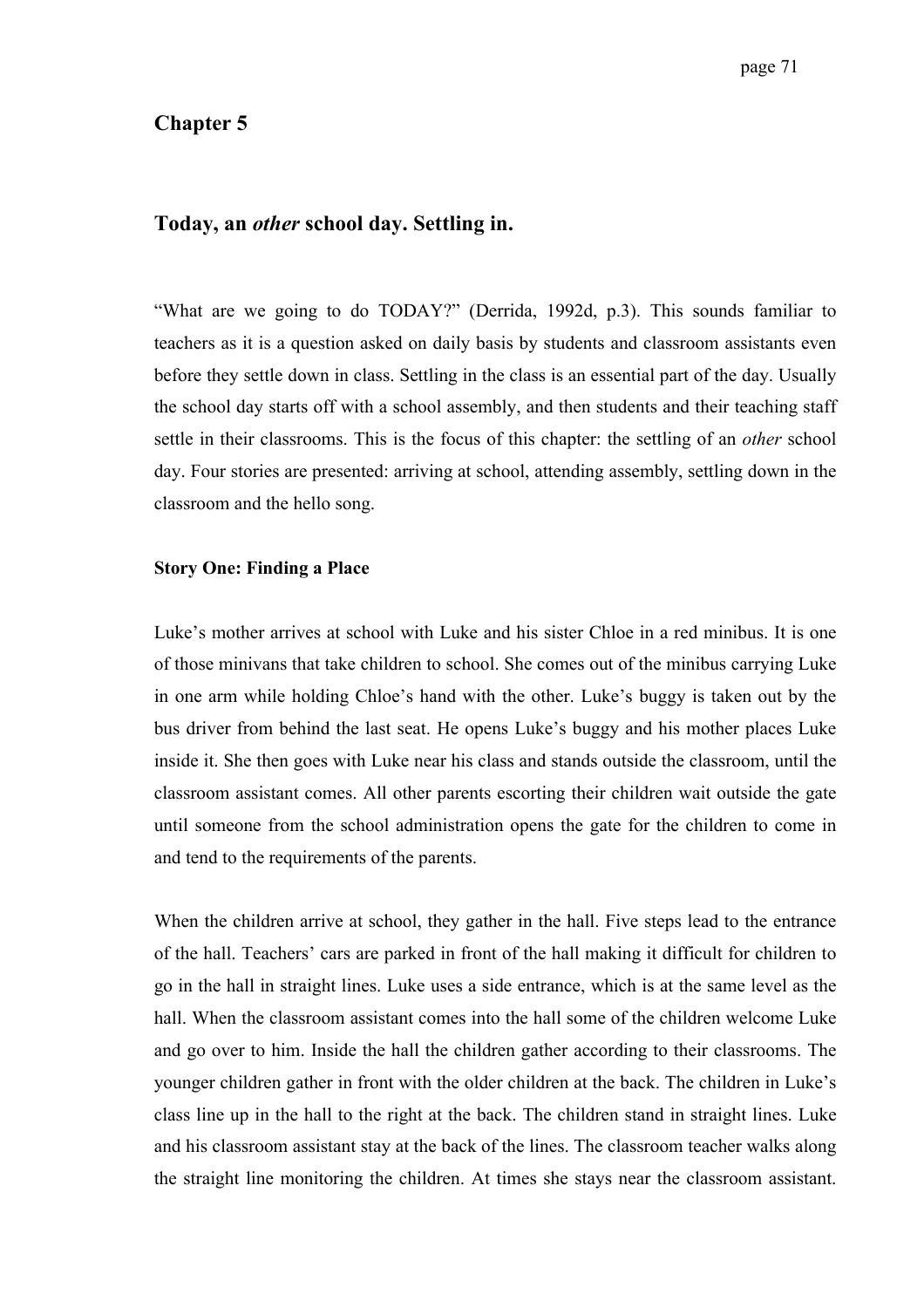When the assembly is over, usually Luke's class uses the side entrance to reach their class. The walk to the class becomes more of a crowd than straight lines, but these are formed again upon arriving to the class. The teacher or the classroom assistant often raises her voice so that the children go back in their straight line formation. The classroom is elevated a few feet, so at the entrance there is a wooden ramp. During break-time this ramp serves kindergarten children to race their toy cars. The children go in. One row first, then the other and at last Luke with the classroom assistant who has to give a push to go up the ramp.

Luke and his classroom assistant sit at the back of the classroom*.* The desks of the children are in the form of a U-shape, with desks within this big U. The classroom is rather big, very shabby and run down. At the back of the classroom there is a small cupboard that is used by Luke's classroom assistant to store her teaching resources, and also a small table that is used to change Luke's diaper during break-time. There is Luke's specialised chair, a round table, a place where cushions are kept, and a small library. Another classroom assistant who works with two children sits at the right side of the U- shape, with a child on either side.

The children are working with their teacher. She has set some work. When some children are ready they ask their teacher if they can go over to Luke. They leave their place and walk to where Luke and his classroom assistant are. There they sing to Luke, or take a book and read to him. Someone takes a Winnie-the-Pooh soft-toy and caresses his face. Some play with some of the toys that are used for Luke. Some talk to the classroom assistant and ask her questions or tell her what they have been doing at home or during the class work. Some show her the family album that they got with them from home. The children are allowed to get some toys or pets from home and talk about them in class in English lessons. They take what they have brought to school to Luke's place, show it to Luke and the classroom assistant, they talk to her about it.

Today the teacher decides to do some role play. She wants to cover the religion lesson that talks about The Good Samaritan. The teacher called out groups of pupils to the front of the class and they role-play the story. All the children have a turn. Every time a new group was chosen, children raise their hands so that they can be assigned particular characters. Some of the boisterous boys want to be the robber, while others identify themselves with the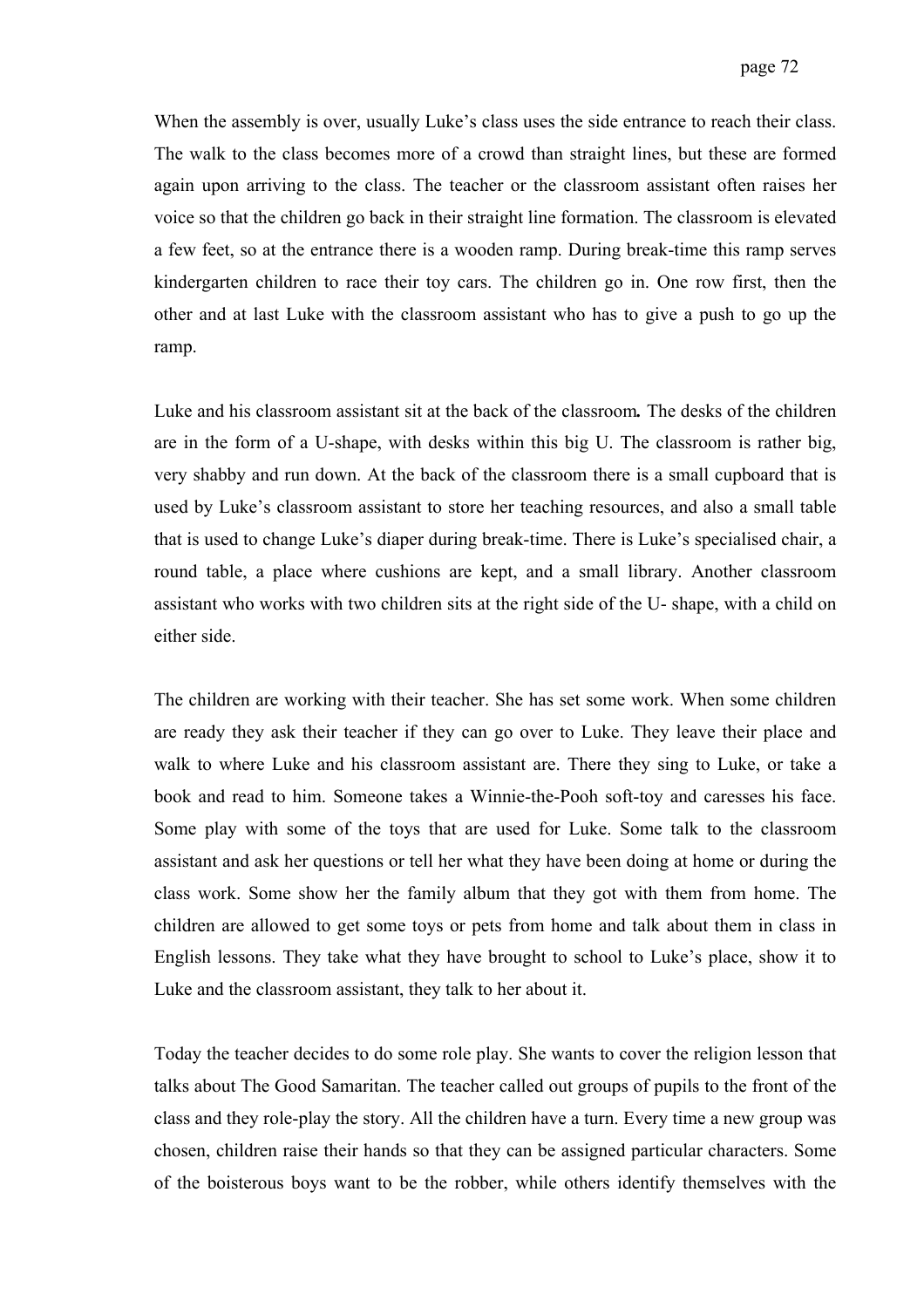Good Samaritan. After each group finishes the short act, there is clapping, and the children go to their place. Luke is not involved in this session. His classroom assistant and I are watching the children doing the act and enjoying the show*.*

During the first part of the break the children sit in their places, take out a napkin and eat their food. During the second part of the break they go out in the yard to run around and play. When they have finished eating while still in class, some children ask the teacher if they can go near Luke. Usually she asks if they have finished their lunch. If they have, then they are allowed to go. During the time that the children go in the yard, most of them play football: all the members of one class against another class, some others play catch. However a small group of girls take Luke on his buggy around the yard. It is always the same group of people. They take him around the yard and grounds. They all hold the buggy's handle and then from time to time stop and talk a little to Luke, and then continue their walk. The classroom assistant stays on the classroom doorstep which is a few feet higher than the yard, drinking coffee and monitoring the girls who are wheeling Luke. When break-time is over, the children gather in the yard for a very short assembly. A thanks-giving prayer is said. All the children are in rows. Luke is at the back of the class. The teacher is in front. Then they walk to class. Luke is last to go in.

In class Luke stays in his buggy, or else in his specialised chair. Often the classroom assistant holds him in her arms. This happens every time that he is fed, but also when she thinks that he is tired or needs to change position. At school they have a small gym, which was undergoing refurbishment in the last scholastic year. The classroom assistant occasionally takes Luke there and places him on a mat. Once every fortnight, Luke and his classroom assistant attend a fun park for children with disability. A van collects all the children with disability and their classroom assistants and attends this park for the day. There they do some pottery, go on the go-cars, and play with the animals. Occasionally Luke attends the nearby special school where he uses the pool and the multi-sensory room. However, in the mainstream school, the classroom assistant sometimes also goes to the kindergarten classes, where Luke is laid on a mat and the other children sit down next to him. It seems that when one of the kindergarten teachers is sick or is momentarily away the head of school asks Luke's classroom assistant to help with the kindergarten classes. She is a kindergarten teacher, but currently without a class and therefore assigned to work with Luke. When she is asked to help out, Luke goes with her. There is also a very small and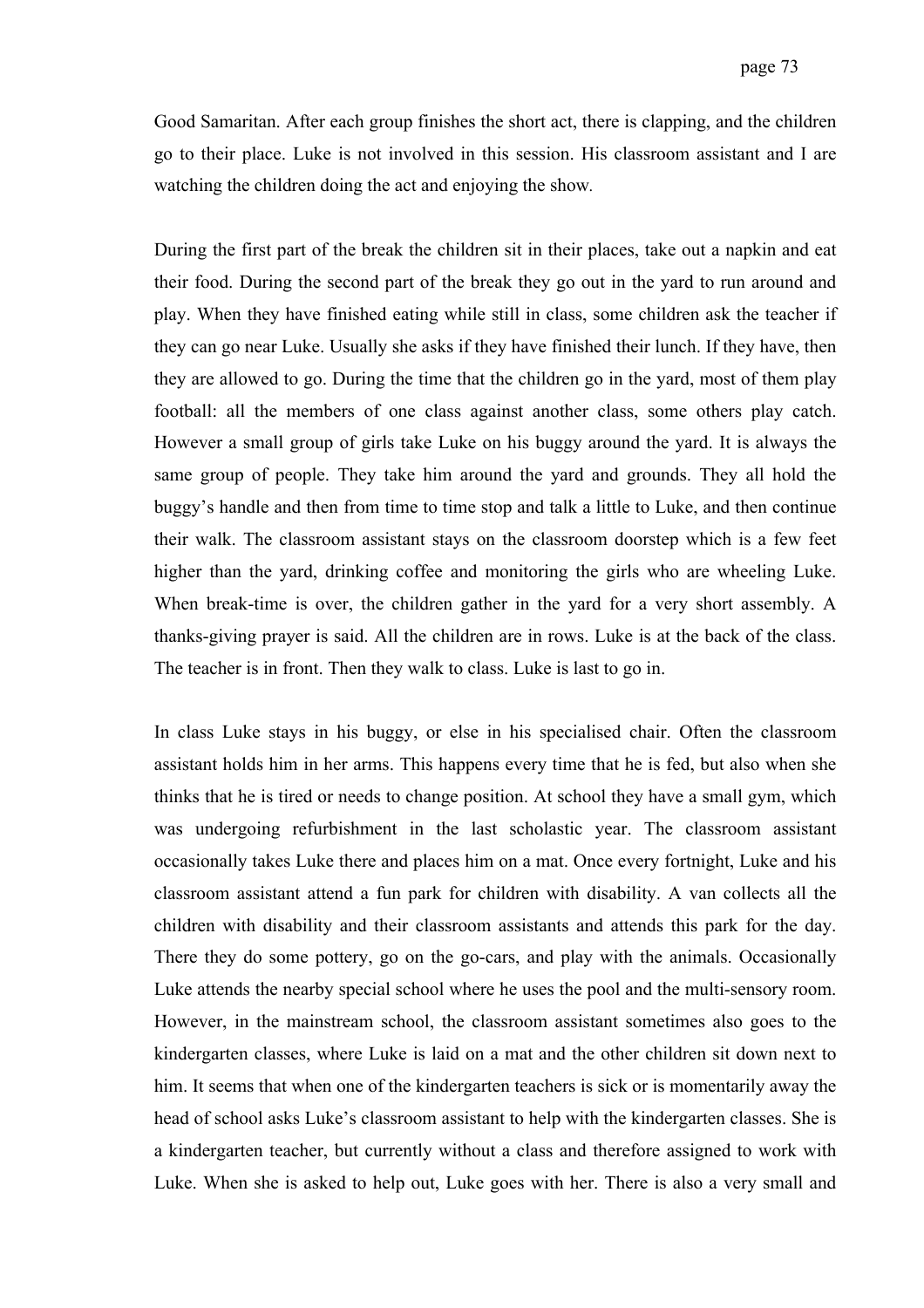run-down room reserved for the use of children with disability. Sometimes the classroom assistant goes there with Luke to listen to some music. For the Personal and Social Development lessons, children are taken by two peripatetic teachers. The classroom teachers and classroom assistants do not attend so they give the children the freedom to express themselves without their presence. Therefore Luke does not attend. He stays in class with the classroom assistants and classroom teachers. When the classroom teacher does a Physical Education lesson, Luke goes with the children in the playground, and stays in his buggy in a shaded area, usually, with one or two girls around him.

### *Square syndrome*

From the above sketch, Luke's place in the class is not part of the main setting of the desks used by the other children. He is not part of the square formation that the desks make. His place is at the back of the class. The classroom assistant and Luke sit near one edge of the square, close enough to the children, but yet not part of the children. It is the teacher that changes places for the children. They do not have a say where they sit. What usually happens is that on some particular mornings, when the children are lined up in front of the class, she calls them one by one and gives them new places. This new setting will last as long as the given places are suitable for the running of the class, so that a balance is maintained in the class among the various behaviours, interactions, and familiar attitudes. The classroom assistant told me that usually the decision of which child should be seated next to Luke is not based on who is a close friend to Luke, but on those children who need some support. So when Luke is asleep or absent from class, the classroom assistant can help out with the two children sitting beside Luke. This may be read in the light of Deleuze and Guattari's (1987, p.26) idea of the *pack*. There is always someone in the pack that links with the world outside. It is through this link that there is interaction, as these authors describe in the case of the wolfman or Moby Dick. Whether Luke and the classroom assistant or the class are seen as the original pack, the link between the two entities is the need for additional help which two chosen children have. A similar situation seems to be happening with the other classroom assistant. She is assigned two children, so she holds one child on either side. Yet around her are more children who need more support. Are such children the link because they have characteristics of both entities, in that they are children like the rest of the class, but are also like Luke in that they need 'additional help'?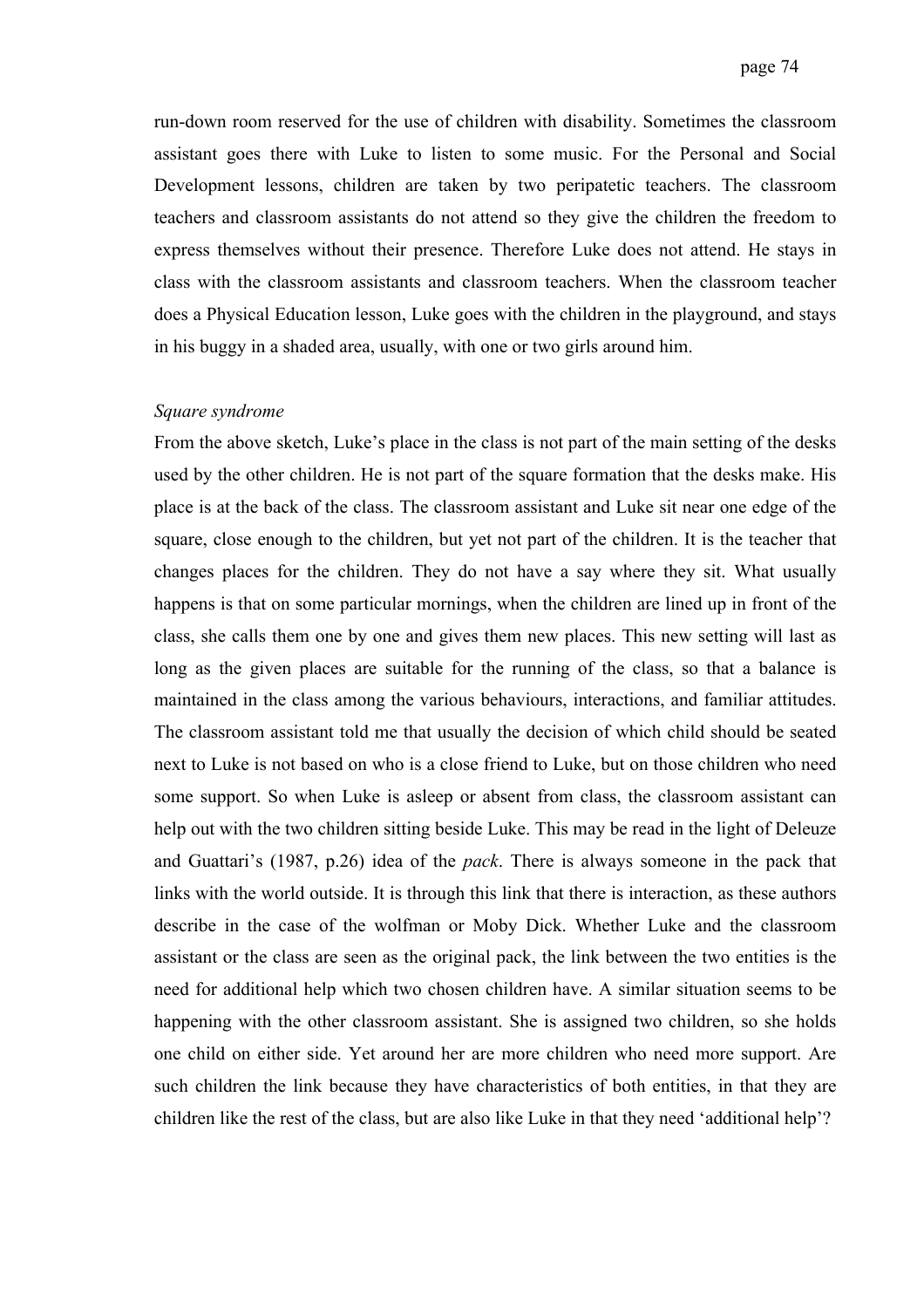In this first story I would like to focus on what I will be calling the *square syndrome* (see Davis and Sumara, 2000). One of the primary characteristics in most classes is that almost everything resembles a square or is based on a square principle. A square classroom, with square desks, spaced in a square shape, with square copybooks, with square white boards, with square computer monitors. When Luke and his classroom assistant are not in class, the only person that is out of the square is the class teacher. Most of the time she walks around the space in front of the class, but does at times go around the class to see how children are getting on in their work. Yet during my observation she never came up to Luke. The other classroom assistant is part of the square.

While all the children have a desk, Luke does not. He has a specialised chair and a buggy. When one enters the class in the morning before the children are in the classroom, Luke's place in the classroom is quickly identifiable. The classroom assistant sits on a chair next to Luke. Luke is either in his buggy or specialised chair, or for long moments during the day the classroom assistant holds him in her arms as though she is holding a baby. She does this because she thinks that it is a way how to make Luke comfortable especially as he has spasms frequently during the day and cries when the spasms come if he is either in his buggy or chair. Although Luke is eight he still is a very small child.

However at the back of the class, where Luke stays, there is also a round table, a small Lshaped library, and a cushion corner. Every now and then a child would ask the teacher whether s/he can change a library book. From my observations there is no one directly responsible for this small class library – books are not classified and not ordered. It seems to be rather an abandoned place, very disorganised but used very regularly by different children. Children are not guided in choosing their books. They usually pick up a book and flip through the pages deciding whether to take it or not. The round table has multiple purposes: children who have not done their homework are sent there to do it, yet the teacher does not monitor them. She would tell the child not to return to his/her place until s/he has done all the homework. This at times takes a few minutes, but I saw children sitting there for a whole morning, usually playing with their pencils or just staring. Luke's classroom assistant may draw the child's attention back to the work, or tell him/her to go near her so that she can see what s/he is working on and maybe give some clues, but the child is otherwise left alone. The round table is used by those children who get toys from their home, leave them on this table and then go and play with them in specified times. I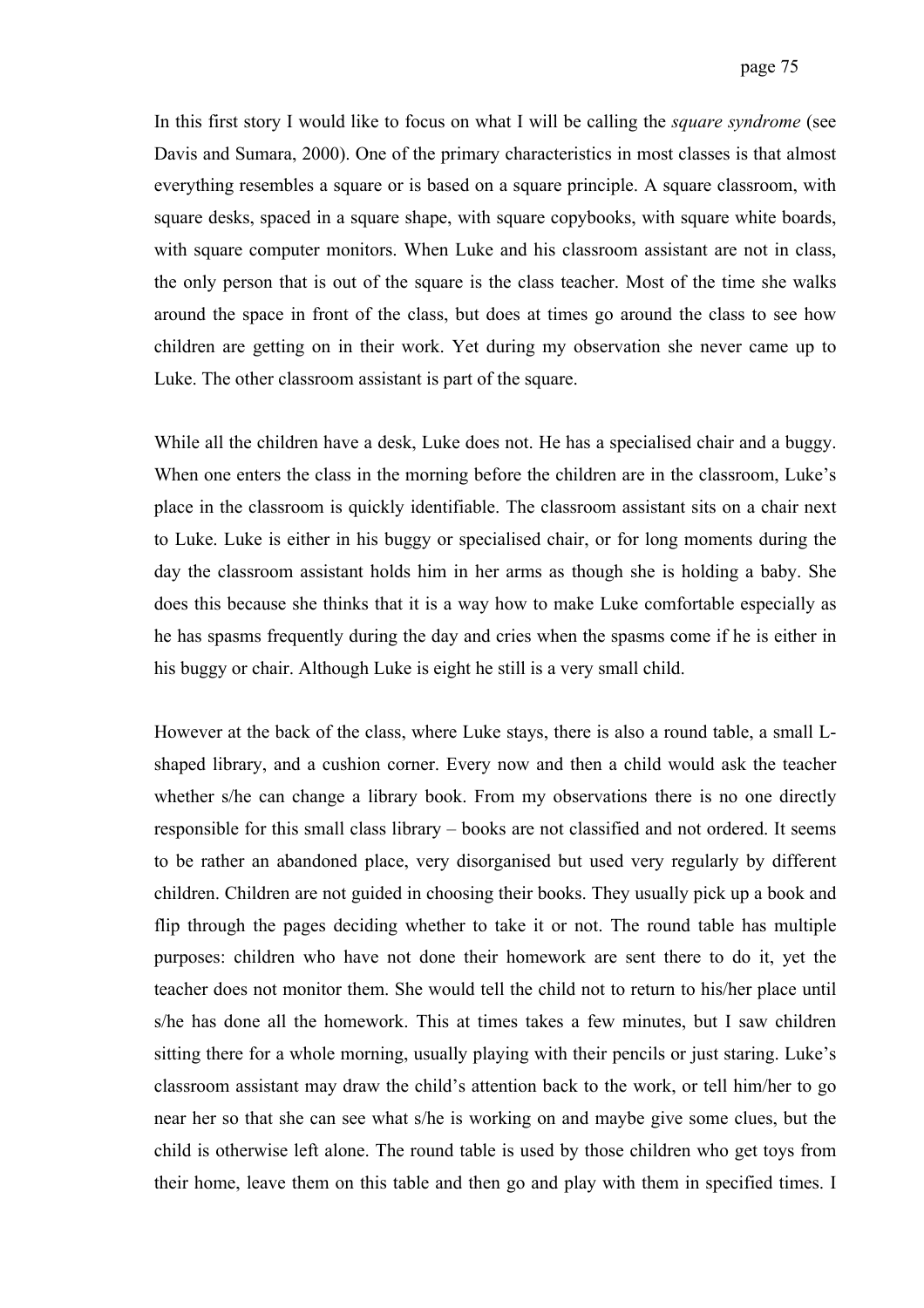have never seen the classroom teacher using the cushion corner. I used it once with the children, when I was telling them a story, and the cushions are placed all jumbled up, resembling almost a patched up soft play area.

The reason why I am highlighting the above points is that I think that the above can be read in the light of smooth spaces and striated spaces that Deleuze and Guattari (1987) distinguish. The central part of the class, which I have called *squared* is ordered: square desks, one next to the other, every child knowing the relation to every other child. This could be seen when the children were making chocolate balls. There were bowls and crushed biscuits and chocolate chips all over the place. The teacher and the two classroom assistants were running around, from one child to another. I had to give a helping hand with the chocolate balls. Yet what I found amusing is that despite the fact that things were messy, children not only knew their things but tried to protect them, as though they were precious possessions. If it happened that one child lacked some nuts, it was not an easy task to convince other children to share with others. Some children would let others take some of their nuts because they were almost bribed with the possibility of being allowed to play with the toy that the borrowing child had brought from home.

There are codes that regulate the whole classroom setting. The teacher controls the children from the front of the class. She raises her voice a lot, a point that was brought up by the classroom assistants working in this classroom. The teacher has hearing difficulties, and has two hearing aids. Yet I was told by the classroom assistants that they had never spoken about this issue with the teacher herself. If the teacher fails to control the class, then the other classroom assistant forms part of the square and she calls for attention on specific points. At the outer extreme spaces of the classroom, in this case at the back of the room, there are different things happening. It seems more fluid, more *nomadic*. It does not mean that there are no rules, but the rules are more flexible, as from my observation these rules are not established by the teacher, but by children themselves or by the classroom assistant outside the square. While the teacher has rules on how, when or why children move from their places, and rules on what children can do at given times, these are rules that need to be observed by children. At the back of the classroom, the rules are more flexible. I am certain that there are rules that govern the library use established by the teacher, or how to choose a book, yet the pattern of behaviour that I saw during my observation was:

1. the child decides to change the book;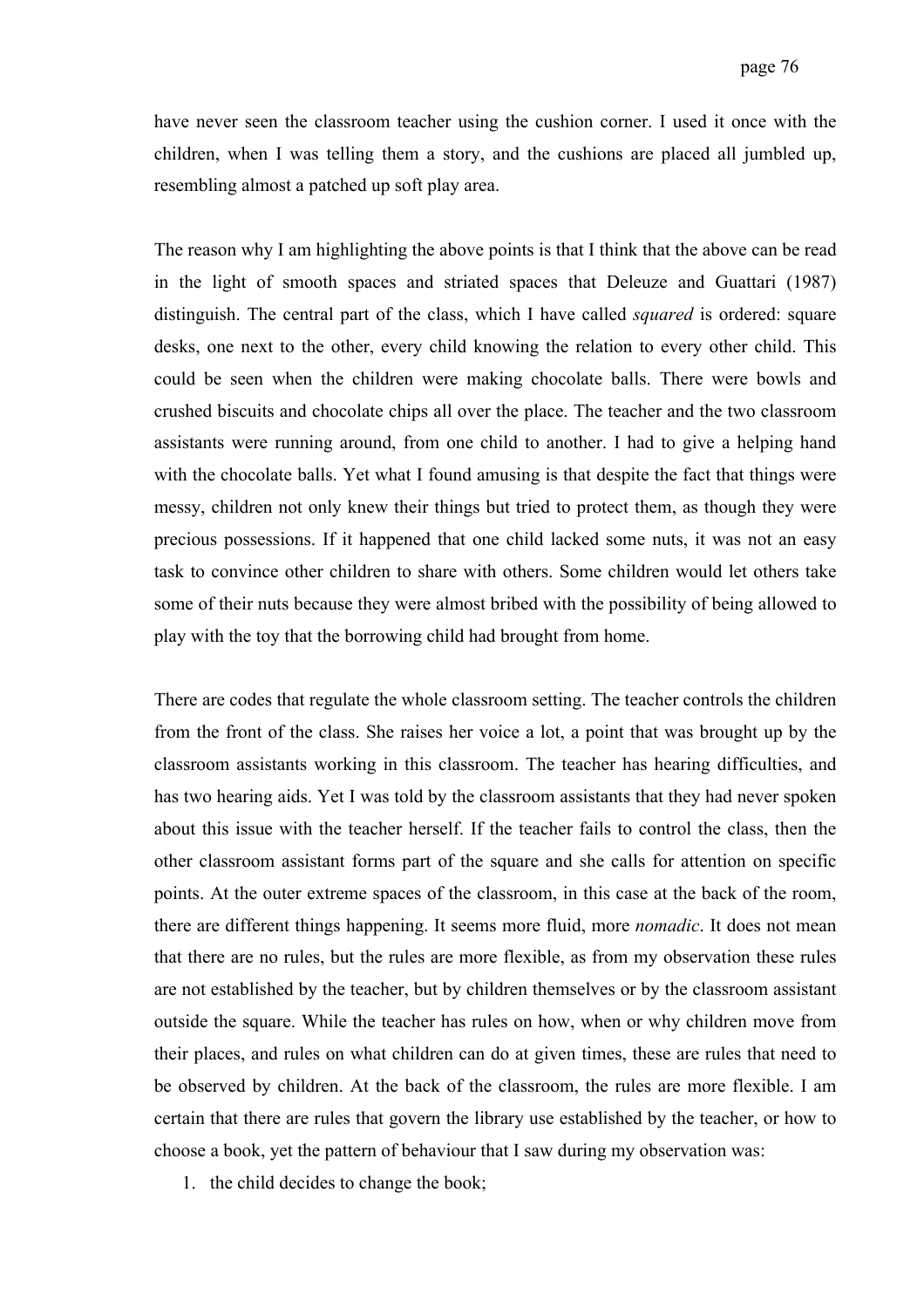- 2. maybe ask the teacher to change book;
- 3. goes in the library section and places his book where ever s/he wants;
- 4. chooses a book, and flicks through the pages;
- 5. goes to his/her place with a new book.

What this story tries to do is to elicit the balance, or relationship, between the smooth space of the class and the striated space within the same classroom. I argue that Luke's space in the classroom gives the other children a possibility of de- and re-territorialization. Before however engaging with this idea, I would like to explore Luke's movement within the school. This will help me reinforce my argument.

#### *Bordered in non-space*

If we had to plot Luke's movement and see this in relation to the other children in classroom, we can see that during the day Luke spends 1. a lot of time changing position when he is in the classroom – from the specialised chair, to his buggy or in the classroom assistant's arms; 2. a lot of his time going around the school for different reasons. As stated in the above story, he goes to the gym, the run-down resource room for children with special needs, in the kindergarten classes, once a fortnight to the Park of Friendship and also attends a nearby special school on some particular days. It seems that Luke is able to move around different boundaries, yet at the same time not appertaining to any one. He fits in with the kindergarten classes, given that he is small for his age. During an English lesson the word 'dwarf' came up, the teacher asked the children what it means, and one of the children just said "like Luke – being small". In the kindergarten classes he is laid on the mat and some children gather around him and sing to him, while others do not take any notice of him. At the special school, he attends the class where I am a teacher. He participates in the sessions, usually literacy where a multi-sensorial approach is used. He also uses the pool, attends sessions in the multi-sensory room with a specialised teacher and the Opti-Music room where he attends story-telling sessions.

At the mainstream school he sometimes goes to the resource room for children with special needs. This room is not really accessible to children who are wheel-chair users – yet the classroom assistant takes him there to listen to some music. She has to lift Luke with his buggy. On her way to the resource room the classroom assistant tries to get someone to help lift him. He is also sometimes taken around the school according to the needs of the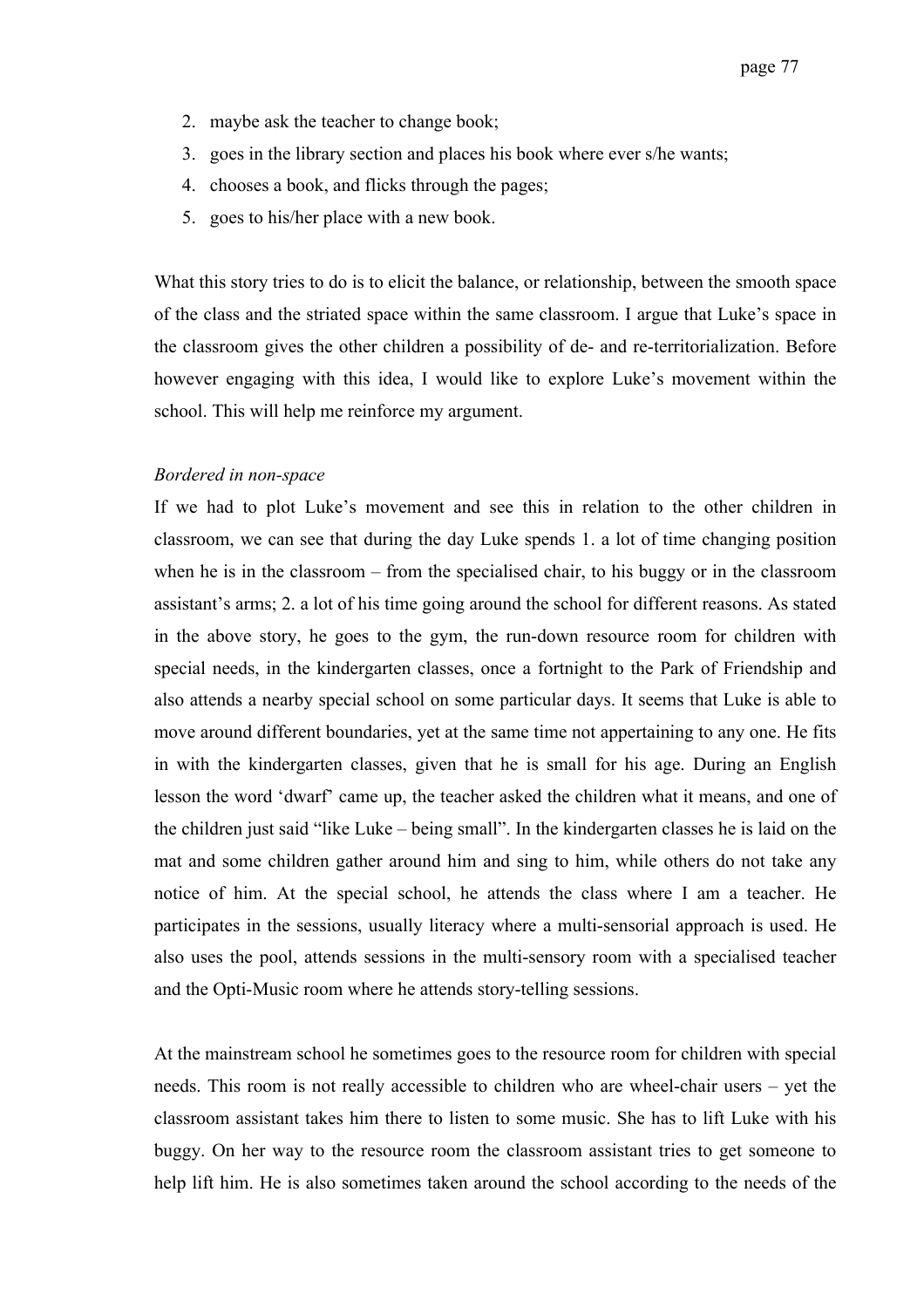classroom assistant. If the classroom assistant needs to go to speak to the assistant head he goes with her. There are times when the head of school or someone from the administration team asks the classroom assistant to run some errands for them, to give out circulars, or to give important messages to some teachers. Luke often goes with the classroom assistant on this errand. Luke is able to go in places where it is very difficult for children to go in, such as the staff room, and to move around the school at different times of the day. This movement can be read in relation to Derrida's (1983) three types of borders. A child in a Year 4 class has closed borders in that s/he cannot spend an hour or so, on a regular basis, in a kindergarten classroom, or attend the nearby special school to use the pool. Everyone can go through the open borders, such as the playground and the hall for the morning assembly. The third type of border is where there are no borders, not because the border is too open, but because there is no border whatsoever. Luke appears to engage with the third type of border. Could it be that the fact that he is disabled, and with his particular kind of disability (very quiet, can allow other people to talk without interrupting, with only the occasional crying) he and his classroom assistant are able to go wherever they want?

While all the children attending the primary school belong to a class, including Luke, yet he has the ability to form parts of other classes and spaces without being directly part of them. Luke is on the class 4.1 register. His teacher is Ms…. and his friends are… yet he is also on the register of the special school where he attends. He is written in my classroom register for he attends for some sessions at the special school, so he has to be on it. His name is placed on the special needs room time-table, so that he has slots when he can use the room, even if in practice it does not work like that. His classroom assistant simply goes to see if the room is empty and if it is, they use it. He is also on the register of a nongovernmental organisation which provides leisure activities during school hours; they know about him too. Borrowing a term from Buchanan (2005, p.27), Luke at school can be in a non-place. Buchanan gives an example taken from Marc Auge where he tells us that he is a Parisian, on his way to Sicily to give a talk, but to return back home that evening, hearing the news and being updated on what is happening not only in Paris but in the rest of the world, drinking Brazilian coffee. I was told that Luke last year had changed class. I wondered why this had happened, and the story was that since the classroom assistant's son was Luke's age, he could not be in the same classroom as his mother. Luke and Matthew were swapped (another child with disability in the other year four; see Chapter 6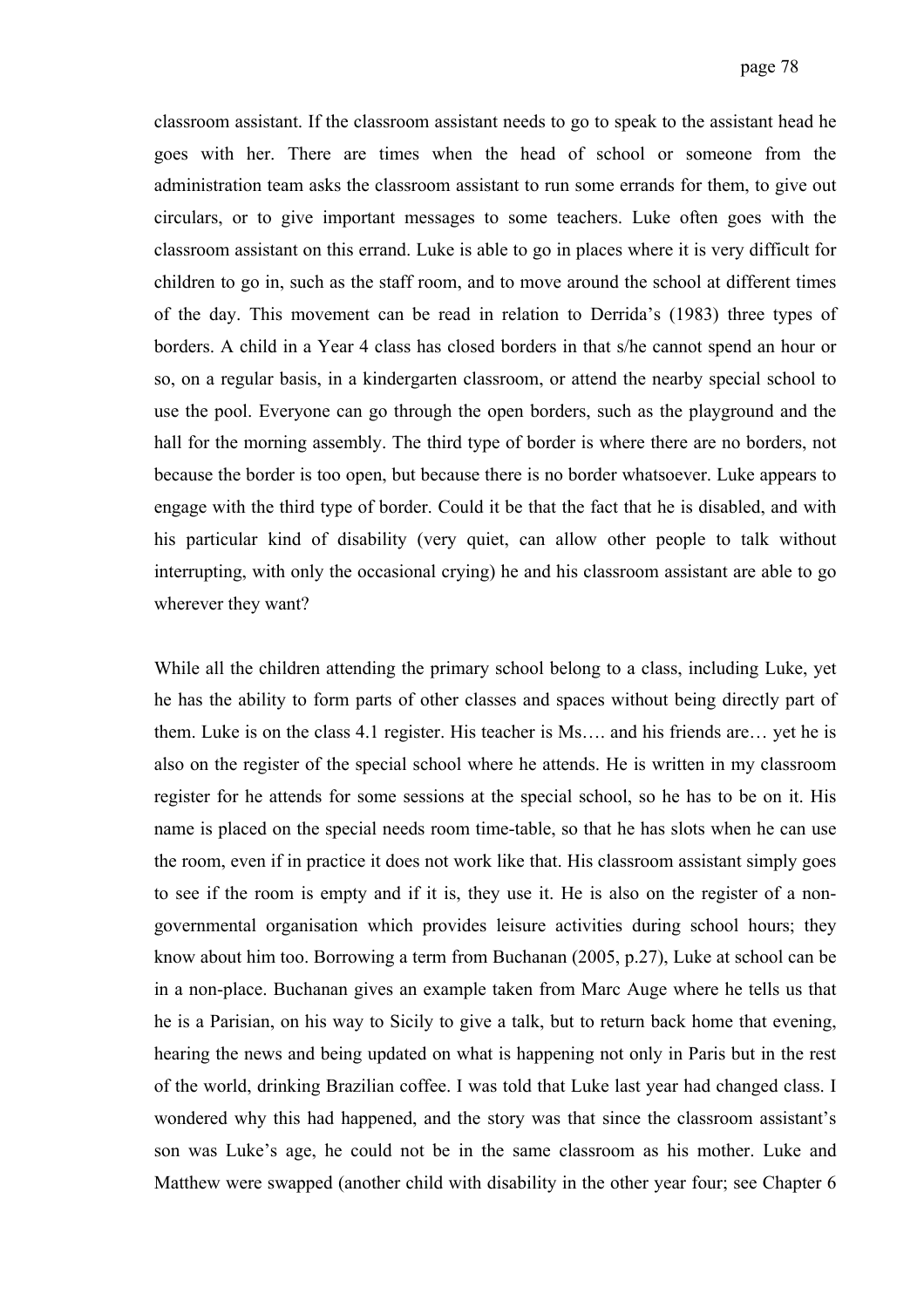for story on Matthew). I know that the classroom assistant pressed for her son to be with his present teacher as she has a reputation of being a good teacher. Luke does not belong; he can be moved whenever and wherever!

In the light of this, I think that Luke's ability to belong while at the same time to flow from one place to another, makes him welcomed by many and people give him their attention. I have been with Luke in the kindergarten class for a few times. Children gather around him the moment he comes in. There is the odd child that does not acknowledge Luke, but most of the children welcome him. The moment he is placed on the mat the children gather around him. They take their toys, or colouring and do it next to Luke. Many would speak to him, or sing to him. Even the kindergarten assistants make a fuss over him. Although Luke's particular class were not organising the Christmas concert he was nonetheless chosen to be baby Jesus. So he was chosen by another class and given this main role. He was then taken there often by his teacher to participate in the dress rehearsal.

### *Singing and playing around*

Luke seems to have the ability to belong and not belong at the same time to a number of places. But Luke and the classroom assistant pass a considerable amount of time in the classroom and this is the focus of this story. I focus on how persons encountering Luke are influenced by him. In this story I focus mostly on the interaction between Luke's peers and the adults involved in his classroom.

In the story at the beginning of this chapter I referred to what Luke is involved in doing when the rest of the class are following their teacher in lessons. The class teacher does not present her schemes of work to Luke's classroom assistant, so that the latter can adapt sessions for Luke. From my talking to different key players in Luke's class, there seems to be a mutual understanding that Luke does not participate in class in the formal curriculum content. I do not know whether the other classroom assistant is given the schemes of work in advance, but the children she works with do follow the teacher to a certain extent. So what does Luke and his classroom assistant do when the other children and teaching staff are engaged in literacy, numeracy and other subjects? Luke's classroom assistant can be heard singing constantly in a very low voice to Luke (this theme will be taken up in another chapter). When she is not singing to Luke, she reads to him from a book of nursery rhymes over and over again. She sometimes talks to him about the pictures and invents her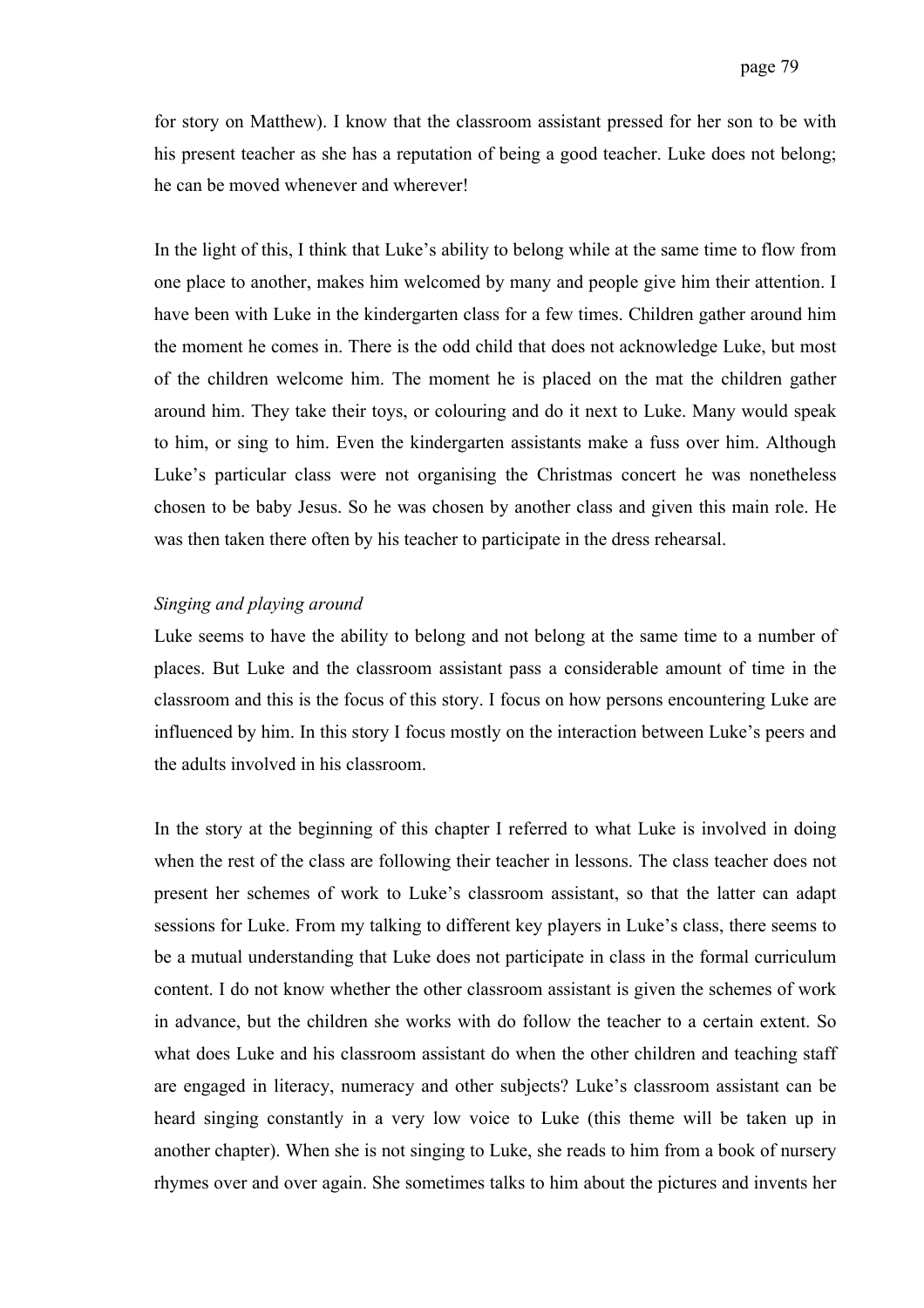own story. She also has two home-made sensory books that Luke's previous classroom assistant had made. One is about colours and the other about basic things, such as: a boat, a star, etc… There are a few toys that she uses with Luke. The administration allocated some money for the purchase of two toys that have some special effects. Even if they have a sound function, they are kept switched off so that the other children are not distracted by the sounds.

Luke has some other toys, but Winnie-the-Pooh, a McDonalds soft toy, seems to be a favourite toy for Luke and is used by the classroom assistant often. She starts by placing it in front of Luke's face, and then pretends that Winnie goes on Luke's arms and belly. The soft toy jumps from one place to another. Each activity takes around ten minutes. This depends on Luke's position that is changed constantly. He moves from his buggy to the specialised chair that the classroom assistant does not know how to use properly, and then she hold him in her arms. There are moments in the day that Luke doses off and sleeps for some time.

The children work with the teacher and some are helped by the other classroom assistant. When a child finishes his work they often go over to the teacher and ask her if they can go near Luke. This happens often. The moment some children are free they go next to Luke. Usually it is the same two pupils who finish their work quickly and well enough, but soon the other children come up too. Some children never opt to come near Luke. They take out their reading book and read silently. Some others are constant in their coming while with some others it varies. The children either lift their hands to ask the teacher, or leave their places go over to the teacher and then go near Luke, and some would just go near Luke without asking the teacher. For some the teacher just nods, and that sign is taken to mean yes. For others she asks to see their work before going near Luke. There would always be those four to six children around Luke and the classroom assistant.

When the children are near Luke, some stand, some bend over him and some kneel beside him, some walk around Luke and the classroom assistant, and also around the circular table. They are involved in a number of things. As recounted in the opening story some speak to the classroom assistant about their family; at times pictures from home are brought to be shared with the classroom assistant. One or two children talk to each other, some sing to Luke, or playing with Winnie the Pooh, stroking Luke's face and knee gently.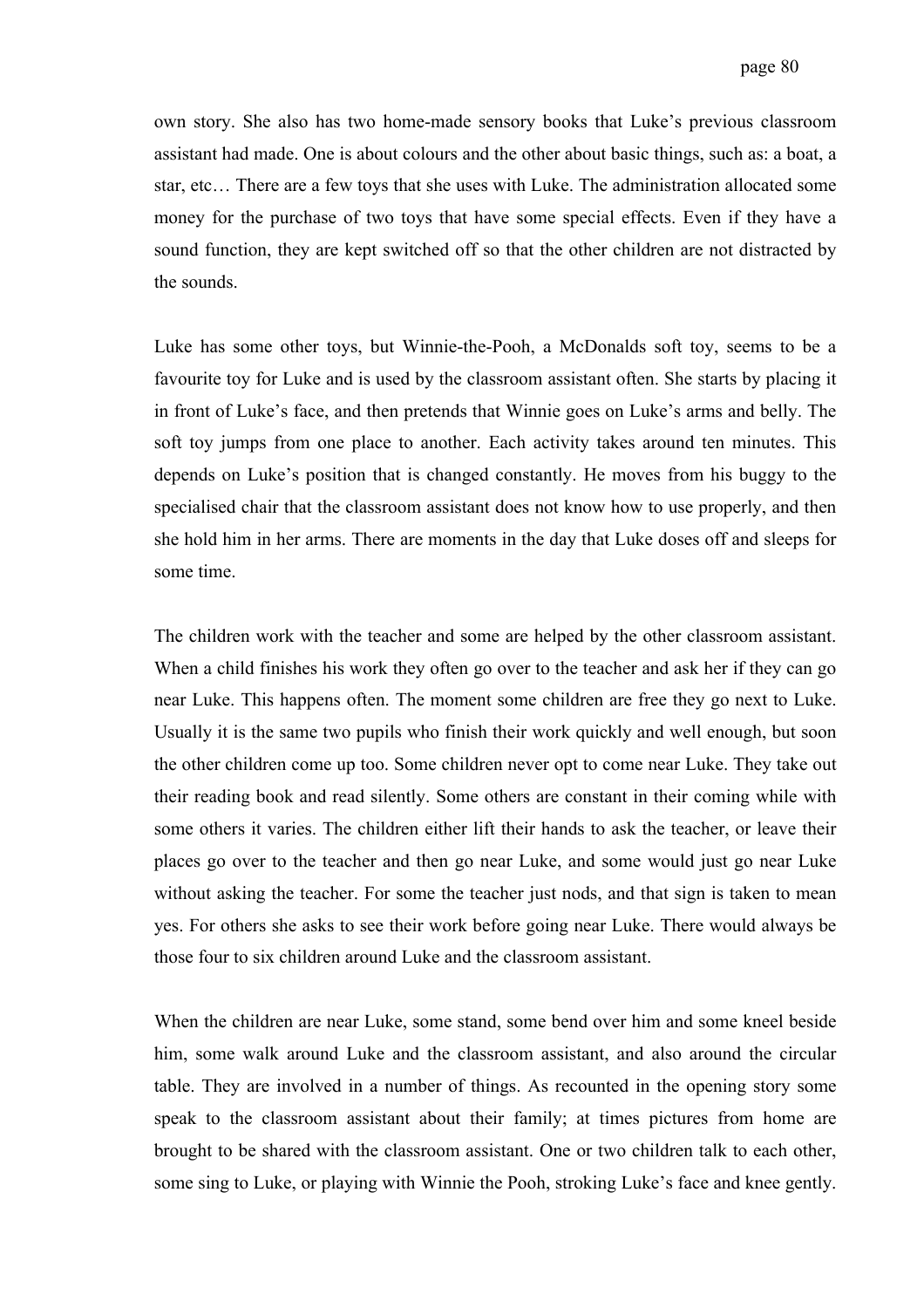Some take Luke's nursery rhyme book and read the words to Luke while trying to show him the book. Others get the toy or object they had brought from home on that day and show it to Luke or the classroom assistant. Other times some of the children sing a song together.

Luke's space may be offering the children a different environment, even if for a few minutes, to what I have called the *square syndrome*. The walk from their desk and the moving towards Luke appears very significant. It is an activity, a movement that I think helps the children to experience a different environment – the movement that may create in the children a difference in intensity. Luke's environment seems to be one which is more similar to the children's homes than to the class, perhaps also including the mother figure of the classroom assistant and the baby figure, Luke. It is different from the space which the classroom teacher and the other classroom assistant inhabit. One attends there for a reason, to learn, while Luke's space resembles home, with toys, singing, talking with the classroom assistant about very private home/family things at home, photo albums.

Luke also appears to provide the children with other experiences that usually are not part of a mainstream class, perhaps giving them the possibility of actualising some of the virtual intensities in children. Mark is one of the children that the other classroom assistant takes care of. He has a label of hyperactivity that he lives up to very well. I know who the child is, but in the weeks of observation he was hospitalised for he had hurt himself. The first time I had met with the head of school to ask permission to attend her school to carry out my research he was in the head's office. She was having a row with him together with the classroom assistant. Mark was refusing to take his Ritalin tablet. A big row was taking place in the office. I was involved in the scene. The head of school turned towards me and, winking her eye, told me: here you are at last. Pointing to Mark, I was introduced as an educational inspector coming to see how Mark was doing. I must not have acted the part well, for Mark still refused to take his medication and so his mother had to be contacted. In class Mark seems all over the place. The teacher and the classroom assistants thank God when Mark is not at school. He jumps on desks and hits children, and yet he is a bright child. In all the interviews, when mentioning Luke's friends the name Mark always cropped up, and all expressed the fact that when he goes near Luke he seems to be a different person. He changes completely. He is delicate with Luke and loving.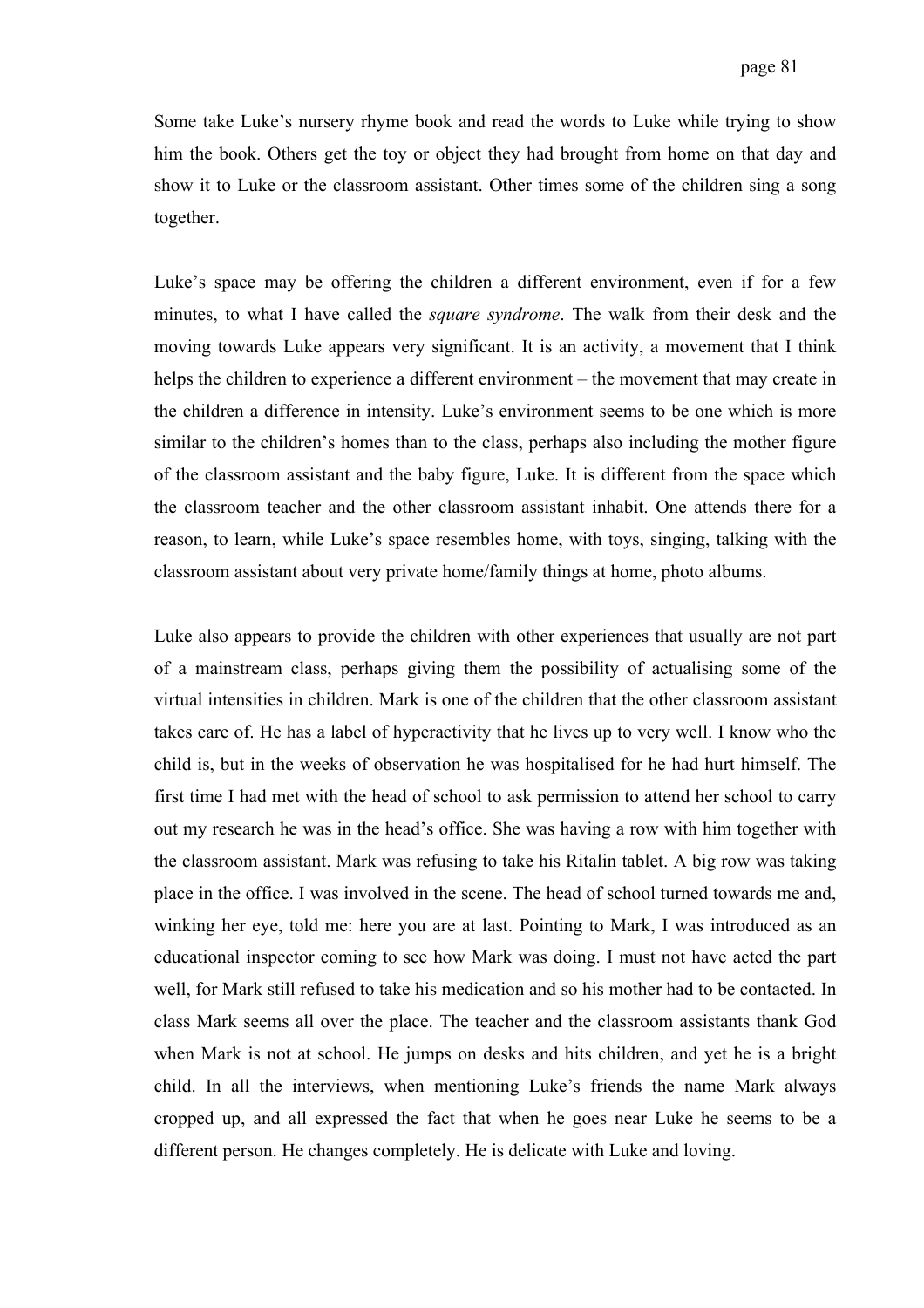During assembly the children follow their head of school in singing a Maltese religious song. Children seem to like it, maybe because of the actions this song has: clapping and moving hands. When the children are near Luke in class they use the tune of this song and invent words to the melody of this song and sing it to Luke. Very often they would also put the name Luke in the song. This does not happen once but quite frequently during the day. I saw children hopping and enjoying themselves when the words they choose actually rhyme. After the observation period I went back other times to the class either to visit or ask the teachers and classroom assistants a few more questions. I noticed that it was the time of the Eurovision Song contest, and in Malta this is a big issue for it is the highlight of Maltese musical achievement. The children were taking tunes of the Maltese winning song and changing the words of the song and singing it to Luke.

In the opening story of this Chapter I said that Luke during break is wheeled around the yard most often by the girls. I spent a lot of time talking with these girls. They talk about Luke as though he were their baby or son. The girls around him have roles: one is the mother; another would be the father, another Luke's sister and other an aunty. They take turns. They talk amongst themselves and with Luke and pretend that they are going shopping or organising a party. I think that Luke is giving the possibility to the girls to engage in a discourse that very often only takes place at home in play.

Luke and the space that is formed around him give the children the possibility to experience the classroom differently from the U-shape part of the classroom. I think that children are coded when they are sitting at their desks. They have to be silent, whereas near Luke they can sing or talk; they have to sit whereas near Luke they can move; they have to hold pencils, pens and books, whereas near Luke they can hold soft toys. When the children are carrying out the Good Samaritan role play they barely move. The role play is repeated over and over again until all the children present take part with the exception of Luke. But when they are near Luke they are animated, they move and invent songs. I am tempted to use Deleuze and Guattari's term 'becoming-imperceptible' (1987): becoming different through not being different. It seems that Luke likes songs and they also like songs; they also like toys as much as Luke likes toys. The children can be children near Luke.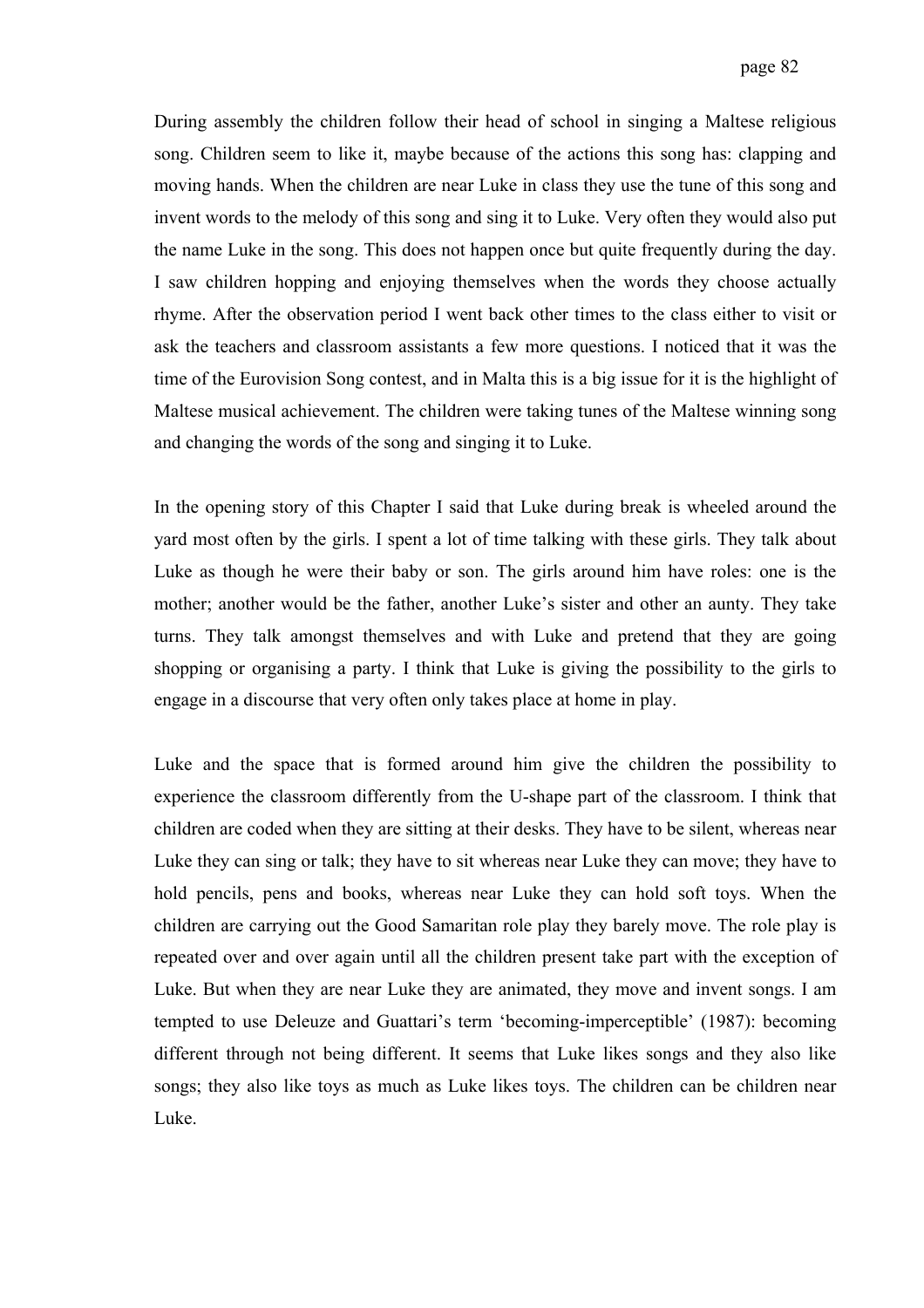## *Going back*

A small crowd is gathered around Luke. The teacher calls the class to take their places. Luke is left all alone, with the classroom assistant who takes up once again the tasks she usually does with Luke or goes around the school. The children go back to their square desks, holding square books, in front of a square whiteboard. The children are squared – they are learners. The teacher starts a new square lesson...

#### **Story Two: Morning assembly**

Every morning when the children arrive from home they are wheeled into the school hall. It is rather a small hall when compared to other school halls. The hall is rectangular and leads onto another small hall on the right hand side. On one side is the head's office next to the school entrance, next to it is another entrance where the children from the vans pass through, on the other side a small courtyard where we have a big budgie aviary. When it is sunny, the budgies make their presence felt. Few things characterise the hall: two very large mirrors with four large mats in front of them; three trees made out of wood all in different shades of green: the middle one with the children's names, the one on the right contains the names of sponsors or friends of the school and the one on the left has the names of the staff listed on it. The hall is also the place where religious events take place. A big statue of the Madonna occupies one of the corners of this hall and is the focal point particularly in May when the statue is crowned by one of our students. There is also a big picture of the patron saint of our school, a LaSalle religious brother who had a physical impairment – he could not walk properly. He was ordained saint a year before the school opened. Next to this picture is another religious picture that of De La Salle, the founder of the religious order and patron saint of teachers, which Order also runs numerous religious schools in Malta.

Every morning, the children start arriving with their escorts a quarter of an hour before school officially starts at nine. The transport escort role is carried out by the teaching staff. Before the children come to school the hall seems dead, but the arrival of the teachers and children generates a lot of activity. The children are placed in a semicircle facing the area where the yard is. Teachers sign attendance papers and transport supervision papers. They talk with each other, recount the latest recipes they managed to get hold of, of the latest fashion that is going on. Some of the teachers go around the children and talk to them,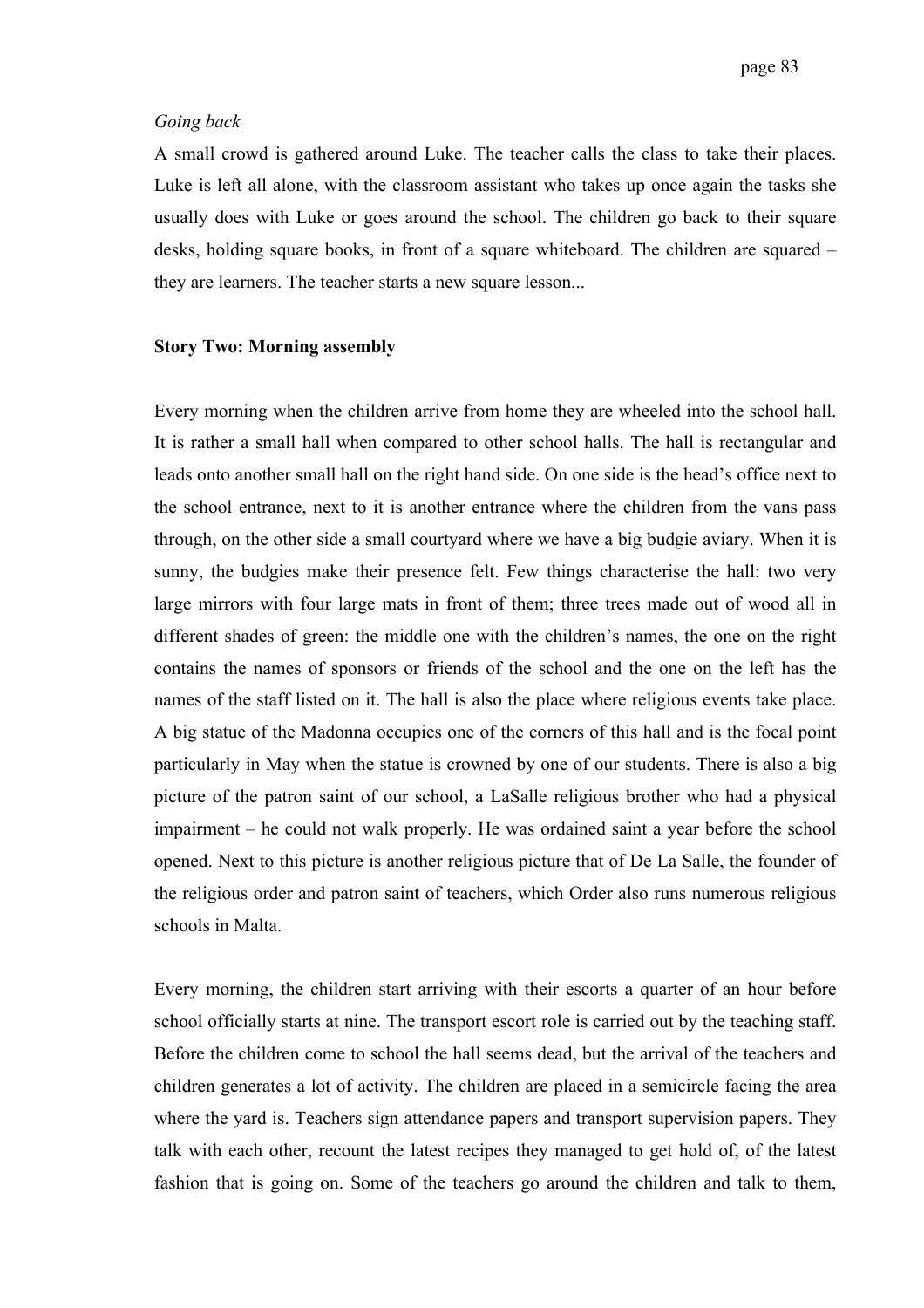welcoming them to school. Some children need to be adjusted in their buggies. This activity goes on until the head of school comes in the hall from his office. Everyone looks at him. His physical appearance gives an instant indication of his mood. This year he has been involved in some very important national projects and by this time of the day, he would often already be charged with activity and energy, while for many of the teaching staff the morning assembly is the first activity of the day, for him this activity seems to be the latest of the many things he has already dealt with. All the staff members stop their talking and stand up straight. They stand behind the children, but gather in the middle of the hall. That makes it easier for the head of school to address them than if they were standing scattered around the hall. The teachers and facilitators barely move during the assembly and certainly do not talk, or answer the head of school back, unless he asks for something himself. He is known to shout and snap at people during the assembly. He starts off by asking us how many children are present in each class. Next, how many children will be having the blended or solid food which is funded by the school. Then he makes the sign of the cross, says the prayer and leads the singing of the national anthem. During the prayer he will go near the children in front of the semicircle and will pat them on the shoulder or their lap. Janice (one of the teaching assistants) will say in a very low whispering voice: "those children are the blessed ones today", but nobody dares laugh. Following the prayer, the head of school gives out the relevant news to the staff. The amount of time dedicated to this depends on his perceived level of seriousness and on his mood. He does not allow anyone to say a word or move, expect for an emergency with the children. When he is ready, the assembly always ends with "Good day", and he quickly goes back to his office while we go to our classes, chatting away to each other.

Cherry in Ms. Sue's class starts shouting the moment the assembly starts. Sometimes Ruth joins in. They are placed at the far ends of the semi-circle. If they start shouting they are to be taken out of assembly and are thus strategically placed to ensure this can be done with the least inconvenience to anyone.

Nina is wheeled into the hall. Her van is one of the last to arrive at school, as the driver's route is quite lengthy. While the national anthem is sung and we are all standing straight, Nina sits with her feet up, sounding strange noises with her hands and mouth. When our head of school says his news to the staff she is there in front of him with her hands up. She then puts her feet up and then makes one of her loud noises, then laughs and puts the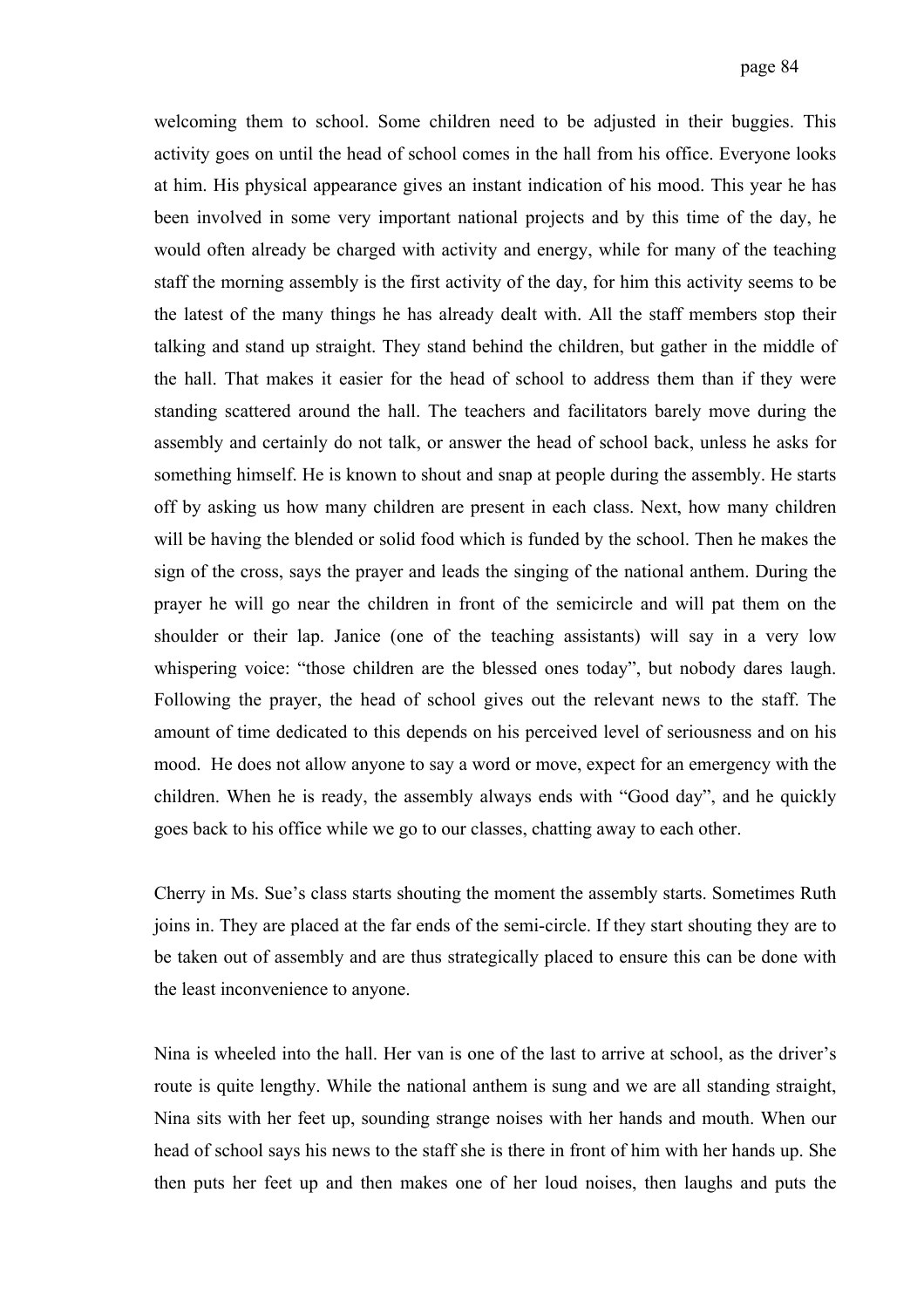fingers of her right hand on her face, making her look very pensive. Nina then makes a grumbling sound, followed by the funniest noises one could imagine. Joanne looks at me, and then tries to catch Jasmine's or Ritienne's eye and looks back at Nina as though to tell us to see what Nina is up to. We cannot show that we are amused. The head of school is still telling us about the new school audit process that is going to start, and that we do not need to worry as we are fully prepared for it as it has been his vision for the last six years.

Nina has no language, and very limited communication skills. During the interview, Ritienne who is also Nina's transport escort besides classroom assistant, mentioned the *tok tok* sound that Nina does. In her reflections, she concluded that it could be that Nina was imitating the sound a horse makes. 'Could it be that Nina is starting to identify the sound to an object,' Ritienne asks? She happens to be Nina's transport escort and told me that she was certain that where Nina lives she sees a horse every morning. Ritienne tried to argue that it could be that Nina is learning the sound and it could be that she is making a reference of the sound to the object: the horse. So that very same day, when taking Nina home, Ritienne talks to her mother about the *tok tok* sound. Her mother tells her that that sound is a nuisance. Nina had done that sound for a time and had stopped, and her mother is annoyed that Nina was starting it again. Ritienne tells her that it could be that she is referring to a horse. 'Which horse?' the mother asks. 'The horse that we see every morning,' answers Ritienne. The mother insists that there are no horses where she and Nina wait for the school transport every morning. Ritienne does not push the point, but the following morning looks attentively to see whether she can see the horse. There are no horses!! She comes to class and tells us all this, while promising that she will look out to see if the horse will re-appear on the next day.

### *Playing chess in the school hall*

In Chapter 3 I wrote about the Deleuze-Guattari (1987) metaphors of the rhizome and trees. They also use metaphors of games to explain these metaphors. I will be referring to the games to help me unpack some of the ideas presented in the above story. Deleuze-Guattari (ibid.) use the ideas of the games *chess* and *go*. The pieces in chess are well ordered, have particular rules and strategies. The pieces are divided into two matching sets, conventionally called White and Black. Each piece has a relationship with the other pieces – an established relationship. The object of the chess game is to checkmate the opponent's king, whereby the king is under immediate attack. Therefore one needs to attack and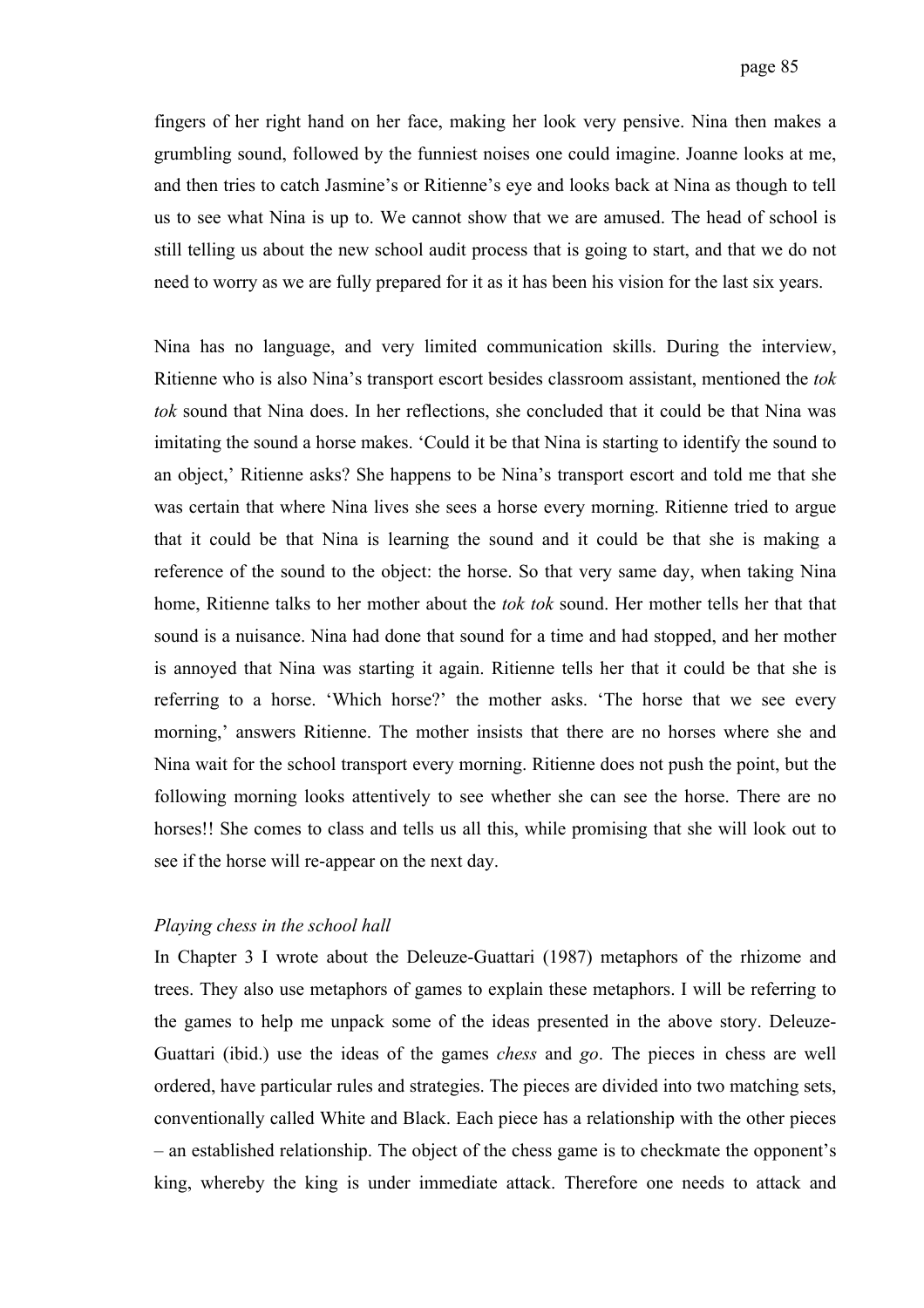defend. Any move is structured, is part of a strategy and is well planned. Each movement will continue to reinforce the structures of the chess game itself. Even the space where chess is played is an arranged space made up of a squared board of eight rows and eight columns of squares. The colours of the sixty-four squares alternate and are referred to as "light squares" and "dark squares". The chess game conserves all the different relations in itself, whether these are relations to space, or moves, different players or different pieces to each other. There are no relations outside the game.

The metaphor of chess can be used to explain the school hall as described in the above story. In one snap shot of the activities taking place in the school hall during an assembly one can identify the relations, spaces, circumstances and movements done by different people in diverse spaces. The school hall with its activities is like a small state. For Deleuze-Guattari (1987) the State apparatus resembles a chess game. What Deleuze and Guattari emphasise is that what makes a state is not so much the rules or the people governing the State, but it "is defined by the perpetuation or conservation of organs of power. The concern of the State is to conserve" (ibid., p.357).

The assembly that takes place in the hall first thing every morning is seen as a situation where conservatism is created and reinforced daily. From the observations and my own experience, the assembly is an event of crucial importance in the life of the school, and given great emphasis by the head of school and consequently by the teaching staff. While in the primary school as mentioned in Luke's story, the assembly addresses the students, in the special school the focus is on the teachers and classroom assistants. The assembly is addressed to the teaching staff with little and very often with no reference to the children. Every school day starts off with assembly; every assembly is much the same. The assembly is only missed on rare occasions when the school is having a school activity later on in the day, for example, the Christmas concert.

The teaching staff and head of school have definite roles and position to each other and the children. The school hall is the place that gives a particular pre-arranged space for certain interactions to take place.

Ms. Jane is one of the teachers that customarily arrive rather early at school. After she organises her class she is one of the first persons to be in the hall. She welcomes children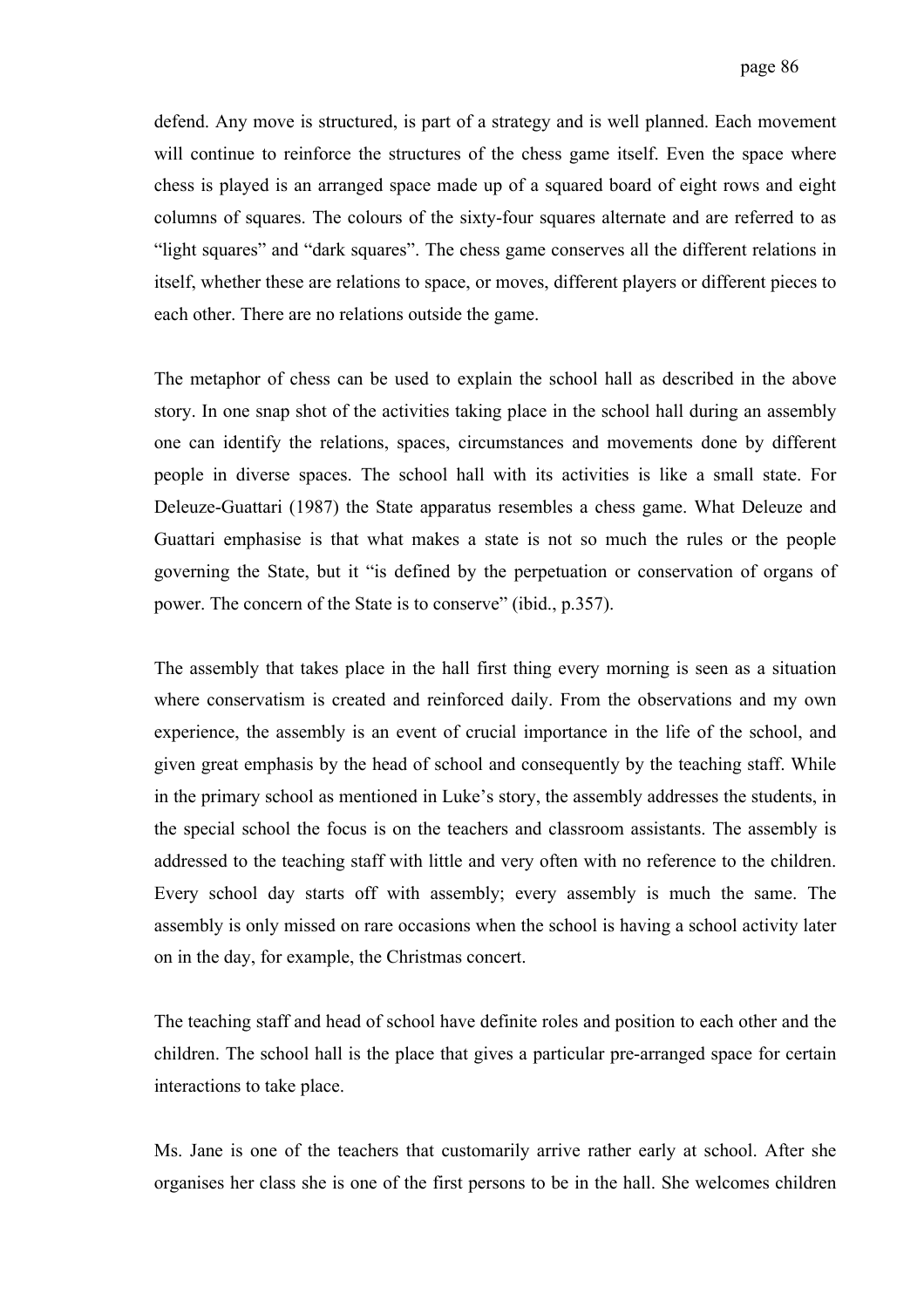as they come in and speaks to them in her whispering voice. As she has been teaching the reception class for the past seven years, she knows the majority of the students quite well. She tickles, or jokes and smiles to the children. Gradually two of Ms Jane's classroom assistants gather around her. These two classroom assistants are still very young. After following a course which qualified them to become kindergarten assistants, they were asked to work in the special school for there were no posts available in kindergarten classes. They tease Ms. Jane playfully and interact with the students.

Ms. Katya also tends to be early at school, running around getting things ready in the multi-sensory room, or for some vestibular activity that she will be doing later on in the hall. Ms. Katya is a resource teacher who is responsible for supporting teachers in sensory teaching. She runs the sensory room and keeps an eye on other resources. In her hand she constantly holds her thermos and a list of errands that need to be done before assembly starts, either checking on particular computer devices, or phoning a particular supplier or another school.

Most of the other teachers and classroom assistants arrive with the children. From half past seven in the morning, until they arrive at school at around 8.45, they would have been doing transport duties. They are collected by a driver from their homes, and they go round in the minibus, picking up children, making sure that their wheelchairs are safely fastened in the vans and escorting the children to school. When the children are removed one by one from the minibus, the individual child is brought into the hall, and they quickly rush out to get another child and so on. There are the occasional accidents: a broken part of a wheelchair or a child who is almost slipping out of the wheelchair. Handymen or care workers (people that help in lifting the children) are called to their aid.

When the children from a particular van are in the hall, the accompanying teachers and classroom assistants go to Laura, the secretary, whose office also opens into the hall. There they sign the attendance sheet and also the transport supervision papers in order to get extra remuneration for their transport duties. They have to ask Laura to give them each their individual papers to sign. There they also have to fill in any infringement reports that occurred during the transport. The teaching staff also fills requirements forms at the school reception. These are forms asking for resources and other materials, such as diapers, that are needed by the class during that week. There are also the photocopies requirements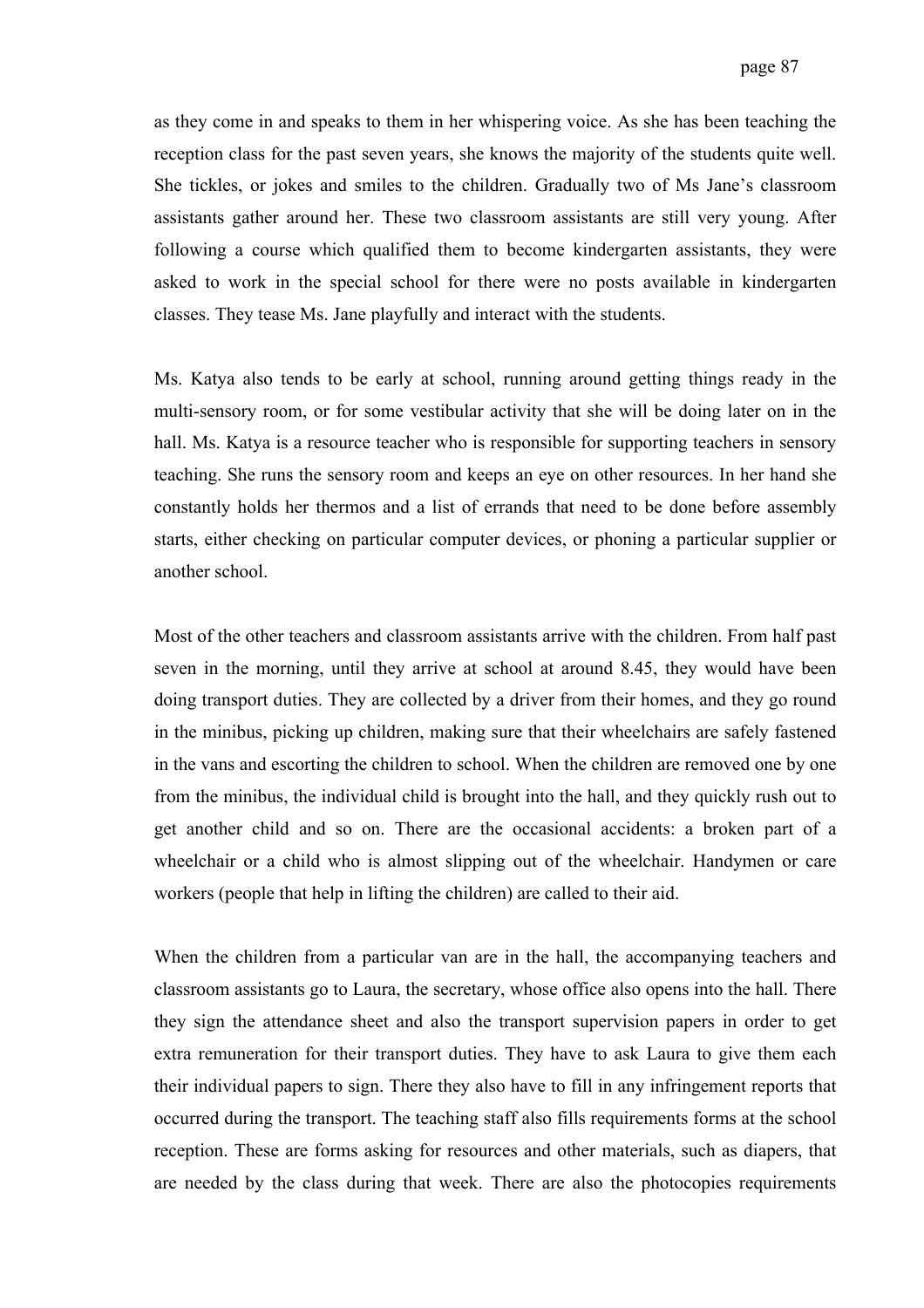forms. These processes are complex and tend to take a long time. I have observed lengthy discussions by the teachers and their particular classroom assistants on the amount of diapers needed, or discussions as regards resources. Lots of counting takes place. Often discussions have to stop because a particular classroom member has not yet arrived, and then the discussion has to be taken up again. But the final decision seems to be taken by the teacher. This is expected by the classroom assistants and often reinforced by the secretary. Phone calls are made to parents who would sent an oral message with one of the escorts.

After going next to the secretary, the teaching staff go to their respective classrooms to have a quick cup of coffee and a chat, and to share the latest news with each other. When the bell goes, everyone gathers in the hall. Someone always lingers about and is called by the others. The teaching staff very often gather either by class or friendship groups, but from the observations it is always the same groups of people together. Chatting goes on until the head of school comes into the hall.

Thomas and Jason are also around in the hall. They are the school handymen. They are on loan to the school from the Malta Shipbuilding Yard, that due to its being downsized, relocated its workers in various government establishments. These two workmen are extremely efficient, hardworking and reliable. Usually Jason would be carrying the small apparatus that measures the chlorine and acidity of the pool. He would look out for me and show me the colouring, which we would compare to a chart that he has. It seems to me that he does not want me to say whether it is fine or not, but to confirm that it is fine. In fact I always think that it is fine, with rare exceptions. But I do not understand anything about pools, chlorine or pHs! It is the pool coordinator who is difficult to convince. She is a classroom assistant that coordinates the activities in the pool. She had extensive training in a specialised method of teaching swimming. She comes in with a pale face from escorting the students to school. She says that travelling makes her sick. Jason and Thomas show her the pool readings. I step back and go and do other errands. She goes to the pool which opens onto the hall. She comes back to me with Thomas and Jason showing me the readings of the pool which she had done. Her pool readings are different from the previous. Again I have to match the colour to the chart. She grumbles that Jason and Thomas have done something to the pool, either extra chlorine, or have forgotten to back-wash it, or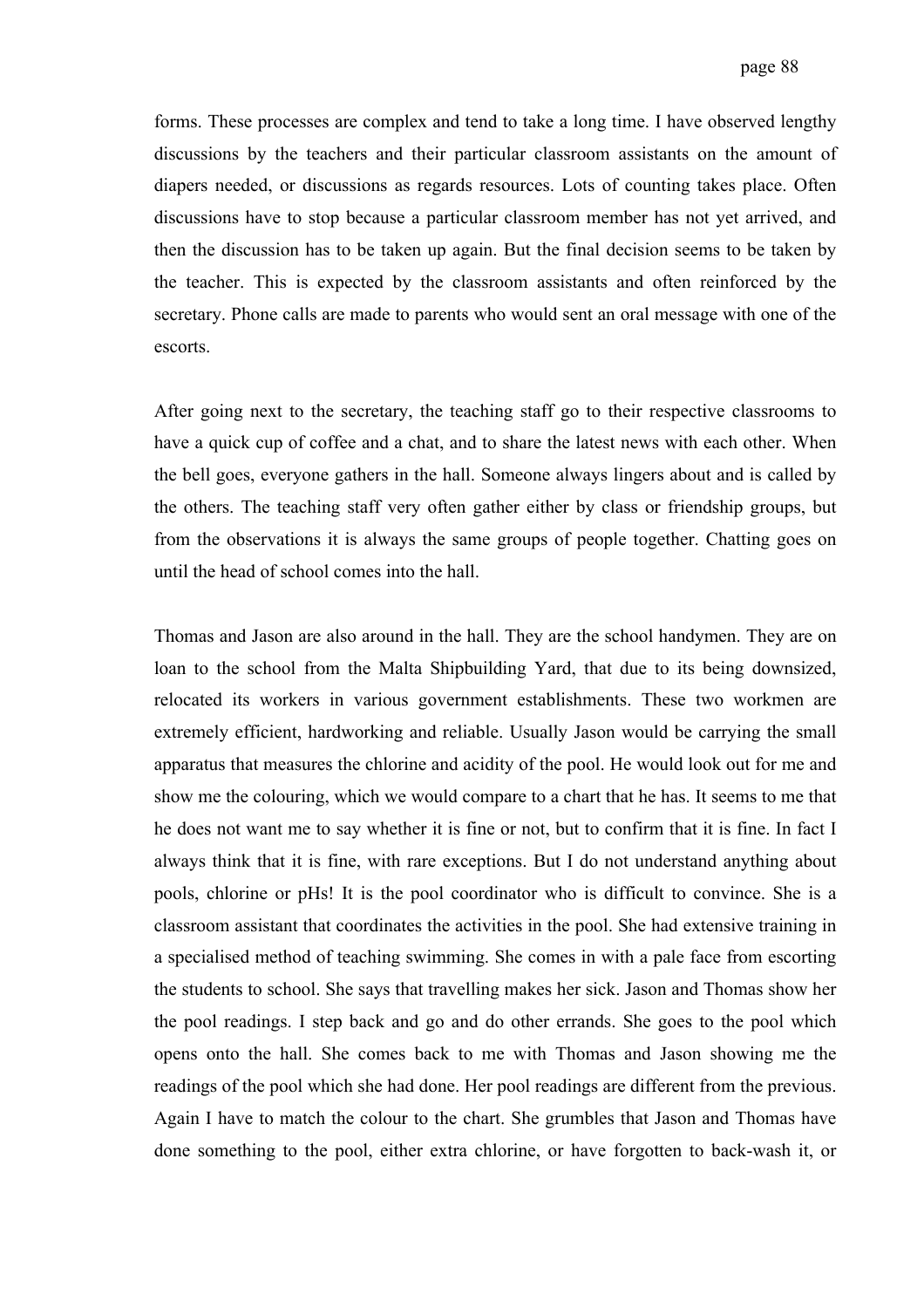something. I am caught up in the middle between the two. This happens almost every day. I try to be nice to all three of them.

When physiotherapists are at school they also come to the hall to check which students did turn up on that day. As each student is time-tabled for a particular session once a week or according to the needs of that student, they check if that child attended on the day. What distinguishes them are their uniforms and the fact that they are English-speaking. They wear white hospital garments even at school. Their head of section told me that when the physiotherapists are at school, the school becomes part of the hospital where they are based. Some of the physiotherapists are of British origin so between themselves they tend to speak in English, but they do switch to Maltese when they are talking to particular members of the school staff. John, the speech and language pathologist, always arrives at school half way through the morning assembly. Norma always comments in a loud whisper that he is late again, while Anne, another speech and language pathologist, is at school early and attends the assembly. Anne does not speak to anyone but floats around. She will not even answer a good morning. She says she is not a morning person. Although, besides being a speech therapist, she is also an actress, staff say that rarely they hear her talking. Everyone comments on her clothing. In spite of the fact that the school temperature is kept constant she feels cold easily and will wear heavy jumpers covering all her body and hiding her hands in these thick woollen jumpers (the average winter temperature in Malta is 15 degrees Celsius). School staff passing near Anne do not tell her anything, but as they pass her they start fanning their face with their hands as one does when it is hot.

Grace and Aaron are two seventeen year old students attending San Mark Special School. They have been there since the school opened. The school initially was intended to support students with physical impairments, but did not get any more students when inclusion started. Gradually it started giving a service to students with PMLD, however those few students who had stayed on at the school were gathered in one class, who are now on a transition programme. Both Grace and Aaron are able to manoeuvre a motorised wheelchair. Grace has a shrill voice. She knows everything about everyone. She moves around and says hello to the students that are wheeled into the hall. She goes to the teaching staff and asks them things. Her speech is difficult to understand, but Grace repeats and repeats and uses examples until her wants are met. Members of the teaching staff remind each other that they are not to talk about their personal things in front of Grace for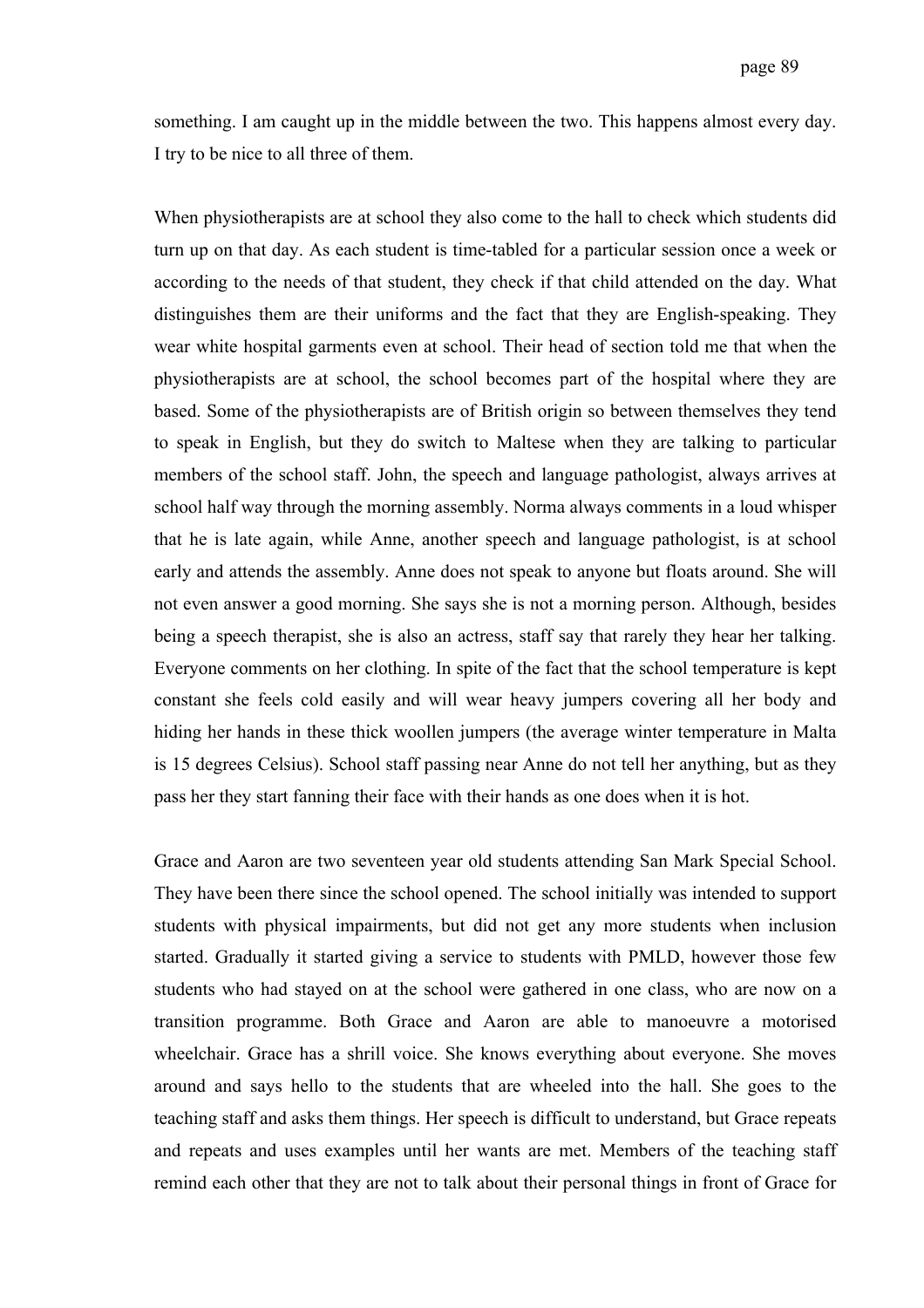she is able to repeat to her mother whatever she hears. When the prayer is said she always shrills out that she wants to dedicate the prayer to some member of her family who is sick. She is quickly told not to shout. Grace pulls a long face and sulks. If she is scolded too much she may even cry. Soon she pulls herself together and is again curious in whatever is going around her and talks in a shrill voice again. Aaron manoeuvres his wheelchair with more caution and will start crying if he is caught in a mass of wheelchairs. He usually laughs at Grace. It is very difficult to hear him talk. He will only call selected people, one of whom is Marianne, a classroom assistant. He is teased by the classroom assistants that he fancies her.

Twice a week a class is assigned to organise a religious activity in the hall at the beginning of the assembly, therefore every class would have on average to organise two sessions every six weeks. This activity substitutes the time allotted in the curriculum to religion. A particular theme is taken and an activity is organised around this theme. During one morning a theme around Noah's ark was done. Lots of animals were distributed to the students and the teaching staff was asked to make the students feel the different textures of the animals. Then a religious song was played on the CD, while the animals were placed in a big plastic tube symbolising the ark. What very often happens is that the head of school comments on the activity. Some activities are praised; others are reproved, and compared to other classrooms. What was observed is that when a class was reproved for one of these religious sessions, in the next time it held a session, some of the teaching staff would clap a lot as though to make up for the reproof.

Most of the teaching staff lean against the wall during assembly; some straighten up for the national anthem. The prayer and national anthem are recited. After, the head of school goes through a number of points that he would have written on yellow sticky bits of paper. From the observations I noted that people react in very different ways to his points. There is Norma that always comments, whether agreeing or not with what the head of school says. Norma seems to be the spokesperson of the classroom assistants, but Vivienne is the real fighter. The teaching staff have commented that she may not always know what the issue being discussed is, yet she always raises her voice and supports Norma. Sometimes when an issue is mentioned, this is carried on for days. The classroom assistants and the head of school will carry the argument over the following days. The discussion, which starts during the assembly, also continues during the day. Norma goes around all the classrooms and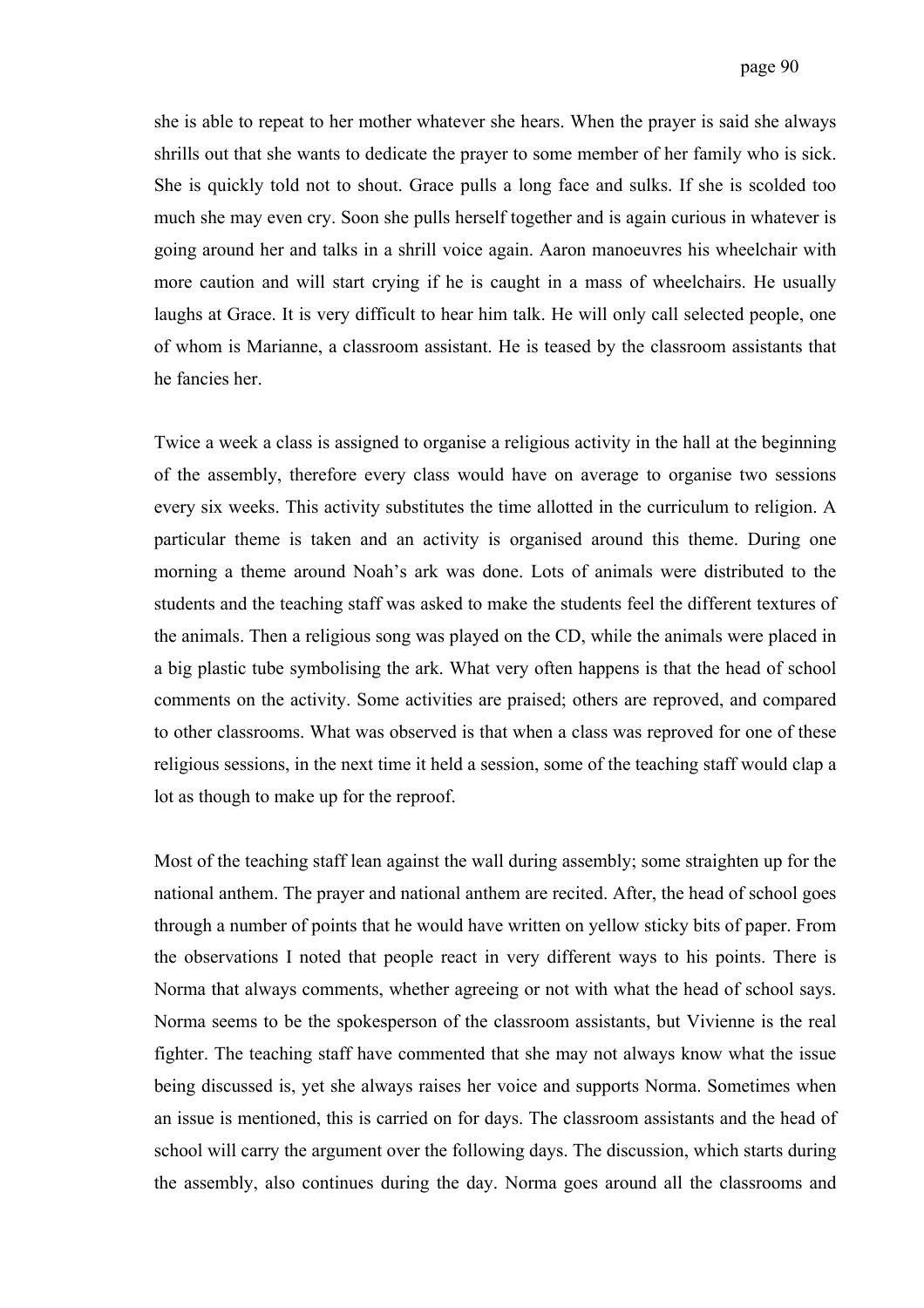talks with the classroom assistants, who at times discuss endlessly the issues amongst themselves at classroom level or from one class to another.

The classroom assistants are divided into groups. The dominant group of classroom assistants are those who have been in the school since it was founded. Norma and Jemma are the leaders of this group. Vivienne is the fighter of the group, another few follow. These are involved in trade unions, and know their whereabouts in terms of working conditions and terms. Norma and Vivienne have been on the school council, representing the classroom assistants for their third time. With union support they have organised strikes for various reasons in the last years, for example, they did not change the students' diapers until care workers were provided in school. The classroom assistants argued that lifting students, even with hoists, does not fall under their job description. The head of school tried to dilute their effect by introducing more classroom assistants in the school. The new assistants were all young. He argued that the effect of the old group will diminish. But these young classroom assistants were either indifferent about the old group, or were sympathetic to them. Certainly no one goes against them.

Occasionally when the head of school meets teachers in teachers' meeting he repeats all over again to them the points that he had mentioned in the assembly that week, and argues his points further. He warns the teachers that they should be in control of their class. The teachers are very quiet, and no one either answers back or argues a different position to the head of school. They are often accused by the classroom assistants of accepting everything that the head of school says.

These relations are constantly going on in school and the dynamics of the assembly projects a lot of what takes place elsewhere. The assembly is just one moment in the life of the school, but in this moment there is a repetition that 'conserves' the power of different players in relation to each other. In the next story I focus on Nina, who is able to relate power relations not to others, but to herself. This however gives small possibilities to some of the teaching staff to go beyond their relations.

### *Singing the National Anthem*

I also read the hall snapshot in the light of what Deleuze and Guattari (1986) call content and expression in their reflections on Kafka even if they are influenced by Spinoza in the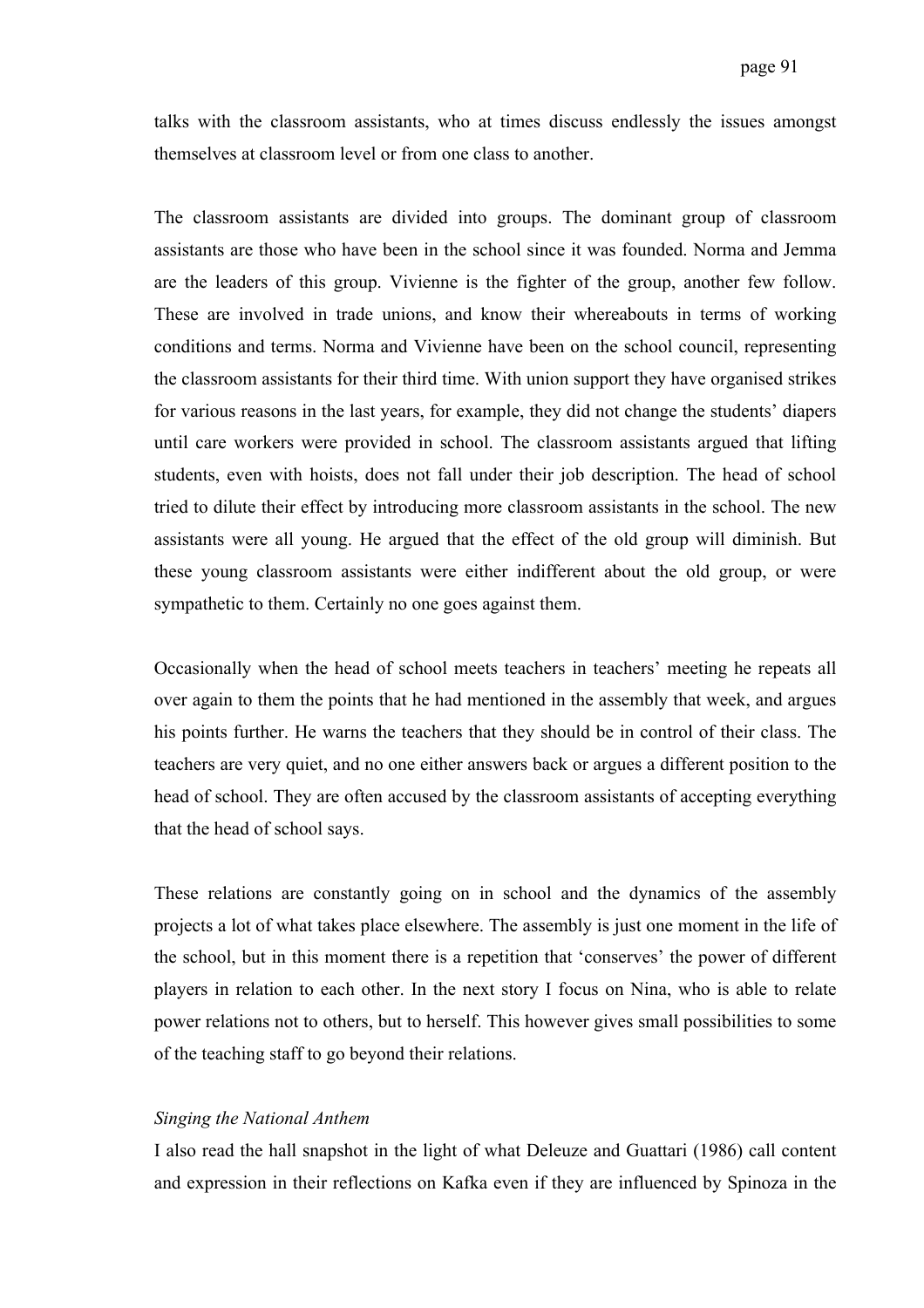latter term. In the hall the majority of the teaching staff stand behind the children during assembly. The head of school faces the students. The students are caught in-between the teaching staff and the head of school. One of the everyday activities is the signing of the National Anthem. The classroom assistants and teachers, and all those present in the hall stand up straight even if they have been resting against the wall. The adults in the hall are not scattered, they are grouped all together as the head of school wants this so that he can address them better. They are a group of people, standing straight, at the side of the hall, singing. For Deleuze the content is people standing straight, while the expression is always gathered in the same place, a particular side of the hall singing the national anthem. But this is also similar to the students who are in between the staff and the head of school. Scattered around the hall, crouched in their buggies, most children are still asleep and covered all up, just arrived from their home after approximately an hour's trip. Most do not sing, with the exception of Grace and Junior that are helped to stand when singing the national anthem.

The staff straightening up could be read as them moving, but they are moving into a closed position. An ordered position that is almost a must, while singing the national anthem. It could be a colonial influence. Whatever the cause, the staff members are standing with their arms by their sides. The singing is not very enthusiastic, and if Tina, the person who usually intonates the singing of the national anthem happens not to be there, the singing leaves much to be desired. This for Deleuze could be seen as a blocked experience, neutralization of experimental desire. Oppressed and oppressing, minimal connections, childhood memory and territory (see Deleuze, 1986, p.4-5). Music here is reinforcing the content and expression.

Unlike the teaching staff, Nina, as recounted in the introductory story, is able to engage in activities, such as lifting her hands and feet, making lots of strange noises that the teaching staff can in no way do during the assembly. While the teaching staff is caught in an apparatus of relationships that are reproduced constantly, Nina does not seem to be so. Not that she can do whatever she wants, but she has built an assemblage that does not seem too dependent on others, an assemblage with minimal relations with others. She does not need to interpret power relations, or her position and place in relation to others as the teaching staff do. What she does is also situational and not based on some sort of power that is concerned with conserving.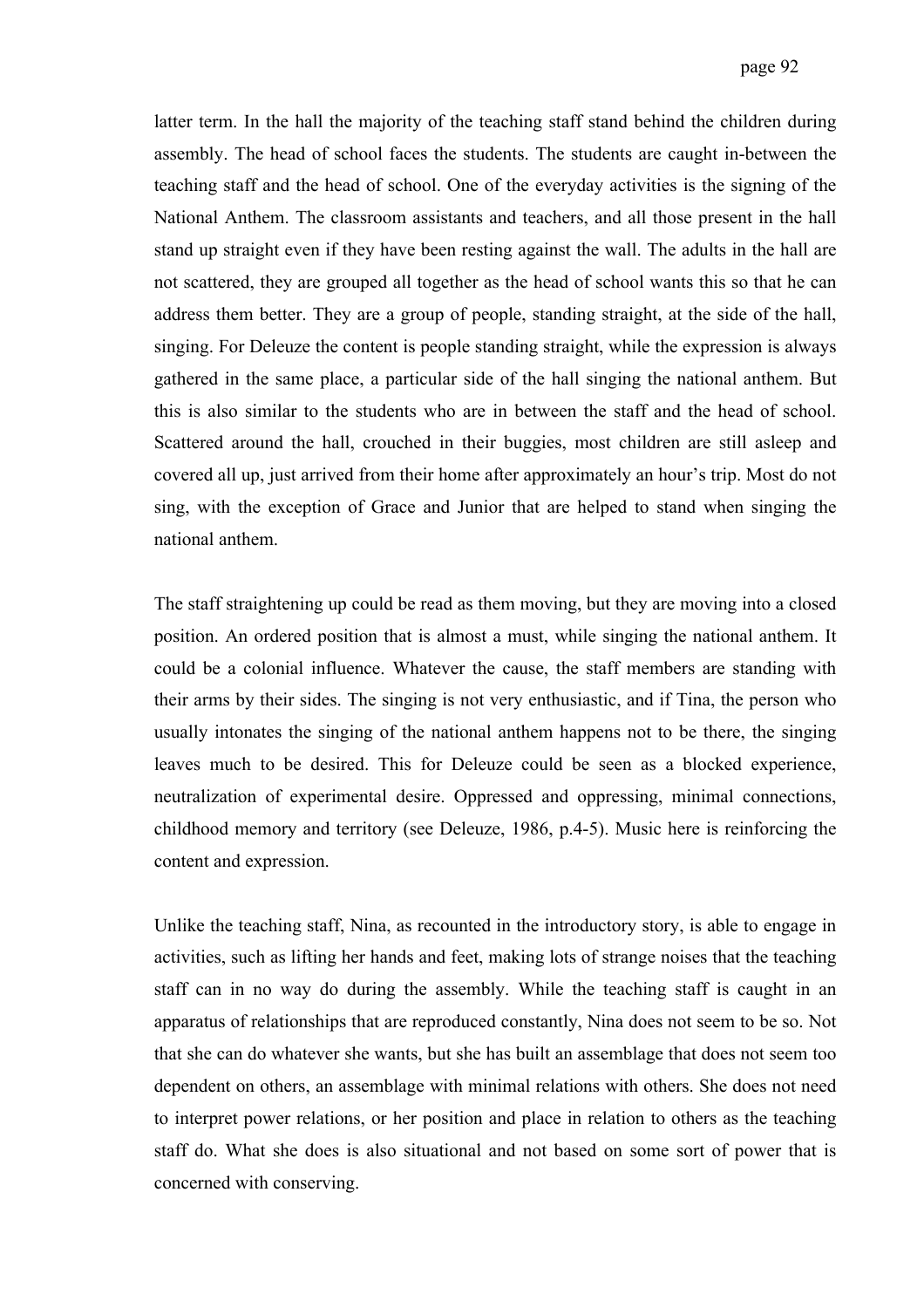In Deleuze and Guattarian terms, Nina is "outside its sovereignty [state] and prior to its law: it comes from elsewhere" (Deleuze and Guattari, 1987, p.352). If the teachers and classroom assistants and the head of school can be read through Deleuze and Guattari's idea of chess, Nina can be read as the Go game (ibid). The Go game is "another justice, another movement, another space-time" (ibid., p.353) to the state apparatus. Deleuze and Guattari talk of this as the war-machine. Like the Go game, Nina organises herself to a particular space, but this organisation seems aimless and without any departure and arrival.

What Nina does with her body position is consistent with this. While the staff is gathered straight singing, she is all over the place. She turns on her back, slides down in her buggy. She risks sliding down. But there she is feet in air, almost doing summersaults. Her hands in the air. This contrasts greatly the straight teaching staff packed at one side of the hall. There is movement in Nina, allowing for new connections, memory blocks, and deterritorialization.

Another focus which I think is important to note in the opening story is that singing that is taking place during assembly time. Apart from the occasional religious hymn, or CD played by a class during the religious activity, it is the singing of the national anthem that takes place every day. This is the focus of my next reflection. Music and songs on the one hand are a form of art that are considered to be most capable of affect, but also on the other hand are fixed to a music composition that needs reinterpretation. The national anthem originally was written as a school hymn. Gradually it become used and adopted on a national level. The national anthem could be seen as a composed and semiotically shaped piece of music. The national anthem reproduces (like the tree, logos, royal science). What does it reproduce? The teaching staff members who are leaning against the wall, or talking amongst themselves stop to sign. They straighten up, with their hands down by their sides. They sing. Apart from this reproduction which is evident through the movements and actions, it also reproduces sets of memories, for example: that one is working in a state school, that the assembly is coming to an end. The national anthem is reproducible because in its structure it is composed music that in theory needs a small band to be played with a conductor.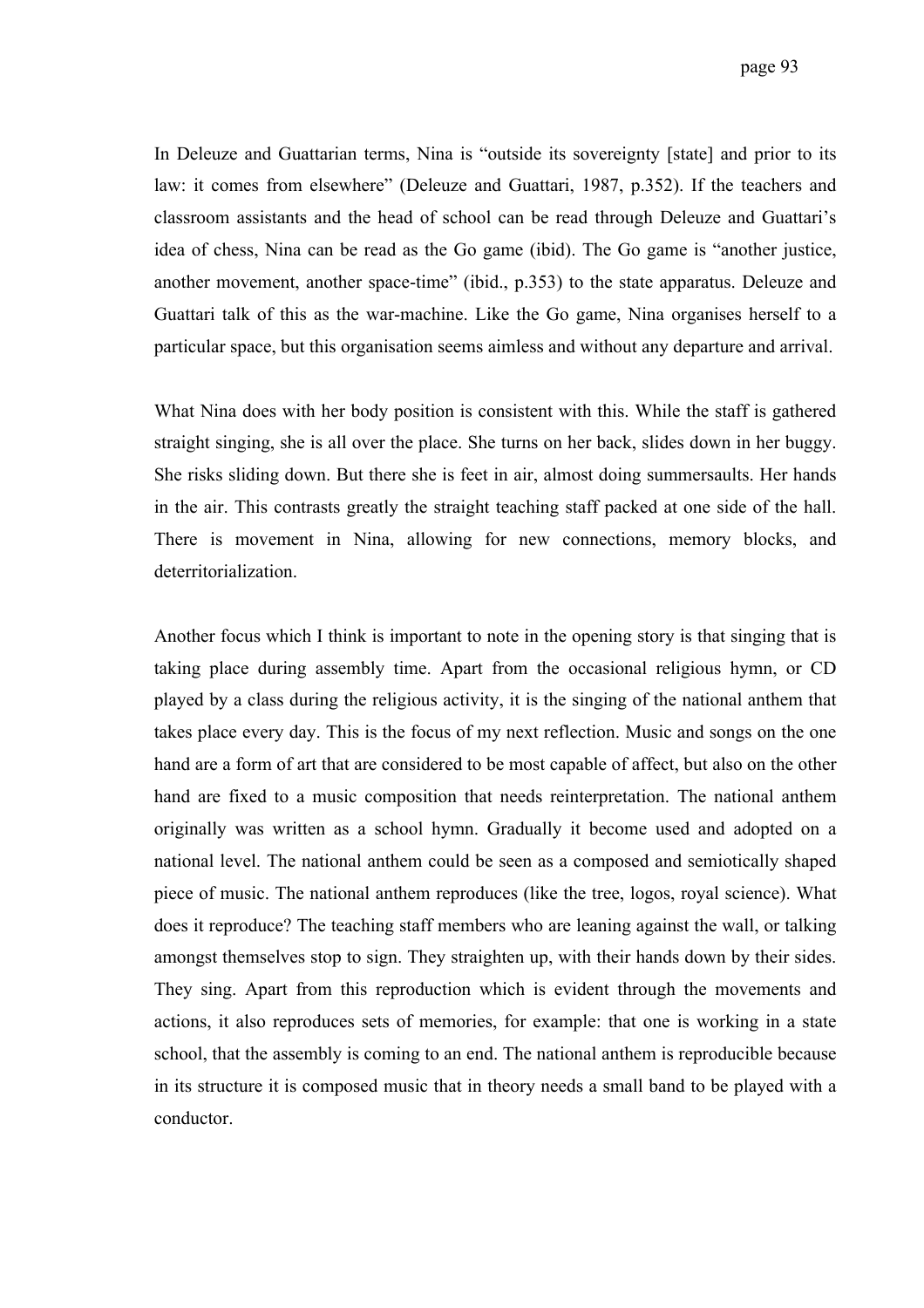This contrasts Nina. She invents her sounds at different times during the assembly. She occasionally invents new sounds: *tok tok* seems to be the latest sound that she was doing when I was collecting the data. She plays with her hands in her mouth producing funny noises. They are at times, even when the national anthem is sung, she burst into laughter. Loud sharp laughs.

The plane of immanence of the national anthem and Nina's *tok tok* sound seem to be of very different nature. The plane of immanence of the national anthem infers, concludes, induces from them to which it gives rise to people getting straight with their arms by their side singing. The plane of immanence of *tok tok* is only movements and rest, speed and slowness between unformed elements. It is Nina almost cart-wheeling in her buggy, with her hands in the air or in her mouth producing strange sounds.

This is not only to contrast the national anthem with Nina's sounds per se, although this is also significant, but to see both the singing of the national anthem and Nina's *tok tok* sounds as a stable moment in the flow of becoming-life (Colebrook, 2002). The national anthem could be also a plane of immanence of only movements and rest, speed and slowness between unformed elements. Ruth is at the side of the hall. She may be asleep or giving a big tantrum. The moment we start signing the national anthem she starts moving her feet in the air with a particular rhythm. Her hands are in front of her chest and she laughs. One of the classroom assistants comments that Ruth may be the only one in the hall who really enjoys the national anthem. The composers of the national anthem would be really proud of their work if they had seen Ruth's actions. Maybe Ruth is affected by the national anthem as it was intended by the composers – a song for children!

### *Smiles*

While the teaching staff organise themselves in relation to the power difference to each other, Nina organises her power relations to herself, and in relation to no one. Nina is viewed differently, but there are moments when the teaching staff links to the Nina's *another space-time*, and are carried away in that time. Joanne takes up Nina's sounds, movements, legs up in air. She is carried into Nina's *another space-time*, where the relations between her and Nina are different from hers and the rest of the staff. Not only does she enter Nina's *another space-time*, but tries to call me and the other assistants into this *another space-time*, while we tried not to smile, in spite of the school audit that is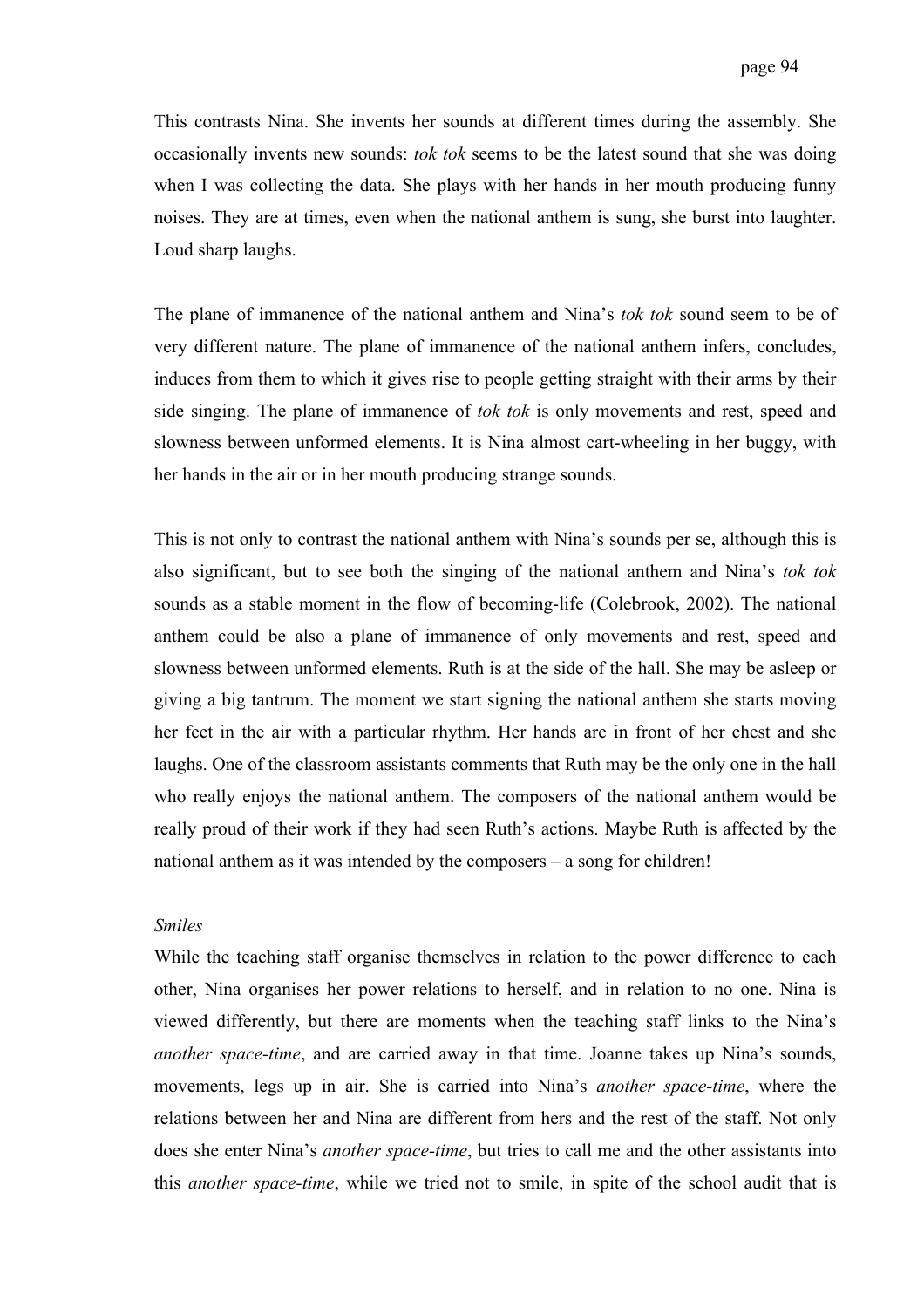coming up soon. As Deleuze–Guattari point out, the *another space-time* of Nina becomes our space, implying that our space has been territorialized and deterritorialized (see Deleuze and Guattari, 1997, p.353).

For short moments I feel called into her space. I am straight with my hands at the side singing. While through Joanne's eye contact I look at Nina and smile and laugh, the head of school is talking about school auditing, and I try to cover the smile that I get from seeing Nina at her acts. I try to cover my smile. School audits are not something one smiles at. For short, very brief moments I wander with Nina even if I am there straight with my hand at the side signing or trying to look attentive to what the head of school is saying about school audits. This feeling is somewhat similar to the feeling of Deleuze who said that he wandered; that he was a nomad from the comfort of his chair in his study.

### **Story Three: Tantrums**

Ruth is in her buggy. She is wearing a plastic blue helmet and her head is lowered to one side. Her left foot is extended and raised, constantly swaying up and down in the air. With the movement of her feet she makes her buggy squeak rhythmically. She has a headphone on her left ear. Sometimes she laughs alone and puts her hands together over her chest. During the assembly when the National Anthem is sung, she puts out her two legs and swings them violently in the air. The buggy squeaks even more urgently.

Ruth is wheeled to class.

On arrival at the classroom, Ruth joins the other children who are in the process of being transferred to their specialised chair before the hello song starts. A care worker, whose role is to help out in handling children, is called, and he comes along with a hoist. Ruth and all the other children will have come to school already with their hammock underneath them. This is part of the school policy so that handling is less of a strain for the children and staff. Ruth's hammock is fastened onto the handles of the hoist and she is suddenly suspended in the air and raised. Knowing that Ruth enjoys this feeling, she is not immediately placed in her chair but is left suspended for a few minutes. In the meantime other children are being transferred by other staff, as, having a less significant impairment than Ruth, these children are less demanding. She is left suspended in air for a few minutes, with constant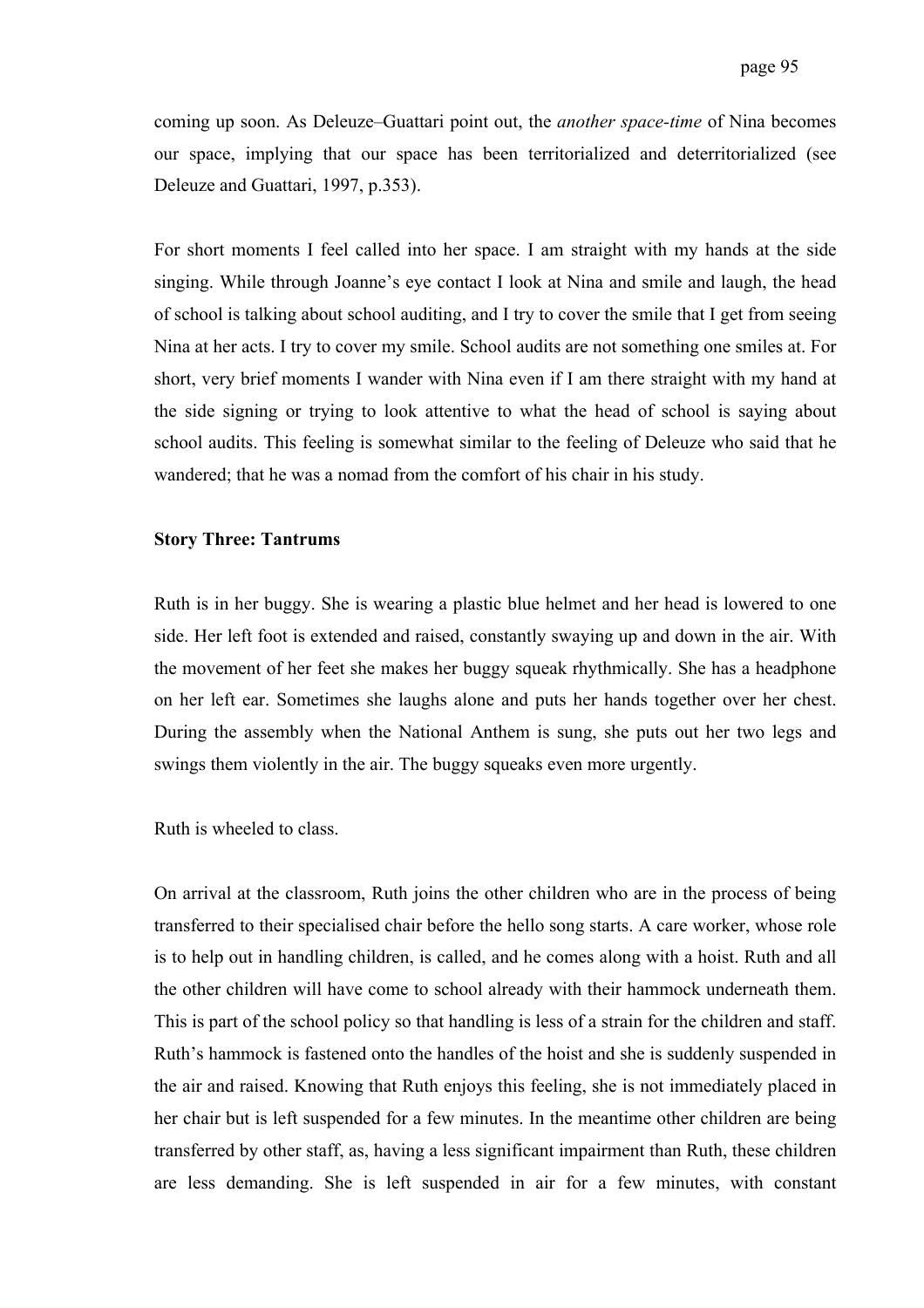supervision, and the handler swings her from side to side. Her enjoyment of this is shown by her little laughs and her hands in front of her mouth and chest. She shivers with the intensity of her enjoyment.

Ruth is eventually lowered down to her chair. The handler, two of the classroom assistants and me are working around Ruth. The moment she is lowered to her chair she starts kicking and banging her head. She cries and shouts. She stiffens and extends her back, resisting the seating position, and therefore she needs to be held so as not to slip from the chair. Someone tries to grab one of her legs and position and tie it as this will force Ruth in a sitting position. She is tied from her chest and waist and legs. She is still head-banging. She starts to sweat. Water drips from her head under the helmet. The voices of people around her start to escalate. Tamsin starts crying. Ruth does not stop.

What can one do when Ruth is giving a tantrum? What can one do when Ruth gives five or more big tantrums in one day?

Select one, two or more of the following options:

- Get the torch out of her bag. Switch it on and start moving it in front of her eyes. Talk to her about the light. The torch has colour filters, so you can change colour. Ruth seems to prefer yellow light.
- On a sunny day take Ruth in the veranda and play peek-a-boo with the curtain hiding the sun from Ruth. When doing this be dramatic and use voice so as to make a big fuss when the sun appears.
- Take out the Walkman and one of her cassettes. Stories told by her father are recorded on these cassettes. They are not exactly stories but her father talking on endlessly for hours usually using a number of characters where Ruth is always the major character.
- Play a particular song from the CD player. Make certain that the CD player is programmed well so that the song can be endlessly repeated. The volume should not be too low.
- Talk Ruth for a walk around the school and out in the sun.
- Get a candle and loads of matches. Light the candle and pass it just a few centimetres away from Ruth's eyes. Ask Ruth to blow it out. Sing happy birthday. Ruth will try to blow but you have to blow it out. Clap when the candle is out. Relight the candle. Be careful of wax – had a few accidents where Ruth and the teaching staff ended up slightly burnt, for Ruth may reach out for the candle sometimes.
- Tell Ruth a story. Tell her the names of the fairy tales and she will show you the one she wants. Usually she tends to prefer one particular story over a period of time, for example Little Red Riding Hood for a week or so. Ruth should be in the part of the main character, as well as her mother and father. So the story is called Ruth Red Riding Hood.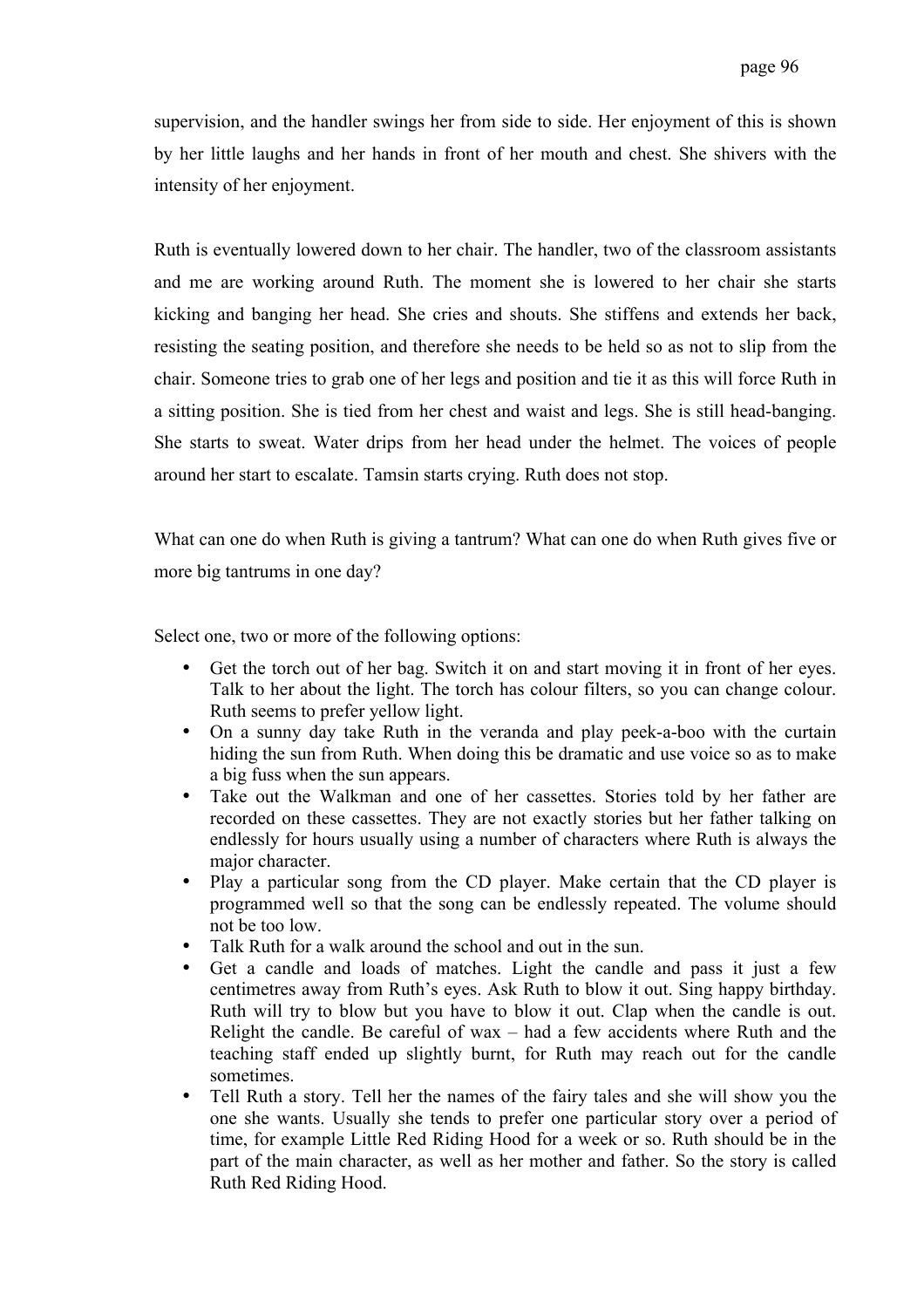If Ruth does not stop head banging, shouting and kicking, then there are two extreme measures:

- Grab her and throw her in the ball pool. Do not worry she will not get hurt as there are plenty of balls to soften her fall.
- Take her to the pool and give her a swim, even if it is not in her time-table. Her mother always puts Ruth's swimming costume in her bag, for days like this. Tell her the story of the spider while in the pool.

When are you going to put Ruth on some medication, Sylvia and Bernard?

Sometimes Ruth is brought to school by her mother or father. That means that she did not sleep at night. That means that she will sleep for the first two hours or so at school. We will leave her in her buggy and make certain that no one disturbs her – it will be calmer for the first few hours.

Other times Sylvia or Bernard phone to say that Ruth will miss school. The class is much more relaxed.

## *Planning and preparation*

In the literature review, Derrida's idea of différance (1982a) is touched upon with reference to the notion of supplementarity. This seems to be apt for Ruth whose demands upon us always exceed what is expected, prepared and planned for her. Our *telos* is questioned and broken. The supplement is something which is not considered as core but Ruth makes it essential from us. The supplement takes place at the moment when the text is established. When the centre is decided upon, that which is external to the centre takes its own life. Ruth's agency seems to call us to regard that which is not decided and exceeds our expectations. The nondecided, the ghost, becomes decided and vivid through Ruth. Ruth is "at once a chance and a danger, exert[ing] pressure on us" (Derrida, 1992d, p.5).

This story outlines how the school and class all consider Ruth's abilities and needs in their planning and preparation. In her Individual Educational Plan (IEP) there is also great detail about how best to cater for her needs and each day my classroom programme is chiefly influenced by Ruth's state of being. The intricacies which are dwelt upon will be explained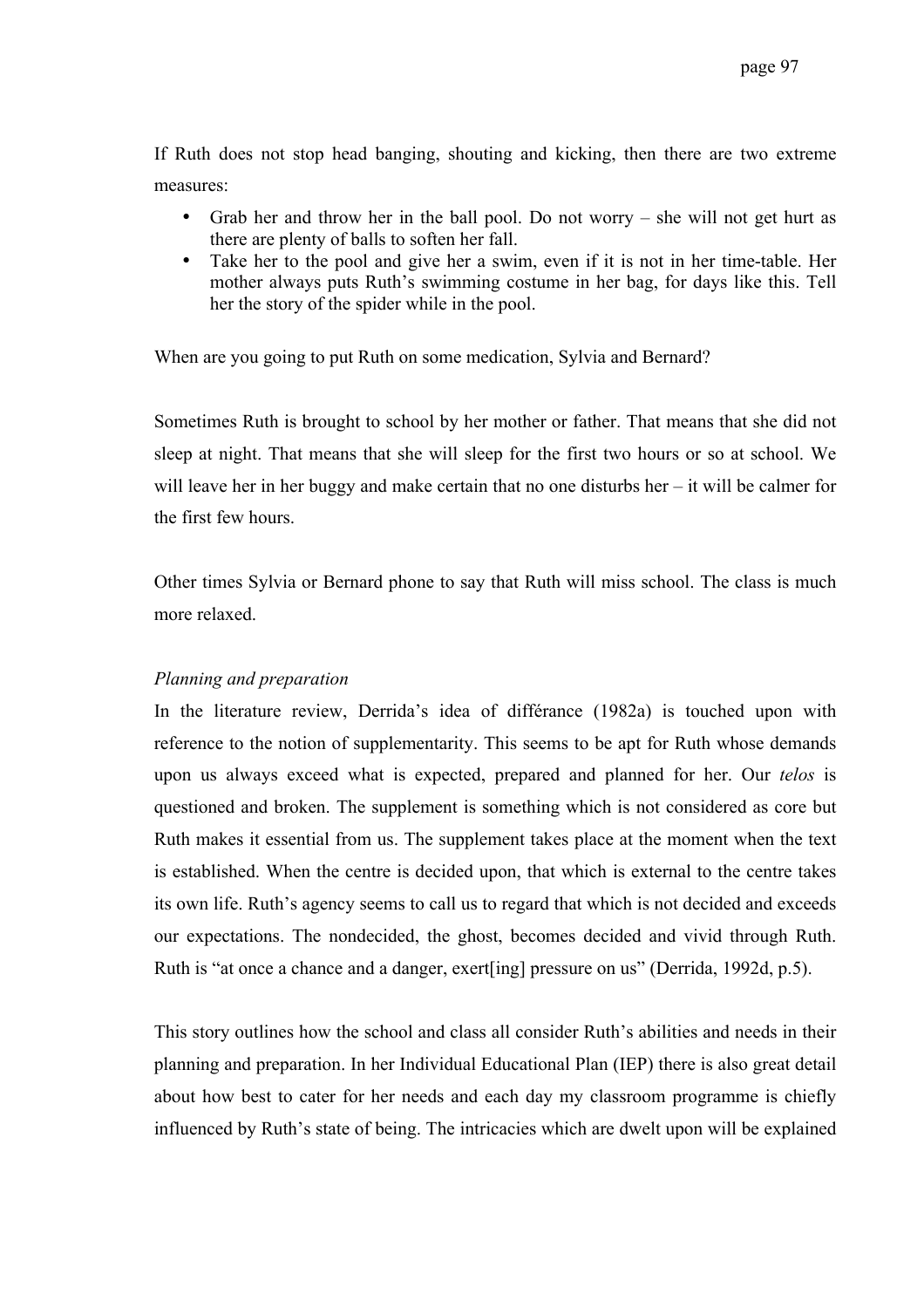here. Ruth's supplement of our planning and implementation of programmes is the focus of the Chapter Six, as is also the notion of tiredness is explained.

When an activity is carried out with Ruth, it is of the utmost importance that the person with her is fully prepared and that nothing is left out. The plan needs to be fool-proof and the resources at hand, with contingency plans ready just in case something does not work. She is the yardstick against which I measure and gauge my lessons, and in my daily preparation I always know which of my assistants are to be with her and exactly what they are to do. Particular assistants are chosen for particular activities with Ruth - there are assistants who in the two years of data collection have never worked with her. One particular classroom assistant asks me not to assign her to Ruth, saying that she will do triple the work with the other students rather than one activity with Ruth. Some of the other assistants have found their own ways of working with her, but they all emphasised the need of being as prepared as possible.

Sylvia, Ruth's mother, is another force to contend with. When Ruth first started attending the special school she was placed in my class. Ruth's mother told me that whatever happened I was to take care that Ruth did not hit her shunt, as this was her basic physical need, to remove excess water from the brain. Damage to the shunt meant that Ruth would have to undergo major surgery. However, it is interesting that Ruth's head-banging seems to frequently take place on that side of the head where the shunt is. It is sometimes thought that Ruth receives stimulation from banging her head on that side. On occasion it has also occurred to me that Ruth understands that we are worried about this and therefore uses it to manipulate us into giving what she wants.

The planning and preparation for Ruth's IEP seems an anxious time for all involved. The interviews carried out with the staff corroborated this, adding that they feel tense throughout the meeting. Ruth's mother wants to know every detail about her daughter and also about the activities done with her. No one knows better than Sylvia how difficult her daughter can be, yet this does not deter her from going down every path which might be helpful in further reaching Ruth's potential. It must be noted that Ruth has a multisensory room at home, which her parents have set up for her. This room is equipped similarly to the one at Ruth's school. Sylvia and Bernard have taken Ruth to see several doctors, local and foreign, so that no stone is left unturned and every possible care is attempted. She has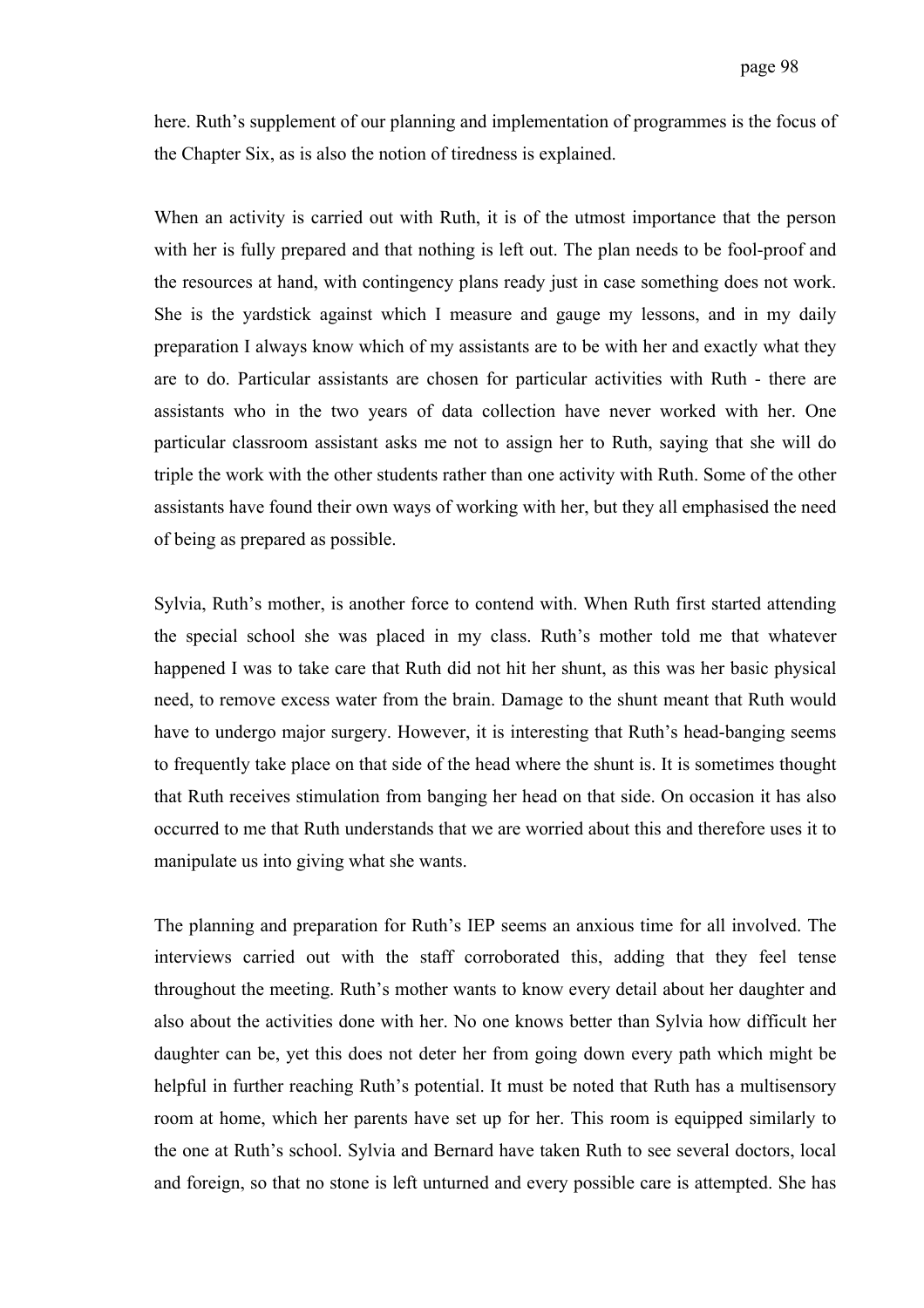also been attending a nongovernmental organisation for specialised support since she was only a few months old. Ruth's mother writes on the communication book every day, giving details about what happened at home the day before and about how Ruth's night was, so as to prepare us for the day. She also asks and challenges us through the communication book, as the following excerpts show.

In class, the moment I start working on a book or a resource, Ruth's parents are the first to get the book at home and to carry on activities which are started in school. If Little Red Riding Hood is being done in class, at home Ruth would have not only the book, but also the CD and resources. This in turn encourages the parents of other children in class to be more participative. I once conducted six sessions on literacy with children with profound and multiple learning disabilities and Ruth's mother attended each one, each time giving reports on how the application of what she learnt the previous session had worked out with Ruth.

Ruth's mother also visits the school frequently. San Mark has an open school policy and parents are welcomed anytime in the school day. Ruth's mother can turn up unexpectedly to attend a speech therapy session with Ruth, or can come and spend half a day with us in class. She can also come and stay for a few minutes outside the classroom door looking in through the window. This she does to prevent Ruth from playing up in class as she would take advantage of the situation if she knew her mother, and more so if her father, was there. It is as though she senses that when both the staff and parents are present in school there is ambivalence about who is in charge of her. Ruth's mother would like to comply with my wishes and programme, whereas I may feel uncomfortable demanding from Ruth as I would without her mother's presence. If Ruth needs to be scolded, who is to do it, myself or her mother? Although the roughness and aggressiveness of the actions when Ruth's legs are tied to her pushchair are the same as that done at home, nevertheless there is discomfort when the actions are carried out in school in front of the parents. It somehow feels as though the parents are being blamed for their daughter's wilful behaviour. Although Ruth's mother will uphold any decision I take, it is still not an easy situation. Ruth senses this uncertainty and may try to turn the situation to her advantage.

Ruth's mother is also very much involved as a parent on a whole school level. She has joined the school council and is now president of the education branch of the National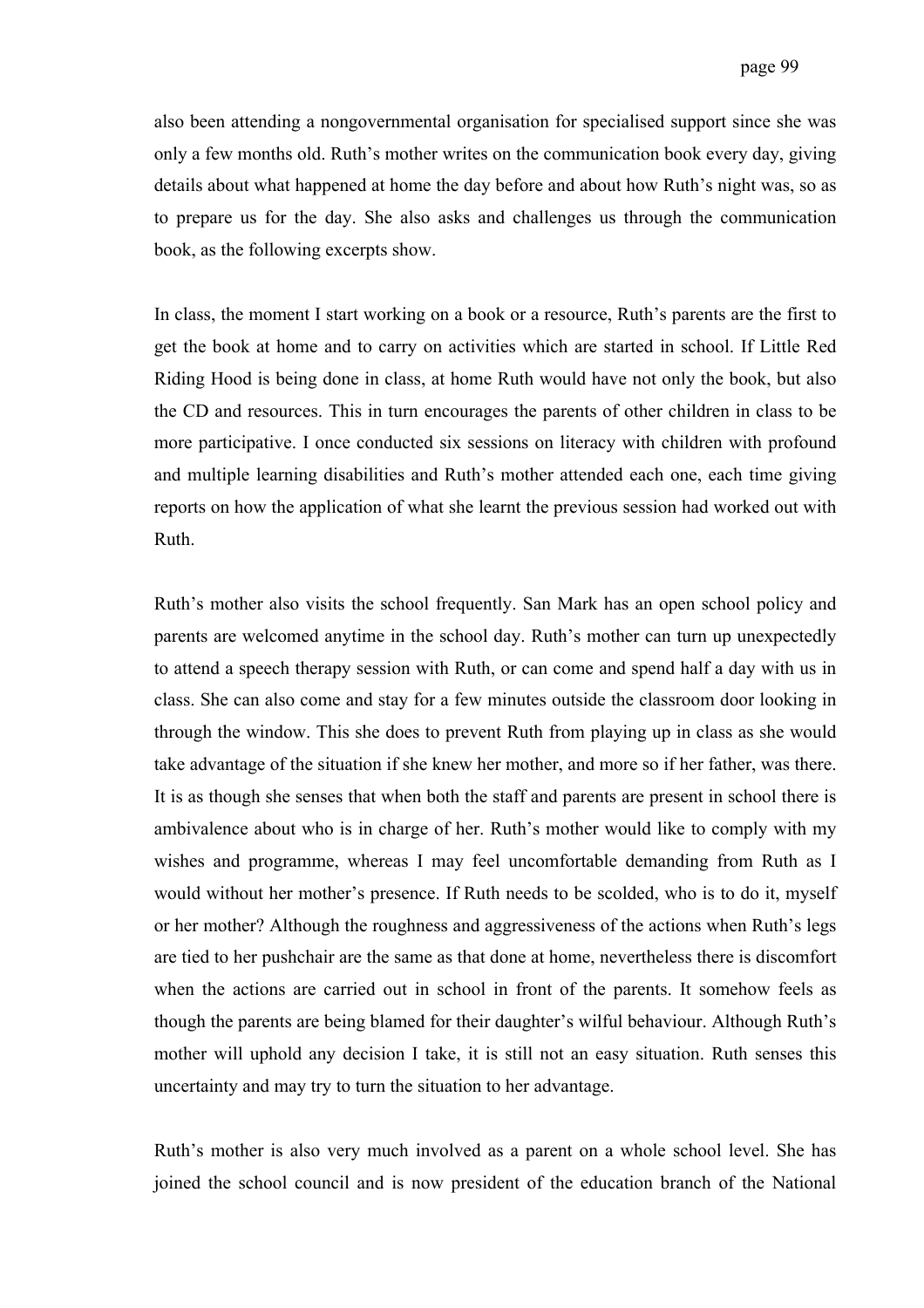Parents' Society for Persons with Disability. Each time I am asked to give a talk or a lecture, I ask her to accompany me and she never fails to do so. The story of her pregnancy with Ruth, the birth and the gruelling months following this are told by her mother in an attempt to sensitise persons whose line of work involves day to day contact with disabled children and their parents.

One of the harrowing experiences which Ruth's mother describes involves the various doctors who were involved with Ruth when she was born. True to the medical model of disability, they focussed on her impairments and predicted that Ruth would not live beyond the first few days. When she survived, they spoke about how her life would be limited. According to the eye specialist, Ruth would never be able to see. There would be no communication or relationship with her parents. It was very difficult to find some form of encouragement from anywhere. And yet today, not only can Ruth see for light, but light is one of the stimulations which she prefers and which can be used as a reward. Moreover, as already mentioned in the introductory chapters, Ruth has actually discovered a method of signing which is unique to her. It is not developed even more because Ruth's physical condition does not allow it and an alternative substitute for manual dexterity is still being explored with her. At the moment, computer aided communication is being attempted, with the hope that Ruth's behaviour will improve when she is less frustrated because she cannot communicate so much. However, she can sign in favour of and against something, so she has the ability to choose her preference from the options laid out in front of her. Ruth signs for other important things and can also point out the body parts when these are asked for.

Ruth puts signs together so that the people around her can understand what she wants. Her wants rotate around story-telling and singing songs, and around which kind of light she wants one to put on. She can understand that when we talk about the pool this means that she will be swimming. Ruth can also show how she feels – she smiles, laughs and puts her hands in front of her chest and mouth in pleasure when we talk about particular subjects, such as her parents and cousins. We get the impression that she knows what we are talking about, as evidenced in the interviews with the staff. As an example when we talk to her about physiotherapy, she starts to misbehave and may start having a tantrum as she does not enjoy the therapy sessions.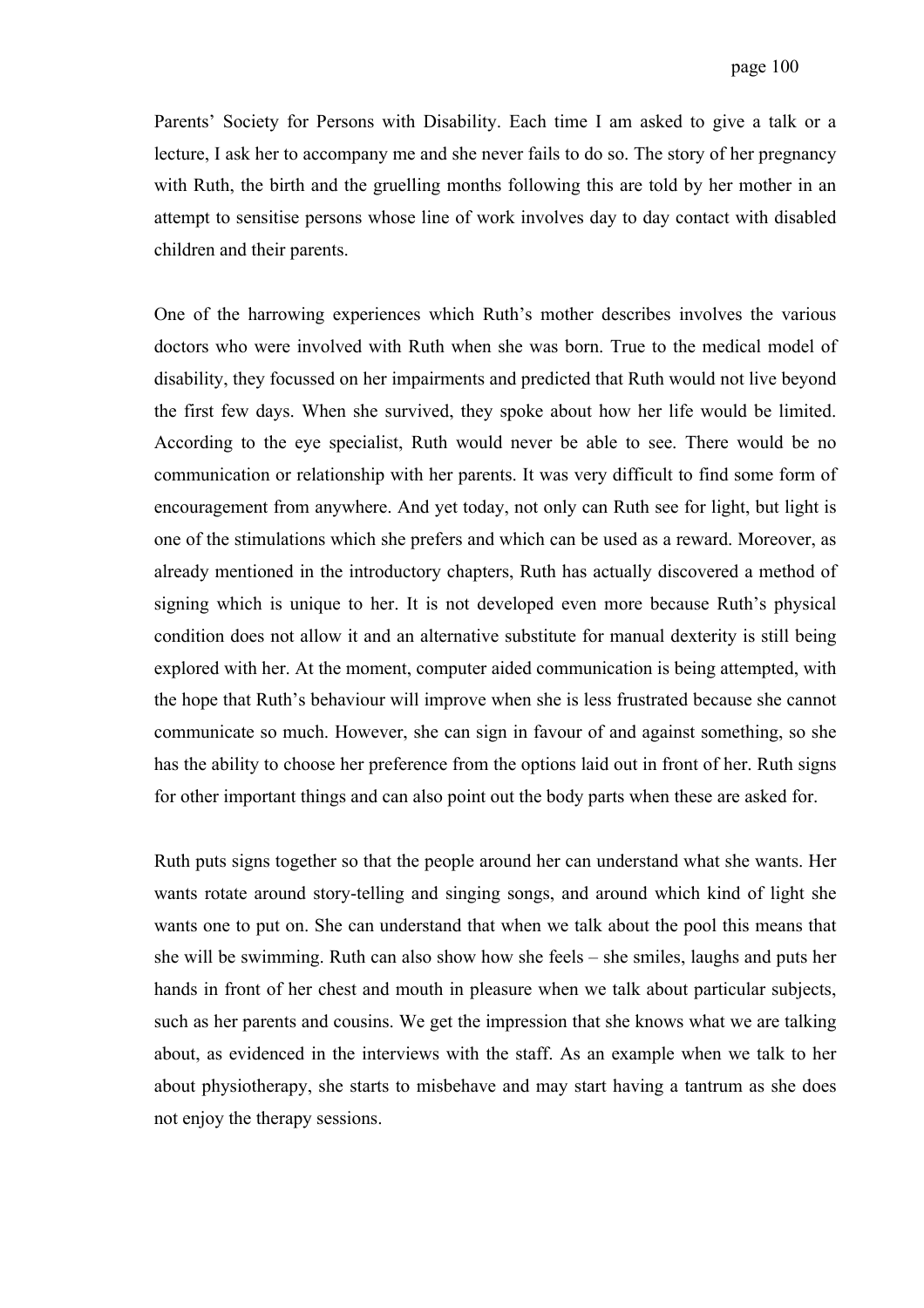Having said all this, it can be understood that the IEP session is a tense time for everybody involved. In the interviews, the classroom assistants were asked about the targets of the children they were interviewed about. It is interesting that whereas they were somewhat vague about the rest of the children, all the assistants had Ruth's targets clearly in mind. Prior to the IEP meeting itself, numerous mini-meetings take place among the various staff members and professionals involved with Ruth. It is as though all are eager to have a common idea, to iron out inconsistencies, to be prepared. We want to be judged favourably by Ruth's mother, and also by the non-government organisation which Ruth attends. It is also a question of wanting to present as continuous a programme for Ruth as possible, by cooperating with her parents and with the tutors in the nongovernmental organisation. As an example it was agreed that new signs will be introduced by the tutor outside school, as he was the person who had always done this even before Ruth ever started attending San Mark. It was further agreed that the school needed to be informed immediately so that the new signs could be consolidated there.

Very detailed planning takes place in the meeting and set out so that clear roles are designated regarding Ruth's development of communication. The words which we judge are important for Ruth are chosen and the kinds of signs which might best describe those words are suggested, with Ruth's physical difficulties in mind. This process is lengthy and requires commitment and effort. With regards to behaviour management, several routes are also tackled. Primarily, the aim is to reduce situations which are pinpointed as ones in which Ruth generally misbehaves. However, strategies to divert Ruth's attention when she cannot have what she wants are agreed upon, as are also the consequences of her misbehaviour. There are behaviours which everyone agrees need to be eliminated. An example is to reduce Ruth's incessant demand for stories except in designated times of the day. We all know what we have to do, we all have our roles.

#### *Giving a lesson*

So what are the fruits of all our plans and preparation? How does Ruth benefit from them? A few points are focused on in this chapter to give an idea of this.

In absence of a provision of a syllabus in our national minimum curriculum for children with profound and multiple learning difficulties, San Mark School subscribed to a curriculum which gave some ideas for the teachers to follow in class. In the area of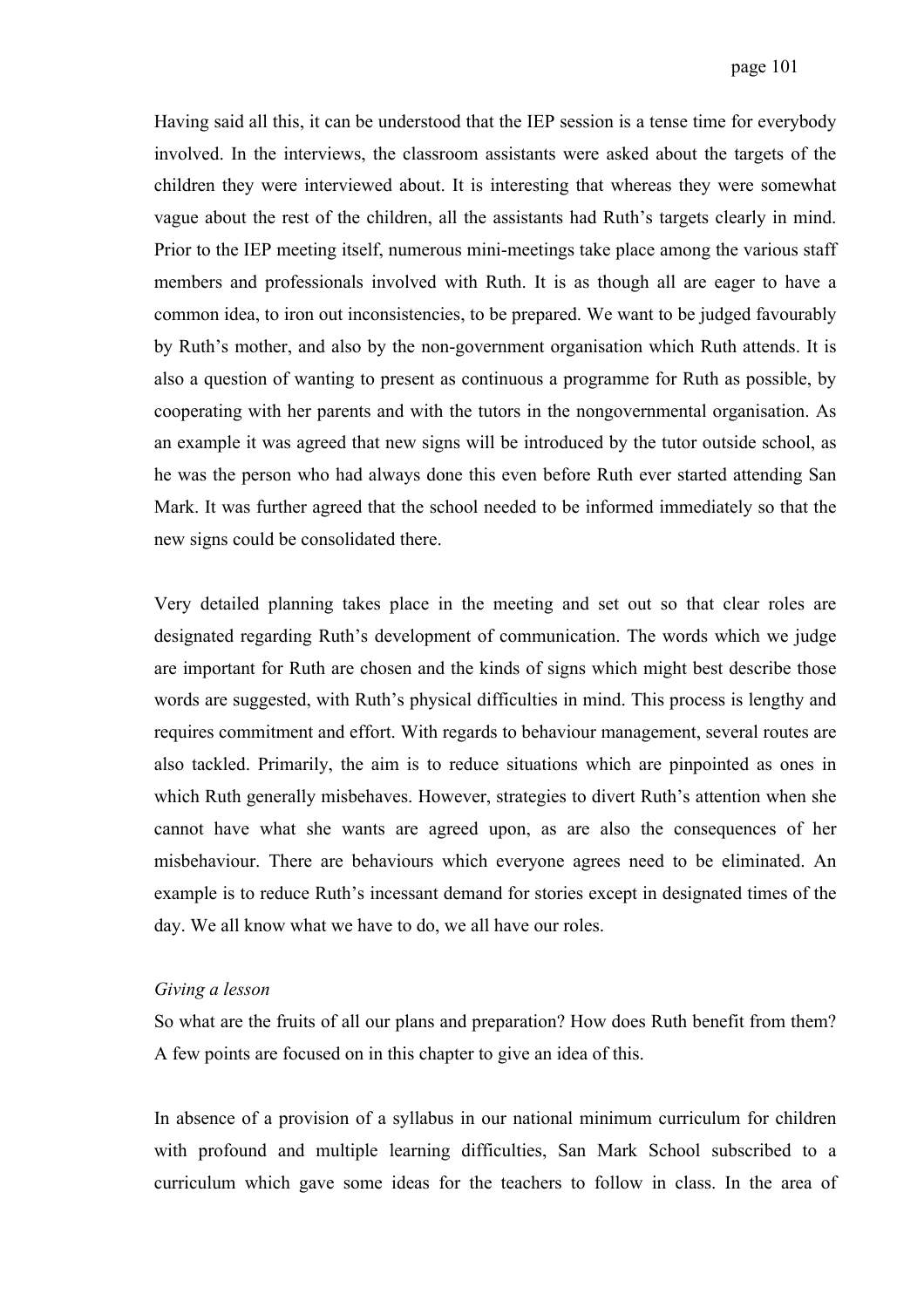literacy, teachers were encouraged to follow a multi-sensory approach and to give children an experience of a story, without expecting the children to gain a cognitive understanding of that story. The curriculum provides examples of a variety of stories, ranging from fairy stories to Dickens, with ideas of how these stories can be accessed by children with various needs and abilities.

The lessons were carried out in class. Objects and props were used so that children could experience them through sight, sound, smell, touch, taste, movement and pressure. This was done while the story was read aloud to the children. Classroom activities were created to go along with the particular story chosen so that the displays outside the classrooms were filled with crafts created by the children supported by the assistants. This method of teaching is similar to the thematic approach, with the story being the theme of the classroom.

Ruth started out being rather passive in response to these stories. Our aims for Ruth in these stories were to enhance communication, interaction and giving her different experiences. Our aim did not go beyond eliciting from her a response which signified awareness and acknowledgement. However, when we started using stories with Ruth, these started becoming ends in themselves. She revelled in the stories and they seemed to become her life. Through Ruth we could no longer use them for the prescribed aims, as Ruth had her own aims which she communicated very vociferously. I would like to emphasise that this is not because we did not know Ruth well. Ruth took up the stories and made them her own. She would become one of the characters in the story and involve also us in the stories.

Similarly, when I plan out my lessons, I generally assign specific assistants with particular children. It is generally held to be good practice to have some sort of rotation so that the children do not depend only on one person but have experience of different assistants. Moreover, it ensures that my four assistants keep tabs on all the children in the class. No child belongs to one assistant more than another. They are all our children and our responsibility. In Ruth's case, however, I already mentioned above that one particular assistant asks me not to allocate Ruth to her care. This seems accepted by everybody and the concession is made. Sometimes personalities do not work well together and a situation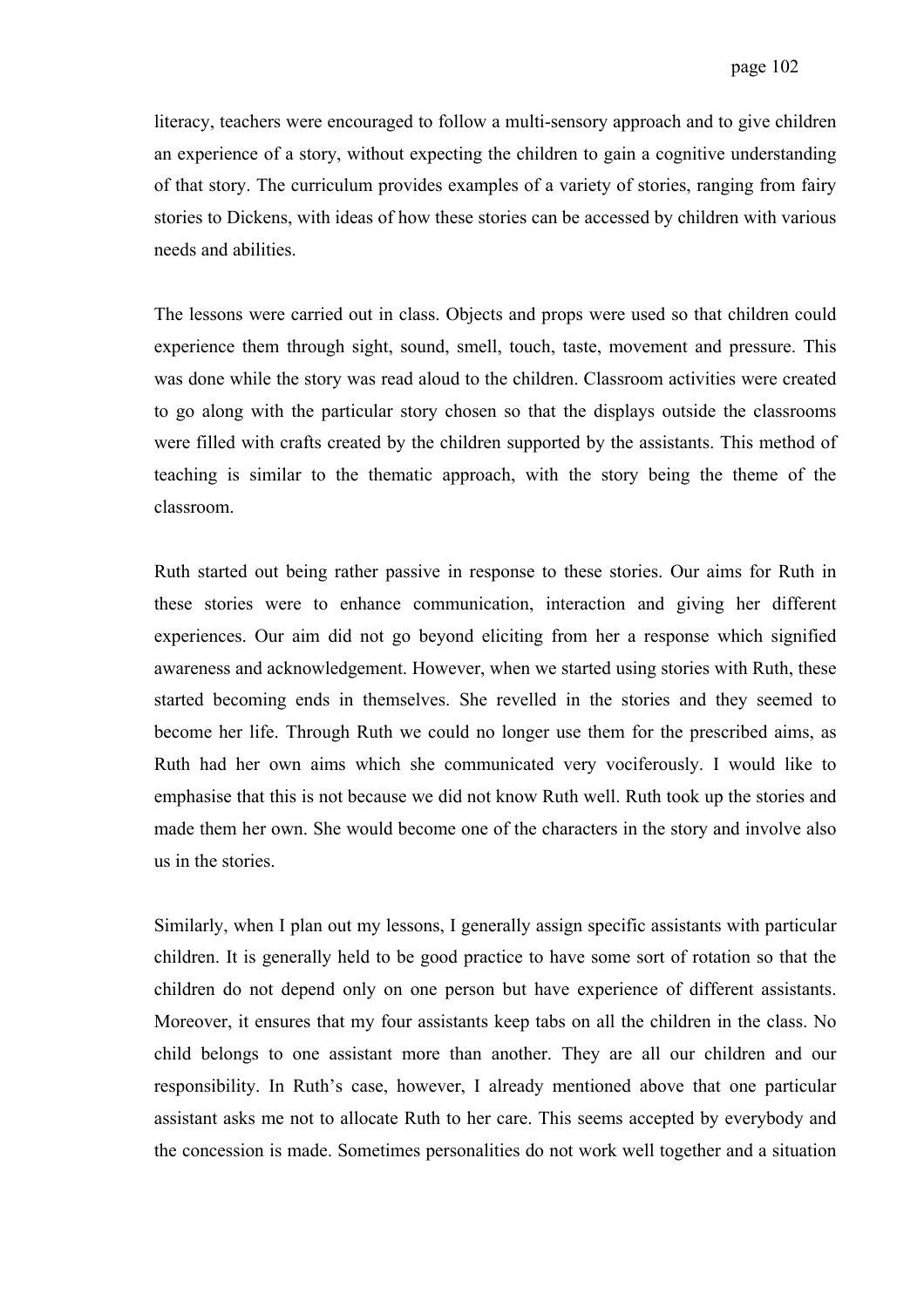in which an assistant is afraid of a child does not augur well for that relationship, particularly when that child gives reason for such fear.

Thus this assistant is never assigned to Ruth for activities. However, this is carried even further. Ruth can suddenly decide, out of the blue, that on that day she does not want to be assigned to the assistant which I had chosen. Keeping in mind that I generally choose assistants whom the children show enjoyment with, this can come as a shock. Ruth is given the attention which she may be seeking because her behaviour will eventually reach my attention and I have to ask the assistant if anything is wrong. We realise that Ruth does not want to work with her and thus have to assign someone else. Sometimes the matter ends here – but sometimes all the assistants take their turn and finally they call me and I end up staying with her. All things being equal, Ruth's wilfulness may subside with me, as she generally enjoys working with males. I believe that her strong bond with her father, who admits to doing whatever Ruth wants whenever she wants, is extended to other males.

But whoever is working with Ruth needs to be focused on her and her alone. As the classroom assistants make explicitly clear Ruth does not like to share her attention with anyone. This could be another student or an adult. Other professionals and teaching staff know this, so they try to keep all interventions short, or they would just comment that they would come over later. Working with Ruth is not a matter of giving, but a matter of negotiating. She will want stories, or music or light. The classroom assistants and I would want the session to happen. There is a fine line in the negotiation process that if broken then Ruth would start a tantrum. This careful vigilance is very tiring. Commenting on how to work with Ruth, the classroom assistants commented that "one has to be well and emotionally ready to work" with Ruth. From my experience working with Ruth, I feel that it is a powerful experience of being on your toes. It is a question of endurance, of stretching yourself, but as Irene commented "you will break" and a tantrum will start – it is a matter of time.

### *There's always something else!*

In spite of the lessons plans and resources accompanying, Ruth always seems to want more and more from the person working around her. It is her continuity, her constant movement in wanting more and different things, often the least expected or thought of that is tiring. Even in her sleep, while seen as short moments of resting or break, not only for Ruth but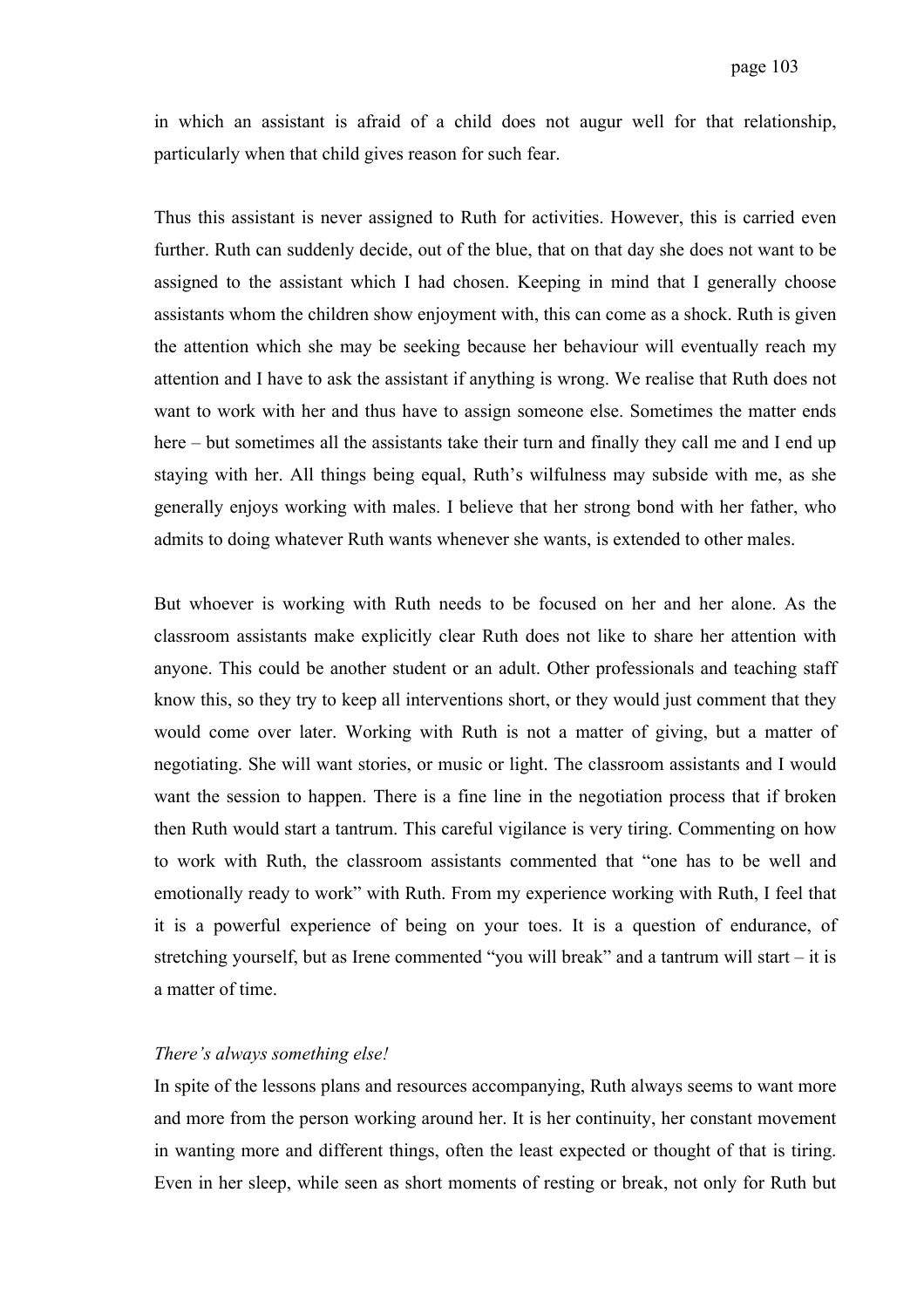especially for us, yet these moments are regarded with suspicion. The continuity is tiring for we are engaging with continuous chance – a continuous playing of a game of dicethrowing. We wish to know what Ruth will take up now; we wish to foresee a tantrum. But it is always supplemented; it is always made to escape us by Ruth. Even when she shows that she likes a story over a period of days, or wants to work for a few sessions with a particular adult, we know that we have to tread carefully. We are still walking on mine fields.

Ruth's continuous continuity comes from her dissolving and decomposition. Here I am linking Derrida with Deleuze. I am reading supplementarity – there is always something else alive in what was brought to life even if this may not be seen as detrimental to the life of that thing – as similar to dissolving and decomposition. Ruth supplements or decomposes what we want from her and what we want her to be, she decomposes what we make her do. In the words of Deleuze she produces *nothing* from all that is given or expected from her.

It seems that we are able to live the singularity of the passing moments of the day differently from Ruth. We want to order, to understand, to measure and write in our daily schedules and lesson plans and tick boxes by the end of the day. We want to know in order to prepare, to extend and generalise the task for Ruth. We want to know in order to prepare resources. Ruth however experiences these moments. She lives them. For me this is a clear example of the distinction of the types of question that Deleuze and Guattari suggest. I imagine Ruth asking: does this work for me? while what I ask as her teacher is: how can I understand better Ruth? What is her reasoning after this action? Can I predict what she can do next?

I want to provide Ruth with possibilities of potentiality – this activity or this task will enable her develop this and that. Ruth however could be interested but ends up doing it her way, or else she could not be interested or does not want to do it, and wants to do something differently. This tires me. I run after Ruth, while she should be running after me. A teacher not in control of his class – his pupil! Even if I try to follow her as often as is suggested by handbooks of working with students with PMLD, I get tired in the wandering. There is no stopping, but what is worse there is no making sense of things. Ruth seems to like this or that, then in another moment she changes. I try to link to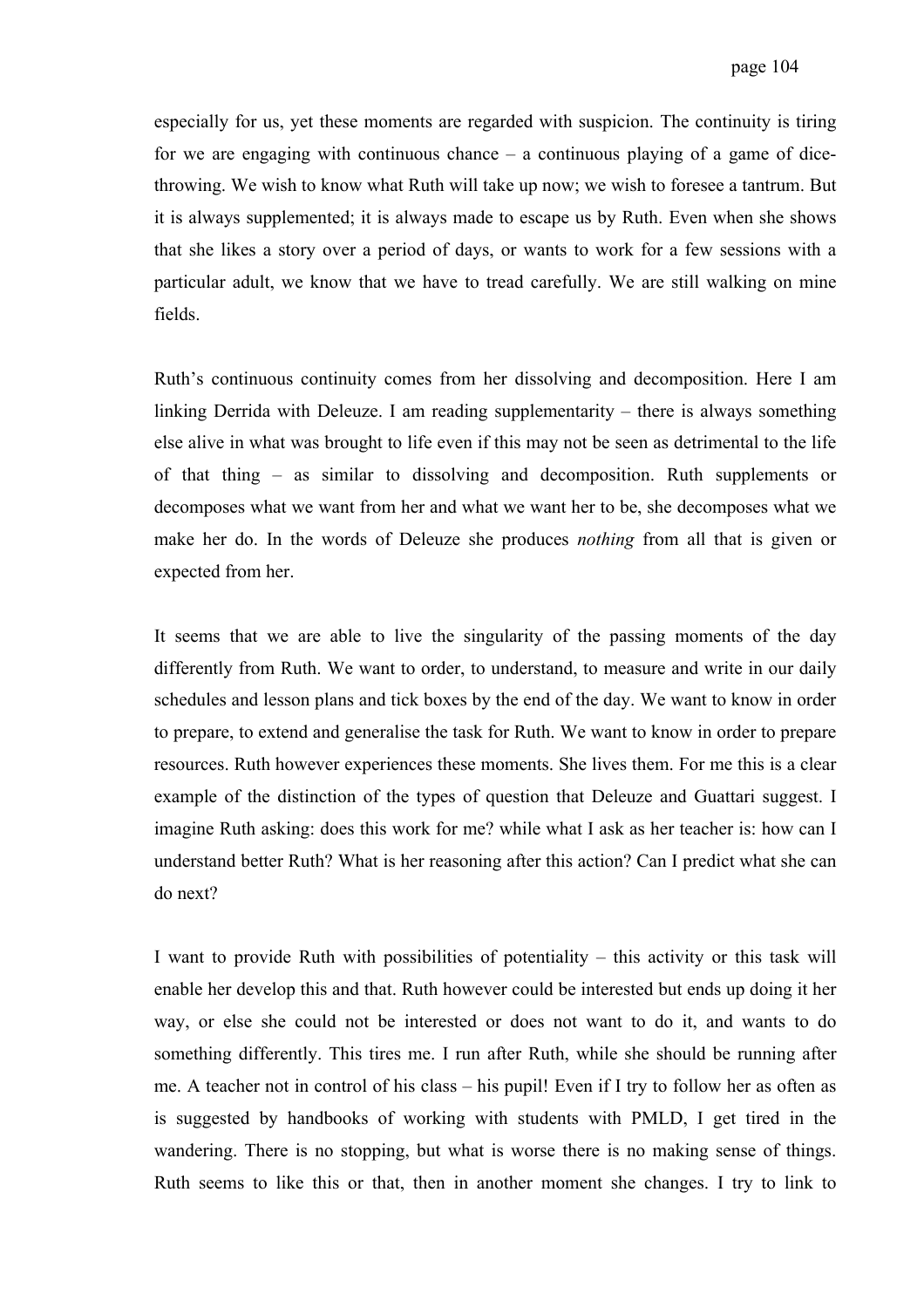something but she is already far from the thing itself. I try to make a series from the things that she likes, and wants or is doing, for example, if she likes listening to a particular story my lessons will rotate around the characters of the story. But she plays about with my series and goes on to other things. What I as her teacher with the support of my classroom assistants can do is almost just an inventory of Ruth's decomposition. This is similar to the to-do list aforementioned. We can list the things that can stop her or control her tantrum. We can never say what that object: candle, light, ball pool, is providing Ruth with. All we can do is produce a list and add to it from time to time new elements that we become aware of that Ruth has taken up. This is always a reactive position.

Ruth does not only supplement what we want her to do, she also supplements herself. This latter is difficult to explore even if her constant wandering could be seen a manifestation of this. However I think that Ruth was able to decompose, supplement me not only as her teacher but as a person. The concept of supplement and decomposing and dissolving, questions who we are, our identity and what kind of self one can possibly have that is constantly flowing. Whilst Ruth tires me, I want think that Ruth, however, also gave me the possibility of exhaustion. Deleuze argues that exhaustion is produced from before birth, while tiredness comes after. "The possible is only realised in the derivative, in tiredness, whereas one is exhausted before birth, before realising oneself, or realising anything whatsoever" (Deleuze, 1995, p.152). Exhaustion is a stage of the production that is always already underway. During the four years I worked with Ruth, she moved from being one of my students, defined to school hours, to being almost a ghost that haunted me constantly. I spoke of her with my family, I visted her often, I was engrossed in thinking about her, in spite of her tiring me out. I think she was offering me a multiple that I was fascinated to be in, a continuous multiple where I could like her, be wandering, be moving, decomposing and supplementing myself through Ruth.

## *an appendix ( a supplement)*

Today as I reread what I have written above a few months ago, I feel the need to write the following: I wish and long to meet Ruth again. It has been 13 months since I last saw her. I ask my friends who are still working at the special school about her. I hope that I will return again one day to be in the company of Ruth.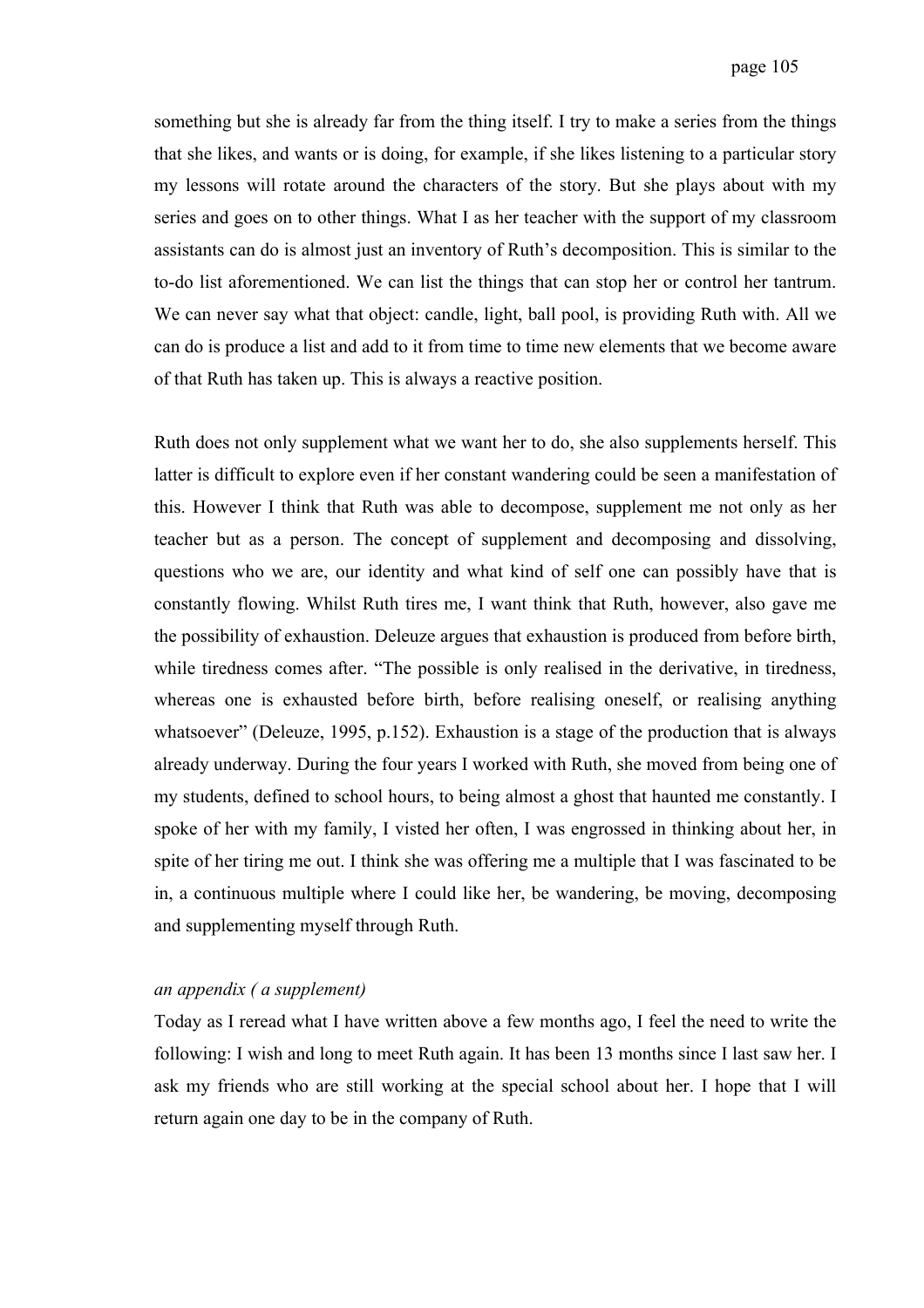## **Story 4: Rain, rain and more rain.**

As soon as the children enter the class a series of activities begins. Usually one member of staff is allocated to one child. The communication book linking parents and school is taken out of the child's bag and read. If anything particular is worth noting in the parents' most recent entry, this is shared with the other members of staff. Daipers, food and bibs are also removed from the child's bag and allocated their appropriate place in the classroom and adjoining bathroom. All the children then have to be transferred to their specialised chairs or standing frames, as seen in the previous story, and this is done with the support of another care worker whose role is to help out in handling children. In a short while the children and the teaching staff are sitting alternately in a circle in the middle of the classroom. The teaching assistants sit on wooden stools on wheels while I have a swivel chair. I give out musical instruments which have been made by the class, while I hold an old black tambourine in my hand. While the children are being positioned the adults talk to the children and amongst themselves; when seated in a circle everyone stops talking.

I go around the circle and stop near each child. I give the tambourine a little shake next to the face of each one and say hello. In this morning exercise the aim is for each child to touch or make some form of contact with the tambourine (even if this is only eye contact), after which the hello song is sung with each child's name. Hello Charles. Hello Jonathan. Hello Nina. Hello Ruth. Hello Stephen. Hello Tamsin. Hello Laurence. Hello Annabelle.

More often than not, Nina does not even look at the tambourine, much less touch it. She habitually plays with her hands in and near her mouth and seems to enjoy making sounds, or, as mentioned in the previous story involving Nina, playing with her feet. I try to engage her by placing the tambourine near her face, moving it around and giving it little shakes. At times I try to touch her hand or shoulder with the tambourine. On rare occasions Nina does sneak a little look at the tambourine. With her head bowed low, she may look sideways at it for a few seconds. Then we start singing:

Bonġu *Nina*, bonġu *Nina*, L-Għodwa t-tajba lil kulħadd Ġejna hawn ferħanin Biex nitgħallmu lkoll flimkien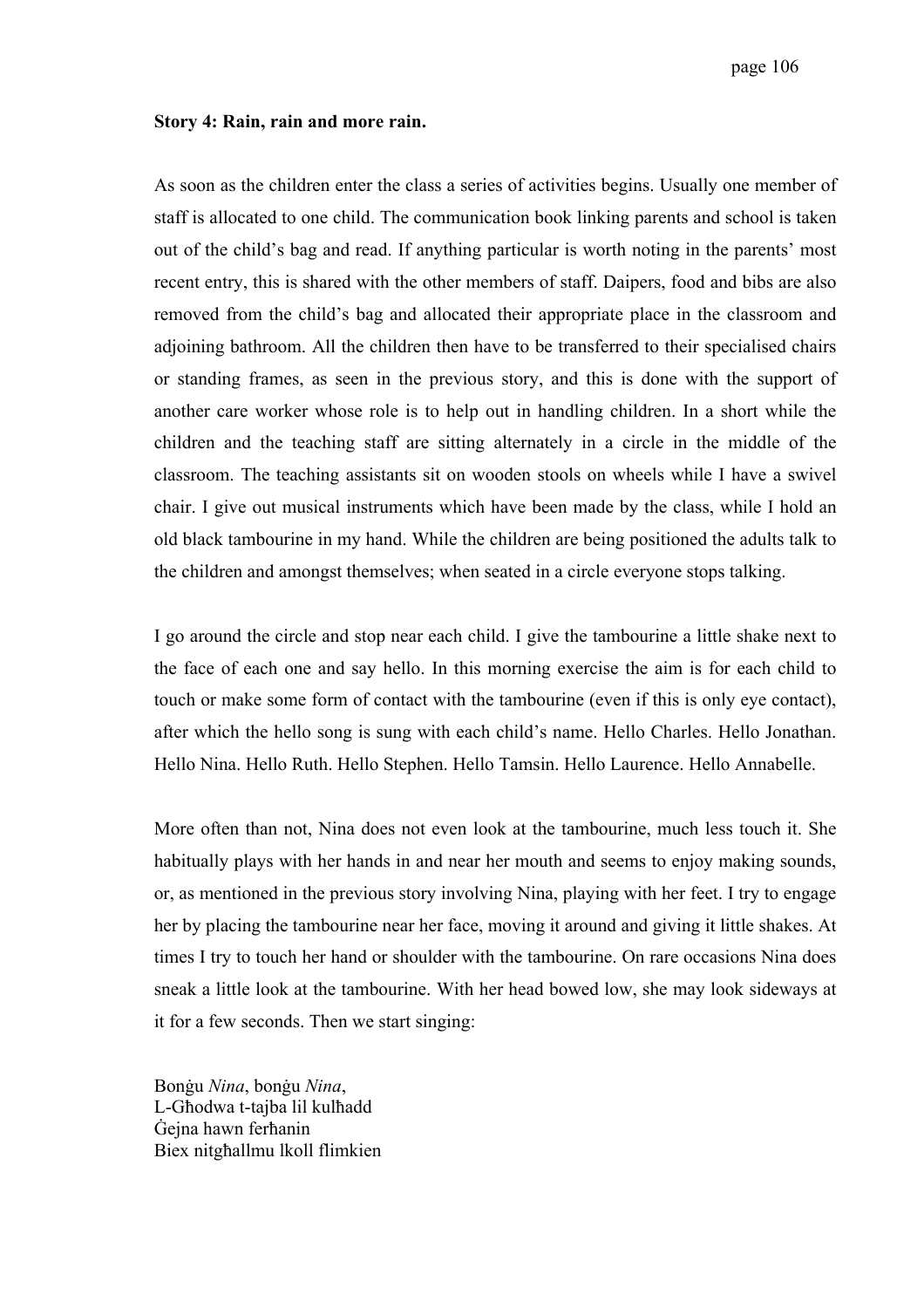*Literal translation:*

*Good morning Nina, good morning Nina Good morning to you all We came here happily To learn together.*

This song is sung to every child and every member of my teaching staff. It is also sung to anyone who comes at that time in my classroom, such as the school nurses. When we sing I go in front of the child to whom the song is sung, while the assistants look at the child next to them, either holding their hand or moving their musical instrument close to their face.

Thus, when the song is sung for other children, the teaching assistant next to Nina usually tries to take her hand in the hand-on-hand prompt position over the musical instrument. Very often, Nina's reaction is to pull her hand back, and also to move all her body to the furthest side of her specialised chair, almost to the extent of falling over to the other side. Our reaction is usually to lean over to Nina and reach our hands out towards her with the musical instrument. At this point Nina tries to move further still and may bend a little over the chair. She may even cover her face with her hands. At times we hold her hand and make her bang her hand on the musical instrument to the rhythm of the song, while she is still trying to move her hand away. On rare occasions she does bang her hand over the instrument and may even lean her body over the instrument. She may also lean towards the person sitting next to her.

The main topic in this term is the weather and thus the weather chart is incorporated in the greeting session every morning. Having done all the singing, all the weather resources are brought in the circle. Four types of weather situations each have their object reference: rain is represented by spraying water; a lit bulb represents the sun; and a hot and cold pack means hot and cold weather respectively. No reaction is elicited from Nina when the bulb, or the hot or cold packs are used. However, when it rains and I spray a few drops of water on her face, an immediate reaction ensues. Nina suddenly becomes very serious. She stops whatever action she is engaged in doing and it soon seems that she is going to start crying. Her lips pucker and tears start rolling down her cheeks. She then reaches out to the water spraying can to try to push it away from her and cover her face with her hands.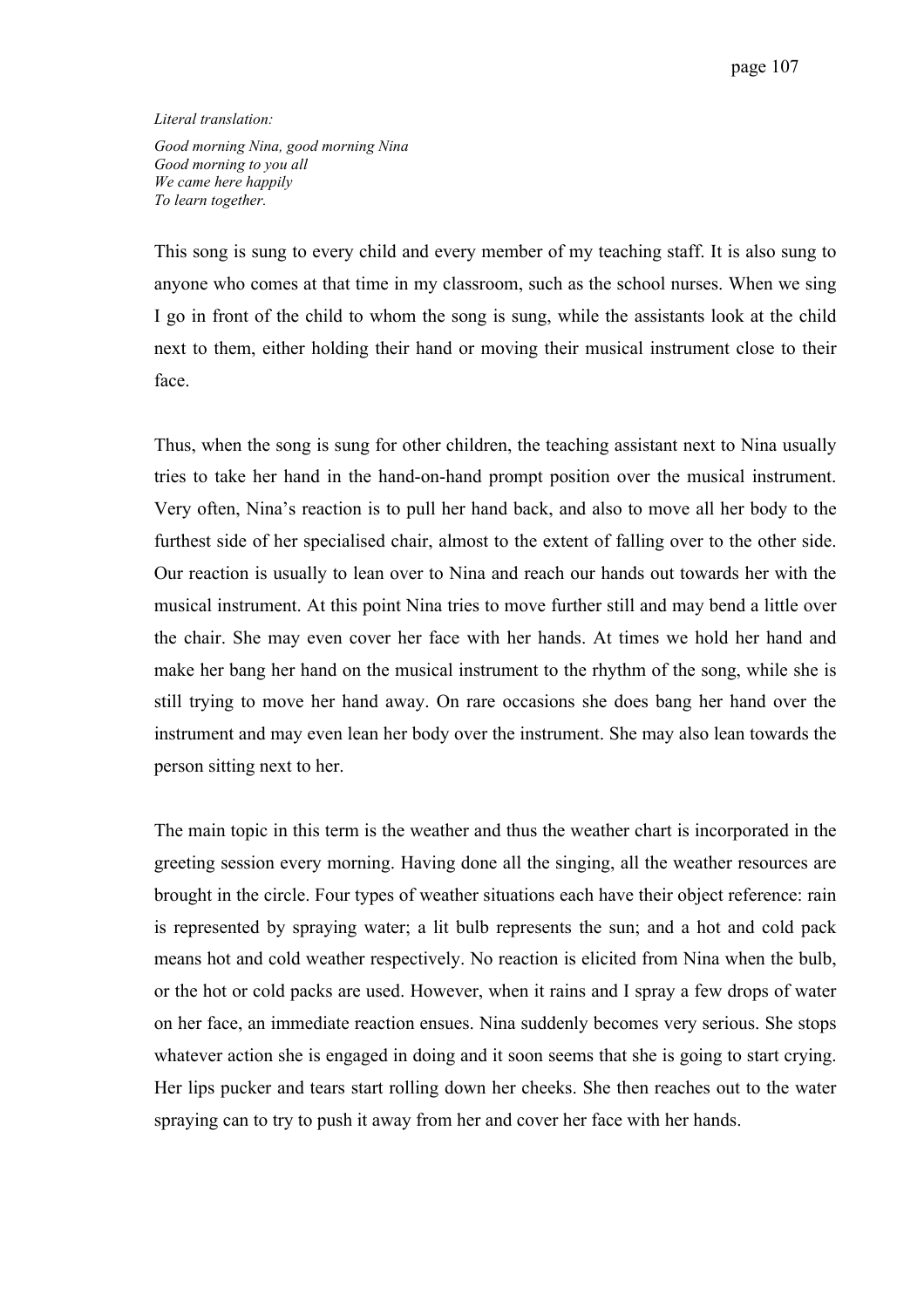All the assistants eagerly wait for this. Jasmine encourages me to do it, in order to see Nina's reaction, while Irene exclaims against what she terms my cruelty. When I spray water on Nina's face Jasmine quickly goes to her and hugs her, another assistant gets a towel. Everyone makes a big fuss of it, sympathising with Nina while at the same time relishing the possibility of doing so. I accept the role of the villain, acting cheekily. I sometimes laugh like a mischievous boy who is teasing a little girl and making her cry. It is the only time during the session that the teaching assistants move from their place or talk directly to one another or to me.

This weather activity was done everyday during the second term. Nina's reaction was so much enjoyed that we sometimes said it was raining even when it was not. When other members of staff came in the classroom on some errand, the classroom assistants would urge me to show Nina's reaction to the sprayed water, and everyone would be astounded at her reaction and immediately sympathetic with her plight. In the third term, one of the books used in the literacy sessions was about a puppy who fell in the water and was saved by a crocodile. Many multi-sensory resources were used, including water. My classroom assistants were curious to see how Nina would react when I wet her face.

## *Establishing borders*

It was very noticeable in the interviews conducted with the staff that their impressions of Nina were different on various accounts. When asked about her, their initial response indicated a 'what can I say about her?' attitude. The interviews were shorter than those about other children and not as varied. As Nina seems able to entertain herself and does not demand attention in any way from the assistants, she is seen as a less problematic child than others who may throw a tantrum or cry. Nina does not even present any difficulties when it comes to feeding, which is an activity around which there frequently are issues when it comes to children with disability. She instantly takes what is fed to her, without indicating that she prefers one food more than another. She may cry a little around noon and it seems that this is done because she is hungry or thirsty. In fact the crying stops instantly on the presentation of food or drink. One of the classroom assistants said that if Nina is left at the side of the classroom she would just be. She would not be noticed or make herself noticed. She will do nothing to attract one's attention. Nina would not cry or shout. Her physical condition does not call the staff to monitor her closely. She is always occupied with her own body, which we would call self-stimulation.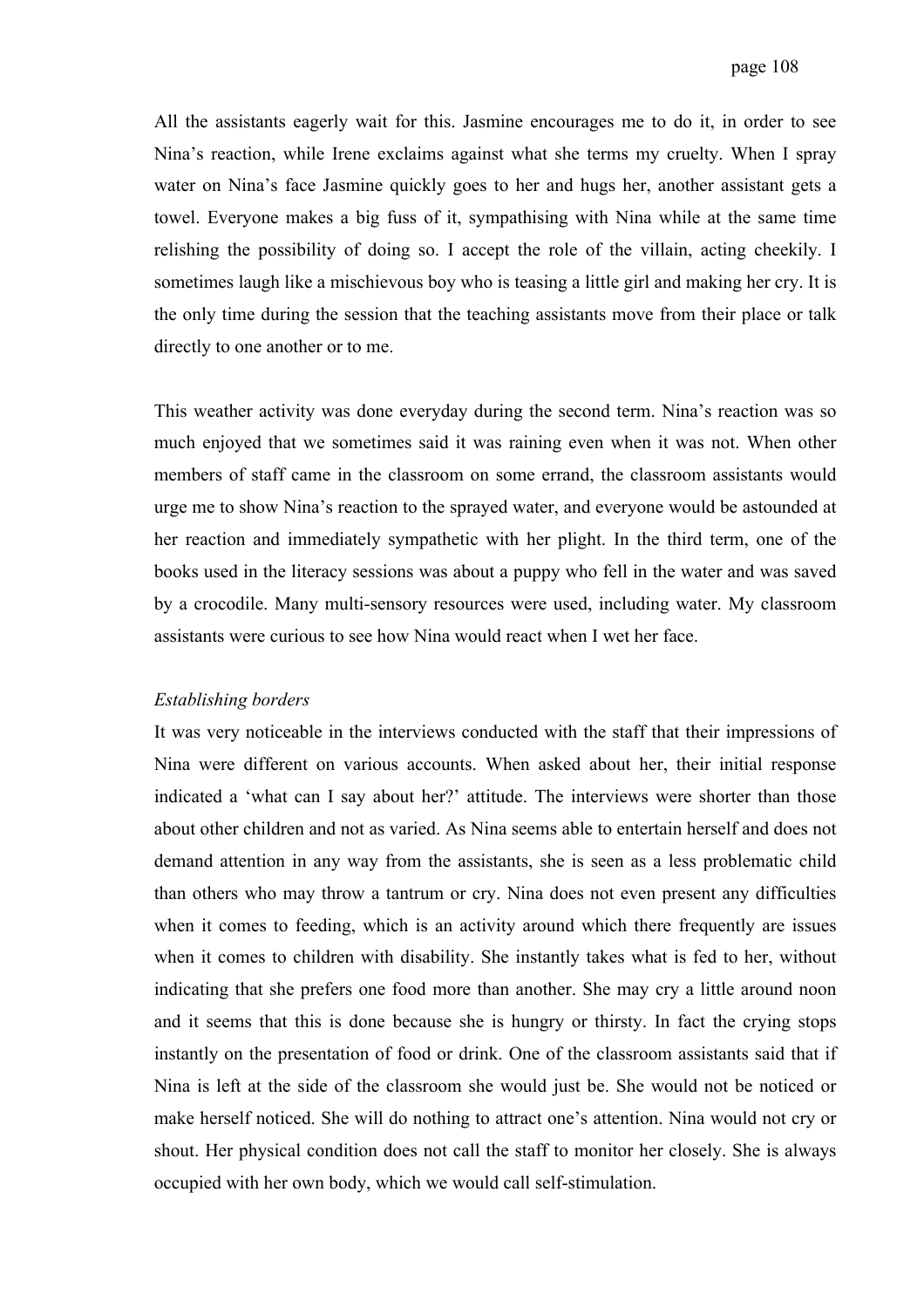This impression of Nina as self-sufficient and unproblematic is further driven home by Nina's mother, who is also not seen as one of the more participative, possibly also demanding, parents. Nina's mother is a single parent who works and thus her presence is not felt as much as other parents of the children in the class. She seems to be content that her child is in good health and in good hands. She does attend the Individual Education Plan sessions, but not the other small activities which are set up by the class. There is a certain remoteness about mother and daughter and the teaching staff extends this also by feeling that the mother is not as present in her child's life. Nina's mum rarely writes in daughter's contact book, she just signs that she has read it.

The only problem presented to the teaching staff is caused by her size. Nina is big for her age, and is also big when compared to the small frames of the other children in class. Handling her is a problem as she is heavy and also does not respond to changing time or feeding time. She has to be moved without the support which she might give to the process, thus her bulky frame is difficult to manage. Otherwise, Nina does not present any difficulties which require immediate responses from the staff. She can be left alone for hours on end, and seems not to require any interaction at all from others. As seen in the above story, Nina seems self-sufficient in that she creates her own stimulation. She makes sounds and alters them by moving her fingers and lips in certain ways which the staff interpret as intentional. She also moves her fingers in front of her eyes, raises her legs in the air and rocks her body repetitively. The teaching staff says that "she seems to live in a world of her own", and sometimes refer to her as autistic.

Educators and professionals constantly build borders around themselves, and around Nina. What I have tried to show is that Nina's body size, her parents and her autism border Nina in particular ways. Each of these three elements border Nina in particular ways and in particular categories. Teaching staff working around her interpret these borders. Borders have implications and codes are established within her borders. The body size border implies that when she needs to be moved she needs a hoist and the assistance of care workers apart from the classroom assistants. This may sound simple, but the implications to get the hoist for this shared between classrooms and to call the care workers is not easy as it sounds. There is always the negotiation of whether this is worth doing for Nina. For example: shall Nina stay in her chair or will be laid on the mat for a 30 minute activity?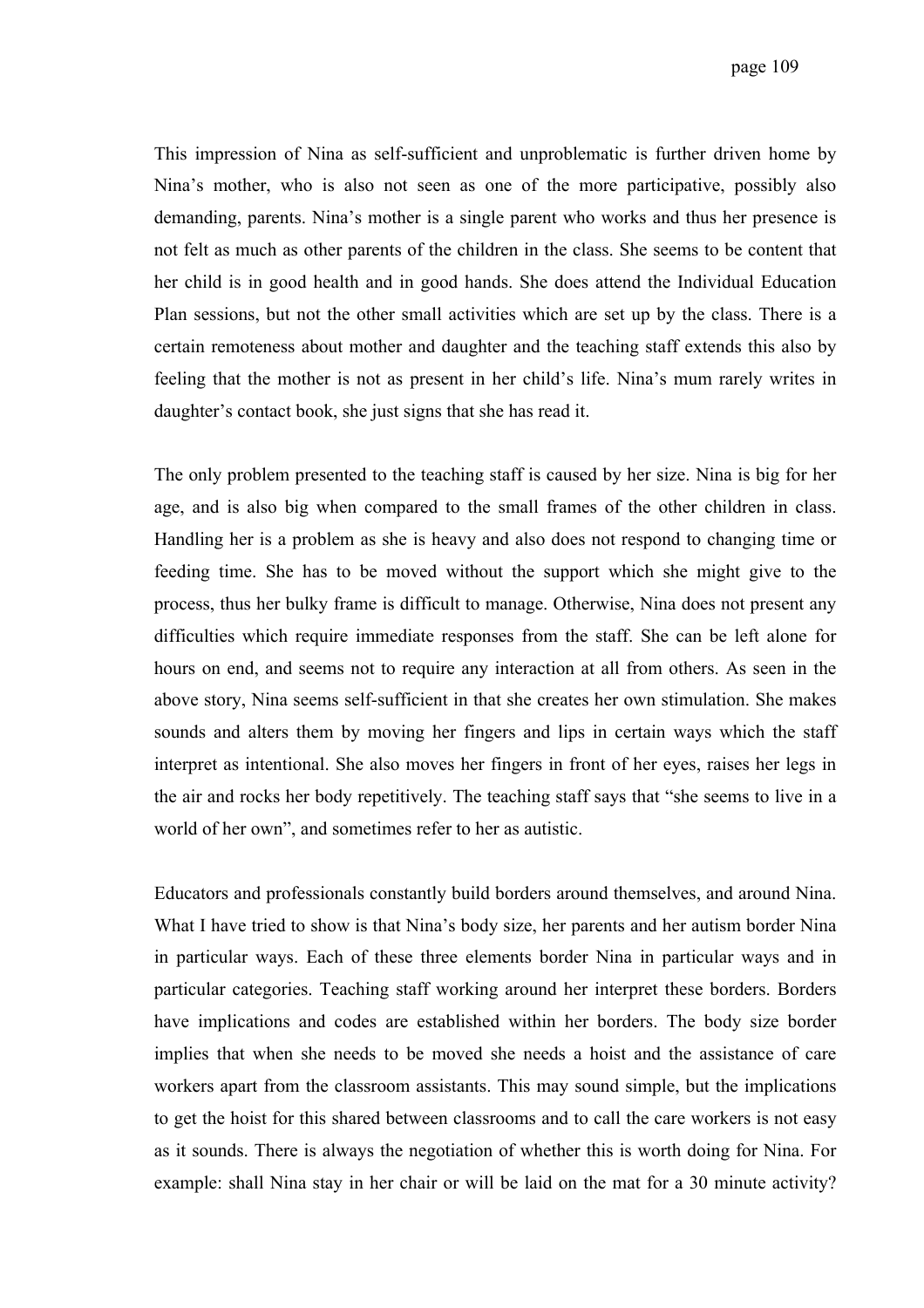Similar is the autism border. What is being implied by closing Nina is such a border? That Nina can be felt alone for a long period of time while we attend to others? Does it imply that she gets the least input and interaction for she will always be in her world?

The establishing of borders does not only take place between adult educational staff with students, but also among different adult staff themselves. Different professions working around Nina create to maintain themselves and perpetuate the system which is safe and familiar. They spend time building and protecting their own borders and building borders around others.

As part of my interview questions I asked different professionals about the work of other professionals and how they perceived their work. Interestingly, the physiotherapists and speech language pathologists were able to describe each other's role very well – also using technical language in their descriptions. The services of these medical professions are *rented* from the medical services to educational services. One of the school nurses, although employed directly by the education services, told me that she feels closer to the physiotherapists and speech therapists, than to teachers.

The difficulty comes when the professionals from the medical world are asked about teachers and classroom assistants. These professionals found it difficult to understand the role of teachers, in the sense, that they know what the role of teachers is, but not teachers in special school. Before joining special school, I was a teacher in a primary school, and some of the physiotherapists who have young children, sometimes ask of me tips on how to teach particular school lessons to their children. Occasionally I may go through the series of steps of how a lesson in, say, mathematics, is usually tackled in a class, so that they may know which method to follow when consolidating the lessons with their children. I also sometimes lend them children's reading books which I think are appropriate for their children's age group and language level. Yet, notwithstanding their apparent confidence in me as a teacher, it was evident from the interviews that they questioned my role as a teacher in special education. They responded to my questions with lists of activities that I do, but not only were they sceptical, but also questioned my work, for example, with regard to literacy sessions, asking what the children could possibly be gaining from these sessions if they cannot understand reading?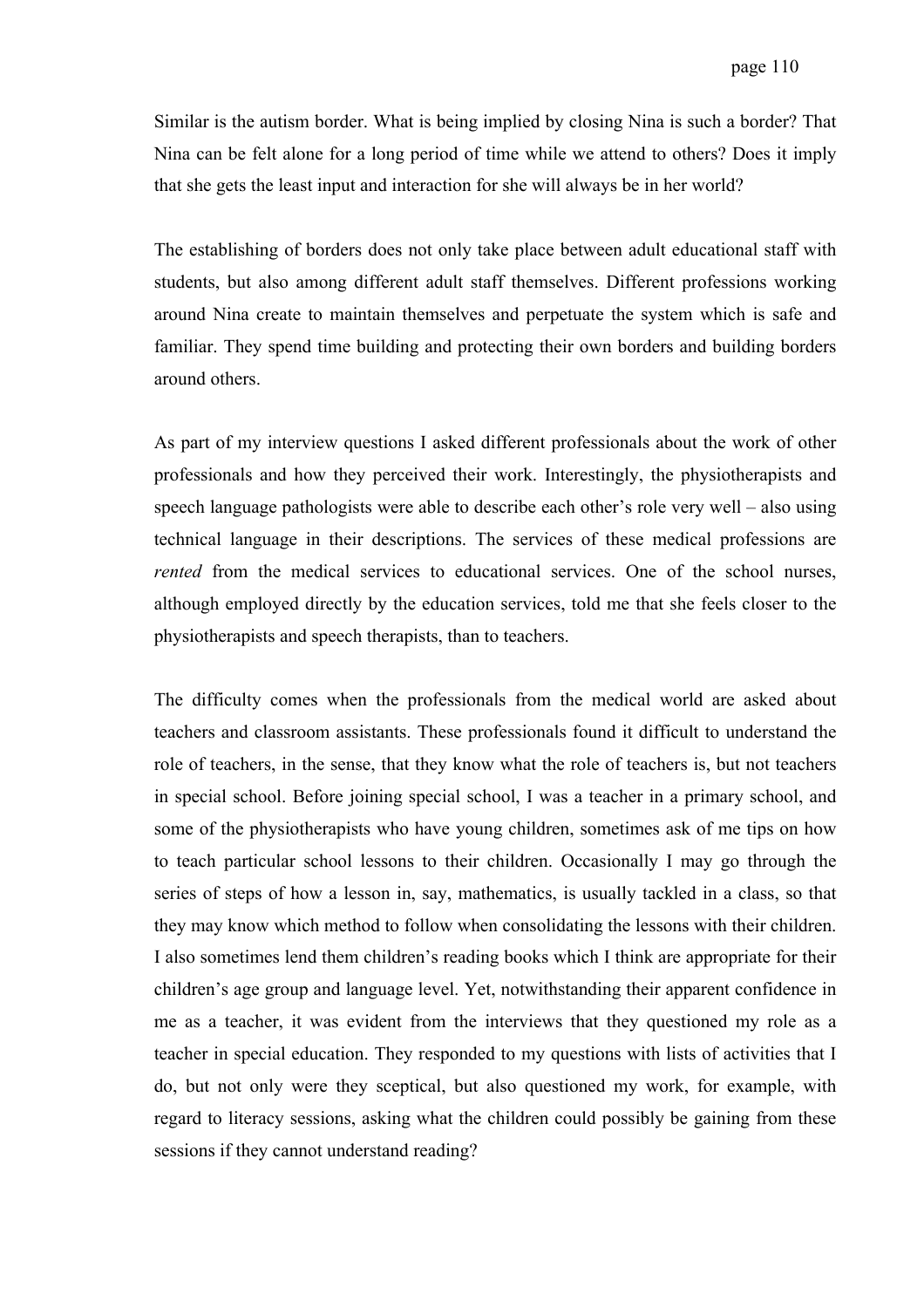On the other hand, when asking the classroom assistants in my class about the profession of the physiotherapist and the speech and language pathologist they gave some ideas but not details. Rather than giving definitions, the classroom assistants gave descriptions of particular professionals. They mentioned the arrogance and the superiority that they felt emanated from these professionals. Three out of four classroom assistants interviewed said that physiotherapists make children cry, and resent that when children are brought back to the classroom in tears then they are the ones who have to deal with it themselves. When asked about the profession of speech and language pathologists, there was more vagueness and a sense of mockery about them. In a group discussion with the physiotherapists I told them about fact that the some people see them as those that make children cry. The head of the physiotherapists was almost offended, and she kept returning to this point often in our discussion.

Apart from borders established around different groups of people, there are borders established around individuals within the same group. This idea came across with the classroom assistants. The four classroom assistants have very different working contracts and working conditions, relating to the different qualifications required. They talked about the relationship in class as though it were a family, and reiterated how comfortable they feel working with each other, and how much they share. They have however established themselves in particular ways. Ritienne says that she is the grandmother of the class, while Jasmine, being the youngest, is seen as the one needing most protection. Joanne, being the most qualified is the one who is responsible for the class in my absence, while Irene is seen as the one who is the most lenient with the students. When asked in the interviews they all said that they had their favourite student. This comes out clearly in the activities that are carried out in the day. However some children are not favoured by any one of the staff; Nina is one of these children.

## *Invading borders*

When conducting the meeting in which Nina's Individual Education Plan (IEP) was set up, the main focus was to increase Nina's awareness, taking such awareness as a very basic level of communication. We wish from Nina a response which we are willing to interpret as an acknowledgement of our presence. It is as though we are trying to strike a compromise with her, trying not to expect too much, but insisting that she gives us so much.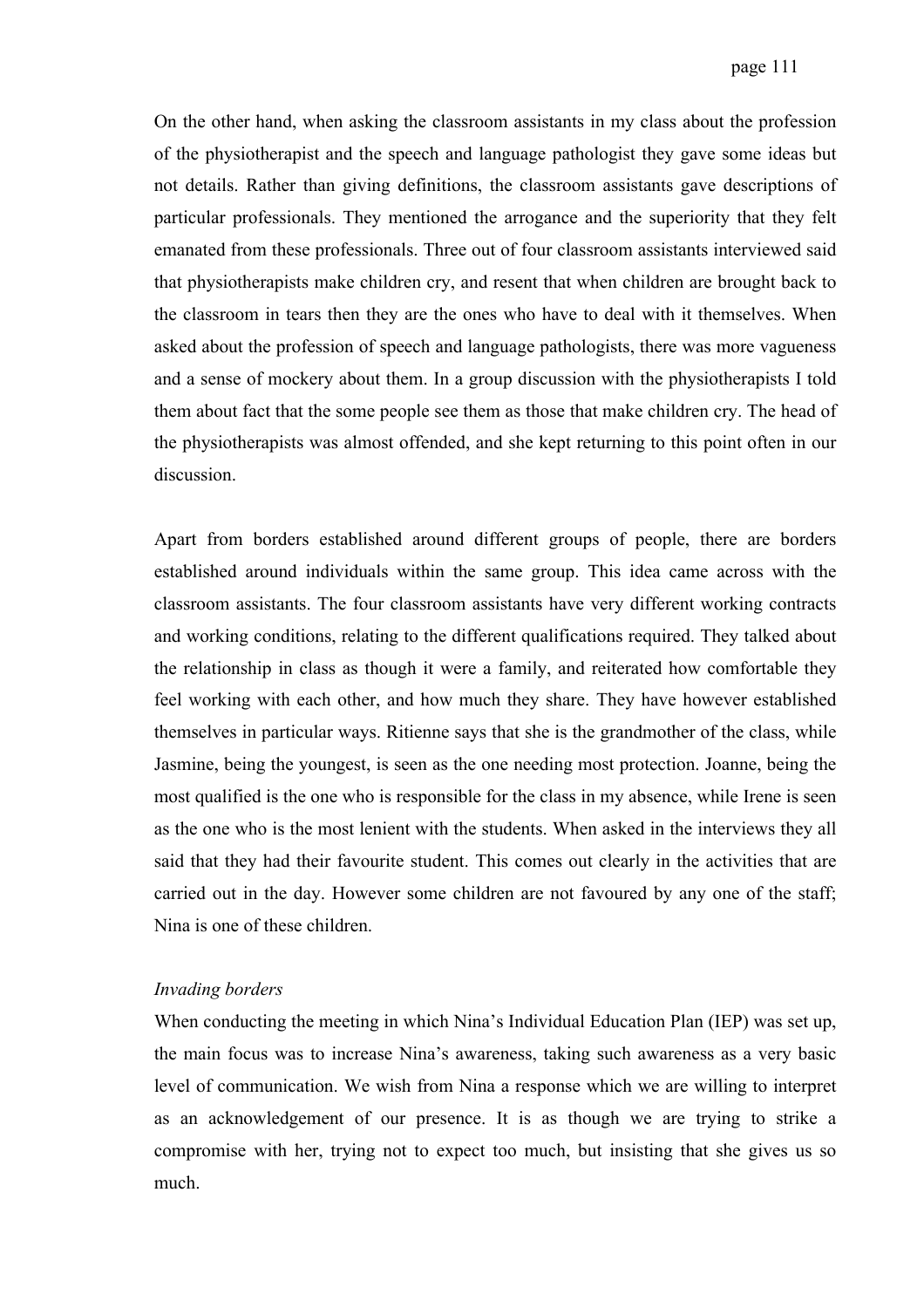The following are the targets established for Nina in the last scholastic year:

- to move her head in response to a movement and to visually focus on an object held within Nina's field of vision
- to develop hand awareness
- to be aware of an increase or a decrease in stimulus
- to show awareness of number rhymes and songs

In the morning circle time activity, Nina's chair is brought to the circle along with the rest and everybody listens and adheres to what I say as I am the central focus of the circle. During the hello song I have all the eyes of the other assistants looking at me. I am the teacher and I should know what to do. The same happens with the classroom assistants when they are working with Nina and I am observing them. Teachers working with children with profound and multiple learning disabilities know that most of their work is trial and error. It is not simply a question that every child is different, but is a question of not knowing what to do when faced with a child like Nina. We feel helpless when faced with her intransigence.

The implied insistence that everyone should follow what I say means that I have established what at that moment is desirable and 'normal'. With my tambourine and my swivel chair I invade the boundaries of each and every person in the circle and require them to respond appropriately. It is Nina who refuses and protests against my violation, and, in doing so, highlights the aggressiveness of my actions. The classroom assistants follow my lead and extend my actions. As I am the main focus of the circle, I may be more conscious of my intention and am aware that I modify my approach according to different children. The assistants join in the song and focus on the children next to them. As they are following my lead they may be less conscious of their actions and their actions can be less careful and more aggressive as a consequence of this. The children's hands are grabbed and shaken as they join in the activity wholeheartedly.

If questioned, we would refer the person to the targets written out in the IEP. The targets incorporate with them strategies which can lead to reaching such targets. Circle time, handon-hand prompts, multi-sensory strategies, intensive interaction are all techniques which help to do so. However I wish to point out that all these techniques are aimed at reaching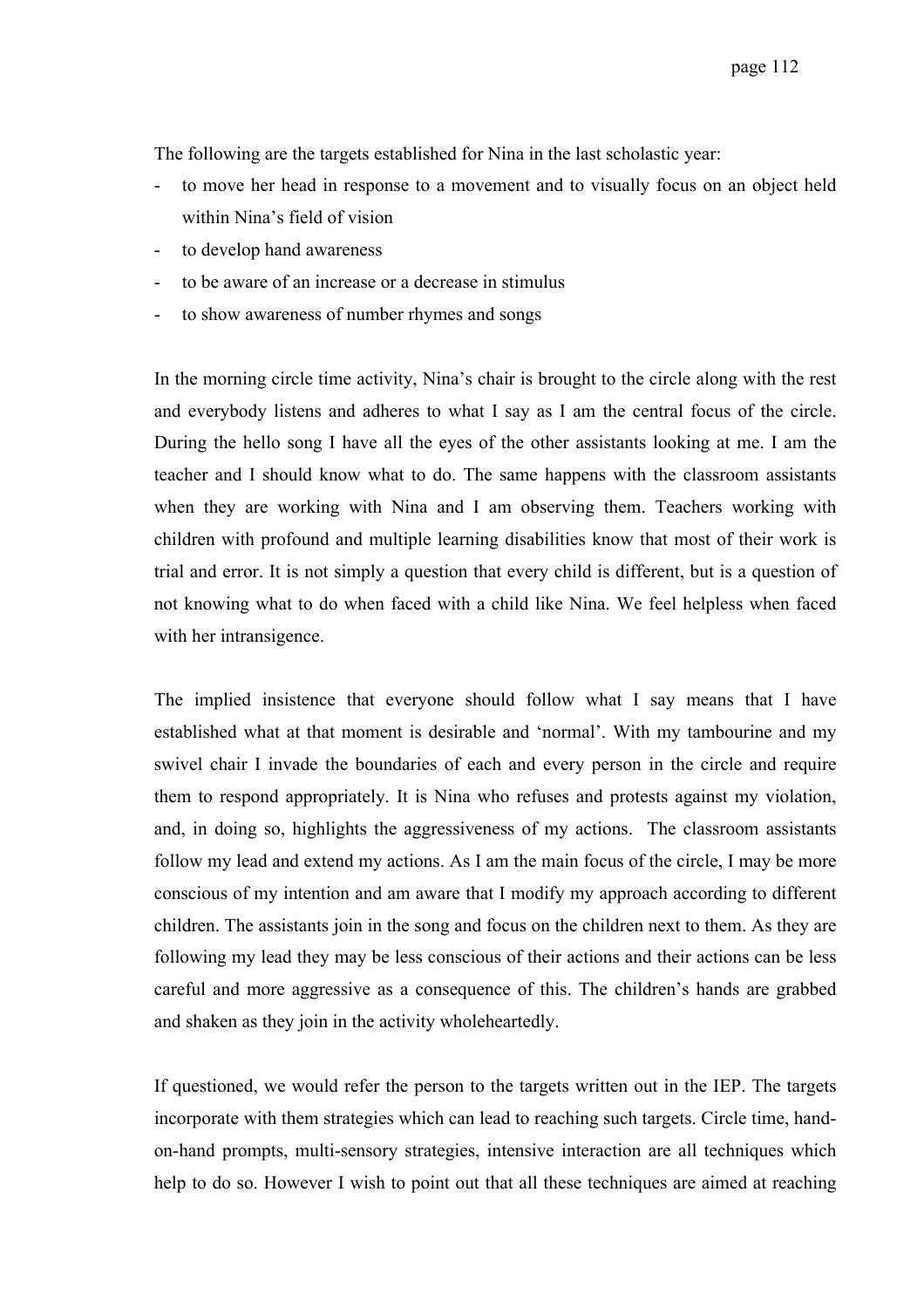out to the child and sometimes invading what seems to us to be their closed world. We do not respect the boundary but invade it and try to bring the child over to our side. We need to invade Nina's space as though it is through being close to her, or making her close to us, that we can care for her. As Barnett (2005) writes, are we afraid that distance may lead to indifference (Barnett, 2005, p.6)? If Nina were not forced to react, there would be no form of closeness whatsoever. All we can do is invade her boundaries as we do not wish to leave her without a form of contact. Even her attempts to resist the invader are better than indifference. So we continue to violate those boundaries.

When Nina reacts in such a way to the sprayed water, there is gleeful anticipation. All the assistants want me to do it, although they then come in to comfort Nina and pretend to sound her exclamations against what is called my cruelty. They treat me as though I really were a naughty boy teasing, or even bullying, a little girl, who then becomes upset. Nina's puckered lips and tearfulness brings her into our realm and the assistants feel that they can then feel close to her. When interviewing the physiotherapist who was following Nina at the time, he described her as a little ogre, as she has a disproportionately big head and scruffy hair. He resembled Nina to Mrs Shrek (see film Shrek), and shocking though it was to hear him say this, I understood and agreed with him. The way Nina looks and her complete detachment from anyone around her makes us uncomfortable. When she starts to cry we feel pulled to see her as cute and to cuddle her, in a way that we are accustomed to feel towards other children. Nina makes us feel needed and that is a situation which we can cope with.

When faced with Nina, it is a moment when we can play with the freedom that we have when we decide to violate Nina's borders. The interviews conducted with the classroom assistants show that they feel freer to try anything with Nina than they would with children with lesser difficulties. Nina's strangeness means that we do not have any pre-established ways of coping with her, so we try anything, in the hope that something might work. Nina is described as seeming to live in a world of her own. We enter uninvited in her world, and because we do not know the laws or the culture or the language of that world we feel free to do a number of things. With other children the laws are more or less more specified in our eyes and our role is to adhere to them. When it comes to Nina, if we err we can always say that it is not really our fault.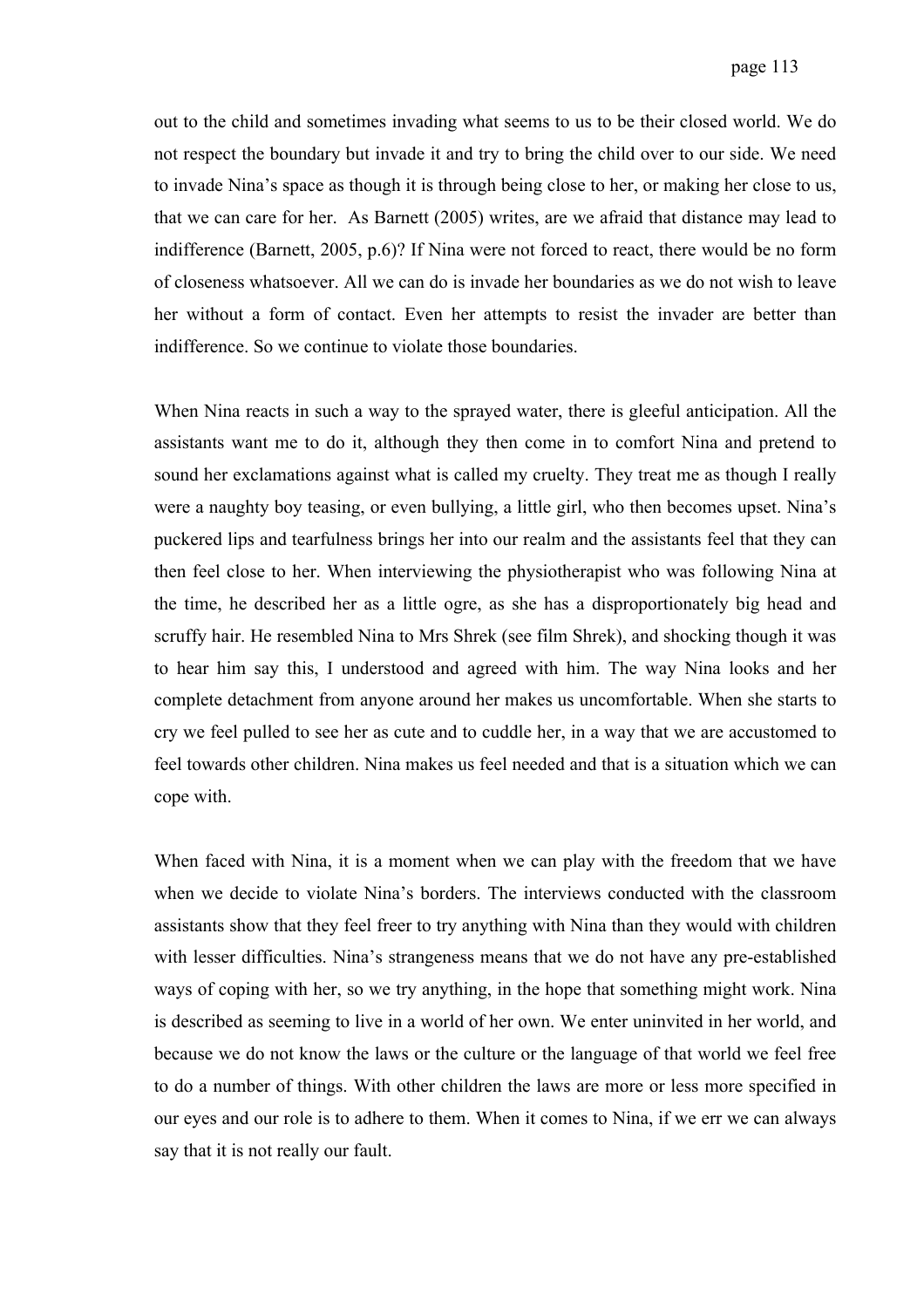Nina reacts in two different ways – she either resists the violation of her boundaries or complies with the actions required. As the story shows, Nina may lean so far back in her chair that she almost topples over. She may try to shield her face with her hand, or even wave away the object bothering her. On the other hand she sometimes touches the tambourine for a few seconds, as though she knows what it is that we wish from her. For the assistants and for myself, both reactions are positive in that she acknowledges our presence. Furthermore these actions are marked and measured so that they are made accessible in terms of the achievement of the IEP. Tick boxes are used to register these responses to the stimuli presented to the children. Thus whether Nina improves or not depends on how many tick boxes can actually be ticked.

#### *Violating our borders*

There are also occasions in which Nina violates our borders and takes us completely by surprise. Nina not only opens her borders and reaches out to us (enters our borders) but makes us question our borders as we do not know how to deal with her entry. In the words of Derrida (1992d):

*…what is proper to a culture is to not be identical to itself*. Not to not have an identity, but not to be able to identify itself, to be able to say 'me' or 'we'; to be able to take the form of a subject only in the non-identity to itself or, if you prefer, only in difference *with itself* [*avec soi*]. There is no culture or cultural identity without this difference *with itself* (p.9).

Nina's violates the border that we establish around her and around ourselves. It is a violation for when she enters into our borders it disturbs *me* or *we* – we experience a loss of identity. The certainty that makes *me / us* has been shattered. But we can view this as positive – as a possibility for becoming. The violation of Nina into our borders can be viewed as a block of intensity – a virtual block that can be actualised.

Two occasions, in which Nina has violated the borders, are of particular note. One is recounted by a classroom assistant in the interview and another which I observed and participated in class.

When in the heated pool in school, Nina is supported by a particular teaching assistant. The approach to swimming adopted by the school is one where the instructor acts as a swimming aid, as opposed to the use of other external aids. The raison d'être of this rule is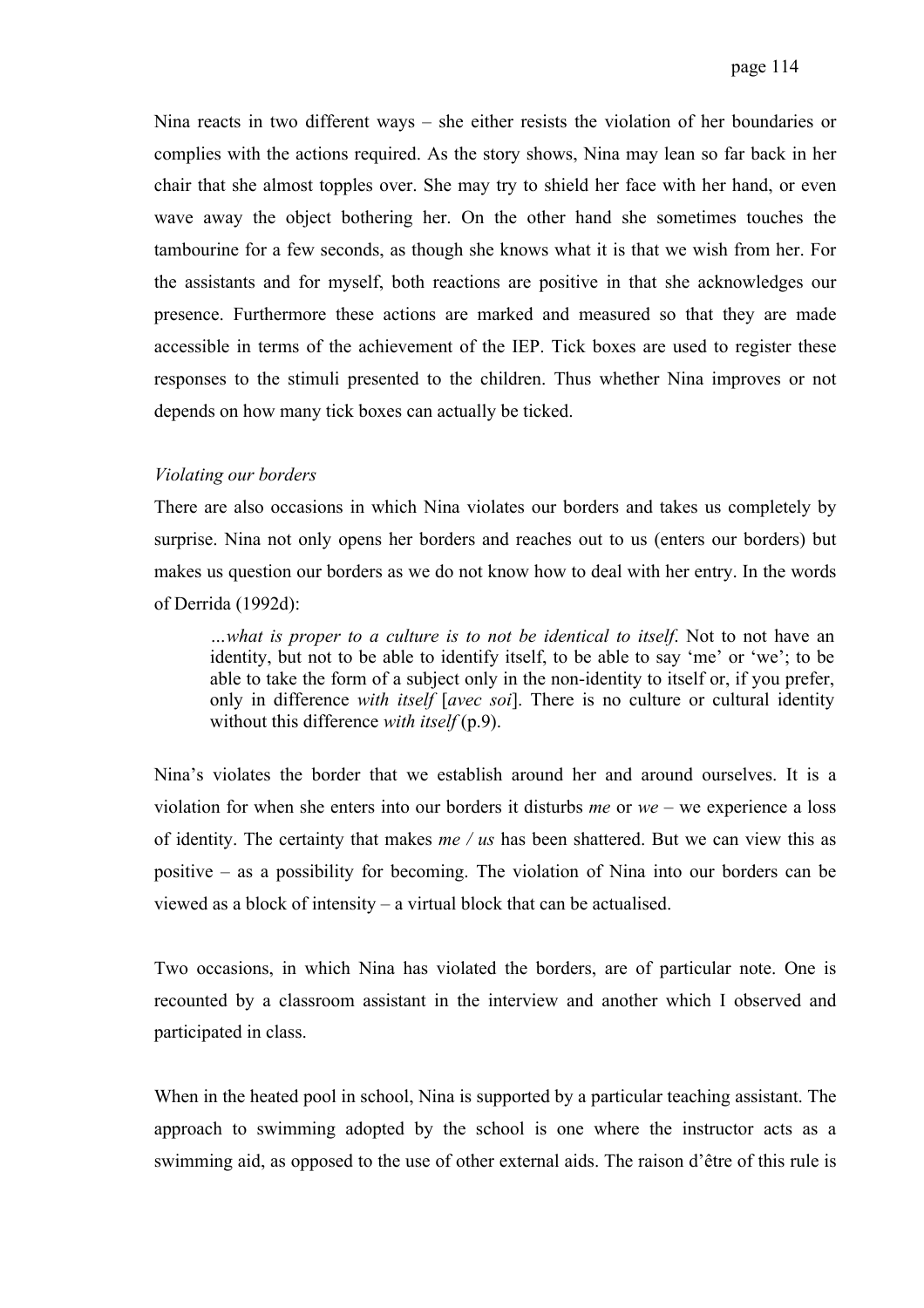that the instructor is meant to give the appropriate help that is required by the swimmer. The teaching assistant supports Nina from the lower back while Nina plays with the water by splashing with her hands. She does not interact with the teaching assistant. However, the moment that the assistant sits with Nina on the steps of the pool, Nina puts her arms around her. There is close proximity throughout the pool session between the teaching assistant and Nina, but still the moment that Nina puts her arms around her this is an unexpected action and takes the assistant by surprise. The closeness is welcomed after the momentary shock. The violation is accepted. The contradiction is, however, that Nina's action is one which is appropriate to us, and still we are uncertain what to do with it. When this happens the moment Jasmine comes into class after the pool session she tells everyone of what happened to her. She questions her perception that Nina is autistic and comments how is it possible that at time Nina is able to be so loving for short moments.

The other violation of borders took place in the classroom during a drama lesson with a peripatetic teacher. In circle formation, the teacher was dressed up as a witch and was recounting a story. Props and costumes of the different characters in the story were available to be worn by all the children in the class and the teaching staff and I helped out by putting the clothes on the children and distributing the props. These were soft toys and were offered to the different children according to the character they were dressed up in. Nina resisted putting on the costume. Since her specialised chair resembles a throne, the drama teacher allocated the character of queen to Nina. However she did not want the crown on her head or to hold the sceptre. She resisted most strongly to holding the puppy soft toy while we try to dissuade the drama teacher from insisting on this, explaining that this was always the way that Nina was. Eventually the drama teacher gave up, the puppy was placed on Nina's tray, and the lesson went on.

Suddenly, one of the classroom assistants called us all to look at Nina. She had taken the soft toy in her arms and was hugging it close to her. When we had least expected it, Nina surprised us! Most of us cheered and even clapped. The drama teacher in an acting way made a big fuss of it. This session had been photographed and when I was showing these photos to the drama teacher a few days after the session, she commented as the classroom assistants had that Nina was hugging the puppy. The drama teacher commented that "there doesn't seem to be anything wrong with Nina. What sort of disability does she have?"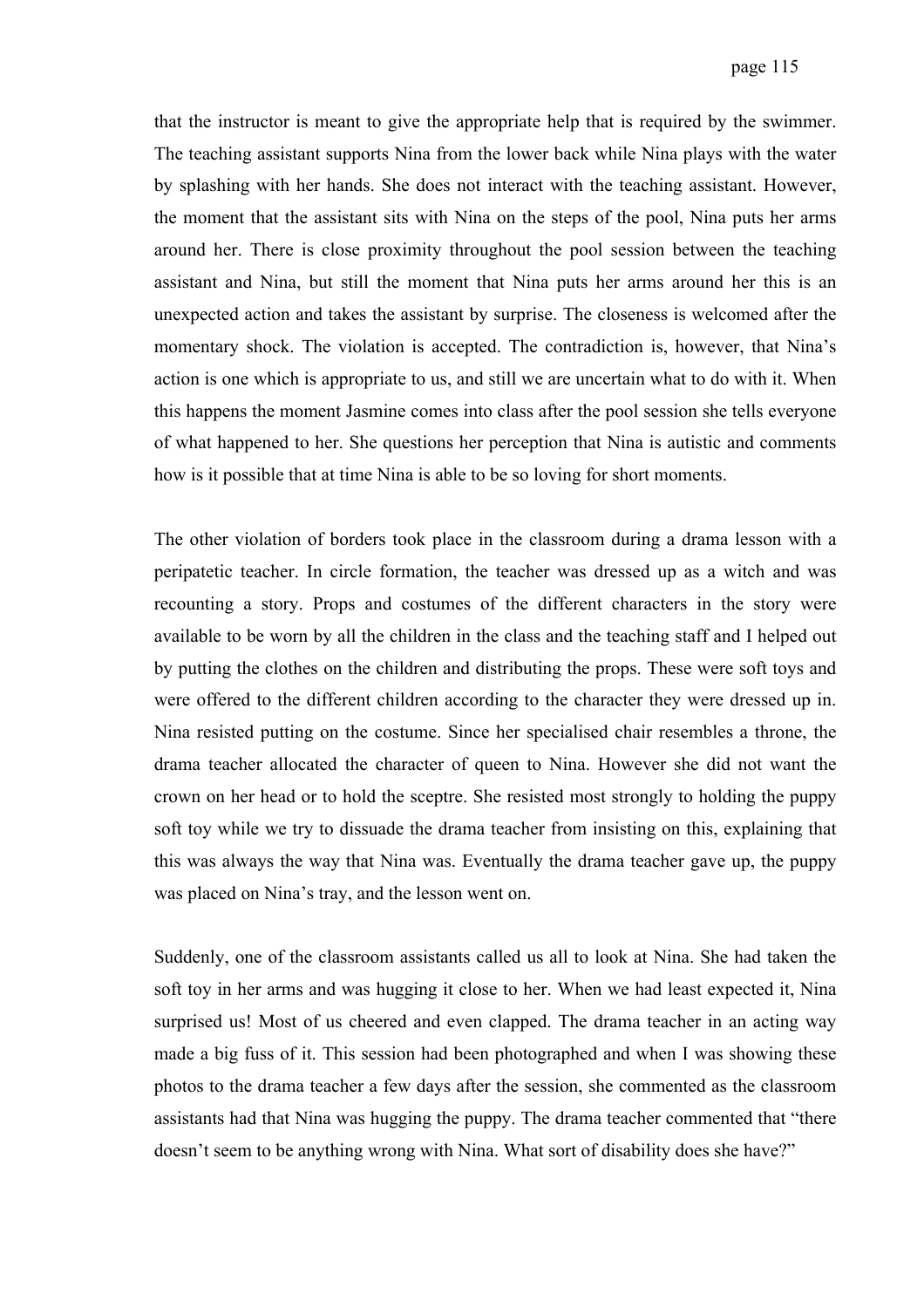#### *Dragged into non-place*

When reflecting about borders, Derrida come up with a contradicting phrase that disturbs the formation of borders: "there is no such thing as  $x$ , there is nothing but  $x$ " (Derrida 1998, p.21). Derrida in *Monolingualism of the Other or, The Prosthesis of Origin* (1998) uses this contradictory statement for language: he tries to argue that "we only speak one language" and "we never speak only one language" (Derrida, 1998, p.7). I do not focus on language, but using Derrida (ibid.) I want to say that:

there is no such thing as *teachers*, there is nothing but *teachers;* there is no such thing as *physiotherapists*, there is nothing but *physiotherapists;* there is no such thing as *speech and language therapists*, there is nothing but *speech and language therapists;* there is no such thing as *Duncan*, there is nothing but *Duncan;.*

there is no such thing as *Nina*, there is nothing but *Nina.*

In the first part of this statement, Derrida helps us to question that which we have become accustomed to regarding as fixed and unconditional. There is no such thing because when one looks closely, one discovers how what one had thought was fixed and established is really only the result of a multitude of contingencies. From the interviews, questions and observations, it comes across very strongly that assumptions about professionals and children, in this case Nina, seem to be absolute, determined and founded. Therefore, the first part of the contradictory statement: there is no such thing as  $x$ , is removed, is made invisible and forgotten, transforming each particular group of professionals, or individuals, in our case Nina, as absolute, as *beings*. When the focus is just on the second part of the phrase: there is nothing but *x*, contingency, uncertainty, experimentation are eliminated and removed.

It is this play between "there is no such thing as  $x$ , there is nothing but  $x$ " that I find interesting and is what gives us opening for students like Nina. I have argued that Nina violates our boundaries, but I want to add and, in doing so give great importance to the thought, that she drags us in her own boundaries and her space: the hugging space, or the looking-sideways space, as depicted in the above stories. Is the space similar to our space? The spaces of Nina are what I call non-space. The spaces of the hello song, or pool or drama lessons are calculated spaces. Spaces that have ends and focuses, that is, measured space. I am calling Nina's space non-space in that it does not resemble our spaces and does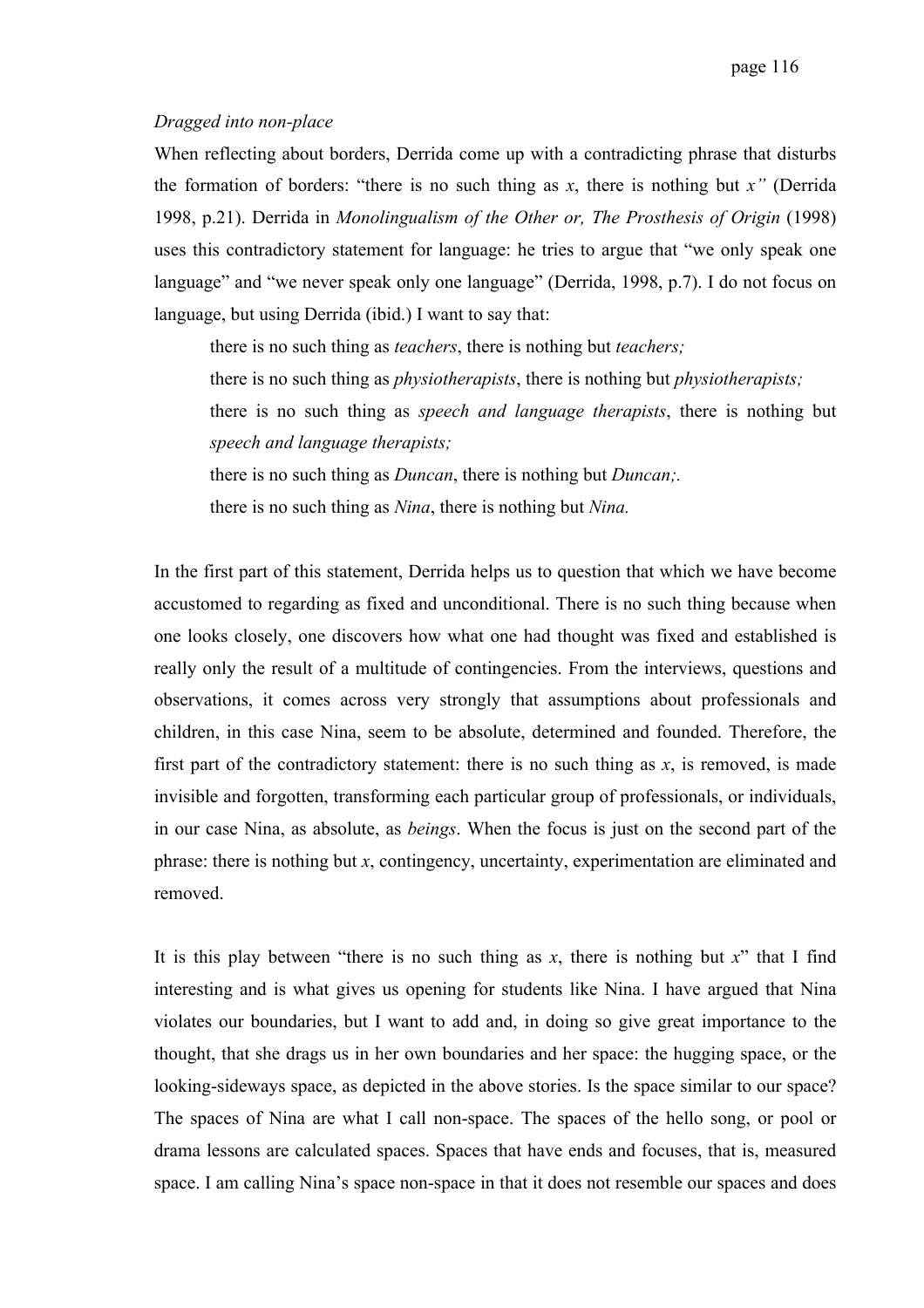not seem to have an intention or aim as we have in our spaces. It is not something where one can actually know where she is or where she is going, or what the aim of that space is. Her space does not confer to us a sense of place. Similar to this is timing within this space. Timing within our space is heavy and slow. Movement is coded and constantly needs processes of interpretations. This contrasts Nina's time that is fast and it seems that it flows - a quick hug to the soft toy or a quick look, enough to alter us, enough to cause a stir in the people around her, enough to grab us and drag us in her space. Timed people grabbed into timeless time.

Nina's hug brings the teaching staff closer to her. There is a reversal of roles: the teacher who tries to get closer to Nina and Nina who gets the teaching staff close to her. Therefore there is a difference between the proximity that Nina brings about and the proximity that I try to bring about with Nina during the hello song. Nina's hug brings forces that are short, immeasurable and meaningless that together that can bring about a stir in the classroom. My proximity is a calculated proximity through which I measure and calculate Nina. There is a paradox and a contradiction between the proximity that I try to bring about with Nina, and the proximity that Nina brings about in us, even if this is of minimal durability. The Nina-hug, or split second look, brings about in us a "leaping in the place of the whole body" (Deleuze, 1990, p.149). It causes a stir, an *ooh* in the staff. Surprise. Astonishment. Something that grabs us and calls us into her non-space.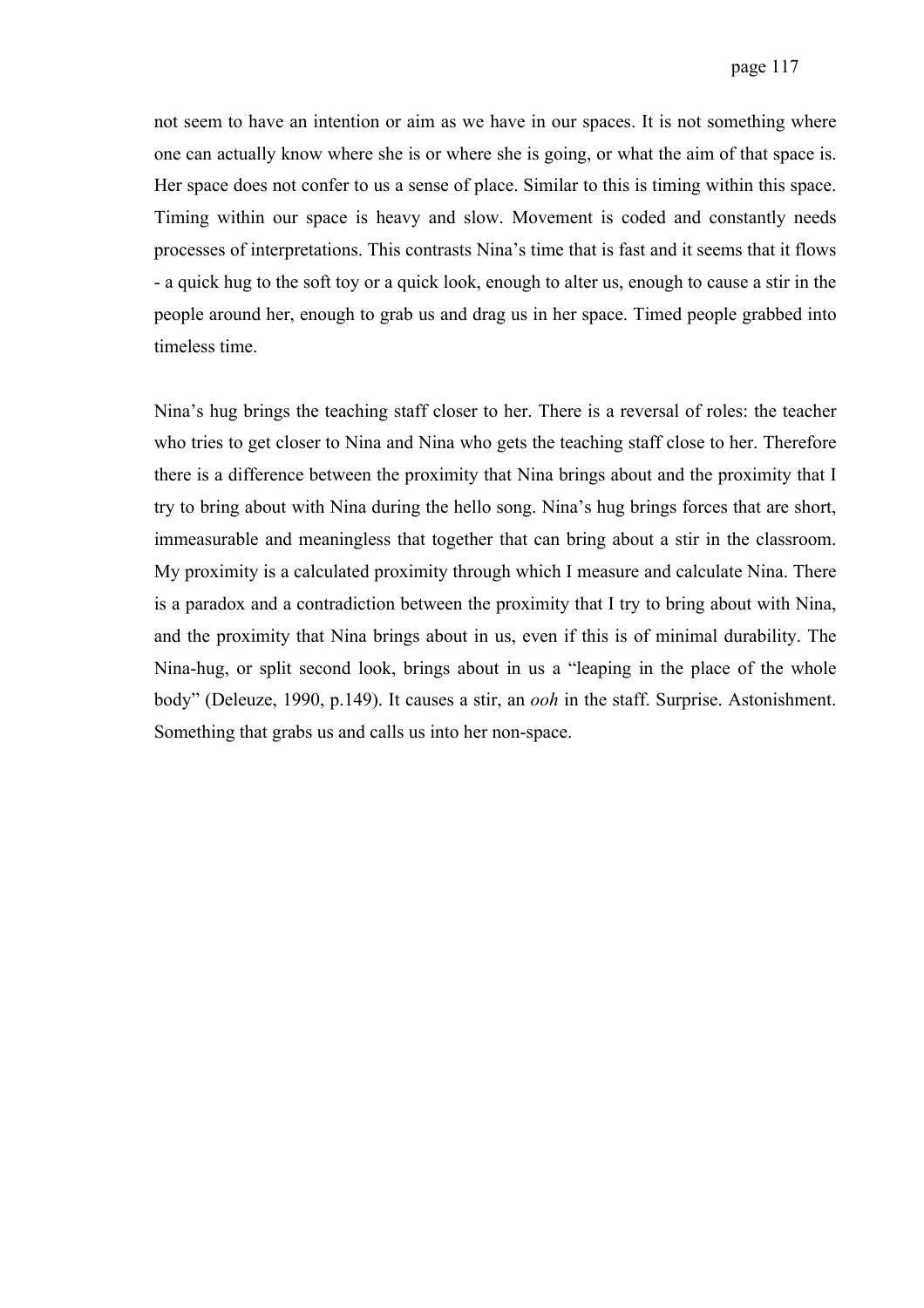# **Chapter 6**

# **In the** *middle* **of the school day.**

In this chapter I focus what happens mostly during the middle of the school day, lessons and activities. In the title of the chapter I play with the word *middle* as a Deleuzian concept of being in between, intermezzo. As though there is a being there and not. This chapter will start off with Charles. It is a heavy story that has brought many tears to my eyes when writing it and every time I read it over again, followed by Matthew's sounds and Ruth's party invitation. Like Ruth's invitation, I invite you to enter in the middle of the stories. Deleuze's invitation is always to start in the middle of things and see where it takes you, so maybe one should start reading this thesis from Chapter Six and then work the way up, or down.

## **Story One: Finding a Position**

The class now is doing a maths lesson. This week's subject is time. I give each of my classroom assistants a big clock that produces a loud tik-tok noise and also task cards. Each card contains an instruction indicating where in the school they are to go while counting tik-toks, for example: to the heads office; or to go to Class 2 – the reception class. The classroom assistants take one of the students with them, and wheel them to the place in the card. They take the big clock with them and count how many tik-toks the clocks counts until they arrive at the destination, and back. While my four classroom assistants go around the school with four students, I wait in class with the remaining students. When they come we note on the chart how many tik-toks it took them to arrive to a certain place and how many to return. Off the classroom assistants go again with students. Joanne arrives from the creative arts room with Charles. It took them 24 tik-toks to arrive there, and 30 tik-toks to come back. Joanne explains to me that on the way back they met the head of school who asked about the activity. While saying all this she is interacting with Charles, as if she and Charles are saying this to me. She uses phrases like: 'Charles tell Mr. Duncan what the head asked,' while she will do all the talking; or 'Charles how many tik-toks did it take us to get there?' 'Twenty-four,' Joanne would emphatically say. Charles is crouched in his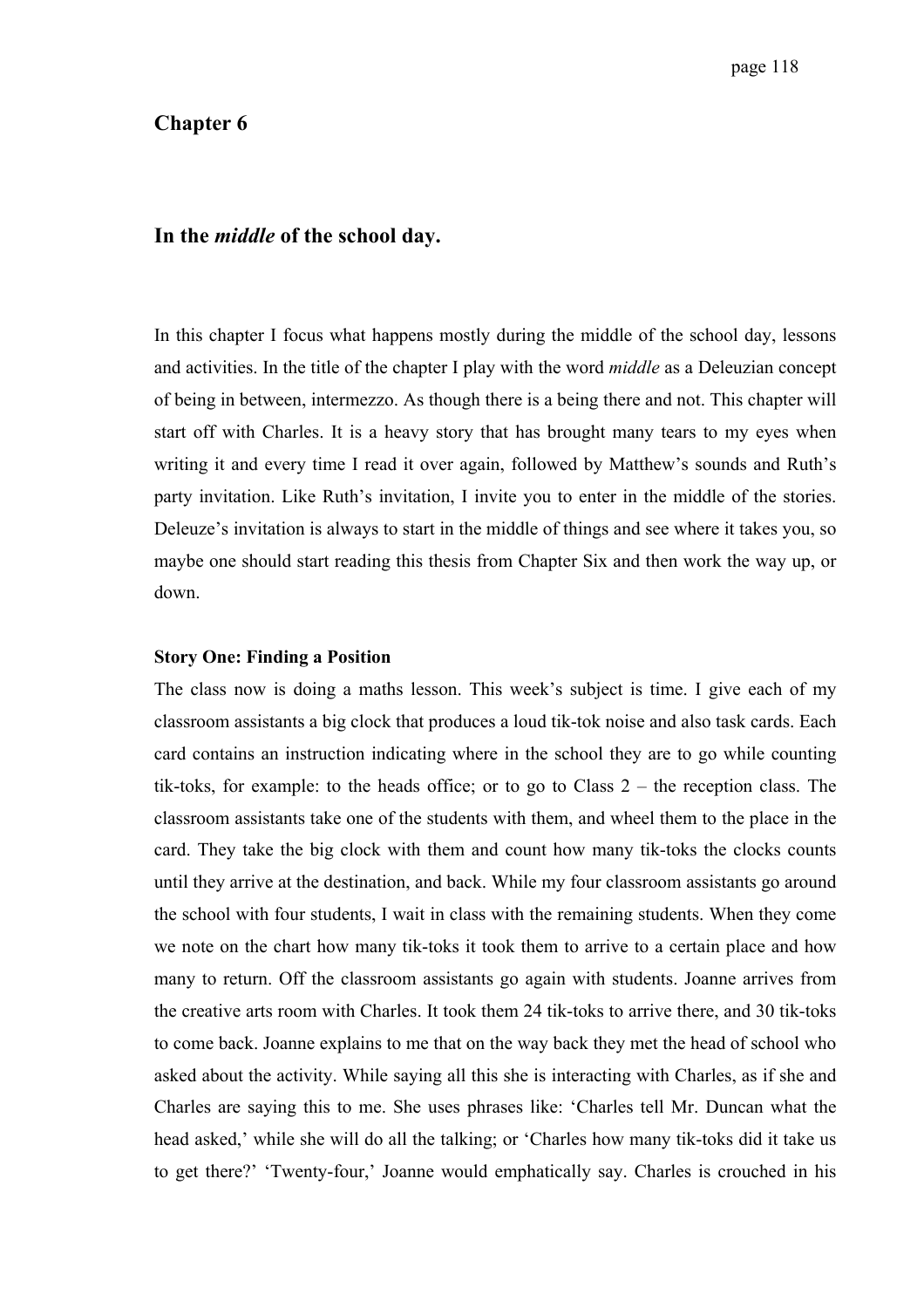specialised chair. He looks as though he is in pain. We cannot sort out his seating. I take a deep breath and look at Joanne. Charles' head is lowered on his chest, he constantly dribbles. He needs to have his bib changed. I go and get a bib to change it from the changing room which is part of the classroom. I massage Charles's neck. When I do so he lifts his head and takes a deep breath. I change his bib – it is soaked. Charles' eyes are big and blue. Irene says that someone with those eyes will have women running after him. Joanne suggests that we change his place. I agree, we wheel him near the couch and place him there. Joanne and I lift him together. I move my swivel chair to where he is. Joanne goes again around the school measuring tik-toks with Angie now.

After Maths, we have a Maltese reading session. Today we are tackling a poem. All the students are in class, with us adults seated in between them. As Charles is still on the couch we are close to him, and although on the couch he is still part of the circle. But he is breathing heavily. His breathing – gasping for breath, echoes heavily around the class. I get the triangular wedge, place it on the couch. With the help of Irene, we turn Charles and place him head down on the wedge. So he is now on the couch on a wedge, head down. We have to keep him like this for at least 30-40 minutes a day. This we do in order to help drain his lungs. Irene gets lots of paper tissues and places them under Charles' chin. She unstrips Charles' hand splints. She sits on the couch near Charles and first massages his hands, then she pats his back where his lungs are, as instructed by the physiotherapists. We have a reading session in Maltese. First we read the poem softly, in whispering voices. Then in normal tone, then we shout out the poem. Now we read the poem in snail's pace, that is, we read the poem very very slowly, then at hare's pace – fast reading of the poem.

The reading session is over. Re-positioning of the students is next. The care assistants are called. Ritienne and I will be positioning Charles. The standing frame is first adjusted to fit Charles for it is also used by another child. It is placed in a horizontal position. Before Charles in placed in the standing frame we have to put on his Ankle-Foot Orthosis (AFO). These are necessary to control Charles' ankle and foot and keep them in place. I always get mixed up which one goes on the right and which on the left – as they are made to measure they are plain in their make and so do not indicate clearly. Then I remember that the straps of the AFO's should be on the outside of each leg. I bend Charles' knee to a 90 degree angle and put the heel fully down and back in the heel of the AFO. Then I fasten the ankle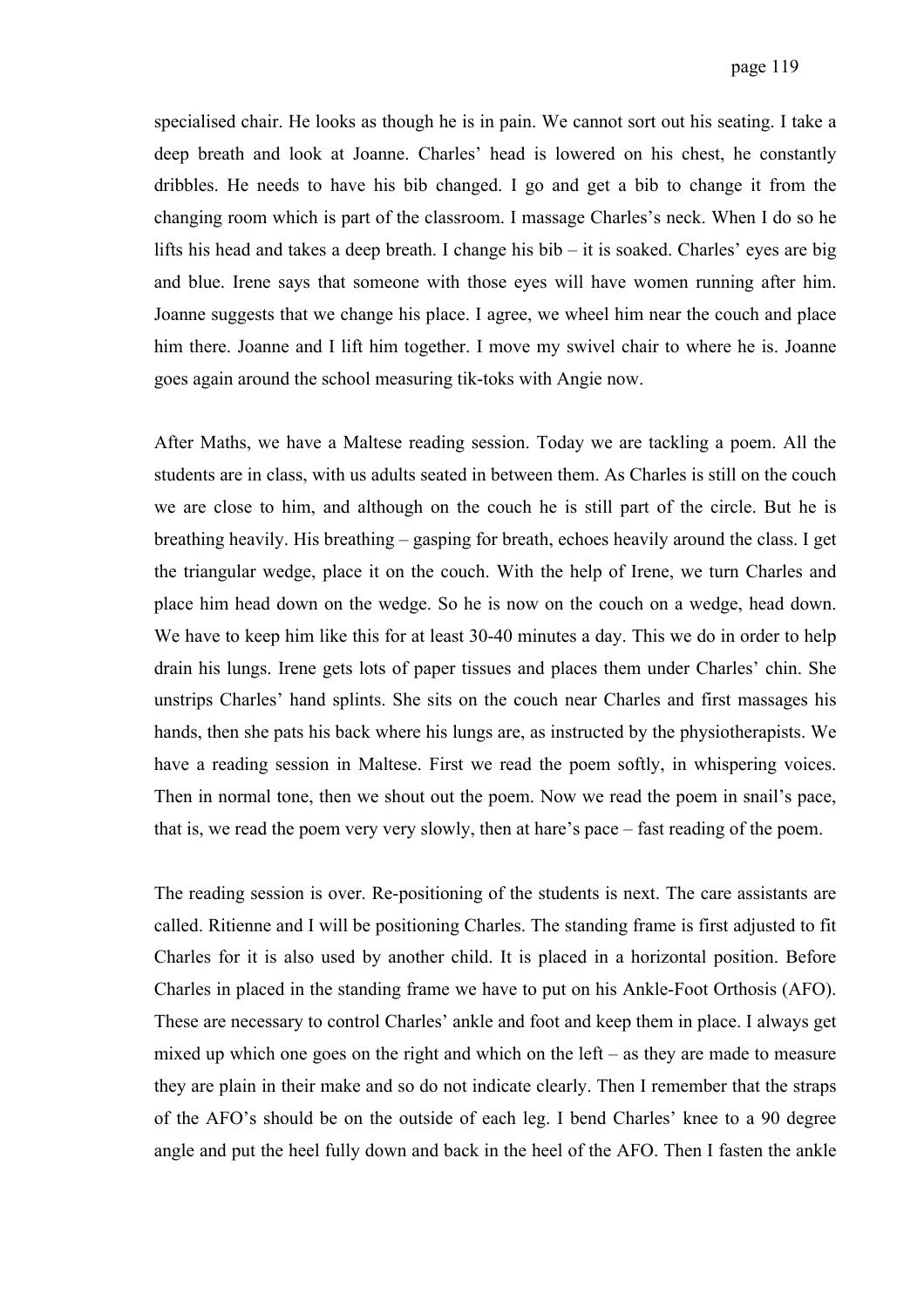strap and then the calf strap, and lastly the toe strap. After I check each strap again I fit the foot with the AFO in a shoe.

Then Charles is placed on the standing frame. First his feet and his behind are strapped. Pull the straps, but not too much. I always need to remember to clip the buckles. Then his back and shoulders are strapped and supported. Then he is slowly turned into a vertical position. Charles' arms are placed on the tray of the standing frame and are strapped in the splint. Charles' arms are contracted, and in order to overcome this contraction and keep his arms straight they are strapped to a arm splint support His head is up. He looks at us, and gives a smile. But I wait near him. Not long after, his head falls down on his chest. I look at my watch. Soon Charles starts crying. First a short moan. It will get louder, but soon it becomes unbearable. His feet are giving way, and are breaking the AFO strap settings, his ankle seems to be popping out of the shoe. I try to adjust them. I look at my watch again. Just five minutes passed. According to the physiotherapists he should stay in the frame for not less then thirty minutes. Eight minutes have passed, now ten. Charles is now crying and sobbing. I turn him in a horizontal position again to start unstrapping him. Irene asks me where we are going to position Charles now. I don't know. All the possible setting options have been tried out today– none seem to work. Irene asks me the question again.

# *Finding a master key*

The positioning of Charles' body is viewed by different professionals working around him as important and crucial for a variety of reasons. In this story I look at how various professionals and I perceive Charles' body and what we do to it for various reasons. A thesis on students with PMLD cannot escape a discourse on the body. I am focusing on Charles's body for the level of impairment that this body carries in it. Out of the five children that are involved in this thesis, according to my judgment, Charles and Luke show signs of extreme pain and suffering. Deleuze and Guattari (Deleuze, 1983; Deleuze and Guattari, 1987) are constantly talking of the body, and how the body becomes. So this uncomfortable discourse of body could find a comfortable place, or at least a place, in Deleuze and Guattari's work. Uncomfortable, because I know that such discourses are easily judged to be medical, to focus on the personal tragedy story. What echoes in my mind as I write this is the famous statement made by Mike Oliver (1996a) "disablement has nothing to do with the body" (Oliver, 1996a, p.41-42) and that by Tom Shakespeare: "the achievement of the disability movement has been to break the link between our bodies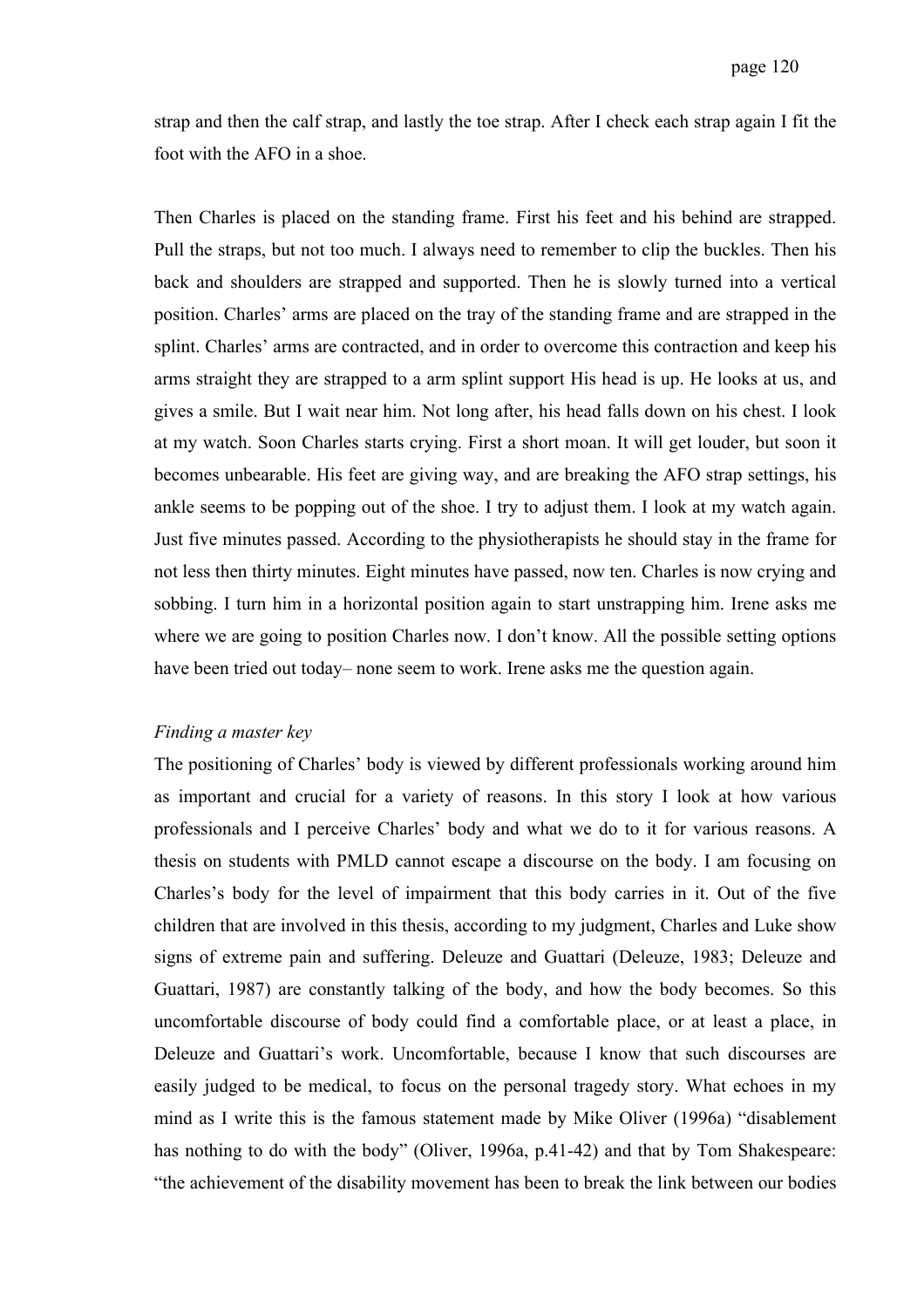and our social situation and to focus on the real cause of disability, i.e. discrimination and prejudice" (Shakespeare, 1992, p.40). Uncomfortable, not only because the effect that such discourses have produced in disability arena, but also because of the frustration and helplessness that accompanies those working around Charles' body.

The people involved in the education of Charles desire or want his body to be better – we are motivated by this desire. Charles lives on the edge of life and death. We draw action plans of how to make and produce a better body for Charles. People around Charles have an ideal image of a body for Charles. Different people have a sort of ghost image of a healthier, *not-so-much-profoundly impaired body* for Charles. Different approaches are developed to try and bring to life this profoundly impaired body. Charles' body can be fixed, even if often temporarily. Educators in schools often seem to think of a not so much profoundly impaired body in Charles' profoundly impaired body. An idea of a body that goes beyond Charles' actual body. A perfect body or rather, a not so much profoundly impaired body, in a profoundly impaired body. Yet as will be shown, Charles' body slips through our action plans; his body seems to encrypt itself in itself.

I am thinking of Derrida's idea of crypt (1986c). A crypt, is present as a non-place inside the Ego. It can disrupt the Ego, but on the other hand it is necessary for the Ego. Charles' impaired body is constantly projected by us, but it constantly escapes us. Charles' profoundly impaired body, as well as our wish for a *not-so-much-profoundly impaired body*, haunts us educators working around him. Both our wish of *not-so-much-profoundly impaired body* and profoundly impaired body haunts us. Derrida reminds us that to be haunted is to be called up, is to ask for a response. The question is, can we respond? Can we be friends with this body, with Charles' body? Or are we enemies to this body? What haunts us? The "sole memory that is 'in me' or 'in us'" (Derrida, 1986b, p.33). But this haunting that calls is just another double-bind: on the one hand we are called or invited to respond, but on the other hand we have a call and invitation that is a resistant invitation – an impossible invitation to respond to. I look at a number of ideas that show the discourses and constructions around Charles' body caught in the im-possible response, always hoping to find a master key (a secret, a password) that can unlock Charles body.

Charles is a constant concern for the physiotherapists who work at the special school. They constantly monitor him for a number of reasons. First Charles' breathing is considered to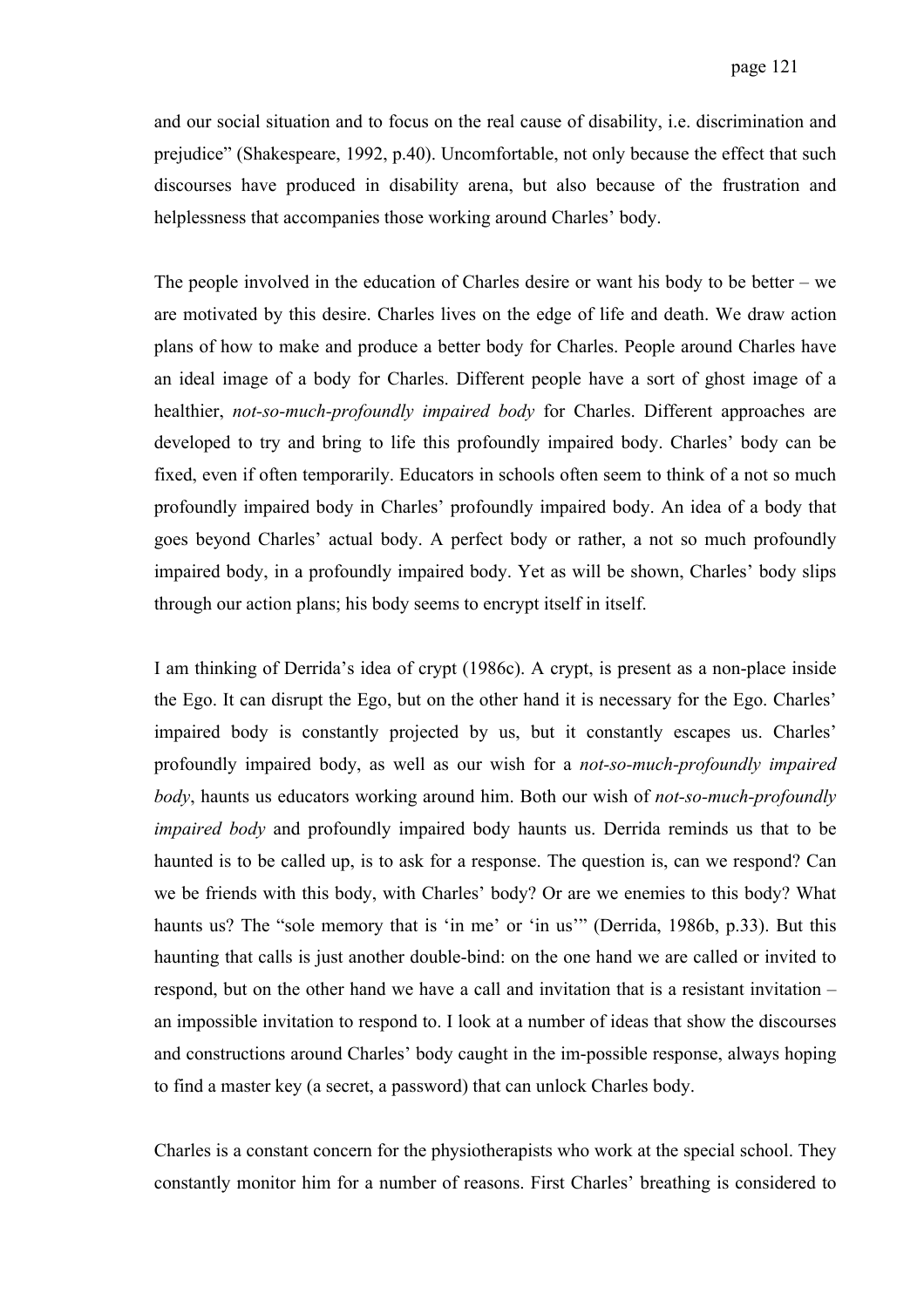be of great concern. His lungs, which are squashed due to his chest malformation and scoliosis, give him great pains in breathing. Also, due to a lack of the swallowing reflex, Charles' saliva and liquidized food goes into his lungs instead to his stomach. But apart from the medical reasons for the constant monitoring by the physiotherapists, there is also the 'pestering factor'. My classroom assistants, the school nurse, the speech and language pathologists and the parents constantly pester the physiotherapists about his position. Each group would have its reasons to moan with them. The school nurse's concern is the breathing, the scoliosis, Charles' hand and lips turning blue. The concerns of the speech and language pathologists are his dribbling and swallowing. All the professionals working in school seem to feed each other ideas and pass on ideas and responsibilities to each other. The school nurse and speech and language pathologists, and myself as the class teacher speak mostly to the physiotherapist, while these three categories of people are fed mostly from the classroom assistants moaning, and other teachers working in the school, for example, the teachers working in the pool, or multi-sensory room. All have a comment on the positioning of Charles.

The physiotherapists, school nurse and the speech and language pathologists on the other hand try to explain to the teaching staff the why and how of certain decisions and therapies taken as regards Charles' positioning. In the story Irene is tapping Charles' lungs to help him in his breathing. This technique was taught to her by the physiotherapists. In the interview on Charles, Joanne was unable to mention the main reasons why Charles would benefit from staying thirty minutes in the standing frame. The following day she came to class with the following list of reasons that she had found over the internet on the benefits of positioning students. We discussed some of them:

- Improved range of motion
- Decreased joint & muscle contractors
- Decreased pressure issues with changing positions
- Improved circulatory & respiratory functions
- Decrease muscle spasms
- Assist with normal skeletal development
- Improved bowel function  $&$  regularity
- Improved kidney  $&$  bladder functions
- Lessen or prevent progressive scoliosis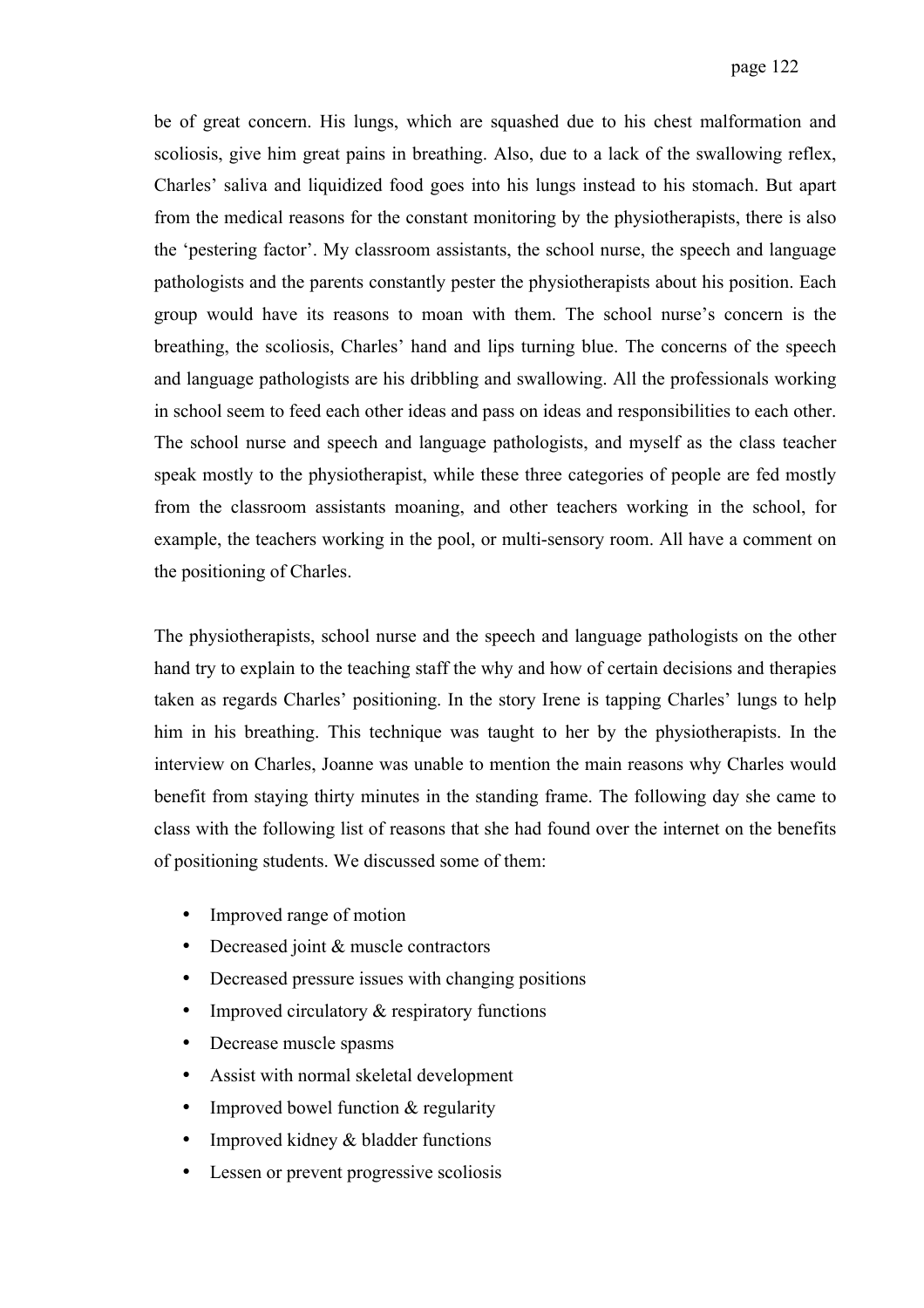• Help maintain bone integrity

However, even with these benefits classroom assistants, care workers, and other specialised teachers still complain about the use of specialised chairs, standing frames and other positioning options. They argue that often none of the available options seem to work for Charles. Even his recently acquired chair that took three months to be delivered seems not suitable for Charles. Often I am caught in between the physiotherapists and the classroom assistants in these arguments. After taking so long to position Charles in the standing frame as recounted in the above story, after ten minutes he is removed by the classroom assistants and me. And ten minutes is considered to be very good amount of time. Sometimes Charles' position is changed even earlier, at times even after two minutes. The same happens in pool sessions with Charles. After he is taken in the pool area, changed into his swimming trunks and showered, he is lowered into the heated pool. The classroom assistants have not even entered in the class when we are called by the pool staff to go and shower him. Charles has difficulty breathing and therefore needs to be removed quickly from the pool water. Water creates more pressure on the lungs than atmospheric pressure. I usually get these outbursts of anger from the classroom assistants because after the laborious process of undressing and showering Charles to prepare him for the pool, after five minutes he is out of it. Usually I go and shower Charles myself and dress him in order to placate them.

There are also what I call DIY adjustments to the specialised positioning equipment done by the classroom assistants or care workers. Get some cushions, usually those provided on aeroplanes (Ruth's father can provide as many as we want for he works at the airport. When he asks for them it is known that they will be given to our school so we are given loads), have at hand a role of strong Scotch tape, and some foam, and polystyrene. The last ingredient to DIY adjustments is: be creative, experiment. It may work, it may not. So you see this designer standing frame which cost a few hundred pounds and at one side of this standing frame you see a shabby, but very often functioning, even if temporary, homemade adjustment. When the head of school or James or Marcella, the physiotherapists, see these adjustments they go crazy. If these DIY adjustments are done for Charles, again, I end up arbitrating between my classroom assistants and the head of school or physiotherapists.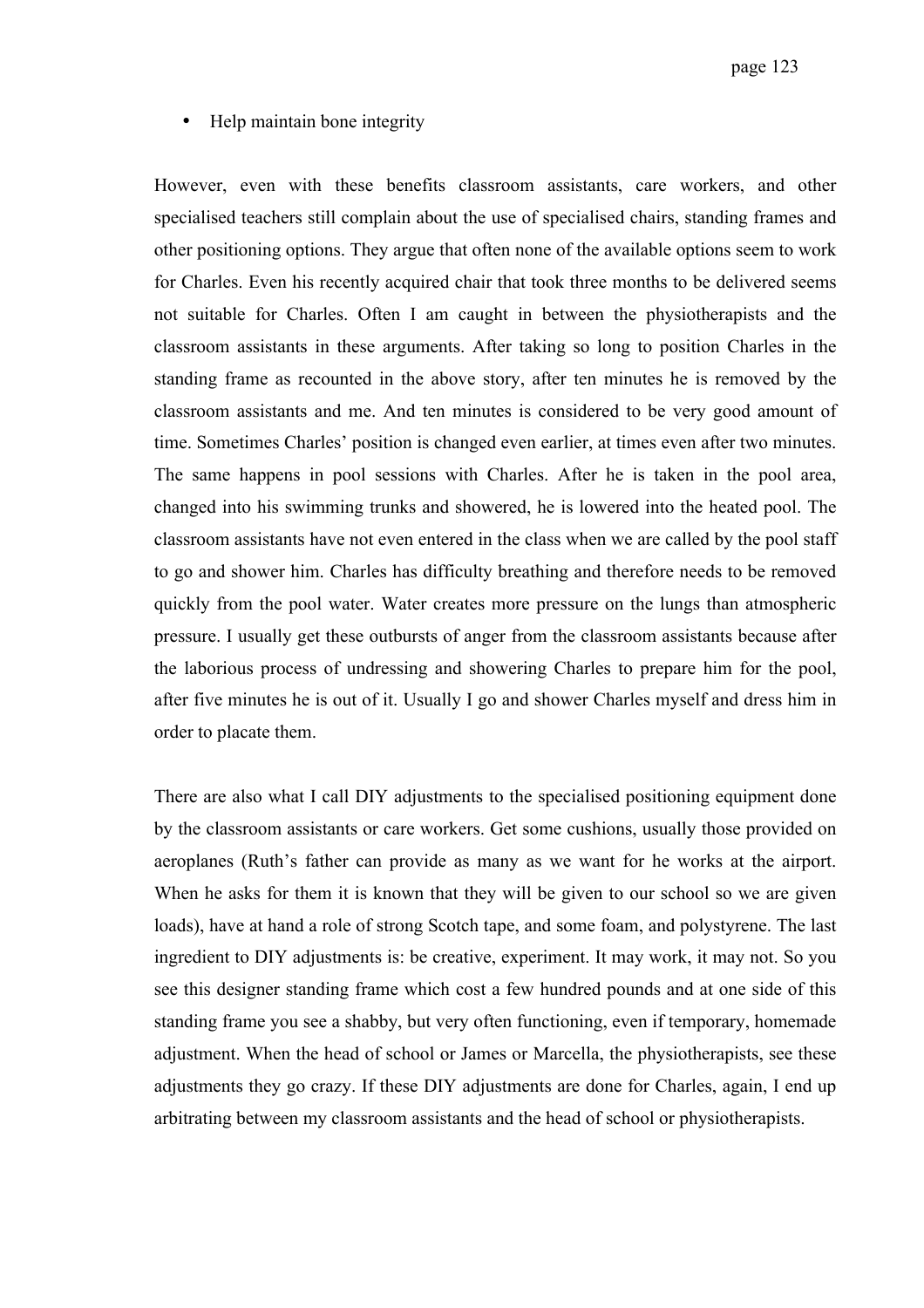The hassling, time consuming and laborious processes of buying specialised equipment for Charles and other students is an experience I have to go through every year with a group of other people. This group is usually formed by the head of school, myself, two or three physiotherapists, the School Council President and the school doctor who comes in when she is needed. The main aim of the group is to determine around February which specialised equipment is need for a particular student. Get the tenders public. Vat these tenders. Negotiate with the Maltese Education Division Accounts Department on the yearly expenditure, and order the equipment. Chase the importers to have this equipment in school by the end of September when school starts again. Each section of the process has its concern. The physiotherapists have to make a judgment of Charles' body now in relation of how they think he will be in six months' time. As in Malta we do not have a specialised equipment clinic; all that we have during these meetings are leaflets and brochures, and our fertile imagination trying to see how Charles would fit in this chair or standing frame. Lots of technical terms are used by the medical professions during these meetings to justify one positioning better than another. However there is another important factor: the agents. The agents will not get all kinds of equipment, but will try to convince us to get the particular products that they are agents for. The interesting part is the negotiation with the Accounts Department, where the obvious charity and tragedy models are used by the school to convince them. The meetings are not held at school, so the head of school prepares pictures of each student that is going to be discussed to show them to the Director of Finance and his accountants. He capitalises on the body structure that each student has and pain that they experience. Usually the Accounts Department satisfy all requests. Every step of the process requires lots of meetings and discussions. After all efforts have been made, on one occasion I was called by the school secretary to answer an important phone call in the absence of the head of school. One of the agents had phoned to tell us that there was an important detail that the group had missed out. I was already panicking, and asked him to fax me all the missing details. I could not believe my eyes when I saw that the order had stopped because of the outside design of a young child's standing frames. To animate these standing frames pictures of animals: lions, dinosaur or penguins are stuck to the side of the frames. We had neglected to choose which animal we wanted on the side of the standing frame. I chose the dinosaur picture.

Charles' having a good body position is important if assistive technology is to be used with him. The assistive technology that is available in the school is considered to be state of the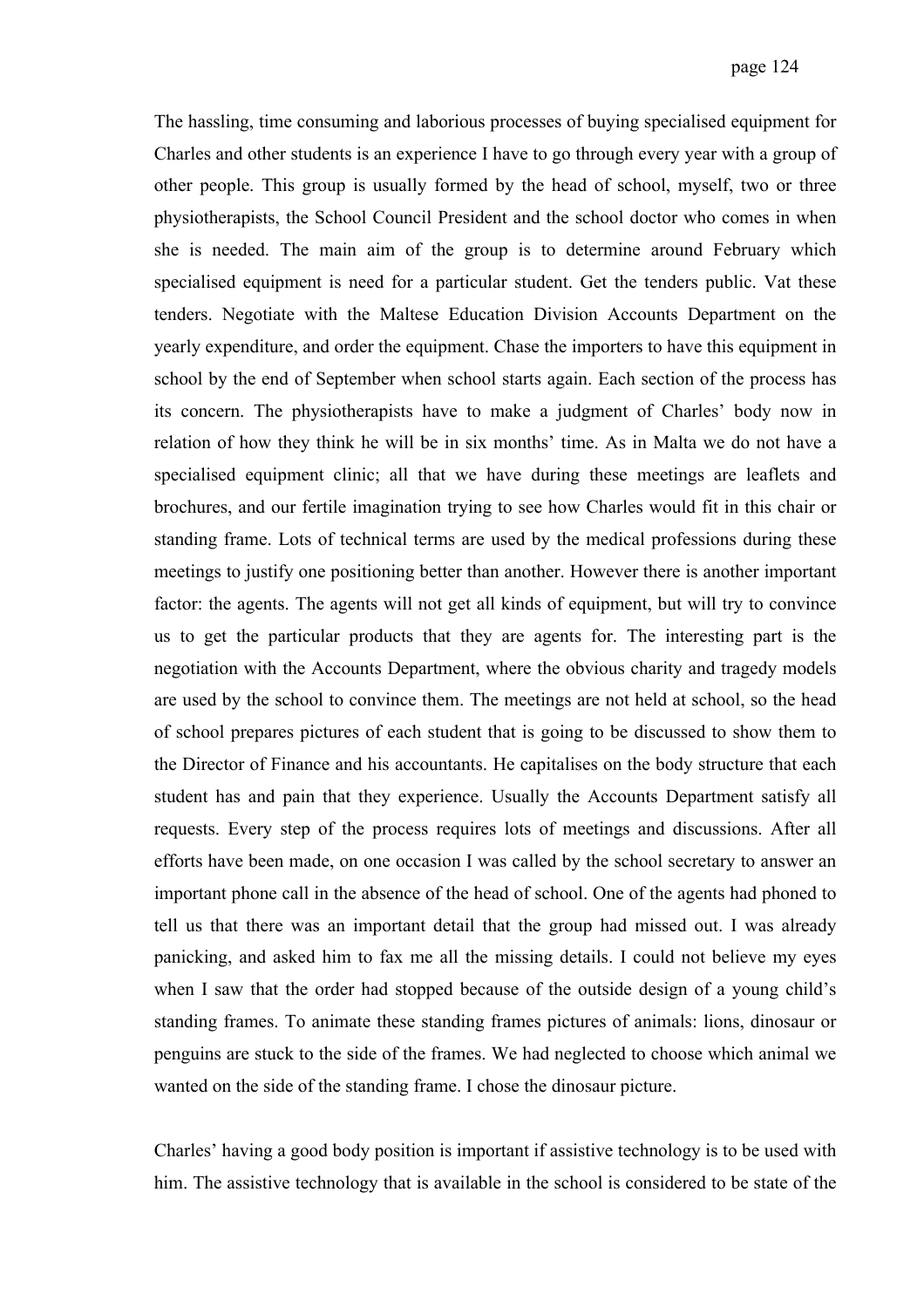art at European level. All the possible gadgets that can be used to teach cause and effect are available at school. Some linked to computers, other to small electronic equipment. You press a switch and a disco ball goes on. You press a switch and the fan goes on. You press again and it goes off. You press again and the CD player starts. Press again and it stops. Apart from the different electronic equipment, some with seconds of delay to give the effect, some with automatic on and off, and many other options, it is the switches that I want to point out. Switches that are activated with the slightest movement of the hand palm. These are mercury switches, so with the slightest tilt they are activated. Then there are switches that are attached to the feet. They become activated when you press on them. Head switches: these are attached on the specialised chairs, through robotic arms, and head movement will hit the switch that in return will trigger a stimulus. Eye tracking switches, sip and puff switches (breath actions as on/off signals, and can be used for a variety of purposes, from controlling a wheelchair to navigating a computer). I get lost in these switches and manuals, as well as in the wires running from one switch to a particular device. But Joanne seems to instinctively know how all these gadgets work. Ritienne gave up on all these electronic equipments, while Irene looks on amazed. It is not just the hassle of getting the right things together, but timing is crucial. If Charles is working on the side of the classroom and he needs to be moved for some reason, it means moving Charles in the specialised seating position, together with a robotic arm sticking out of his chair, attached to a switch, which is attached to a device that is attached to a stimulus. So there is this procession when moving Charles: myself moving Charles, Irene holding one thing and Joanne holding another piece of equipment. There is always some resetting to do for some socket and pin always gets dislocated!

During the Christmas concert, or when a school activity is taking place and parents and other important guests are invited we are always reminded during the morning assembly by the head to have the students placed on the specialised chairs, etc. The school acts as a showcase for specialised equipment. The parents see their children in these chairs and equipment – we are seeing an increase of parents who are getting more of this specialised equipment for their children to use at home. One of the effects of this is that different professionals have to help the parents fill up complex documentation to get funding for these equipments. The parents have to apply to two different entities to get funding for each piece of equipment, so everything has to be done twice. The documentation for getting specialised equiment requires medical justification and a letter of medical necessity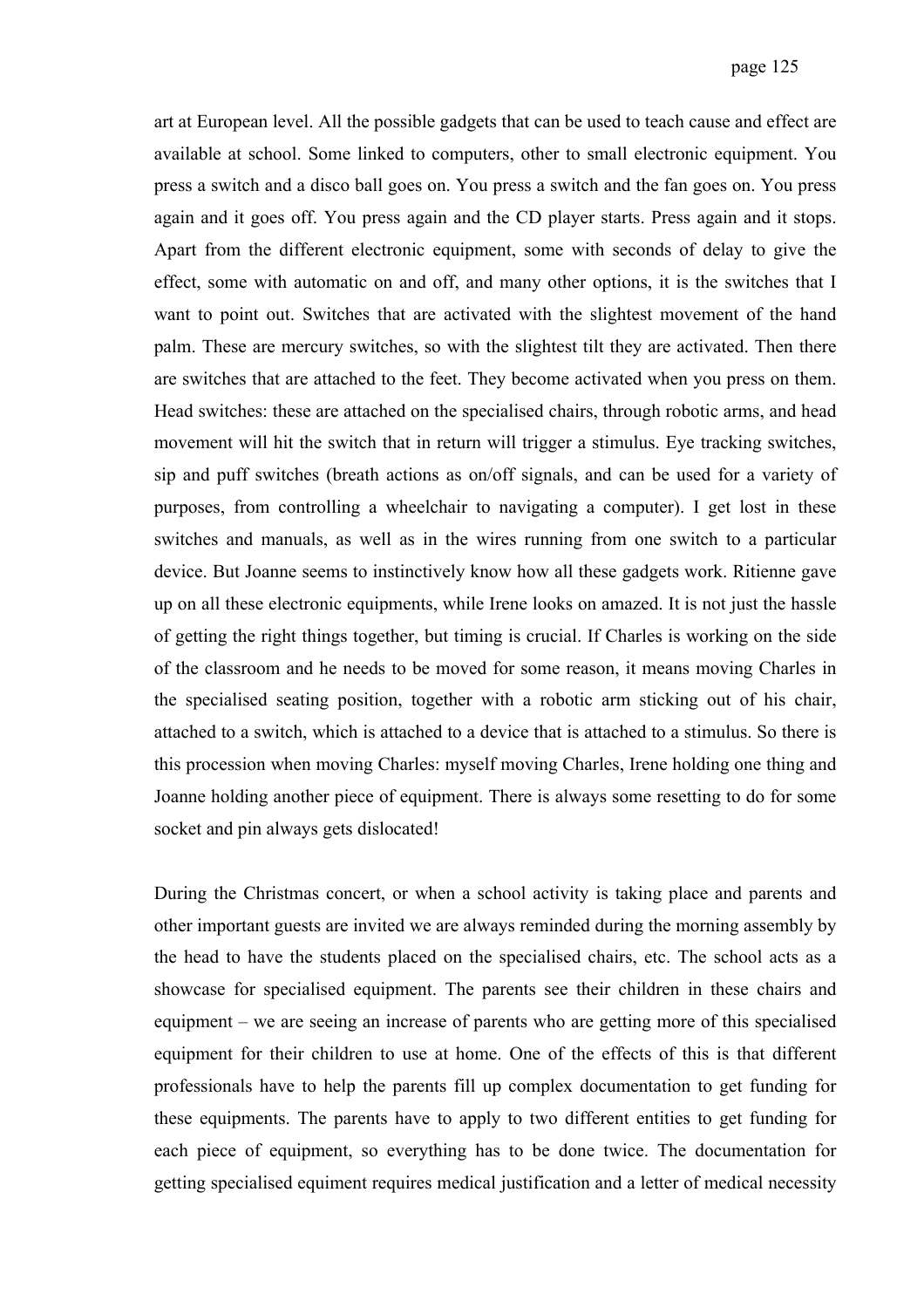written by several professionals, stating the child's medical, functional and social development, explaining why the equipment is needed and how it will aid functional goals/outcomes of the particular child. The physiotherapists help out by carrying out home visits and then have teaching sessions with parents on handling and lifting children, keeping in mind that a lot of parents of children with PMLD have already had surgery for slipped disks in their spines.

The concerts also act as showcases to the important guests. The parents of students with PMLD who attend mainstream schools argue that if students in special schools can get specialised equipment, then their children who attend mainstream classes must be provided with specialised equiment, as had happened in the case of Luke who had a specialised chair which was rarely used due to lack of proper setting. As part of the process of converting the special school into resource center, the head of the special school is trying to sell the idea that students attending mainstream can come to the special school to see what kind of specialised equipment their children can have. Then the particular mainstream school can make its own order. Sometimes a physiotherapist or a specialised teacher comes to my class to borrow a standing frame, or a buggy or a chair belonging to one of my students to try it out for some other student who comes for 'a fitting'.

The complex and different discourses that I have shown above in trying to find a suitable body position for Charles in order to bring about a not so much profoundly impaired body in spite of having a profoundly impaired body still lacks an important discourse. The special school was for many years supported by a teacher from England, who came for a couple of weeks every year. Apart from being a teacher of students with PMLD, she was a MOVE (Mobility Opportunities Via Education) instructor. In the words of the founder of MOVE, Linda Bidabe: "The ability to move is the first stone in building personal dignity" (http://www.move-international.org/). Therefore here we have another important discourse that was influencing the adults in my classroom in our perception of Charles' body. A student who sits well is able to learn. Sitting is the first step to learning. Positioning the body well is the first step to learning and is an important step to personal dignity.

## *The slipping body*

Although educators search for the *not-so-much-profoundly impaired body* and a body that provides the first building blocks for personal dignity for Charles, yet this body always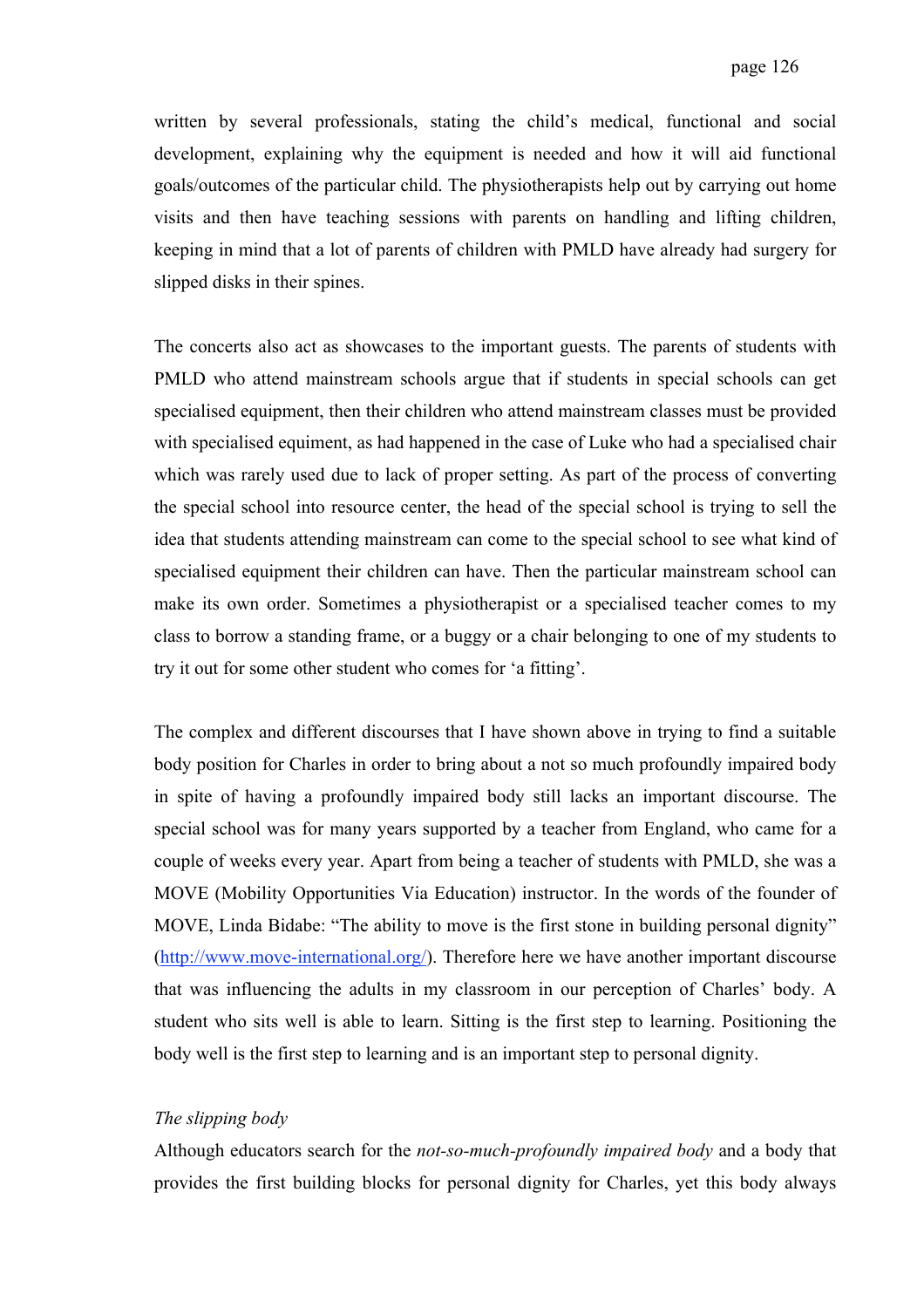seems to slip, to get inside of itself, what I referred to as a crypt in the above section. This is the focus of this section, seeing the slippages of Charles' body and how these slippages encrypt him, yet call us towards him more forcefully.

The examples of slippages are almost all highlighted in the opening story. Charles' heavy breathing is constant. After he is placed on the couch his breathing gets heavier until he is placed head down. When I think about it today, placing a child head down, I wonder if then, just less then a year ago, I was in my full senses to do such actions. But even then, the dribbling and the discomfort of Charles would give way to changing position again. In positioning in the standing frame, the twisting of the ankle and the almost bursting out of the shoe and tearing the flesh, that it cannot take any more the body weight, even after 5 minutes it is considered more than enough. After the hand splint it put on, the hand turns blue, almost black, and is freezing cold after a while, so that it needs to be removed and quickly massaged and the nurse has to be called to monitor it. When in his seating chair, after all the settings and strappings, Charles used to push against the chair and stretch his body. He would stretch like a straight piece of wood holding on the palm of his feet against the guard of the chair and the back of the neck, his behind high in air from the seating place, leaving an empty space between the chair and his body. A spasm? All I know is that the strapping and settings of the chair would all become undone. Then he would fall into a squashed position, his body all over the chair.

The movement of the head was also another slippage. We would spend time massaging Charles' neck at the back and verbally prompt him to lift his head up using a number of stimulus. He would try, but then let it fall again. But there were moments when he would hold his head up, and almost call us with this gesture. An unexpected gesture. That would produce Irene's comments on how nice his eyes are. But almost a terrifying look, sometimes accompanied either with a smile or a look of great pain. However Charles' crying is something that almost always used to make us panic. There were various levels of crying. In the story above it was a cry which I interpret as 'get me out of this position'. But there were moments when he would cry and sob – a heart-breaking cry. What to do? I don't know? I would just untie him from any position he was in and I would sit and hold him in my arms like a baby, a position that is forbidden by professionals. It was my inability as well as the inability of all those who happen to be in my class to cope with that situation. He would cry and sob. He would not stop even when he would be in my arms.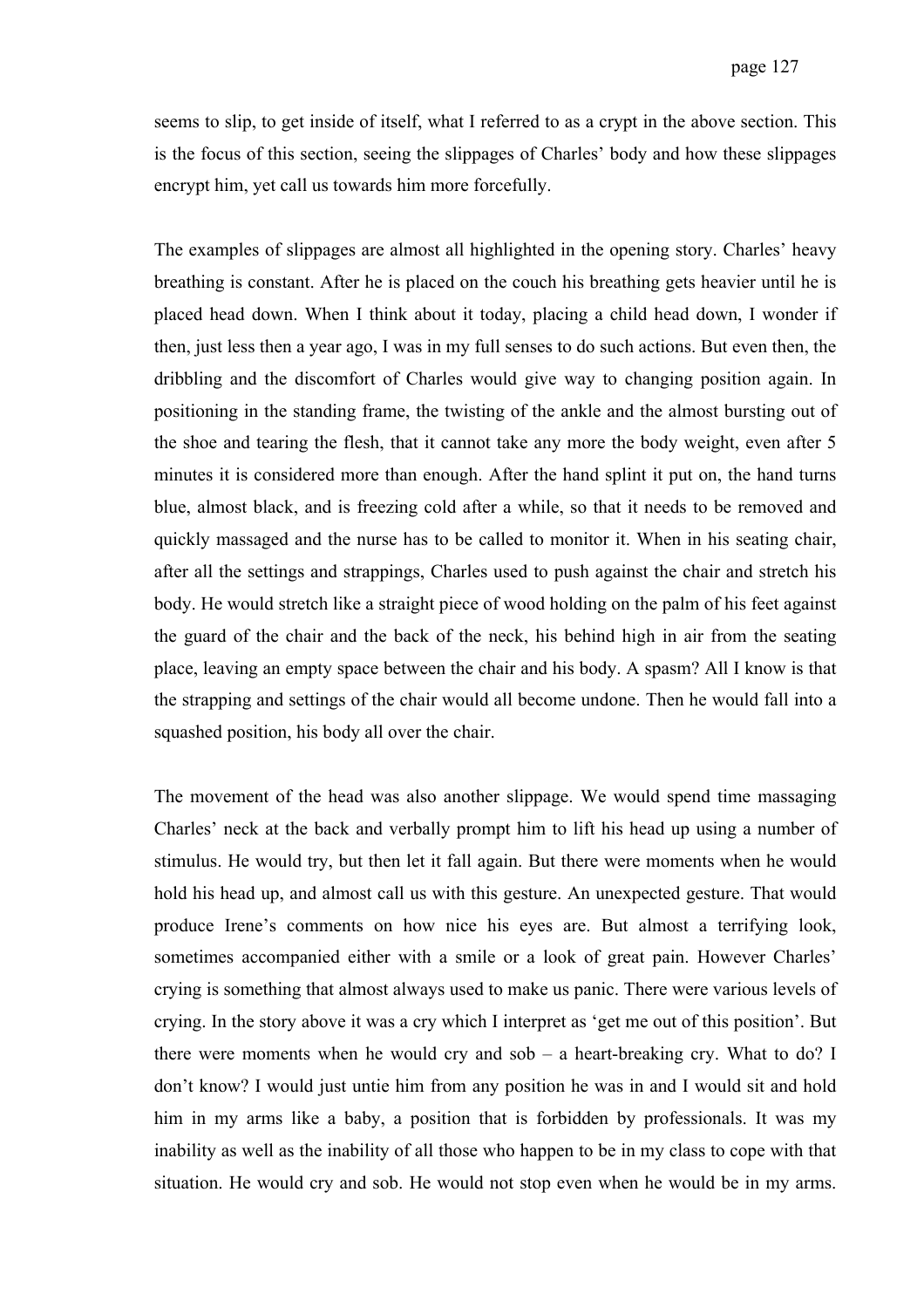All of us adults in the classroom would be around him, and most of us would have tears in our eyes and would feel bad for long periods of time.

These body slippages create the distinction between us educators and what we try and do with Charles' body and Charles and what he tries to make out of his own body. In order to give Charles a good body position, which is *not-so-much-profoundly impaired body* in spite of having a profoundly impaired body, we Other him from himself, the "Other would simply be another 'I'" (Deleuze, 2002, p.17). Deleuze reminds us that an object does not have a signification, it *is* its signification (ibid). Therefore Charles' body does not need us to be a body. However, we think that for Charles' body to be "the expression of a possible world" (ibid., p.18) he has to be Othered. Why do we do this? Deleuze asks us: can we cope with Charles' body? Are we ashamed of it? Or do we want to destroy this body in order to give Charles an*other* body? A body that is close to us? A not so much profoundly impaired body?

In order for Charles to be Charles with his particular body he has to encrypt himself. He has to keep himself a secret from us. He does not need to *other* himself in order to be able to express a possible world. He is himself (ibid.). Charles' body is a possible world. But this possible world which is encrypted draws us towards it. Charles makes his own body very different from what we try to make him. We try to make him "find himself again" (Deleuze and Guattari, 1987, p.151), a not so much profoundly impaired body, while he tries to go in himself, forget himself, make himself *zero.* Make himself forget his organs. This is why he needs to encrypts himself – we are not able to cope with this. He makes his body a *zero* body, an organless body so as to allow crying, breathing, stretching, squashing possible, to allow these intensities pass and circulate in his body, while with our idea of giving him a not so much profoundly impaired body we close these intensities and forces. We want to reason Charles' body, while he experiences his body and what flows from it. We want to measure and calculate and predict and foresee. He takes any position we offer him, he slips through it, he creates an organless body and just makes himself a set of valves, locks, floodgates, bowls, ankles, head down, strapped, that allow crying, pain, stretching, crouching, sobbing to pass. While for us these are unacceptable, and should be prevented, these are Charles.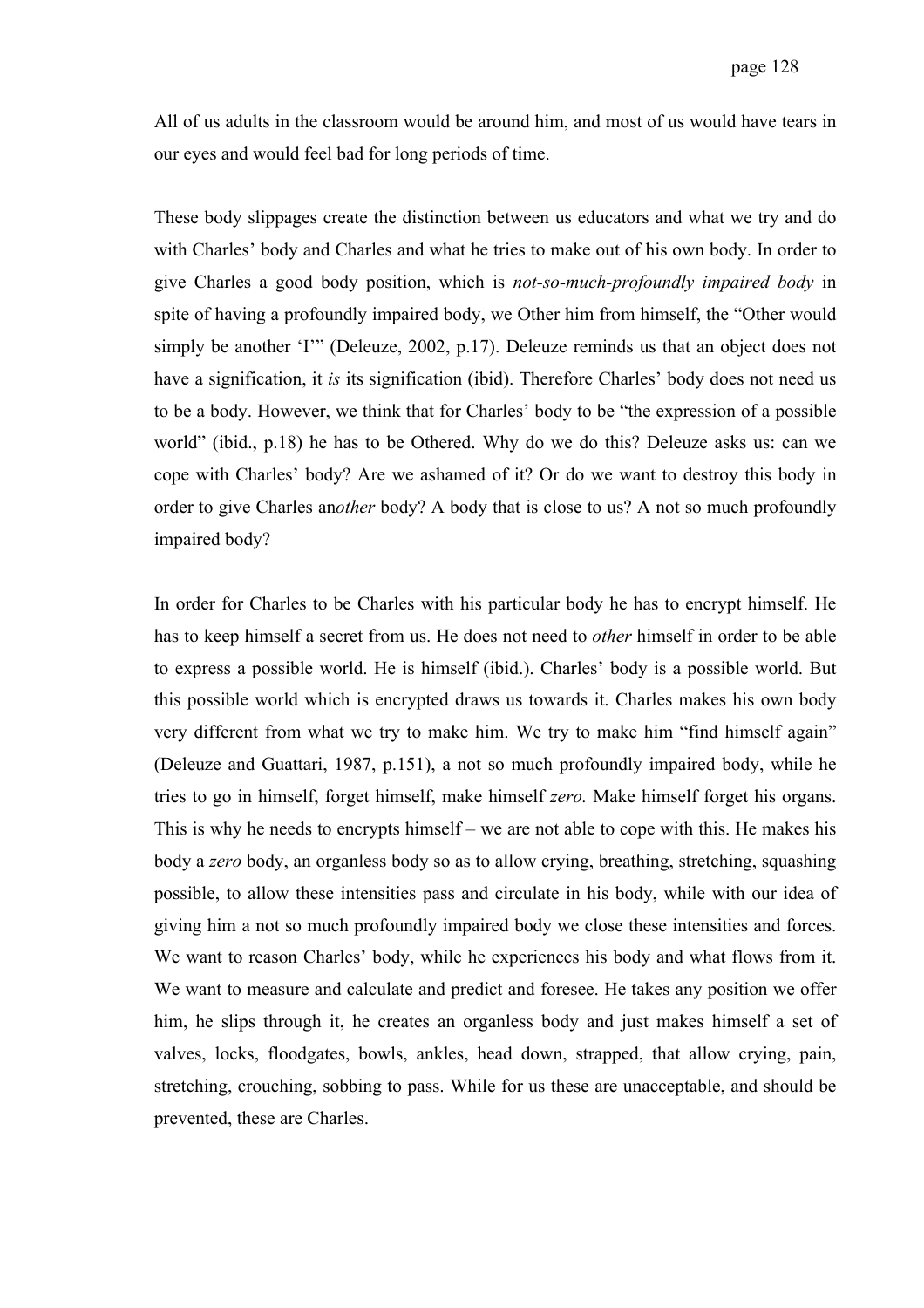Although encrypted we are still able to be pulled by Charles' BwO and his intensities that pass in this body. We are pulled by the flow of intensity of crying. We cry with Charles. We are pulled by Charles' heavy breathing – I look at Joanne and I also take a deep breath in. For a while I allow Charles to be *zero*, and almost allow my body to be *zero*. I allow my body to despair and be frustrated.

## *The greatest intensity of all*

Charles died in his sleep. According to his mother who found him dead when she went to wake him up in the morning, Charles died because his body was positioned in a way that blocked his breathing. It was not possible for him to move himself from such a position.

Once again he slipped from our settings and programmes. He sunk himself in himself, he encrypted himself, leaving us to mourn. "We weep precisely over what happens to us when everything is entrusted to the sole memory that is 'in me' or 'in us'" (Derrida, 1986b, p.35). Leaving us in another impossibility – the impossibility of true mourning.

He left in tears his mother, grandmother, three sisters: one of who was his ever-caring *twin*  sister.

He manages to bring tears in my eyes every time I think or write a few sentences about him.

Comments: this is what I wrote in my personal diary the following day after Charles' funeral. The school nurse in her arrogant voice scoffed when she saw my staff and me in tears and feeling sorry for the loss of Charles, saying that it was better that he died for his own sake and that of his family.

## **Story Two: Humming away**

In every mainstream primary classroom there are three computers, usually situated at the back of the classroom. Matthew is sitting on one of the computers, usually at the middle computer. With the right hand he holds the computer speaker close to his right ear. With the left hand he navigates the computer mouse. He is surfing through internet pages of Disneyworld. He sits sideways to the computer not looking at it directly and has one leg crossed over the other. All the while he hums and makes vocal noises according to the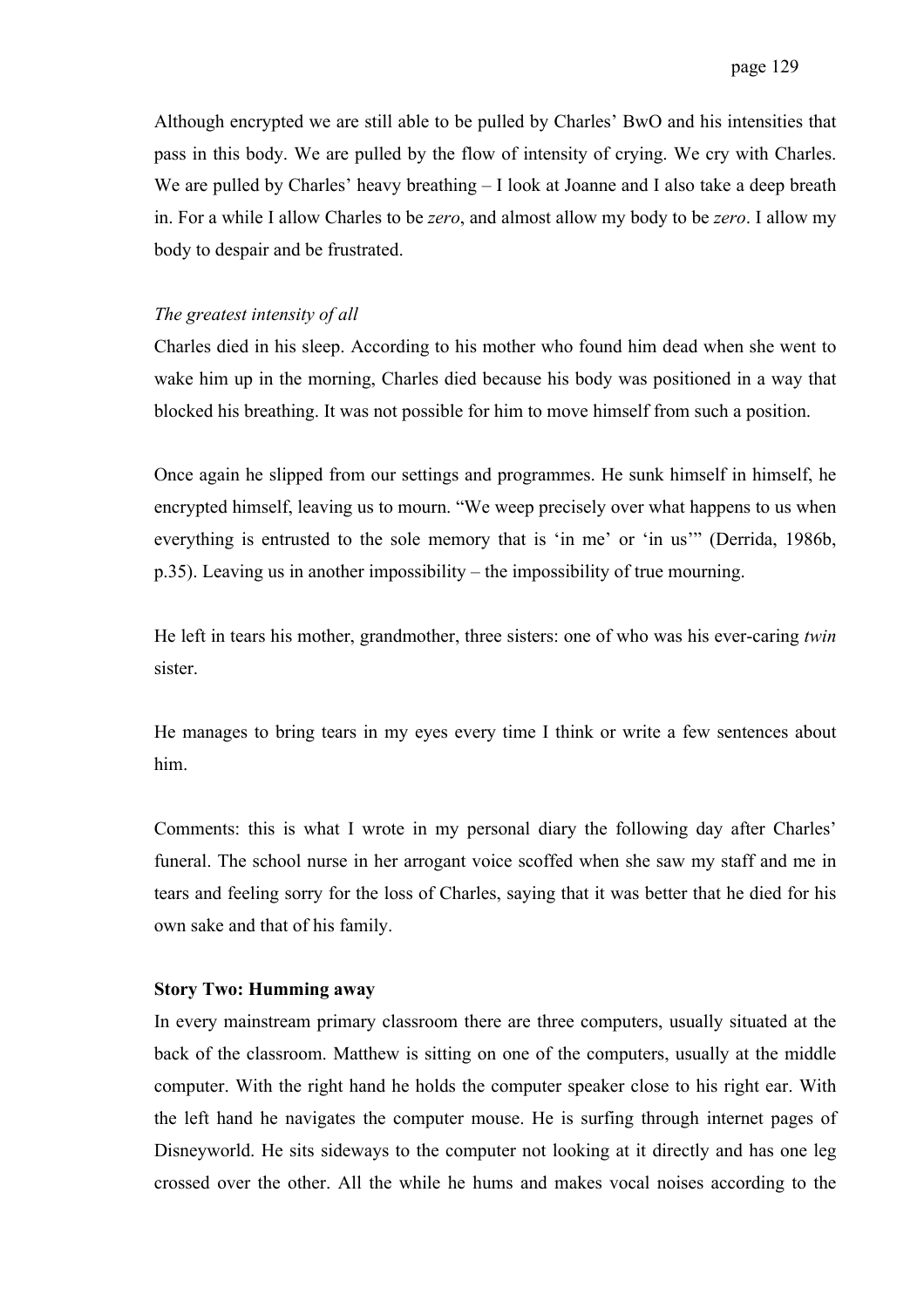tunes he is listening to from the website. He quickly surfs from one page of the internet to the other. From the Disney website he goes to the Dreamworks website and to other sites. He clicks to hear a song, he hums and vocalises to the songs and quickly surfs on to the next song. There were days when he would hear the same song over and over and would hum and vocalise to it endlessly. The following is a transcription of one of Matthew's vocalising and humming. Today he is hooked on the famous Winnie-the-Pooh song by Richard M. Sherman and Robert B. Sherman:

*Wiiiiiiiiiipu Wiiiiiiiiiipu Tabcab all staf FLAF h Wiiiiiiiiiipu Wiiiiiiiiiipu Wilhillisi, OLD BER*

The following are the lyrics for those who have forgotten it: Winnie-the-Pooh, Winnie-the-Pooh, Tubby little cubby all stuffed with fluff. He's Winnie-the-Pooh. Winnie-the-Pooh. Willy, nilly, silly, old bear.

On this day I was sitting close to Matthew at the end of the classroom and I caught myself, after a while listening to Matthew humming and vocalising, humming to the tune. The classroom assistant sometimes tells Matthew that because he has played the tune over and over many times he has her *hooked* to the tune and she also hums it or sings it over during the day. At other times she tells him that she wonders how he is not bored to hear the same tune over and over again. Matthew also constantly plays with the volume switch of speaker. He starts with a very low volume. Usually when he switches on the computer he is reminded by the classroom assistant about the level of the volume. But then this gradually goes up and up after a while. He occasionally gives a quick glance to see where his classroom assistant is or what his class mates and classroom teacher are doing, and he will increase the volume. Not only will the volume of the speaker go up, but so will his vocalisations. He is quickly scolded by the facilitator who gets a complaint from Will. Will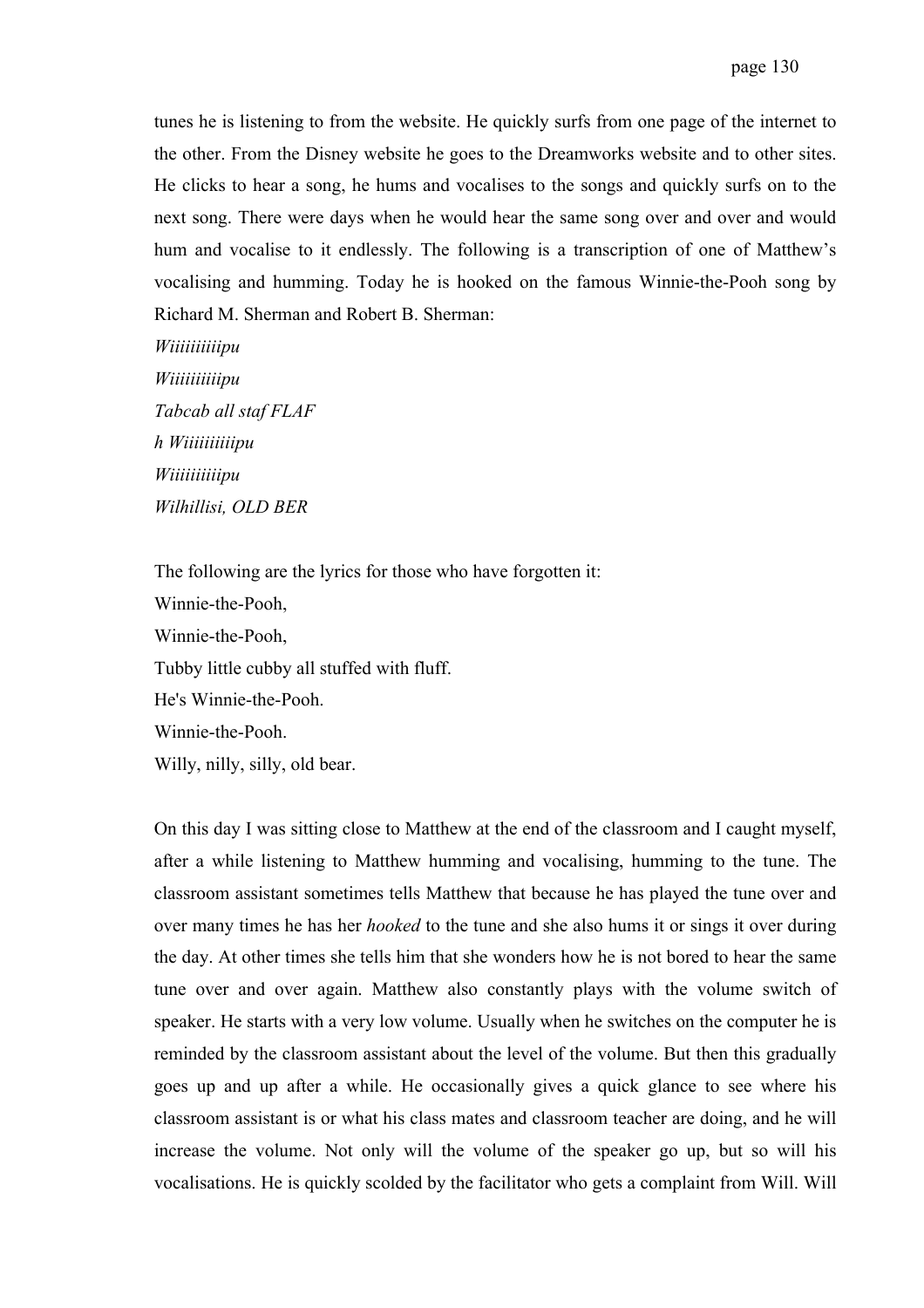is a student that sits near Matthew's desk, close to the classroom assistant, for he needs support. He seems to constantly watch out for what Matthew is doing.

The classroom teacher is doing an English language lesson, a comprehension lesson. During the last few weeks the teacher has been reading the story 'the BFG' by Roald Dahl. The year four students will be do an adapted version of the BFG at school for the Prize Day concert. So the class teacher is trying to incorporate the Prize Day activity with the English lessons. Today the comprehension focuses on the description of the food *snozzcumbers*.

The teacher asks the students to read it individually first. She then reads it out loud herself. She explains the difficult words and phrases of the passage. She then asks the students to read in pairs. Then some children are asked to read it out loud in front of the whole class. Some children lift up their hands. They are all given an opportunity to read it. The teacher corrects them when needed. She calls other students to read out the poem even if they did not lift up their hands. Some do not want to read. She negotiates with them about the reading. Alexia will read only the first paragraph. Another girl will read only the first two verses. She supports the students in this exercise, and is quick to scold any student who laughs at those who when reading make mistakes. Will also has a chance to read out loud; he is supported by the classroom assistant. He staggers a lot in his reading. Then they are given time to work out the questions that follow the text. In the fifth question the students are asked to invent words to name strange food and they have to describe this invented food.

While the students are working, the teacher goes round. The classroom assistant calls Matthew, and on her insistence he will eventually leave the computer and go to his desk to do some writing activities. But he will play up. First he will pretend not to have heard her, and then he will give his back to the classroom assistant while still surfing on the internet. When she is near him, she has either to switch off the computer or pull Matthew away threatening to tell his mum or the head of school if he does not do some writing activities. He sits eventually at his desk. He has a letter-writing exercise. He does not want to do it. He is still humming and vocalising some song or advert that he has picked up either from the internet or television. I am able to differentiate some of the sounds that are familiar to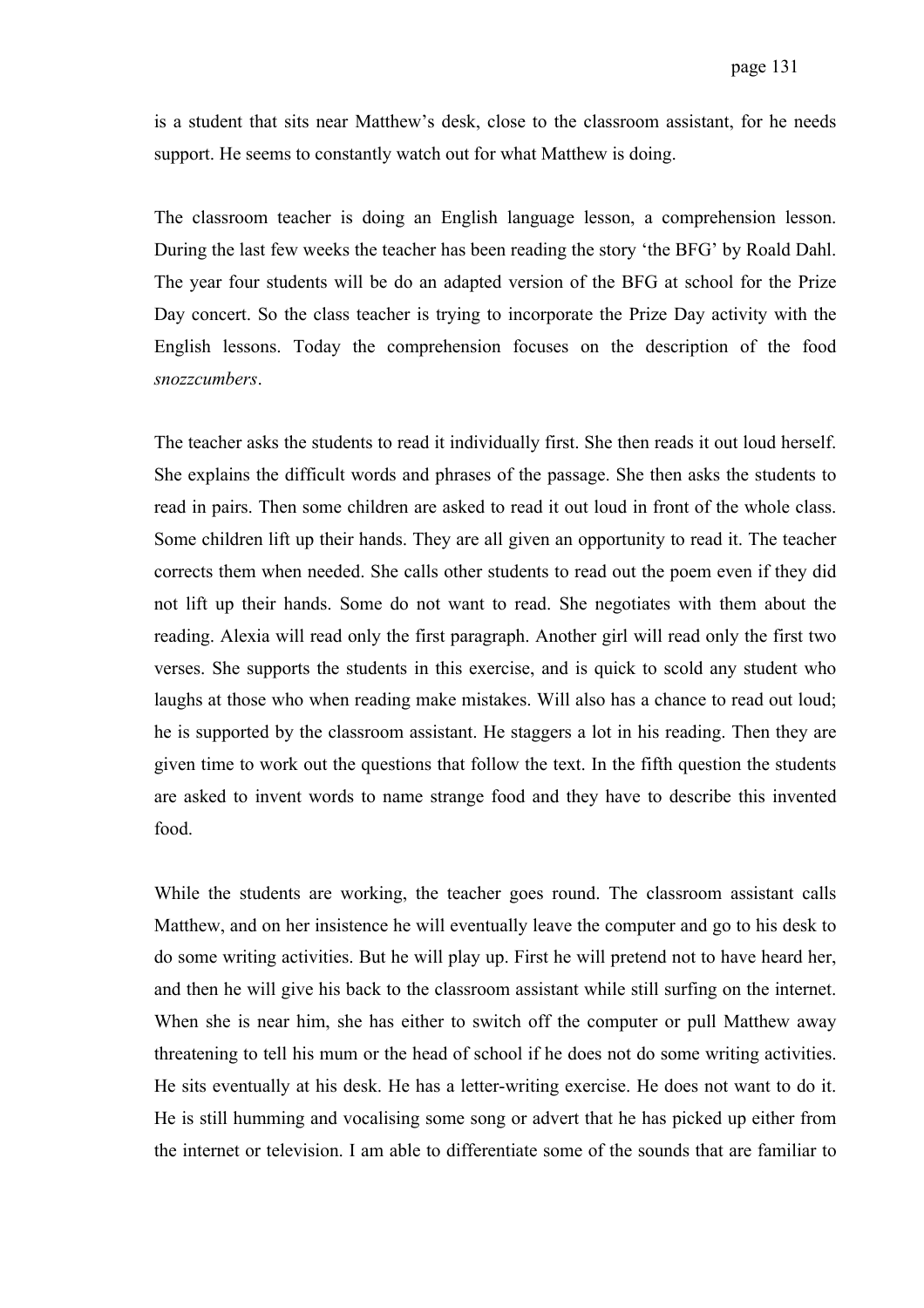me. The classroom assistant scolds Matthew and asks him to start writing and stop his sounds. He writes with a lot of hand-on-hand support.

In order to encourage more English conversation, the students are encouraged to recount stories in English. So everyday, just a few minutes before break time, according to a roster the children have to go in front of the class and recount a story that they would have prepared beforehand. Today it is Matthew's turn. The classroom assistant goes out with Matthew in front of the class. She has a CD player. She presses play and we start hearing the story of 'The Three Little Pigs'. Matthew vocalises and does sounds that are similar to the tune of the story-telling. He even does some actions to accompany the sounds he does, especially to the puffing of the wolf. He puffs and puffs. All the students and the teaching staff clap. He seems to like this. He hops around and claps when he is clapped at. The classroom assistant calls him to continue. The story narration of the CD goes on.

The students go off for their break in the yard. During break-time Matthew tends to stay alone. He does not play with others, but is alone walking at the sides of the yard, humming and vocalising sounds. He is at times interested in looking at students playing marble games, but does not participate.

I arrive at primary school half way though the school Sports Day. From a distance I can hear the song 'Angel' being heard. It is the top song at the moment, for it is the song that will represent Malta in the Eurovision Song Contest. Everyone living or staying for a couple of days in Malta will have to listen to the song endless times. You would certainly come to know it. When I arrive next to the students of the classroom, they come up to me and tell me that Matthew is going to sing 'Angel'. I recognise his hum and voice. With the microphone close to his mouth, and doing some movements, Matthew makes sounds to the song 'Angel'. The whole school claps with the assistant head of school who is the DJ for the activity - she asks for another round of applause for Matthew.

# *Tuning the orchestra*

In this story I try to produce in writing some of the many sounds that were occurring in Matthew's classroom. I acknowledge the complexity and impossibility of this endeavour, however I still want to persist with it. We are used to clear and systematic writing. The writing of this story may seem confused as the main text wraps in it many different bubble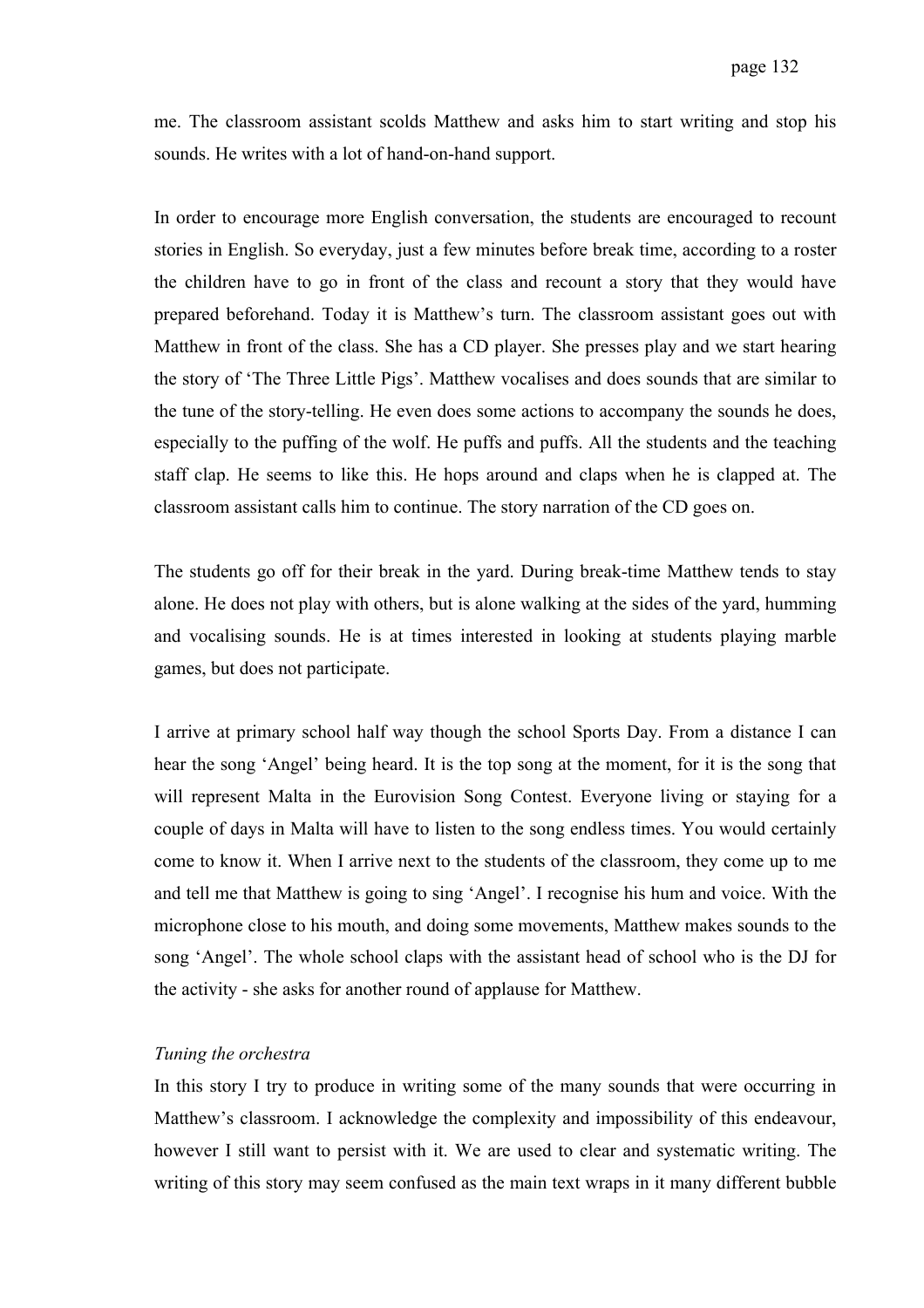texts. Each bubble text is a particular talk that is going on in the classroom. I am encouraged and sort of follow Derrida's style where in his writings *Glas* (1986a) and *Cinders* (1991) he tries to write beyond writing. Derrida suggests that our writing should have 'a change in style', one which will "speak several languages and produce several texts at once" as he suggests in his early essay *The Ends of Man* (Derrida, 1982b, p.112). Thus I will start this section with a reverse idea of what is being suggested by Derrida, then in the next section I will move to several languages at once.

Those who are acquainted with primary classrooms know the many sounds that one can hear and can be produced in such environments. Most of these sounds are produced vocally, usually through talk. There is a lot of talk taking place in our classrooms. The different text boxes that this text wraps are different *talk* taking place in Matthew's classroom. However, following Derrida, I want to argue that the different *talk* that is going on in the classroom by different agents are swallowed up into one language (see Derrida, 1998). There is the assumption that there is one language that can make sense for all of us, for all those in the Matthew's classroom. Derrida uses the metaphor of eating used by Levinas that difference (Other) is masticated and swallowed up in the Same. This is what happens to the different talk in the class. They are masticated together and swallowed up into one talk. In this section I will give some of the apparatus that does this in Matthew's class.

This assumption of one language is brought about in Matthew's classroom through the

That is a squelching tricky problem around here, *the BFG answered.* In this sloshflunking Giant Country, happy eats like pineapples and pigwinkles is simply not growing. Nothing is growing except for one extremely icky-poo vegetable. It is called the snozzcumber. The snozzcumber! *cried Sophie.* There's no such thing. I beg your pardon? *Sophie said.* And the humplecrimp? What's that? *Sophie said.*  And the wraprascal? The what? *Sophie said.* And the crumpscoddle? Are they animals?' *Sophie asked.* 

intervention on the teacher. Ms Rita, Matthew's classroom teacher is seen in a metaphor used by Deleuze as a conductor leading a symphony. Ms Rita is the figure of the conductor who is the guarantee of sound coordination in her classroom. She coordinates sounds by making the various sounds and talks taking place in her classroom reproduce her own sound and talk. Therefore making the various sounds in tune, making the

various *talk* in the classroom one *talk*.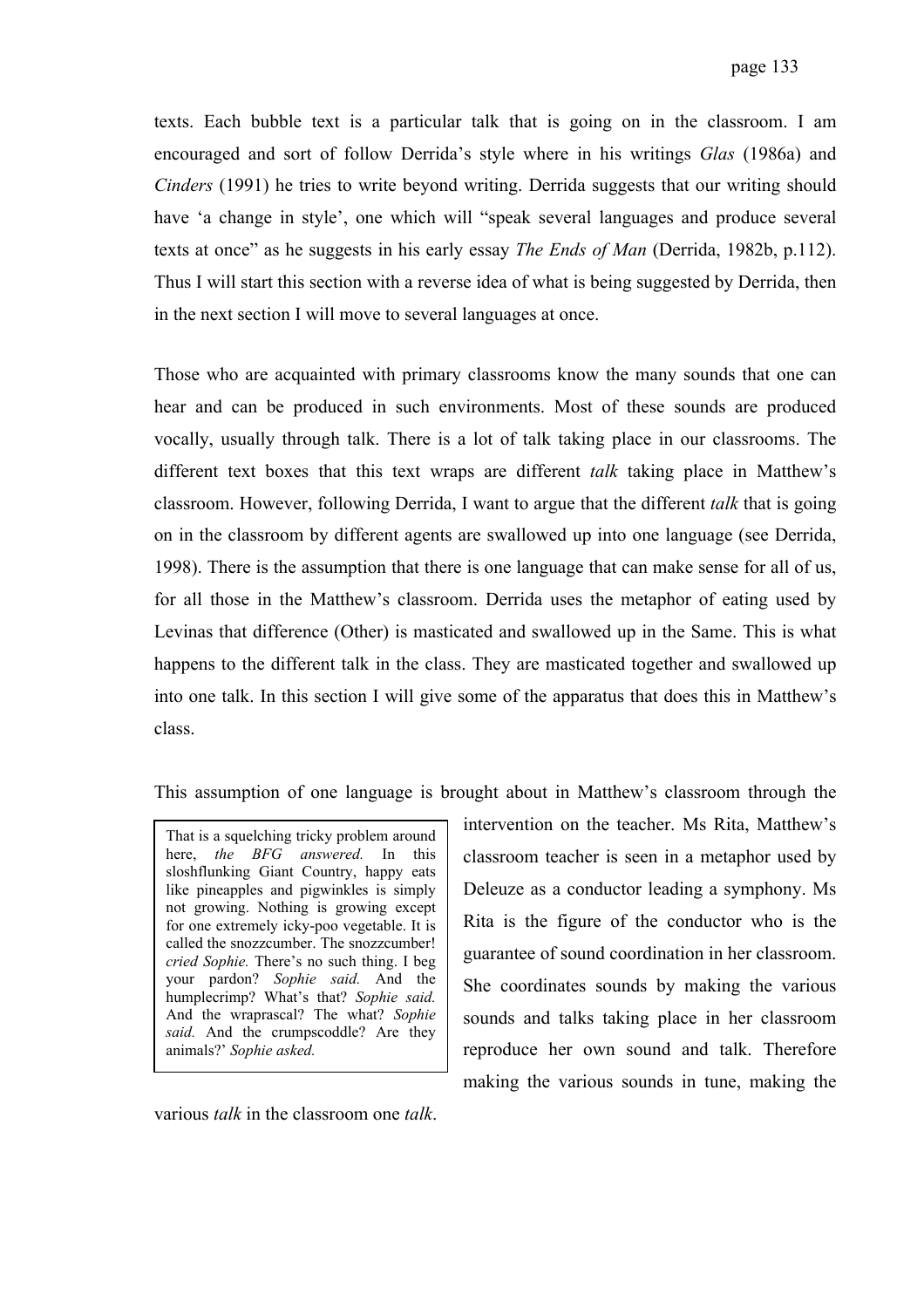The beginning and end of all *talk* starts, is filtered, controlled and ends with Ms Rita. If

classroom physical spaces are controlled and *square* as

*Wiiiiiiiiiipu Wiiiiiiiiiipu Tabcab all staf FLAF h Wiiiiiiiiiipu Wiiiiiiiiiipu Wilhillisi, OLD BER*

recounted in the first story in  $\sqrt{W_{i'}}$  William  $\sqrt{W_{i'}}$  Chapter Five, sound spaces in classrooms are as controlled and even furthered manipulated. *Talk* in the classroom has to be sense *talk*; it has to be tuned *talk*, co-ordinated *talk*. If not <u>coordinated</u>, if not tuned, if *talk* 

is not sense *talk* – then it would be better to have void talk, no talk at all. No talk would mean that the students do not talk at all, or talk when they are asked to or when they are required to. This therefore implies the absence or reducing as

much as possible of noise. Noise would mean sound that one does that disturbs and disrupts the classroom orchestra.

Ms. Rita is a class teacher who has an excellent classroom control of the sounds happening in her classroom. This contrasts to the other year four class where Luke was placed, where the level of sounds was so high. During my observations in Ms Rita's class, a student teacher was also observing the class and the assigned task for this student teacher that week by her university tutor was precisely to focus on the sounds and noises taking place in the classroom. She had a check list on the sound and noise level in the classroom. She had nine areas to focus on, write comments about and rate the sound in the classroom. At the end of the day when the student teacher was asking questions to Ms Rita about the sounds in the classroom, I was somehow drawn in the discussion by Ms Rita and the student teacher. The discussion between the teachers and student teacher was interesting, for the build-up of this section. The student teacher was asking her how she is able to control her classroom, that the noise level is so low. Ms Rita answered that her physique and use of voice were the key factors. Ms. Rita is a very tall, well-built teacher, who could perhaps be called chubby. I was not aware that this was a factor that she

Far away In a lost world I hear your voice Calling for heaven Cast away Caught in mem'ries You must believe Love will come through

I be yr ein glle In yr night I be yr detttiny Waitt by yr side I be d suni Feeling Bllluuuee I'm al her FOR YOUUU

Comes a day Heart on fire When all your faith Seems to be missing Go your way And you'll find there A land of hope A land of dreams

I be yr ein glle In yr night I be yr detttiny Waitt by yr side I be d suni Feeling Bllluuuee I'm al her FOR YOUUU

And when you loose it all And nothing seems right Just keep holding on To me

I be yr ein glle In yr night I be yr detttiny Waitt by yr side I be d suni Feeling Bllluuuee I'm al her EOR VOUUU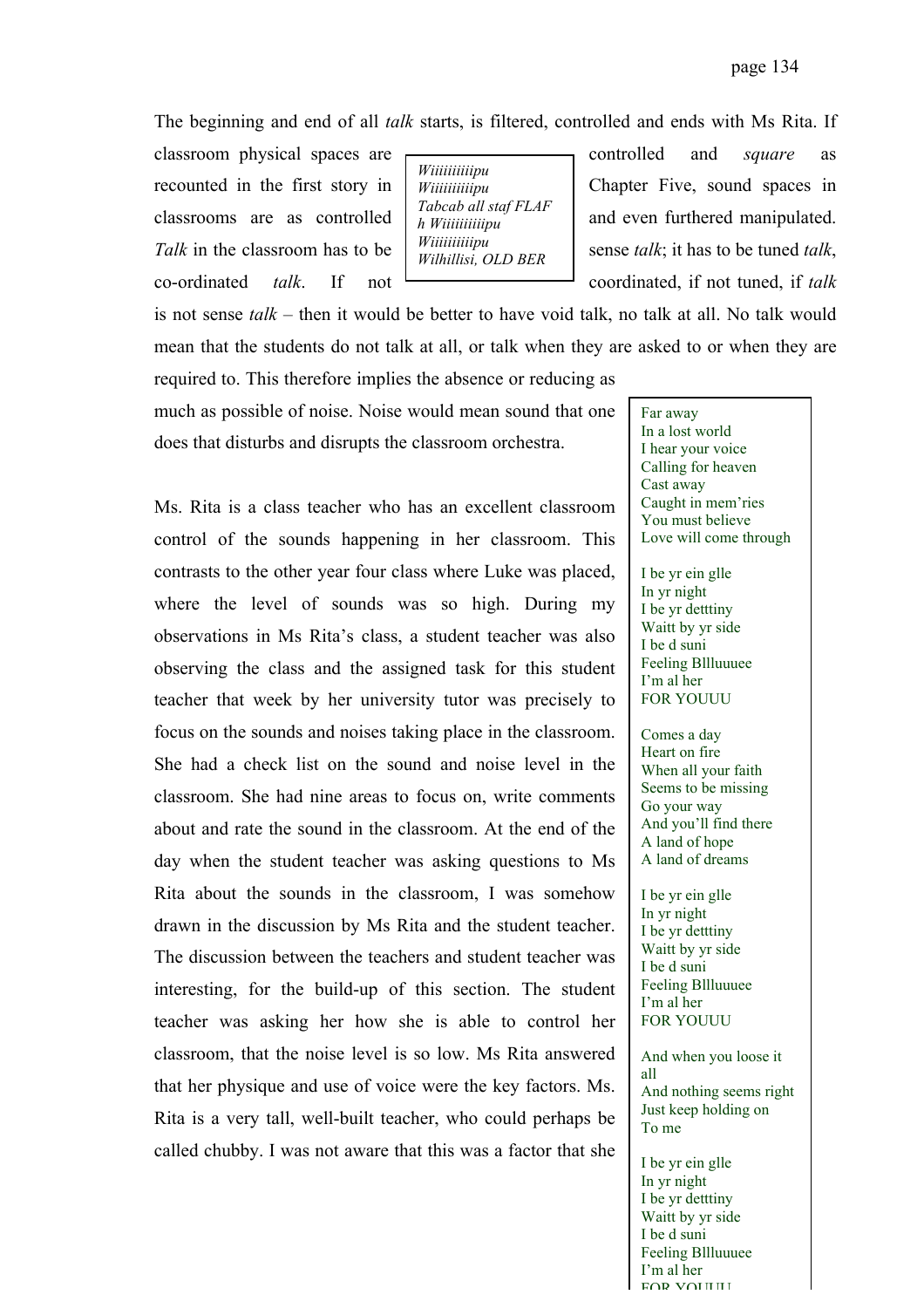used in her advantage. It then dawned on me that the students are eight year old boys and girls. Ms. Rita's body structures and sizes could be daunting for the students. They need to look up while she needs to look down. However the use of voice is evident that Ms Rita is aware of the importance of her voice in controlling student talk. She used different voices with different students and they reacted differently according to her. She addresses particular students during her lesson. She calls them with their name and asks them if they understand and are following. To check if they are, she gives them a particular example to work out. She praises good practices. After my three weeks' observation, I was able to say which students were good in particular subjects and area and which would need a second explanation, or would find it difficult to understand. With these latter students she sometimes calls them to come to her desk. She gives individual explanations and helps them accordingly. There are moments when Ms. Rita scolds some children in front of the whole class, in order to 'put them in their right place'. If some students are talking among themselves, she stops her explanation and cross her hands over her chest, look at them and makes signs of impatience. If the students who are talking do not realise immediately, other students call their attention. Ms Rita raises her voice and shouts at them. If the students are talking when they are doing some assigned task it is unacceptable to Ms Rita that students talk to each other, unless it is whisper. But she will not stand any nonsense. Karl and Steve, two students were showing each other Pocamon cards under the desk. Ms Rita noticed. I got a fright at the reaction of Ms Rita. The students sobbed for an hour.

Two weeks ago I read a fantastic book called *Percy Jackson and the Olympians, The Lightning thief*, written by Rick Riordan. I enjoyed reading this book because the story is action packed and full of adventure. The protagonist of the book, Percy Jackson, goes through a new exciting adventure in every chapter. The plot is well thought and the author puts ideas together to create an exciting story about a boy my age. The story mainly talks about Greek mythology, gods and the Titan. I find Greek mythology fascinating. *boy reading in front of class before break-time* 

Ms Rita very frequently reminds students that this year is a very important year for them. In Malta, year four students have to sit for the first time for a formal examination. According to the outcome they are streamed for the last two years of their primary education. Ms Rita made certain that they worked hard. This was evident in her classroom – there was no time for nonsense, leisure or fun. The students worked constantly, moving from one task to another. It was amazing the amount of work the students covered in a

day. Every Monday morning she gave the class a reflection of the previous week, so that students could think about it during that week.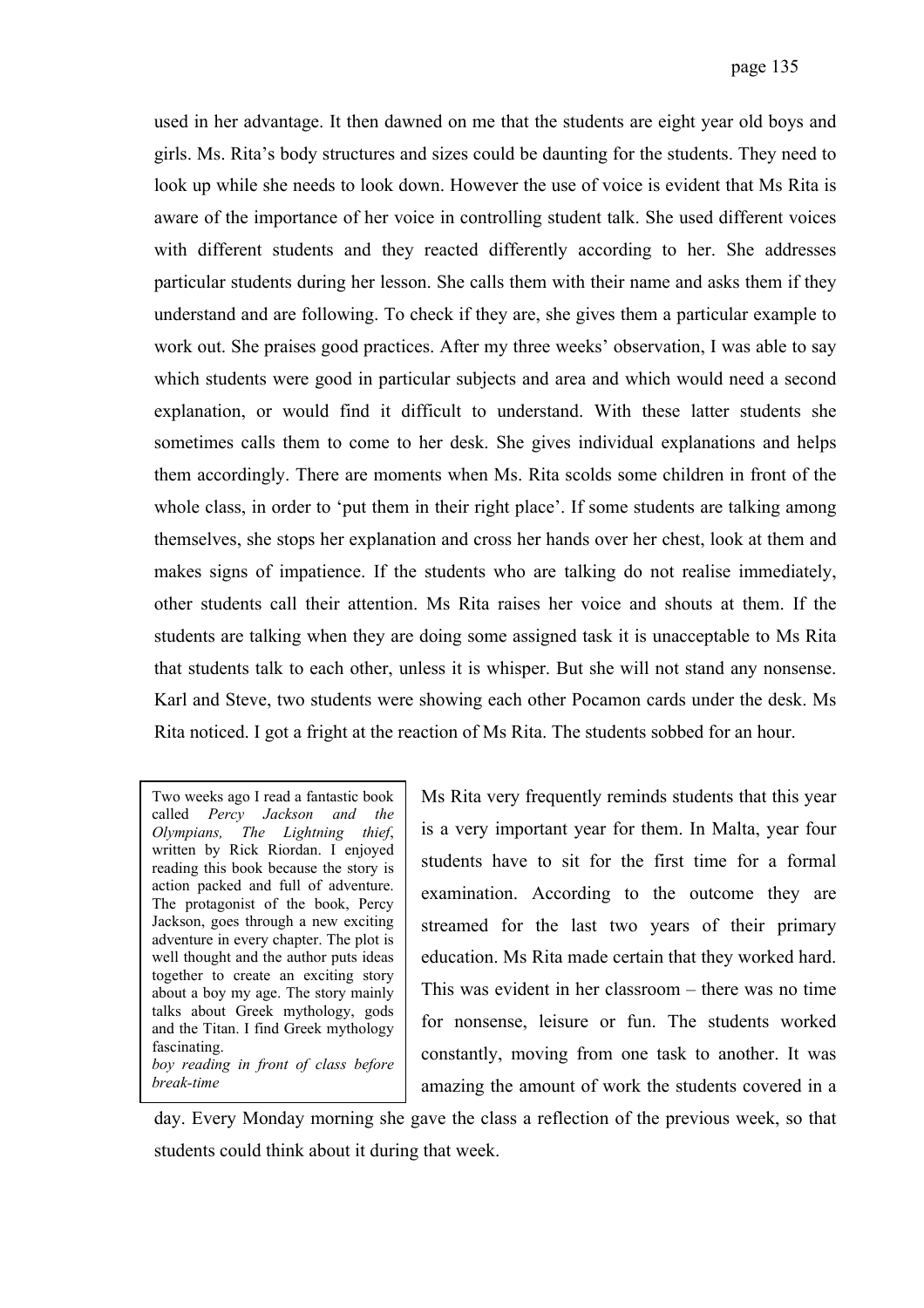When Ms Rita wanted to stimulate the class, her voice was energetic and alive. The language would be fast and bubbly and this pulled students to act similarly. The same when she wanted to calm the class down, she would lower her voice down and stop dead silent and this also a similar I will dress as a ballerina. I am going to wear my ballet stuff. I am going to dress as a cat woman. The custom my sister wore last year. What are you getting for the carnival party? Mum will buy some biscuits. *conversation between two girls*

effect on the students. I would say that Ms. Rita's use of voice was an ideal example of a teacher's manual.

There is an achiever in me. Don't be afraid to make mistakes, try again. Nothing comes from nothing. Believe in yourself. There is no task you can't carry out. I will try my very best, that's all I can do. We grow wiser by reading. Never rush your H.W. Be your best in everything you do. Don't run out of attempts. *these are some of the thoughts of the week the teacher gave the students.*

Ms Rita is on the school council and she is also a very influential teacher in her school. Her class is very close to the administration offices. A lot of different people

came during the day to come and talk to Ms Rita. Parents on the school council came to ask about school uniforms, people in the administration come to ask about the school concert, while classroom assistants come to borrow some resources from her teaching files. There is always this bustle and hassle taking place near the door, or better still on the doorstep of her classroom. Often when people came up she would set the students on a task and she would cater for the needs of the people who come over. What impresses me is the ability of the students to work very quietly, with minimal talk amongst them even when Ms Rita was not there. Usually the classroom assistant takes over to see that the running of the class is going on well in the absence of the teacher. In this class, the intervention of the classroom assistant was minimal.

bees – swarm; books – library; cows – herd; corn – sheaf; cutlery – canteen; elephants – herd; fish – shoal; friends – party; furniture – suite; islands – group; kittens – litter; musicians – group; monkeys – troop; soldiers – regiment; oxen – team; flowers – bunch; thieves – gang; whales – school. *teacher explaining English lesson.*

The classroom assistant seemed to be caught in this process. On the one hand she is an adult and part of the teaching staff of the classroom. She reported in one of the interviews how much she likes it that Matthew's classroom is so ordered, thanks to the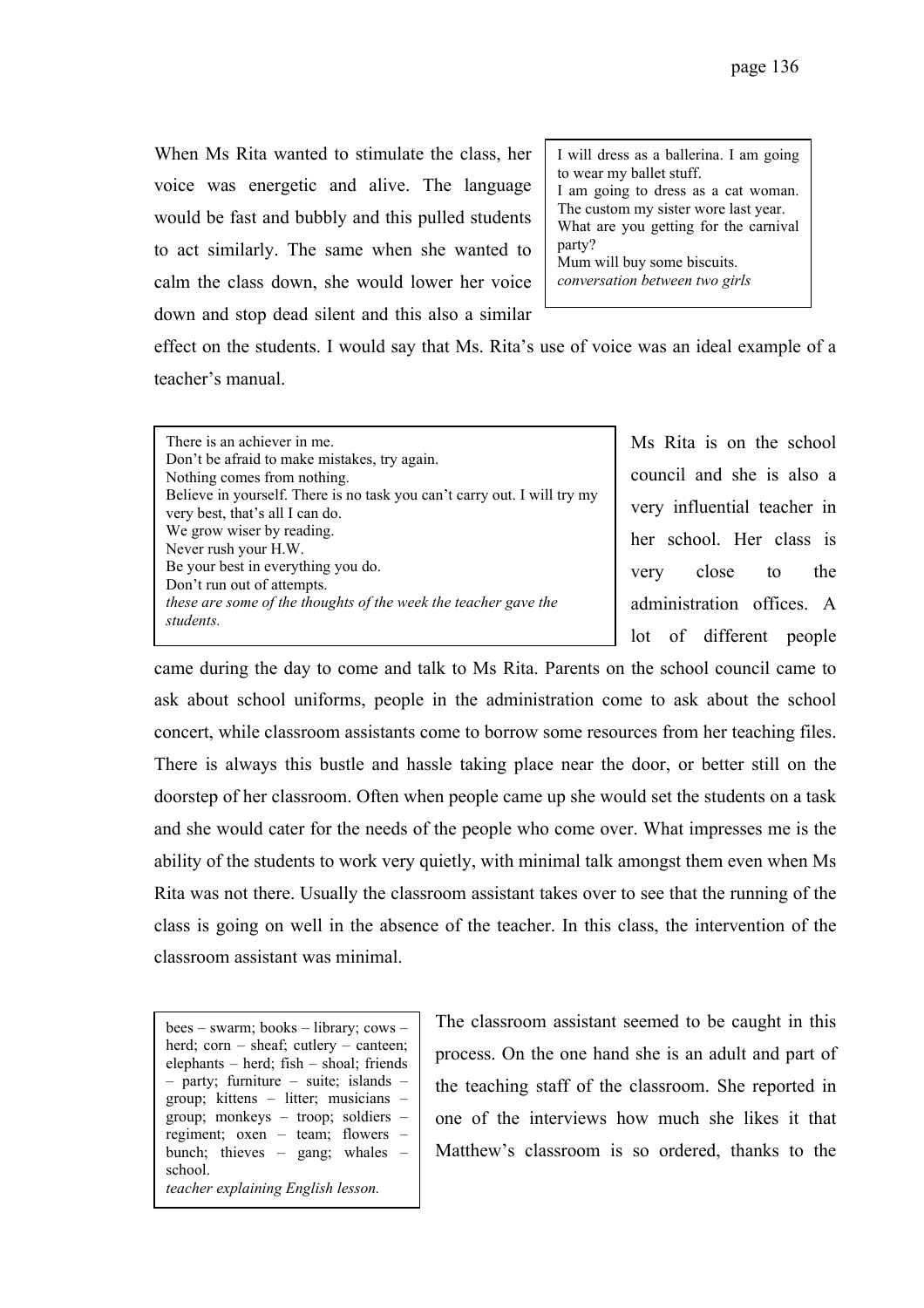teacher. Therefore there are moments where she helps in forming this one *talk*. She quietens students down if they start chatting. She supports some students that need additional help and support. On the other hand, she herself is caught in process. She whispers when she is talking to Matthew or other students. Even when she needs to get out of her place she moves the chair very softly, trying to create the least noise possible.

The students seem to be caught in the process of policing each others' sound production. Students *shush* each other, or else they report each other to the teacher. Will in the story above tries to do the same with Matthew. Will seems to be constantly monitoring Matthew, and reminding Matthew, or tells the classroom assistant that the volume is getting higher.

Are the children always so quiet in this class? Yes. *I answered*. I have never seen such a well-behaved

class. They barely talk! Yes. Impressive. *I answered.* Well I will not get much from the observation today. I have to mark everything excellent for Ms Ritienne. The student teacher ticked another box. *whispered conversation between student teacher and myself, while constantly looking at teacher, not to get caught*

# *Wiiiiiiiiiipu OLD BER*

While the constant process of forming one *talk* is taking place, on the side of the classroom, at the back, Matthew is constantly vocalising and making his sounds and various tunes. I read Matthew as being able to resist himself in being caught up in this process of reproduction. Instead of reproducing, he is being creative and innovative. He is able to make his own talk and make it heard. In spite of the efforts and warnings of classroom assistant he still raises the volume of the music. With caution, but still it gets higher and higher. He is still able to hum while doing his writing exercises in spite of the many warnings. He is able to risk. Buchanan (2004, p.15) reminds us that music stares death in the face. This is very different from the class who does not risk. There are no risks where there is one talk being produced in the classroom.

This sort of transgression on the part of Matthew however does not remain only his, but is somehow able to pass on to other students and teaching staff. His humming is contagious. It is like a virus. It is very difficult to resist the humming and thinking, while producing a smile on one's face, about what that tune means. It is difficult to resist reminding oneself of the TV advert that that tune came from. These tunes and humming are constantly being repeated in the class and around the school – they become ritornellos (refrains). They are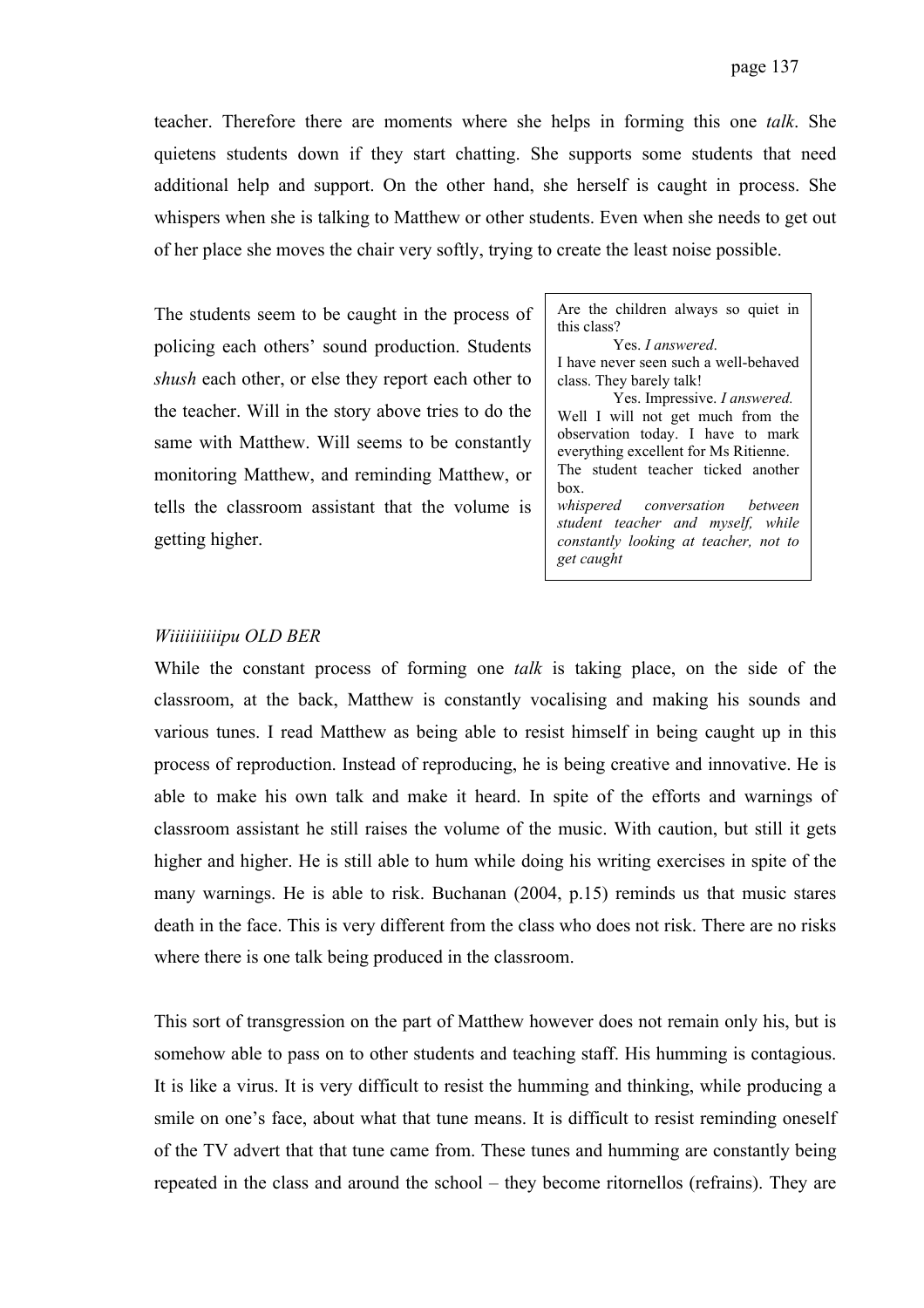like territories – small islands. They exist for a period of time and then vanish, while another island is formed. Although they are repetitions, however I read their repetitions very different from those of the repetition of the one talk taking place in the classroom. They are a secure territory for Matthew. Students commented with me that Matthew's humming reminds them of cartoons, TV and home – of security, of being alone in front of TV at their homes, of playing with their toys alone, of listening to their own music. The ritornello for Deleuze is able to produce a secure space. This is different from class where students have to give up their talk and form one talk. Matthew's territory is also a creative one. Not only he is able to adopt and vary the tunes and music, but he can also create something on his own without following others. This is contrary to the other students who are constantly following the conductor and playing the same score of music. Matthew who creates his own minor talk. This is talk that Matthew then is also able to share with others. We become infected with his humming.

Then there are those moments when Matthew also becomes the class hero for the class. He has no difficulty in saying the story in front of the class. He has no difficulty in singing in front of the whole school during the sports day. Students push Matthew to the front. They know that he does not talk like them, yet they promote him. They are too shy, or afraid to make mistakes. They cry if they are pushed too much.

## *The Prize Day Concert play*

As already hinted Ms. Rita is very active in the school and involved in a lot of various activities. One of these activities is the school Prize Day. Every prize day is a big event for any school. It is a showcase of the school, usually with the presence of important personalities attending. Both the year four classes are involved in producing a play. This year's play is based on the BFG. Ms Rita had written a stage version of the book with the help of other teachers. During my observations they were still at the initial stages of the rehearsals. One of the greatest difficulties was to try and get the students who were acting out the BFG and Sophie to pronounce the words and say them with the relish and fun that the BFG is intended to use in the book, such as: gloriumptious, hopscotchy, whoppsy whiffling, humbug and jumbly amongst many others. My favourite paragraph in the script which was driving Ms. Rita mad was: *Oh, Majester! Oh, Queen! Oh, Monacher! Oh, Golden Sovereign! Oh, Ruler! Oh, Ruler of Straight Lines! Oh, Sultana!* (Dahl, 2007, p.87). The student who was acting out the BFG would say this in a monotone, with no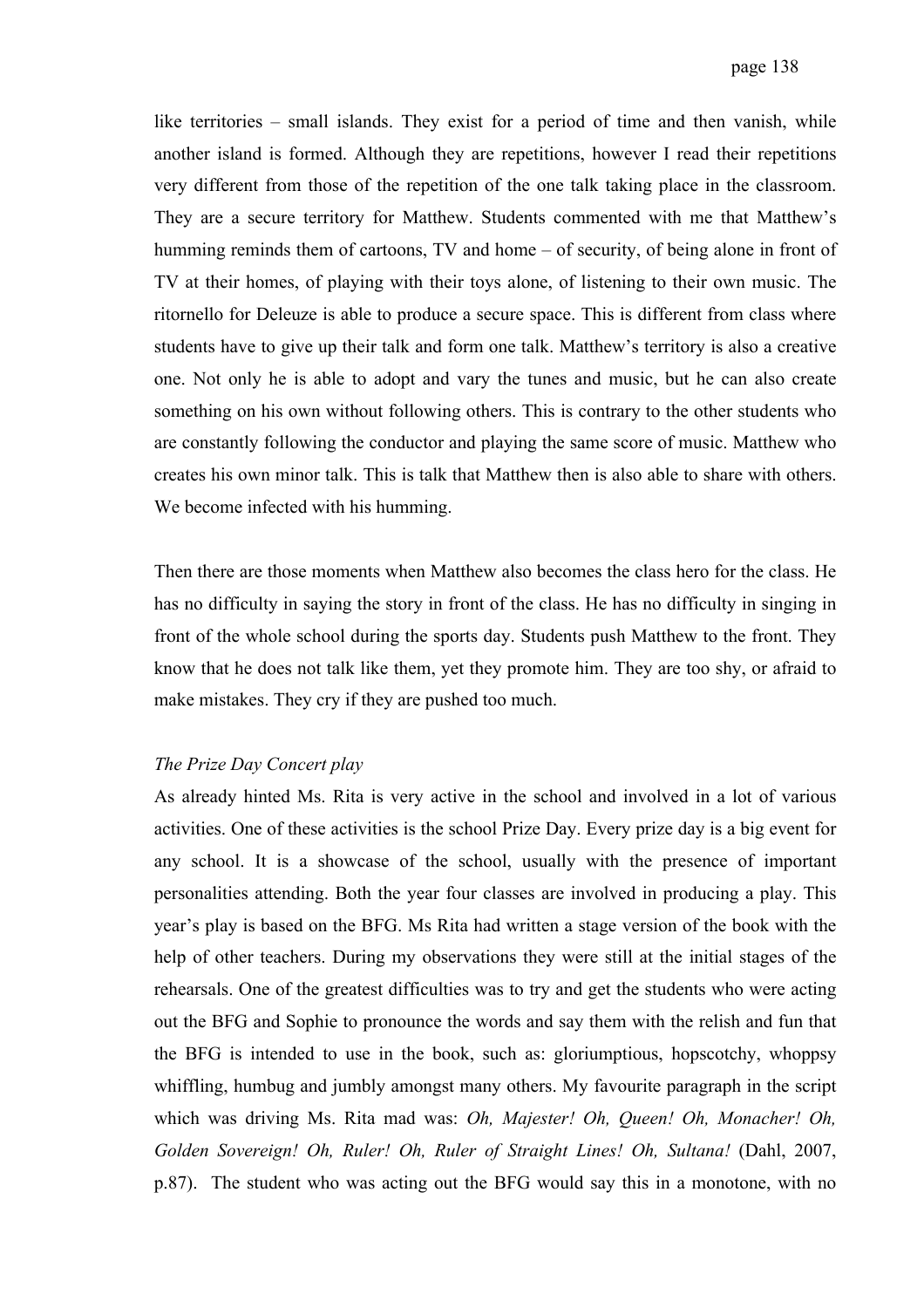emotions. With his hands straight down his sides. Ms. Rita would raise her voice and act it out herself and turn towards me saying that it is impossible to put in some expression in these students. During one of the rehearsals the classroom assistant turned towards the student who was acting out the BFG and said that he should say the words like how Matthew does his sounds…

### **Story Three: The Party Invitation**

Irene was feeding Ruth. As usual, Ruth immediately asked for a story. Knowing Ruth, this was not a request but a demand, although both would be represented by the same sign. Her birthday was coming up and this had been the topic of most of our conversations with Ruth for the past days. It was her eighth birthday and we used this excuse to extend our teaching of numbers to the number eight. With prompting, Ruth was supported to clap to the number eight.

Although it had been agreed that story-telling with Ruth should be limited at feeding-time, Irene decided to tell her a story around the giving of invitations for Ruth's birthday party. Mummy Sylvia was going to give a big party to celebrate Ruth's birthday and a number of guests were to be invited. At this point, Irene started asking Ruth whether she wanted to invite Duncan. Ruth signed no. Irene repeated verbally Ruth's sign. No, then, shall we invite Jasmine? No again. Shall we invite Irene? No also. Shall we invite Ritienne? Again a negative answer. Shall we invite Joanne? Yes. Irene said: you only want Joanne at your party? And Ruth put her hand in front of her chest and laughed, moving her right leg in the air, an action which she normally does when enjoying herself. The teaching staff were suddenly involved and very interested in this play and asked Irene to go through the story with Ruth all over again. They suggested that this time Irene should change the sequence of the names recounted to Ruth.

And so she did. But once more Ruth only invited Joanne for her birthday party. The whole process was repeated several times, still with Joanne being the only person chosen from the school staff. The teaching staff now was participating and commenting on Ruth's responses. They tried to reason with Ruth in vain and persuade her in various ways to change her mind. Their arguments were similar to the following: You say no to Jasmine, but she is the one who escorts you home everyday – now is that fair? And Duncan, who loves you so much and spends so much time with you – don't you want to invite him to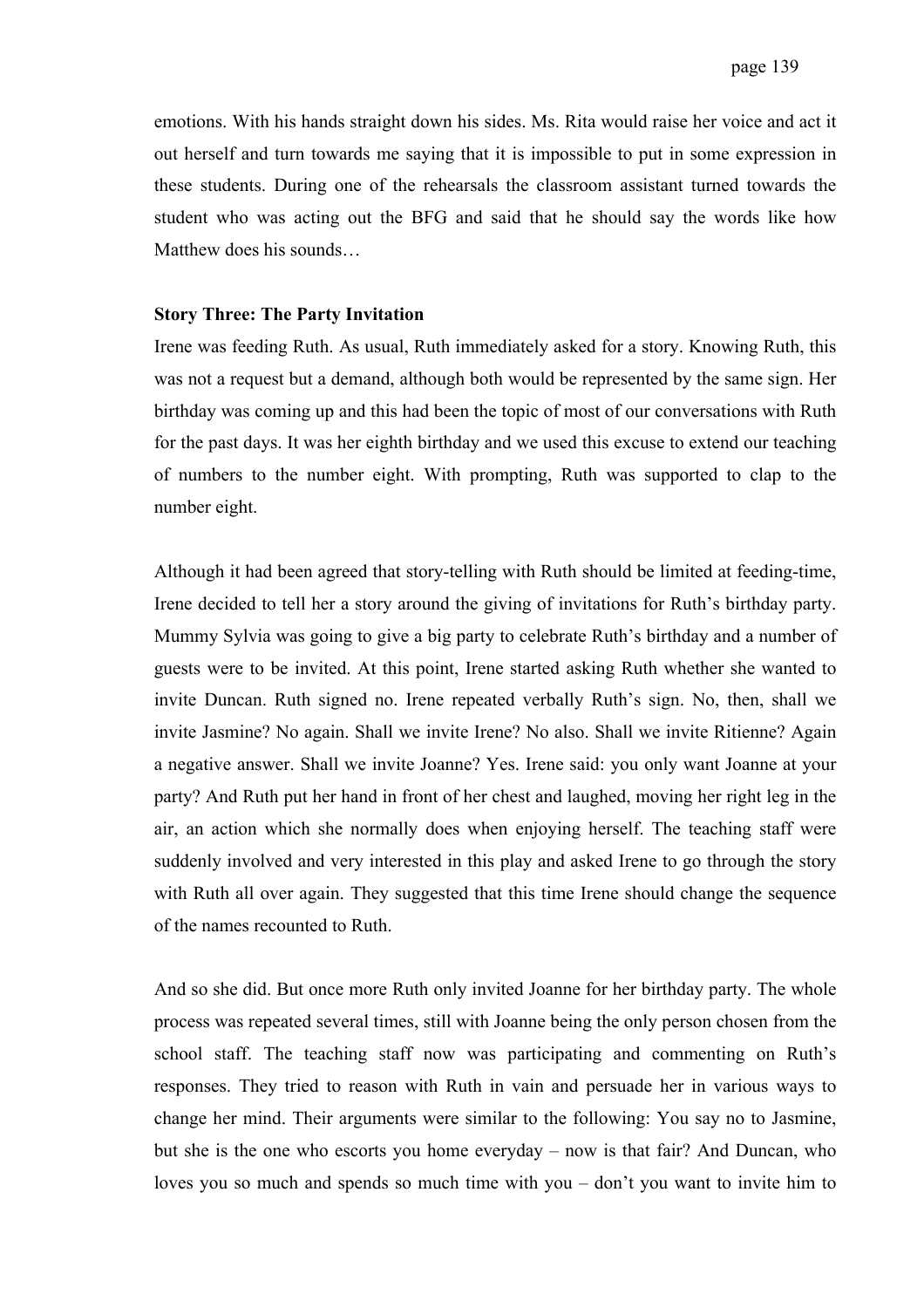your party? The staff members became concerned at Ruth's refusals and not a little offended. There were moments when Joanne was trying to excuse herself and explain why she thought that Ruth would choose her. She tried to convince the others that Ruth was only joking, that in reality she does want to invite all of them.

This episode did not stop there as the same story was repeated on the following days. Irene would start by asking Ruth during feeding time, prompted by the other classroom assistants. Ruth often chose different people as her guests. It would not always be Joanne, but once chosen, a particular person would continue to be Ruth's guest for that day. Cries of joy and some teasing could be heard when Ruth chose one staff member over another.

## *Keeping Ruth in mind*

When planning a lesson or an activity, Ruth always needs to be kept in mind. This is the case even when a simple activity is planned for, one which does not ask much of Ruth. All may have to be put aside depending on just how much Ruth wants the persons around her to meet her immediate needs and follow her agenda. Very often, Ruth wants the person next to her to tell her a story, and it is possible that by complying, that person may then be able to follow the planned activity. If, however, the latter is invariably followed, it is very likely that Ruth will give a tantrum.

Sometimes, Ruth may be willing to follow and participate in the planned activity. On these occasions, which are rather rare, she can be very cooperative and participates in what is presented. I once observed a session in which Jasmine was trying to teach Ruth the different parts of the face. With hand-on-hand prompting, the assistant said the word *nose*  and placed Ruth's hand on her nose, doing the same action for the rest of the face. By the end of the session, which did not last more than 30 minutes, Ruth was able to point to different parts of her face when told to do so. Later in the day, when the teaching staff shares with the rest of the class the activities which had been carried out, Ruth demonstrated what she had learnt – when anybody asked her to point to a part of her face, she could do so. She even clapped for herself every time that people praised her when she got what was asked correct. It goes without saying that this was demonstrated to her mother (this means bonus points from Ruth's mother), who in turn demonstrated it to all her family members. Jasmine's face was beaming with pleasure. The satisfaction of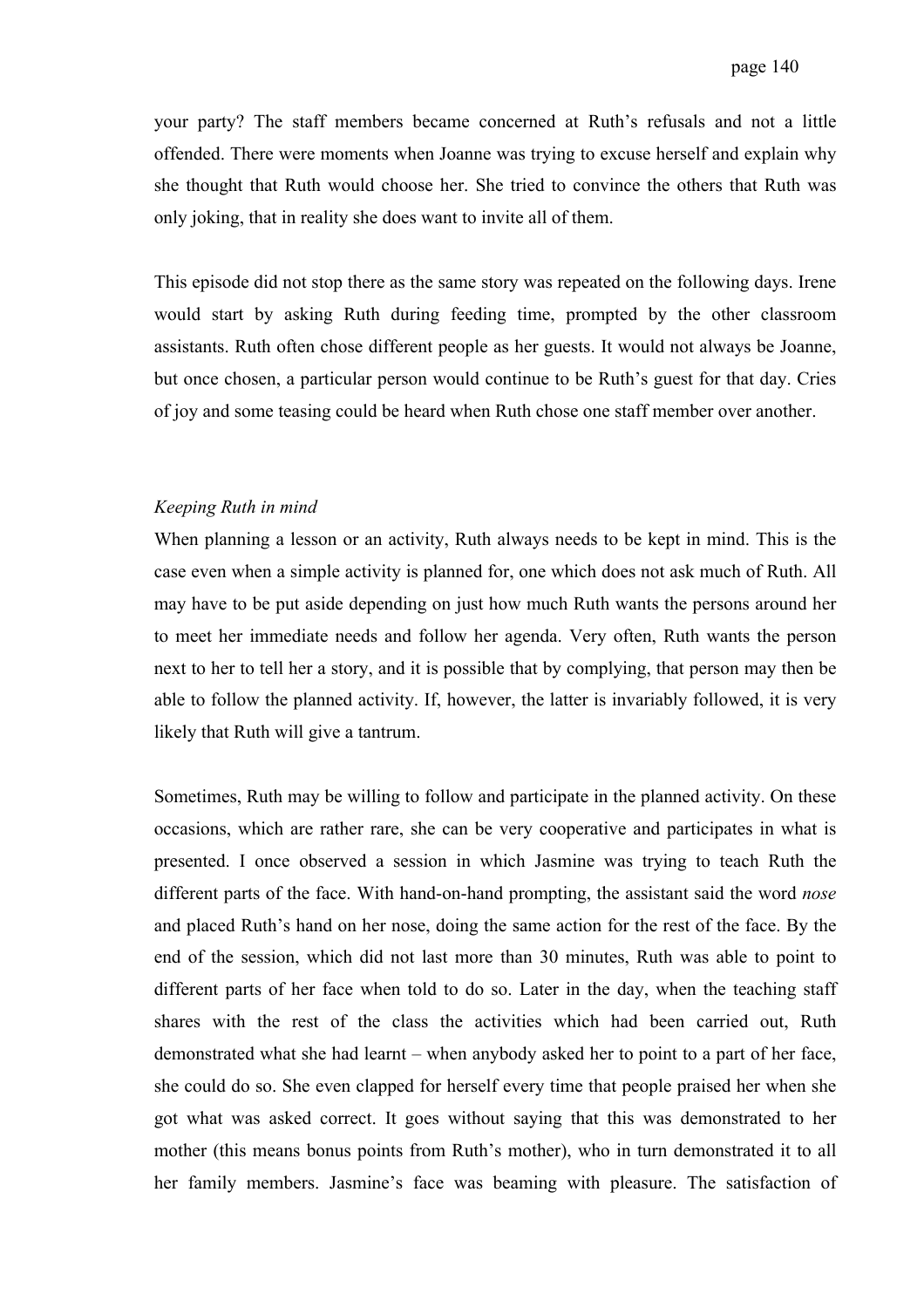success with Ruth is very rewarding, as Jasmine told me later, "…and Ruth cooperated without needing to be told a story" she emphasised.

However, more often than not, Ruth will not want to do anything unless she is told a story. Whenever she is not sleeping or happily listening to music, she will sign for a story. One has few options when Ruth signs for a story: one can pretend that the sign was not seen and thus ignore the communication. This may seem cruel but we unfortunately sometimes resort to it as it is a way of avoiding directly saying no to Ruth – it buys us some time. She signs again, again and again and will then start making noises with her mouth – a sort of faint calling voice. If no one responds to her repeated requests, Ruth then starts kicking and will throw a tantrum as discussed in Chapter Five. She cries, bangs her head, and will then not stop when she is given the attention she seeks. The teaching assistants maintain that Ruth wants to pay them back for the amount of time she had been waiting to get personal attention. We thus prefer not to ignore her signing and instead try to distract her attention and involve her in an activity which we think she will enjoy. Here again, we try to delay telling her a story.

The focus of this story is story-telling. Whereas, with the other children, we try to engage them in learning through story-telling, the target with Ruth is to reduce the telling of stories to set times in the day. There was a distinct moment when this shift took place. Ruth was introduced to stories through the multi-sensory method which I started applying in class. Today, however, Sylvia jokingly accuses me of being the cause of most of her daughter's tantrums. She tells me that I was the person who had started the family off on story-telling. Now, everything has to rotate around telling Ruth stories. Ruth's parents even resorted to recording their own voices telling her stories in cassettes. Wherever they go, they carry them around so that if Ruth wants a story, she can choose the one she prefers and listen to it on her walkman. Sometimes, however, Ruth signs that she prefers to hear a freshly-made up story. Thus, she keeps on stretching the boundaries and pushing at the limitations which her parents try to put up.

Thus, in Ruth's case, the target was to reduce stories so that her engagement in curricular activities could increase. As Ruth is the only student in the class that is able to respond to teaching, as shown in the above example, then she is expected to spend more time learning. Incredibly, stories are now viewed for Ruth to be almost a waste of time. Notwithstanding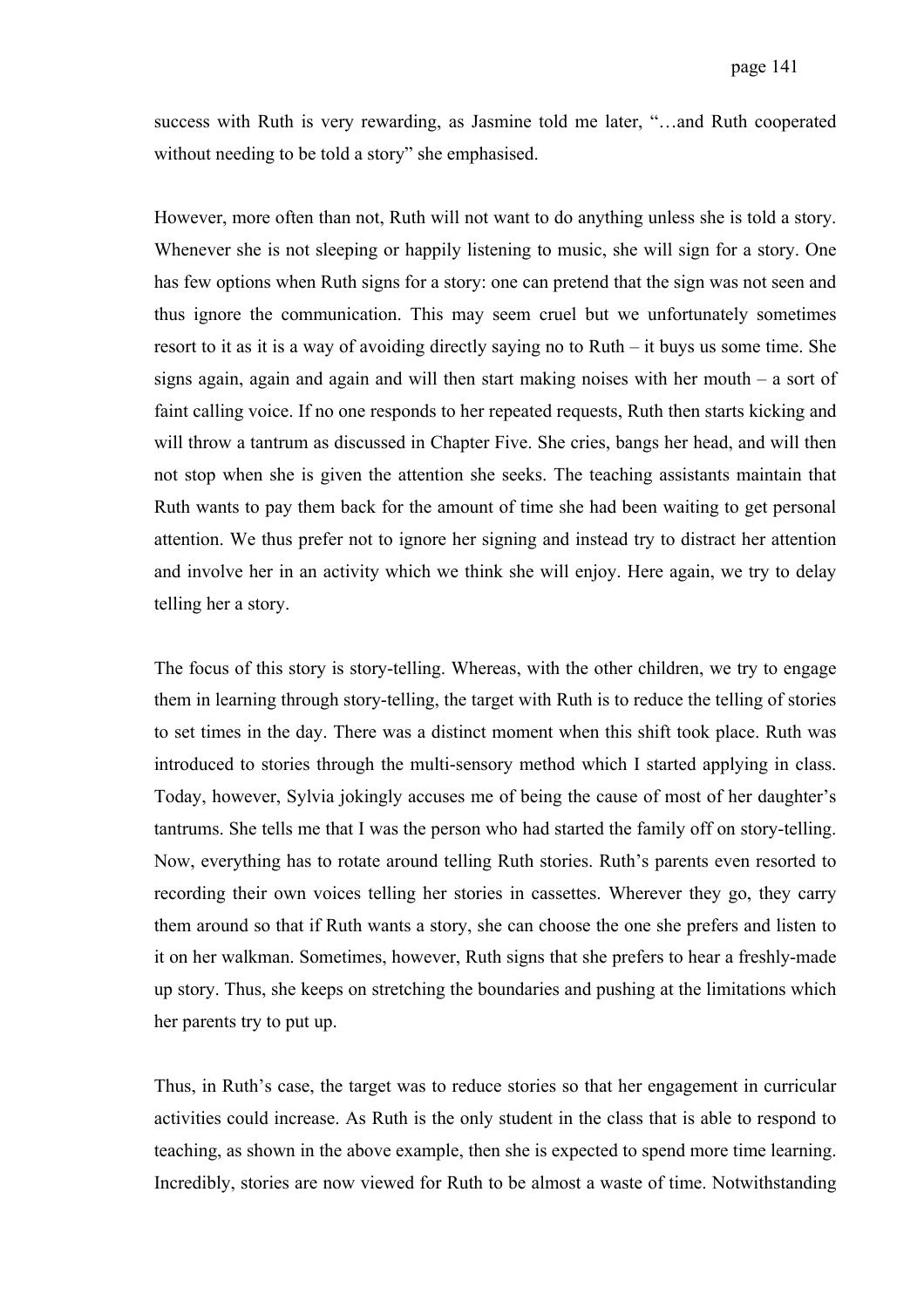the setting of this target, however, a lot of time with Ruth is still spent in story-telling. The irony is that while our aim is to lure Ruth from her stories so that she can enter into our activities, instead the teaching staff is drawn into her story. As shown in the beginning of this section, the classroom assistants are pulled in the story; they become part of it and are active participants in it.

#### *An invitation*

Before moving on to the next section, I extend an open invitation to any person willing to recount stories to come to my classroom. The more stories can be told the better. There is always room for stories and for anyone willing to recount them.

#### *The big black spider*

The big black spider lived in the kitchen. The big black spider had eight legs: one leg, two legs, three legs, four legs, five legs, six legs, seven legs, eight legs. Ruth and her papa would feed the big fat black spider everyday. It liked baked beans, with lots of tomato ketchup, and vanilla ice-cream. But mama Sylvia was really afraid of the big black spider. She would scream and scream…

Mama Sylvia called Ruth Red Riding Hood and asked her to take a basket of food to her nanna. In this basket mama put some cake, vanilla ice-cream and dindins (the word used for food). Mama Sylvia told her not to stop and talk to the big bad and ugly wolf…

These are the beginning of two stories that I have recounted endlessly and which I have heard endlessly recounted in my class by the classroom assistants. Ruth's name is now synonymous with story-telling. After agreeing with Ruth's request that she be told a story, the classroom assistant or myself would start the process of finding out which story she wants to hear. Ruth has favourite stories which she retains for certain phases. When this is the case then the choice of story is easy. Sometimes, however, Ruth accepts that a new story be told to her, even if it is one which she had never heard before. But Ruth may also sign *no*, and sign again for the story of her choice. The elimination processes commences. The person who is to recount the story has to name all the stories which Ruth knows, while she signs *yes* or *no* to each one. Needless to say, with the passing of time, the list of stories grows, and still the whole list needs to be gone through. Ruth does not tire of stories which she has been listening to for years. Not so the adults who have to tell them.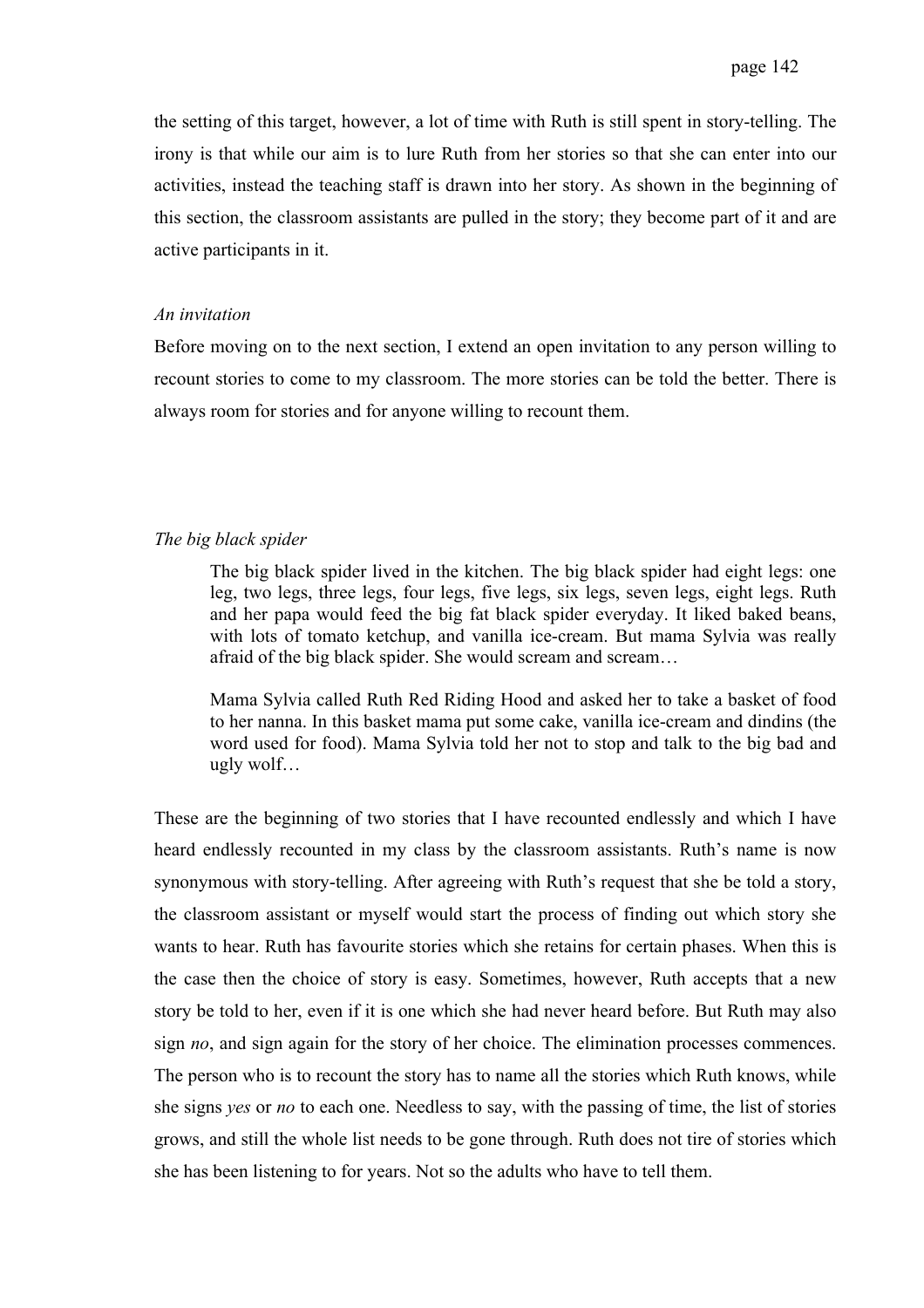During the interviews, the classroom assistants were asked for their beliefs on why Ruth loves stories so much. The responses of all the interviewees were that they believed that through being told stories, Ruth enjoys being given individual attention. Jasmine and Irene said that she does not want their attention to be shared with someone else and has found a way of keeping it all to herself through story-telling. As long as the name of the story, Ruth's own name, and that of her parents are inserted in appropriate places in the story, the assistants maintained that the content is not relevant. It could even just be a long babble of words. Ruth's father has recorded a number of cassettes of his voice recounting stories which do not make sense – literally hours of recorded words strung together. Ruth, however, welcomes anybody who would tell her a story. The person who would be about to start is quickly informed about the basic pre-requisites, but no other skill is required.

How does one stop recounting stories to Ruth? Story-telling has to stop at some point – the teaching staff have other children to attend to and curricular activities to carry out, assessment sheets to complete and entries in contact books to write. It also cannot be denied that, after a while, telling stories becomes tedious and tiring. The classroom assistants reported that they have developed a number of strategies, aimed to prevent her from asking for another story for a while at least. On rare occasions, Ruth sleeps halfway through a story. Many times, when the end of a story approaches, Ruth is prepared for story-telling to be over soon. Notwithstanding, Ruth still protests against this, so we resort to music. On other occasions, the story is relayed to another person.

Ruth – story – the person saying a story. Ruth forces herself on other persons through her demands for stories, whether that person extends an invitation or not. She enters in that person's immediate attention, whether that person is willing or not. The metaphors used by Derrida of a stranger and a house are apt here. Ruth is a stranger, although one that we know, or think that we know. It cannot be emphasised enough that she is different from the other children in her class; she has some basic signs with which she requests what she wants. Yet it can still be difficult to understand her needs. She can never figuratively say her name and place of origin.

Derrida's house delineates the inside and outside, which however are accessible to each other through doors and windows. The person who owns a house can carry out whatever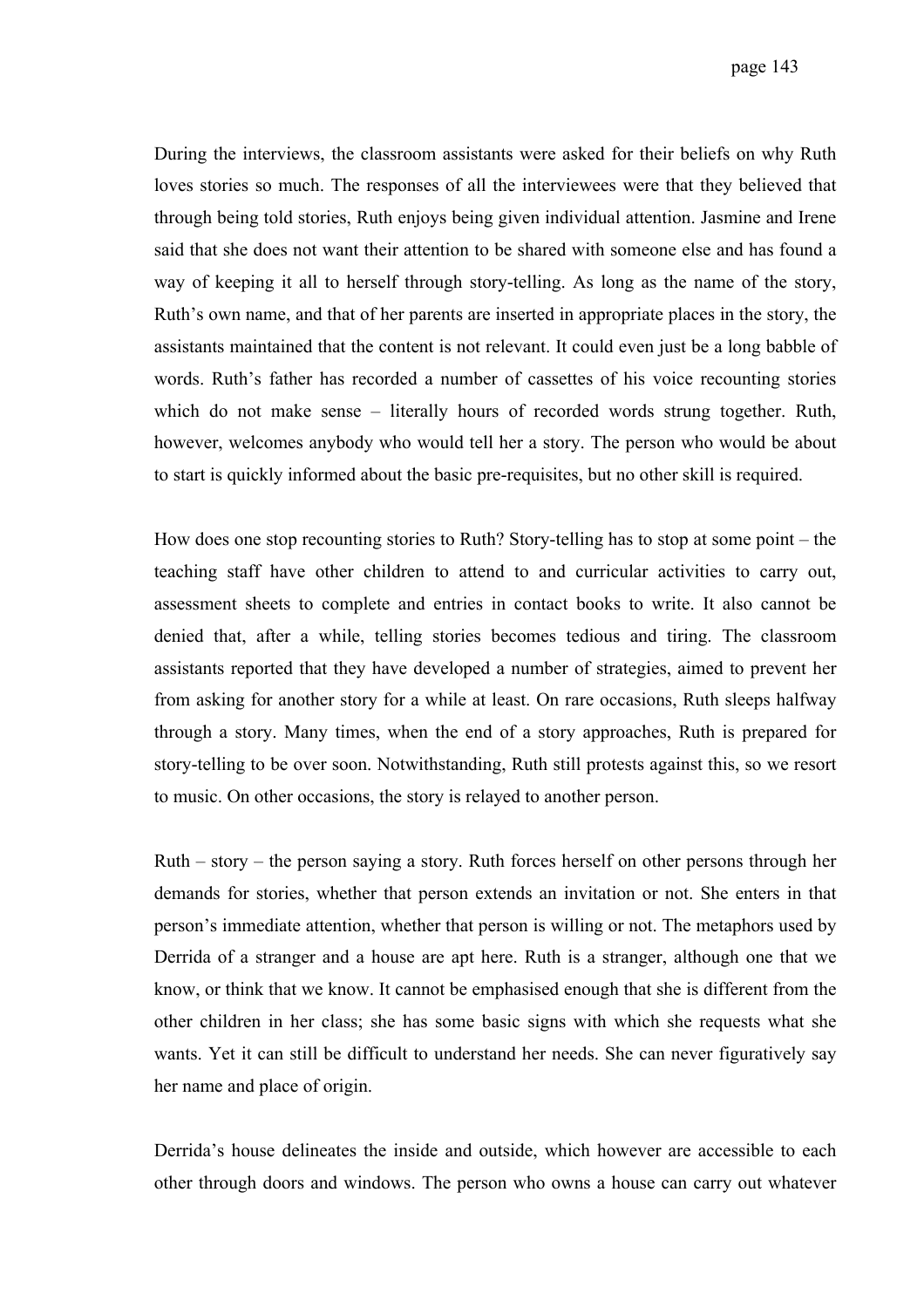project s/he wants in it; s/he can do what s/he pleases with it. The house can be seen as his/hers, be this person the classroom assistant, the teacher or anyone else. Ruth, the stranger, signs – she knocks on our house and wants to enter. We may try to resist her for a moment, but as shown above, sooner or later, story-telling has to start, and we have to invite Ruth inside. In the beginning of this section, Ruth asks for a story, Irene has options with ensuing consequences for the various options. Irene knows that if she does not start a story, she will have Ruth kicking and banging her head, her feeding would stop, and she would give all the staff members a hard time for the next hour. Irene thus goes along with Ruth in opting to say a story. Ruth, the stranger, forces her presence on Irene. Irene may not have been in the mood to tell a story; she may have been tired. Irene may even have been determined to uphold the targets which were set for Ruth. But she gives in and welcomes Ruth in her house. Derrida reminds us, however, that when we say welcome, come in my house, make yourself at home, this is "a self-limiting invitation. Please feel at home, act as if you were at home, but, remember, that it is not true, this is not your home but mine, you are expected to respect my property" (Caputo, 1997, p.111).

The law of hospitality motivates us to follow laws that are established. These are established with the best of intentions and are made to cater for the *other*, in our case for Ruth. Story-telling is something that the teaching staff do, on Ruth's request. Although it is often done to keep Ruth calm and quiet, Irene does note that "seeing Ruth clapping, participating, putting her hands in front of her chest and her right foot in the air (both signs that are associated with Ruth enjoying herself) when we tell her a story is also satisfying". Structures have been built, on the one hand, to accommodate Ruth's requests, and on the other hand to protect the teaching staff. There is acceptance on the part of the person saying the story, but not too much. I invite you to enter my house, but please keep your place.

#### *A note on spiders*

The focus of this story is the relation between the narrator and Ruth. I started this section by narrating the first few lines of the spider story that I have recounted endlessly. Deleuze (2006) says that a narrator is a spider. So I, the narrator, am a spider narrating stories about spiders. The spider for Deleuze is good for nothing. It does not understand anything. You can put a fly in front of it and it won't budge. But Deleuze points out,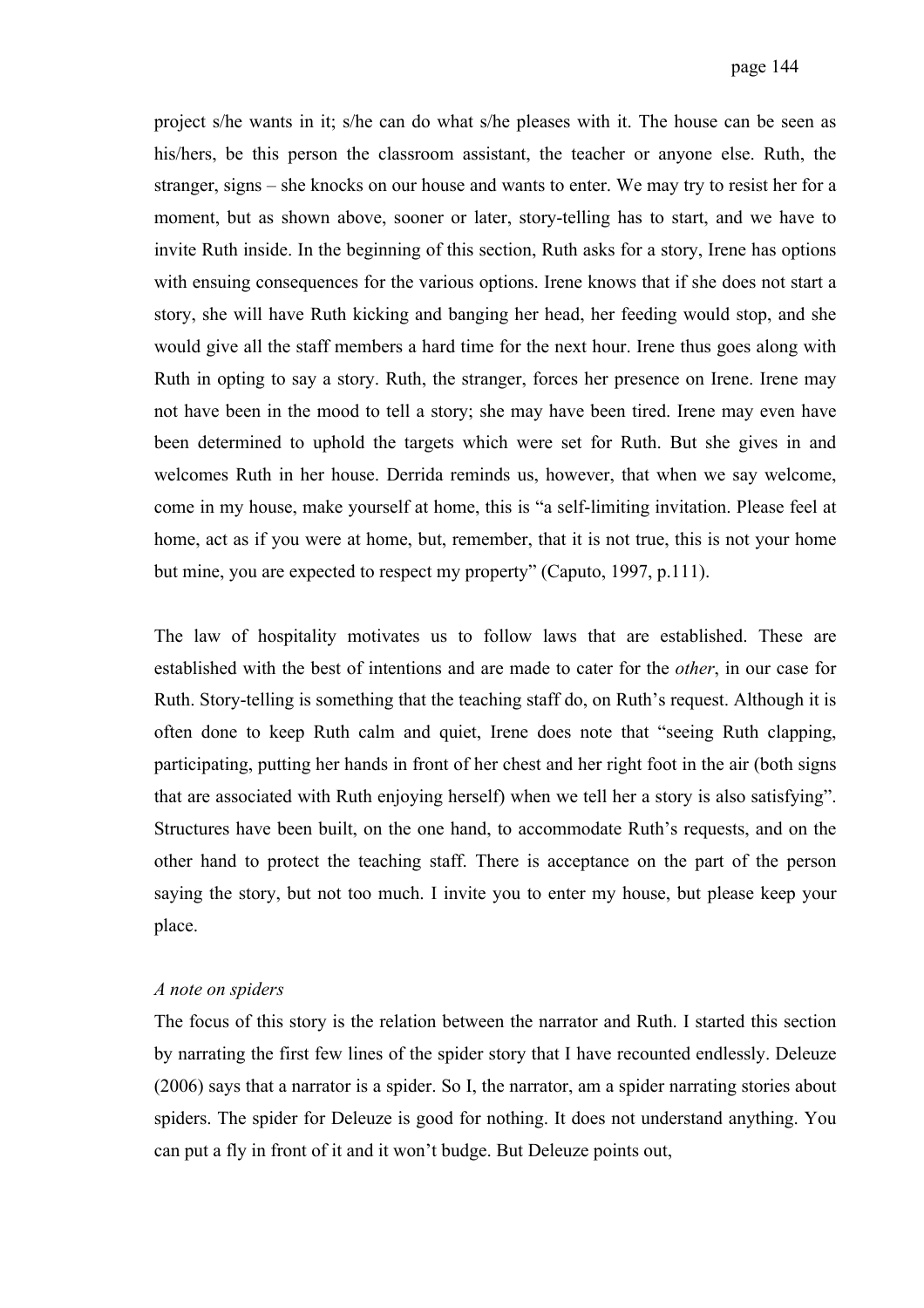as soon as the slightest edge of the web starts to vibrate, it moves its heavy body. It has no perceptions, no sensations. It responds to a signal, nothing else. Just like the narrator. He also spins a web – his work – and responds to its vibrations while spinning it. A spider-madness, narrator madness that understands nothing, doesn't want to understand anything, isn't interested in anything except the little sign back in the background (p.31).

What you will be reading in the next section is not something that one understands. If we understood we would not do it. We would think of ourselves as mad. Teachers who do not want to understand – is this ever possible? It is not Ruth that makes us move, but the vibrations at the ends of our web that are caused by Ruth cause us to freak out – they make us move. As you will read in the next section, what is insignificant becomes so important. We are carried away with it. It will change us. So be aware.

### *Inverting roles*

Ruth knocks on the house and invites herself in. The assistants are willing to keep her as a guest, knowing that thus far, they are able to exert some degree of control over the situation. Were they to ignore her knocking, Ruth's entrance would be unmanageable. However, with the story of the party, there is a reversal of the above. Ruth, the guest, becomes the host and the previous hosts are the ones asking to be invited in. She has taken over and they are the ones who want to continue telling her stories so that she can include her in them. This is a case of Derrida's absolute hospitality (2000), which is when the original host (classroom assistant) becomes a guest in her own house, and the stranger (Ruth) becomes the host of the original host.

The classroom assistants are now seen as strangers asking to enter Ruth's (the strangers) house. We have a reversal of roles. Ruth is no longer the guest, but becomes the host in the *story-space.* The classroom assistants, while still saying the story, are now the guests in the story. They almost compete among themselves to be invited for Ruth's party. Ruth's invitation is able to take the classroom assistant into *another space*. A place of absurdity, but maybe a real place for Ruth and the classroom assistants in that moment and also the following few days.

Reflecting on the opening story of this section, if Ruth is seen as the stranger, she can be seen to violently intrude in the house, the classroom assistants in this case. The stories which she demands may seem absurd to us, and sometimes are only seen as a way of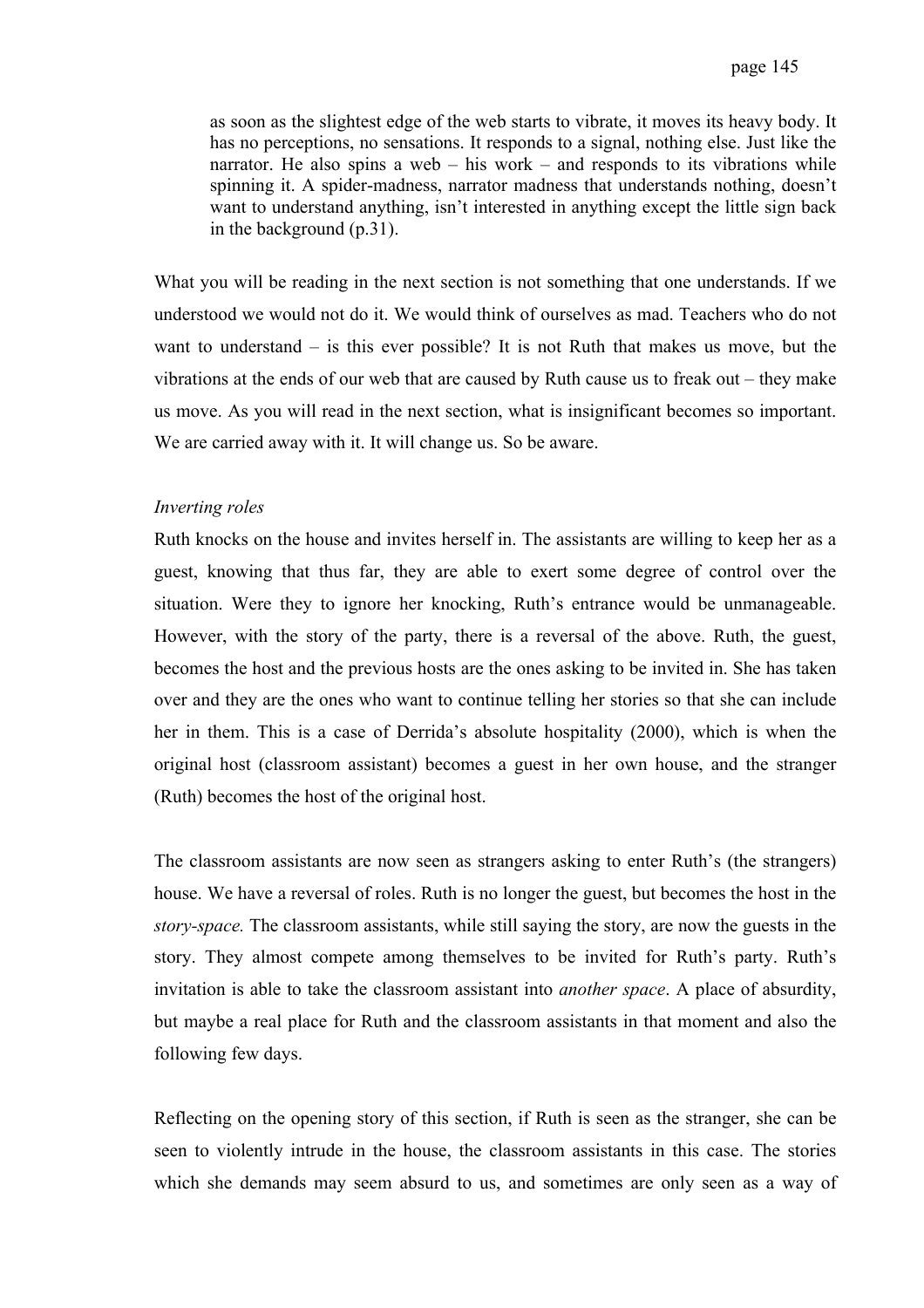keeping Ruth happy and keeping her dreaded tantrums at bay. Her intrusion as a guest is tolerated, knowing that her sojourn will be relatively brief and peaceful compared to what would happen if her entry is resisted. However, there can be moments when the story becomes more realistic. My classroom assistants were really interested in seeing whom Ruth would invite to her party. Ruth is inviting people to her party. One can actually laugh at this point. But it could be seen as Ruth's ability to entice the classroom assistants even for a few minutes in the absurdity of her stories, in the way that she perceives life, and lives it, mainly through stories.

They start to invite her more willingly and ask her to stay for longer, as long as she chooses them for her party. Who is the host here? Ruth or the classroom assistants? We think that we welcome the *other* and make preparations for the other, but the *other* takes us and challenge us with her presence. The classroom assistants are drawn into Ruth's story world.

The story that Irene is telling Ruth, and how Ruth is opening herself to the story as well as all the other assistants, can be considered a space (a virtual space) through which different intensities are passing. Party intensities are passing, party intensities of a different kind that we are accustomed to: rivalry intensities, jealousy intensities, sincere intensities, children's intensities, happy intensities…

The use of language is interesting at this point. Ruth has some signs, basic signs, but through these signs we seem to get an understanding of Ruth's wants and needs. The question which I constantly pose myself is if these needs that Ruth demonstrates have the same meanings as they have for us. But that is very difficult to say. In relation to the story recounted, Ruth signs, and Irene translates the signs into verbal language, even if every one understands the signs. She almost loses her language to the language of Ruth. She uses single word language when talking to Ruth, while interpreting signs that Ruth uses. The sign language that Ruth uses is unique to her, we all had to learn it, and when we come up with a new sign it is discussed by the parents and us. A lot really depends on Ruth's physical abilities, yet there are moments when she herself comes up with signs or adopts signs like the music and story signs. The world of Ruth is made of stories, of intonations and exaggerations. Irene who is Ruth's guest, who decided to enter into her world with a story, seems to lose her language or better still takes up Ruth's language. This may have a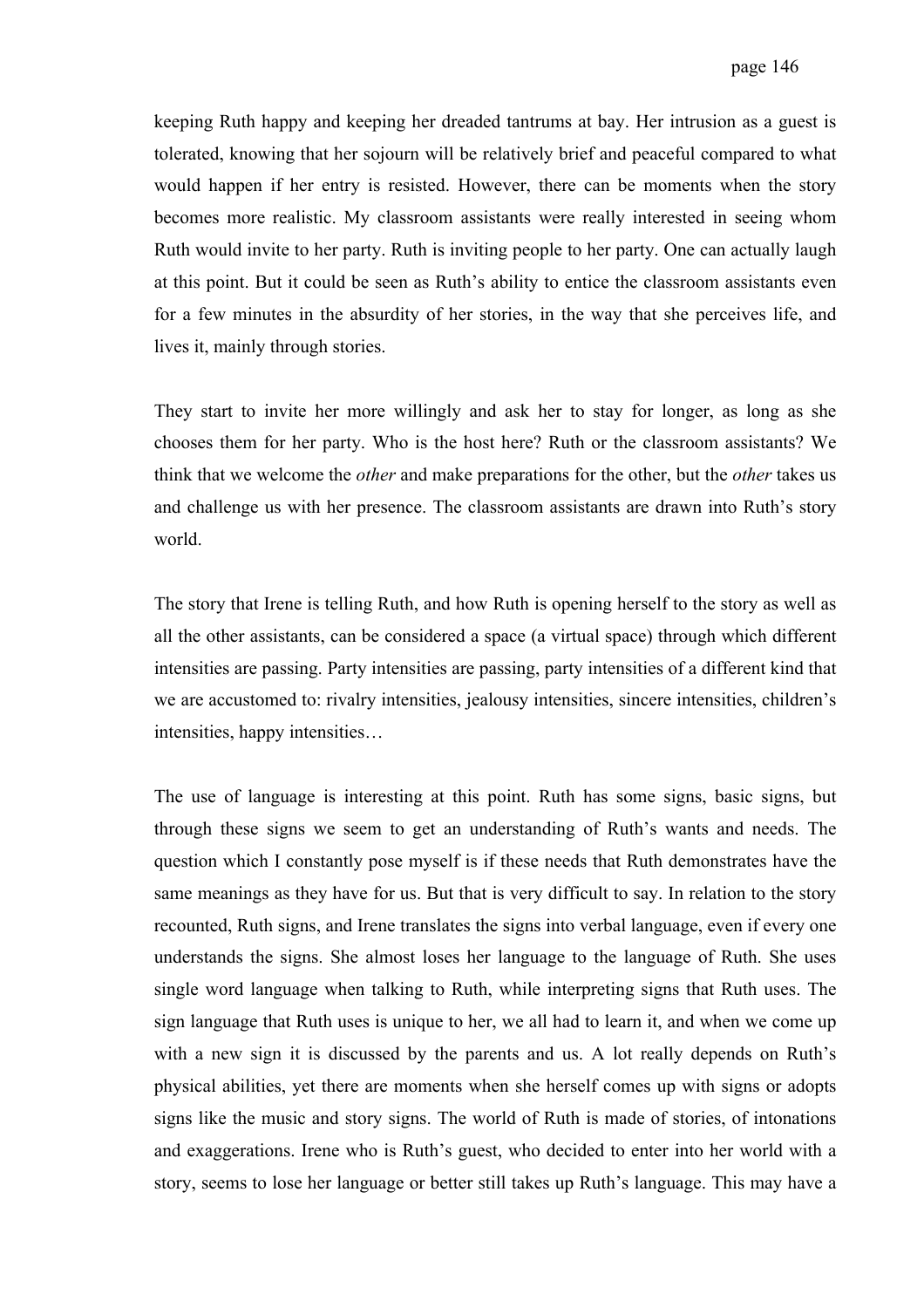big significance to Ruth. The question is how much can Irene continue with this language that she is using to interact with Ruth. Is it momentary during the story or will it take the whole six hours of the school time?

My classroom assistants know that Ruth's invitation to her party is an example of an impossible invitation. The classroom assistants are aware of it. They know that there is no real party as we usually understand parties. They know that there is no food, no games, no conversation. Yet they want to be invited. They feel bad that they are not invited. They want to participate in this which does not seem to exist. Those invited need to justify themselves with the others, for their invitation. This comes very clear from the interview with Joanne, that, those invited feel responsible for such an invitation, and almost as Joanne was saying, she needs to make a self examination for lately she was not giving Ruth enough time. Joanne said that Ruth with her invitation was showing that she really loves her, and on the other hand, she was lately not reciprocating that love. It seems that both Joanne and Ruth are experiencing their lives through each other. It is therefore not just a momentary experience that story telling can bring over to Joanne, with all the intensities that could be involved, but this could result in a change in Joanne's attitude towards Ruth. Why Ruth chose Joanne on that occasion is something that no one can explain, but her signing yes to Joanne, whether conscious or not, seemed to have influenced Joanne, and in turn her relation to Ruth.

Fortunately or unfortunately there is a moment when stories come to an end. There could be several stories in a day, but there is a moment when they have to stop. The story that I recounted at the beginning happened during feeding. Ruth's IEP target stipulates that story telling should be reduced during feeding. This is mainly due to the fact that at home Ruth wants stories, and the parents are finding it difficult to cope with that especially during feeding. So the above story seems to be a breach in the order, an unlawful event that one closes an eye upon. The ending of a story could be seen that the refusal from our part to accept the absolute hospitality that Ruth is offering us. We prefer the law of hospitality where I, like the host, am in total control and I can question my guest, or the stranger that comes about. The lessons that I do, the activities that I plan seem to follow the structure where I or my classroom assistants are in control. So after the story it could be that I turn towards Ruth and ask her to put her feet down and tell her to start selecting switches, or interact with us at a given activity. Instead of seeing these two things as opposing each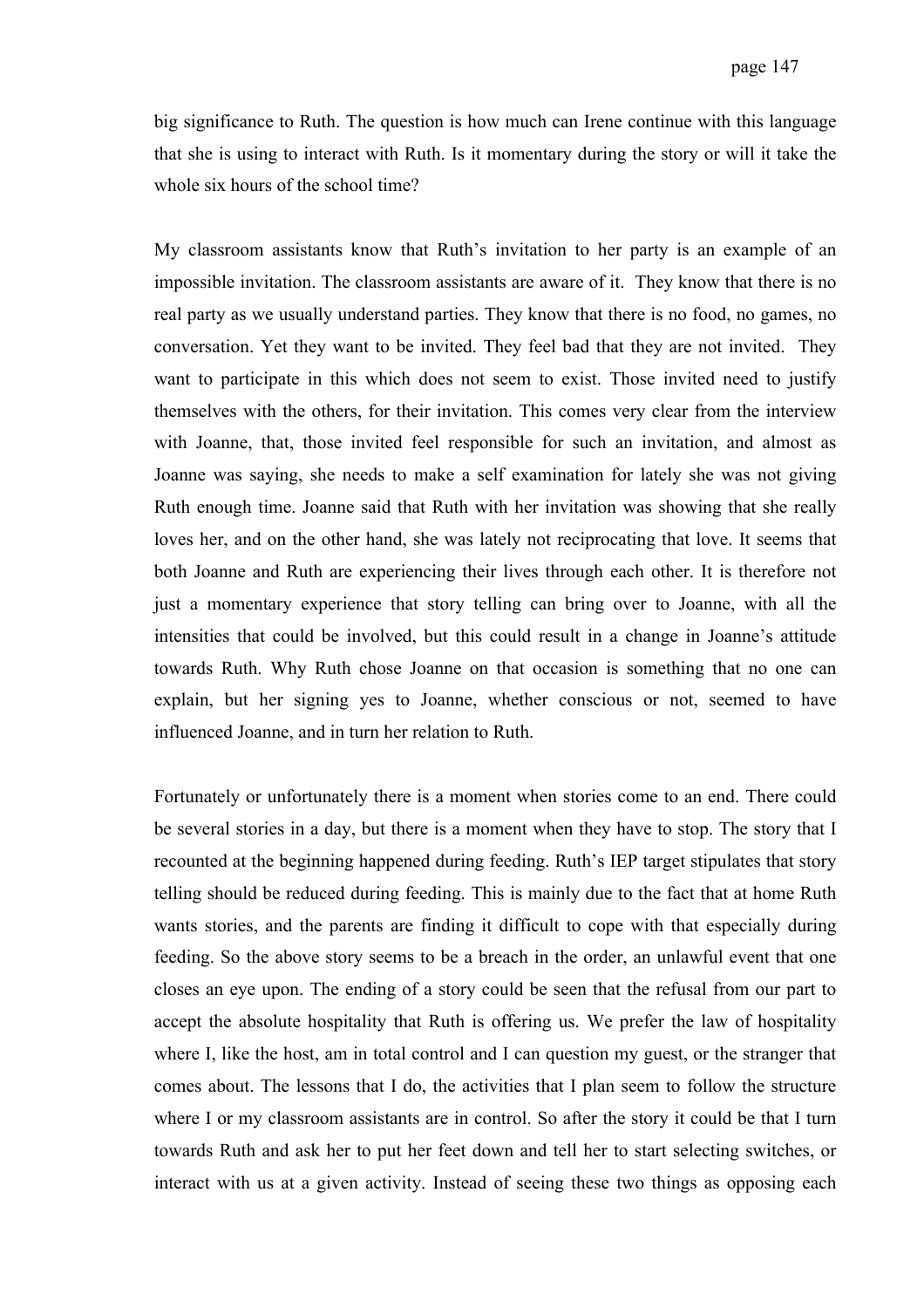other, Derrida suggests that "it is as though the laws of hospitality, in marking limits, powers, rights, and duties, consisted in challenging and transgressing *the* law of hospitality, the one that would command that the 'new arrival' be offered an unconditional welcome" (Derrida, 2000, p.77, author's emphasis)**.** While going along with our lessons, activities and targets, maybe there is this longing in myself and my teaching staff at times to lose ourselves in Ruth's stories, in Ruth's absolute hospitality, where we can enter the word of parties and non-language. And this is to our advantage as it may seem that we are not able to sustain Ruth's absolute hospitality for long periods of time. Her absolute hospitality could be too much for us to handle for more than short periods of time.

#### *Once upon-a-time*

I want to end this chapter on a personal note. Half way through this study I was asked to attend a workshop on digital story-telling in Karlstad, Sweden. Digital stories derive their power by weaving images, music, narrative and voice together, thereby giving deep dimension and vivid colour to characters, situations, experiences, and insights. A digital story is a 2-to-4 minute digital video clip, most often told in first person narrative, recorded with one's own voice, illustrated mostly with still images, and with an optional music track to add emotional tone*.*

I was told before the workshop to take with me personal photos and music that I like. After being explained the process, the course participants were asked to do a digital story themselves. I stood there wondering what to do. Some did a digital story about their pets, others about their children. I did a digital story on Ruth and her stories. It is only when writing his chapter and thinking along the lines of Deleuze-Guattari about becoming-story that I then reflected that this was an experience that I had gone through. Like my classroom assistants, I was making mine the intensities offered by Ruth and her stories.

I end this chapter by presenting parts of the script, as it is impossible to present the digital story:

Once upon a time there was girl. Three years ago I was asked to teach and work with an eight year old girl. Since then my class changed. From the moment she entered my class, head banging, kicking and shouting became everyday practice. Understanding each other was difficult. Then we made a great discovery – telling stories. Since then I never stopped telling stories.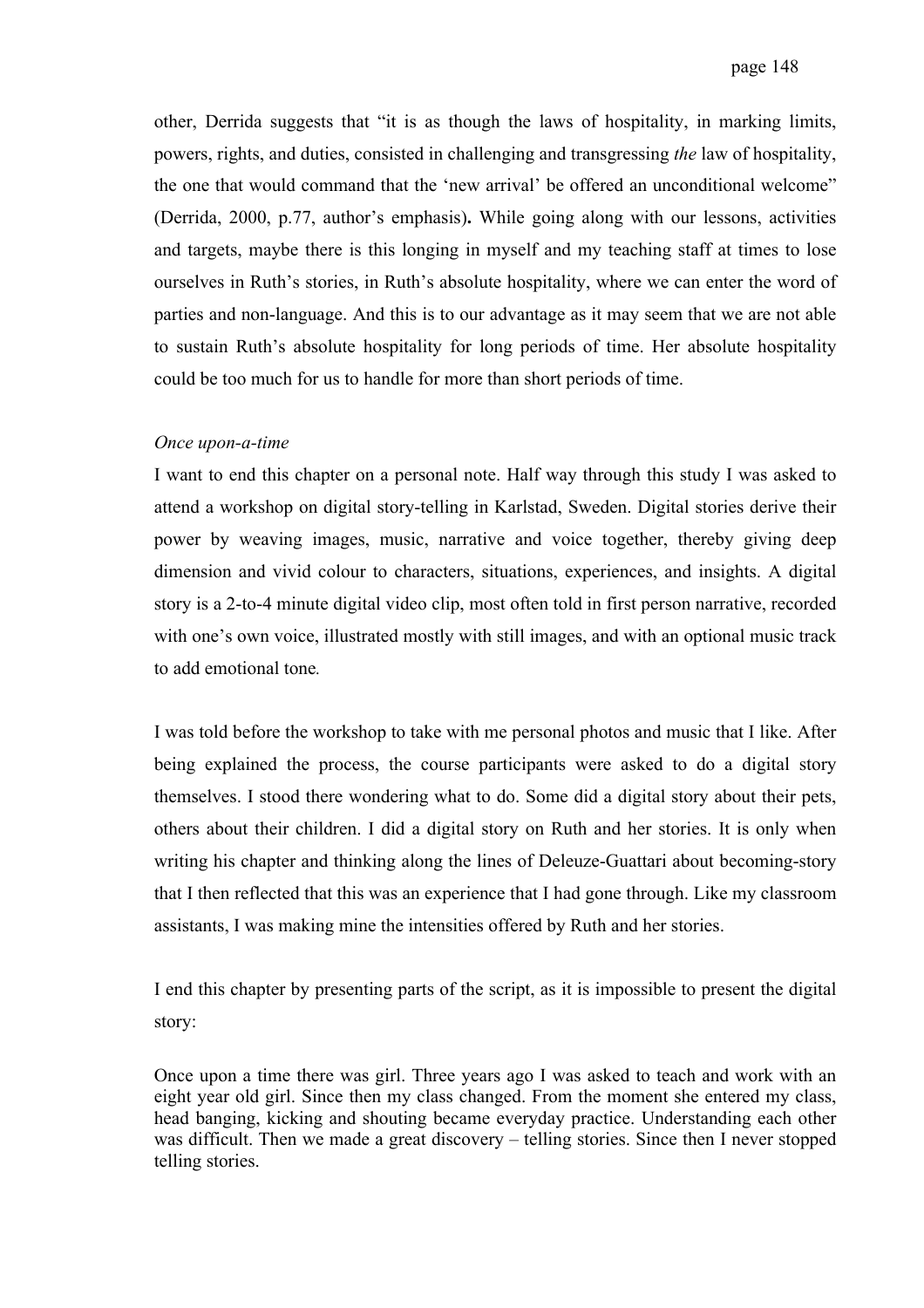Once upon a time there was a big black spider. This spider had eight legs. One leg, two legs, three legs, four legs, five legs, six legs, seven legs, eight legs. The big black spider lived in the kitchen. Ruth feeds her daily. Mum was really scared of her. She would scream loudly every time she would see her.

Once upon a time there was little Red Riding Hood. Mother asked Ruth Red Riding Hood to take some food to her grandmother who lived at the end of the woods. Ruth Red Riding Hood, can you take this basket to your grandmother, but please be careful – remember that there is the big bad wolf and the big black spider. Once upon a time there was a duckling, an ugly duckling. The duck looked into the water and there she saw the big bad wolf running after the big black spider. The spider went next to mum and as soon as she saw her she started shouting. In came the woodcutter to save her, but there were no wolves, only two swans who ran away when they saw him coming, leaving the ugly duckling behind. Grandmother took pity on him and made him a red clock for him that had eight feet.

Fairytales Once upon-a-time Stories Once upon-a-time And more stories Once upon-a-time And more and more fairytales Once upon-a-time And even more Once upon-a-time f… word tales words Once upon-a-time And more words Once once Upon upon a a time time and more words Once once once Upon upon upon a a a time time time lost in words everything became a story everyday every minute of my class Once upon-a-time there was a man called Duncan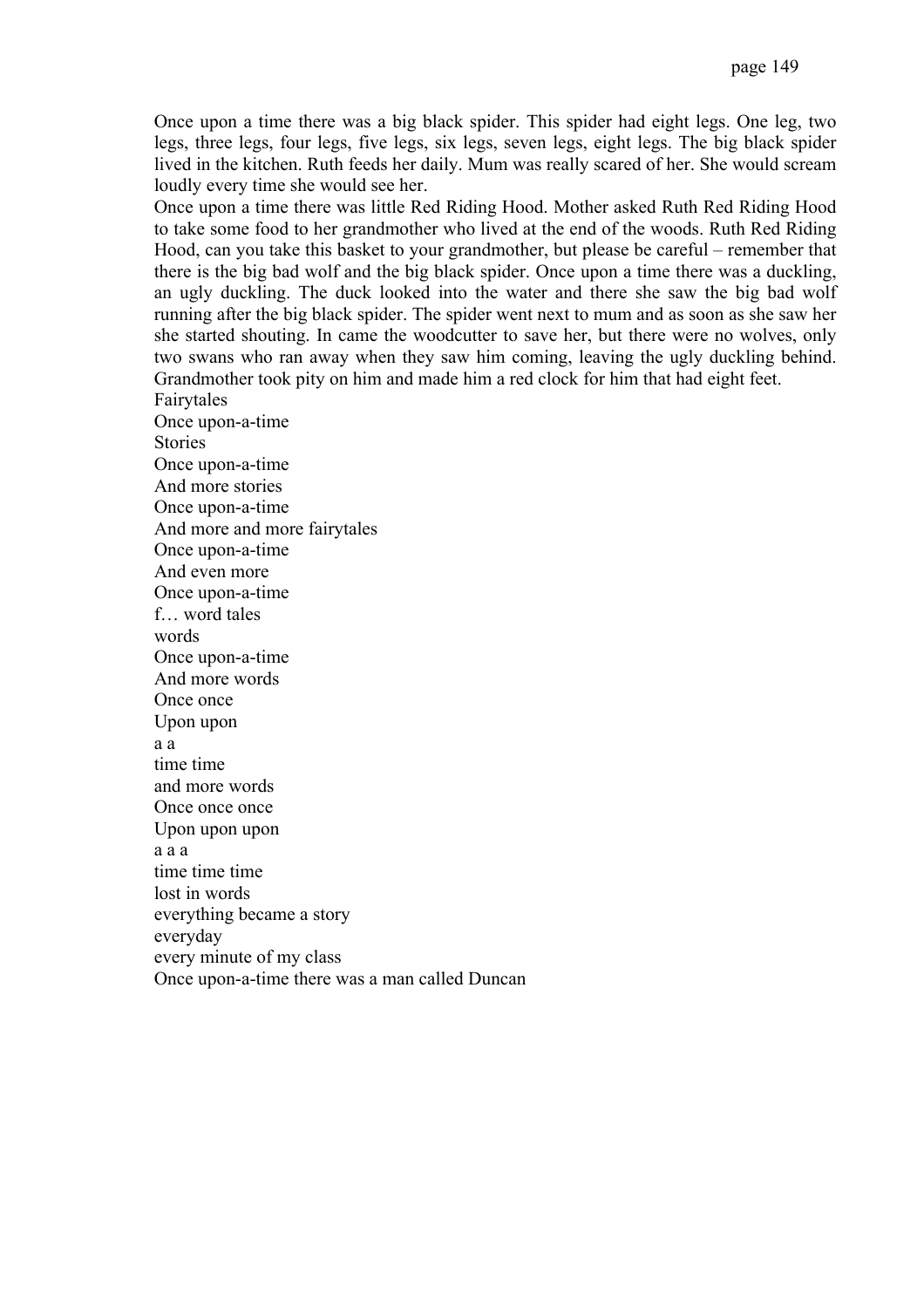# **Chapter 7**

# **At the end of an***other* **school day.**

The closure of the school day is seen as a gift for many educators and students alike after spending five to six hours of one's day in a particular educational context. Whether considering that school day as fun, or a day like many others, or a day to be forgotten, the school day always comes to an end. In this chapter two stories are given that focus around the last few minutes of the school day and the way out of school. Charles and Luke close the school day with a transgression to the economies of gift and sender-message-receiver. They are able to double – open up what is we close and offer us impossible gifts and impossible messages for us to engage with.

## **Story One: The Dance: tip tip tippiti tip**

I was in the head's office, assisting him in inputting the data of all the children's assessments according to the new curriculum. The data consists of teachers' reports of the reactions that each child makes to given stimuli. These stimuli are presented to the child according to the Performance Indicators Scale (P Scale) she is working on. Most of the children at the special school, fall under P Scale 3 (ii), which implies that the children are working at a very basic level, giving instinctive reactions to stimuli. The reactions of individual children are noted according to a list of alternatives and then put in a database which is sent to the Central Office of this particular curriculum. This office, located within a British University, collects such data from other schools using this curriculum in the UK and around the world, so that each child can be compared to other children with similar needs.

While we were busy with this rather tedious job, the school's educational psychologist, who happens to be my wife, called me urgently from the secretary's office to go immediately to my classroom. Charles was dancing. In retrospect, I know that what I imagined was that someone was holding Charles on her lap, maybe sitting on the swivel chair and moving him around. I do that sometimes. So I responded in a rather lukewarm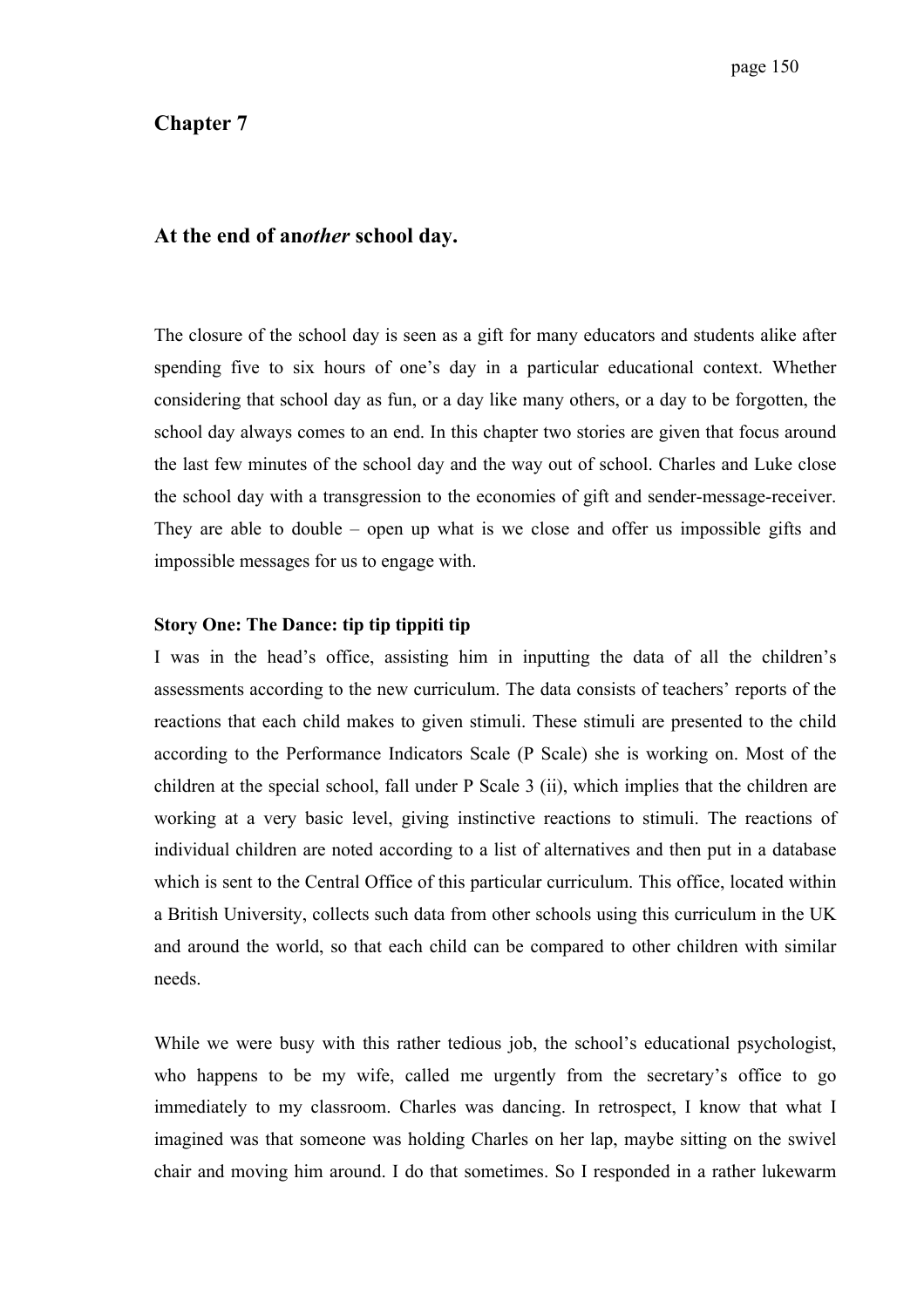way, but was exhorted to go and see Charles *now*. The headteacher was receiving a phone call, and I nipped out of the office to my class to see Charles dancing! I entered my classroom and I saw a euphoria: everyone shouting, very loud music on, people crying. In the far corner of the room I have a couch where Charles is placed to rest a little and gets the chance to stretch his body. Charles was on the couch and Ritienne was beside him, dancing. She was moving her body from left to right, each time bending the leg which was not bearing her body weight, and clapping. Ritienne is not tall and a bit on the chubby side. She frequently tells us how Freddy, her husband, teases her that she is fat and that she is always eating, especially when he is not around. She was now holding Charles's hands. The other classroom assistants were around the couch while the children were seated in a circle formation. I went in. They told me excitedly that Charles was dancing. They stopped the music and chose a particular song. Charles was lying on the couch with the mat under him, no shoes on. They told me how he was moving his legs and hands, that he could not stop laughing and that they had to lift his head so that he could breathe well. Joanne, Jasmine and Irene were crying. When the music was on again Charles moved his feet and hands. They told me not to go too close to him, for it seems that when I speak to him he stops dancing. Ritienne is sweating and her face is red but she is unable to stop dancing. I glanced at the other children, especially at Chiara. That day Chiara was there. She rarely comes to school, but out of the few times she did attend, she had to be taken to hospital four times. Yet she is there alone. I say nothing. My assistants are telling me how happy they are, with tears in their eyes. They had never seen anything of this sort from Charles. I see other teachers and classroom assistants coming over in my class to see Charles moving, or dancing as my assistants were calling it. Everyone was telling me that I had missed it all, Charles had been dancing for a while and his movements were so rhythmic and with great effort. Charles now was reducing his movements. The assistants decided to switch off the music. Charles is tired they told me. He really looked it. He was smiling. I left the class to go back to the office to continue the work with the headteacher. I comment on my entry in the office that Charles was doing movements that I had never seen in the two years I have worked with Charles. The head tells me to continue inputting data.

The above happened on a Friday. I worked with the head until it was time to go home so on that day I did not see my classroom assistants again. On Monday morning, as soon as we entered the classroom we all spoke about Friday's event. What struck me and Joanne (as she reported during the interview) was a comment which Ritienne passed which was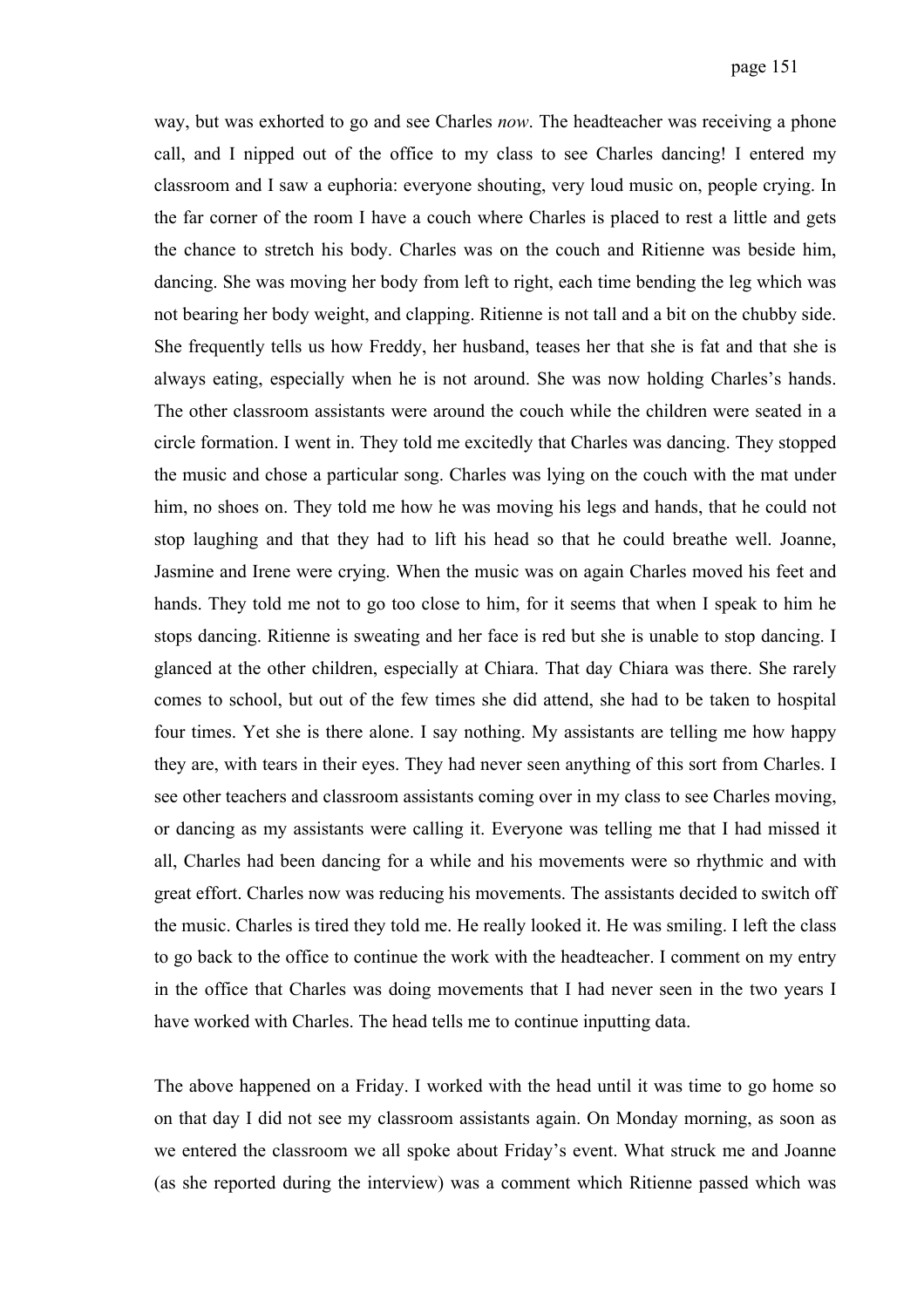more or less the following: Last Friday, Charles did not just make my day, but my scholastic year, and I think it was one of the biggest things that happened to me in the last twenty years. After the hello song, the classroom assistants want to try Charles again on the couch. This time there is no mat. They place him on the couch and put the music on. Everyone is cheering up near Charles. Ritienne took her position. She starts off with the dancing again, clapping and taking Charles's hands and moves them a little. Irene suggests removing his shoes, for he did not have them last Friday. They also tell me not to speak to him. Charles this time does not move. After a few minutes we all started attending the other children. Still the assistants were speaking about last Friday but we were all doing other things. This time Charles did not dance.

In the last week of school before the summer break I asked my classroom assistants to take an A4 sheet paper for every child in the classroom and to write comments on each child. Not an annual report or some sort of progress report, but their feelings, or something that they wanted to share with the parents of each child. Each classroom assistant wrote down on the papers on each child and these were laminated and then sent to the children's homes. The following are the comments on Charles' sheet:

Dear Charles, It was a pleasure to have you in my class for scholastic year 04-05. I tried to give you the best I could: love and care, the most! The biggest satisfaction for me at the end of the year was when you tried to dance to the music. I will always keep this memory of you dear, from Ritienne D.

Sweet, Precious Charles. Thanks Chris for giving me so many precious moments. I will never forget the first time you danced to the music!!! That moment will keep on dancing in my heart…and also when I watch you following the lights you love so much … my heart starts dancing again. Irene.

Dear Chris, I feel very fortunate that I have worked with you during these last two years for I believe that you have taught me so much… One has to have a lot to moan…you know how to appreciate the least thing or action done to you and receive it with such a smile. Lately you have showed us that you 'feel' music that you know how to dance. You have even managed to make me shed tears of joy… and with reason! Joanne.

# *Giving*

Does not the idea of giving: giving time, presents, resources, lessons come across in this story? Everybody in it is involved in giving or receiving. Some are also able to acknowledge and reciprocate such giving. This theme is present in many ways and forms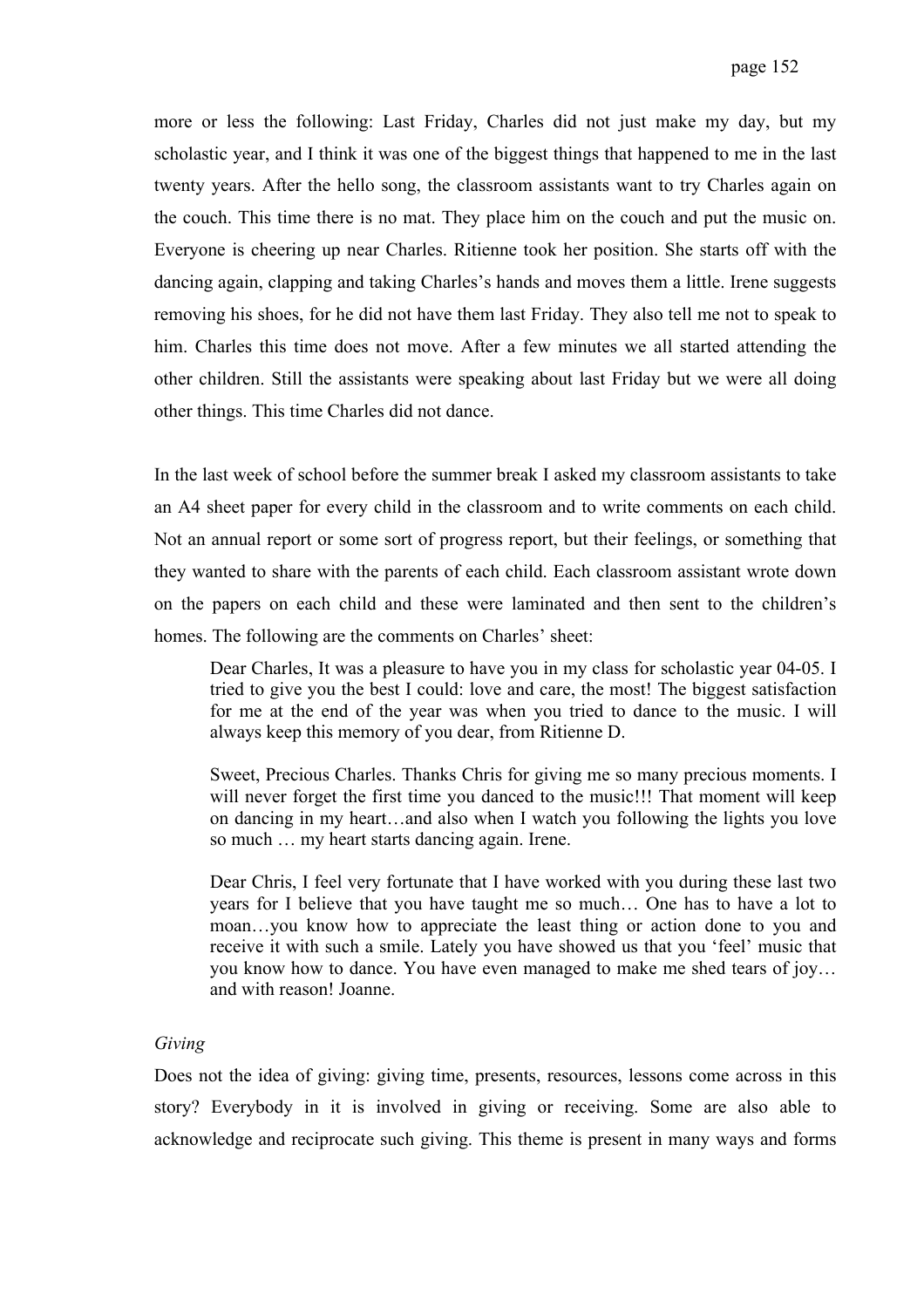in education, and is perhaps particularly prominent in the area of disability, inclusion and special provision.

The gift for Derrida is "the impossible" (1992c). This is important to highlight. It is one of those impossible possibilities that we are caught in, already mentioned in the literature review in Chapter 3. We want to give, and there are times when we want to give freely – we want to give gifts. However, Derrida draws our attention to the impossibility in our wishes, and notes the narcissism that accompanies giving and especially gift-giving. We are caught in wanting to give and knowing the impossibility of giving. One gives and one expects to receive, depending on the contract between the persons or entities exchanging. This is not giving but is a system of economy. A gift does not come in a system, and is not tied to expectations. It is aneconomical.

There is gift, if there is any, only in what interrupts the system as well as the symbols, in a partition without return and without division, without being-with-self of the gift-counter-gift (Derrida, 1992c, p.13).

Derrida reminds us that a gift should not be tied to expectations. The true gift would assume the total absence of return (the countergift) and of trace, and is also one in which there is no memory either of the giving or of the receiving. "For there to be a gift, it is necessary that the gift not even appear, that it not be perceived or received as gift" (Derrida, 1992c, p.16).

In this section, I give examples of economies of exchange that surround Charles in the school setting where he is being educated. Different economies of exchange work like cogwheels fit together, very often controlling and maintain each other. In the following section I focus on Charles and his gift-giving, which interrupts our economy of exchange. It thus provides us with a possibility to think of giving in a different way, even if this is impossible.

The incident with Charles, which I refer to as dancing, occurred when the head of school and I were inputting the performance ability levels of the children in the school. Charles's level is P1. It is ironic that so much was happening in my class, while we were engaged in inputting data of each child's abilities in the school. The school had bought a curriculum for children with profound disabilities, rather than applying the Maltese curriculum for its own children. The particular curriculum chosen was preferred as it came with its preset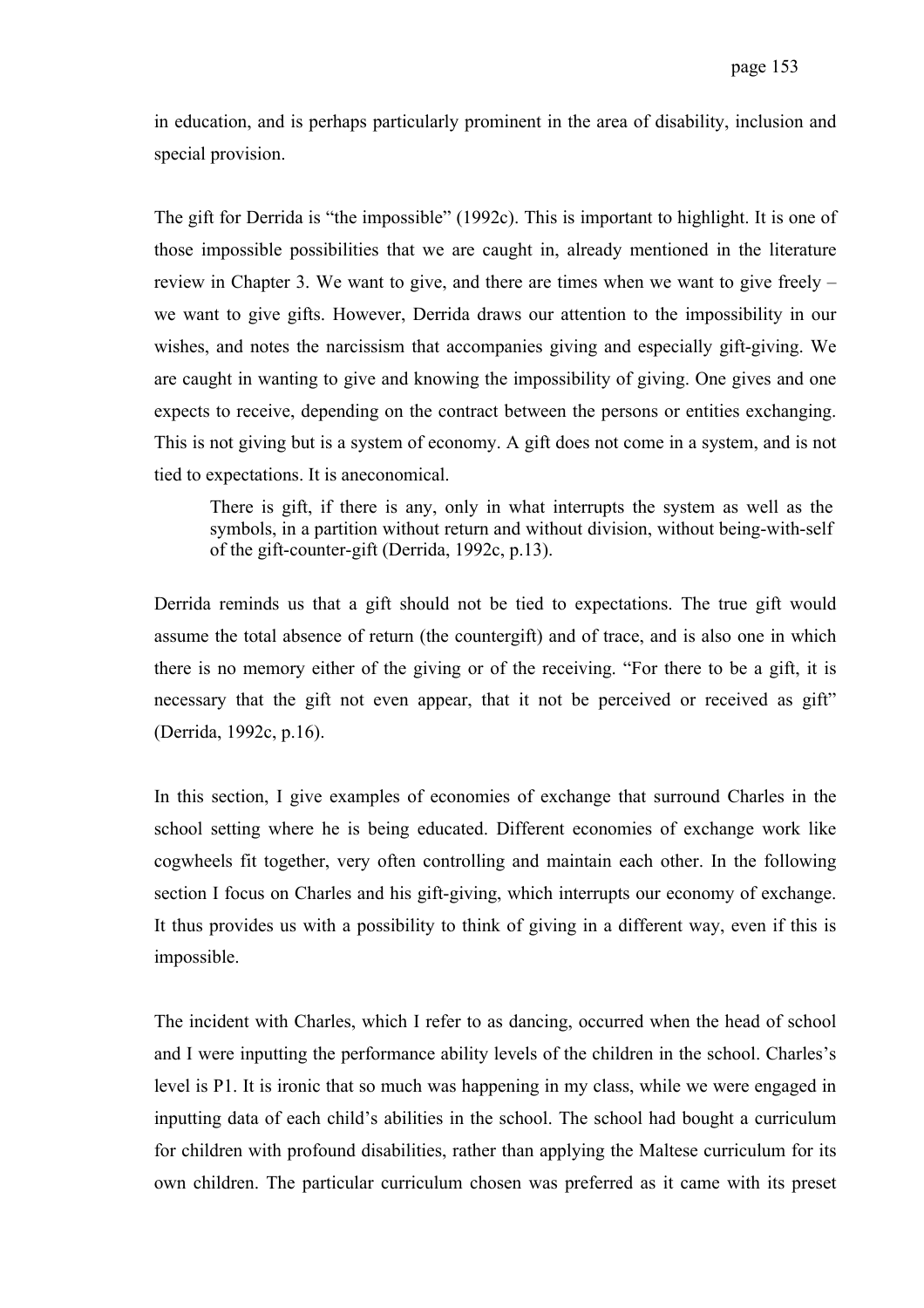assessment package. Thus, besides helping teachers work with students with very profound learning difficulties, this curriculum also made the measurement of the teacher's performance possible through the measurement of the children's abilities. I see this is as large system of exchange which may even run the risk of making us forget Charles himself. Charles' development of his abilities, which is annually measured, is expected to increase with the teacher's input using the curriculum. Before starting the curriculum, the child's abilities are measured and it is assumed that they will increase when the child accesses the curriculum. A return for what is given to Charles is expected in terms of an improvement in his abilities, as measured in terms of units specified in the curriculum.

At P1 level, the units of measurement are such that they are sometimes described by the classroom assistants as absurd. At this level, when Charles blinks his eyes at a sudden sound, this is measured; when he changes his head position slightly, it is measured; when he dribbles, it is measured. All the movements and small noises which Charles makes are noted and given meaning, even if they apparently have no purpose. They are put down under the subheading intensive interaction, and are viewed as data.

When these are keyed in and sent to a central office, the results are compared to results from all the schools which used this curriculum internationally. Considering the uniqueness of every child with such severe difficulties, such that there may not be other students with the same profile in the same school, it is difficult to comparably note the progress of each child following a certain curriculum. Using the assessment package bought by the school, Charles, for instance, could be compared to other children of the same age and with the same performance level of ability in different schools following the same curriculum around the world.

Charles' performance is not compared to his class peers. It is measured against his performance in previous years and compared to the progress done by other students who are invisible. Teachers are given feedback on their students' progress by a standardised programme led by a British University. The persons leading this exercise have never met Charles and yet they comment on his progress. The teacher, who happens to be me, and his parents are given a progress report on Charles – they are the persons who spend every minute of the day with Charles, yet an invisible machine tells them about his progress.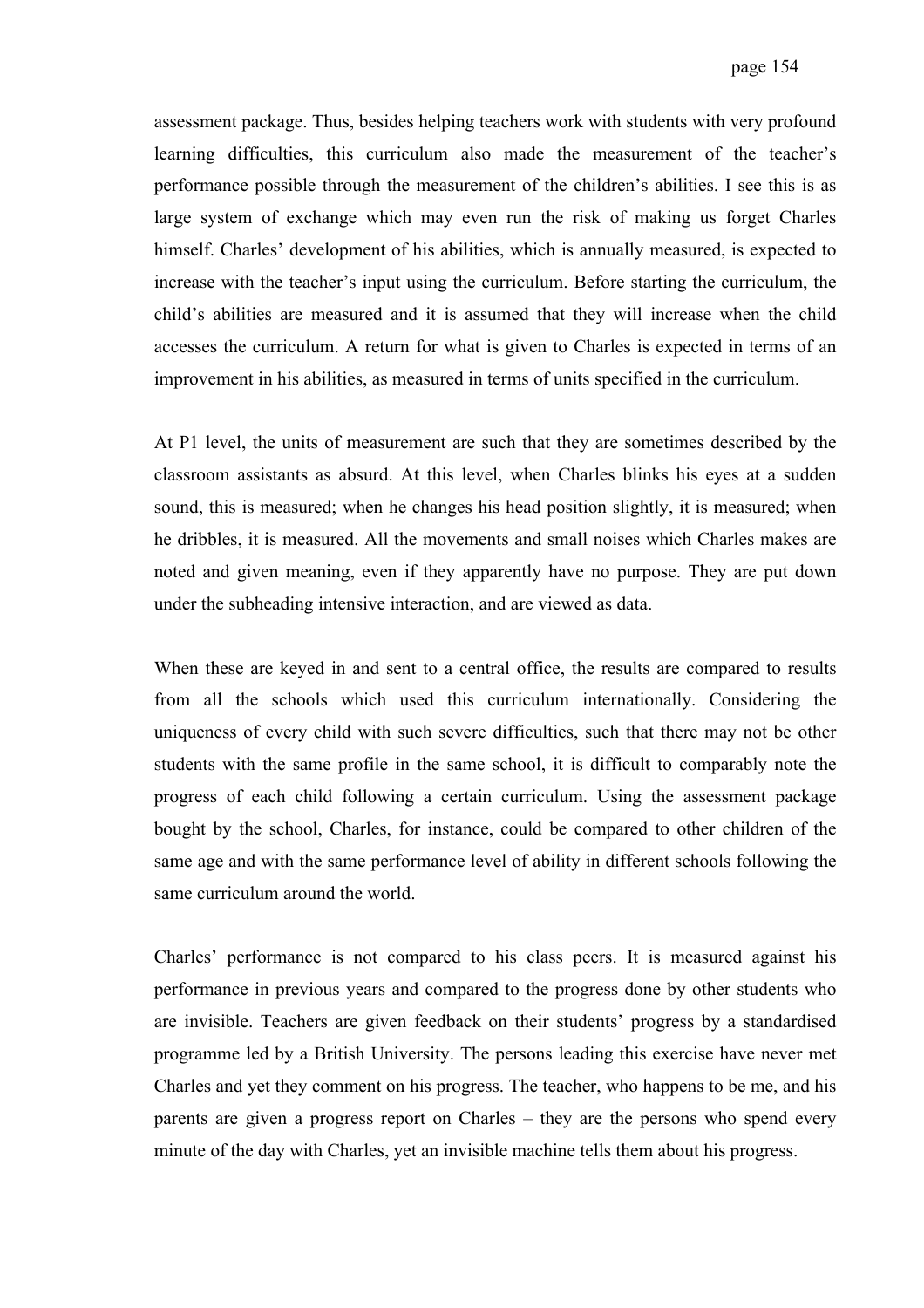Charles's performance measurement is based on the assumption that the persons working around him are transferring skills to him, which will later be measured. It is assumed that, due to his impairment, Charles does not have access to everyday stimuli that non-disabled children of his age access and manipulate. Thus, the curriculum tries to provide Charles with a variety of experiences in a deliberate, albeit rather artificial, way. Therefore we try to give Charles a variety of educational experiences that try to help him move from P1 to P2. The teaching staff and other professionals are expected to mediate the experiences through their lessons and interventions. The curriculum and the lessons become resources of experience that could be measured. Therefore teachers are mediators of these experiences. I will give some examples.

A switch is placed near Charles's right hand in a dark room. The switch glows orange under ultraviolet light. When he presses this switch enabled by a hand-on-hand support, the running light turns on, simulating the experience of Charles to turn the lights on and off. This usually happens in the multi-sensory room. What we want to give Charles are experiences of cause and effects: if he does something, something different will happen as a consequence. A sizable multi-sensory room was built and equipped with this specific aim at the special school. The idea is to provide a space where students can have artificial and controlled stimulations. What is given to Charles in that particular environment is controlled, manipulated and recorded. Some very expensive light/sound machinery was acquired for the multi-sensory room, and the support of a teacher specialised in this area was hired to support teachers and classroom assistants in their activities with Charles and his peers in this environment. Charles has two slots of activities in the multi-sensory room weekly, where, accompanied by one of the classroom staff, he is made to engage in artificial cause and effect situations. In the multi-sensory room Charles is positioned in as relaxed a position as possible and given all the time he needs to react to stimulation. I want to point out the expense of running a room such as the multi-sensory room. Having a room like the multi-sensory room is considered a luxury and Charles' attendance in the multisensory room twice a week is considered, especially for the educators working in mainstream schools, a privilege. So it may be considered that Charles is receiving an expensive gift from the special school.

Sensory equipment is not just available in the multi-sensory room, but in my class every year I would be given a number of resources that I could use in my lessons. Some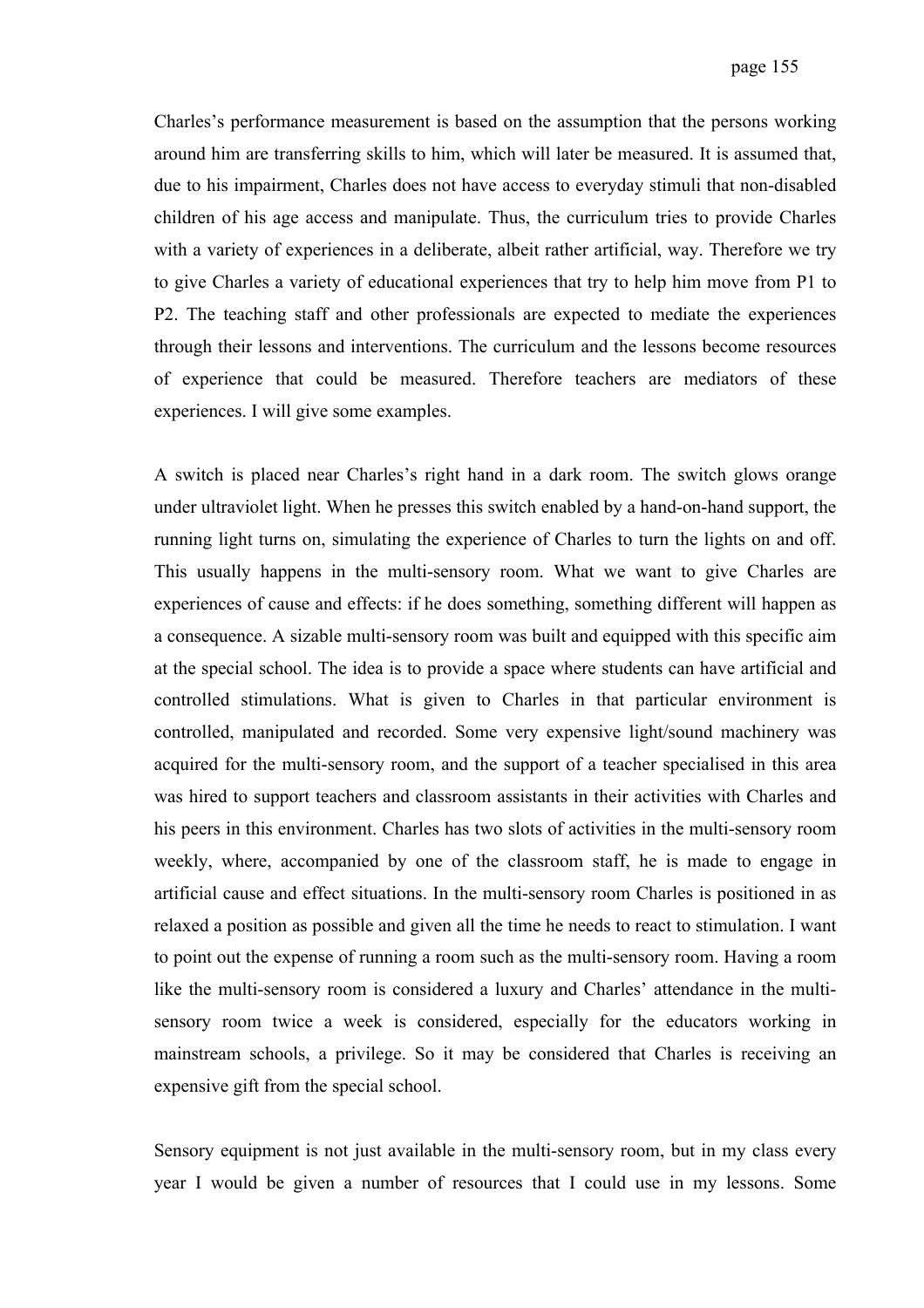resources are specific to particular students. For Charles we got a sort of switch board. This board was made up of six big switches, that emitted a recorded sound when pressed. We had various sentences recorded and saved in the switch board according to the lessons that I was doing in class. It was placed in front of Charles when sitting or staying on the standing frame or when he was head down, and if accidentally he touched it, the switch board gave a sound. Usually this would make Charles give a slight head movement upwards and sometimes even a smile. We are allocated a small sum of money for each classroom to get this sensory equipment. So with my classroom assistants, I would have to review a number of magazines that advertise these *toys*, and see what would be good. Irene on one occasion went to sit near Charles who was placed on the couch and she put the magazine near his hair. She was seeing the different *toys* while talking to Charles to keep him company. She was asking him rhetorically: would you like to have this? Or would this be better?

But having resources and not having human resources, that is classroom assistants, at classroom level is useless. So my role as a teacher is to provide evidence of the amount of support each one of my students needs at the beginning of the year. I make a rough calculation of the support we are to give Charles if he is to receive an adequate level of education in my class. Chiara needs one to one support. She is apnoeic and therefore she needs someone to monitor her breathing and shout for the nurse the moment her lips start turning blue. The amount of human support needed is tricky for Charles. He is not a student who needs one-to-one support, yet he cannot have shared support (that is one staff member with two students). In my opinion, Charles is a student who needs 2/3 support. He needs to get a little bit more than half yet not full support. Somehow I work it out. In a classroom of 25 square meters there are five adult staff members, me and four classroom assistants and nine students on the book. Chiara rarely attends; the trip from her home to school is something she finds difficult to handle. The amount of support allocated to her I give to Charles.

What I give to Charles on a very regular basis are lessons. Teachers have time-tables, and have to have at least a literacy and numeracy session almost everyday, with other subjects taught a particular amount of hours per week. As already mentioned, this particular special school adopts the multi-sensory approach with the students (see Longhorn, 2001; Parker, 1998a, 1998b, 2001; Reading for All, undated). Park (1998a) argues that story-telling is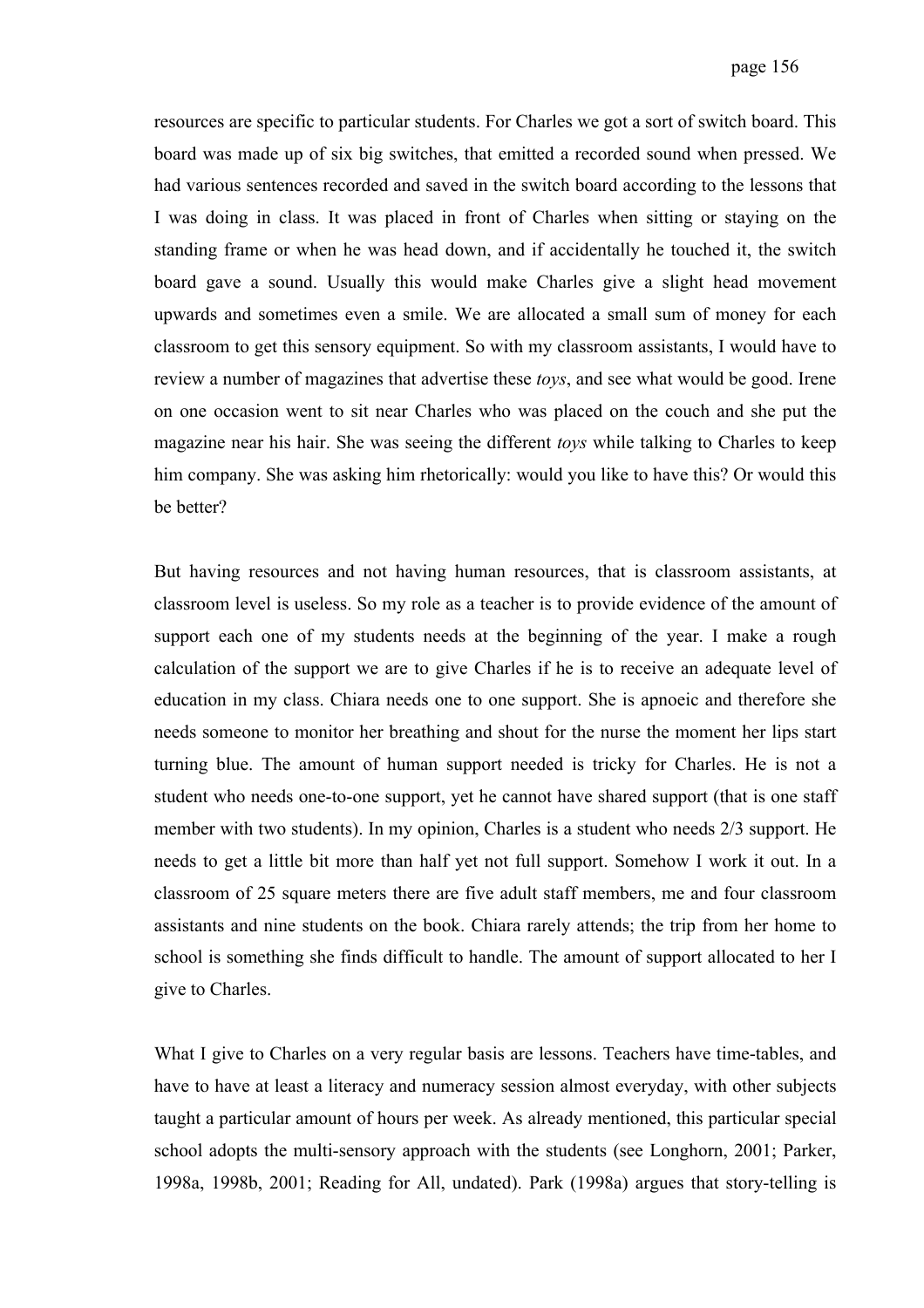important because through the mediation of the senses, children with severe learning difficulties are able to demonstrate the following skills:

- The capacity to recognise themselves and other as things which think;
- The capacity to recognise mental states in themselves and others, as a capacity different from merely 'experiencing' such states;
- The capacity to refer explicitly to their own and others' mind and to use such concepts in explaining and predicting what they or other persons might do or say (Park, 1998a, p.2).

For children with PMLD, Park (1998b and Park and Grove, 1996) suggests literature as a tool for early communication functions. Before children start saying their few words, they are already engaged in two different types of communicative interaction: the protoimperatives – "I want" behaviour and the proto-declaratives – behaviours designed to share information. Therefore story-telling mediated through the use of the senses is important to develop the *I* (the Cartesian cogito). Here is the economy of exchange: the teacher gives multi-sensory lessons and Charles is given the opportunity to develop this *I* – even is at a *proto* level that indicates the "earliest types of functions" (Park, 1998b, p.115).

Although these theoretical ideas are at my level of consciousness as a teacher, often the lesson seems to be more a question of *doing* than anything else. Today as part of the technology lesson we are doing different textures. After I had searched my house and even my mother's house for as many different kinds of textiles, with different feeling and colour in the drape, as I could lay my hands on, in class each assistant was sitting between two students and were talking about the different textiles and making them feel the different drapes. Ritienne was covering Charles' face and all his body with different drapes and pulling them softly, letting the drapes scratch softly over his body. This was repeated over and over for thirty minutes. Each time Ritienne would write the kind of drape she was using and Charles' reaction.

From the interview that followed the above lesson it is very evident that the theoretical basis of multi-sensory teaching is not known to the classroom assistants. A sort of simulacra happens here. When interviewing Ritienne about the multi-sensory approach, she explained it by saying, you make Charles feel, smell or hear. I had never thought about it in such simple terms. When observing not only Ritienne but also the other classroom assistants, I realised that she was describing the actions which were taking place in class. A length of material is introduced to the lesson so that the Charles could feel the texture: the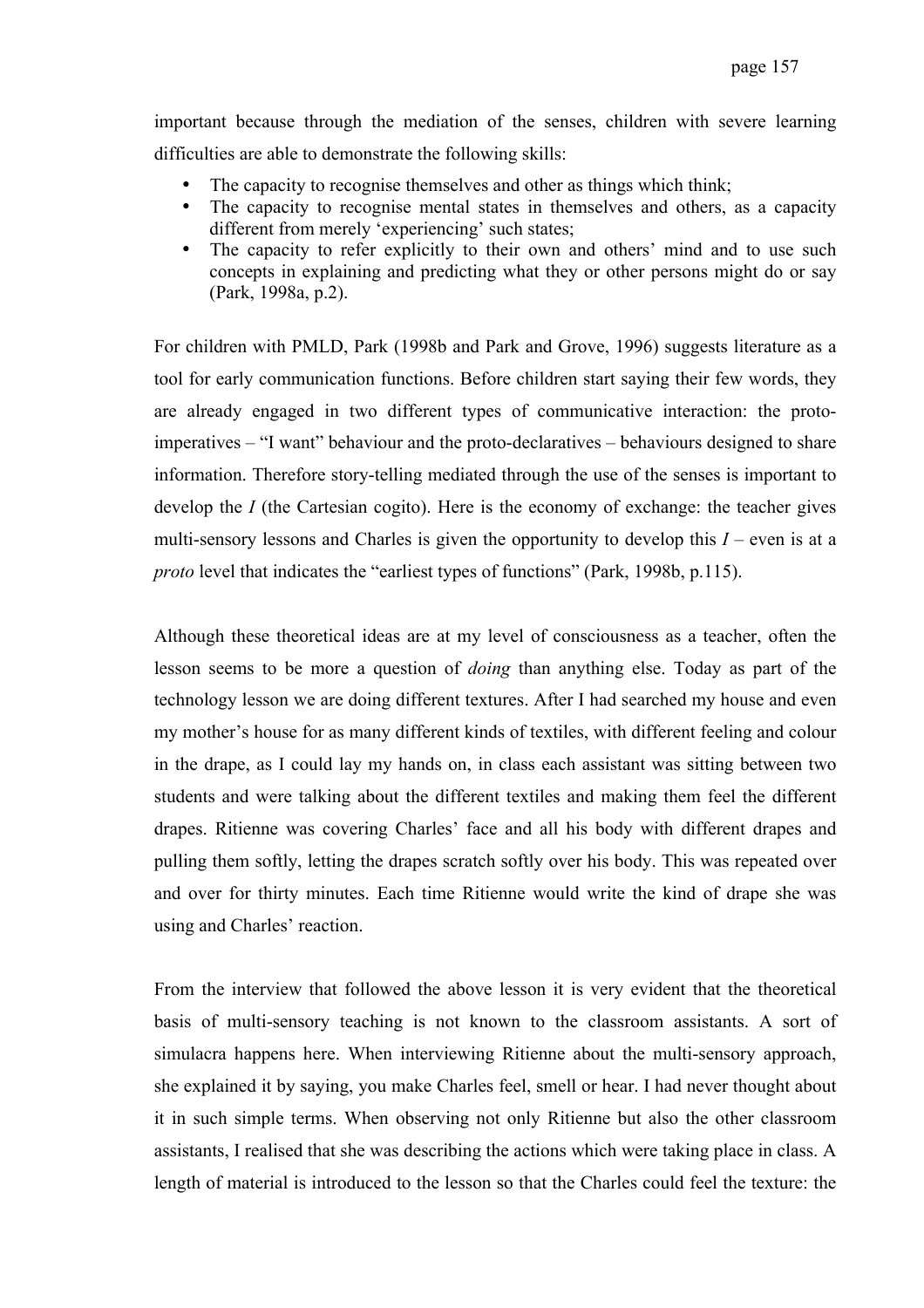classroom assistant would pass it over the hand of Charles and move on to the next child. It seems that the classroom assistant does not see the multi-sensory approach as a means of mediating a story, but as a means to stimulate the senses. What becomes important is to give Charles' senses an exposure to the material, and quickly move on to the next stimulus.

All measures were taken at school level so that the staff could keep the child in mind, so that rather than applying Charles to a curriculum which is not appropriate for him, the curriculum can be adapted to Charles's needs. Daily programmes are set up within the classrooms, timetables are organised so that each class could have equal access to the multi-sensory room, the heated pool, computer room and the light/sound machinery. The special school, which only a few years back had beds as resources, now started to function like a mainstream school, with routines and schedules, with teaching roles and targets. The aim of all this is so that the curriculum can be adapted to and accessed by children like Charles. What I want to question, however, is whether Charles's place at the centre of the school's aims has been supplanted by the quest for resources. During the interviews with the classroom assistants this became very clear: when talking about the school, they all listed the different resources which the school provided, but made very little link between these and the children. The head of school would bring visitors to the school round the classrooms – but rather than introduce the staff and children, he would point out the variety of equipment and invariably tell the guests the costs involved in obtaining such equipment. When an expensive piece of equipment was bought, a day was organised in which the sponsors and important persons in the Education Division were invited for the opening. In Christmas concerts, all the classes were told to use as much of the equipment as possible, so that the invited distinguished guests could note the school's resources and their use with children, hoping that in seeing that the equipment was being used they would donate more. There is a prevailing assumption that the more resources teachers can use and avail themselves of to help them impart skills to Charles the better, as this is expected to bring results which can be measured and compared to other students with the same level on an international basis.

The parents of the children in my class report that one of the main reasons for which they decided in favour of special schooling is the fact that this school promises that their child will have specific resources for their needs. It seems easier to obtain specific resources in special school than it would be in mainstream school.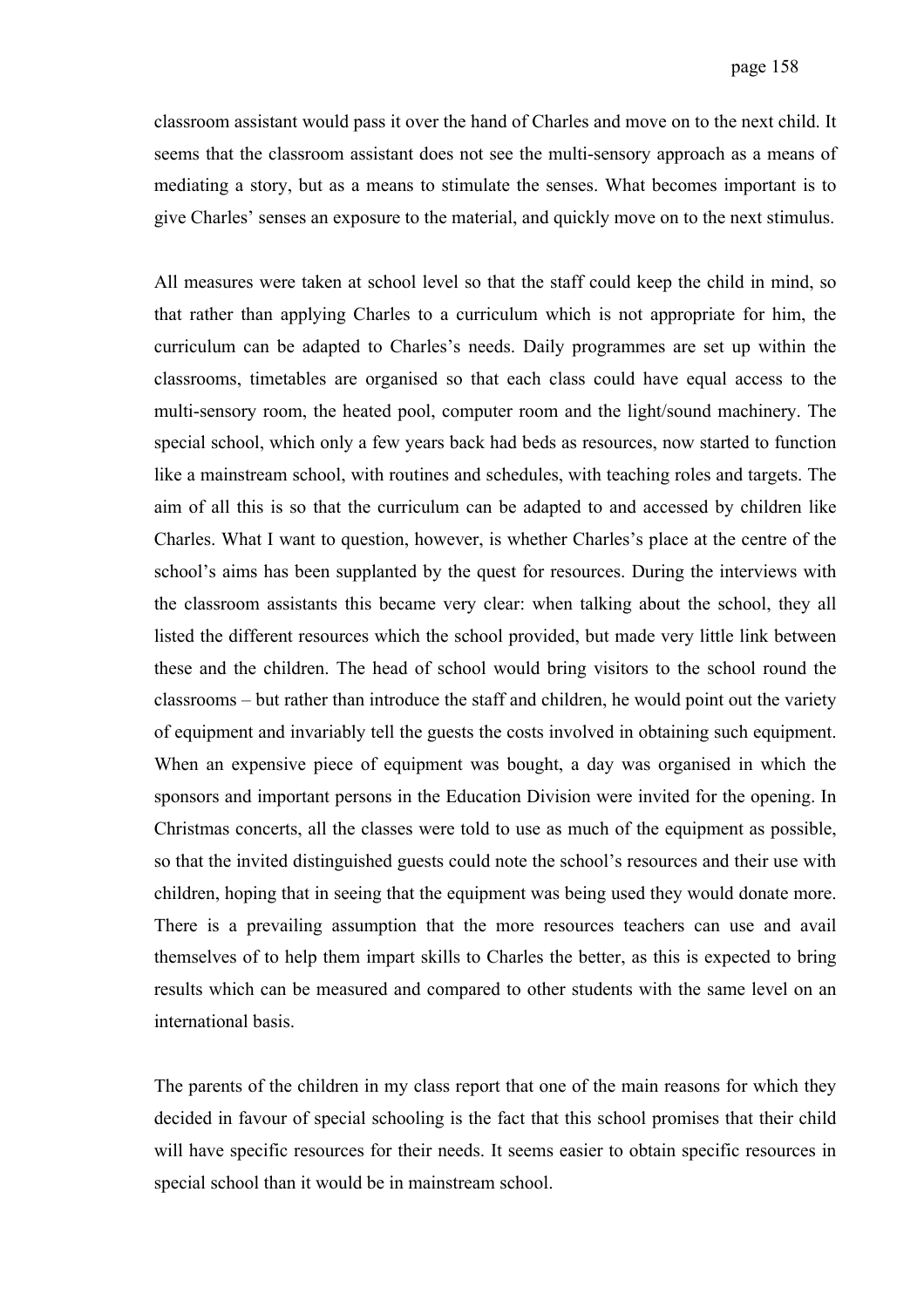During the IEP session carried out for Charles, I (the teacher) am present with one of the classroom assistants, two physiotherapists, a speech pathologist, the school nurse, the head of school and the mother. Charles was also present. Charles attending the IEP session is a thing I had fought over some years. Charles will not contribute directly, but his presence I argued would help us keep focusing on him, and never lose track of him. Each professional would have assessed Charles, and thought about the targets that they want to work on for the coming year. Thus by the end of the IEP session, a written list of all the targets that different professionals, given their time and service to the child, want to work with is drawn up. Although theoretically everyone knows that IEPs should be a common set of goals that focus on Charles, from the IEPs observed each individual professional has his/her goals to work out with Charles. Sometimes these goals seem related or closely linked, but this is coincidental as it is not the result of a coming together of the professionals. Each professional group has a list of the skills that they want Charles to have. The professionals cater for different aspects of Charles, in that the given becomes specialised in specific areas.

At times, in order to give a service, compromises are needed. When it is time to take a child for therapy there is always a moment of compromise between the different professionals involved. If, for example, Charles has a physiotherapy session but is at that moment asleep, the physiotherapist and I try to come up with an alternative time. There is a bartering of time or space where Charles can receive what others can give him. It sometimes happens that an argument crops up between different people or different groups of people or professionals. I carrying out a lesson in the hall one day, and I asked my assistants to fetch something from the multi-sensory room. I had forgotten that the speech pathologists were there. My assistants went in, and took what was needed. The speech pathologists were offended by the classroom assistants' actions and perceived them as arrogant. As the days when they attend school are limited, they do not want to be disturbed and do not want anything taken out of the room where they are working. They not only told me and the headteacher, but when I was walking along the hall and met a physiotherapist, I was told "You lost cookie points today". I tried to figure out what he was saying. He continued "…with the speech pathologists. I would be also offended if you had done this to me."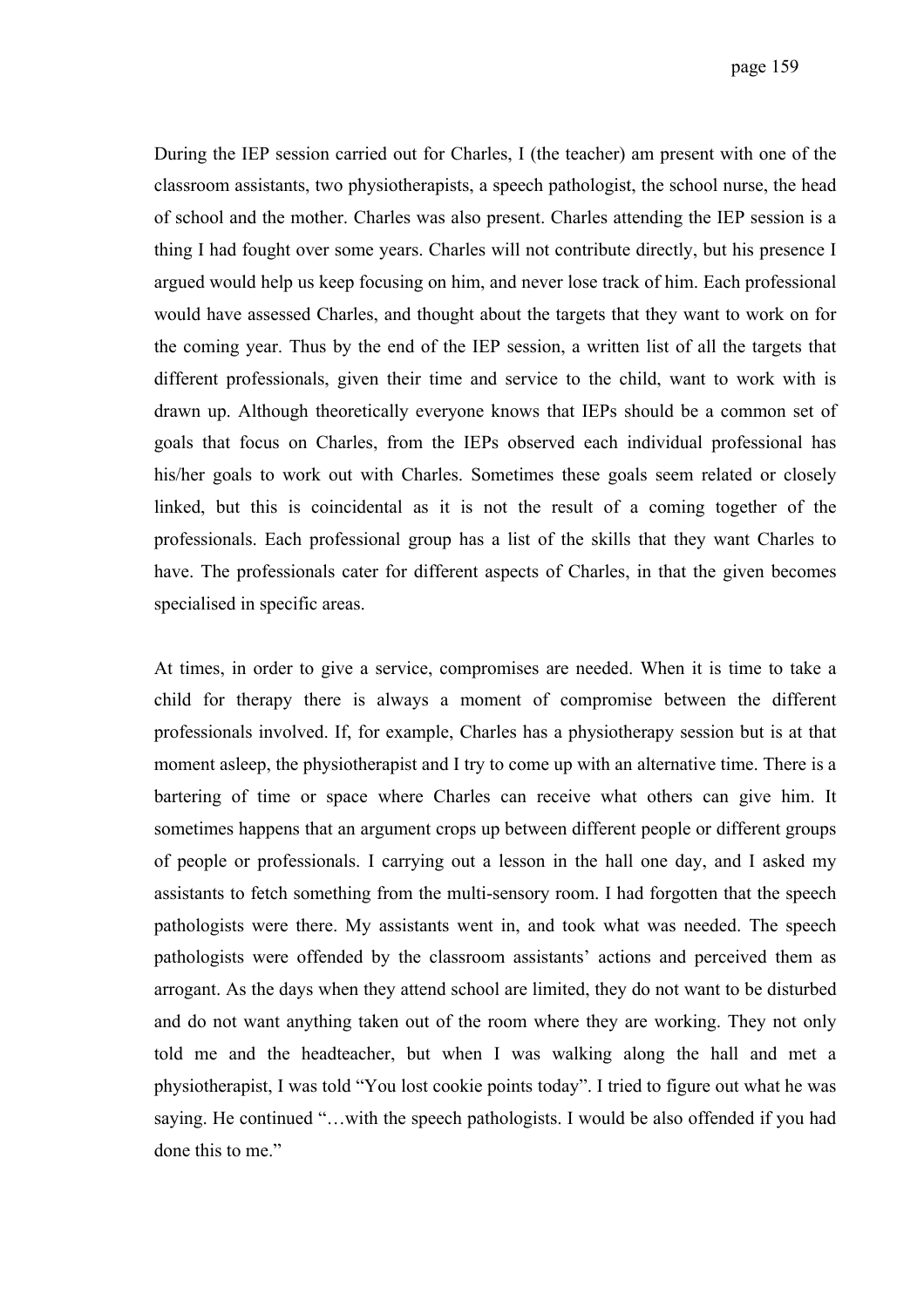We do not only give ourselves but we expect others to give. My assistants and I think that other professionals are there to give. The common joke when speech pathologists come and take Charles to the multi-sensory room is that when the Charles returns he will start talking. Although it may come across that classroom assistants do not understand what the work of other professionals involves, the expectation is that something is done for the child. It came across in the interviews that the perceptions of the teaching staff are that certain professionals have magical wands. You ask them, and they will give you a solution. So if Charles is not sitting well, then call the physiotherapist. If he is not eating well, call the speech pathologist. If his hands turn blue, call the nurse. The same happens with the psychologist, although not in Charles's case. In Ruth's case, the psychologist was called in to give us a behaviour programme for Ruth. This idea of giving children culminates in IEP meetings.

As already mentioned in other stories, and specifically in Charles' first story in Chapter Six, Charles is given different setting and standing opportunities and this is done through the physiotherapists giving a lot of their time observing, setting and re-setting Charles. This is also done with a lot of time spent in class in strapping and unstrapping Charles, lifting and moving him from one piece of equipment to another. Here I want to focus on the amount of time he was given by the speech and language pathologists, whose part of their work focused on helping students in their breathing and feeding. James, a very patient speech therapist used to spend hours trying to feed Charles and find the best way how do this and to see what kind of food was good for Charles. The food – which comes blended, is provided by the school. The special schools in Malta still offer a warm meal to all its students at midday (another gift). James would add a thickener to bended food until the right consistency was found. The trick is that after a while, the food gets too thick, so you would need to add warm water to find again the right consistency. However the difficulty is to find the right place to place the spoon full of food in Charles' mouth that will help him swallow it. Hoping that it would not either slide out of his mouth or else when swallowed Charles would cough and you would have blended sausages and baked beans all over you. This is something which happened often to James and the classroom assistants and I found ourselves looking at each other and smiling without letting James see us. When James thought that he found a system he would ask us to monitor and see with him all the process in order to learn how to do it. So professional knowledge which is acquired by one professional is given to others. This idea of giving knowledge to each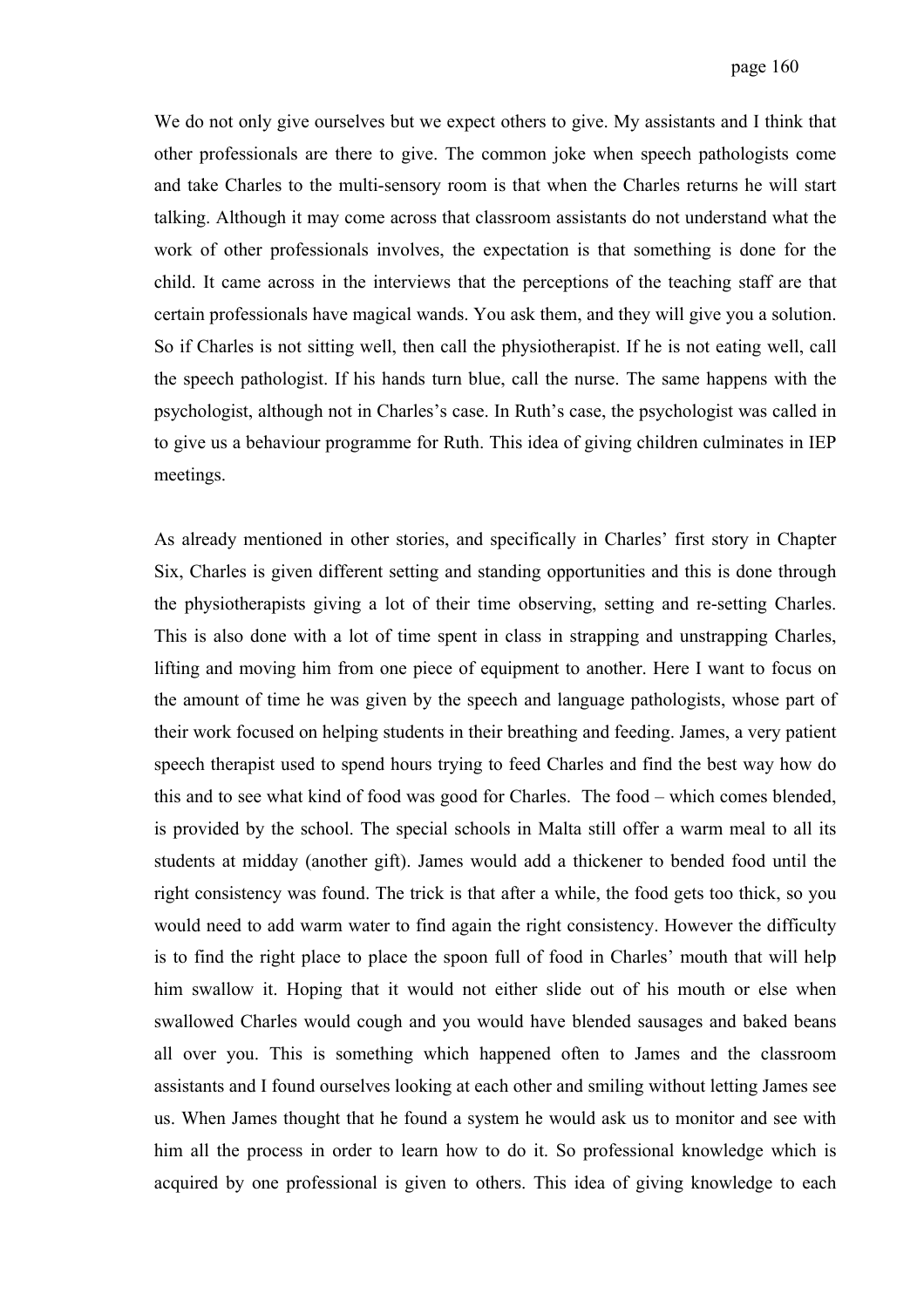other is a characteristic of special education in Malta. Courses and in-service training are given to teachers and classroom assistants, and there is a drive in Malta to have as many teachers with Masters Degrees as possible even in the area of special and inclusive education.

It is not enough to give to Charles but I think this is extended to his family. This is done through several ways but mostly through the use of the contact book. The contact book is the means through which all the adults involved with Charles communicate. It seems that through the contact book we are somehow extending what was done with Charles to his parents and the time is also extended from school hours to after school. There is a memory, or a trace, of what Charles was passing through during school hours. The following is an excerpt from Charles's contact book, containing an example in which footprints and handprints are in some way extended over the school time, and given to others:

#### Dear Parents,

Today Charles had a lovely day.

 $1<sup>st</sup>$  session – footprints and handprints using paint as a whole classroom session.  $2<sup>nd</sup>$  session – literacy session 1:1 with me. Objective: to indicate more, materials used: percussion instruments namely a plastic pyramid filled with popcorn seeds, comments: he enjoyed it a real lot!

A second reading of the above quote would seem to imply the idea of gratitude that seems to come out. It seems that we look for gratitude; since Charles cannot express himself verbally, we look to his parents to provide us with it. The first thing that is done when entering the class is that the contact books are taken out from the children's bags and read aloud. Different reactions can be seen and heard. Of particular significance are those reactions from the classroom assistants when they do not find a message written the previous day. They comment: "this (parent) never writes anything", or "this parent never says whether she likes it or not". The expectation of gratitude is also indicated in the manner how children are treated. As an example, when dirty clothes are packed after diaper-changing, the classroom assistants treat the clothes of different children differently. The clothes of some children are just stuffed into a plastic bag and put inside the child's bag, while for others the dirty clothes are nicely folded, put in a plastic bag and sent home as if they were clean clothes. There could be multiple explanations for such actions, but I think that the idea of gratitude plays a part. Some parents send goodies to staff; some other parents are very involved - they visit the school frequently and are very eloquent in praising us. Some parents are never around.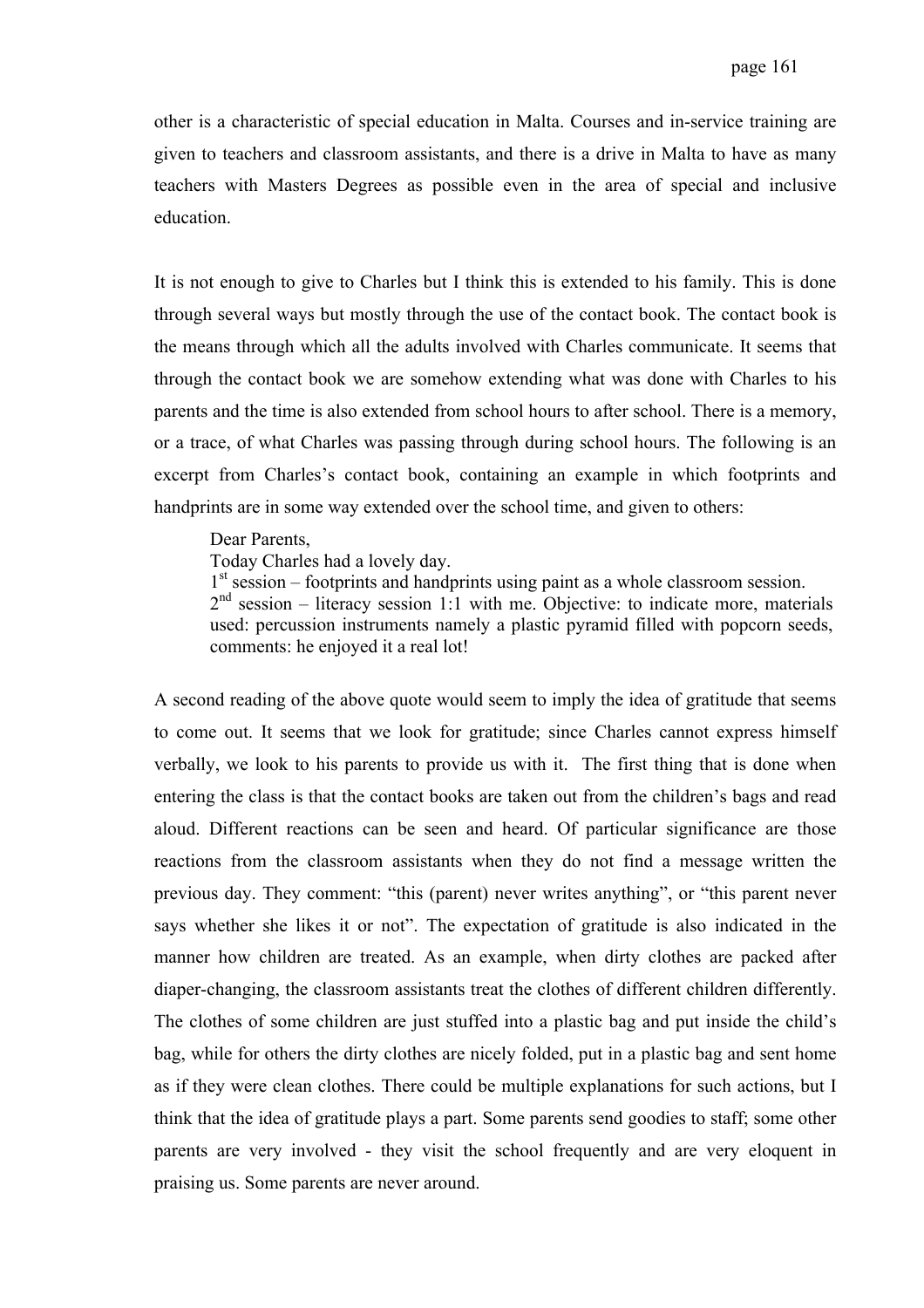There are also moments when Charles is not receiving anything from the teaching staff and is just left alone. This seems to happen mostly in the afternoon when the staff is busy changing diapers and preparing to go home. He is there all alone. He may look up occasionally but usually is with his head lowered to his chest. There are other moments when something calls us to give Charles time and interact with him. For example at times his right hand turns blue, or he may start coughing really badly. These actions that come from Charles call us to be with him and give him whatever is necessary.

# *The dance*

The idea of Charles giving something to the school and to the people working within the school is not something that is given much consideration. What we expect from Charles is that he gives some responses, whether intentionally or not, whether passively or actively. It does not matter, as long as we get a few reactions to the sensorial experiences, or stimulation that we carry out with Charles. This is what we expect Charles to give. If I am doing story telling, I have my lesson plan, with all the multi-sensorial resources possible. I try to fish out a reaction from Charles, something that in turn I can interpret and record, and build on. This is what the headteacher and I were doing, inputting these reactions.

Children like Charles have to undergo the constant receiving of what we adults give to them. There is a charity reading of this giving. There seems to be a compulsion from teachers, professionals and other adults to give, and Charles has to bear it all, to receive it all. The whole idea of special education and special schools rests on the concept of giving.

What I suggest in this section is that while the teaching staff and other professionals are all caught in the economy of exchange, Charles's dancing as recounted in the opening story of this chapter, could be seen as an example of the perfect or absolute gift, in Derrida's way (1992c), as a gift without economy.

Charles did something which the people present called dancing. From my experience of Charles, I believe it is highly unlikely that he was aware of what was happening, not to speak of intention. What we know is that it was not something that any of us expected from Charles. We never looked for it from Charles. We never thought that Charles could take the time to do this thing. He gave us without knowing and the arrival of the gift, of the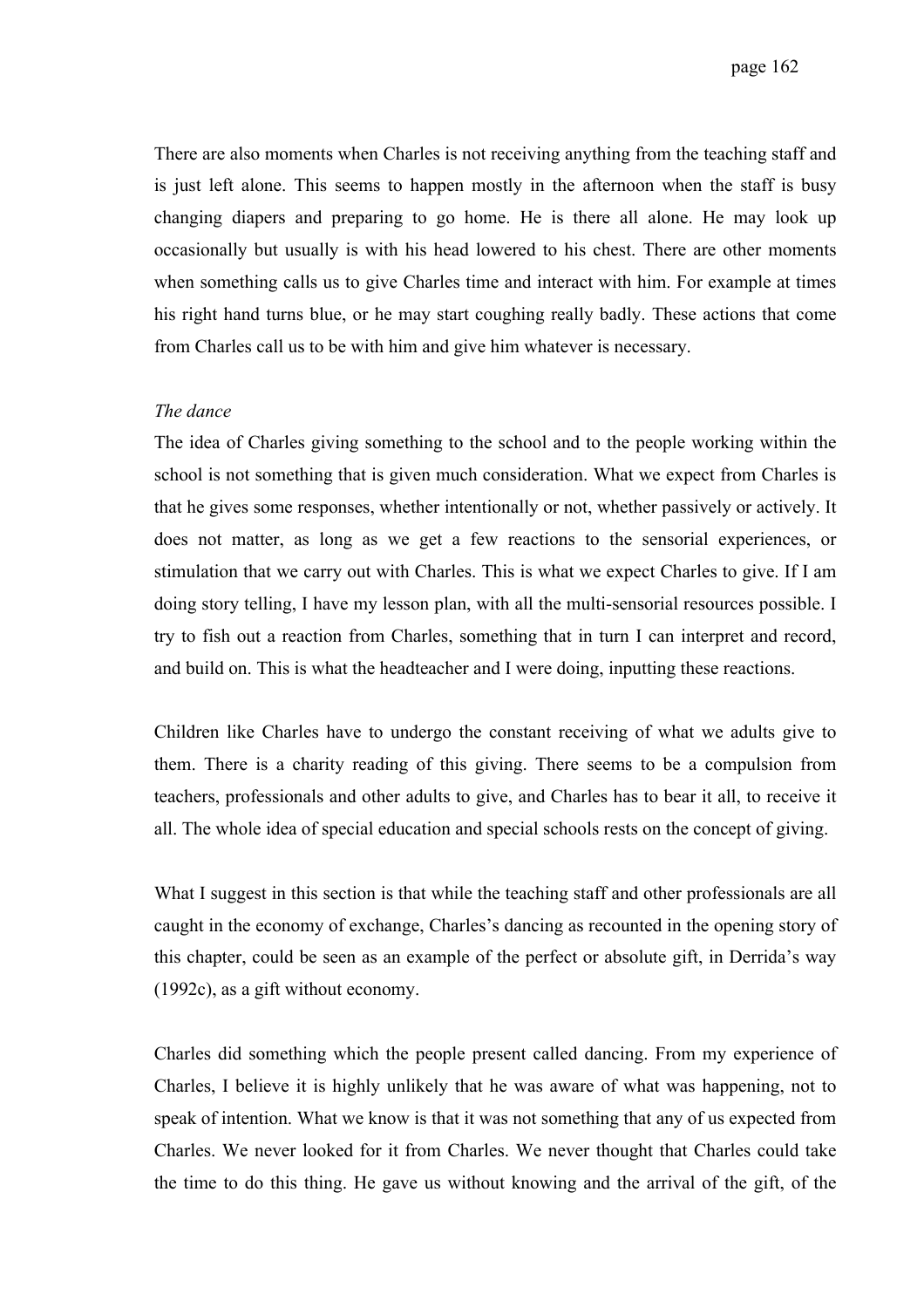giving, the arrival of the movement took us by surprise. It found us unguarded. We did not know how to receive it. We did not even know what it was. We decided to call it dancing. It does not in any way resemble our dancing. We decided that it was related to music. The fact is that we do not know how to take what ever Charles was doing. We could not cope with Charles's gift that we closed it in an economy of exchange.

What then can we give Charles in appreciation for this event? We wrote comments on the laminated annual sheet as can be read above in the opening story, but those will never arrive to Charles himself. They will be read by his mother and three sisters. We could read those comments to him, but would he make sense of them? People were crying and a euphoria was taking place in the classroom, but did that mean a sign of debt or obligation to Charles? We also wanted a repetition (trace) of this gift – we tried to get Charles to do it again on the following Monday.

# *Oh shit!*

I had missed it all. Inputting data vs. seeing Charles dance. The impossibility of his gift not only was it not traced again, but Charles's death a few months after this event, made it an even more impossible gift!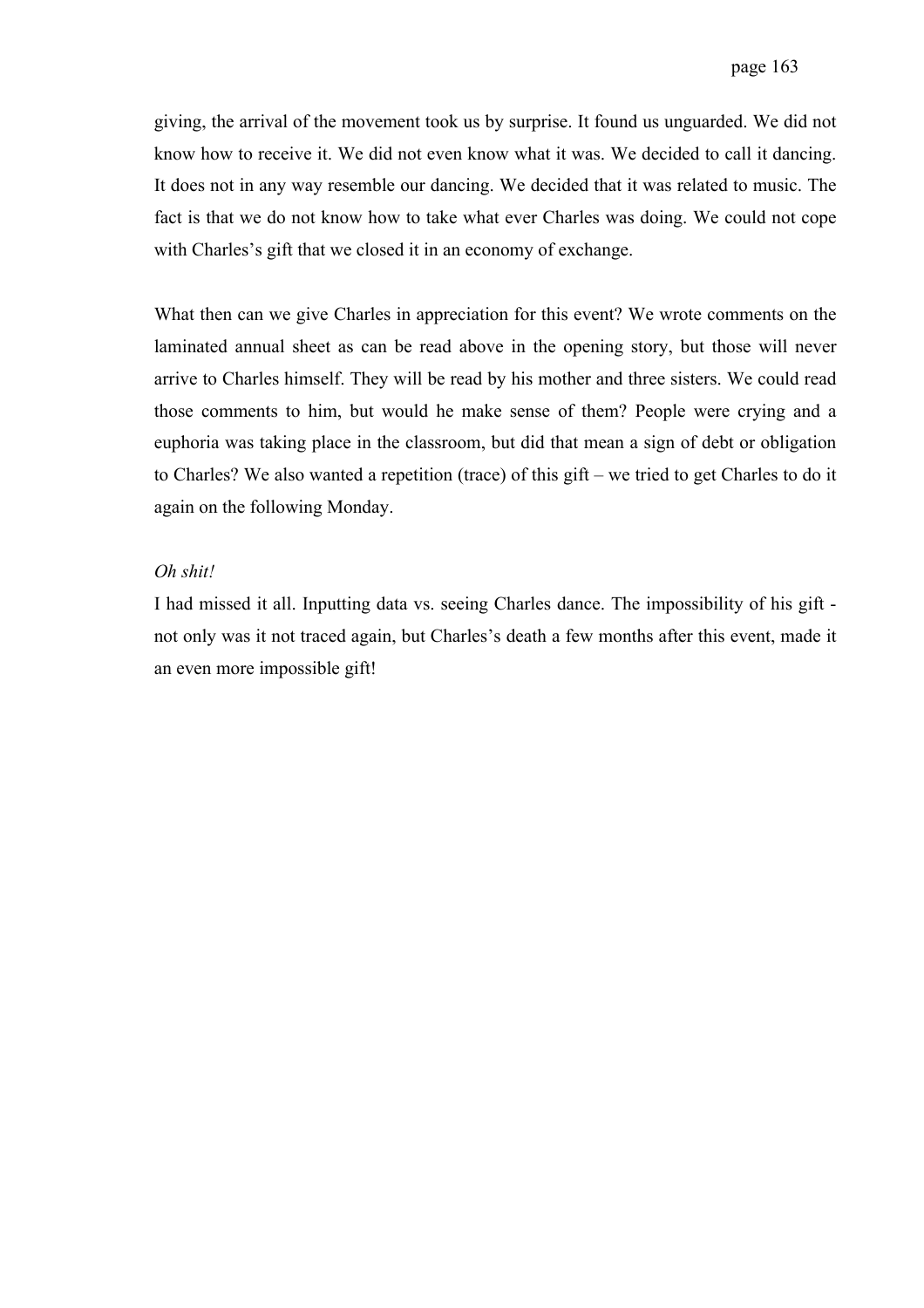## **Story Two: Smile please**

All the students are in two straight lines. They are waiting for the last school bell to go. On hearing the last bell they will march out of the school to meet their parents or board the school minibuses that will take them to their homes. The classroom teacher is in front of the class. Luke's facilitators, with Luke in his buggy, are at the back of the lines. The bell goes and the students leave. The teacher, Luke's facilitator and Luke in his buggy remain in the classroom. Luke's mum is always a few minutes late, for she first picks up Luke's sister, then collects Luke after which they walk it back home.

The class teacher goes near Luke's classroom assistant. They start chatting. The teacher bends over to Luke and strokes his face lightly. After a few strokes Luke gives her a very big wide smile. She comments to the classroom assistant that he smiled to her today as well. The class teacher and facilitator pushing Luke move towards the Head of school's office, whiles chatting on the day. At the end of the school day, all the teaching staff before leaving home pass through near the head of school's office to say bye to the head of school and other people of the administrating team. The Head of school, in her last years of service and of big stature, bends over Luke's low buggy. She strokes Luke's face who after a while gives her a big smile. She comments that even today he smiled to her.

All the students are in two straight lines. They are waiting for the last school bell to go. On hearing the last bell they will march out of the school to meet their parents or board the school minibuses that will take them to their homes. The classroom teacher is in front of the class. Luke's facilitators, with Luke in his buggy, are at the back of the lines. The bell goes and the students leave. The teacher, Luke's facilitator and Luke in his buggy remain in the classroom. Luke's mum is always a few minutes late, for she first picks up Luke's sister, then collects Luke after which they walk it back home.

The class teacher goes near Luke's classroom assistant. They start chatting. The teacher bends over to Luke and strokes his face lightly. Luke today is tense. He is crouching with the spasm. He's back is flexed and concave. He barely can stay in his buggy. His face is tense. His face muscles are so tense that they do slight jerky movements. He looks as if he is going to cry. Luke does all sorts of different face expressions: opens his eyes wide or closes them as if squeezing them; his eye brows move in different directions; his mouth takes different shapes and positions; his tongue seems tense as well. The colour of the face changes very suddenly – becoming red and redder. The teacher strokes his face lightly. She will get no smile today. She comments to the classroom assistant that Luke did not smile to her today. The class teacher and facilitator pushing Luke move towards the Head of school's office, whiles chatting on the day. At the end of the school day, all the teacher before leaving home pass through near the head of school's office to say bye to the head of school and other people of the administrating team. The Head of school, in her last years of service and of big stature, bends over Luke's low buggy. She strokes Luke's face but she gets no smile today. She comments that Luke did not smile to her today. They whisper something about Luke.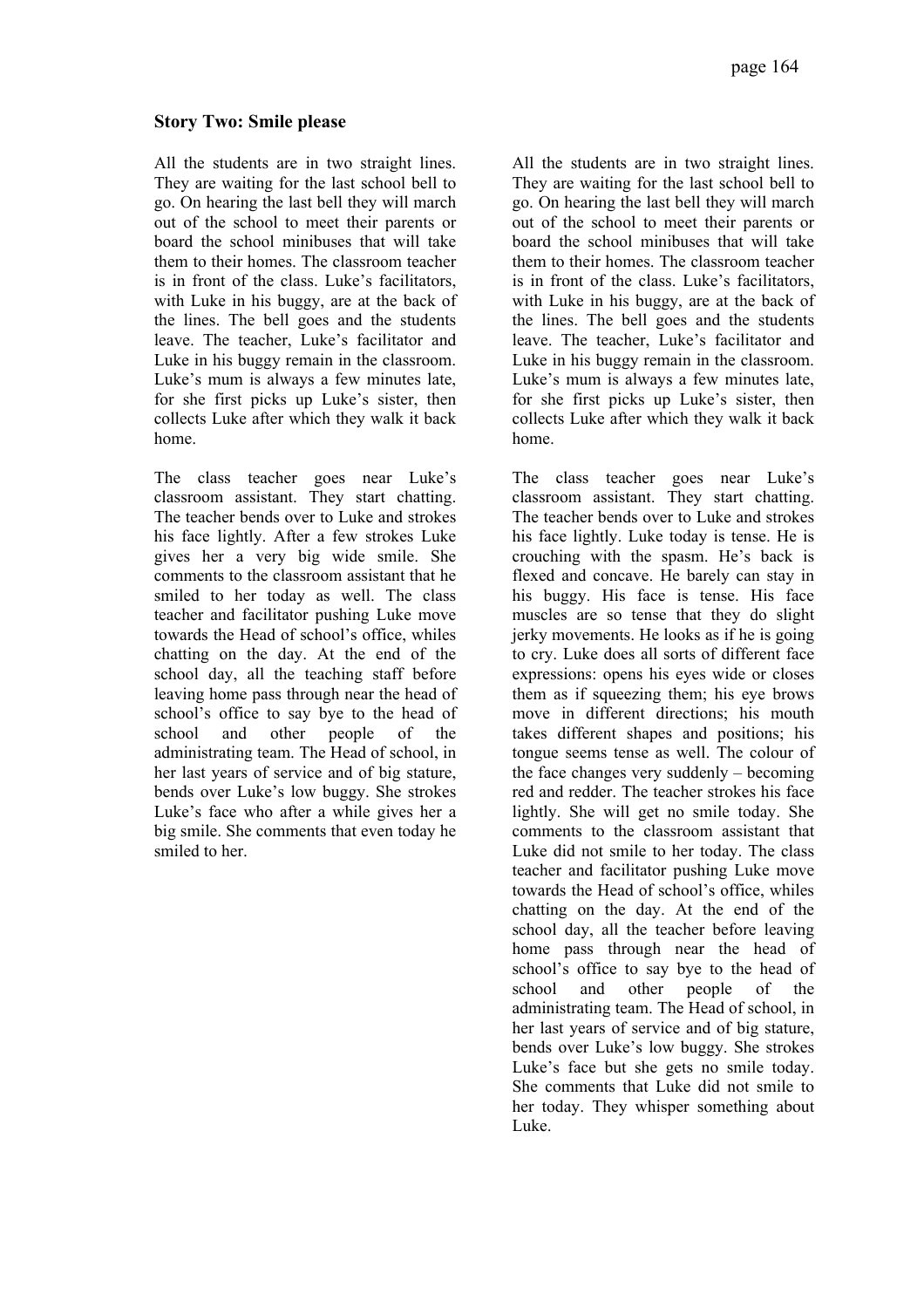Luke's mum and sister arrive. After a quick chat with the classroom assistant, she leaves. An*other* school day is over.

# *Behind the face*

Ordinary, three roles of the face are recognisable: it is individuating (it distinguishes or characterizes each person); it is socialising (it manifests a social role); it is relational or communicating (it ensures not only communication between two people, but also is a single person, the internal agreement between his character and his role) (Deleuze, 1986, p.99).

Following Deleuze the face is part of the signifying system. What the face expresses is what lies behind the face, even if the face does not always show all that there is behind it. The face seems to be caught up in this sender-message-receiver economy. Richard Rushton (2002) on the above quote argues that the face is always the face of the 'sender'. The sender is individuating insofar that the face is connected to or contained by whoever has the face, but it is social insofar that it has the capacity to hold meanings that are ascribable to the face's owner, and insofar as those meanings can be seen and interpreted by others (receivers). Therefore "ultimately, the face is an instrument whose primary purpose is that of *communicating*… the face allows us to understand what is going on in somebody" (ibid., p. 221).

The double writing of the story: one in which Luke smiles and the other where Luke makes other kinds of faces, seems to emphasise even this economy of message. In this section I will try to see some of the operations of the economy of message that are created by educators.

In both versions of the situation Luke's face is seen as the principle indicator of how he is, of how he feels inside. His smile indicates that he is fine and well - content. Due to the fact that it is difficult on the part of Luke's carers to know Luke's feelings the face gets this dominant position of 'facial machine' – that is the face becomes face-as-object, Luke becomes the equal of his face (see Deleuze and Guattari, 1987). The smile and/or the frowned face become equal to Luke. Luke is nothing more then these two movements of sets of muscles. The assumption is that we think we know how Luke is through his smiling. We summarise and condense Luke's life through his facial actions. Rushton (2002) says that these facial images become Platonic and therefore representational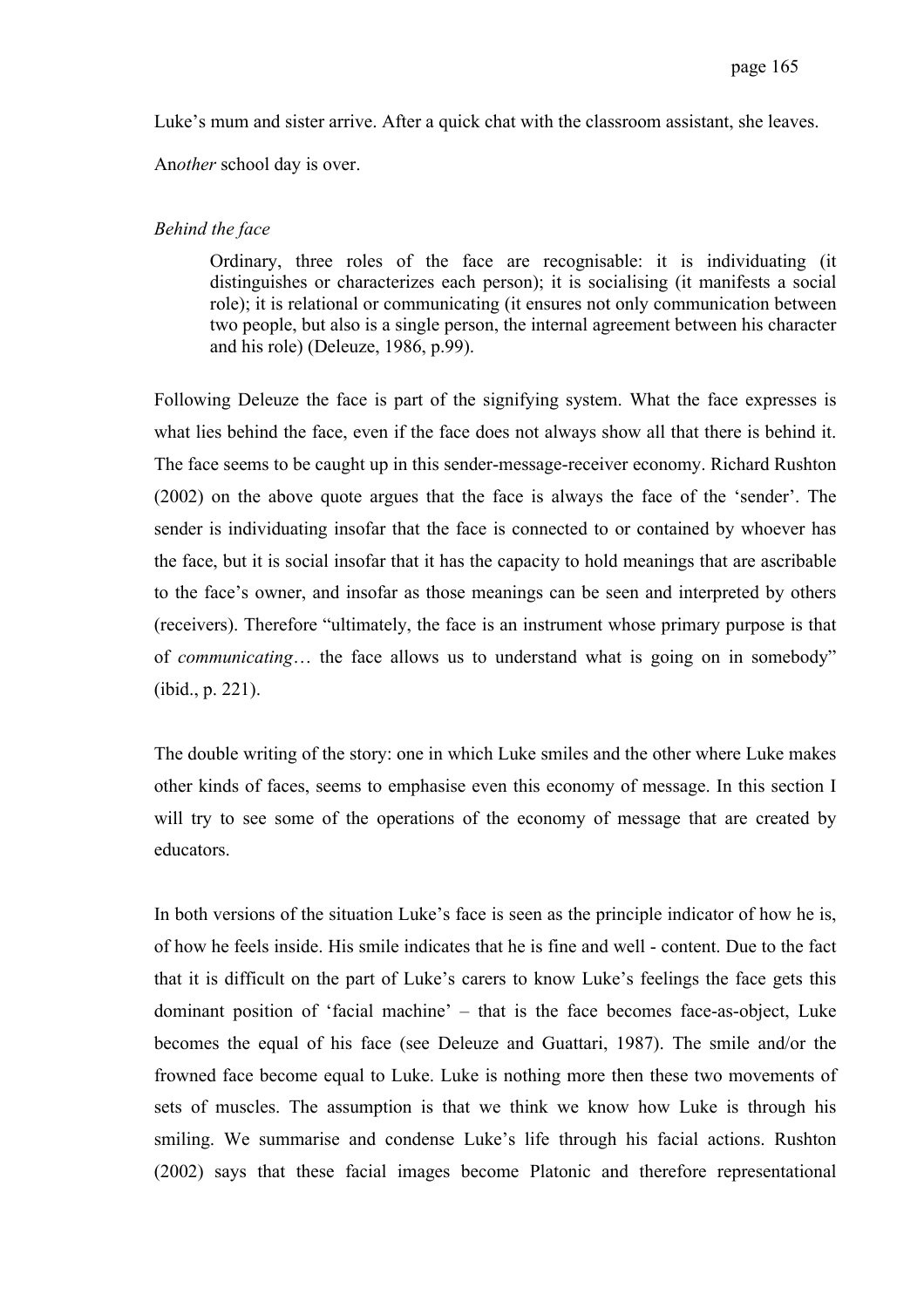(p.224). Luke's recording sheets show how his day was focused around these two facial actions: Luke smiling or Luke frowning. The boxes are ticked by Luke's assistant three times a day: arriving at school, around break time, and afternoon period. Every time she writes how she is seeing his face. The face gets this privileged status of identification. This is also reported to the mother verbally and written down on communication book (school – home link diary), or rather drawn. For the classroom assistant draws a simple line face at the side of each page: either a smiling face with an arched mouth going up or a frowning face with the mouth arched down.

The teacher touches Luke's face and he smiles, the head of school touches his face and he smiles. Others do the same and he smiles. Why does Luke smile? Valerie Sinason (1992) argues that children with disability, and this also applies for children with profound disability, which children often smile to cover up terrible injuries. Even injuries of abuse are covered up by smiling. Sinason in her studies observed how non-disabled babies learn how to smile. A particular mother gently drying her baby after bath time however she wipes briskly her baby's mouth. The baby gave a sudden reflex. This action continued and after time the wiping of the mouth started to produce a smile in the child, and every time someone touches the baby's mouth he gave a smile. Sinason argue that the mother abuses the child – the briskly wiping of the mouth was covered by the babies smile (see pg.145). Similarly, even if I know that I could be generalizing too much, the gently touching of Luke's face by the teacher and head of school could be an abusive act that is covered by Luke's smile. I have introduced Sinason's idea because I want to focus for a moment on the touch. For Derrida (2005) 'touching' is the point of contact, a unique place of communication. However in his doubling way, Derrida sees the touch as means to designate the tradition of thought dominated by a metaphysics of presence. Derrida calling this *haptology,* appealing to the Greek root 'haptein' (to touch). Haptology that privileges identity over alterity, homogeneity over heterogeneity, and immediacy over separation, mediation or distance.

Whether the teacher and head of school think of their gentle touching of Luke's face as a possible abuse or not, they are aware of the fact that their gentle touch creates in Luke a smile. They look out for it. They touch – make an encounter with Luke, but this encounter is an encounter that is stimulated from the want of a smile from Luke: the teacher comments that even today he smiled at her (see above story). An encounter that has a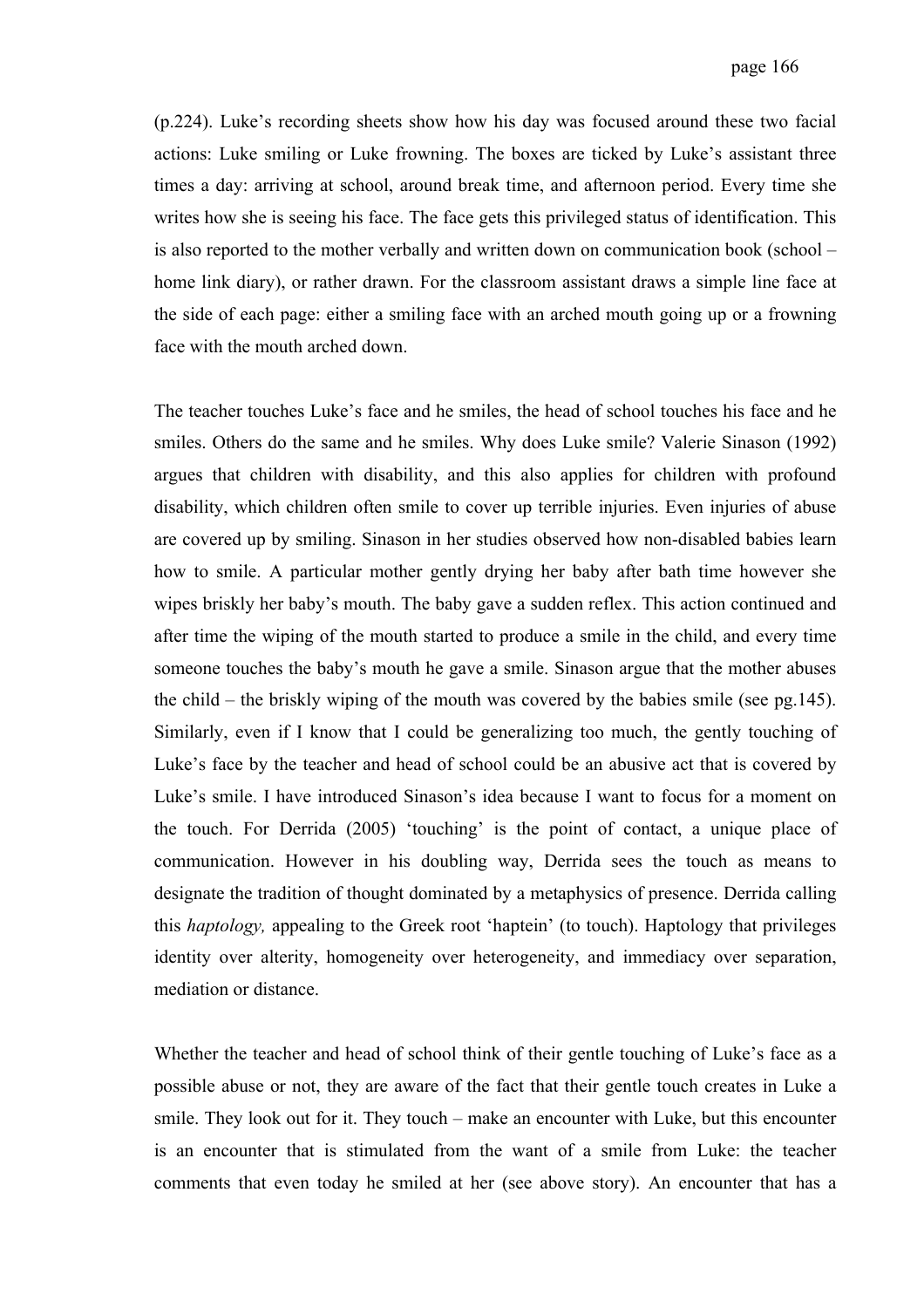specific desires and wants. An encounter with a particular identity – that of making Luke smile, obtaining this gift from Luke at the end of a school day. With this encounter, with the gentle touch of his face, I think of Luke as having to leave from what he was doing, and conform to their act and smile. It is in this way that I read the point of encounter, this touch, as violence (in the Derridian Levinasian way) towards Luke, an abuse towards him.

The action of gently touching Luke's face is a repetitive action. At the end of each school day, even at other particular times during the day, educators who happen to pass near Luke and when he is not frowning, almost compulsively touch his face and wait for his smile. The whole process is almost a ritornello, as Deleuze and Guattari (1987) argue, a safe place to be. For some people it is the only safe action that they can do to Luke. Their act according to Derrida (1990), would be an act of 'blindness':

a hand of the blind ventures forth alone and disconnected, in a poorly delimited space; it feels its way, it gropes, it caresses as such as it inscribes, trusting in the memory of signs and supplement. It is as if a lidless eye had opened at the tip of the fingers, as if one eye too many had just grown right next to the nail, a singe eye, the eye of a Cyclops or one-eyed man (p.3).

The reinforcing of a particular identity, a smiling identity on Luke (haptology) is a repeated process that is done often without too much concern. Not only is the action of caressing Luke's face that is repetitive, but what is obvious and repetitive is the exclamation from those who stroke Luke's face and wait to see his smile is always: *Oh miskin daħakli -* Oh, he smiled at me, poor thing. I want to keep the Maltese expression *miskin* – poor thing, for its strong connotations that situate Luke within a particular economy. Luke through his smile brings about an *Oh miskin*. An exclamation – a repetitive exclamation that I, after a few times seeing people reacting in this way, was able to predict their words and keep from smiling every time it was said – while I say to myself, here we go again. Luke's smile, with the *Oh miskin* expression is accompanied with particular facial signs on the part of educators. So the implications of the expression *Oh miskin* is part of Luke's identity.

In the interviews concerning Luke all the interviewees mentioned Luke's smile: "at least we can know how he is", the head of school commented. It is not only that the smile is seen to represent how Luke is today, but it is given signification. The assistant head of school seemed to equate the smile with successful inclusion. According to this assistant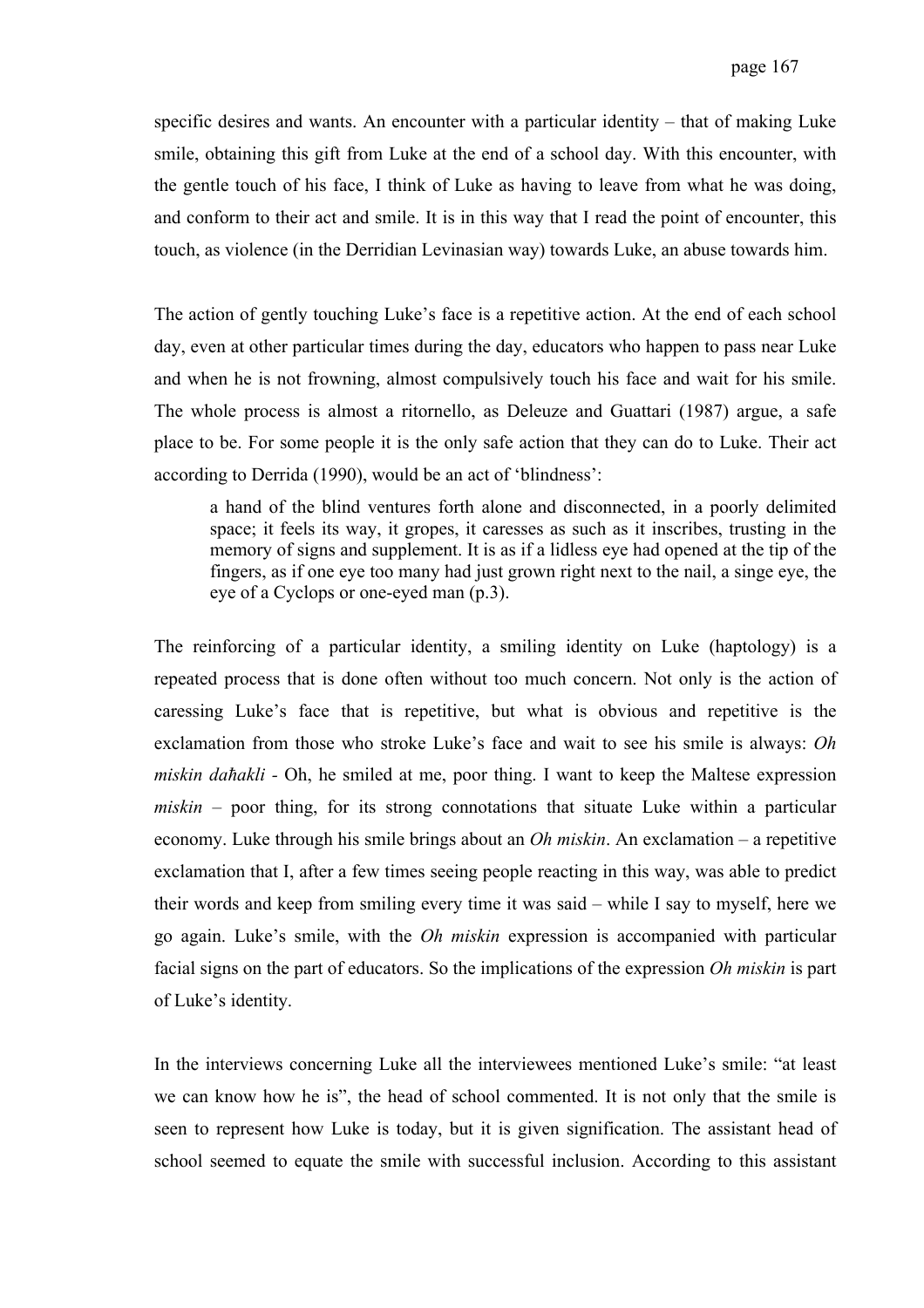head the measurement of how successful and how much Luke is gaining through the inclusive process is measured through his smile. What comes across is the interpretation that is given to the smile by those interviewed. Some responded that Luke's smile means that he is comfortable; he is enjoying the school experience and being with others. That he is not tired and enjoys the company of others. Luke's smile, which is stimulated by the educators, is giving signification which then subjectifies Luke through particular discourses.

#### *Sourire à deux*

The teacher touches Luke's face, he smiles. What does the teacher do? She smiles back. So does the head teacher, and all others. There is a mirror image of Luke. Both Luke and the class teacher smile. This I am calling *sourire à deux*. For the teachers and head of school, the smile is caught in a vicious circle of re-productivity. Here the focus seems to move from Luke's face to the face of the adults around Luke. Luke's smile sort of touches the adults, without an actual physical touch, but is able to produce a smile in them as they are able to produce in him. Luke's smile sort of gives permission in the adults to produce a particular face – a face with a smile. This is the humanity of the face (see Deleuze-Guattari, 1987, p.86).

But I am reminded by Sinason (1992) that if Luke smiles because of an abuse (violence) on the part of adult, what I have called the touch, similarly the adults smile because of an abuse from Luke – his smiling face which we have produced in the first place ourselves. Sinason points out that "smiling then becomes a secondary handicap in the person and in their smiling workers and parents" (p.143). Bringing forth a smile in Luke's face could be seen as furthering a disabling identity on Luke, and also making our selves disabled. "If we believe the smile is a smile we are being stupid idiots and are therefore being laughed at precisely at the moment we feel sympathy or pleasure" (p.148).

### *Inhuman face*

Deleuze-Guattari argue that if a face is produced in humanity, the face is also absolutely inhuman (see Deleuze and Guattari, 1987, p.86). The smiling face is only one face that Luke does, and not completely spontaneously but through the intervention of a touch. However Luke's face, which, Deleuze-Guattari remind us, was before Luke's smiling face, is able to produce a multitude of other faces. The production of Luke's smiling face, which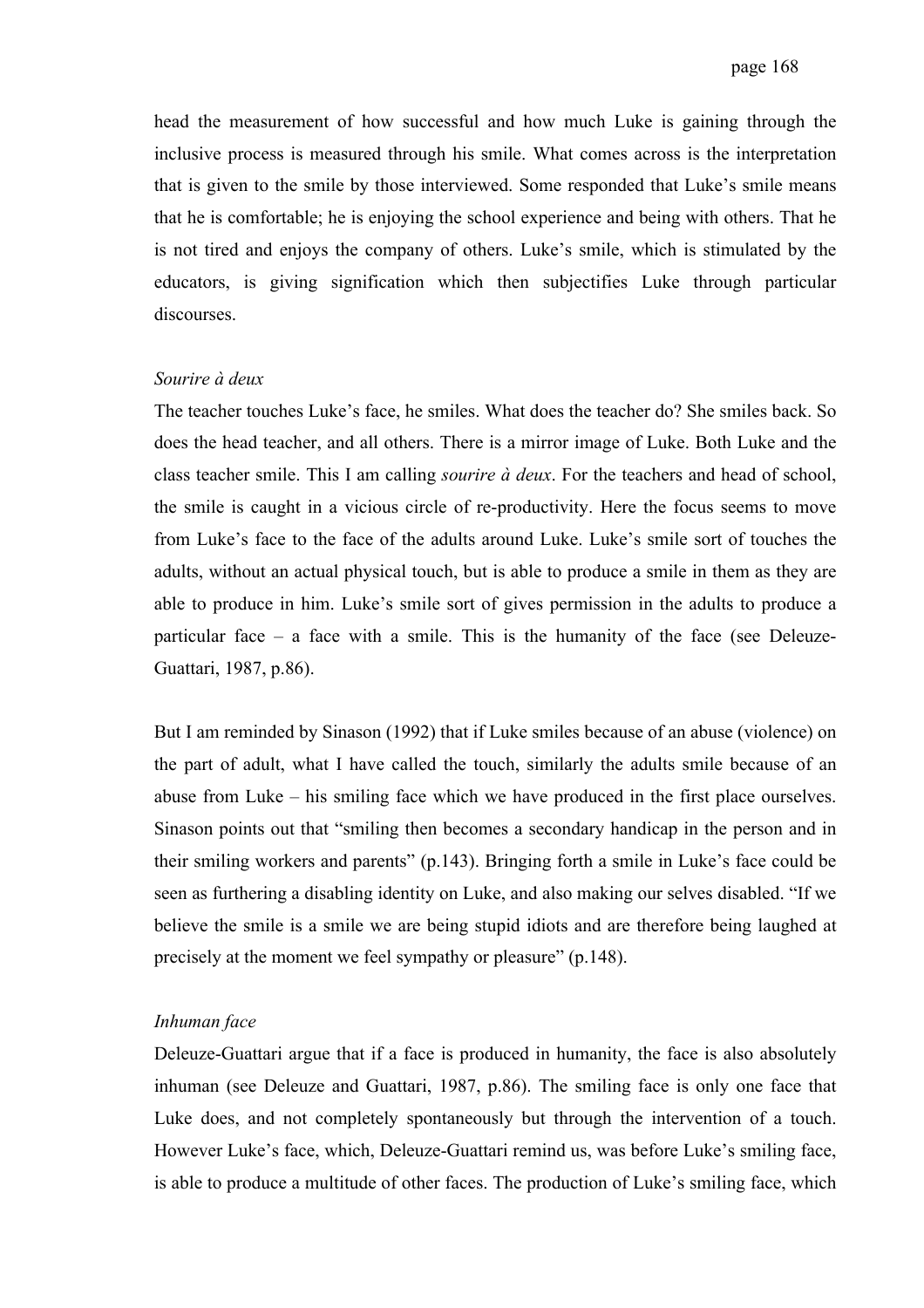produces a smiling face in us adults, is endowed with identity, with humanity. However, Luke is able to produce a number of other faces to which we find difficult to give an identity and above all we find it impossible to copy and imitate. We prefer to step back when he does these faces. Tense faces, slight jerky movement faces, crying faces, wide opened eye faces, red faces. "Suddenly a frightened face looms up that looks at something out of the field. The other person [Luke] appears here neither as subject nor object but as something very different: a possible world, the possibility of a frightening world" (Deleuze and Guattari, 1994, p.17).

These faces produced by Luke are a bit too much. We prefer the smiley face of Luke. That we can cope with, but these faces, these inhuman faces, we are not able to cope with, they frighten us too much. The teacher and head of school still try to force their identity over Luke by trying to touch him even when he is doing such faces. They still try to transform these faces into a recognisable face which copes and to which they can respond. They also start talking of special school as a better setting for Luke, or say that he is not comfortable in their school, or that they do not have enough training or resources, or that he is just having a bad day. They try to justify Luke's face.

The teacher and head of school today are being offered a different face, different possible worlds through the different faces of Luke. Will they take these up? Will they imitate these faces? How would the head of school look if she started to tense her face, start crying, open her eyes wide or squeeze her eyes closed? Would we not think that there is something wrong with the head of school? Would we think that she is practising for a stage play?

I have to admit that I tried to do some of these faces myself at home, first alone and then in front of my wife. I felt ashamed and helpless. I wondered if that is the reason why we do not engage in the frightening possibilities offered by Luke's face.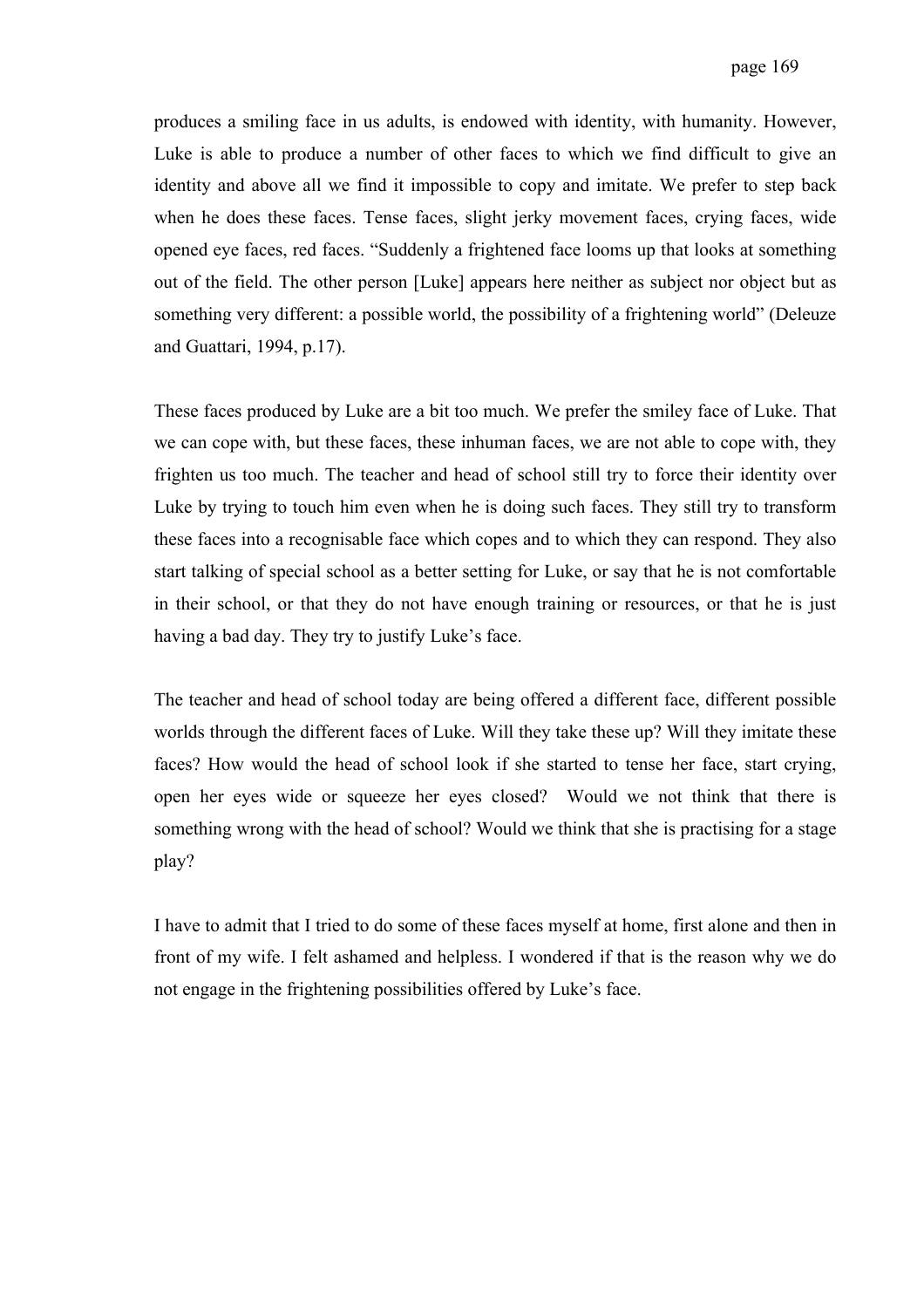# **Chapter 8**

# **Conclusion**

The stories in the previous three chapters situate me in a 'zone of proximity' (Deleuze, 1997a, p.2) with various intensities, that were created by the students with PMLD in my class and in the primary classrooms, which intensities have permeated me. While I experienced all this, the 'zone of proximity' that I have presented was created through the act of writing the stories. It is through the process of writing the stories and comments that I was able to 'make sense' of the 'non-sense' that I was experiencing and engaging with.

It is through re-reading my own stories and realising my process of becoming-PMLD, becoming-teacher, that I can identify some lines of flight that have circulated around the assemblages I was part of. The first section of this Chapter will try to 'plot out' some of the intensities taking place in classrooms and schools that I was involved in. I think the importance of trying to point out some of these intensities is also because they act as points of duration for me. Derrida and especially Deleuze-Guattari call for caution when allowing oneself to be permeated, or as Deleuze says: become indiscernible or indifferent to nonsense. The terms 'becoming', 'permeated', 'indiscernible' and 'indifferent' cannot be taken lightly. As I argued in the Introductory Chapter it is more than thinking again and it is more than opening thinking to itself; one sees one's identity and school / classroom identities as made up of assemblages, where different forces and intensities are operating, often contingent and even contradictory ones, thus creating aporetic moments of identities. But it is through engaging with some of these flows, forces and intensities that I was becoming-teacher and becoming-PMLD.

Allan (2003) argues that teachers need to acknowledge moments where they are caught up in aporia. Smith (2007) draws a distinction between knowing and acknowledging, and suggests that maybe all that we can do as researchers is to ac-knowledge these aporetic moments. We can say the same for teachers. Through working with students with PMLD I felt caught in these moments of aporia, and through primarily the works of Derrida I was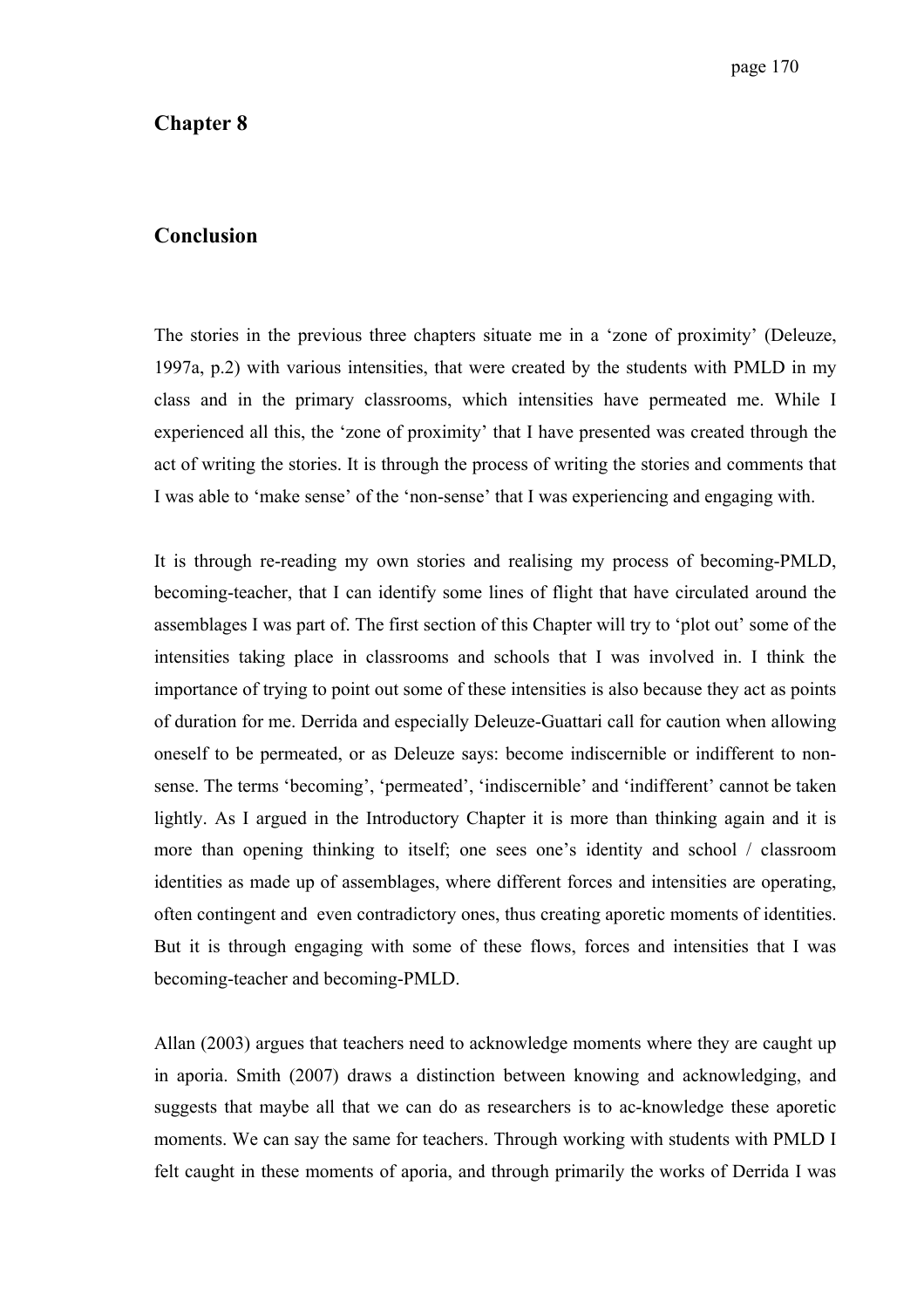given a vocabulary and even taken further in my feelings about being caught in these moments. However, I want to add more to Smith and suggest that it is engaging with the ac-knowledgement that is important to my becoming-teacher and becoming-PMLD. It is not enough to know of non-sense and acknowledge it, but it is 'making sense' of it that I am suggesting. As mentioned in the introduction, 'making sense' is not to lineate or stratify non-sense, but find a zone of proximity with non-sense, to become indiscernible or indifferent to non-sense.

The stories that I have just presented have teachers (very often I am at the centre of the narration), classroom assistants and other educators in relations with the five students read through the works of Derrida and Deleuze-Guattari. The stories show how thinking again is possible through the involvement within the lives of students with PMLD, and also how the different spaces of intensities provide us with becomings: becoming-teacher and becoming-PMLD, and as Deleuze-Guattari would say becoming-imperceptible.

Yet to these stories, which are my stories as I have argued in Chapter Four, needs to be posed a crucial question which is at the heart of disability studies: are they political? What contribution can these stories have to disability studies? What input do these stories give to the inclusion debate and experience? What does my experience in being with and working around students with PMLD mean for teacher and educators working around students with PMLD? On the one hand I am tempted to generalise my experience to teachers and educators through highlighting points and listing recommendations to teachers; on the other hand I know the impossibility of such a task. Derrida reminds me of how my writing and my formulation of ideas are constantly under erasure; they cannot escape supplementarity and différance. Similarly, Deleuze argues not to give a form to our experiences, ideas and writing. Giving them a form may imply a domination of a form of expression that "claims to impose itself on all matter" (Deleuze, 1997a, p.1). There is the risk that these stories become a 'majoritarian' discourse. When they become so, they will be part of the linear discourse that was highlighted in the first two chapters, which can be oppressive for children and adults with PMLD. Although at present the stories and my experience of thinking again and becoming are still minor language, this does not mean that they are apolitical. They are political because they are inventing a people to come. Derrida and Deleuze-Guattari's work both focus on 'to come'.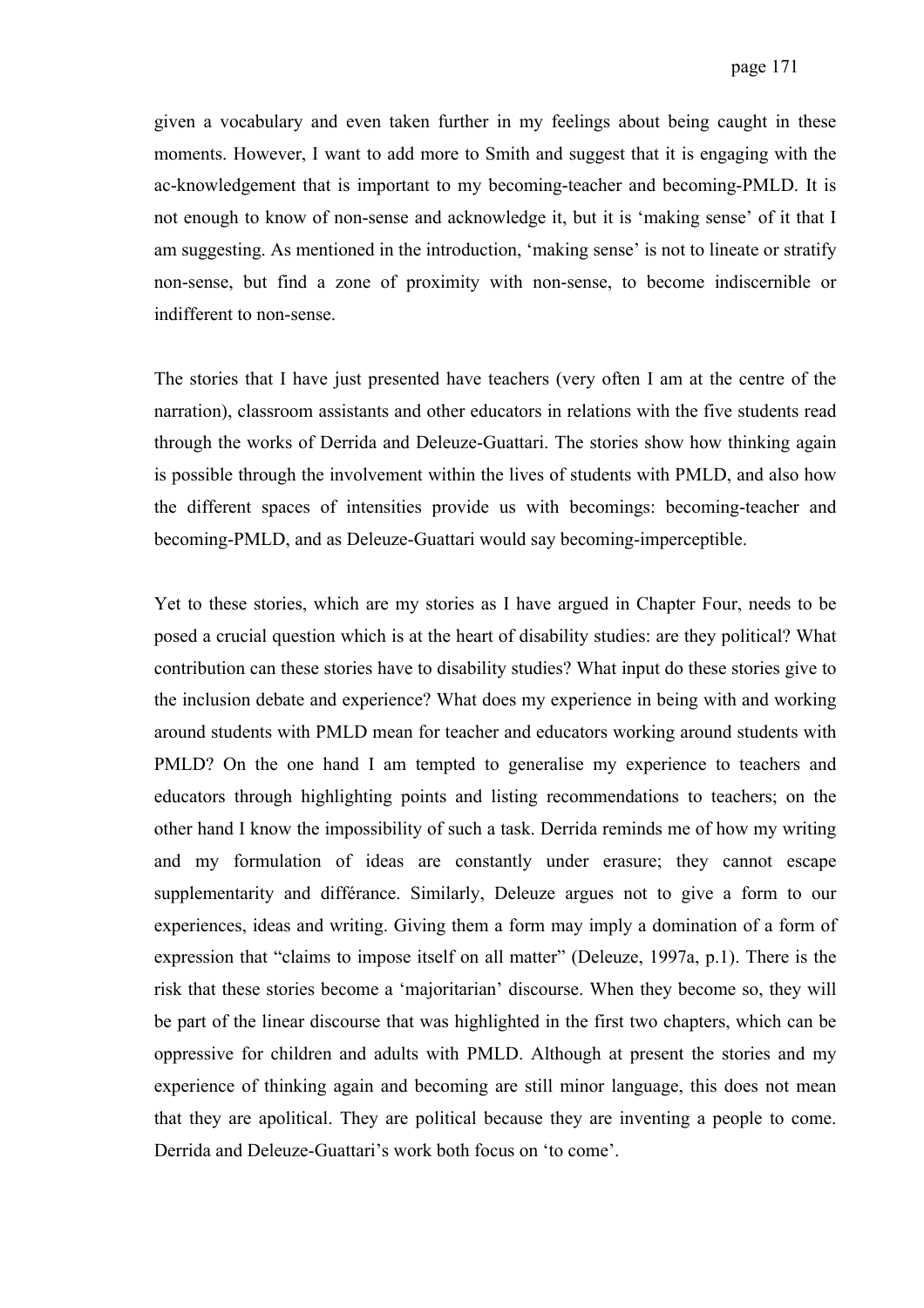The final section of this chapter addresses the question mentioned in the beginning of this thesis: *how does it work for me?* How did engaging with the spaces offered with students with PMLD work for me? How is it reflected in my becoming-teacher and becoming-PMLD?

### **Planes of sense making – establishing a style.**

#### *Space plane*

Spaces in schools are calculated, measured, nicely plotted. Every space is maximised and *used up* and seen in terms of productivity. Spaces are coded and mapped out clearly and are required to be understood in a particular way.

Luke goes around the school building, from one class to another, from the head's office to the yard. These school buildings are often clearly marked spaces, with signs showing the utility and function of that place. Efficiency and productivity of school space is often a vital part of the school life. School spaces are monitored and closely looked up – CCTV are great tools for this. From a monitor panel one can see all the spaces of the school at one glance. The therapeutic heated pool at the special school is a typical example of a close monitored school space. Alkaline levels, pHs and temperatures reports are carefully monitored and recorded, and a copy of the report is placed on the school notice boards. Risk assessments are constantly carried out and staff members are often reminded of health and safety procedures. To enter into the pool area one has to put on over-shoes, and specialised equipment for handling students is constantly upgraded. Roles are given and trained for, and everyone is expected to know these roles. If you do not have a role or specific aim, you do not need to enter such places. If you enter the pool space you are asked for your reasons by the pool coordinator.

The school halls of both schools are often conceived of as closed spaces, which are heavily coded. The lined classes with the head of school addressing the students in the mainstream school with the class teachers walking along the lines of students. The head of school addresses the school with the microphone and makes her routine speech. In the special school, staff members gathered at the side of the hall, while the students are grouped at the centre of the hall and the head of school addresses the assembly to the staff, while standing in the middle of the students. The halls resemble a big chess board. Each staff member,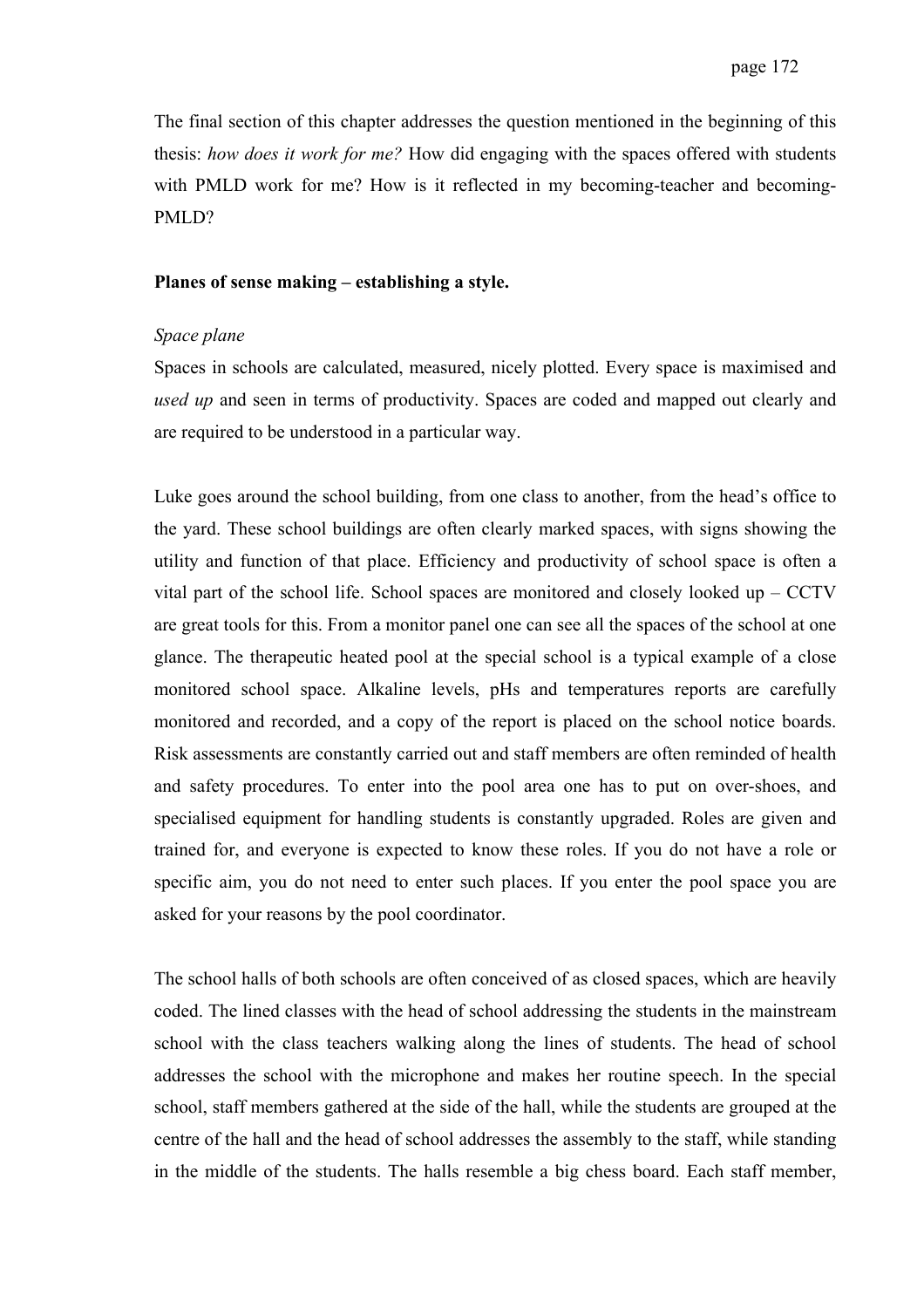each student and the respective heads of schools, are representing a piece in the game. Each piece moves according to striated spaces. Each piece respects but is afraid of the *other,* and acts according to the actions of the others.

Luke's classroom space is a *square syndrome* – square desks, square whiteboards, square book and square copybooks, and square lessons are carried out which are forecasted on square schemes of work booklets. Later the teacher inserts ticks into squares to measure the successes of the students. The classroom at the special school is small, and full of expensive specialised equipment. Nina's queen-like specialised chair takes a large amount of space and other equipment in the classroom from standing frames, alternative communication devices, to hand made shakers, all have a place in the classroom space and a particular use that is calculated by professional suggestions and advices. All these pieces of equipment are haunted by targets, aims and benefits for individual or groups of student. Their movements in the classroom space are a reminder of this.

The different professionals working in both schools have specific spaces that are often protected and well bordered. Within the IEP space different professionals are brought together, and often a tension or certain kind of jealousy to protect one's space is felt. This can be similarly felt with parental space, either with their constant presence at school, or with their absence. The decision to get these different people together could be *maddening* in the Derridian sense. How much of my space am I going to give up to let you enter and take over? These ideas have been thought of in relation to the house that both Derrida and Deleuze-Guattari use as a metaphor of protection, comfort and stable place / space.

This calculated re-affirmation of space and place with its constant coding and re-coding, are inscribed with nice rhetorical words into professionally made posters either at the school entrances under the title of 'School Ethos' or 'Customer Charters' of the various professionals. But Luke, Charles, Ruth, Nina and Mathew are able to go around these school spaces with comfort. These spaces for them are deserts of wanderings, *go* games pieces. But it is not only that they can go around our spaces easily, but in so doing provide us with new with spaces. Aporetic spaces – maddening spaces, and assemblage spaces – intensity spaces. Spaces that seem to call us, invite us in. Houses without doors; open or non-existent borders. Sometimes I and other members of the school staff took up these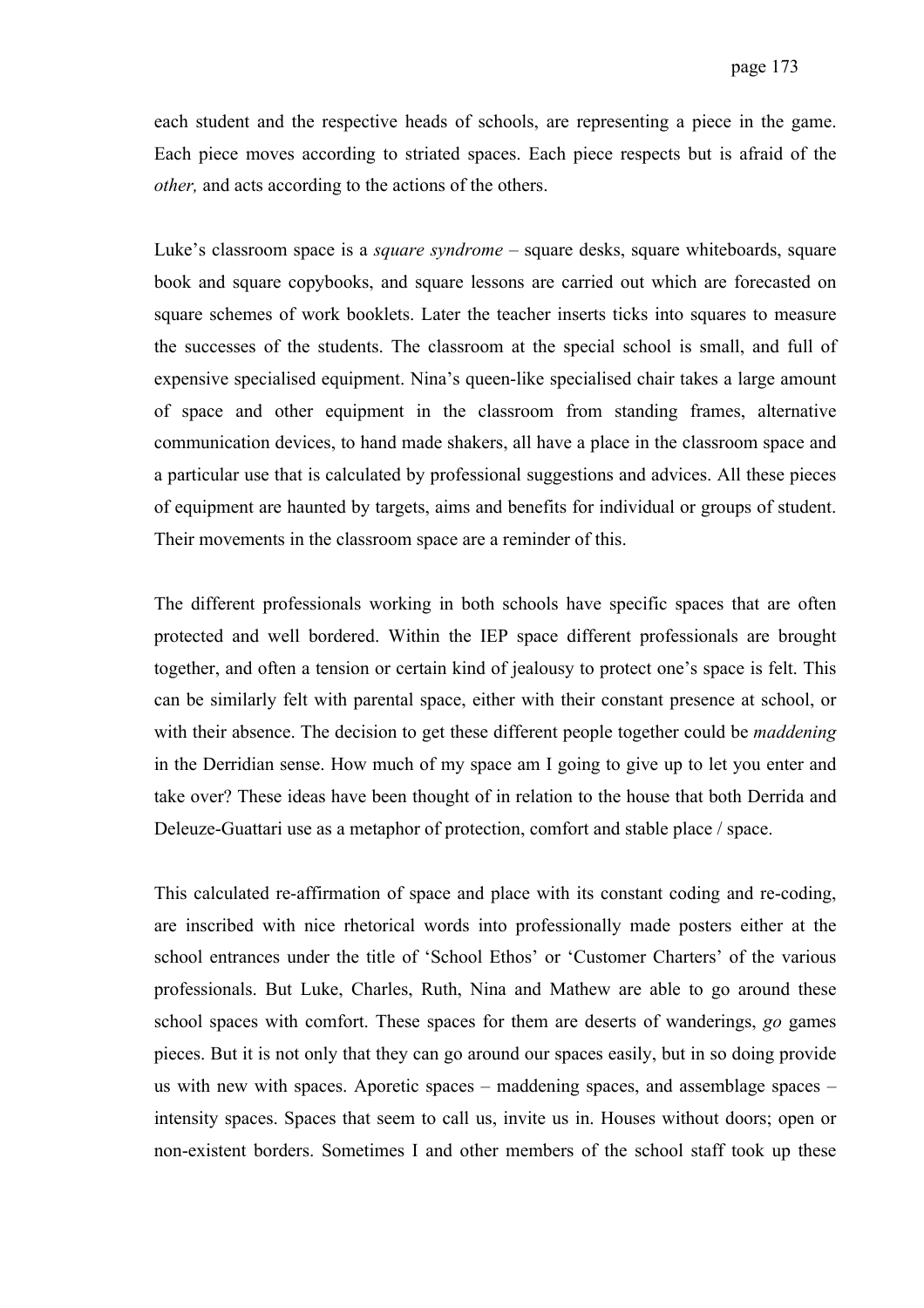spaces, tried to venture in these spaces, tried to live in these space, or like Robinson Crusoe did not do anything with these spaces – and so just lost them.

Luke going around the school, wheeled by his classroom assistant, is welcomed by all the different school members, yet belongs to no specific space in the school. In the classroom he is at the back of the square classroom space, he seems to have no space. However, he has a non-space - a non-place, where his peers go, and where they are able to engage in an assemblage that helps them exit, albeit temporarily, from the square syndrome. Luke's peers form a small crown. They form a non-square space around Luke. They move in his space, they collide with each other and form assemblages. In this space they sing, they move around, they touch each other, recount stories, act out *mummies* roles. Luke's peers are called from Luke's (other) side, they are called from the non-square space. They are called to engage within this space. They have a possibility of moving into a non-square space and engage with it.

Nina has a variety of spaces: *another space* and *non-place.* My invasion of Nina's space during the hello song, with the tambourine or water spray often distances Nina from me and the teaching staff. That is what we expect her to do. This is what we mark and comment on in her skills profile. However, sometimes she surprises. When hugging the soft toy or Jasmine, she enters into our space, topples us within our space. We experience a space within a space, an unknown space within our space. This we do not know how to handle. We are astonished! This creates an *ooh* in us adults working around Nina.

# *Body plane*

Body movements are of great interest in the stories. Sets of movements are occurring simultaneously. In the special school hall there are simultaneously the body movements of the teaching staff – straight with their arms hanging down to their sides. Nina however is almost falling off her buggy with her with her arms in her mouth, and her feet in the air – as if doing cartwheels in her buggy. The teaching staff standing straight for the National Anthem, Ruth kicking and sort of dancing to the National Anthem (which was originally composed as a children's song). Luke roaming about the school, while his friends are sitting in the classroom. Nina moving her body away from us and almost toppling over in her queen-like specialised chair, then moving towards Jasmine and hugging her very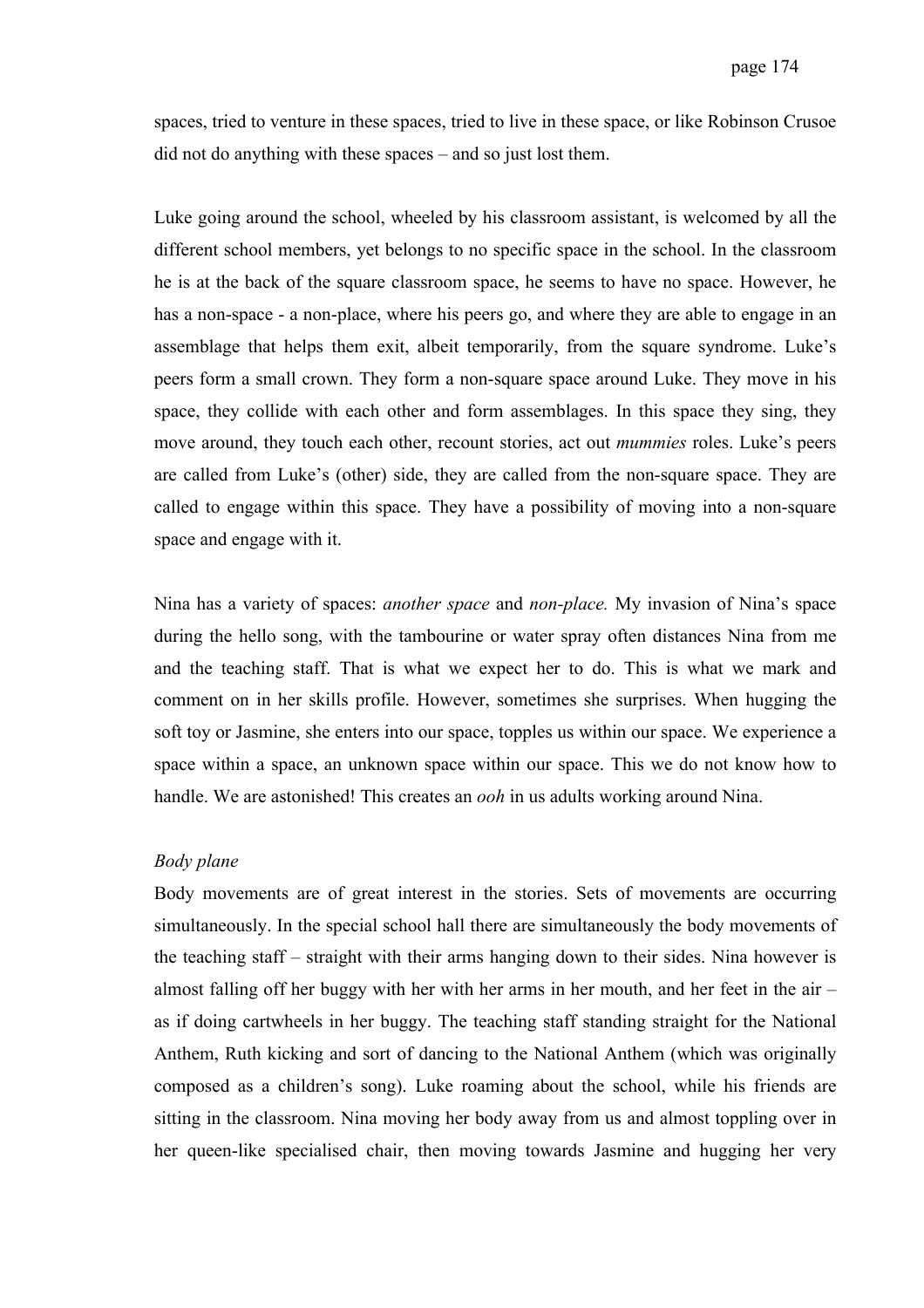unexpectedly, creating in Jasmine this feeling of special, love, wonder and confusion. A feeling that she personally needs to share.

The body is caught up in this tension: on the one hand trying to understand what a body is and represents, and on the other hand what can a body do. Charles' body experiences the constructions and manipulations of the various professionals and staff. His body is an arena of makings and doings, of fixing and altering, or trying to get better and gain control. This is done through an army of means, ranging from: expensive specialised equipment, to doing absurd things – such as putting Charles head down on a triangular wedge for more than thirty minutes. I have described this as the effort on the part of the staff to try and make Charles's body *not-so-much-profoundly impaired body*. The complexities of making this body better need to be seen as an ongoing frustrating complex. Charles however slips his own body and our manoeuvrings. He seems to slip the *not-so-much-profoundly impaired body* effort made by us. He is able to encrypt his own body and in doing so pull us in this dark, empty cold body space. His breaking movement of stretching, his ankle giving way under his own weight and his death seem as intensities that move us beyond our constructions of his body.

Ruth's kicking and head banging occur often in the school, a dreaded, energy consuming and frustrating experience to those who have to work around her tantrums. The pain of wanting to have the ability to stop Ruth from hurting her own body and not managing. In order to reduce or hopefully keep at bay these tantrums we plan out the day and try to keep Ruth busy and stimulated, but she always supplements our ideas, tasks and efforts. She is always able to create in us that dissatisfaction of not knowing what to do; she is able to create a feeling of tiredness in our body – to exasperate in frustration.

Charles' body is accommodated by a number of gifts – often expensive and complex sensory devices that we assume can make Charles' life better and his breathing more comfortable. We enter this economy of exchange; we give in order that Charles may give something back. But when Charles starts dancing, when his body movements are moving to the rhythm of the beat, we are being given something that is impossible to cope with that is mind and body boggling.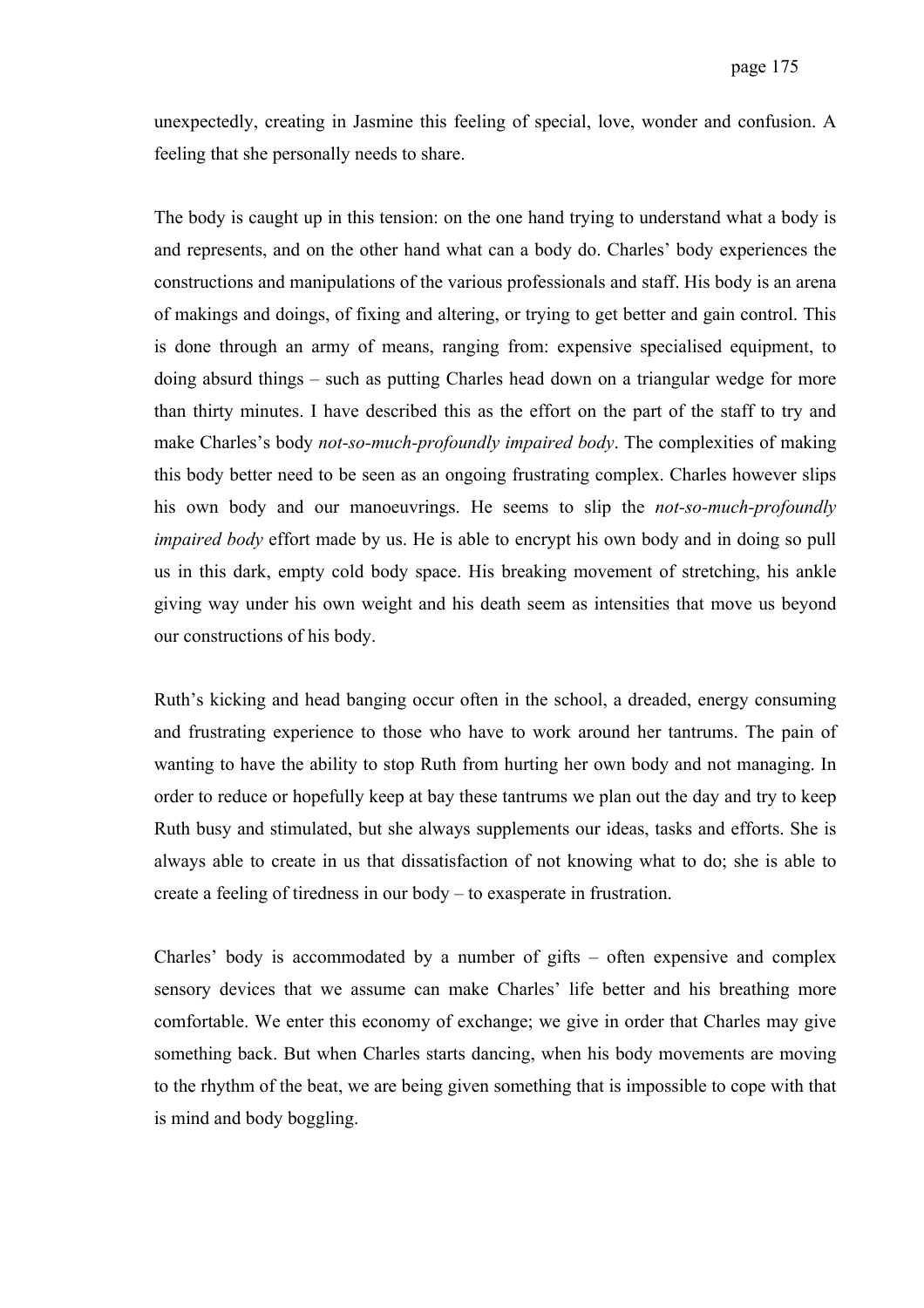Bodies touch each other. The touch is an encounter of two bodies that come together, or two forces that come together to form one body. But if a touch is a point of encounter, a point of communication, it is also a point of identity, of point of transfer of one to another. The teachers and head of school gently touch Luke's face, and Luke smiles while they express the phrase *Oh Miskin,* which typifies the deficit discourse within which Luke is thought about.

Luke's face is seen as the culmination of his body. Seeing and reading Luke's face we assume that we know how Luke is feeling physically and emotionally. Above all his smile is a reflection of his educational experience: creating a smile in Luke's face by gently stroking his face, which we interpret as he is happy and OK. It creates a smile in us, what I called *sourire à deux.* But while we can cope and desire Luke's smiley face, we cannot cope and imitate Luke's red face, crying face, or tense face. We are offered different faces by Luke but we do not know what to do with them.

# *Sound plane*

Sounds - abstract noises, music, story telling, strange BFG words, monotones, teachers explanations, teaching, professional language and technical jargon - are all happening simultaneously within these stories. It is a gathering of different tones and acoustic happenings that give possibilities for one to move about with ease from one noise to another, or to listen and produce different sounds.

The school staff sings the National Anthem, while Nina does her *tok-tok* sounds. Her sounds - a particular sound - is other than the sound of the head of school talking about school audits. Joanne tries to attract our attention to Nina.

We sing the hello song to Nina – she moves away, then she does something that creates in us this *ooh* by coming over us and does something that we would never think that Nina would do: she hugs Jasmine. When this happens, we are not able to produce words, but we are able to produce sounds.

Ruth loves stories. She constantly wants to be told stories. If she is not told stories she will have big tantrums. When Ruth has tantrums she is very difficult to handle, and will take the energy of many staff members. She loves the story of the black spider, and she loves to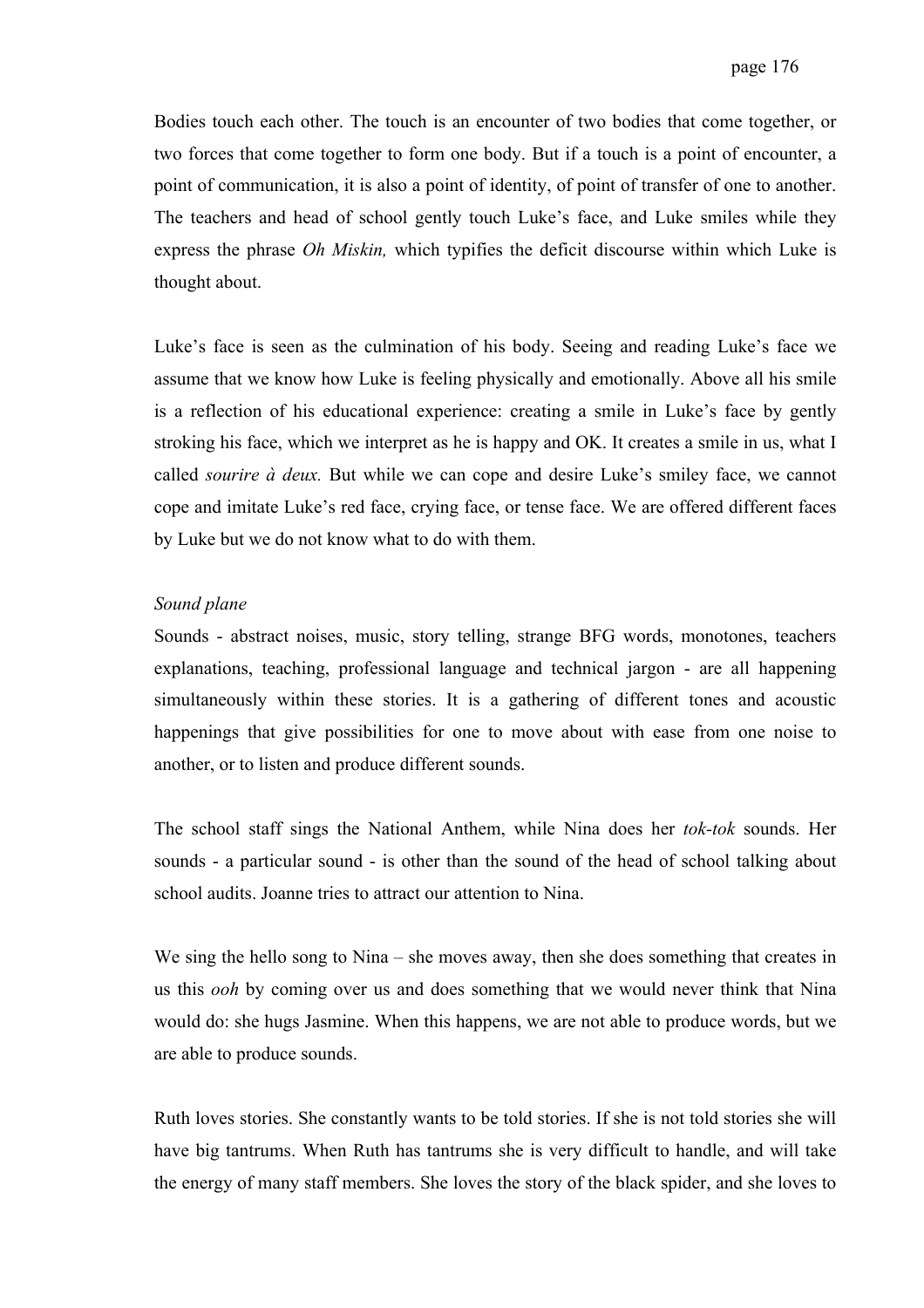be a character in the story, so we adapt stories to suit her, such as Little Ruth Red Riding hood. The difficulty is that the story may take long parts of the day. There is constant regurgitation of stories and words from the staff, so that gradually they lose the notion of time and words. The constant continuity of words often lose their sense, and what becomes important is the constant flow of words being said to Ruth. Therefore, more and more words are constantly needed to keep Ruth happy.

But in spite of this tiredness of words, Ruth with her stories is able at times to create particular situations among the school staff through which they create among themselves particular stories. The party invitation, which started as Ruth's story, ended up as the staff story. Ruth gave the staff a story in which they took different positions and characters that created in real life situation arguments and even moments of jealousy amongst themselves.

Matthew's class is seen as an orchestra led by the class teacher as the conductor, while Matthew at the back of the class composes, plays his sounds and hums. The relation of Matthew's peers with the class teacher creates good music – a co-ordination of sounds in the classroom, while Matthew's sounds seem like a bad copy of song. However, this bad copy could be more real then the pleasing music that is going in the classroom. The teacher and his peers seem to be creating good music, but in reality they are just reproducing music. Matthew is creative in his sounds, and he infects us with his sounds. He cannot resist humming tunes and the teacher finds herself recommending that her children imitate Matthew in their rehearsals of the BFG.

## *Time plane*

Slow and fast. Slow time, fast time. The ticking of the clock in these stories seems to go haywire. There is a different timing taking place in these stories. The now often takes the force of eternity. The school day is systematically divided into lessons and time-tables. The school year time plane is planned from the previous year. Both schools in the study have a school year calendar that is available on the website. School diaries are printed and distributed to students on the first day of school with the details of activities during that school year. Similarly the school day space is properly time-tabled and forecast beforehand. Teachers, classroom assistants and other educators all have to forecast what they will be doing in their classroom months ahead. At the beginning of every term, schemes of work are handed to the senior management teams, and weekly forecasts have to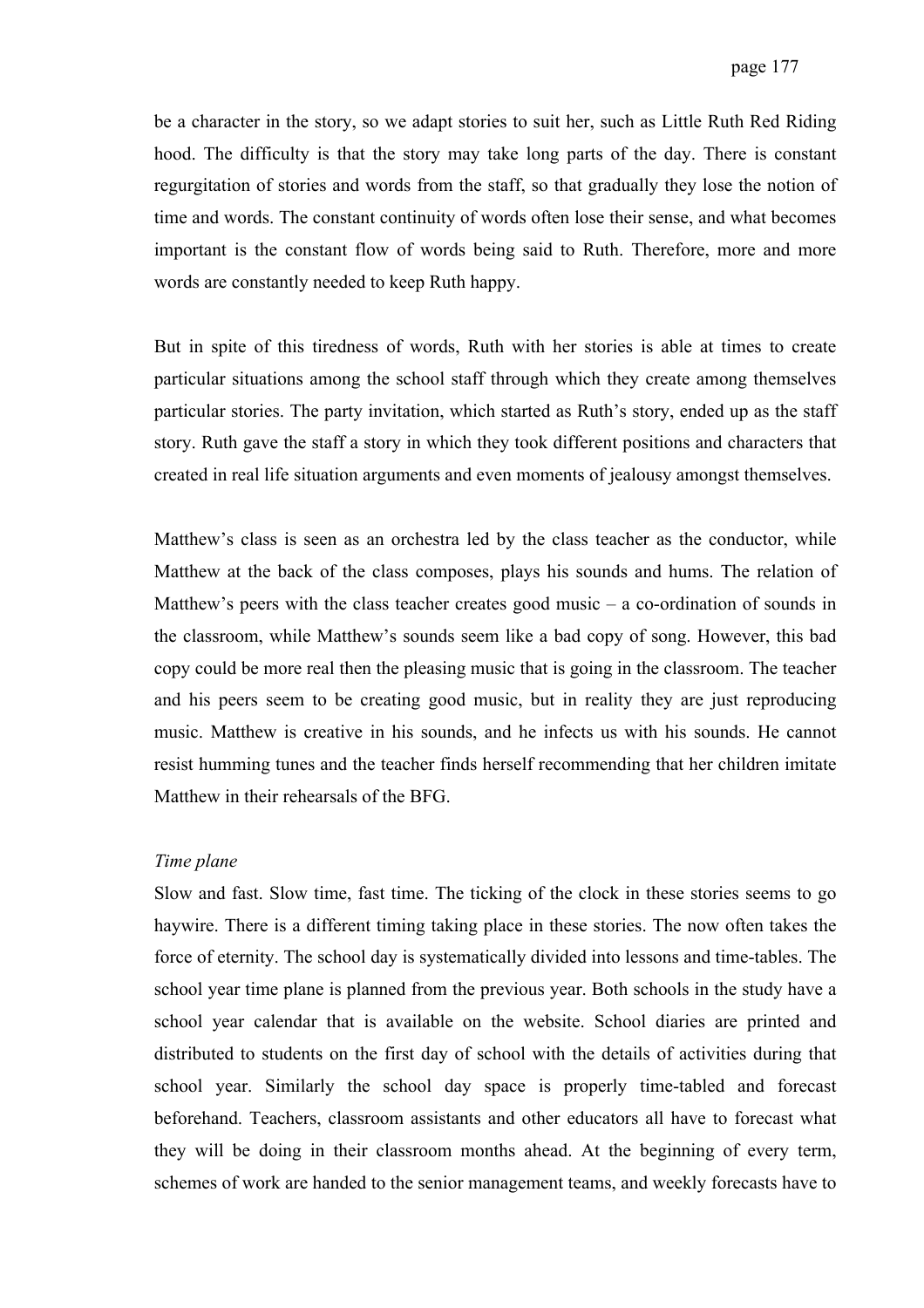be given in half way through the week for the following week. It is expected that every teacher has detailed planned learning activities, with clearly marked out aims and objectives. Teachers have to manage their time well. They have to spend their time well.

However, Ruth through her supplement brings non-time into time; she sets time running fast and moving uncontrollably in the ordered and programmed time flow of the school day. She can make minutes feel like hours and hours seem like minutes. When she has a tantrum, time seems to be moving slowly, even at times to be still. When we start a story, we take a deep breath. The deep breath is the start of a timeless period for stories are a never-ending process. Yet when we become part of the story during break time, time seems to stop and yet rush. We enter into a different time plane. Similarly Matthew, with his humming and noise, gives a different time to the pace of the classroom. Luke's place at the back of the classroom is able to offer his peers and classroom assistant a different timing that which operates within the square syndrome.

# *An appendix:* a *fantastic decomposition of the "I"*

Other and alterity, BwO and faces, tiredness and exhaustion, trees and rhizome, plateaus and machines: I recognise these terms now through the process of this thesis. Through these stories and workings on them, there is myself, living a life of doubleness, a life of aporia, and becoming. Coming to know Charles, Nina, Luke, Matthew and Ruth, but also Derrida, Deleuze and Deleuze-Guattari has been a violent experience for me. As I have already pointed out in the introductory chapter of this thesis, the reader meets me through these stories. These were my stories and me working on these stories. This implies the reader comes to know my body movements, my sounds and my time. I stand straight and move in controlled spaces, I produce and create orchestrated sounds, within particular times and place.

The stories and the workings on them are mine but also not mine. They are the narratives of Charles, Nina, Luke, Matthew and Ruth exercising their agency over me. Yet the narratives are not even theirs. They and I have given birth to a 'third person' (Deleuze, 1997a, p.3). They are able to place me by opening up my space in an*other* space of dwelling, of thinking. This thinking has been a thinking about myself as a teacher, of what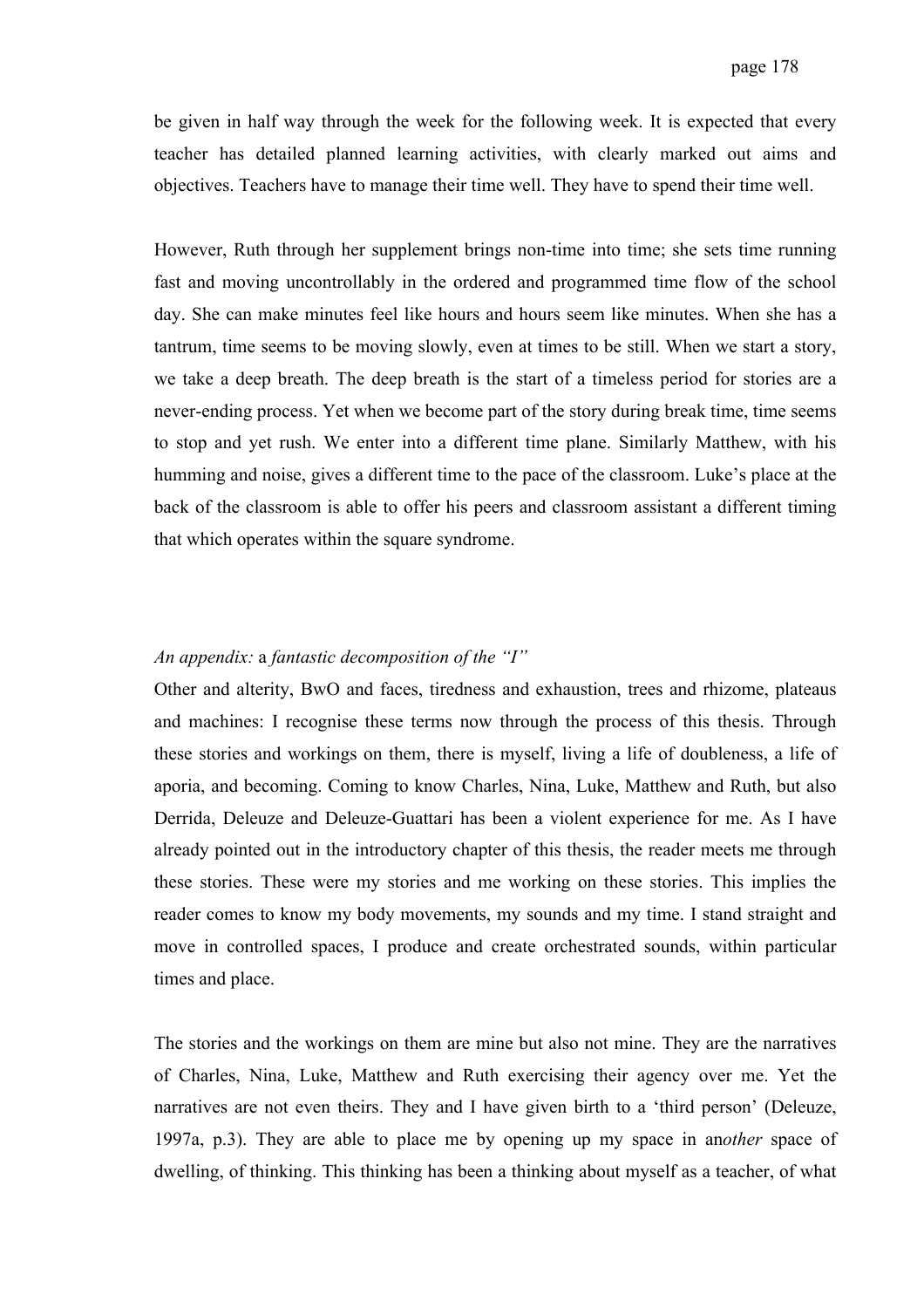I did and am doing, and will do in my classroom. I appreciated more the work of some of my colleagues, and felt angry at others. Some of this dwelling provided me with opportunities that if I engage with them – and there were moments when I did, I was able to feel, think, act and consider a change within me. I laughed at Nina's movements in the hall, even if it was within a non-laughing space; I felt frustrated and tired through being supplemented, yet wanted to feel exhaustion of infinite possibilities. I was a character in Ruth's story, and was humming around silently to one of Matthew's tunes. I wanted to copy Luke's face and did so at home to my wife. I pronounced *ohh* when Nina hugged Jasmine. Charles, Nina, Luke, Matthew and Ruth have shown me how to be a more a sensorial educator.

#### **P is for Political, or Professional, or PMLD**

This thesis was characterised by an ethics of affirmation through the possibilities it offers for the classroom assistants, other professionals and myself of becoming*s* in spaces that are often linear, closed and oppressive for students with PMLD and everyone around them. These possibilities, I have argued, come from students with PMLD themselves, even if this was not ever part of my frame of mind to start with and it never occurred to me while working with them. I like Derrida's idea of stranger to explain this unawareness (see Derrida 2000), someone or something that comes from nowhere and is able to take over us. This has been reflected in my experience - it had not occurred to me that my students with PMLD could enter my space and engage me with possibilities that I could take up. These possibilities are on the one hand very sensorial and yet engage my thinking. In this light I see this experience as one of affirmation, an experience of possibilities and production. As mentioned in the Introductory chapter, this affirmation leads to an ethics of longing – a longing for the students with PMLD.

Therefore, I am suggesting that teachers can have the possibility to experience their engagement with students with disability in a similar way, I highlight points in my own experience of these wanderings with the intensities offered by students with PMLD. Moving away from an engagement of neutrality or oppression to an engagement of affirmation would mean questioning our identity as teachers – the ground beneath my feet was washed away as suggested by Ian Buchanan (2005) and I engaged in becomingteacher through becoming-PMLD.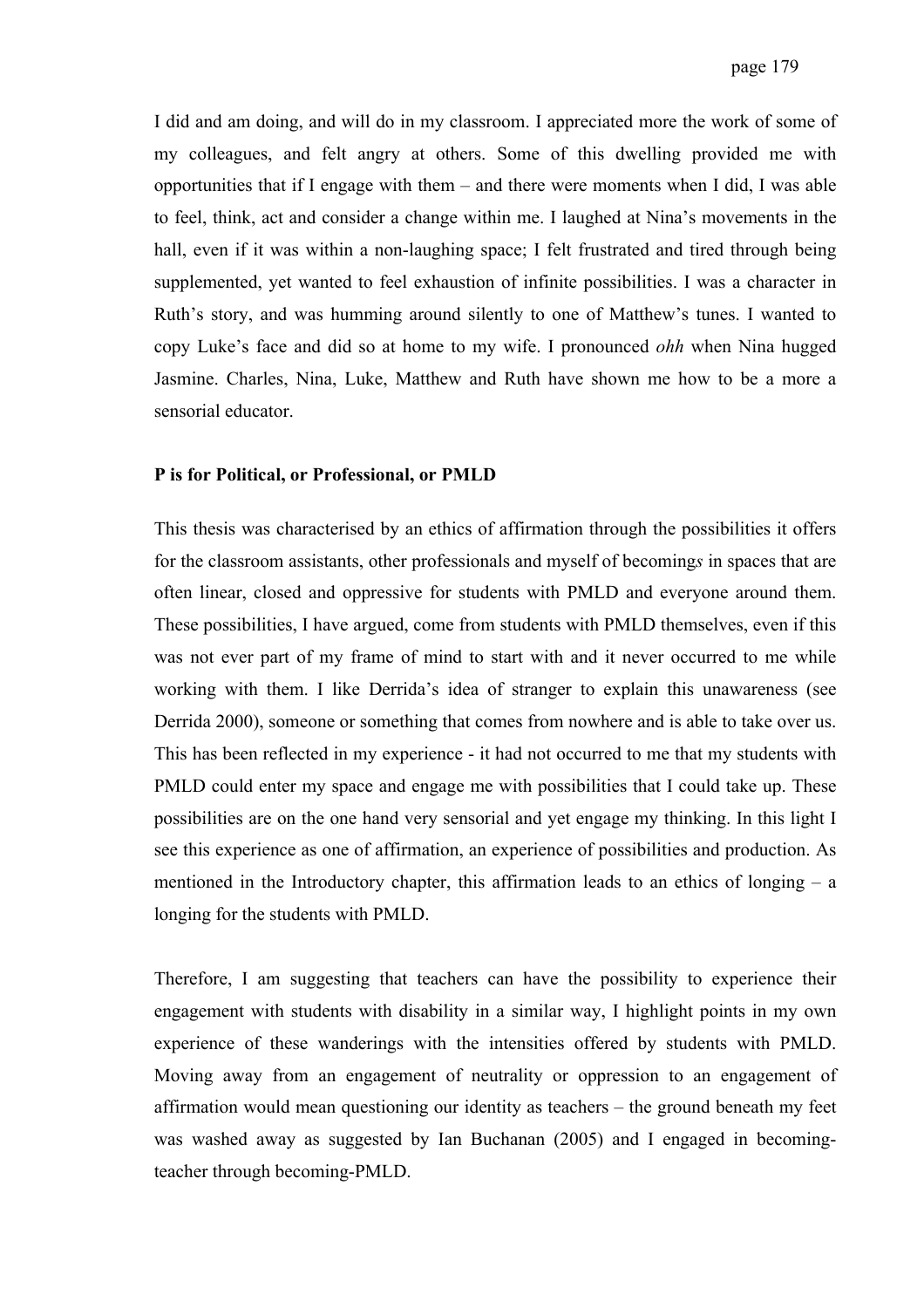## *Invisible hand*

An ethics of affirmation starts with Chapter Two: Cartographies of Identity. It is fairly easy to identify people and children with PMLD. The impaired body, and often their lack of evident communication, is enough to label people and children with PMLD as *others*. While there are some impairments that need more consideration before coming up with a label of *otherness*, somehow we can say with ease that Charles and his friends are this *other.* This not only implies a distinction between them and us, but also the arrogance on our part to define this *other.*

Yet there is another factor worth noting. Rosi Braidotti (2006a, 2006b) reminds us that we forget who we are through our assumptions. We are invisible to what and who we are. Deleuze and Guattari call this the 'invisible hand' (1987). While it is fairly easy to say who the other is, it is difficult to say who we are. The molar category of non-disabled is hard to grasp critically, keeping in mind that non-disabled tends to break down in a number of subsets. This seems to imply that non-disabled have an identity that is somewhat illusionary: we think we know who we are and who we are not, while we know the identity of *other*.

I want to argue a similar position in education, especially in relation to the education of students with disability in our schools. We assume the child as *other,* and believe that we know the identity of the child. We are able to say what makes that child with disability as *other*. While it seems easy to *other* the other, who we are - our identity as teachers seems to be *invisible.* Nothing makes us *other* ourselves and we continue with our assumptions of our own identity. The many different groups of teachers make it difficult to say what the identity of a teacher is. Yet we are all teachers. It is assumed that we know who we are, what our role is, and what makes us professionals. Deleuze would say that this *invisible hand* is common and universal (see Deleuze 1990).

I argue that the teacher's *invisible* identity is preserved until the teacher faces the students both in a group and as individuals. Policies, specialisations, skills, performativity and simulacra tasks keep teacher's identity safe at bay and somewhat hidden. But the encounter with children, and for this thesis an encounter with children with PMLD, is a violent encounter on our identity as teachers. I argue that by learning to view ourselves (teachers)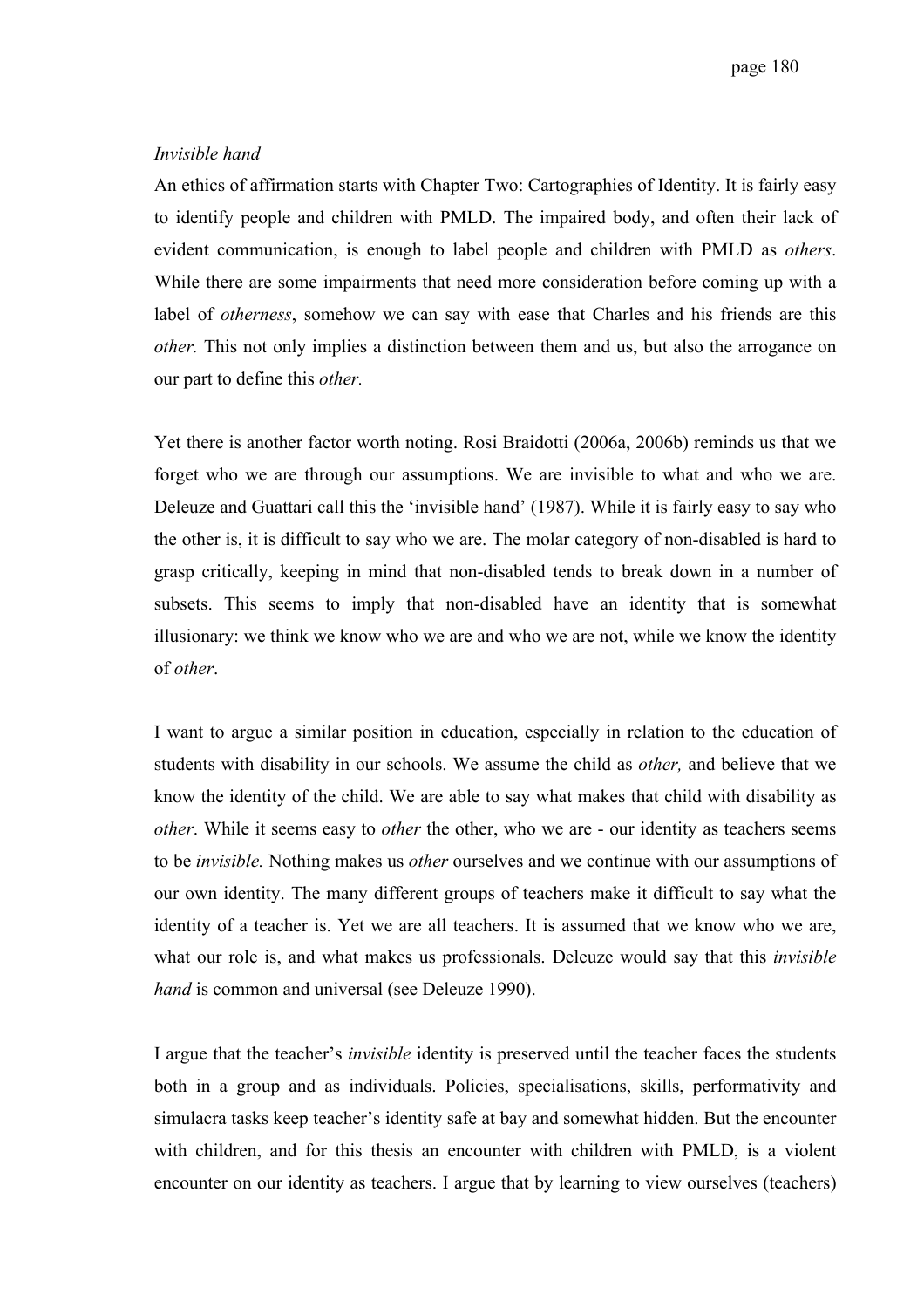in front of the other (children and children with disability) we realise that we do not know what our identity as teachers is.

This may seem as a contradiction for it is assumed, and our experience as students ourselves has shown us, that teachers engage constantly with students. However teachers seem to be moving away from children and especially children with disability. Children are being replaced by with policy procedures, specialisations, skills and performativity tasks. The child has taken a second position in education. Ballard (2004) argues that we have stopped talking about children in our classrooms and schools and instead talk of learners. The learner for Ballard is closely related to outcomes. Now educators focus on outcomes of learners not on children. Cormack and Comber (1996) argue that policy documents 'write' the professionals and students "who they should be, what they are to do and say, and when and how they must do or say it" (p.119). As Honan (2004) argues, the ideas and assumptions of teachers are subsumed by the assumptions in policy documents. This process is expected by the same policy document which also assumes that it takes place automatically and is not in any way challenged. Thus the identity of teachers and other professionals within education is in constant development owing to the increase of assumptions of what such a professional is and what is expected of him/her. Contradictory positions are posed without the attempt to iron out the inconsistencies (Cormack and Comber, 1996, p.121). With every update of policy, such change needs to be incorporated, if possible, without the removal of anything in the older versions. Honan (2004) claims that teachers seem to have a *superhuman* identity in policy documents – they have to make impossible ends meet in their classrooms (p.274). Policy document assumptions remove responsibility from the teachers and other professionals, thus reducing their ethical possibilities and providing a risk-free environment, in an attempt to become perfect (Smith, 2006a). All this complicate the *invisible hand* in teachers' identity.

Therefore not all engagement with students with PMLD is seen as an engagement of affirmation. Far from it. Some of our engagement with students is an engagement of oppression and limitation. Other instances of engagement may not be oppressive, but nor are neither liberating.

This thesis, as suggested in Chapter Four, has focused primarily on my encounters with five children; however, I have at times also suggested how classroom assistants and other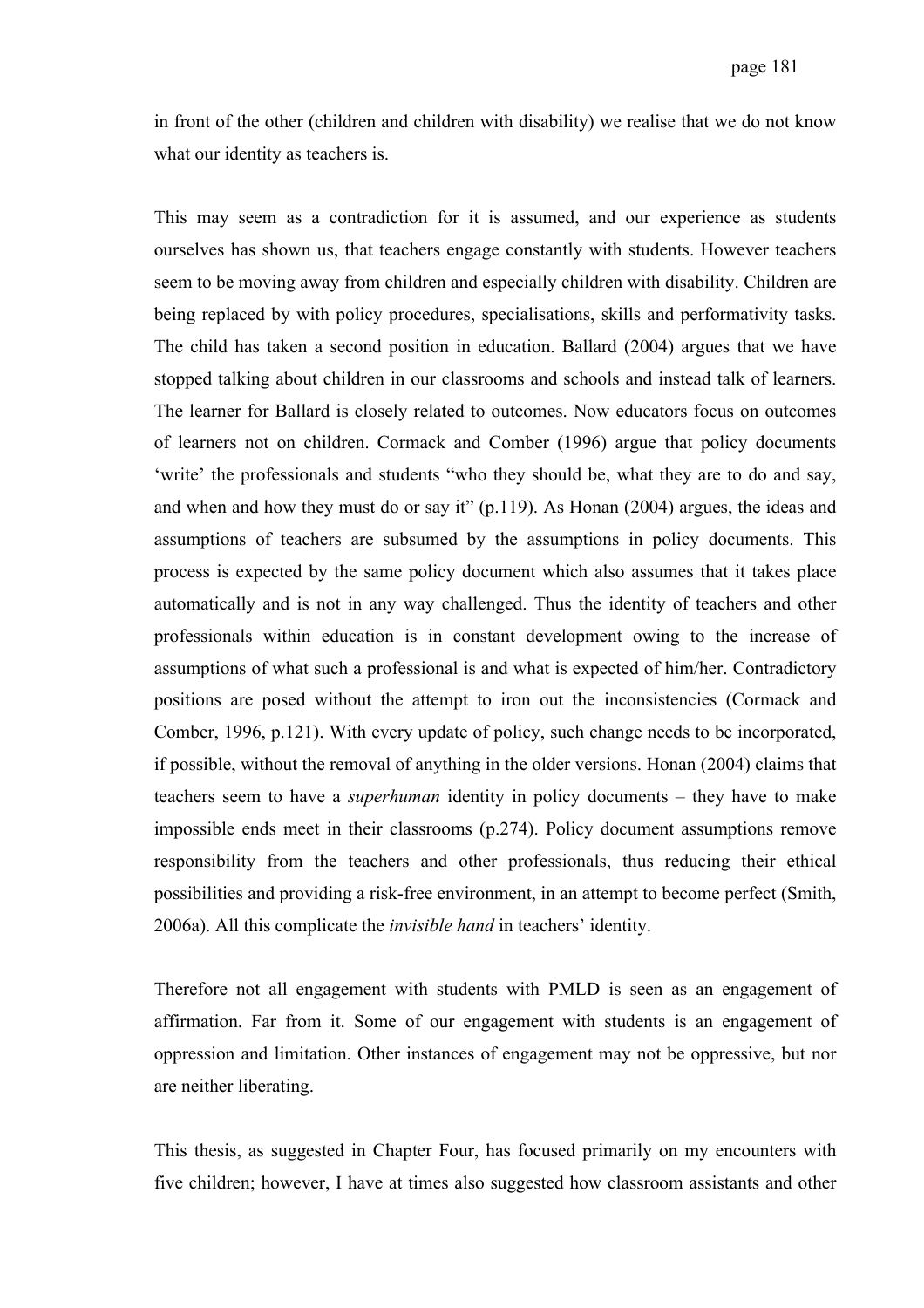educators encountered Ruth, Matthew, Nina, Luke and Charles. Readers of this thesis may be influenced by my becoming in their own thinking again and encounters with students with disability, the focus being the *process* rather than an end product. In spite of the limitations that we teachers work within, with the pressures from Local Authorities to perform and better our standards, I still think that we can carve out spaces in our classrooms and schools that make us aware of what our teacher's identity is (using again Derrida's style - if there is something as teacher's identity) and how we can be nonoppressive in our attitudes towards ourselves and the students. I first had to un-learn and then re-learn who I am, an ongoing process without a fixed target. This is nothing more than an ethics of BwO that readers may be inclined take up. In the following I suggest an ethics of BwO, which is an affirmative ethics such as the one I experienced in working with Luke, Nina, Charles, Matthew and Ruth.

## *Violence*

Slee (2001) makes the powerful statement that inclusion starts with ourselves. 'I' is of utmost important in the process of inclusion. However Derrida constantly questions what constitutes 'I' as the subject. Taking the subject in its 'classical' form: as man, as white and as Western, Derrida argues that the concept of man is never examined. 'Everything occurs as if the sign ''man'' had no origin, no historical, cultural, or linguistic limit' (Derrida, 1982a, p.116). My understanding of who I am is more 'a question of determining the possibility of meaning on the basis of a ''formal'' organisation which in itself has no meaning' (Derrida, 1982a, p.134).

Therefore as part of my un-learning I need to question this 'I'. For Derrida a radical trembling is needed to question this 'I', this trembling which for Derrida (1982b) is necessary, can come only from the outside; it is this that must shake my foundations:

The trembling of which I speak derives no more than any other from some spontaneous decision or philosophical thought after some internal maturation of its history, this trembling is played out in the violent relationship of the whole of the West to its other, whether a 'linguistic' relationship, or ethnological, economical, political, military, relationship, etc. (p.135).

It should, however, be noted that this radical trembling does not mean that the foundations, which make the subject the subject, should be done away with. Instead, the subject, the foundations, is 'reinterpreted, displaced, decentralised, re-inscribed' (Derrida, 1995b,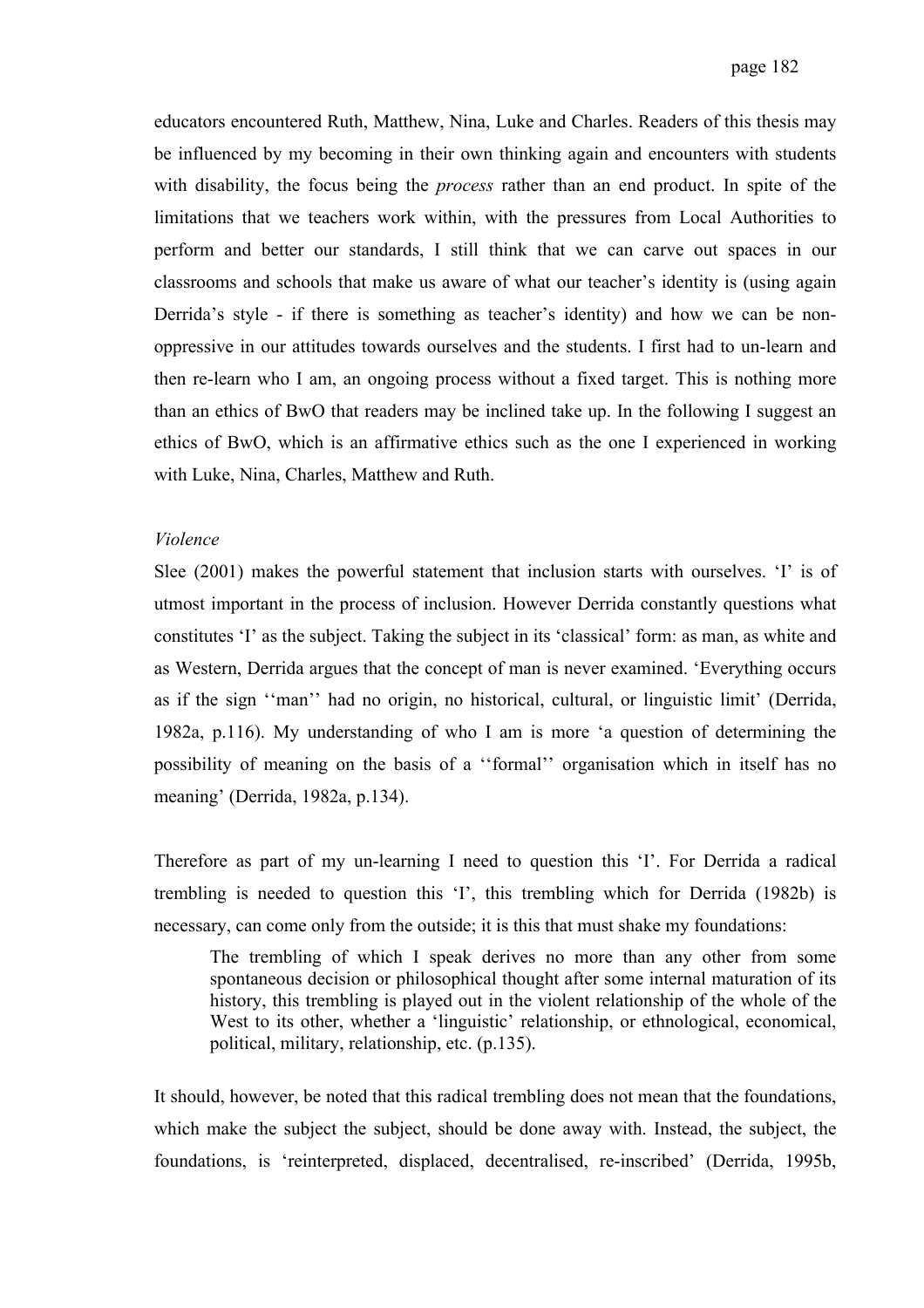p.258). The foundations are questioned in such a rigorous manner that we feel threatened, and it is only by being open that we can realize instead of resisting this questioning. At the same time, we may be right in feeling threatened as it may be that what we believed were strong foundations are in fact contingent and circumstantial; they may constitute our vulnerable points. Thus, the trembling in question would indeed be radical as it might result in a complete shaking of the subject. Nina's unexpected hugs are examples of this shaking.

Similarly Deleuze thinks that we need to open ourselves to violence. Our images of thought close themselves to stupor; for thought tries to be constant and to eternally produce the same (see Deleuze, 1994, p.139), as happens in Luke's class when the teacher encourages the children to role play and they simply go through the motions – how different their freedom of movement when in Luke's circular space. This violence of thought that Deleuze is suggesting comes from the contingency of an encounter **(**see Deleuze, 1994, p.139). This forces thought to rise up and start having the passion to think. This will result in the destruction of an image of thought which presupposes itself and thus brings about "the genesis of the act of thinking in thought itself" (ibid.). The vocabulary used by Deleuze, violence and destruction, are indicative of the forces at play. Violence and destruction are important terms which point out that the encounter can only be sensed and is not sensible. This implies that sense (in terms of what is encountered) is problematic to the sensible. Sensible is not only what is sensed but that which is recalled, imagined, conceived – that which we called common and good sense and the constant process of recognition. Therefore the sensible closes down the sense and limits it (Deleuze, 1994).

Derrida and Deleuze are both very strong in their vocabulary and both use the term violence*.* This is almost contrary to what happens in educational context. It appears natural to try to calm and eliminate any form of violence. However, un-learning might mean an acknowledgement of this violence. Maybe we need to start acknowledging the act of violence that we are submitted to in working with students, particularly with students with disability. Maybe we need to experience (and keep the experience alive) the encounter with the other who brings a radical trembling in us. This has to be seen as an ongoing process. The violence suggested penetrates the assumptions of who we are, and is not just the violence experienced by the teacher of not knowing what PMLD means. It is not a question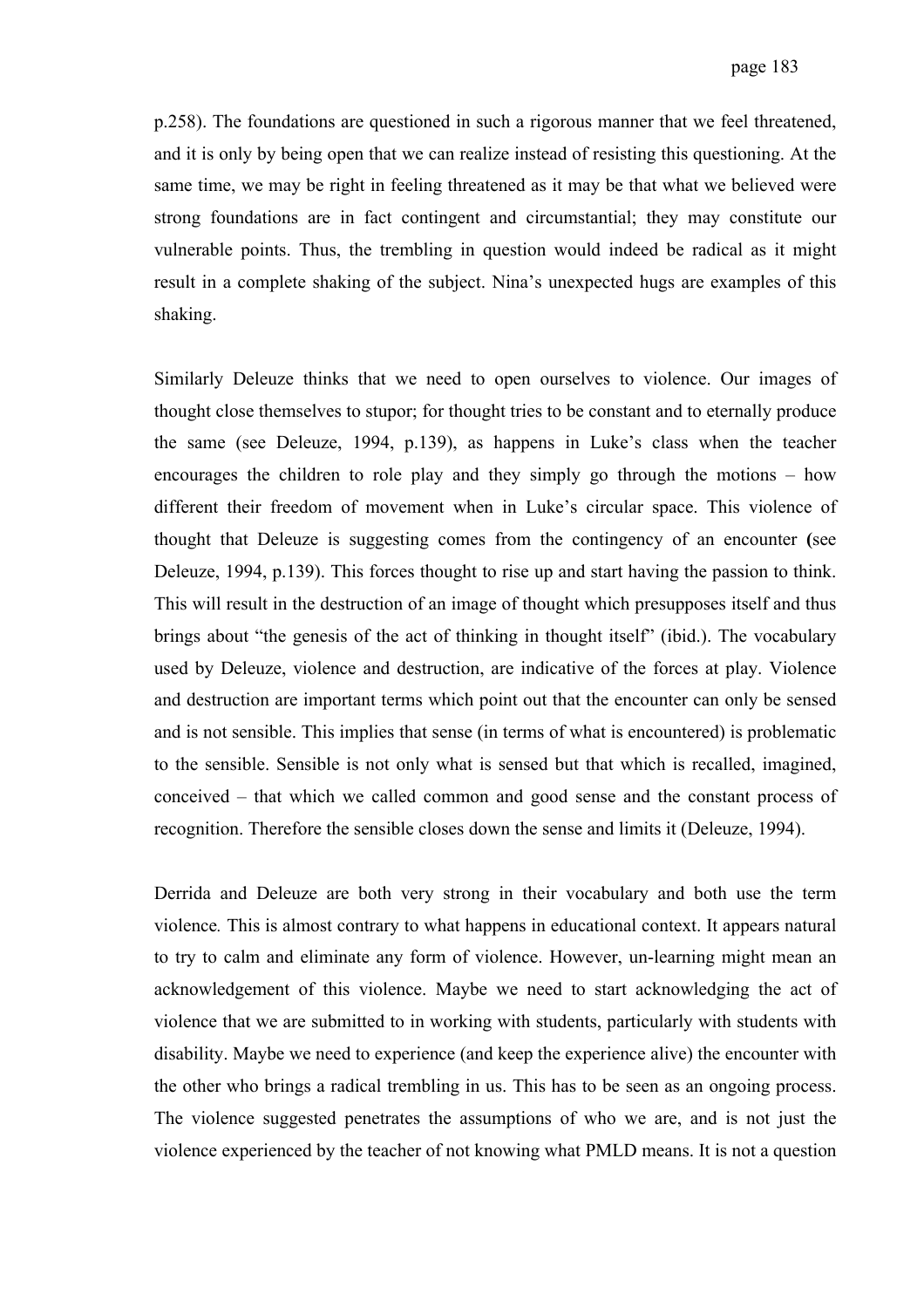of learning what PMLD means and thus levelling out the violence. The violence is that the assumptions of being teacher are questioned.

The fact that who the other is cannot be answered is related to the difficulty of knowing myself. I do not even know where to start with the other as I am still questioning myself, thus making myself other. Derrida encourages this stance as it prevents foreclosure with its ensuing complacency. This may sound frustrating, but certainly it entails an infinite responsibility towards the other because it is through the acknowledgement of, and openness towards, the other that I am in constant engagement with myself. I need the other in order to question myself. Whether we want this infinite responsibility is something that needs to be questioned. Derrida and Deleuze remind us that the problem is that this other and the trembling it occasions comes violently and often unexpectedly.

## *Listening by following*

I have learnt to listen to vacuoles of noncommunication. Maybe this could be what needs to be taught in teacher-training courses. This is different to what usually happens in our classrooms. Teachers listen to communications from students within an environment. They empathise with their students; however on their listening they mark, identify and label students accordingly. Listening implies following students into the cramped, impossible, choked passage of possibility, of creativity offered to us by the students. Take for example the classroom assistants who decided to follow Ruth in her party invitation, in her cramped space. Five adults were cramped in this impossible space. We know the absurdity of this listening – how can Ruth invite us to a party? We were competing jealously over who was invited – what are we talking about here? Is this not an experience of listening by following?

This kind of listening means listening to personal, particular, individual students, where "the individual concern [for example Ruth] becomes all the more necessary, indispensable, magnified, because a whole other story is vibrating within it" (Deleuze and Guattari, 1986, p.17). Deleuze and Guattari warn us that listening to noncommunication is necessary and indispensable for us. So we cannot afford to loose on listening to our students. This vibration within our students helps to dissolve our identity. Was not my identity as a teacher being dissolved by engaging with Ruth's party invitation story? But also my engagement with the vibrating story offered by Ruth offered me a becoming. I, as a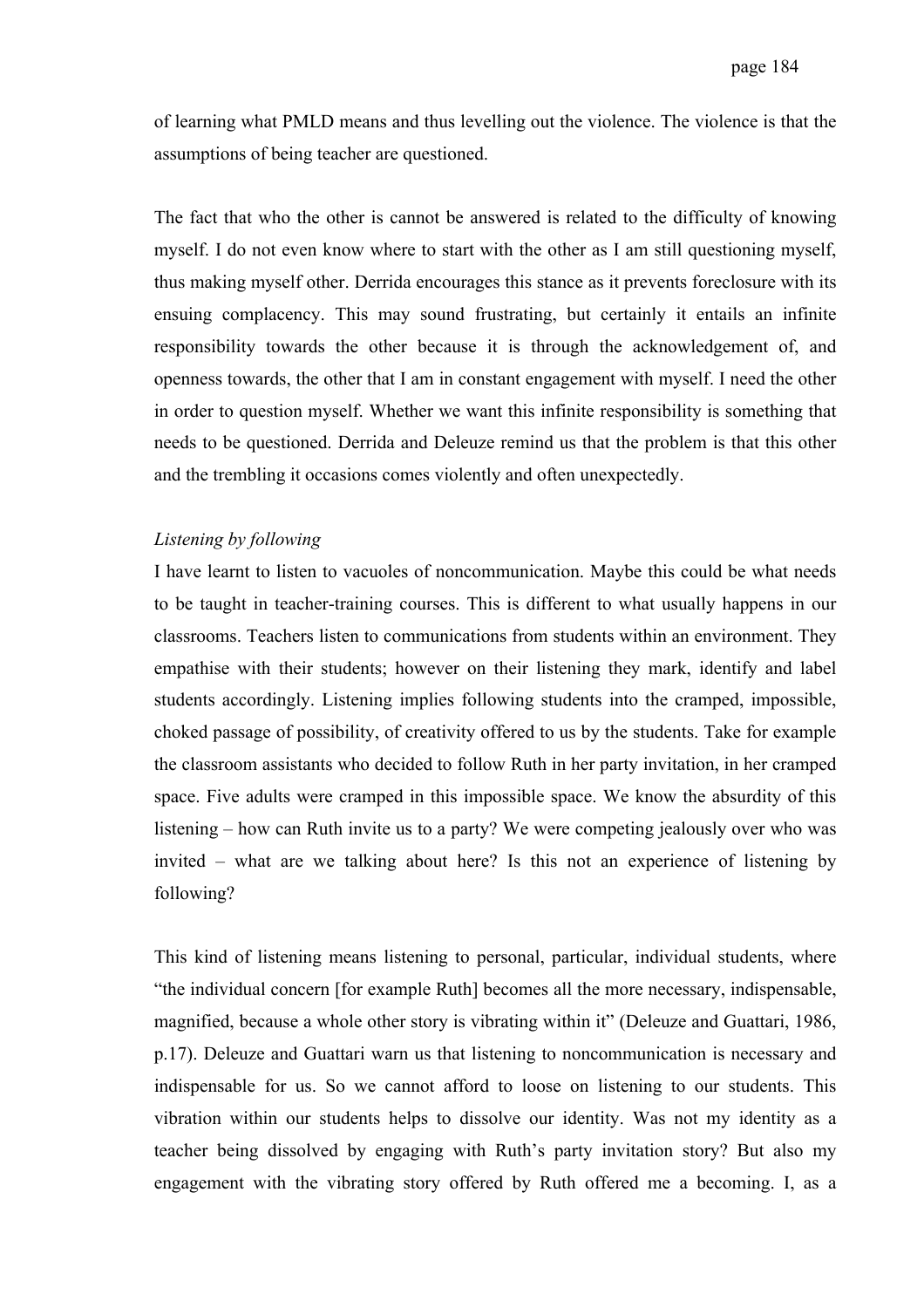teacher, am in continuous becoming through Ruth's forces, intensities and encounters. These encounters, forces and intensities do not always have to be human, as in the case of Ruth's party invitation, but could be non-human, as in the case of Charles' specialised chair and standing frame, or Matthew's internet.

Perhaps we should listen by follow without understanding or knowing where we are going, or where this will take us. I think that we teachers want to do this and at times in fact do it.

## *Willed poverty*

Part of the un-learning is an engagement in 'willed poverty' (Deleuze and Guattari, 1986, p.19). Rather than constantly believing that I have reached targets and am making foundations, I can question these seemingly final experiences by noting their limits. We are invited to defer the subjective plenitude (the feeling that the end has been reached and that all discussion has been exhausted) and thus to be critical of what is apparent. This implies that "one strives to see [a boundary] before it is there and often sees this limiting boundary everywhere" (ibid., p.19). Rather than celebrating arriving and fulfilment, we can note the limitations of the experience as these would normally be seen as irrelevant. With Charles the constant issue concerned the measures suggested by the various professionals to 'fix' Charles' body. The willed poverty took the form of a silent 'yes…but'.

We need to become experts in seeing boundaries of limitations. What is happening in the classrooms and schools is seen and experienced as limiting the teachers and the student's experience. What is given and presented to teachers is immediately turned into experiences of limitations rather than a fait accompli which does not invite questions and discourages violence. This does not imply that we should engage in an attitude of negativity and perpetual complaining and grumbling. But it is an experience as described by Derrida's idea of différance, that what is given and what takes place in our classrooms is always limited. There is always the possibility that that action could have been different and deferred for later

There is always more, there is always something else. Ideas, thinking, actions - words are never complete. There is something which escapes us, leaks, something which is ghosted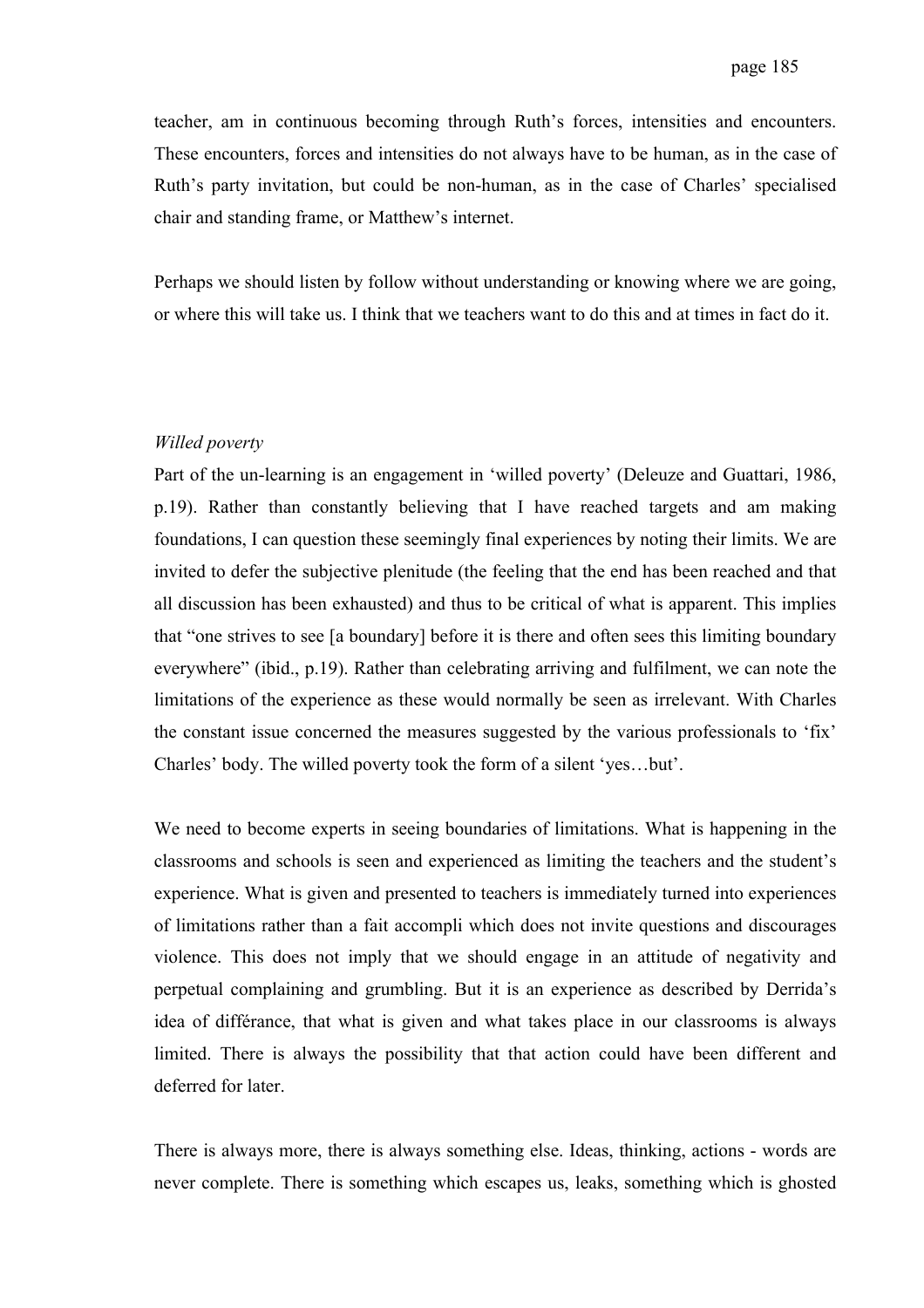even if I try and make everything into neat packages and blocks. It is there and yet not there. These ideas have haunted me throughout the research process and in my work with the students with PMLD. I cannot grasp ALL. There is always more. However this process of supplementarity has been a kind of learning that involved openness. I can never know all – and I had to learn to live with this not knowing, however desiring of it. "Every sign has something enfolded within it, something 'other,' that must be unfolded if it is to be understood" (Bogue, 2004, p.327).

The silent 'yes…but' started taking up the idea *to come* as a slogan for their everyday practice: a behaviour policy *to come*, an inclusive school and classroom *to come,* resources *to come,* an IEP *to come,* a story-telling session *to come,* a troublesome parent *to come.* This *to come* was important to learn for it kept moments as aporetic. The decisions I was taking in my classroom and similarly the decisions I was taking in conducting this research were not simple, linear and straightforward. Decisions are not black or white. Undecidability is as important to live and work with as is decidability. Not to know is not a sign of weakness, but a possibility in my becoming-teacher. In spite of all the training that I had received, the encounter with the particular child, parent and situation calls for not knowing what to do. Not knowing maybe makes one more professional. This is a sort of *writing under erasure*, that is, to write a word and cross it out but let both the word and the deletion stand. It is learning to be a teacher who decides, thinks and acts whilst knowing that this is crossed out and lives in position of *to come.*

This positions me as a teacher in the middle of things. Perhaps a good way of helping me live in an undecidable position and in a position of *to come* was to ask: *where is the middle of things? The things* would be those established decisions, thinking and actions that are taking place in my classroom. In these Deleuze and Guattari suggest that we live in the middle – like rhizomes. Not doing away with what is stable, but linking, creating "transversal alliances between different and coexisting terms" (Deleuze and Guattari, 1987, p.237). Being in the middle means and implies that we escape or bypass containments and fixities – I like the phrase that is often used by Deleuze and Guattari *circuit-breaker*: It is when particular actions and thinking move in series and Deleuze and Guattari ask us to break it. Their suggestion is to break this by being *in-between*, by being able to connect different things – even that which often is considered absurd and nonsense.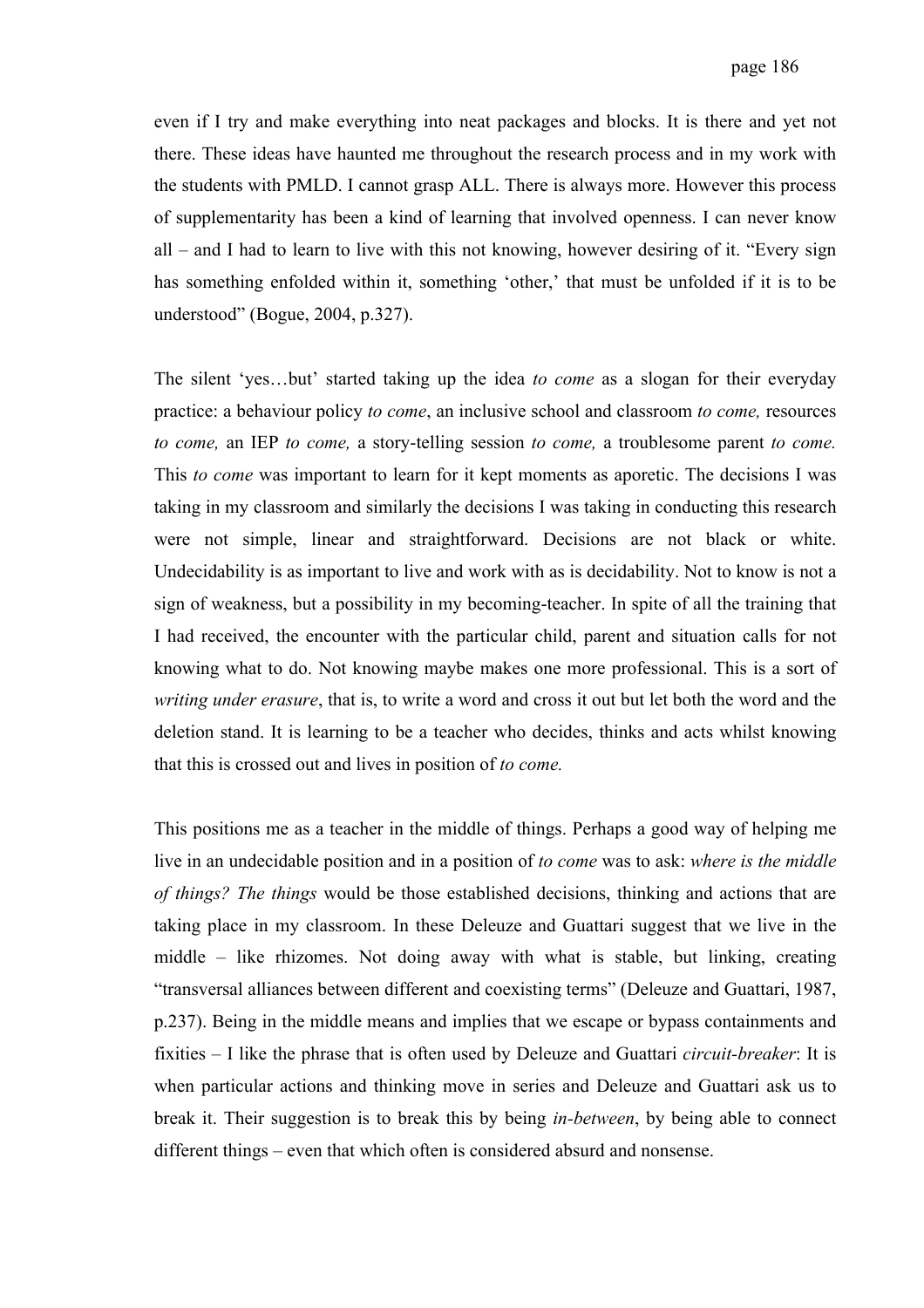It is not necessary to introduce nonsense in the classroom because it is there already. I acknowledge it by listening to a child's parent's anecdote of what happened at home the day before, by engaging in conversations with other teachers and classroom assistants. However, there is a point when enough is said and it is time to start doing, as though they realise that they were wasting time. I started to realise that connecting with non-sense was important and not something I could do away with it. Try to keep non-sense while still keeping policy, curriculum, tests and assessments and also audits. This may be an impossible task as Derrida reminds us – but a worthwhile task according to Deleuze and Guattari (1987) "try it, you'll see that everything changes" (p.23). Therefore what needs to be asked is: where is the middle of IEPs? What are those connections that I need to make? Where is the middle of this lesson with Charles and his friends? What connections have I left out? Where is the middle of this eating session? What is it that I have to break from what fits in? The focus is not the characters that make up our actions and thinking but the packets of sensations that different people, things and actions and decisions provided me with and that I tend to leave out and forget.

This is why the art of willed poverty – making myself poor by setting boundaries – involves a certain suspicion, a suspicion of being limited by the other, policy, syllabus, projects and different politics taking place at various school levels. Therefore it is emphasised that vigilance is exercised over the above and over the students. This can result in stammering – I, who was the teacher, who had the role of telling everybody what they had to do, I could keep catching myself in vigilance, noting the limitations of everything I said and seeing that there were always things being left out. I created in myself a series of *ands*…, frustrating to myself and to my classroom assistants, although I can view it as a form of resistance. It was a process of learning to be tolerant of myself, with the series of boundaries I would be creating, and being patient in engaging in willed poverty.

For Deleuze and Guattari, engaging in willed poverty as an act of resistance is a positive and productive task. The act of willing oneself poor implies a mechanism to induce continuous experimentation. Rather than allow the solidification of particular politics and cultures in schools and classrooms, instead of allowing for establishing forms and subjectivities of how to control Ruth's tantrums, by willed poverty I could draw "thought and practice back into a milieu of contestation, argument and engagement, and [force]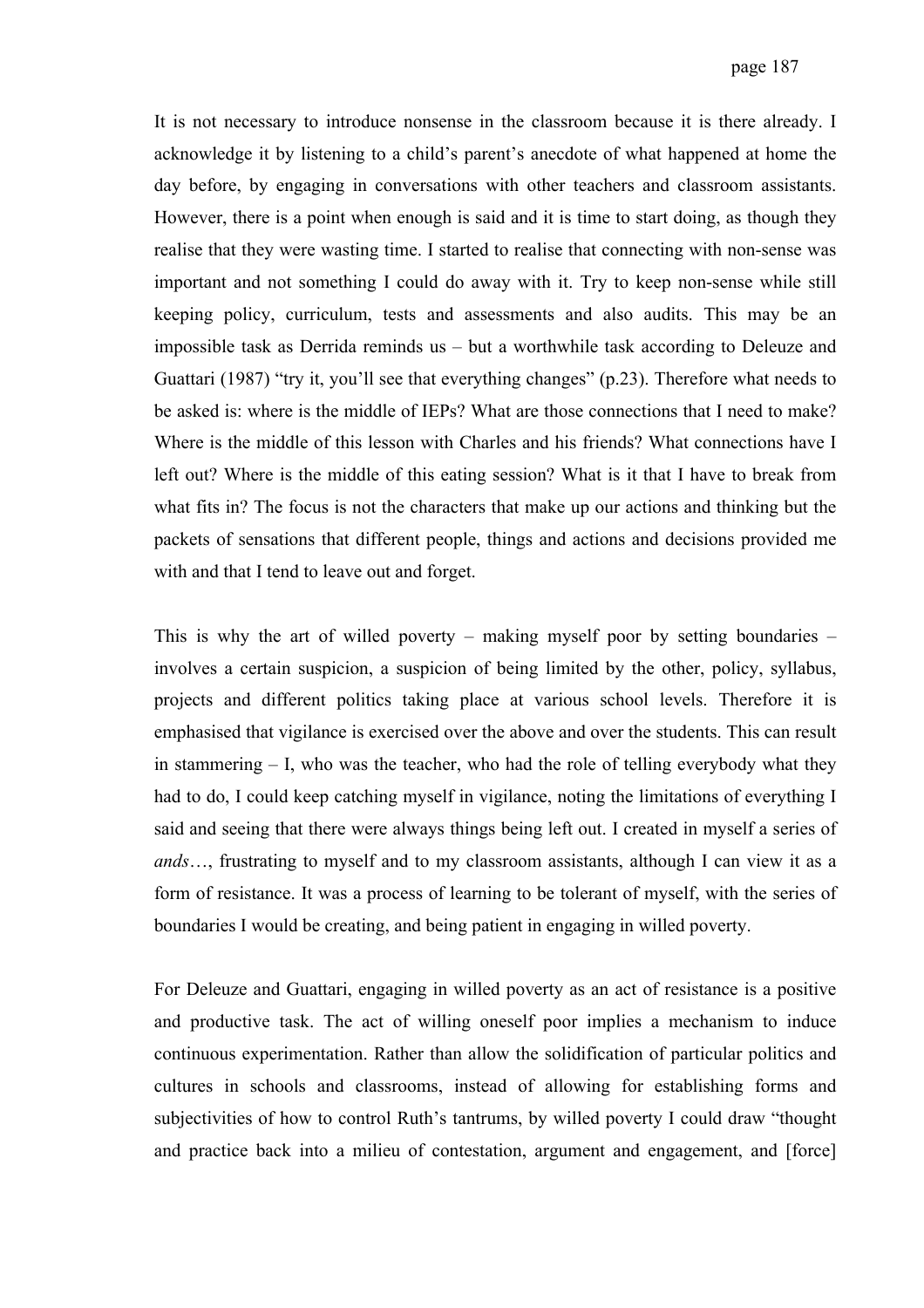ever-new forms of experimentation from the intimacy of cramped experience" (Thoburn, 2006, p.44).

# *Asking questions of Concepts*

Our educational systems are imbued with concepts. Currently the educational systems seem to be caught in marketing and economical discourses. Deleuze and Guattari (1994) suggest that we change our attitudes to particular concepts arising from these discourses. Instead of asking if particular concepts are true or false, we could assess a concept on whether it is "interesting, remarkable, or important" (ibid., p.82). Concepts are interesting, remarkable and important when they give expression to new problems or to solutions to problems already posed (Patton, 2006, p.109). As discussed earlier in this chapter, the experience of intensities gives rise to concepts. Therefore, as Paul Patton (ibid.) suggests we ask: what is the problem to which a particular concept offers a solution and what are the conditions of this problem? Derrida reminds us that the way we formulate a particular question implies a particular answer – the answer rests within the question.

Inclusion seems to have lost its political and ethical edge. We recognised the need of inclusion as a human right need and therefore provided for students with disability in our educational systems. The majority of students with disability are in mainstream schools. Services and resources are often provided for and we congratulate ourselves on the success of this achievement. The battles of the first generation disabled activists and parents of children with disability are now almost glorified stories of the past. Teachers in Malta, and in most Western countries, have a history of more than fifteen years experience of inclusion. Student-teachers are brought up in this system and most have received their compulsory education in it.

Therefore, with a certain amount of urgency I need to ask with Deleuze and Guattari: what is the problem to which inclusion offers a solution and what are the conditions of this problem? Similarly, being a teacher working in a special school, I needed to ask to what particular problem is the concept of segregated education offering a solution. I also need to move more deeply into asking these questions at the classroom level: with that particular action or particular mode of thinking which I have been employing for some time in my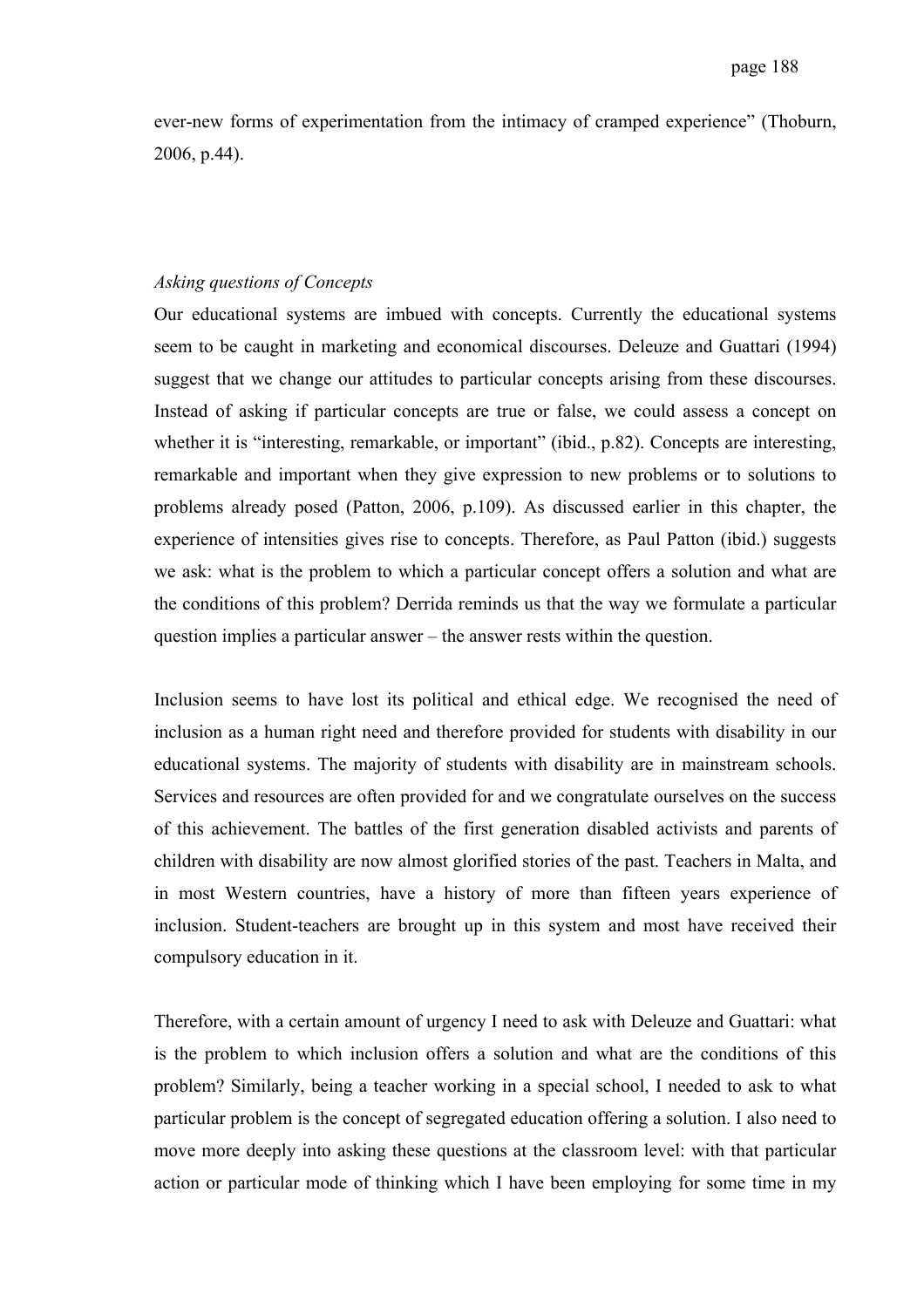class, what problem is it solving and what are the conditions of this problem? Are my actions and thinking interesting, remarkable and important? Are they giving new expressions to new problems or to solutions to problems already posed or am I almost unconsciously reproducing actions and thoughts that have become void assumptions? Is inclusion caught up in this process? Is our thinking and actions about inclusion a regurgitation of *neutral comfort numbness*? If yes, then the suggestion taken from Deleuze and Guattari to ask what my thinking and actions are responding to could be a way to help me un-learn.

#### *Let us learn how to swim*

Deleuze offers us a different way of seeing ourselves in front of the other; he offers us a powerful metaphor that could help us respond to Slee's (2001) exhortation that inclusion starts with ourselves. The metaphor is that of someone who starts learning how to swim. How does one learn how to swim? How does one learn how to be in front of the other? How does one unfold that something other in the other? Does one practise on the side of the pool and pretend arm strokes and feet movements then jump into the water? Does this practice help in any way? Not really. Do we learn by imitating someone who tells us "do as I do". For someone new to swimming, this is not a helpful suggestion.

One learns to swim through the immersing oneself in the sea, in a system of different relationships. This implies madness or incalculability in the Derridian sense. To jump into the water without knowing how to swim in order to learn how to swim could be seen as nonsense and madness. But that is the only way one learns how to swim. This is the only way how one learns about the enfolding other of the other. This is how one learns about inclusion of the self (Derrida would perhaps say the self touch of inclusion). From the body movements that the learner does we know she is still alien to the sea. The person who is learning how to swim encounters the unknown. The body movements gradually adjust to the sea, and the body movements and the sea form an interactive system of motion, a different relation and singular points that extend across swimmer and sea. The person learning how to swim becomes an apprentice in the process of learning to swim. This apprenticeship is no "longer that of the Same, but involves the Other – involves difference, from one wave and one gesture to another, and carries that difference through the repetitive space thereby constituted" (Deleuze, 1994, p.23). Learning how to swim therefore is a creative act on the part of the learner and the other. Each one undergoes a shared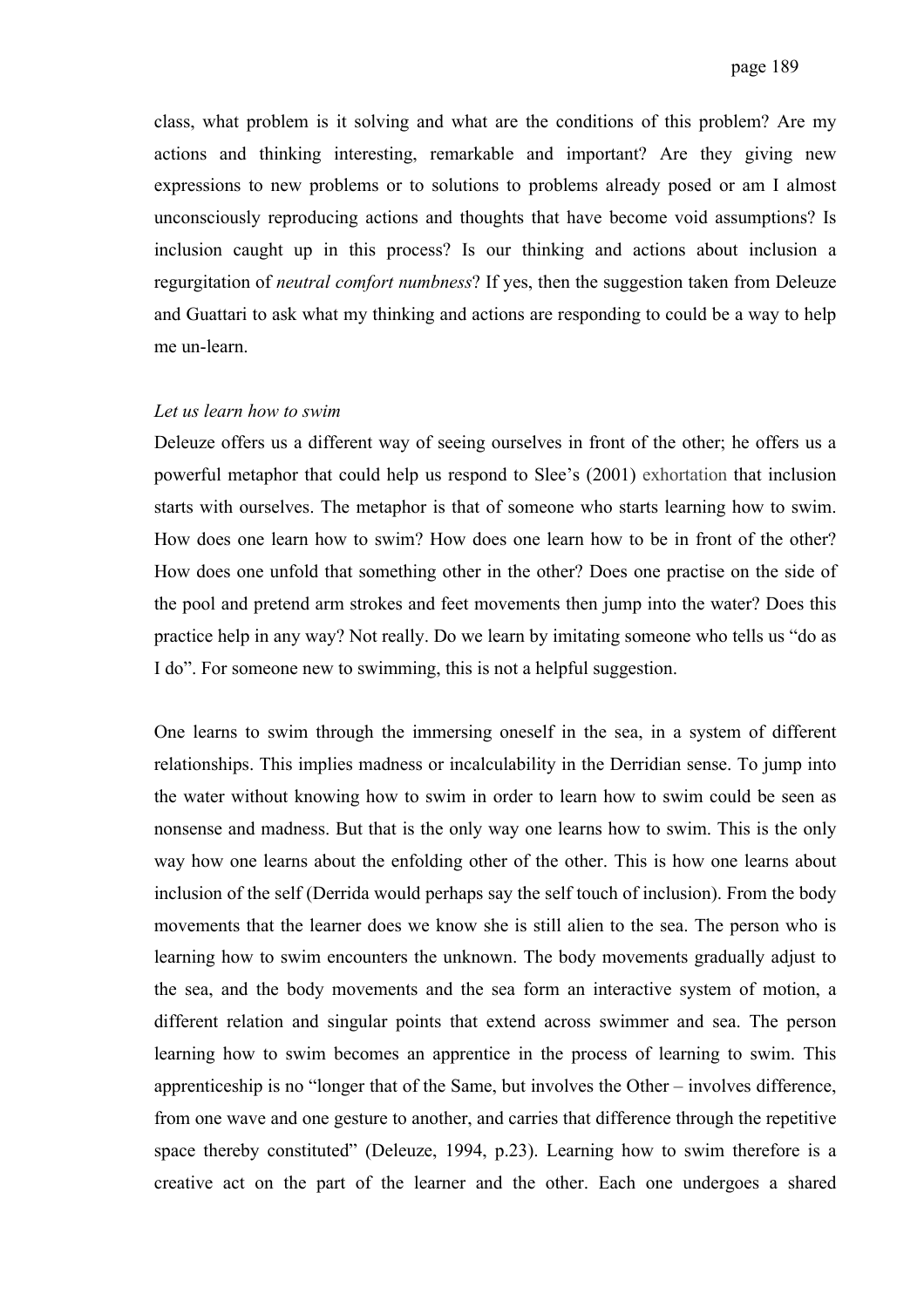deterriorialization. Semetsky (2003) reminds us that the learner has to emerge from the water not sink (p.24). Therefore the learner with "her newly acquired knowledge becomes an *emergent* property contingent on ever-changing local conditions with which the athlete must interact in order to learn" (Semetsky, 2003).

I learned through experience with the other, through engaging with the other. Pre-training, modelling and self-reflections could hinder instead of help me. Instead of trying to equip me with pre-packages, my experience suggests that I should engage in 'astonishment', 'perhaps' in front of the other and be active in this 'astonishment' and 'perhaps'. Spaces, time, bodies, and the other intensities mentioned in the first part of this chapter enabled me to be taken by 'astonishment' and 'perhaps', yet it was swimming within these that has helped me in my becoming-teacher and becoming-PMLD. It was swimming in Ruth's stories, Charles' pain, Mathew's sounds and Luke wanderings through the school that I was involved in. I never knew where I was going, but I swam with some intensities in particular directions as expressed in the stories. I did not know what my becomings where, and where I would go next. I was an apprentice in my encounter with the other, with different intensities and this needed constant work in learning how to swim in notknowing-waters. A possible way in which I can think of inclusion is by starting with myself as an apprentice of experiences.

# *Potential and its workings*

If teachers become aware that inclusion and working with students with PMLD is nothing more than its potential connections and activations with the students with PMLD they may become more radical. There is a shift from vertical-relations to horizontal-relations between teachers and students. If we as teachers see ourselves as our connections and activations with students, then we start to desire students and believe that students have a fundamental space in our schools and classes, and in our lives as teachers.

If we as teachers view students with disability in our classroom as children who need additional support, resources, IEPs, who take our time for special team meetings and endless proformas to fill, and have to be endured in order to appear inclusive or on the side of human rights, we will end up devoid of humanness, life and potential. We already face such danger and risk a reproduction of the same that will tire us always more and more. If however we have to see ourselves in relation to the students with disability, if we had to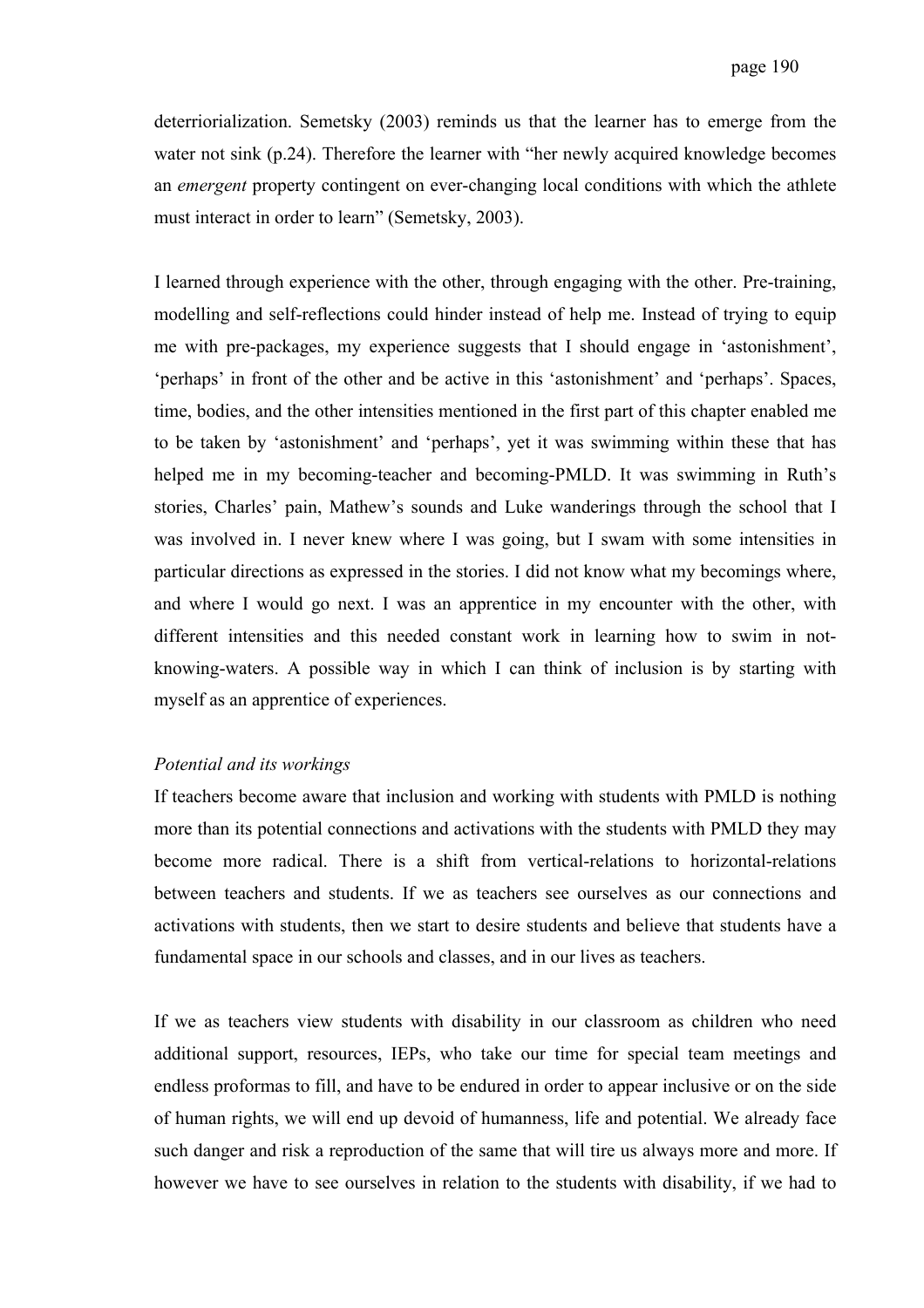see ourselves as needing students, we will latch onto life, full of relations and potentially full. From the experience of working with a group of students with PMLD and observing other educators work with similar students, I could see that a sort of relationship could start between students and myself and other teachers that was not based on a set of given conditions, but a potentiality that may or may not come to actuality, and may come into actuality in particular times, circumstances and places, producing us as teachers that can go beyond our bordering. The relationship with students is not just an extension of who we are, but is opening us to a new plane, or what Deleuze-Guattari call higher deterritorialization (Deleuze and Guattari, 1997, p.197). Therefore it was important to view and experience students as potentials – as virtual spaces that have the possibility for actualisation.

This means that I experience a sense of ownership of myself and my classroom. Having a point of view according to Deleuze. This leads me to constantly ask the very important question: *How does it work for me?* Instead of asking the meaning and intention of things, and trying to find the original of every action and trying to be therapeutic about it, I can ask how things work for me. How does this experience of having this child in class work for me? How does this experience of helplessness in front of this student work for me? How does the lesson adaptation work for me? Colebrook suggests that by asking *how it works?*, we see "how laws are effected, subject positions carved out, desire instituted, and ideas of presence and ground produced through textual events and questions" (2000, p.124). I see the questioning of *how does it work for me?* as very important; while it is simple, the answers can be astonishing and awe-inspiring.

# **Conclusion: Desire**

Rather than outlining suggestions for teachers, I hope that readers of this work can see some of my becomings *-*teacher, -PMLD. Every teacher and educator needs to engage in her process of un-learning through experiences of violence, asking the question of *who?*, listening by following, engaging in attempts of willed poverty and asking the question *why concepts?* She also needs to re-learning by being in the middle and acknowledging supplementarity, learning how to swim, learning how to engage in higher deterritorialization, and learning how to ask *how does it work for me?* The process of unand re-learning should be simultaneous and ongoing for every teacher and educator.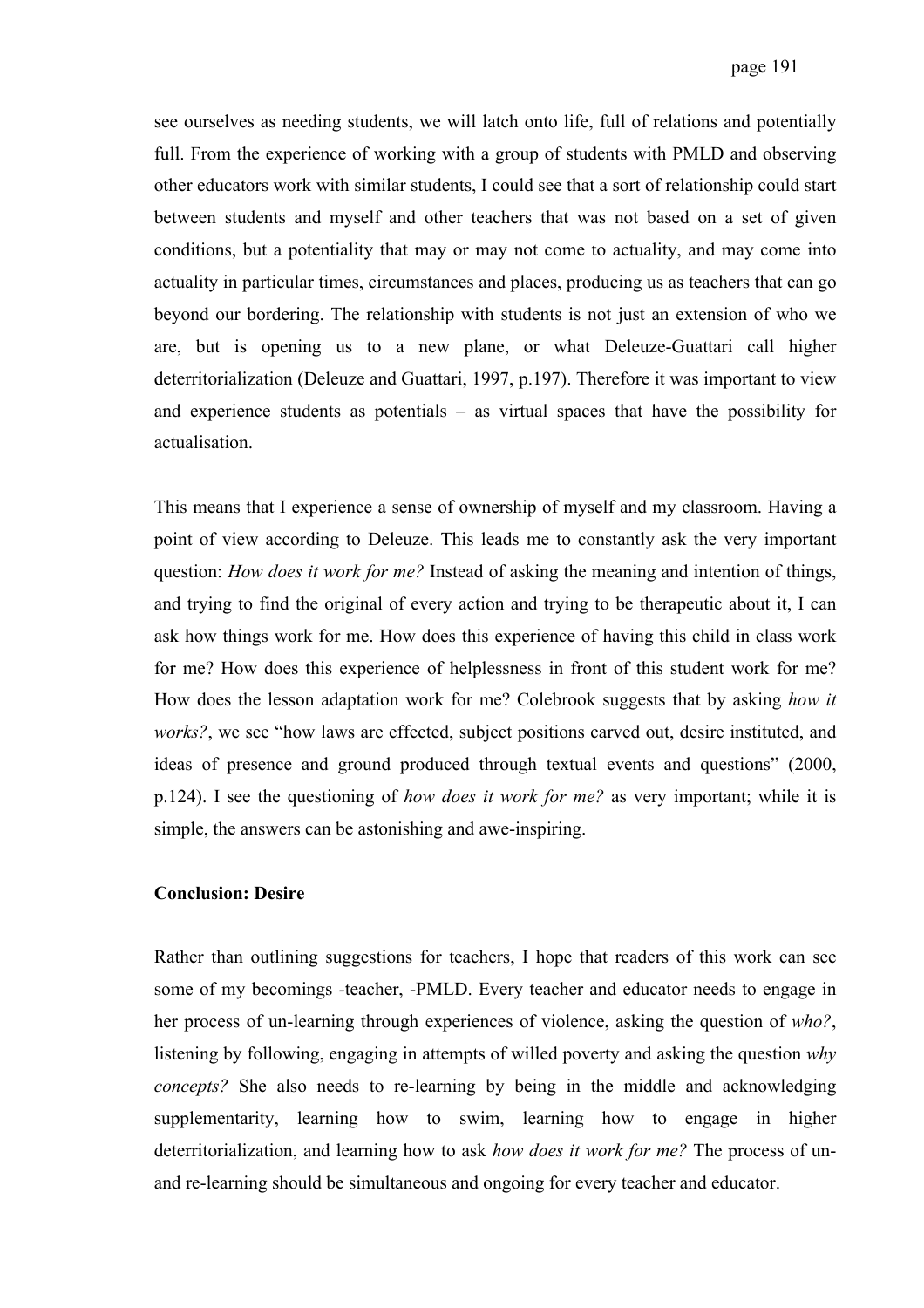All the above experiences that I have tried to plot show how as a teacher I have been caught in the middle of the lives of students with PMLD. I have neither understood nor made sense, but have been an apprentice in the lives of these students through the intensities that they were providing me. This thesis is not complete, but it is more of a moment in my becomings-teacher, -PMLD. The plural of the word becoming is important in emphasising a multiplicity of myself. I am aware of the complexity in trying to give a style (not a form) to my becomings, however I hope that this has been helpful for teachers and educators. My un-learning and re-learning should point to inventing or creating concepts, or putting concepts to work in new ways. Concepts ought to be means by which we move beyond what we experience so that we can think new possibilities. Concepts ought to express states of affairs that teachers find themselves in contingent circumstances and the dynamics of such events that lead to, and follow from, them. It is in this way that teachers politicise their circumstances and echo them collectively. I like the idea of fabulation given by Deleuze and Guattari (1995, p.174) – putting together of different packets of intensities, but the process involves *inventing a people* (ibid.). In their writings on Kafka (1986) they urge to foster the invention of people. The greatest challenge to inclusion and disability studies is to fabulate our experiences with children and people with disability, to invent a people to come. The great possibility that teachers have is to present fabulations. Teachers can create concepts through the engagement with students with disability. As I have argued in Chapter Four, this is different from listening to voices and empowering students – teachers fabulate if they become-disabled, or, as in this thesis, become-PMLD.

In Chapter Three and Five I make reference to Deleuze and Guattari's use of the idea of games: chess and Go, the former an ordered game with rigid laws and regulations, the latter game being more fluid. So the exhortation is for teachers to see fluidity in rigid structures: "to make connections, to open spaces and undo fixed mental and physical borders and barriers, to travel in space, between identities" (Conley, 2006, p.107)

However I also warn teachers and other professionals to go slowly in playing metaphorically the Go game. While suggesting an engagement with the flows offered by students with disability that are there living in rigid and oppressive spaces, I believe we need to do this very slowly. We need to be patient with ourselves. In the words of Deleuze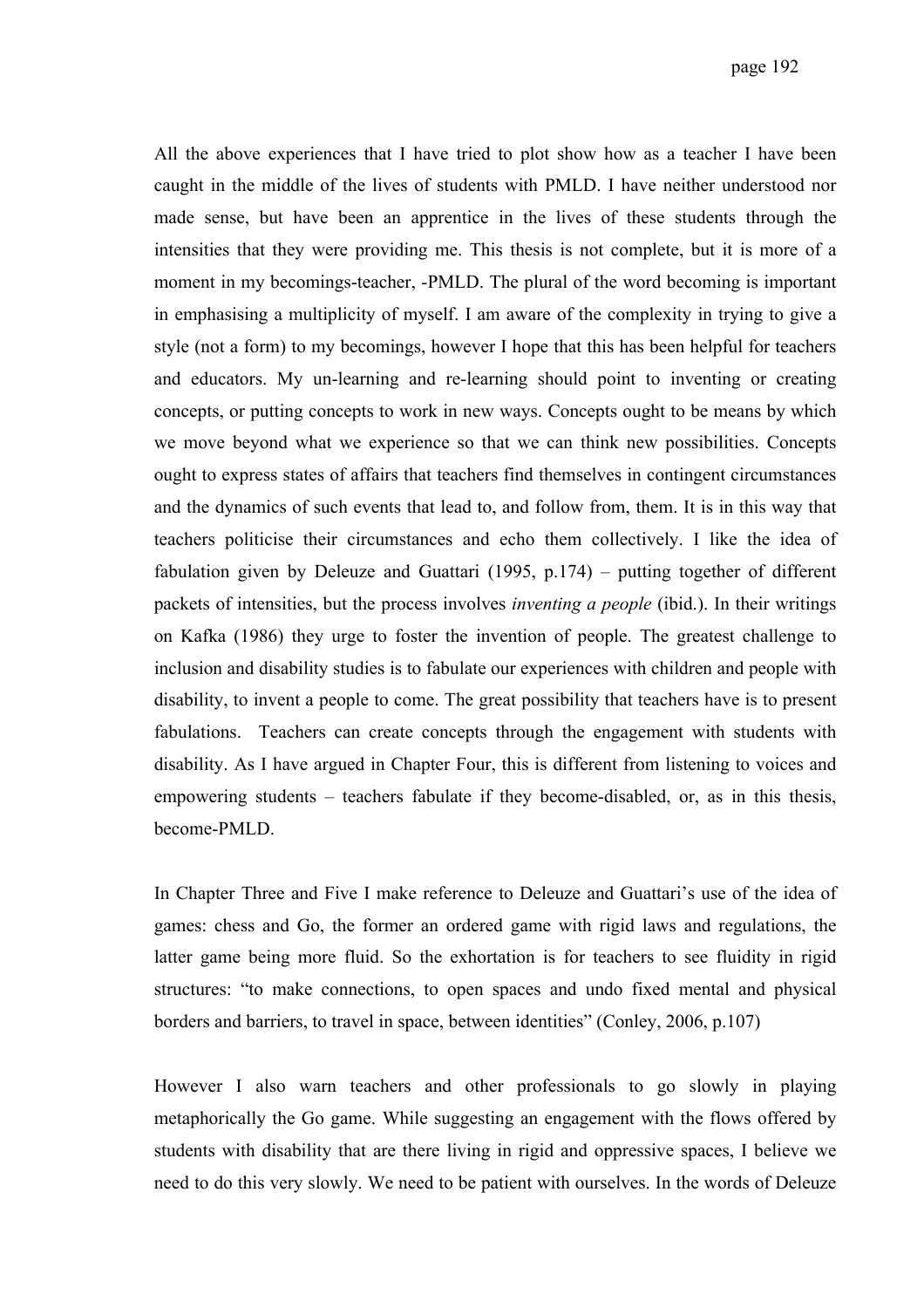and Guattari (1987) we need to have a new plot of land every time, while experimenting with it and see how the land works for us, see where it takes us and then we move on to new land. We need to stratify the smooth space before moving on. If we engage too fast and recklessly that will be our death - like Ahab in Moby Dick - we will destroy ourselves. Teachers should, like small children, hum to comfort themselves when they are afraid (see Deleuze and Guattari, 1987, p.311). Teachers are exhorted to make sure that they are secure enough while engaging with connections.

At the introduction of this Chapter I argued for an ethics of affirmation, which I think is related to an ethics of BwO. This calls for caution. This ethics of affirmation questions our identity, or according to Deleuze, this sort of ethics calls for an engagement in the fantastic decomposition of the "I" (Deleuze, 1995b, p.5), a loss of one's own self. For Braidotti (2006a, 2006b) this ethics of affirmation calls for:

the movement across and beyond pain, loss and negative passions… it is not about avoiding pain, rather it is concerned with transcending the resignation and passivity that ensue from being hurt, lost and dispossessed (2006a, p.90).

This is painful for teachers but if Derrida and Deleuze and Guattari are right, then we can live life to its fullest. It implies also that we give the students with disability and the inclusive process a possibility, a possibility to live life to its fullest.

However there is an opposite caution point. We can decide not to engage with the students with disability. Like Robinson Crusoe we can decide to reproduce and represent what we already know and have. Not all engagements with students with disability, even if teachers do this with the best of intentions, is becoming. To become for Deleuze (1997a) is:

not to attain a form (identification, imitation, Mimesis) but to find the zone of proximity, indiscernibility, or identification where one can no longer be distinguished from *a* woman, *an* animal, or *a* molecule – neither imprecise nor general, but unforeseen and nonpreexistent, singularized out of a population rather than a determined in a form (p.1)

This leads me to the last point in concluding this Chapter: desire. Do we desire children? Do we desire the student with disability? Do we desire Charles and his friends? Do we desire the inclusion process? In Chapter One, I wrote that in the research process I started longing for Charles, Ruth, Nina, Luke and Mathew. I understand this longing in the light of the idea of desire that I have suggested to teachers. Why did we become teachers?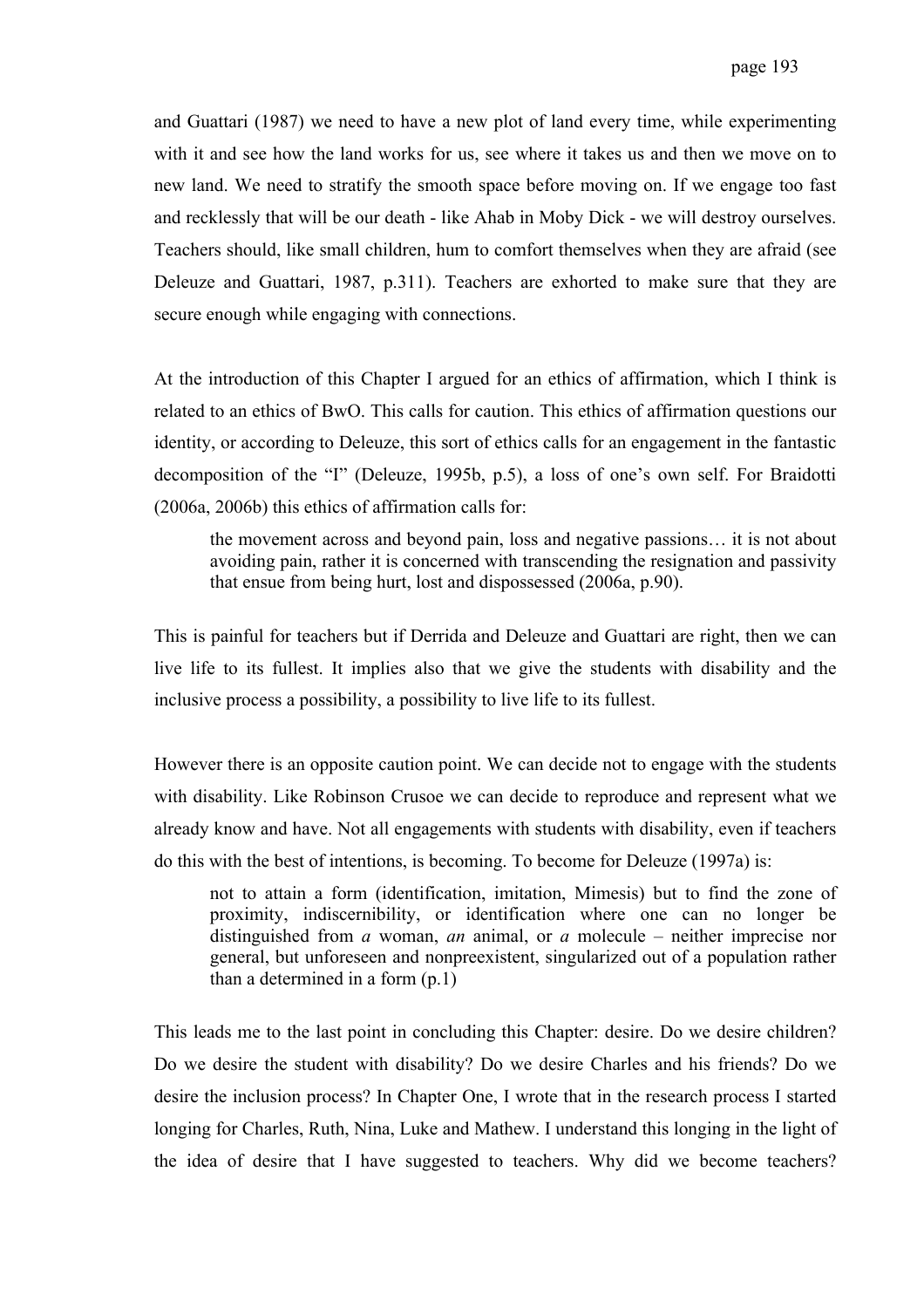Although a number of contingent factors influence this decision, perhaps a desire to be with children and to help them was in our ranking list. Maybe this needs to be put on top of our priority as teachers: engaging with children and students. Teachers who have been for sometime in the service of teaching should be reminded of desiring students, while studentteachers should be made aware of its presence in them. Desiring students does not mean a desire of lack, a desire of what you do not have, but a desire of connection with the student, an enjoyment of flows of matter and energy that connects through the classroom and school networks that comes from the students and educators. A desire of experimentation, with the self and other flows. A desire for the other, a desire to live *otherwise*, a desire for the student with PMLD.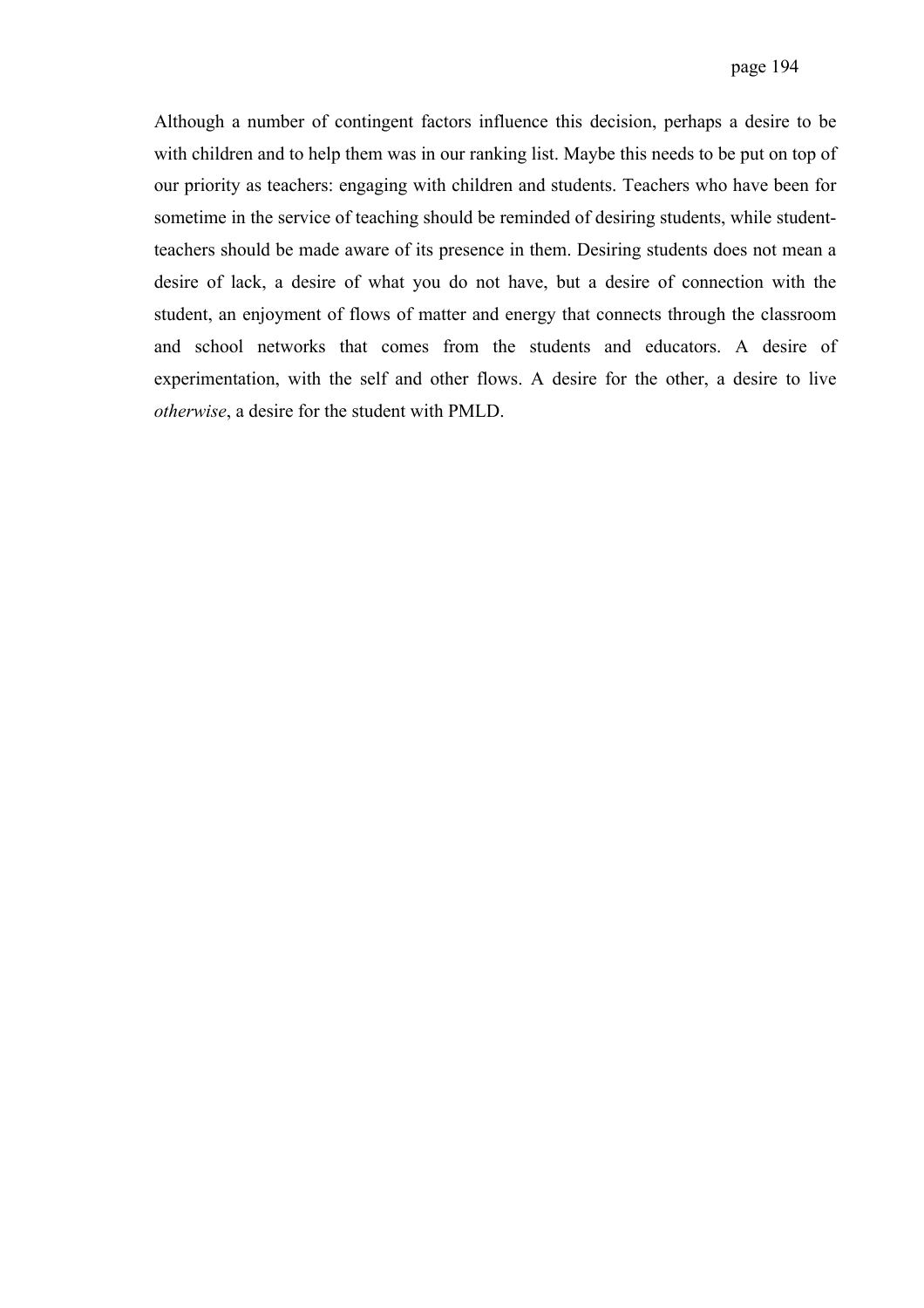## **References**

- Aird, R. (2000) The case for specialist training for learning support assistants employed in schools for children with severe, profound and multiple learning difficulties. *Support for Learners.* Vol.15, No.3, pp.106-110.
- Aird, R. (2001) *The education and care of children with severe, profound and multiple learning difficulties* (London, David Fulton).
- Allan, J. (2003) Productive Pedagogies and the Challenge of Inclusion. *British Journal of Special Education,* Vol. 30, No.4, pp.175-179.
- Allan, J. (2005) Inclusion as an Ethical Project, in. S. Tremain (ed.) *Foucault and the Government of Disability.* (Ann Arbor, University of Michigan Press)
- Andermatt Conley, V. (2006) Borderlines, in. I. Buchanan & A. Parr (eds.) *Deleuze and the Contemporary World.* (Edinburgh, Edinburgh University Press).
- Ansell Pearson, Keith (1999) *Germinal Life: The Difference and Repetition of Deleuze*. (London, Routledge).
- Baker, B. (2002) The hunt for disability: the New Eugenics and the normalization of school children. *Teachers College Record,* Vol. 104, No.4, pp.663-703.
- Banister, P. *et al*. (1994) *Qualitative Methods in Psychology*. (Buckingham, Open University Press).
- Barnes, C. (2003) What a Difference a Decade Makes: reflections on doing 'emancipatory' disability research. *Disability and Society,* Vo,.18, No.1, pp.3-17.
- Barnett, C. (2005) Ways of relating: hospitality and the acknowledgement of otherness, *Progress in Human Geography*, Vol. 29, No. 1, pp.5-21.
- Bartolo, P. (2000), The development of inclusive education for children with autism, in. M. G. Borg & P. Bartolo (eds.) *Autism: The challenge of inclusion*. (Malta, Eden Foundation).
- Baugh, B. (2000) How Deleuze can help us make Literature work, in. I. Buchanan and J. Marks (eds.) *Deleuze and Literature*. (Edinburgh, Edinburgh University Press).
- Bayliss, P. & Pratchett, G. (2004) Interim report Scope: DfES Project Special Schools Partnership Programme. A report of the supported inclusion practices for children with PMLD in Devon. (Exeter, University of Exeter).
- Bezzina, F, & Pace, J. M. (2003) (eds.) *National Disability Survey 2003.* (Malta, National Commission Persons with Disability).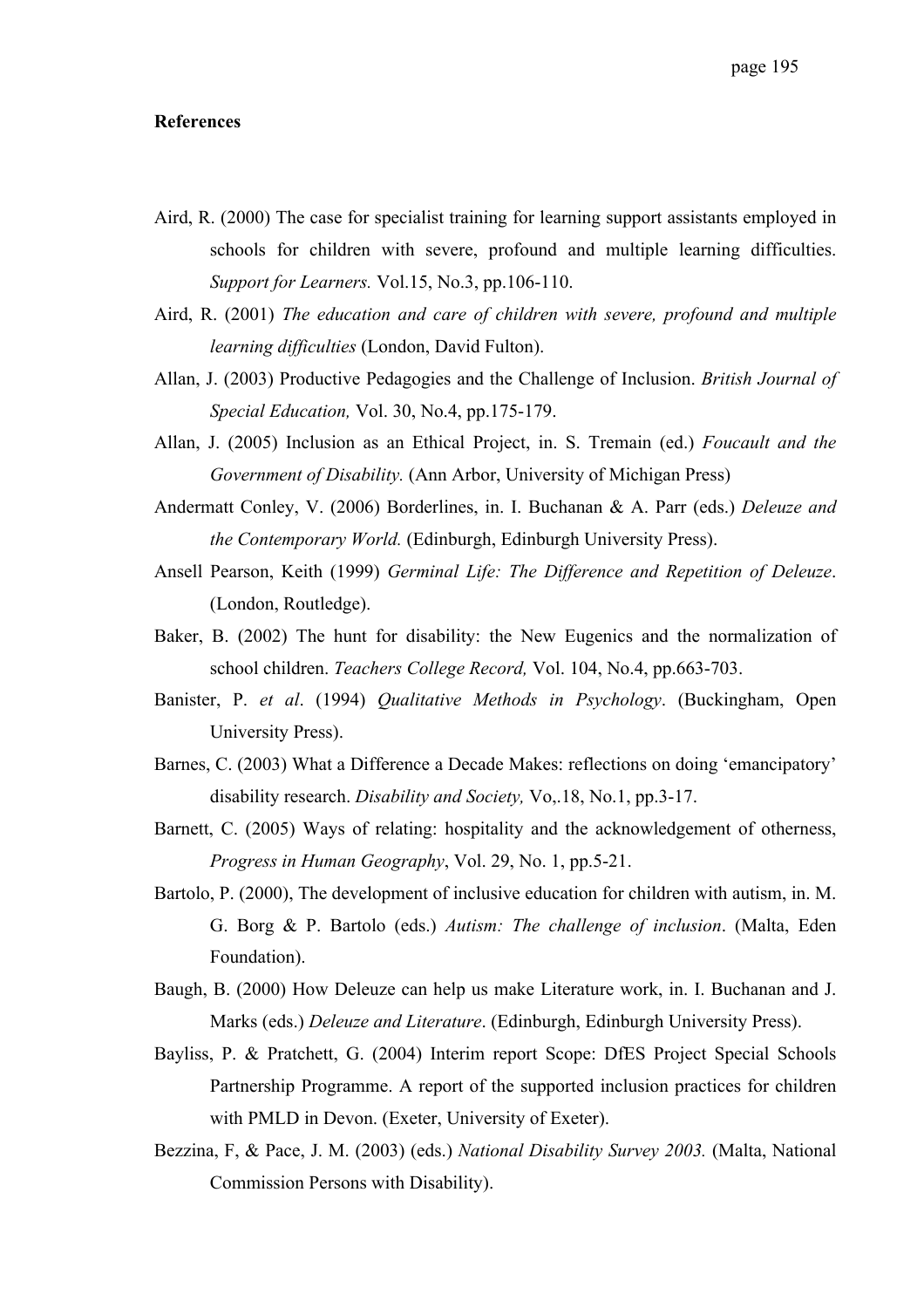- Biesta, G. J. J. (2001) "Preparing for the incalculable". Deconstruction, justice and the question of education, in. G. J. J. Biesta and D. Egéa-Kuehne (eds.) *Derrida and Education*. (London, Routledge).
- Blake, N. *et al.* (1998) *Thinking Again: education after postmodernism.* (England, Bergin & Garvey).
- Bonta, M. & Protevi, J. (2004) *Deleuze and Geophilosophy: A Guide and Glossary,*  (Edinburgh, Edinburgh University Press).
- Booth, T., Ainscow, M., Black-Hawkins, K., Vanghan, M. & Shaw, L (2000) (eds.) *Index for Inclusion*. (England, Centre for Studies in Inclusive Education).
- Bogue, R. (1989) *Deleuze and Guattari,* (London, Routledge).
- Bogue, R. (2004) Search, Swim and see: Deleuze's apprenticeship in signs and pedagogy of images, in: I. Semetsky (ed.), *Educational Philosophy and Theory*, Vol.36, No.3, pp.327-342.
- Braidotti, R. (2006a) The Becoming-Minoritarian of Europe, in. I. Buchanan & A. Parr (eds.) *Deleuze and the Contemporary World.* (Edinburgh, Edinburgh University Press).
- Braidotti, R. (2006b) *Transpositions.* (Cambridge, Polity).
- Bricker, D, (1992) The changing nature of communication and language intervention, in. S. Warren and J. Reiche (eds.) *Causes and Effects in Communication and Language Intervention.* (Baltimore, Paul Brookes).
- Brusseau, J. (1998) *Isolated experiences: Gilles Deleuze and the solitude of reversed Platonism,* (Albany, State University of New York Press).
- Buchanan, I. (2004) Deleuze and Music-Introduction, in. I. Buchanan & M. Swiboda (eds.) *Deleuze and Music.* (Edinburgh, Edinburgh University Press).
- Buchanan, I. (2005) Space in the Age of Non-Place, in. I. Buchanan & G. Lambert (eds.) *Deleuze and Space.* (Edinburgh, Edinburgh University Press).
- Buchanan, I. & Marks, J. (2000) Introduction: Deleuze and Literature, in. I. Buchanan and J. Marks (eds.) *Deleuze and Literature*. (Edinburgh, Edinburgh University Press).
- Burns, E. (2001) *Developing and Implementing IDEA-IEPs: An Individualized Education Program (IEP) Handbook for Meeting Individuals with Disabilities Education Act (IDEA) Requirements.* (Springfield, Charles C. Thomas Publisher).
- Caillé, A. (2001) The Double Inconceivability of the Pure Gift. *Angelaki*. Vol. 6, No.2, pp.23-39.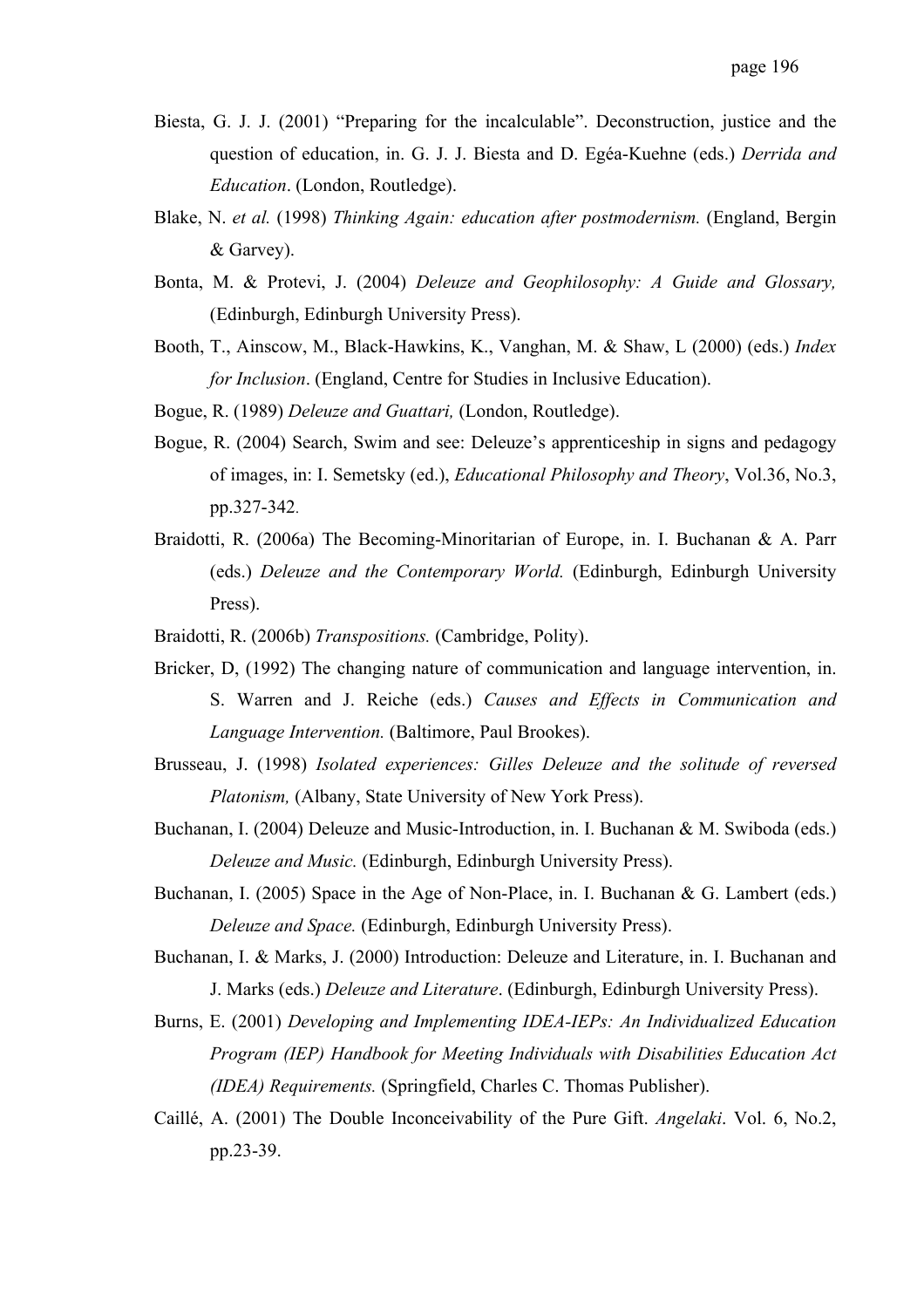- Camilleri, J. (1999) Disability: a personal odyssey. *Disability and Society,* Vol. 14, No.6, pp. 845 – 853.
- Camilleri, J. & Callus, A. (2001), Out of the cellars. Disability, politics and the struggle for change: the Maltese experience, in. (ed.) L. Barton. *Disability, politics and the struggle for change*, (UK, David Fulton Publishers).
- Caputo, J. (ed.) (1997) *Deconstruction in a Nutshell. A Conversation with Jacques Derrida.* (New York, Fordham University Press).
- Central Office of Statistics, Malta. (2005)
- Champetier, C. (2001) Philosophy of Gift. Jacques Derrida and Martin Heidegger. *Angelaki*. Vol. 6, No.2, pp.15-21.
- Colebrook, C. (2000) Inhuman Irony: The Event of the Postmodern, in. I. Buchanan & J. Marks (eds.) *Deleuze and Literature.* (Edinburgh, Edinburgh University Press).
- Colebrook, C., (2002). *Gilles Deleuze*. (New York, Routledge).
- Colebrook, C. (2007) The work of art that stands alone. *Deleuze Studies.* Vol.1, No.1, pp.22-40.
- Cook, T., Swain, J. & French, S. (2001) Voices from Segregated Schooling: towards an inclusive education system. *Disability and Society,* Vol.16, No.2, pp.293-310.
- Cormack, P. & Comber, B. (1996) Writing the Teacher: The South Australian junior primary English teacher, 1962-1995, in. B. Green and C. Beavis (eds) *Teaching the English Subjects: Essays on English curriculum history and Australian schooling*. (Geelong, Deakin University Press).
- Critchley, S. (1992) *The Ethics of Deconstruction. Derrida & Levinas.* (Oxford, Blackwell Publishers).
- Croll, P. & Moses, D. (2000) Ideologies and Utopias: Education professionals view of inclusion. *European Journal of Special Needs.* Vol.15, No.1, pp.1-12.
- Dahl, R. (2007) *The BFG.* (London, Puffin Books).
- Danieli, A. & Woodhams, C. (2005) Emancipatory Research Methodology and Disability: A critique. *International Journal of Social Research Methodology*, Vol.8, No.4, pp.281-296.
- Davis, B. & Sumara, D. J. (2000) 'Curriculum forms: on the assumed shapes of knowing and knowledge', *Journal of Curriculum Studies*, Vol.32, No. 6, pp.821-845.
- Davis, J. (2001) *A Sensory Approach to the Curriculum for pupils with profound and multiple learning difficulties*, (UK, David Fulton Publishers).
- Deleuze, G. (1983) *Nietzsche and Philosophy.* (New York, Columbia University Press).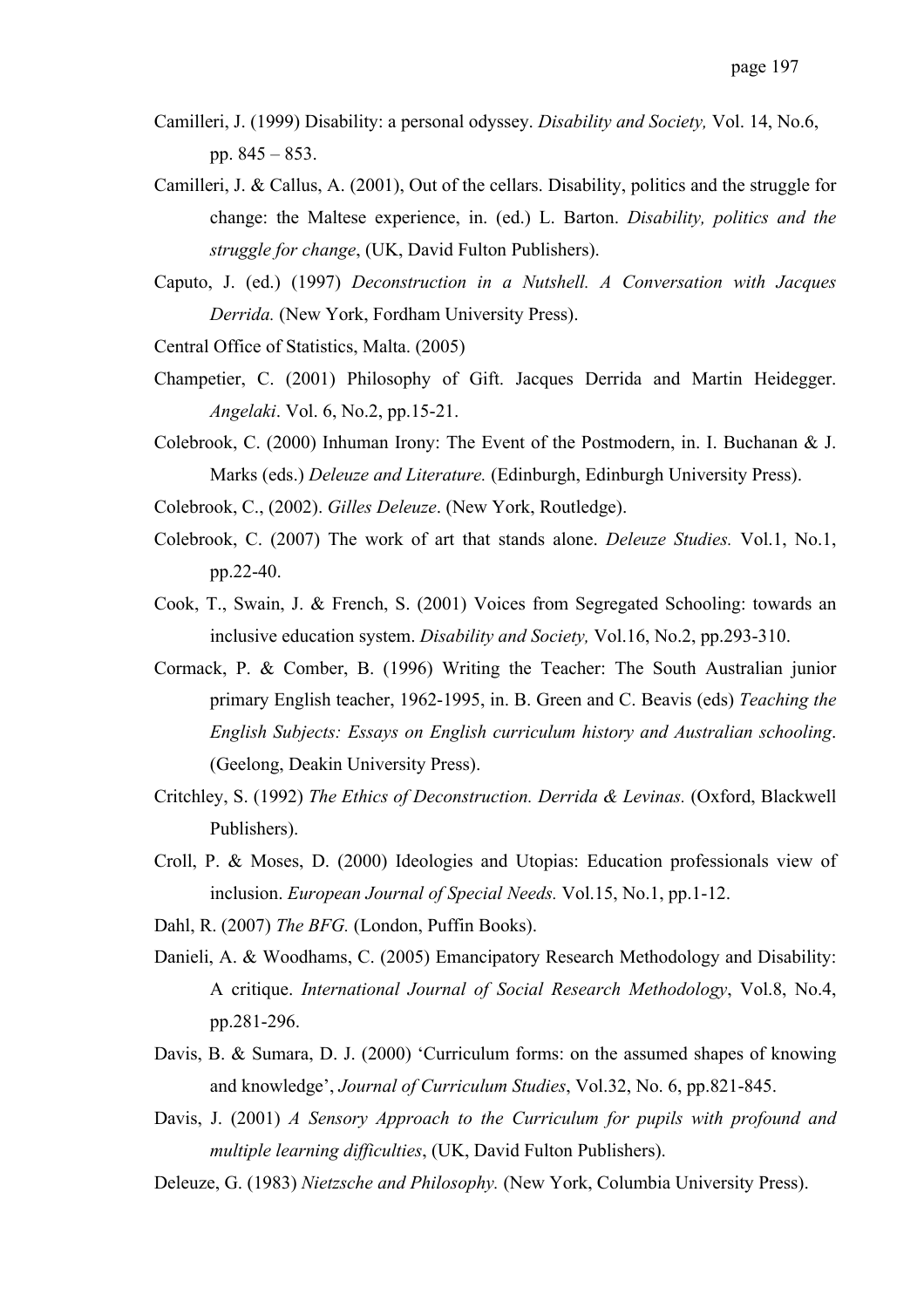Deleuze, G. (1986) *Cinema 1: The Movement-Image.* (London, Athlone Press).

- Deleuze, G. (1990) *The Logic of Sense.* (London, Athlone Press).
- Deleuze, G. (1994) *Difference and Repetition,* (New York, Columbia University Press).
- Deleuze, G. (1995a) *Negotiations, 1972-1990.* (New York, Colombia University Press).
- Deleuze, G. (1995b) The Exhausted. *Substance*, Vol. 78, pp. 3-28.
- Deleuze, G. (1997a) Literature and Life, in. *Essays. Critical and Clinical.* (Minneapolis, University of Minnesota Press).
- Deleuze, G. (1997b) *Dialogues* (with Claire Parnet) (New York, Colombia University Press).
- Deleuze, G. (2004) *Desert Islands and Other Texts 1953-1974.* (Los Angeles, Semiotext(s)).
- Deleuze, G. (2006) Proust Round Table, in. *Two Regimes of Madness: Texts and Interviews 1975-1995.* (Los Angeles, Semiotext (s)).
- Deleuze, G. & Guattari, F. (1983) *Anti-Oedipus: Capitalism and Schizophrenia.* (London, Continuum).
- Deleuze, G. & Guattari, F. (1986) *Kafka: Towards a Minor Literature.* (London, University of Minnesota Press).
- Deleuze, G. & Guattari, F. (1987) *A Thousand Plateaus. Capitalism and Schizophrenia.* (London, The Athlone Press).
- Deleuze, G. & Guattari, F. (1994) *What is Philosophy?* (New York, Columbia University Press).
- DeLanda, M. (2005) Space: Extensive and Intensive, Actual and Virtual, in. I. Buchanan and G. Lambert (eds.) *Deleuze and Space*. (Edinburgh, Edinburgh University Press).
- Department of Health (2001) *Valuing People a new strategy for learning disabilities for the 21st century,* (London, DoH).

Derrida, J. (1967) *Writing and Difference.* (London, Routledge).

- Derrida, J. (1969) 'The Ends of Man.' *Philosophy and Phenomenological Research.* Vol.30, No.1, pp. 31-57.
- Derrida, J. (1973) *Speech and Phenomena*, (Evanston, Northwestern University Press).
- Derrida, J. (1976) *Of Grammatology,* (London, The John Hopkins University Press).
- Derrida, J. (1977) Limited Inc abc… *Glyph*, Vol.2, pp.162-254.
- Derrida, J. (1978a) *Writing and Difference.* (London, Routledge).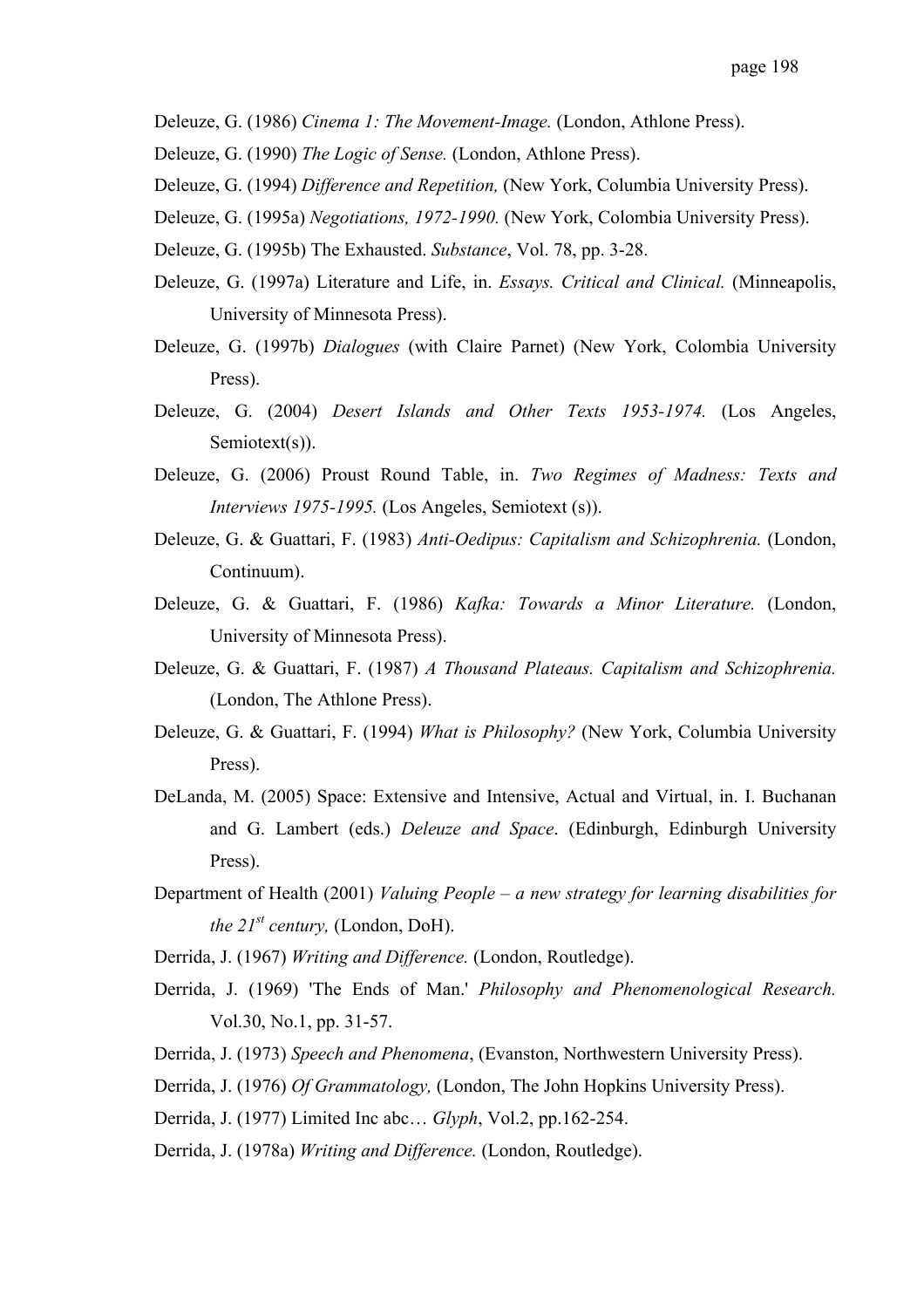- Derrida, J. (1978b) Structure, Sign and Play in the Discourse of the Human Science, in. *Writing and Difference.* (London, Routledge).
- Derrida, J. (1981) *Positions*, (Chicago, University of Chicago Press).
- Derrida, J. (1982a) *Margins of Philosophy.* (Chicago, University of Chicago Press).
- Derrida, J. (1982b) The ends of man, in. *Margins of Philosophy*, (Chicago, University of Chicago Press).
- Derrida, J. (1984) Of an Apocalyptic Tone Recently Adopted in Philosophy. *Oxford Literary Review,* Vol.6, No.2, pp.3-37.
- Derrida, J. (1986a) *Glas,* (Nebraska, University of Nebraska Press).
- Derrida, J. (1986b) *Memoires for Paul de Man.* (New York, Columbia University Press)
- Derrida, J. (1986c) Forward: *Fors*: the Anglish Words of Nicolas Abraham and Maria Torok, in. Nicolas Abraham and Maria Torok, *The Wolf Man's Magic Word.* (Minneapolis, University of Minnesota Press).
- Derrida J. And Bass, A. (1987) *The Postcard from Socrates to Freud and Beyond*, (Chicago, University of Chicago Press).
- Derrida, J. (1989) *Of Spirit.* (Chicago, University of Chicago Press).
- Derrida, J. (1990) *Memoirs of the Blind.* (Chicago, University of Chicago Press).
- Derrida, J. (1991) *Cinders,* (Nebraska, University of Nebraska Press).
- Derrida, J. (1992a) Mochlos; or, The Conflict of the Faculties. In, R. Rand (ed.) *Logomachia: The Conflict of the Faculties.* (Lincoln, NE, The University of Nebraska Press).
- Derrida, J. (1992b) Force of Law: The "Mystical Foundation of Authority", in. D. C. Carlson, D. Cornell and M. Rosenfeld (eds). *Deconstruction and the possibility of justice*. (London, Routledge).
- Derrida, J. (1992c) *Given time. I. Counterfeit money.* (Chicago, The University of Chicago Press).
- Derrida, J. (1992d) *The Other Heading. Reflections on Today's Europe.* (USA, Indiana University Press).
- Derrida, J. (1993) *Aporias.* (California, Stanford University Press).
- Derrida, J. (1994a) *Specters of Marx: the state of debt, the work of mourning, the new interbnational.* (London, Routledge)
- Derrida, J. (1994) "Force of Law," in Drucilla Cornell, Michael Rosenfeld, and David Gray Carlson (eds.), *Deconstruction and the Possibility of Justice*, (New York: Routledge).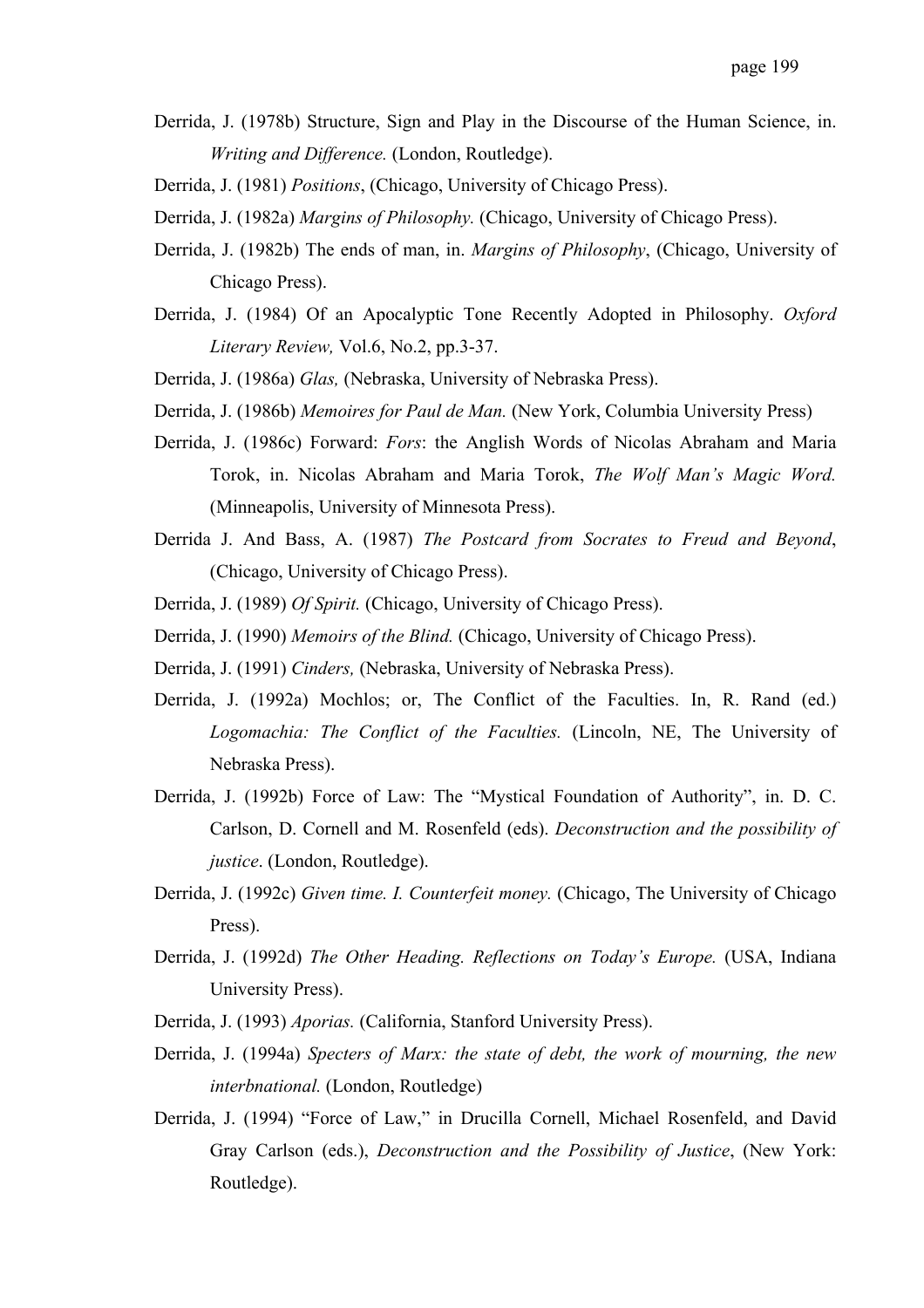Derrida, J. (1995a) *The Gift of Death.* (Chicago, The University of Chicago Press).

- Derrida, J. (1995b) Eating well, or the Calculation of the subject, in, E. Weber (ed.) *Points . . . : interviews, 1974–1994* (Stanford, CA, Stanford University Press).
- Derrida, J. (1995) *On the Name.* (Stanford: Stanford University Press).
- Derrida, J. (1997a) *Politics of Friendship*. (London, Verso).
- Derrida, J. (1997b) The Villanova Roundtable. A Conversation with Jacques Derrida, in. J. Caputo. (ed.) *Deconstruction in a Nutshell. A Conversation with Jacques Derrida.* (New York, Fordham University Press).
- Derrida, J. (1998) *Monolingualism of the Other or, The Prosthesis of Origin.* (Stanford, CA, Stanford University Press).
- Derrida, J. (2000) *Of Hospitality*. (California, Stanford University Press).
- Derrida, J. (2001) Talking Liberties. Jacques Derrida's interview with Alan Montefiore, in. G. J. J. Biesta and D. Egéa-Kuehne (eds). *Derrida and Education*. (London, Routledge)
- Derrida, J. (2004) *Dissemination*, (Chicago: University of Chicago Press).
- Derrida, J. (2005) *On Touching: Jean-Luc Nancy.* (Stanford, Stanford University Press).
- Descartes, R. (1983) *Principles of Philosophy. (*Dordrecht, Reidel).
- Department for Education and Employment (1997) *Excellence for All Children: Meeting special educational needs.* (London, DfEE).
- Edgoose, J. (2001) Just Decide! Derrida and the ethical aporias of education, in. G. J. J. Biesta and D. Egéa-Kuehne (eds.). *Derrida and Education*. (London, Routledge).

Equal Opportunity Act, Malta (2000) http://www.knpd.org/

- European Agency for Development in Special Needs Education (2003) *Special Education across Europe in 2003*. *Trends in provision in 18 European counties.* (Brussels, EADSNE).
- Farrell, P. (1997) *Teaching Students with Learning Difficulties: Strategies and Solutions.* (London, Cassell).
- Gallagher, J. & Desimone, L. (1995). Lessons learned from implementation of the IEP: Applications to the IFSP. *Topics in Early Childhood Special Education*, Vol.15, No.3, pp.353-378.
- Goldstein, S., Strickland, B., Turnbull, A. P. & Gury, L. (1980) An observational analysis of the IEP conference. *Exceptional Children* Vol.46, No.4, pp. 278-286.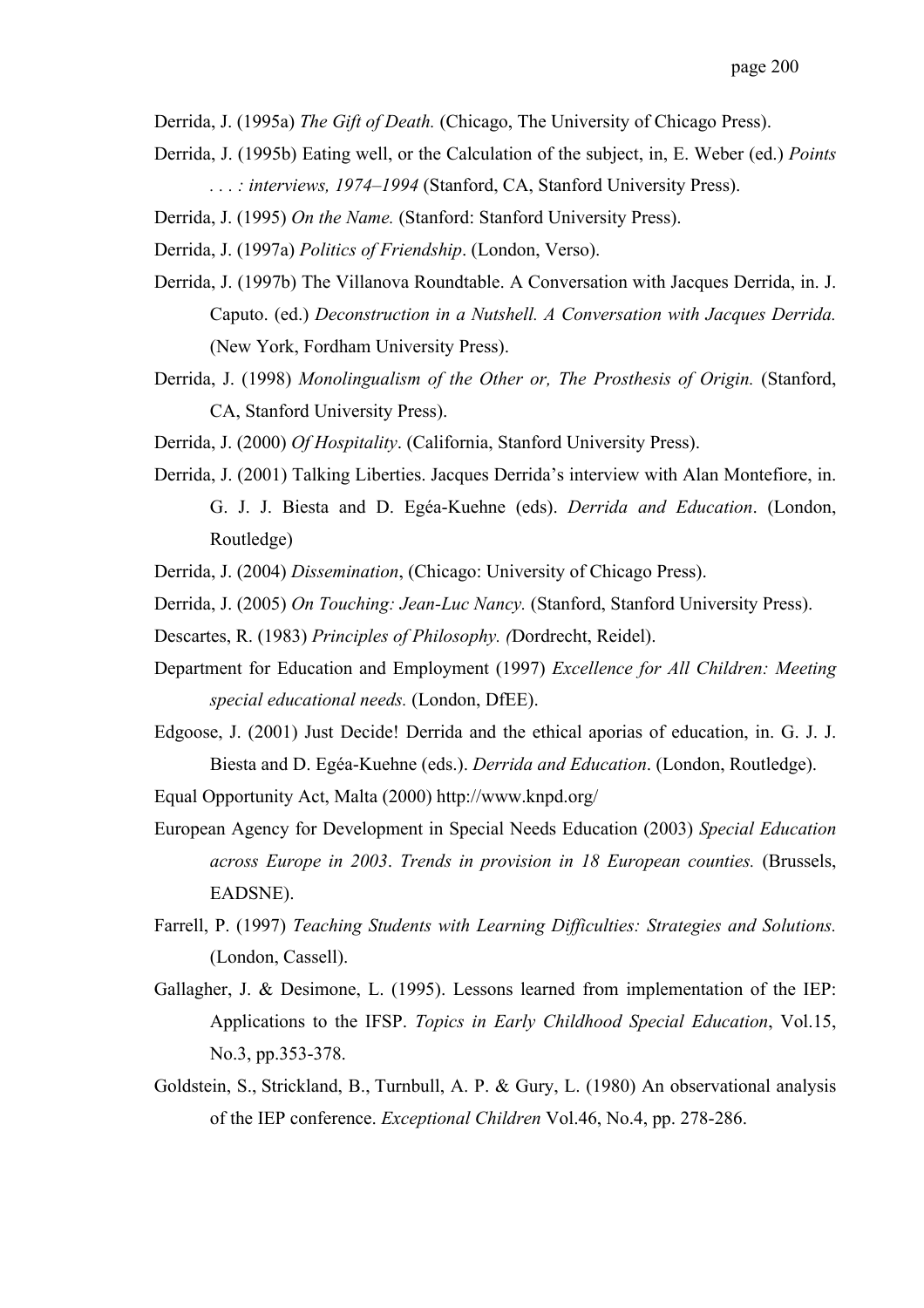- Graham, L. (2006) Caught in the Net: A Foucaultian interrogation of the incidental efforts of limited notions of 'inclusion'. *International Journal of Inclusive Education,*  Vol.10, No.1, pp.3-24.
- Graham, L. & Slee, R. (2008) an Illusory Interiority: Interrogating the discourse/s of inclusion. *Educational Philosophy and Theory,* Vol.40, No.2, pp.277-293.
- Haplin, J. & Lewis, A. (1996) The impact of the national curriculum on twelve special schools. *European Journal of Special Needs Education,* Vol.11, No.2, pp.95-105.
- Hewett, D. & Nind, M. (eds) (1998) *Interaction in Action: reflections on the use of Intensive Interaction.* (London, David Fulton Publishers).
- Nind, M. & Hewett, D. (2001) *A Practical Guide to Intensive Interaction.* (Kidderminster, British Institute of Learning Disabilities).
- Holland, E. (2004) Studies in Applied Nomadology: Jazz improvisation and post0capitalsit markets, in. I. Buchanan & M. Swiboda (eds.) *Deleuze and Music.* (Edinburgh, Edinburgh University Press).
- Honan, E. (2004) (Im)plausibilities: A rhizo-textual analysis of policy texts and teachers' work. *Educational Philosophy and Theory*. Vol.36, No.3, pp.267-281.
- House of Commons Education and Skills Committee (2006) *Special Educational Needs: Third Report of Session 2005-2006 (HC 478-1)* (London, The Stationery Office).
- Humphreys, K. (2001) Planning, teaching and assessing the curriculum for pupils with learning difficulties: a response from EQUALS. *British Journal of Special Education*, Vol. 28, No. 3, pp.123-125.
- Imray, P. (2005) Moving towards simple, understandable and workable definitions of severe learning difficulties and profound and multiple learning difficulties. *Learning Disability Bulletin,* Vol.42, pp.33-37.
- Isaksson J., Lindqvist, R. & Bergström, E. (2007) School problems or individual shortcomings? A study of individual educational plans in Sweden. *European Journal of Special Needs Education*, Vol. 22, No. pp.75 – 91.
- Jones, P. (2004) They are not like us and neither should they be: issues of teacher identity for teachers of pupils with profound and multiple learning disabilities. *Disability and Society.* Vol.19, No.2, pp.159-168.
- Jones, P. (2005) Teachers' views of their pupils with profound and multiple learning difficulties. *European Journal of Special Needs Education,* Vol.20, No.4, pp.275- 385.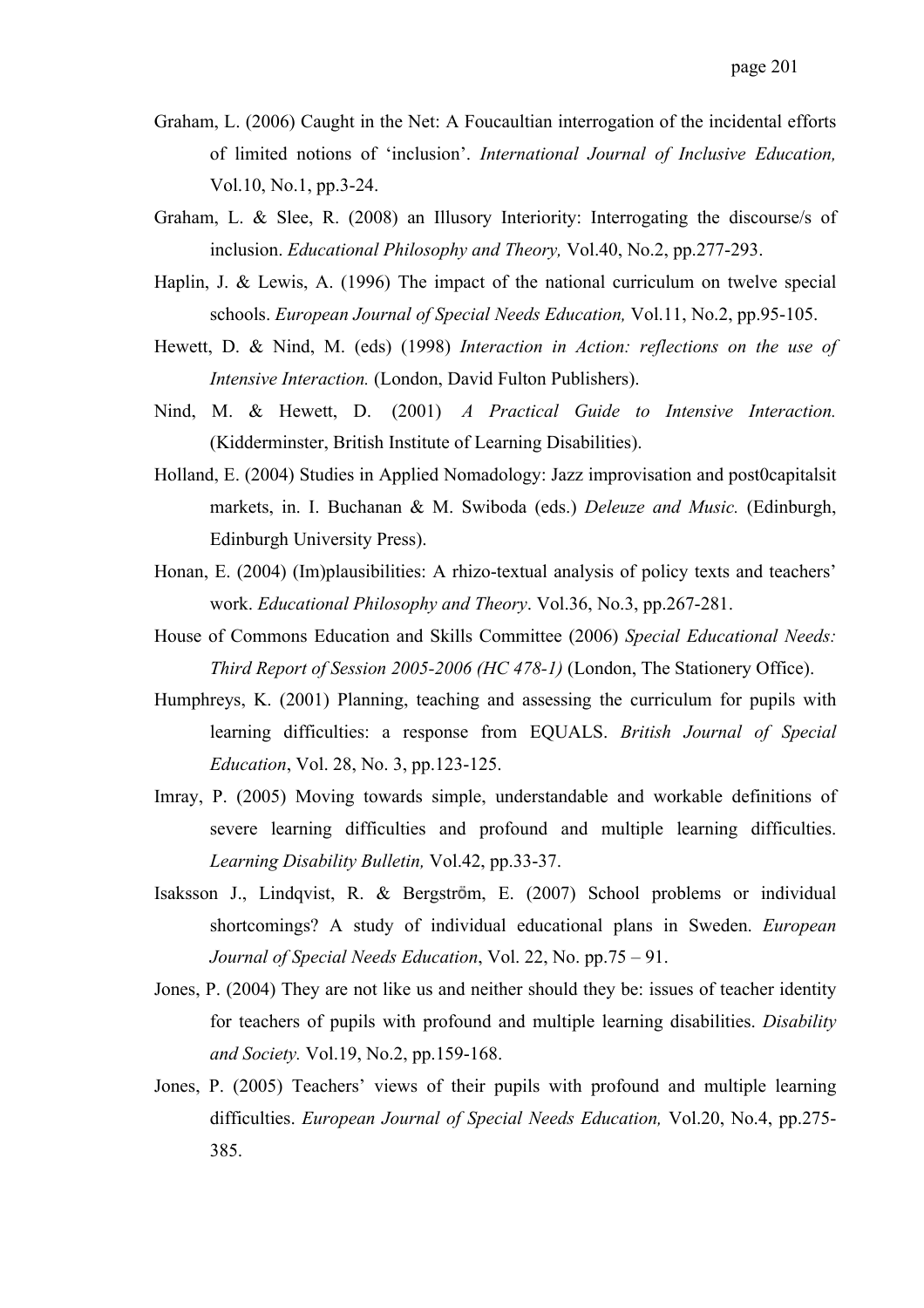- Kellett, M. (2005) Catherine's legacy: social communication development for individuals with profound learning difficulties and fragile life expectancies. *British Journal of Special Education,* Vol.32, No.3, pp.116-120.
- Kitchin, R.M. (1998) 'Out of place', 'knowing one's place': Towards a spatialised theory of disability and social exclusion. *Disability and Society*, Vol.13, No.3. pp.343-356.
- Lacey, P. (1998) Meeting Complex Needs Through Multidisciplinary Teamwork, in. P. Lacey and C. Ouvry (eds.) *People with Profound and Multiple Learning Disabilities. A collaborative approach to meeting complex needs.* (London, David Fulton Publishers).
- Lacey, P. & Ouvry, C. (eds.) (1998) *People with Profound and Multiple Learning Disabilities. A collaborative approach to meeting complex needs.* (London, David Fulton Publishers).
- Law, J. (2004) *After Method. Mess in social science research.* (London, Routledge).
- Lewis, A. & Norwich, B. (2000) *Mapping a Pedagogy for Special Educational Needs.* (University of Exeter, University of Warwick).
- Leyser, Y. & Tappendorf, K. (2001) Are attitudes and practices regarding mainstreaming changing? A case of teachers in two rural school districts. *Education.* Vol.121, pp.751-61.
- Longhorn, F. (1993) *Prerequisites for Learning for Very Special People.* (Bedfordshire, Catalyst Education Resources Ltd).
- Longhorn, F. (2001) *Literacy for Very Special People.* (Bedfordshire, Catalyst Education Resources Ltd).
- Lyons, G. (2005) The Life Satisfaction Matrix: an instrument and procedure for assessing the subjective quality of life of individuals with profound multiple disabilities. *Journal of Intellectual Disability Research,* Vol.49, No.10, pp.766-769.
- Lyotard, J.F. (1984) *The Postmodern Condition: A report on Knowledge*. (Minneapolis, University of Minnesota).
- MacIntyre, A. (1999) *Dependent Rational Animals: why human beings need the virtues.* (London, Duckworth).
- MacLure, M. (2006) 'A Demented Form of the Familiar': Postmodernism and Educational Research. *Journal of Philosophy of Education,* Vol.40, No.2, pp.223-239.
- Male, D. (2000a) Inclsuding students with profound and multiple learning difficulties: case studies from America. *The SLD Experience.* Vol.27, Summer, pp.2-7.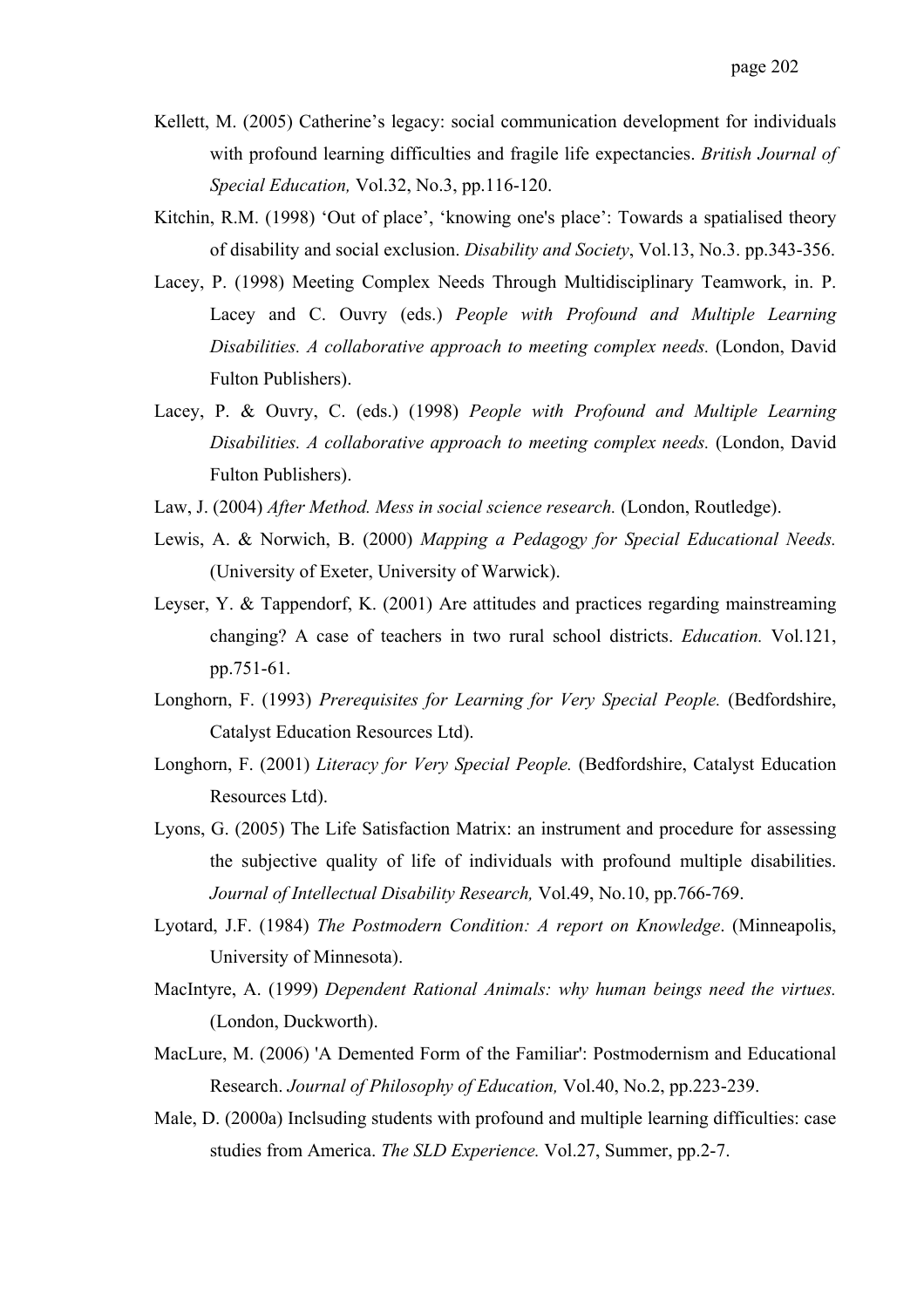- Male, D. (2000b) *Making Jason Smile and Smile. Inclsuing Pupils with Profound and Multiple Learning Disabilities.* A Report to the Winsto Churchill Memorial Trust.
- Male, D. (2001) Inclusion opportunities for students with severe and profound and multiple learning disabilities. *The SLD Experience.* Vol.30, Summer, pp.6-10.
- Male, D. (2003) Challenging behaviour: perceptions of teachers of children and young people with severe learning disabilities. *Journal of Research in Special Educational Needs*. Vol.3, No.3, pp.162-171.
- Male, D. (2006) *Including Students with Special Educational Needs in Mainstream School: What do teachers need to know, understand and be able to do? What should they have experience of?* Conference paper. Normal University Beijing (May 2006)
- Massumi, B. (1998) 'Deleuze', in, S. Critchley and W. R. Schroeder (eds) *A Companion to Continental Philosophy* (Oxford, Blackwell)
- McNicholas, J. (2000) The assessment of pupils with profound and multiple learning difficulties. *British Journal of Special Education.* Vol.27, No.3, pp.150-153.
- MENCAP http://www.mencap.org.uk/

Ministry of Education, Malta. (1995) *Policy of the Education of Pupils with Disability.* http://www.education.gov.mt/ministry/doc/policy\_doc.htm.

- Ministry of Education, Malta. (1999) *Creating the Future Together. National Minimum Curriculum.* http://www.education.gov.mt/ministry/doc/policy\_doc.htm.
- Ministry of Education, Malta. (2000) *Inclusive Education: Policy regarding students with a disability.* http://www.education.gov.mt/ministry/doc/policy\_doc.htm.
- Ministry of Education, Malta. (2005) *Inclusive and Special Education Review.* http://www.education.gov.mt/ministry/doc/policy\_doc.htm.
- Ministry of Education, Malta. (2005) *For All Children to Succeed.* http://www.education.gov.mt/ministry/doc/policy\_doc.htm.
- Ministry of Justice, Malta (2006) *Amend the Education Act, Cap.327.* http://www.education.gov.mt/ministry/doc/pdf/acts/edu\_laws/amendment\_to\_2003/ Act\_XIIIE.pdf
- Mittler, P. (2000) *Working towards inclusive education social contexts* (London, David Fulton).
- Moseley, S. (2003) 'Mainstream' approaches to teaching reading. *The SLD Experience,*  Vol.37, Autumn, pp.8-15.

MOVE http://www.move-international.org/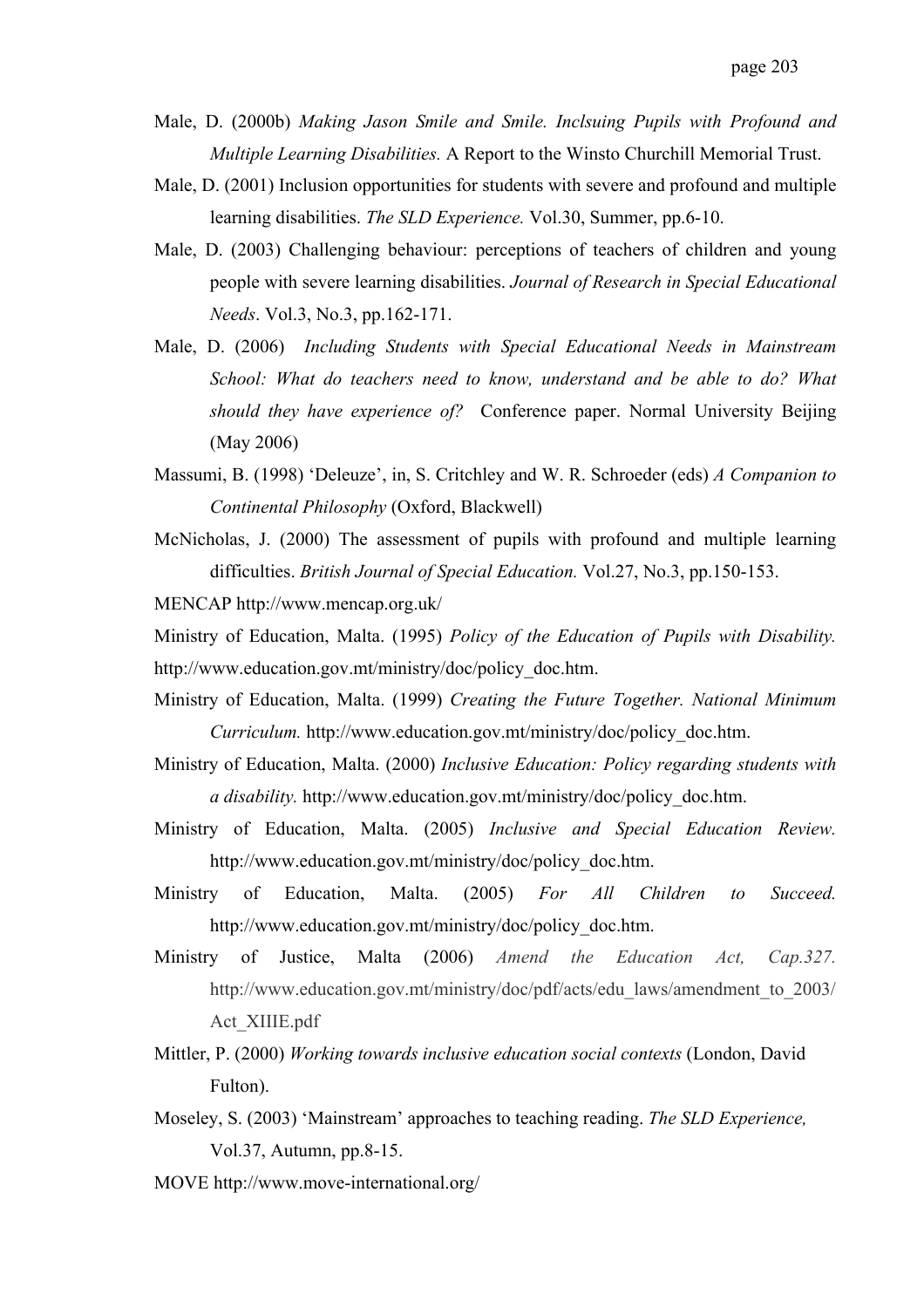- Nind, M. (1996) Efficacy of Intensive Interaction: developing sociability and communication in people with severe and complex learning difficulties using an approach based on care giver infant interaction. *European Journal of Special Needs Education,* Vol.11, No.1, pp.48-66.
- Nind, M. & Hewett, D. (1994) *Access to Communication: Developing the Basics of Communication with People with Severe Learning Difficulties Through Intensive Interaction.* (London, David Fulton).
- Ockelford, A., Welch, G., Zimmermabb, S. & Himonides, E. (2005) Mapping musical development in children with PMLD: the Sounds of Intent project. *The SLD Experience,* Vol.43, Autumn, pp.20-23.
- Ofsted (1999) *The SEN Code of Practice: three years on.*
- Oliver, M. (1990) *The Politics of Disablement.* (Houndmills, Macmillan).
- Oliver, M. (1993) Re-defining disability: A challenge to research, in. J. Swain, V. Finkelstein, S. French and M. Oliver (eds.) *Disabling barriers – Enabling environments*. (London, Sage).
- Oliver, M. (1996a) *Understanding Disability: from theory to practice*. (Basingstoke, Macmillan).
- Oliver, M. (1996b) A sociology of disability or a disabled sociology? In. L. Barton (ed.) *Disability and Society: Emerging issues and insights.* (London, Longman).
- Oliver, M & Barnes, C. (2008) 'Talking about us without us?'. A response to Neil Crowther. *Disability and Society*, Vol. 23, No.4, pp. 397 – 399.
- Orminston, G. (1988) The Econony of Duplicity: Différance., in *Derrida and Différance*. (Evanston, Northwestern University Press).
- Park, K. (1998a) Theory of Mind and Drama Games: or The Point of Little Red Riding Hood. *The SLD Experience*, Vol.22, pp. 2-5.
- Park, K. (1998b) Dickens for all: Inclusive approaches to literature and communication for people with severe and profound learning disabilities, *British Journal of Special Education*, Vol.25, No.3, pp.114-118.
- Park, K. (2004) Interactive storytelling in the art gallery and the theatre. *The SLD Experience,* Vol.38, Spring, pp.3-7.
- Park, K. & Grove, N. (1996) Declarations of Intent, *SLD Experience,* Vol.16, pp.17-18.
- Parr, A. (ed.) (2005) *The Deleuze Dictionary.* (Edinburgh, Edinburgh University Press).
- Patton, P. (2006) The Event of Colonisation, in. in. I. Buchanan & A. Parr (eds.) *Deleuze and the Contemporary World.* (Edinburgh, Edinburgh University Press).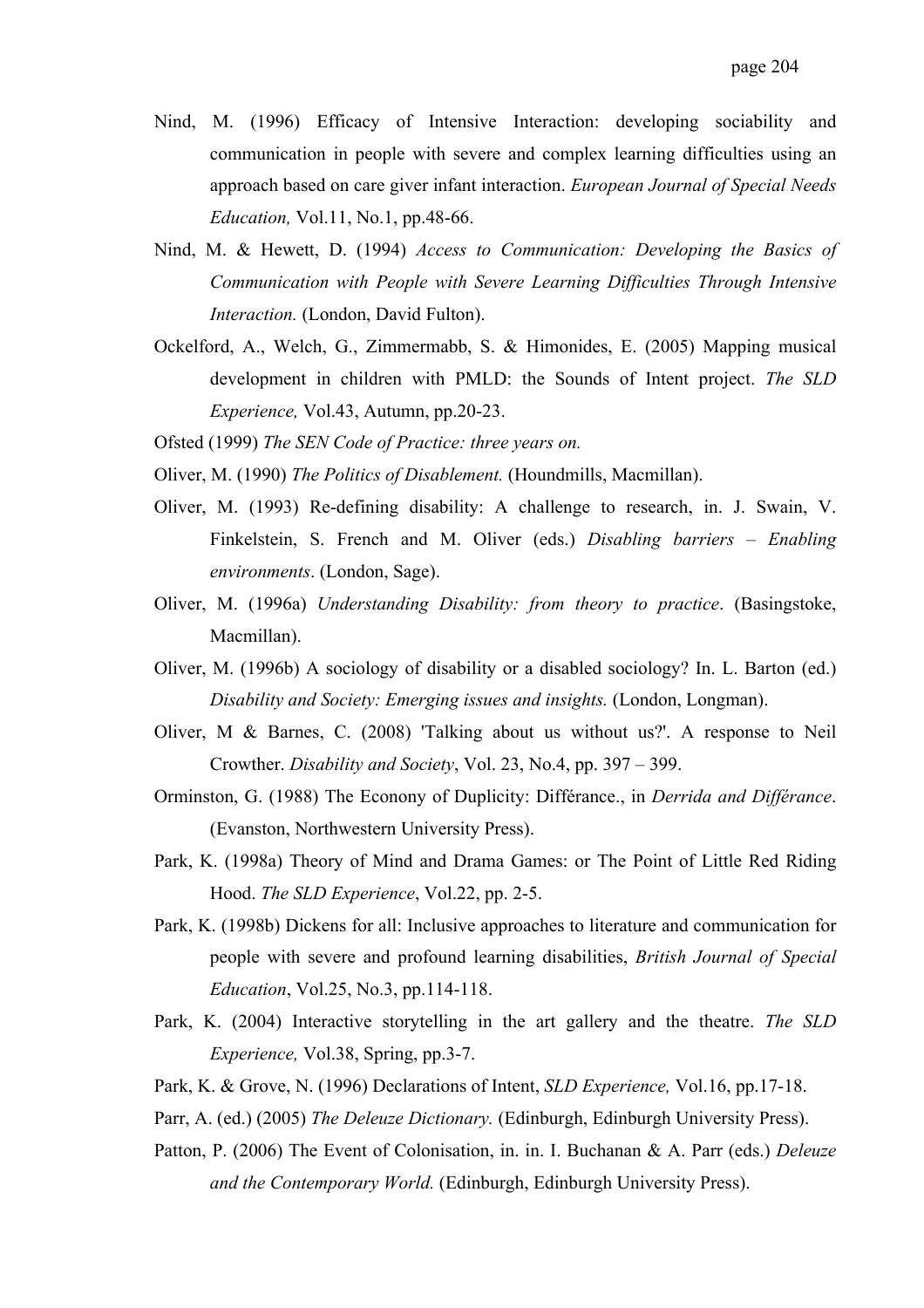- Patton, P. (2007) Utopian Political Philosophy: Deleuze and Rawls. *Deleuze Studies*, Vol.1. No.1, pp.41-59.
- Patton, P. & Protevi, P. (2003) *Between Deleuze and Derrida.* (London, Cotinuum).
- Peters, M. (2000) Thinking Again or Thinking Differently?. *Educational Philosophy and Theory,* Vol. 32, No. 3, pp. 335-338.
- PMLD Network (2001) *Valuing People with Profound and Multiple Learning Disabilities (PMLD).* (Plymouth, BILD Publications).
- Protevi, J. (2001) *Political Physics*. (London, The Athlone Press).
- *Reading for all* (undated), MENCAP Publications
- Rodgers, S. (1995) Individual education plans revisited: a review of the literature. *International Journal of Disability, Development and Education.* Vol. 42, No.3, pp. 221-239.
- Rushton, R. (2002) What Can a Face Do? On Deleuze and Faces. *Cultural Critique*, No.51, pp. 219-237**.**
- Scruggs, T. & Mastropieri, M. (1996) teacher perception of mainstreaming/inclusion 1958- 1995: a research synthesis. *Exceptional Children.* Vol.63, pp.59-74.
- Semetsky, I. (2003) Experiencing Deleuze, in, I. Semetsky (ed.), *Educational Philosophy and Theory*, Vol.36, No.3, pp. 227-231**.**
- Shakespeare, T. (1992) Renewing the social model of disability, *Coalition*, September, pp. 40-42.
- Sinason, V. (1992) *Mental Handicap and the Human Condition. New approaches from the Tavistock.* (London, Free Association Books).
- Simmons, B. & Bayliss, P. (2005) *The Inclusion of Children with Profound and Multiple Learning Difficulties.* (Exeter and Saltash, University of Exeter).
- Simmons, B. & Bayliss, P. (2007) The role of special schools for children with profound and multiple learning difficulties: is segregation always the best? *British Journal of Special Education.* Vol.34, No.1, pp.19-24.
- Skinner, M. E. (1991) Facilitating parental participation during individualized education program conferences. *Journal of Educational and Psychological Consultation* Vol.2 , pp. 285-289.
- Slee, R. (1993) The Politics of Integration new sites for old practices? *Disability, Handicap and Society,* Vol.8, No.4, pp.351-360.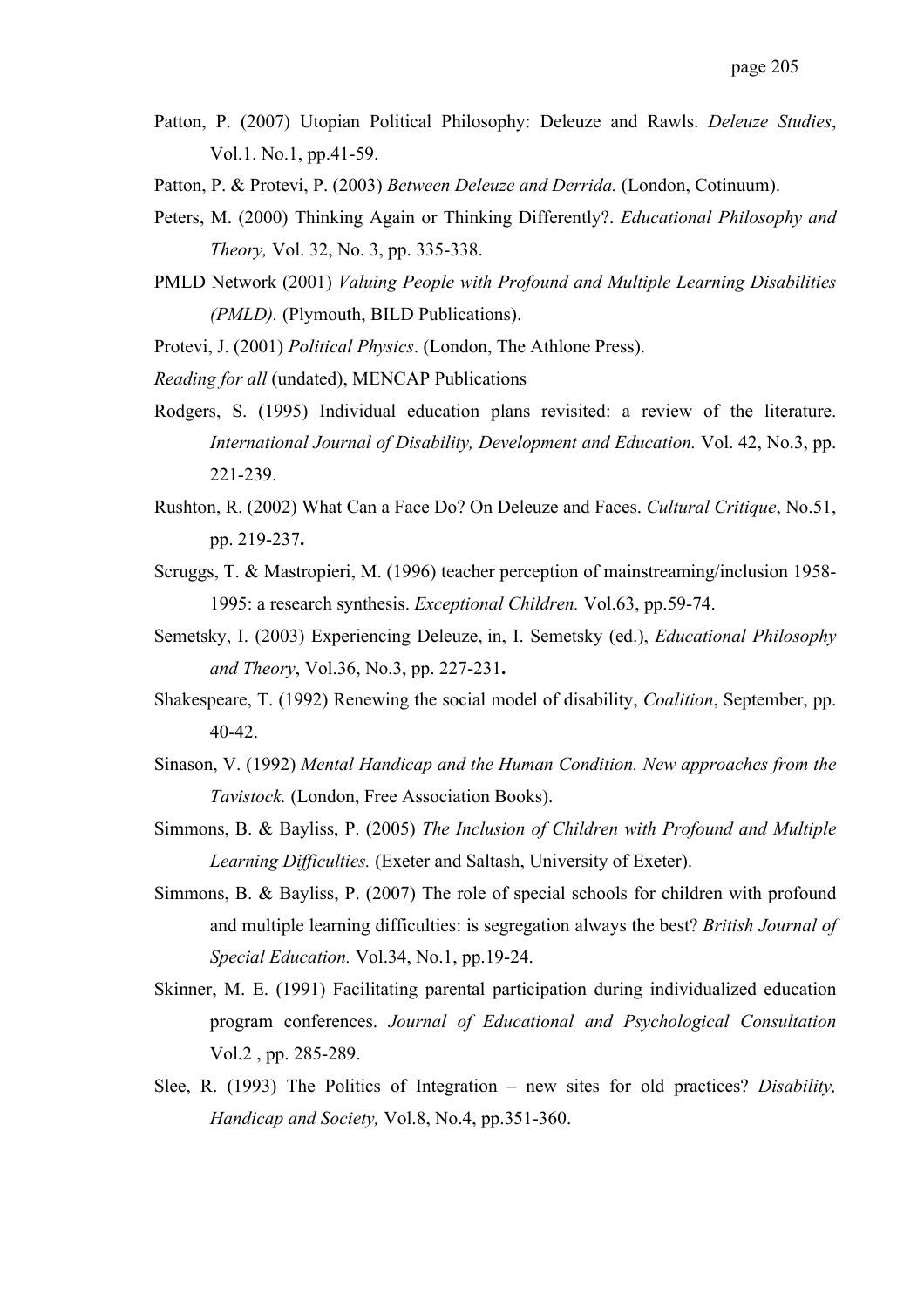- Slee, R. (2001) Social justice and the changing directions in educational research: the case of inclusive education. *International Journal of Inclusive Education,* Vol.5, No.2/3, pp.167-177.
- Slee, R. (2003) Teacher education, government and inclusive schooling: the politics of the Faustian waltz, in J. Allan (ed.) *Inclusion, participation and democracy: what is the purpose?* (Dordrecht, Kluwer).
- Slee, R. (2005) Education and the Politics of Recognition: Inclusive education an Australian snapshot, in. D. Mitchell (ed.) *Contextualising Inclusive Education: Evaluating old and new international perspectives.* (London, Routledge).
- Slee, R. (2006) Limits to and possibilities for educational reform. *International Journal of Inclusive Education,* Vol.10, No.2-3, pp.109-119.
- Slee, R. & Allan, J. (2001) Excluding the Included: A recognition of inclusive education. *International Studies in sociology of Education,* Vol.11, No.2, pp.173-191.
- Smith, S.W. (1990) Individualized education programs: From intent to acquiescence. *Exceptional Children*, Vol.57, No.1, pp.6-14.
- Smith, R. (2006) As if by machinery: The levelling of education research. *Journal of Philosophy of Education,* Vol.40, No.2, pp.157-168.
- Smith, R. (2006a) Abstraction and finitude: Education, chance and democracy. *Studies in Philosophy of Education.* Vol.25. pp.19-35.
- Smith, R. (2007). *Romantic thinking for educational research*. Paper presented at European Conference on Educational Research 2007, 2007-09-17 to 2007-09-21, University of Ghent, Ghent, Belgium.
- Stivale, C. (2000) The Folds of Friendship: Derrida-Deleuze-Foucault. *Angelaki,* Vol. 5, No.2, pp. 3-16.
- Stivale, C. (2003) Deleuze/Parnet in *Dialogues:* The Fold of Post-Identity. *The Journal of Midwest Modern Language Association,* Vol. 36, No.1, pp.25-37.
- Stroggilos, V. & Xanthacou, Y. (2006) Collaborative IEPs for the education of pupils with profound and multiple learning difficulties. *European Journal of Special Needs Education*, Vol. 21, No. 3, pp. 339 – 349.
- Tadema, A., Vlaskamp, C. & Ruijssenaars, W. (2005) The development of a checklist of child characteristics for assessment purposes. *European Journal of Special Needs Education,* Vol. 20, No.4, pp. 403-417.